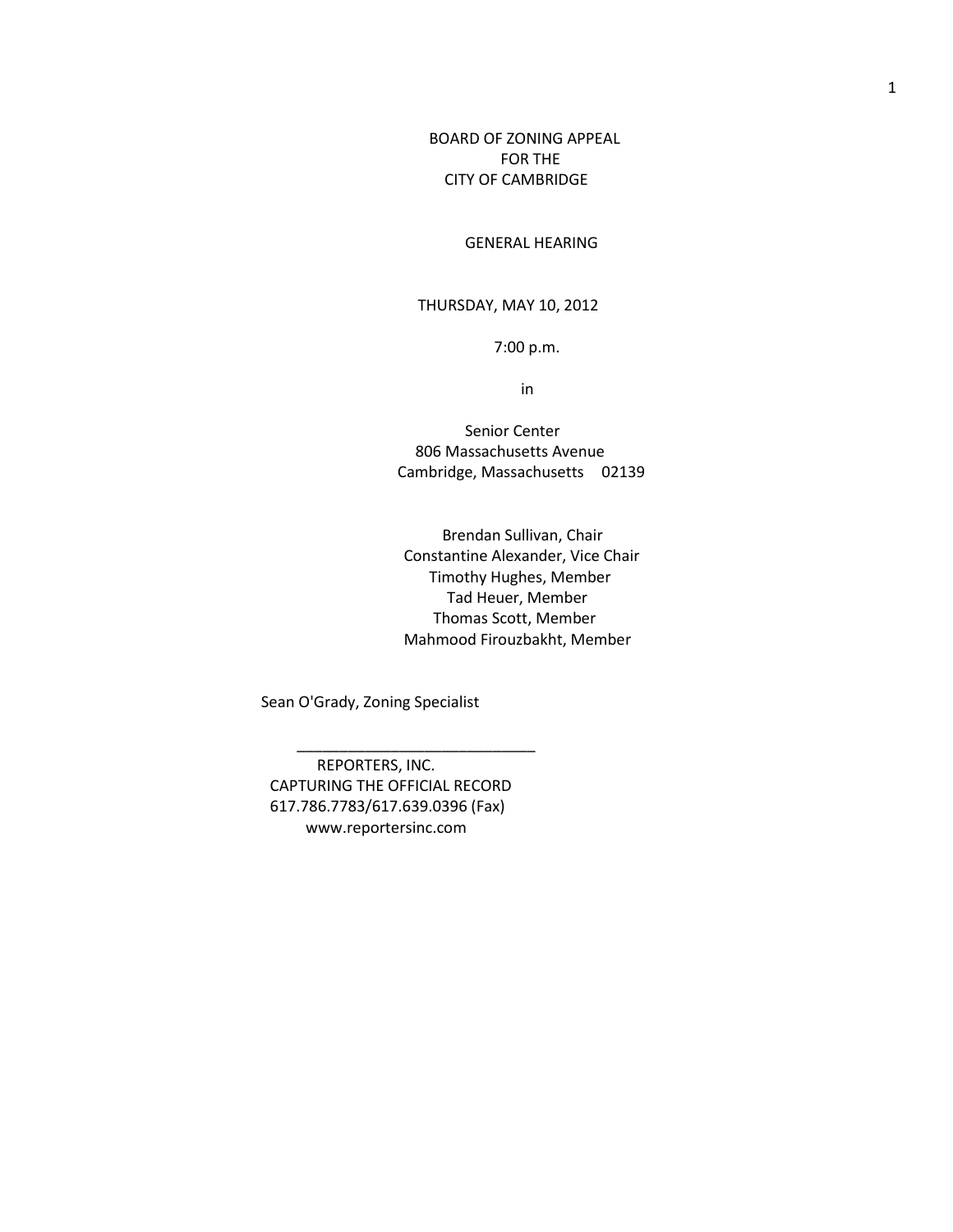**I N D E X**

| <b>CASE</b> |                | <b>PAGE</b> |
|-------------|----------------|-------------|
| 10220       | $- -$          | 3           |
| 10221       | - -            | 23          |
| 10215       |                | 30          |
| 10051       |                | 180         |
| 10114       | $ -$           | 180         |
| 10247       | $\blacksquare$ | 33/178      |
| 10248       |                | 148         |
| 10249       | $- -$          | 182         |
| 10250       | $- -$          | 144/202/230 |
| 10251       | $- -$          | 209         |
| 10252       |                | 239         |
| 10253       | $- -$          | 262         |
| 10254       |                | 272         |
| 10255       |                | 285         |
|             |                |             |

## **P R O C E E D I N G S** (7:05 p.m.)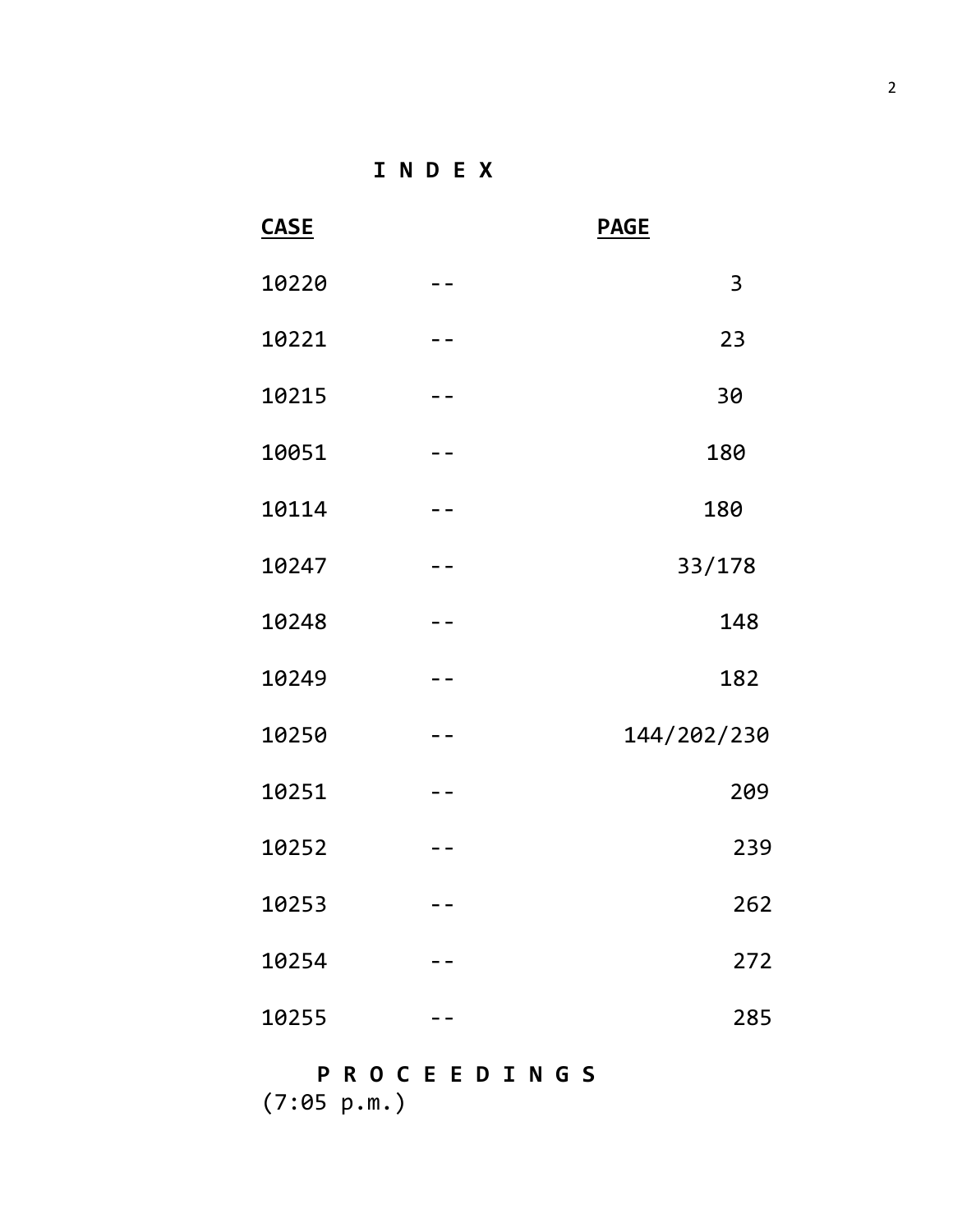(Sitting Members: Brendan Sullivan, Constantine Alexander, Tad Heuer, Thomas Scott, Mahmood Firouzbakht.)

BRENDAN SULLIVAN: Let me call to order the Board of Zoning Appeal for May 10, 2012. The first case we will hear is case No. 10220, 929 Mass. Avenue/10 Centre Street.

ATTORNEY LOUIS MILLER: Thank you. My name is Louis Miller. I'm with the law firm of Rackemann, Sawyer and Brewster. I'm here with Pete McGee who is the Vice President of construction for Equity Residential for the Northeast. We're here for 929 Mass. Ave./10 Centre Street. We appreciate the opportunity to come back in. If you recall, we were here in March. We're requesting the opportunity to reduce the parking from 115 spaces to 113 spaces. When we were here in March, there was more information that you asked us for and I hope we have what you need tonight.

The issue -- the issue is, and a couple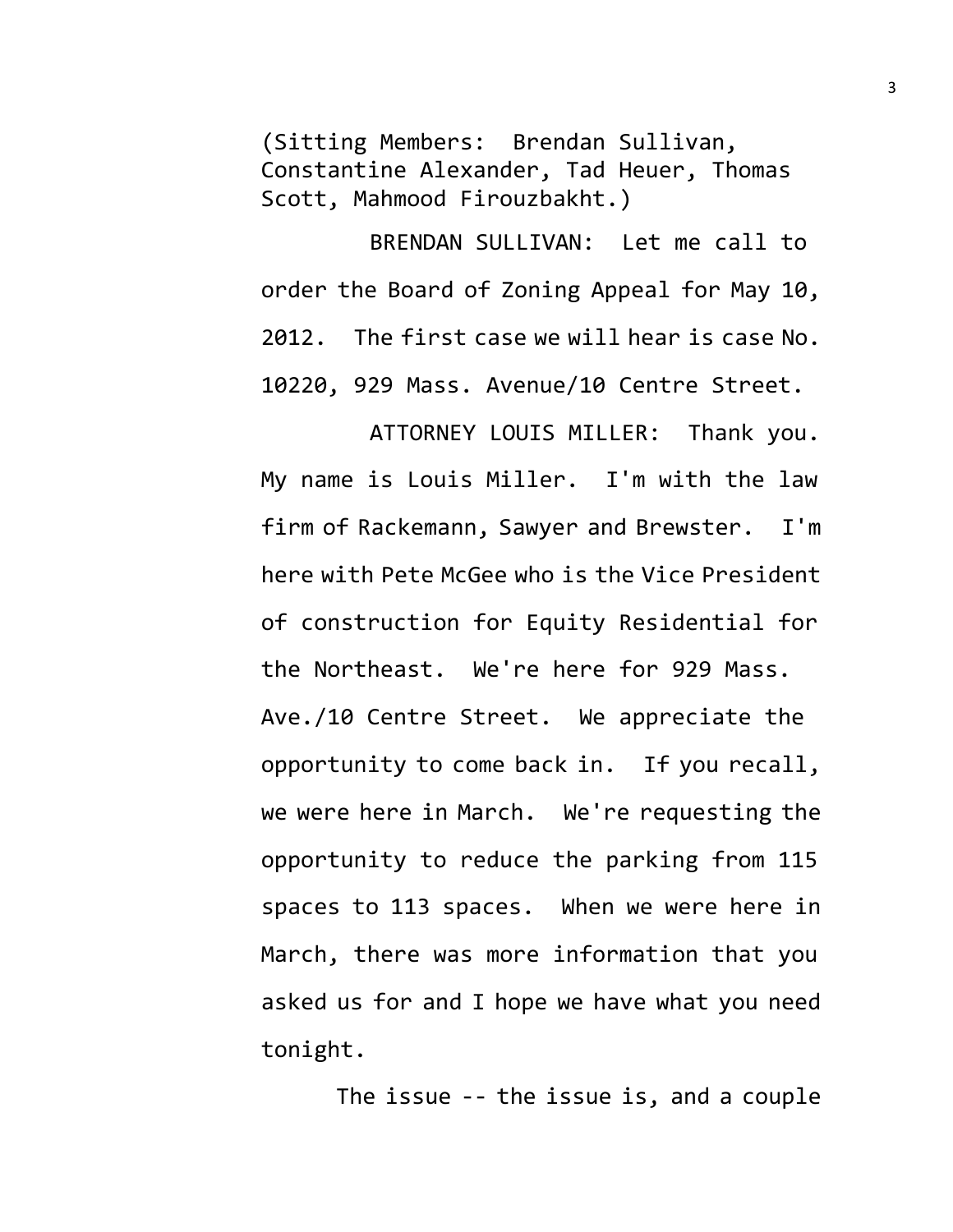of the last few years we -- letters from the Inspectional Services Department started telling us that our electrical equipment was not adequate. It had to be replaced. So this is not a voluntary issue. This is something that's been ordered by the city, and I think you have copies of the letter from ISD.

We've -- we have to connect to the vault that's there, the existing vault. There's a plan that's a little bit hard to read, but it's included in the package. We'd be glad to go through it with you if it's not clear. There's an existing Nstar vault that it has to be connected to.

The new equipment requires more space, more room, all the rest of it. And it has to be -- it can't -- the existing panel runs north/south. The new panel has to be attached east/west. It can't be in the same direction as the old panel otherwise service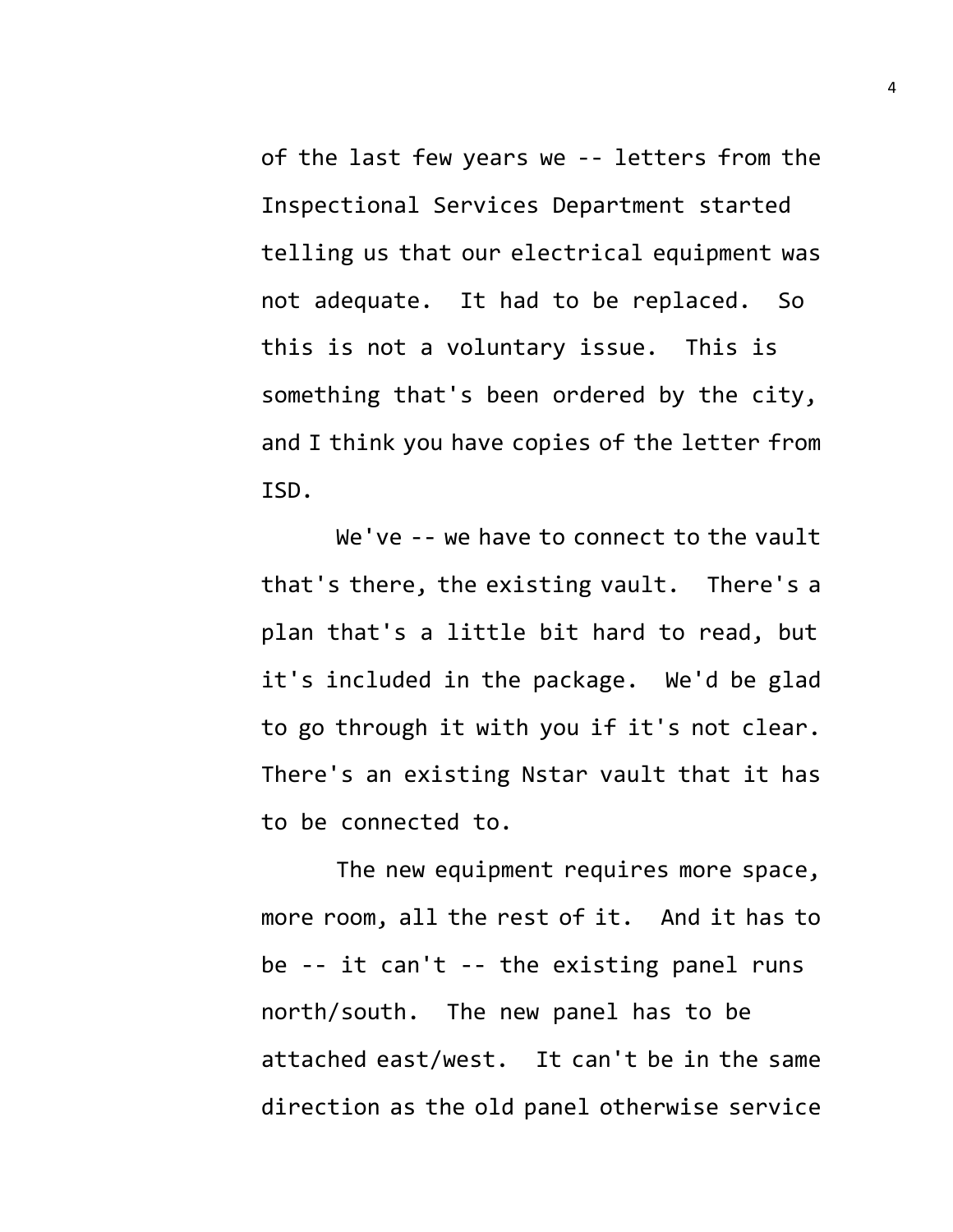will be cut off for significant amounts of time to the residents for the whole building. So in order to do that the only physical way to do that is to connect to the vault, connect that way with the code requirements and the specifications for the new equipment that's required, and intrudes out in such a way that there's no way to do it without eliminating two parking spaces. That's where we stand. It's a necessity. We've looked at ways to do it. They don't want to give up the parking spaces. They've looked at ways to do it, but we're required to replace the electrical equipment by the city. With the new equipment and the practicality of installing it, there's no way to do it in a way that doesn't eliminate the parking spaces.

CONSTANTINE ALEXANDER: As I understand from what you submitted in the file is that the original Variance dealing the with number of parking spaces is nowhere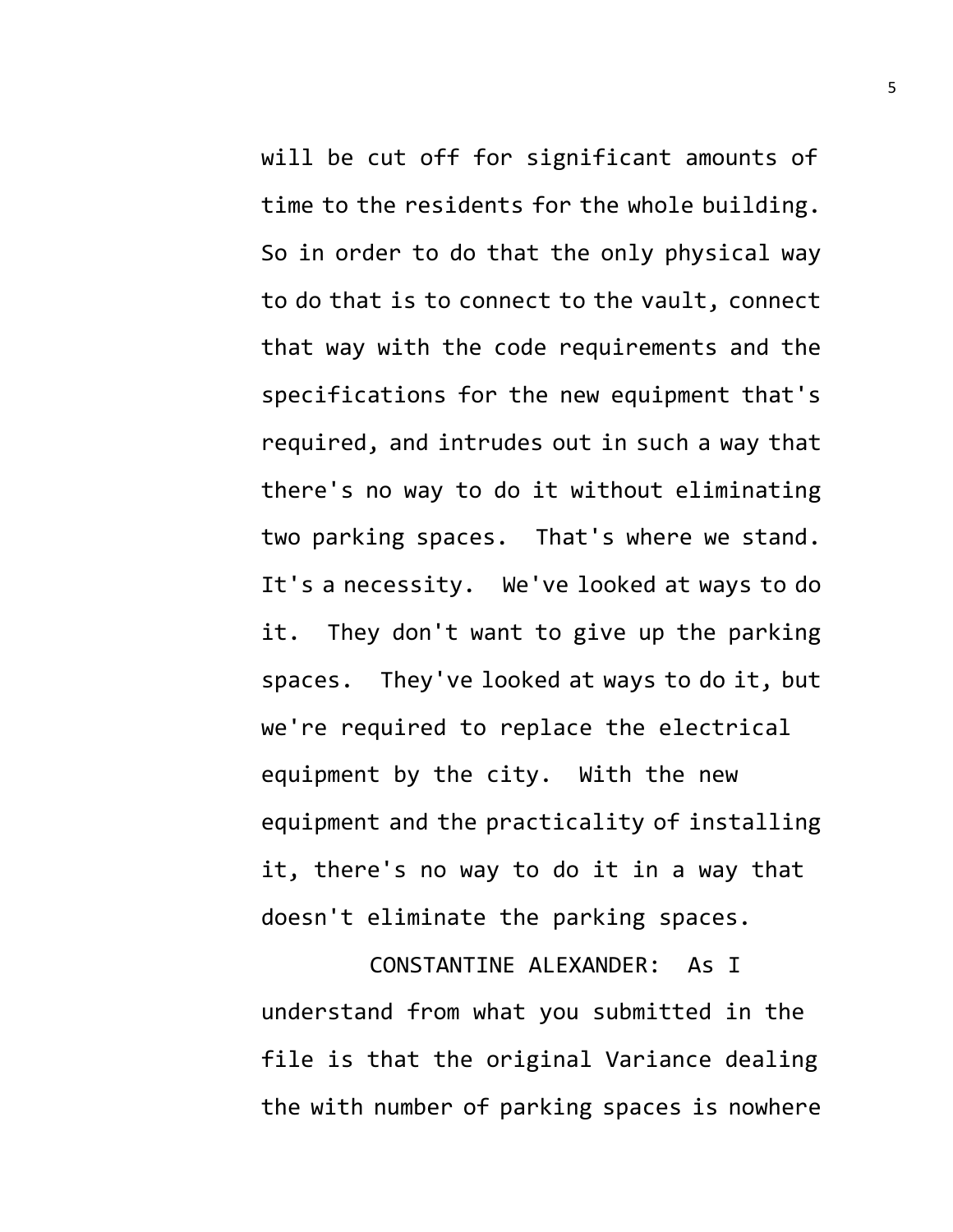to be found.

ATTORNEY LOUIS MILLER: We actually -- we researched it as best we could. We haven't been able to find any -- we found the original decision, but that doesn't say why they did what they did or anything else.

The Community Development office, they told they didn't have any records of the premises. ISD said that the records were destroyed in a flood. And we actually went every place we could, and that City Clerk said they had the decisions but nothing further on it. So we -- and we have not -- I don't know the developer. It was a long time ago. It was nobody that we could get in touch with to find out why they did -- we tried, but that's the best we could do.

CONSTANTINE ALEXANDER: And a different question, the original Variance is mentioned about you've got a 34, 35 apartments set aside for the elderly. Is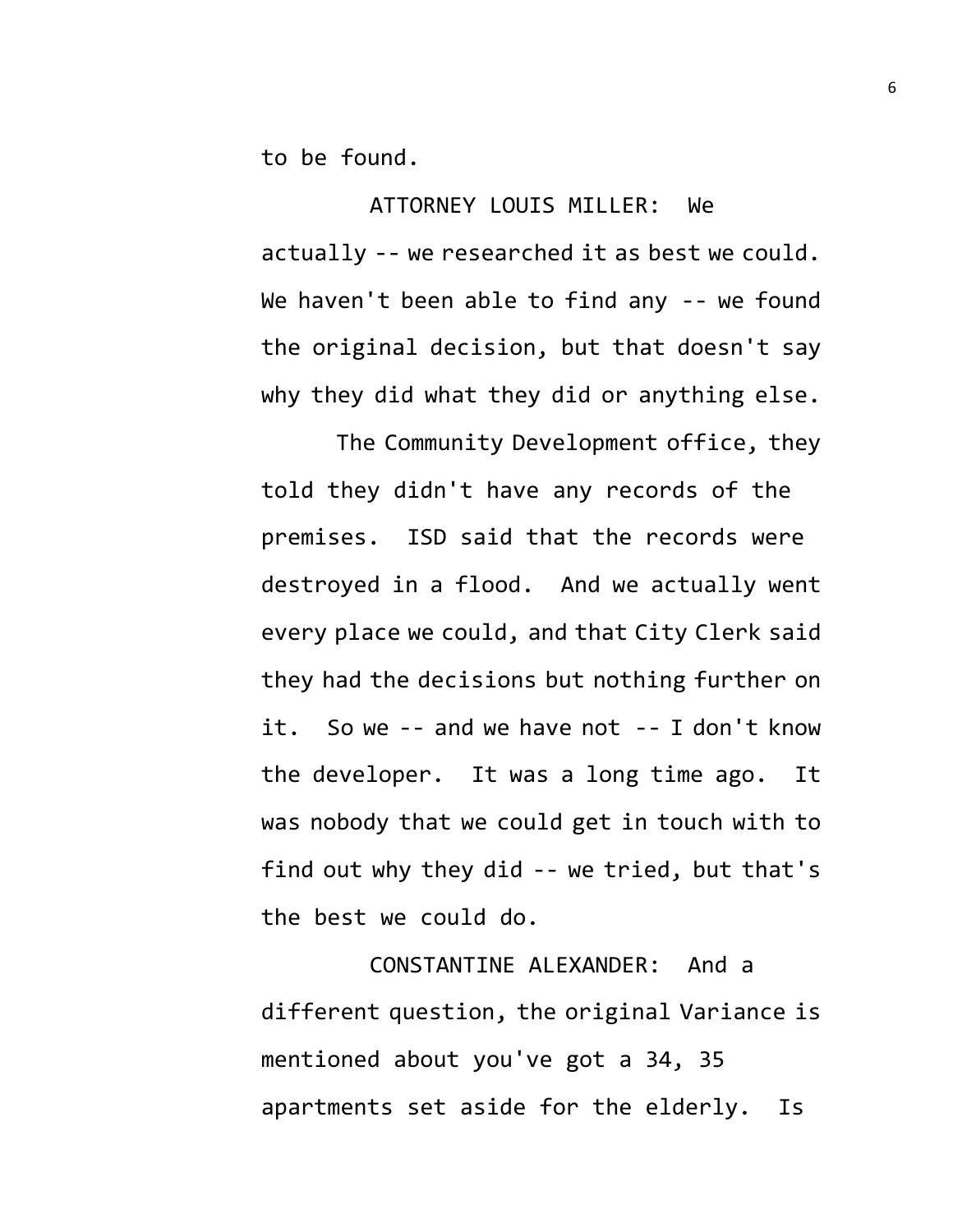that still the case?

PETER McGEE: Yikes, I'm not totally sure of the count.

ATTORNEY LOUIS MILLER: I can -- I don't know off hand how many are elderly. I'm sure whatever the --

CONSTANTINE ALEXANDER: Well, I don't know, are you in compliance with the terms of the Variance that was granted to you? ATTORNEY LOUIS MILLER: I would be very, very surprised but as far as -- nobody has mentioned anything from any place to say that we're not. We don't have the property

manager here.

PETER McGEE: I'm on the construction side, I'm sorry.

ATTORNEY LOUIS MILLER: We've never been cited for anything by anybody.

CONSTANTINE ALEXANDER: You might not have been cited. There might be complaints filed.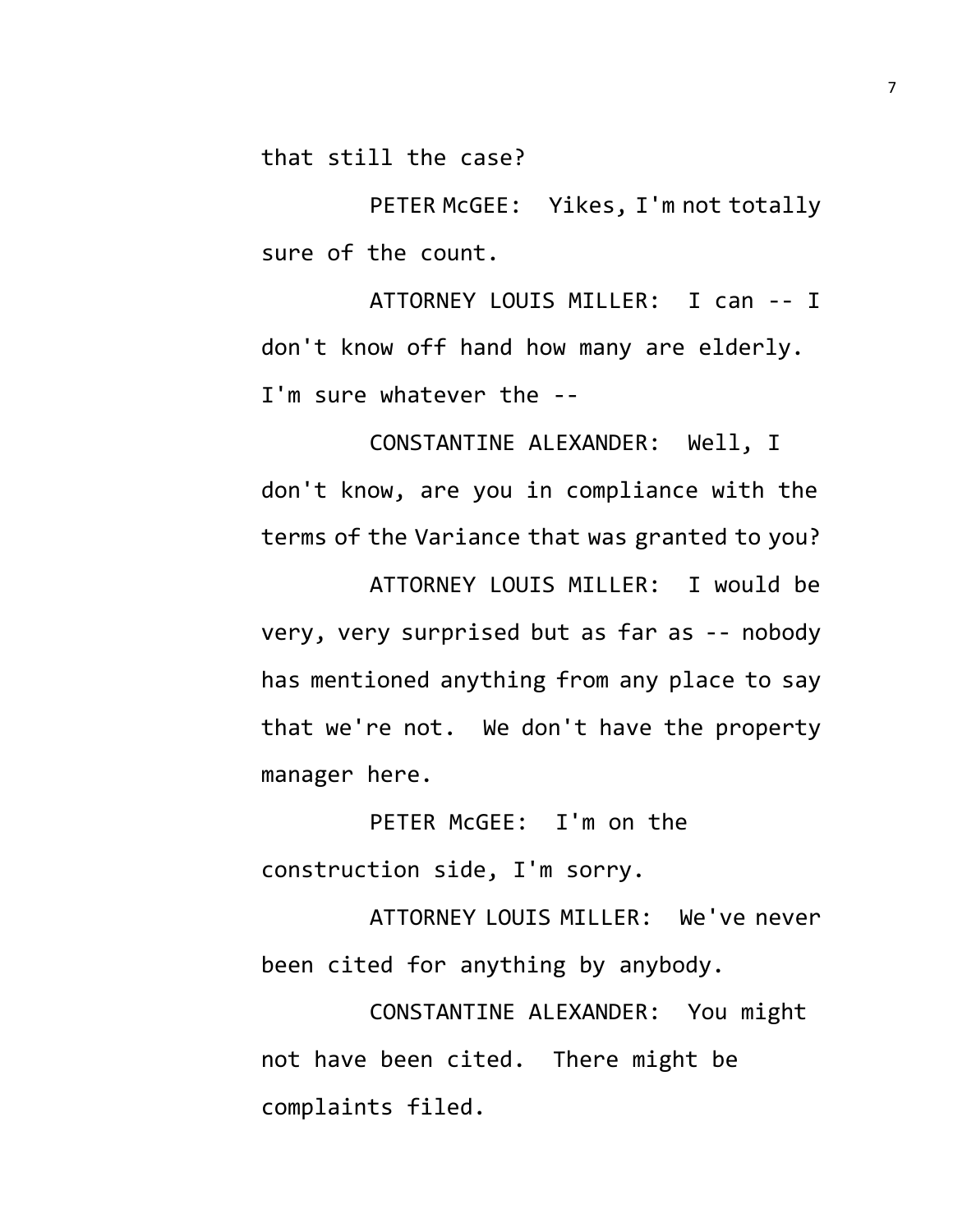ATTORNEY LOUIS MILLER: There were no complaints filed. There's nothing that I know of.

CONSTANTINE ALEXANDER: I would like some affirmative representation that you are in compliance with the number of elderly units in the building.

ATTORNEY LOUIS MILLER: Okay. Again, I just don't -- I certainly will find it for you. We'll get it for you. We can confirm it for you, but....

CONSTANTINE ALEXANDER:

Mr. Chairman, I suggest if we grant relief, that we condition it on the fact that they are in compliance with the Variances that were previously granted. Therefore, if there's a problem and that you have evidence that you are --

ATTORNEY LOUIS MILLER: We'll do that.

CONSTANTINE ALEXANDER: -- that we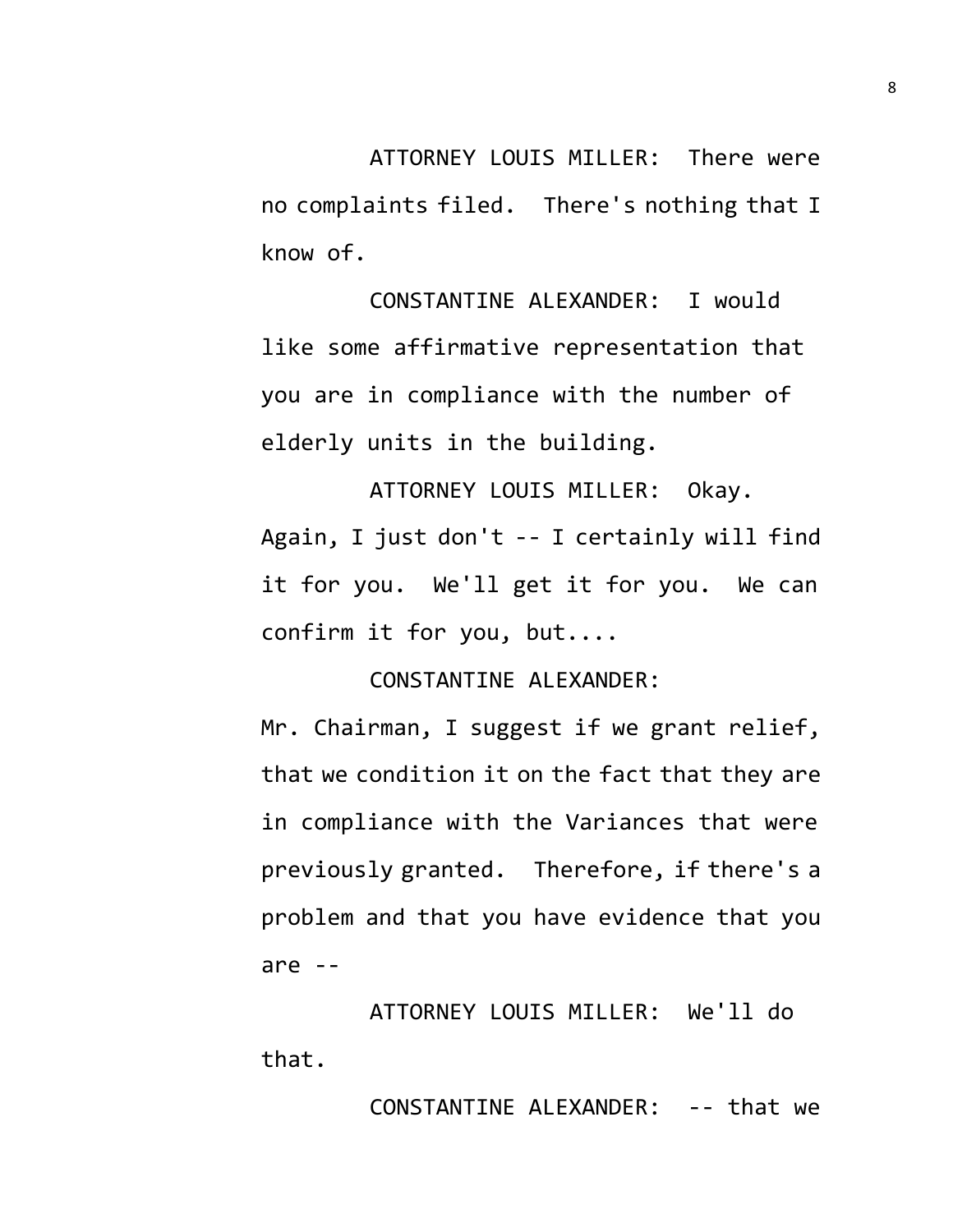have evidence in our file that they are in compliance. That seems to be a big issue, not a big issue but an issue when the original Variance was granted, the idea you were going to set aside units for the elderly, and I want to be sure that's still there.

ATTORNEY LOUIS MILLER: Okay, we'll check on it.

BRENDAN SULLIVAN: Any other questions from members of the Board?

(No Response.)

BRENDAN SULLIVAN: Let me open it to public comment.

Is there anybody here who would like to speak on the matter 929 Mass Ave./10 Centre Street.

(No Response.)

BRENDAN SULLIVAN: I see nobody in attendance.

There is correspondence from the Cambridge Historical Commission. (Reading)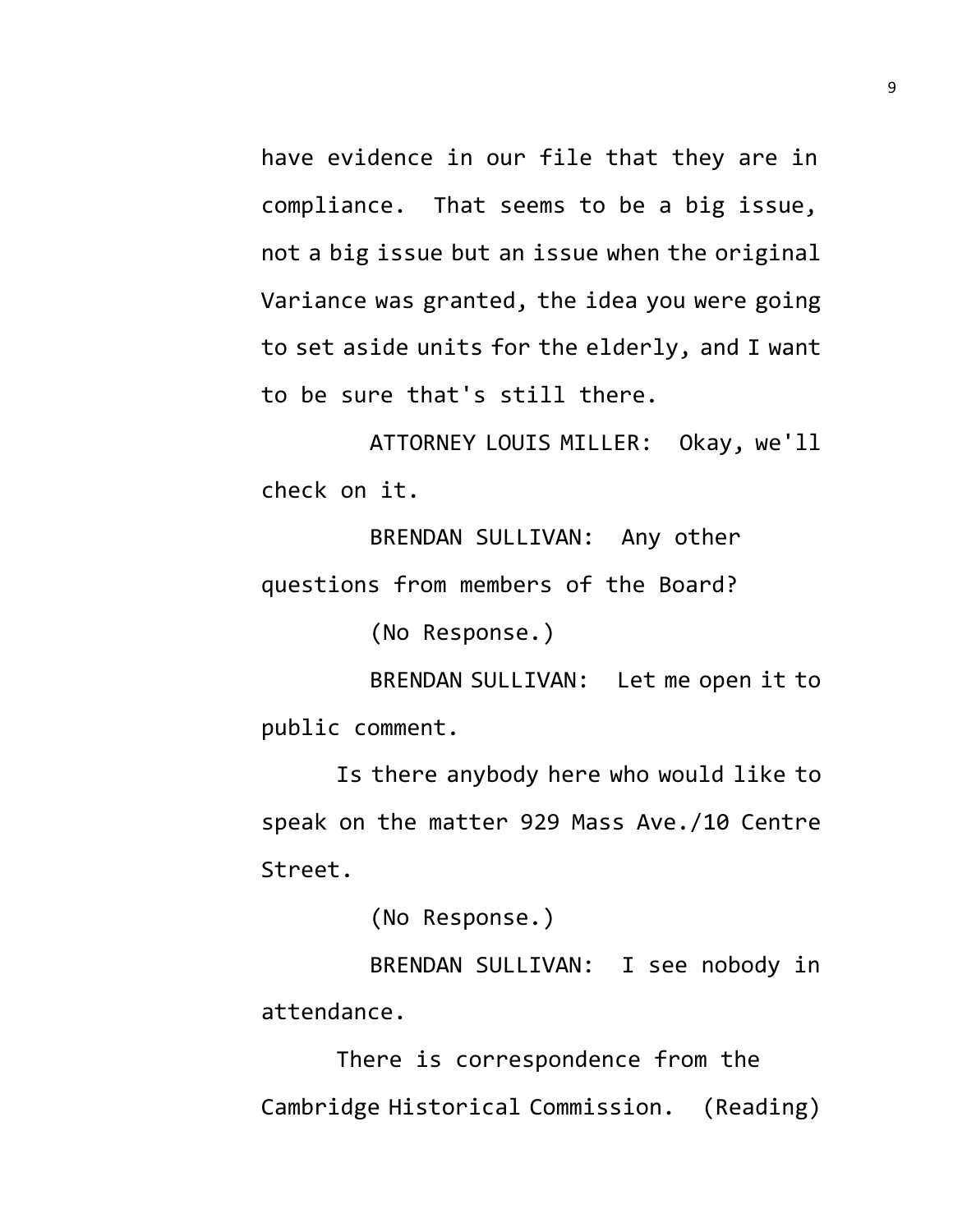To the Board: The property is located in the Mid-Cambridge Neighborhood Conservation District where exterior alterations are subject to review and approval. After review of the plans by the staff, a Certificate of Non-Applicability was issued for the scope of work. See the attached. No further review is required.

The Board is in receipt of correspondence submitted by the Petitioner in the file on the letterhead of the City of Cambridge Inspectional Service Department regarding the parking garage electrical equipment. (Reading) I was called by the Cambridge Fire Department for electrical outage at the above-listed address. Upon my inspection of the equipment, I found all rotted panels and switches, water leakage into the electrical room. The electrical equipment should be in a blocked room. That would be a concrete block room, and all new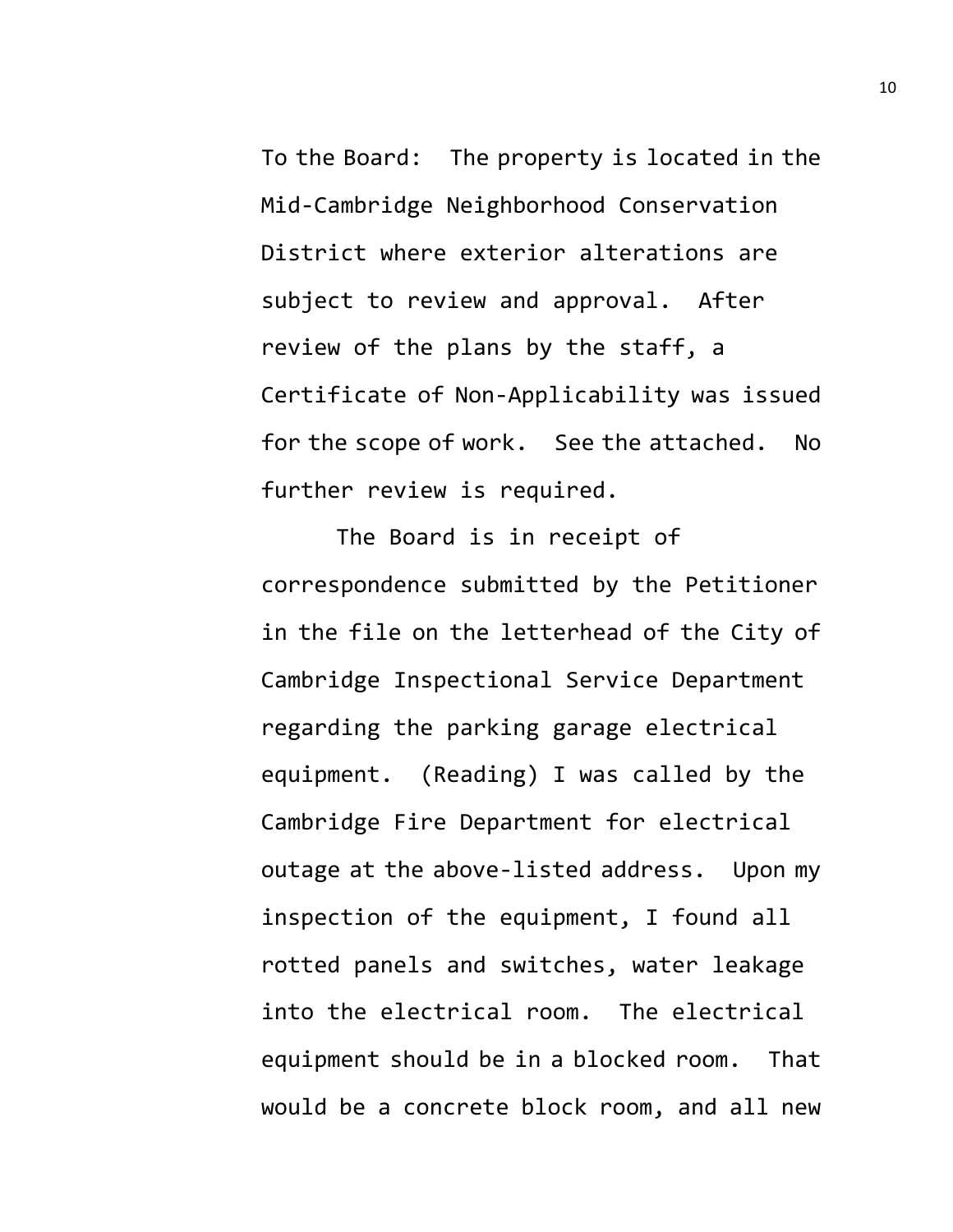equipment installed and tested. Nstar will clean their vault and you must build the room up to Nstar code requirements requiring a venting system, emergency power receptacles and lights in the room, five rated cables and a shunt, s-h-u-n-t trip on the main. And the existing equipment violates electrical codes, and there are 1, 2, 3, 4, 5, 6, 7 that are listed, and it's signed by Michael Nicolero (phonetic) who is the Deputy Commissioner and who is the Chief Electrical Inspector.

And also attached is the decision of May 21, 1971, of the Board granting relief from the parking on the condition that 24 of the building units be reserved for housing for the elderly and persons of low income.

CONSTANTINE ALEXANDER: How many was that?

> BRENDAN SULLIVAN: 24. CONSTANTINE ALEXANDER: 24.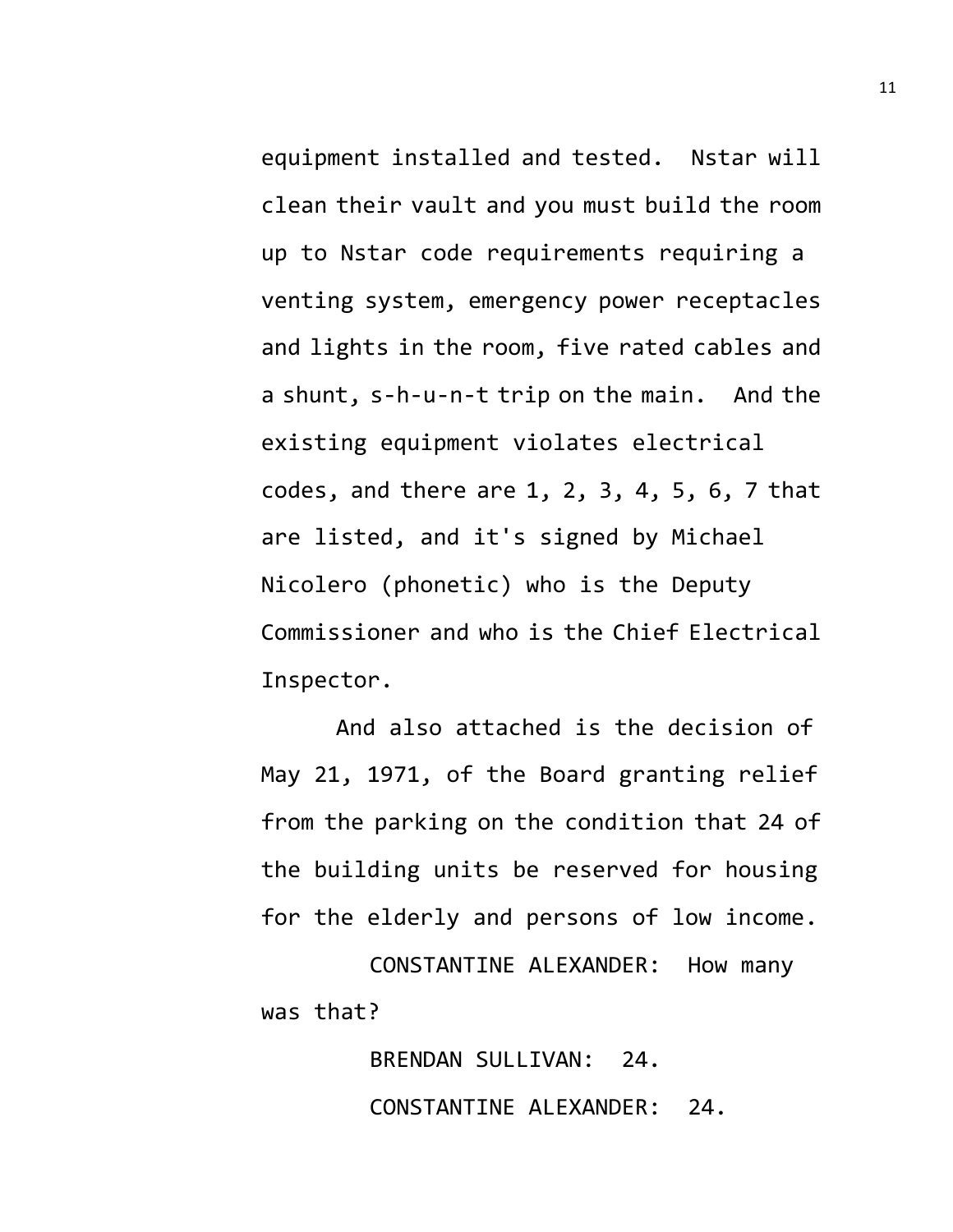BRENDAN SULLIVAN: That's the sum substance of the correspondence, and I'll close public comment.

Any other questions at this time?

MAHMOOD FIROUZBAKHT: Yes, I do have one other question. So has there been any energy audits done on this building to sort of get a sense of energy efficiency of the building overall?

PETER McGEE: I believe so. We're continually doing lighting improvements, lighting efficiency improvements. Offhand I'm not sure where they stand. We've done many improvements.

MAHMOOD FIROUZBAKHT: What about for heating and insulation?

PETER McGEE: Offhand, I'm not sure. BRENDAN SULLIVAN: Just for the Board's edification, I did have a conversation with Mr. Mike Nicolero regarding his letter, and basically he said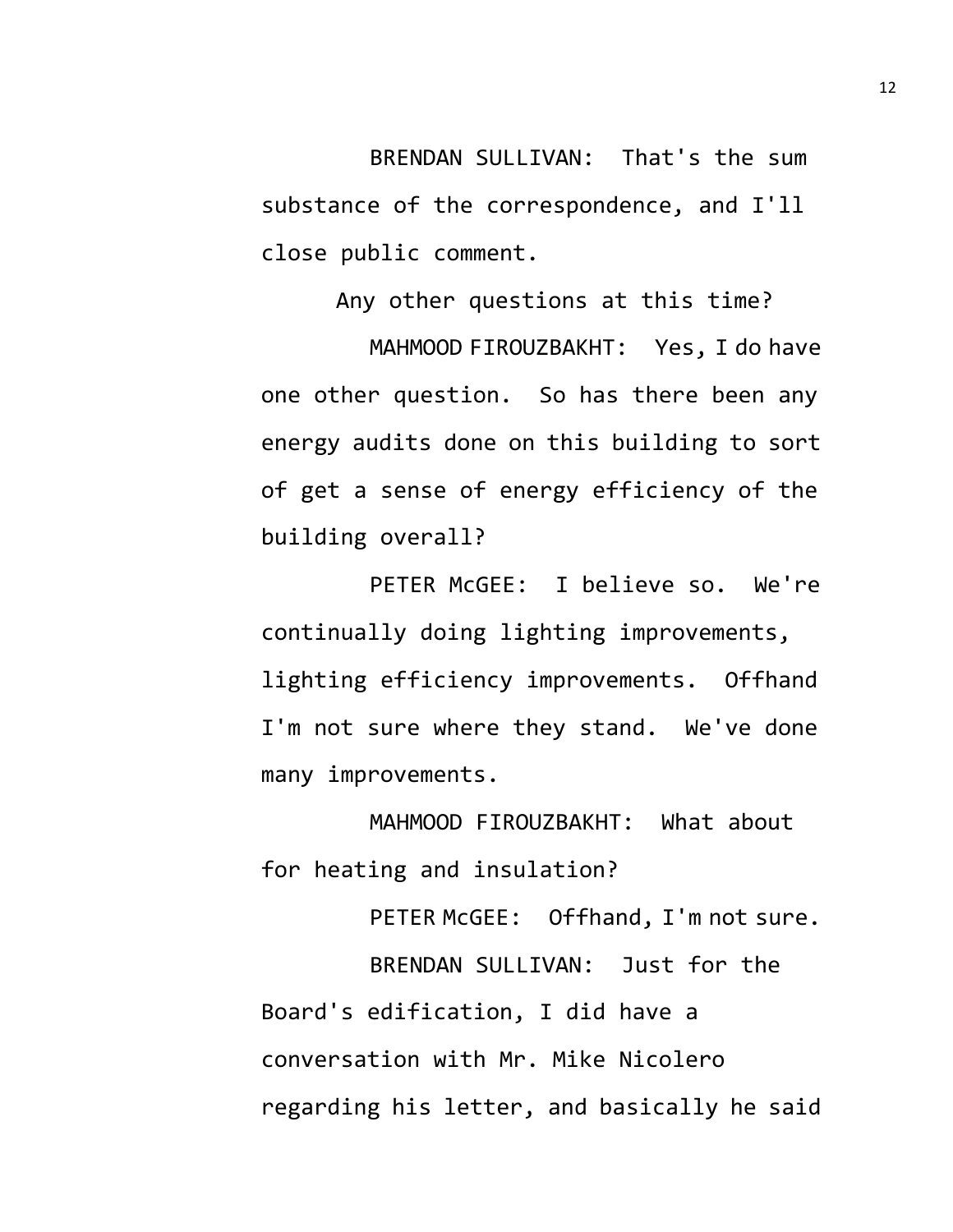that all that equipment had to be removed that was there regardless of whether it was sufficient or insufficient. Obviously it's somewhat sufficient otherwise the building would be dark now. But he said that all the equipment, because of its age and because of the condition of it, needs to be changed. Hence, the new equipment is going to be larger. But what's really triggering this and the requirement for the relief is that a concrete block building has to be a fireproof building, has to be created in that parking area in order to house all of this. And he's running into two things: Nstar code, electrical code, and building code. And requiring so much area around the block and the equipment for maintenance and all the other stuff. So there's a whole bunch of things that are pulling and tugging and basically blowing up the balloon a lot bigger.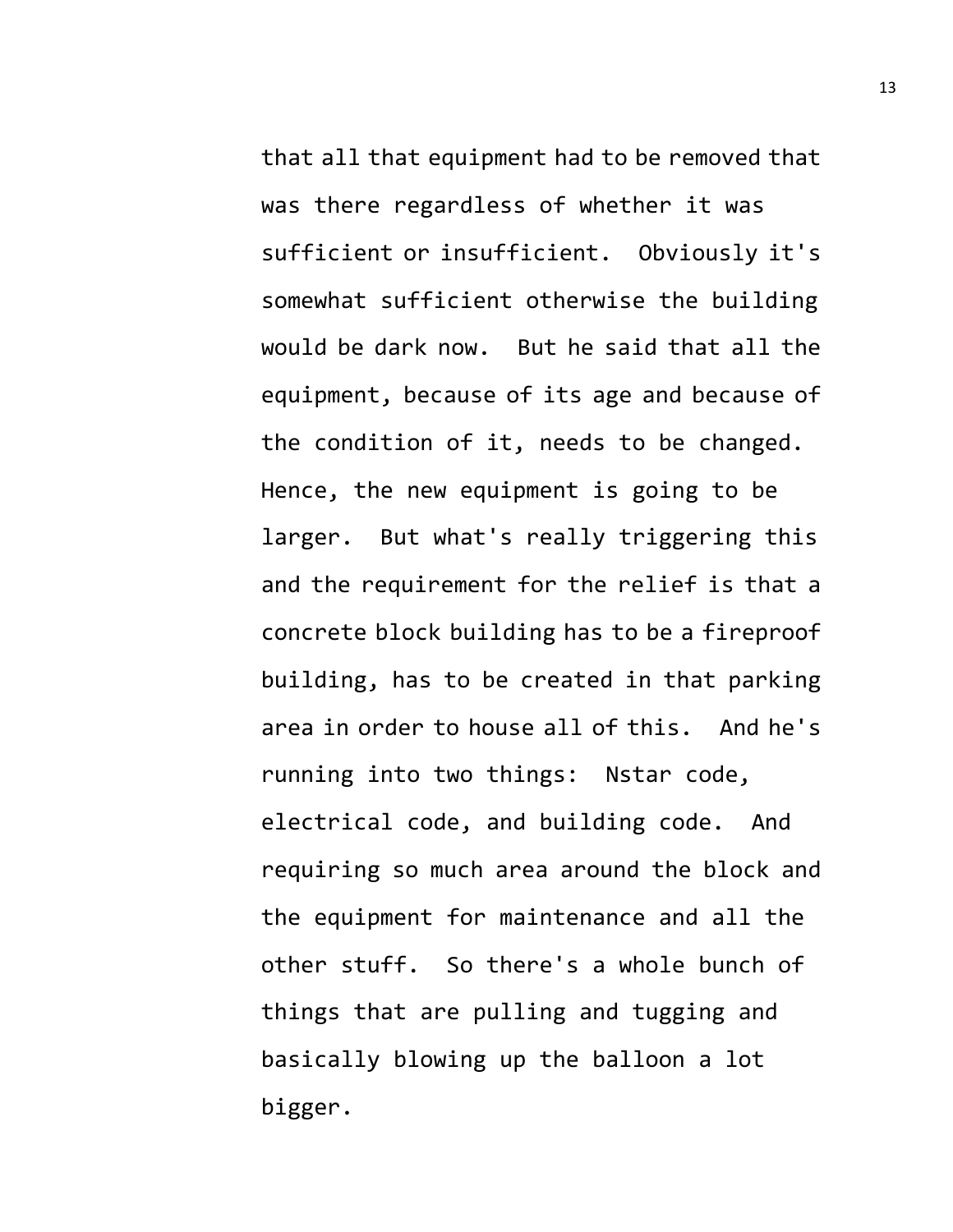MAHMOOD FIROUZBAKHT: Sure. And I get that. I mean, the reason I asked the question about energy audits, because I'm familiar with the building. I've been in it a bunch of times. I have friends who live in the building, and then I rented units in that building. One thing I do know about the units there, and I don't know if they've been upgraded since I used to do rentals there, the heating and cooling units are incredibly inefficient. And I know that from testimony from residents who live in that building, their heating and utility bills are really high. And so I was just wondering whether as part of this upgrade if there's any consideration by the owner to look at the energy efficiency of the whole building. Because obviously that's a really important movement, and it's important for the city. It's, you know, it's something that I think would be timely, if that was something that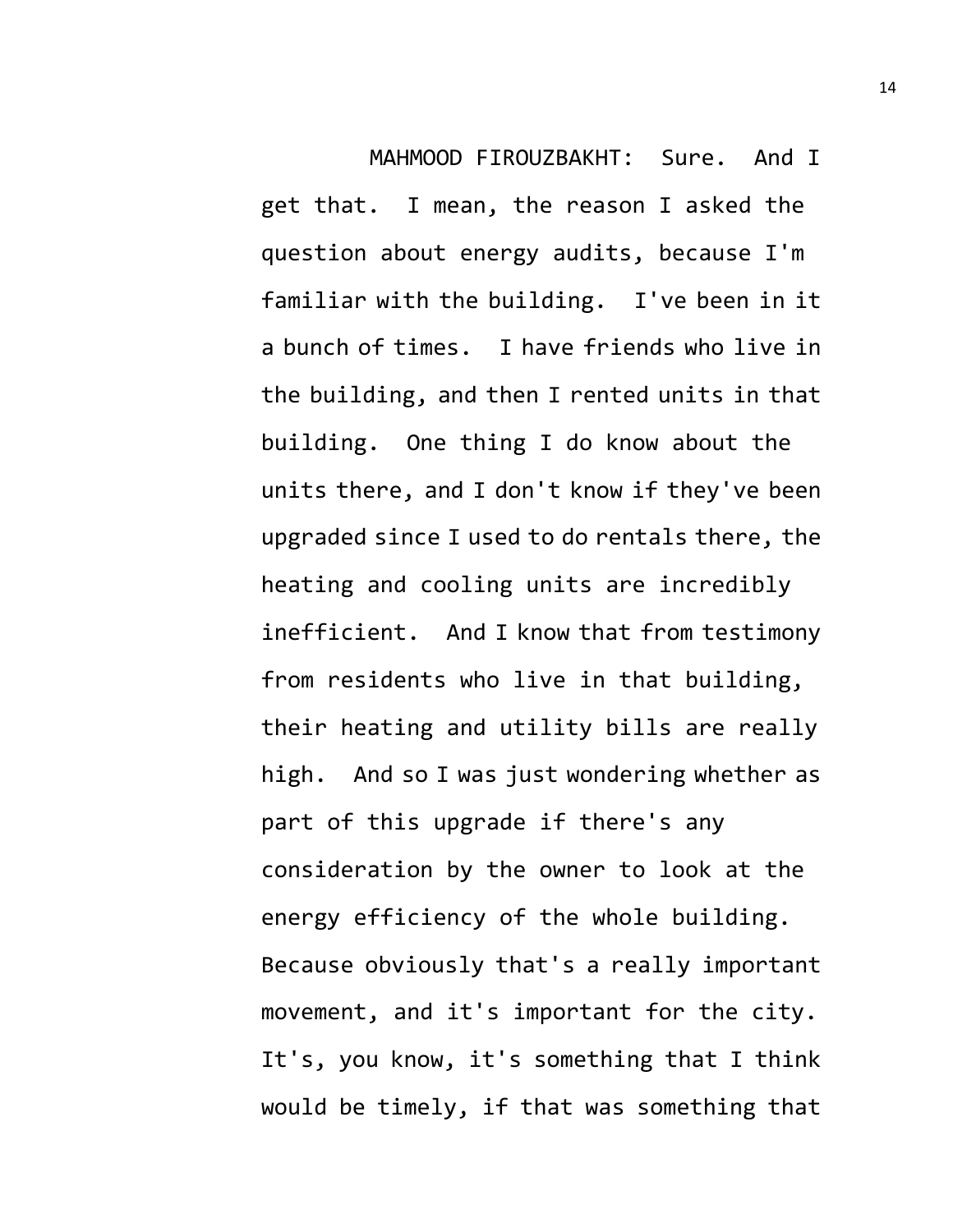was being looked at kind of wholistically to improve the overall efficiency of the building once you've got this upgrade that may be improved.

PETER McGEE: I know we're looking at doing some re-plumbing of the domestic water system, which is a gas-fired system. This device itself is not -- it sits on like a motor or light bulb, it's a controlled system. Circuit breakers, etcetera.

MAHMOOD FIROUZBAKHT: So basically at this time you don't have any plans of improving or making the building more energy efficient with respect to heating and cooling?

PETER McGEE: Not at this time.

MAHMOOD FIROUZBAKHT: Well, just let it be noted for the record that I think it would be something that would be useful for that building to undergo some energy audits, and I think it would be helpful to do that as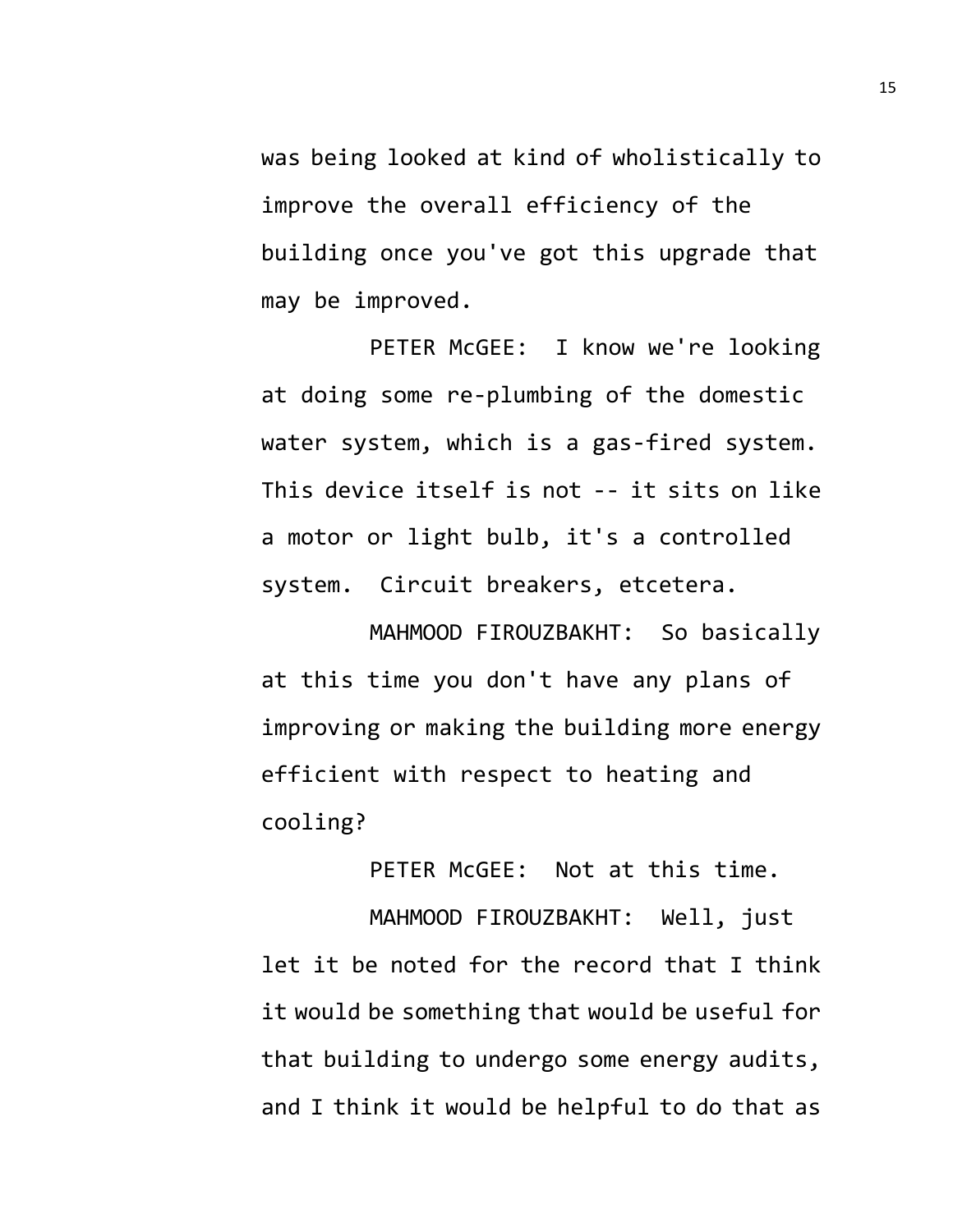part of this process given that you're getting -- you're doing some considerable upgrades. Let that be noted, please.

BRENDAN SULLIVAN: Okay.

Is there anything else coming?

TAD HEUER: I just have a question about whether this project, in the opinion of the Board, falls within Article 22, specifically 22.20, the green building requirements which suggest that in section 22.22 any construction or substantial rehabilitation of existing building for an existing or new use that totals 25,000 square foot of gross floor area or more and requires a Special Permit, etcetera, under this section. I mean, I would just point out that, you know, to the extent whether that applies or not, there is a significant aspect of what Mr. Firouzbakht has mentioned, which is that the city is looking for large buildings almost by definition, this one,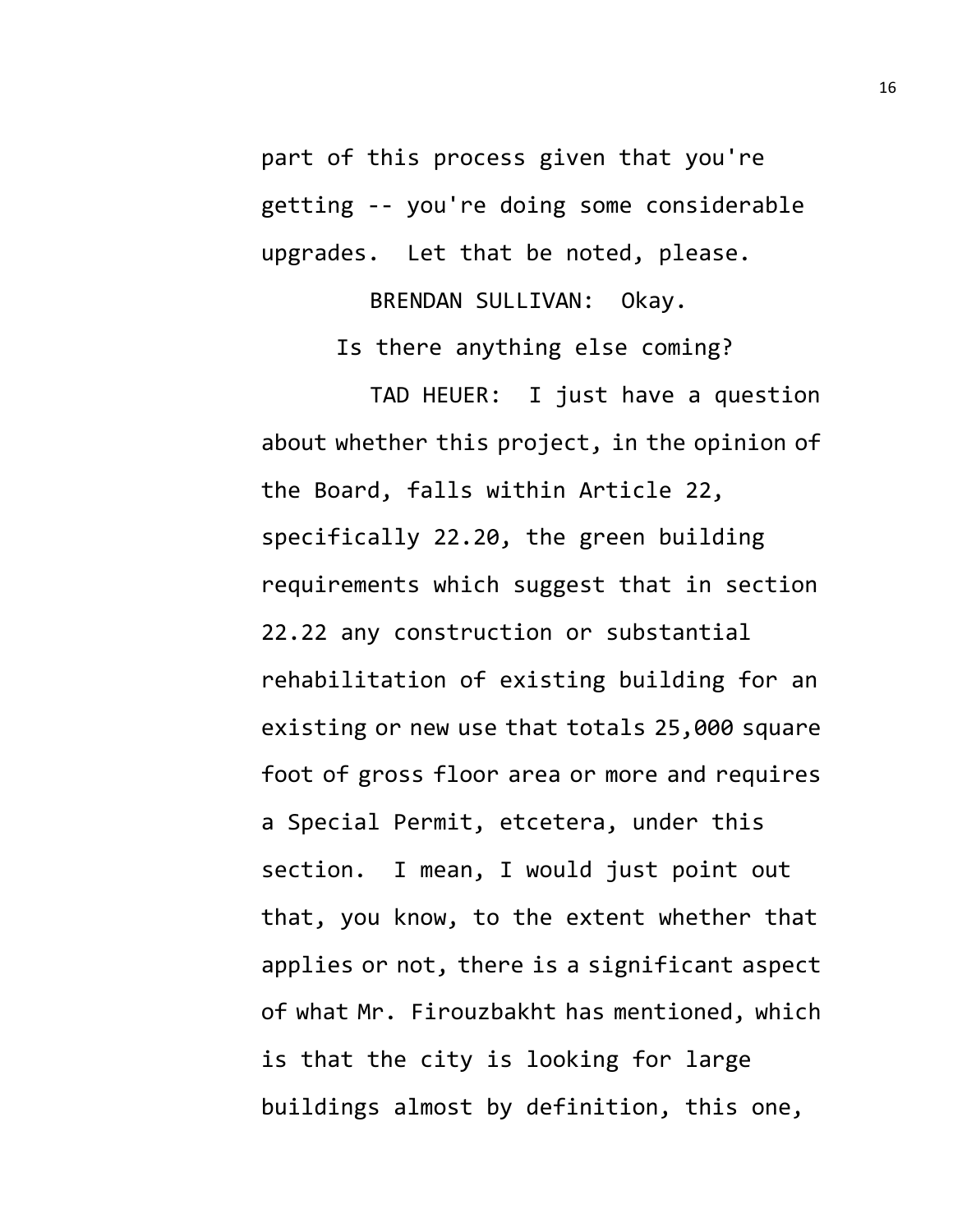which is I think well over 25,000, 140,000 square feet, to be looking very significantly at energy efficiency. So, I'm not sure whether this particular provision of the article applies and whether you need relief from it. But even if not, I think the city is pushing in that direction and I think his comments are very well taken.

PETER McGEE: Okay.

BRENDAN SULLIVAN: Okay, anything else? We'll make a motion to grant the relief requested, which is a Special Permit to expand the electrical room which will reduce the number of parking spaces at the site from 115 to 113.

The Board finds that the requirements of the Ordinance can be met.

The Board finds that traffic generated or patterns of access or egress would not cause congestion, hazard, or substantial change in the established neighborhood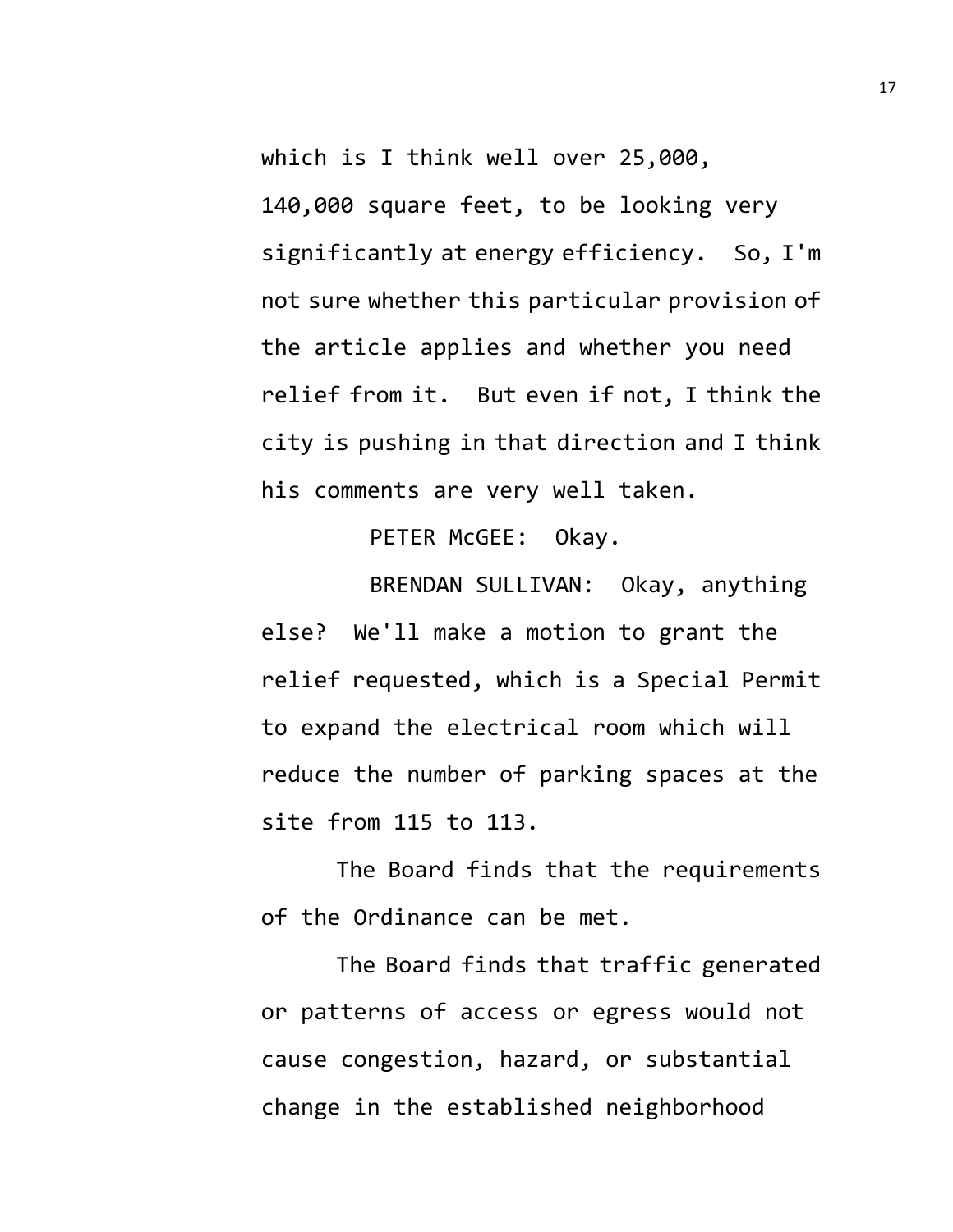character.

The Board finds that continued operation of or development of adjacent uses as permitted in the Zoning Ordinance would not be adversely affected by the nature of the proposed use.

The Board finds that at the existing site that even though the building is 99 percent occupied, and the other space is 71 percent occupied, only 70 of the 115 parking space as are assigned on a monthly or annual basis. So that the two parking space reduction requested by the applicant will not impact the parking supplied on the site and will not adversely affect adjacent uses.

There would not be any nuisance or hazard created to the detriment of the health, safety, or welfare of the occupant of the proposed use or to the citizens of the city.

And that the proposed use would not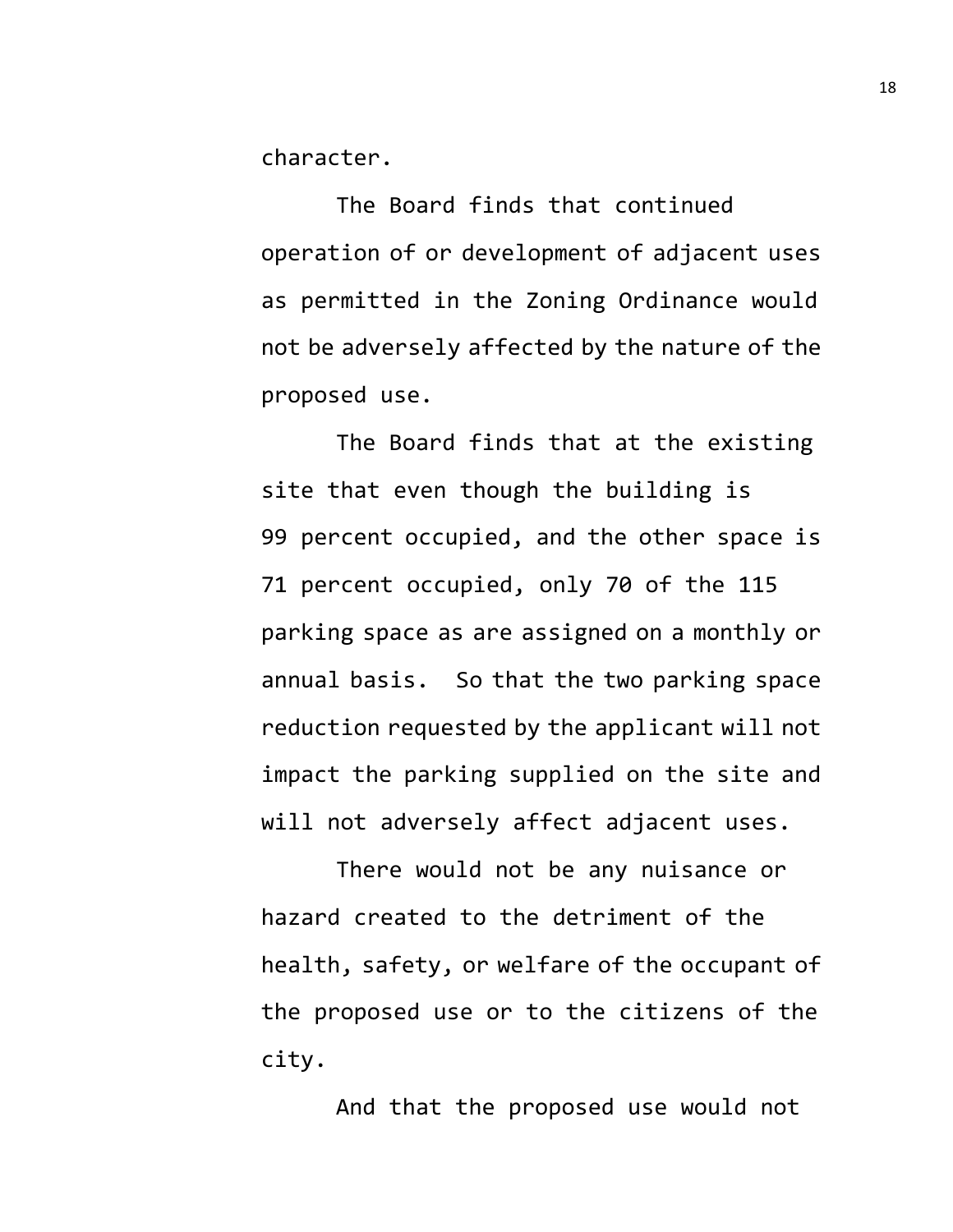impair the integrity of the district or adjoining districts or otherwise derogate from the intent and purpose of the Ordinance.

The Board makes special note that there is availability of surplus, off street parking in the vicinity, and that it is the well within the area being served by MBTA transit station. So that the reduction of two spaces will not have any adverse affect. And that the provisions and the requirements of Section 6.23 are then satisfied.

Also the Board makes special note of the letter from Inspectional Services requiring a total upgrade of the electrical system and the creating of a code compliant, fireproof enclosure which then requires the reduction, the capturing of this space and hence the reduction of the two spaces.

Anything else to add to it?

CONSTANTINE ALEXANDER: No, the condition.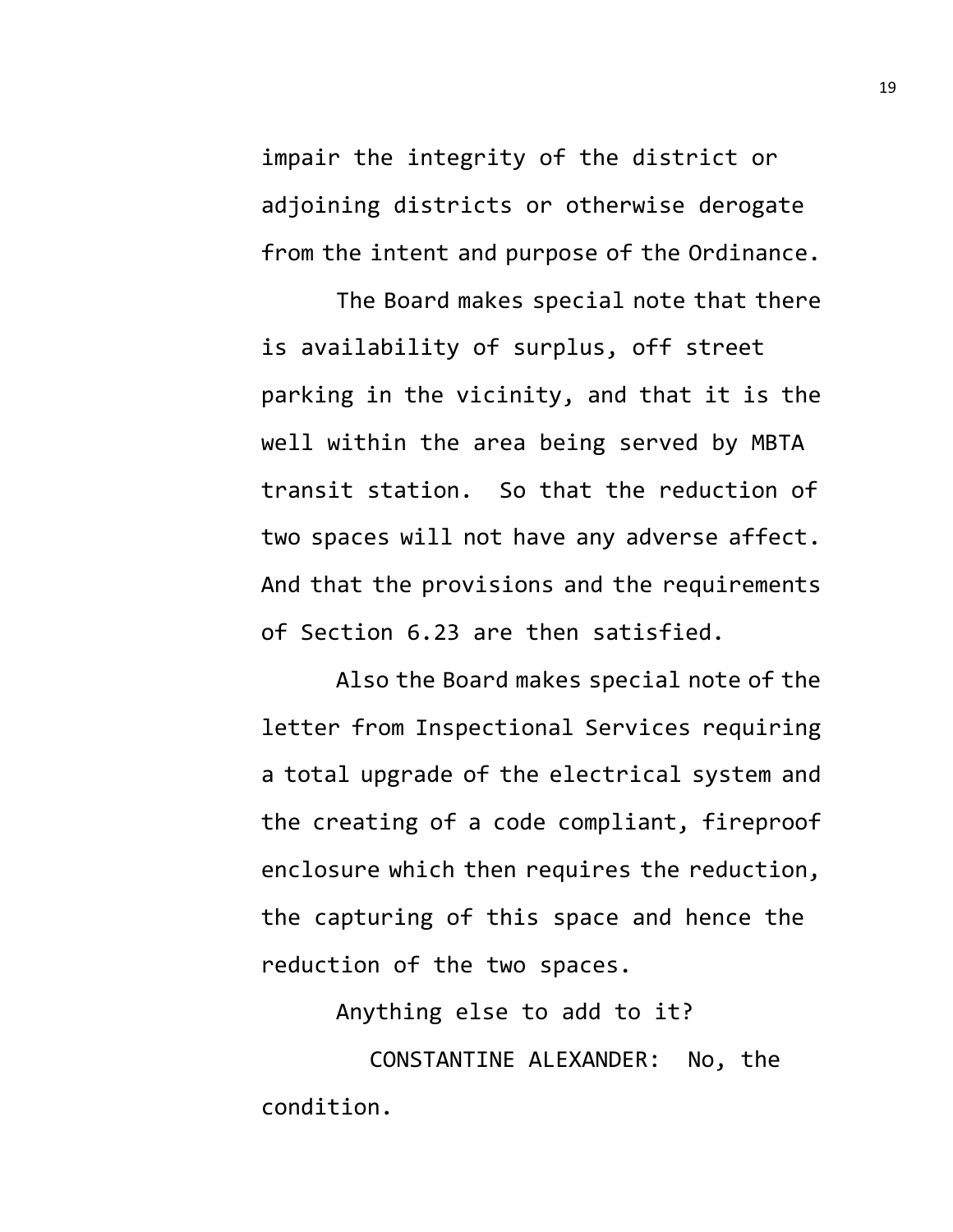BRENDAN SULLIVAN: And also that the work be done in conformity with the plans submitted and initialed by the Chair.

CONSTANTINE ALEXANDER: And the further condition that the Variance will not become effective until and unless you deliver a letter to the ISD affirming that there are at least 24 units set aside, currently set aside for elderly and low income residents as required by previously granted Variances.

MAHMOOD FIROUZBAKHT: And further that we highly recommend that the proponent undergo any of this work with keeping in mind the energy efficiency of the building and hopefully doing it in conjunction with improving the energy efficiency of the entire building.

BRENDAN SULLIVAN: Okay.

ATTORNEY LOUIS MILLER: If I can -- as far as I know, that Variance is the only Variance that's outstanding. Could the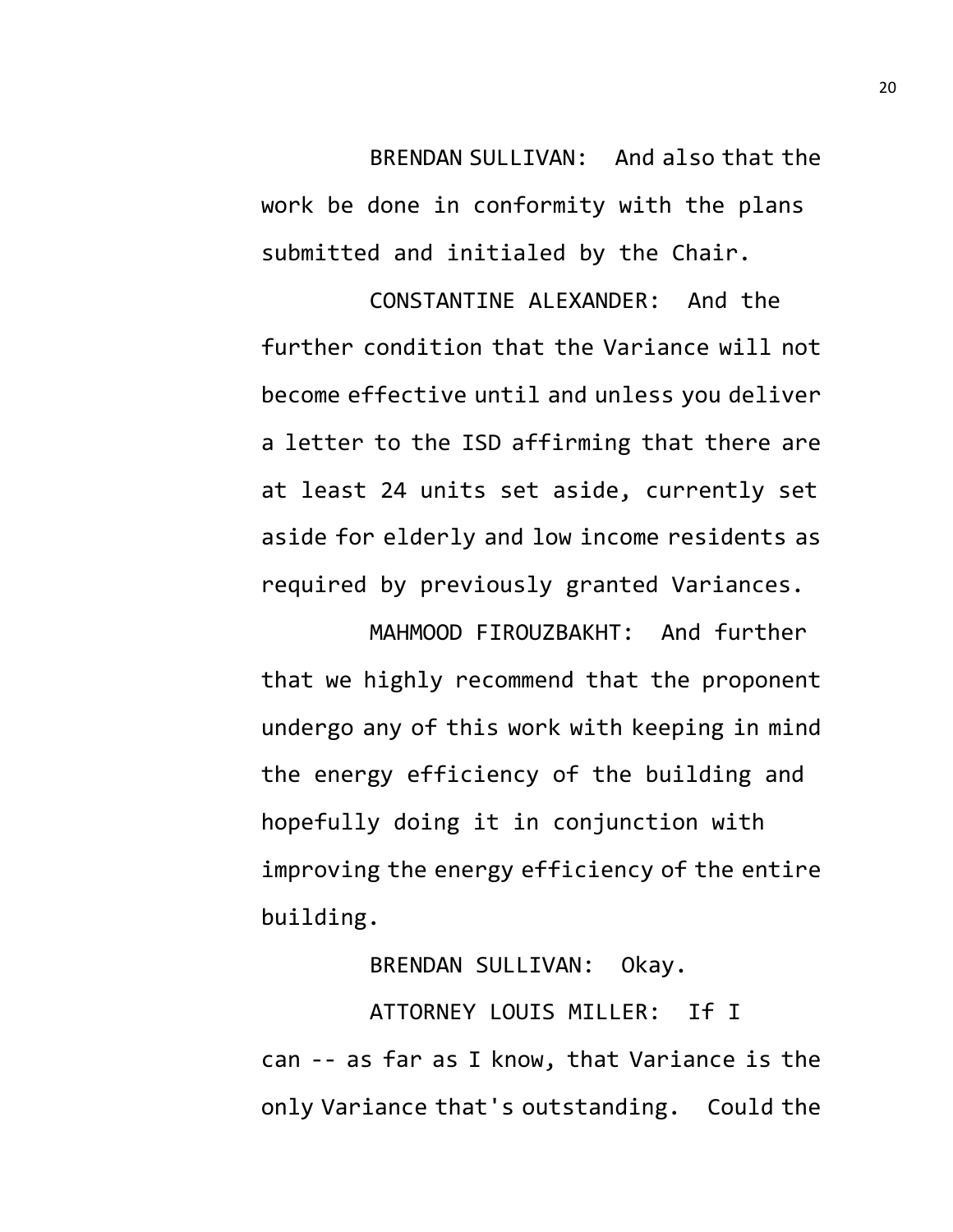condition be worded such that it's in compliance with whatever legal -- whatever Variance is outstanding at the moment. I don't think there's amendment to it in any way, shape, or form.

CONSTANTINE ALEXANDER: That's a fair point.

It should be the number of units -- ATTORNEY LOUIS MILLER: As required.

CONSTANTINE ALEXANDER: -- as required by previously granted Variances. Fine. That's fine.

> ATTORNEY LOUIS MILLER: Thank you. BRENDAN SULLIVAN: All those in

favor?

(Show of hands.) BRENDAN SULLIVAN: Five in favor. (Sullivan, Alexander, Heuer, Scott, Firouzbakht.)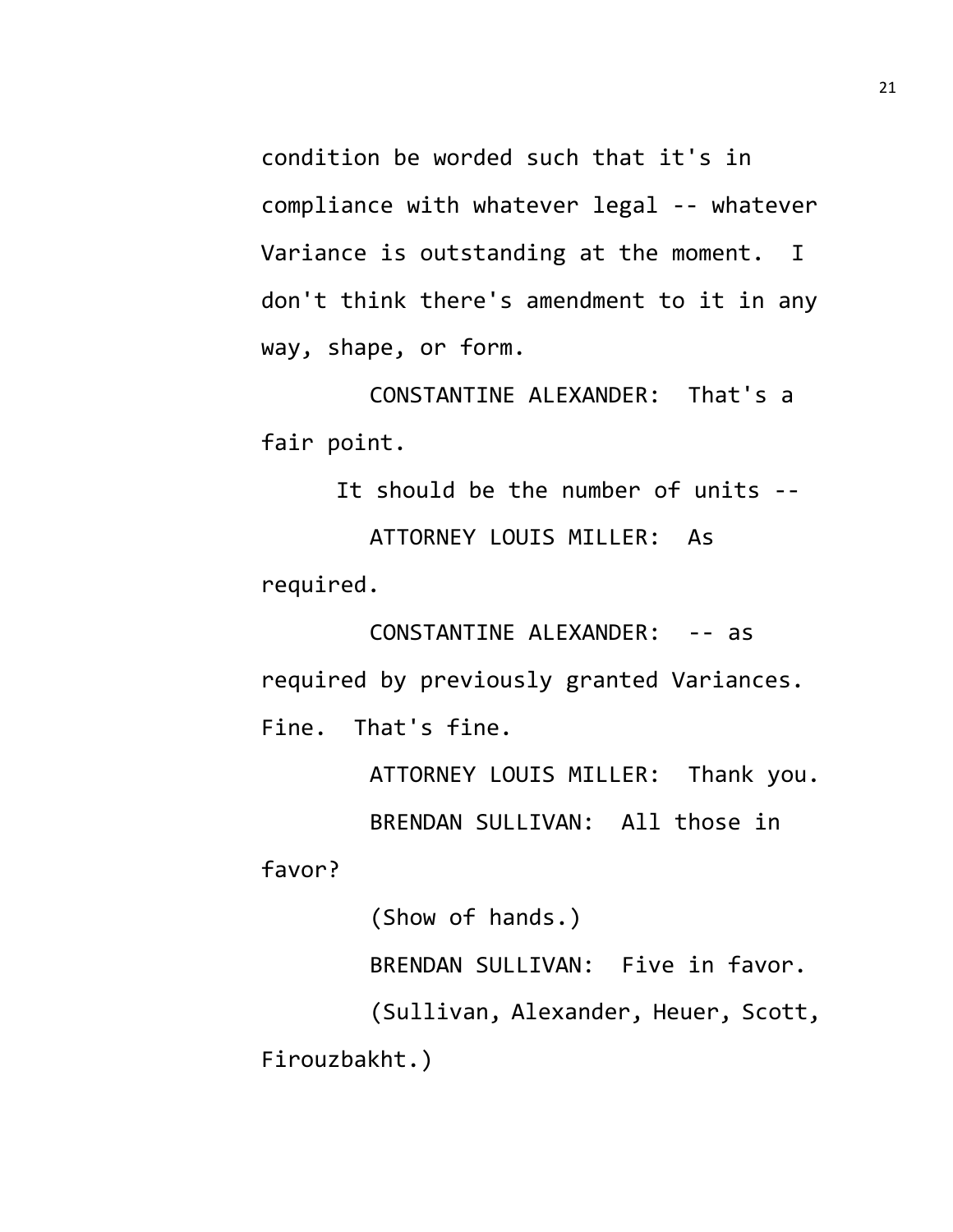(7:25 p.m.)

(Sitting Members: Brendan Sullivan, Constantine Alexander, Timothy Hughes, Tad Heuer, Thomas Scott.)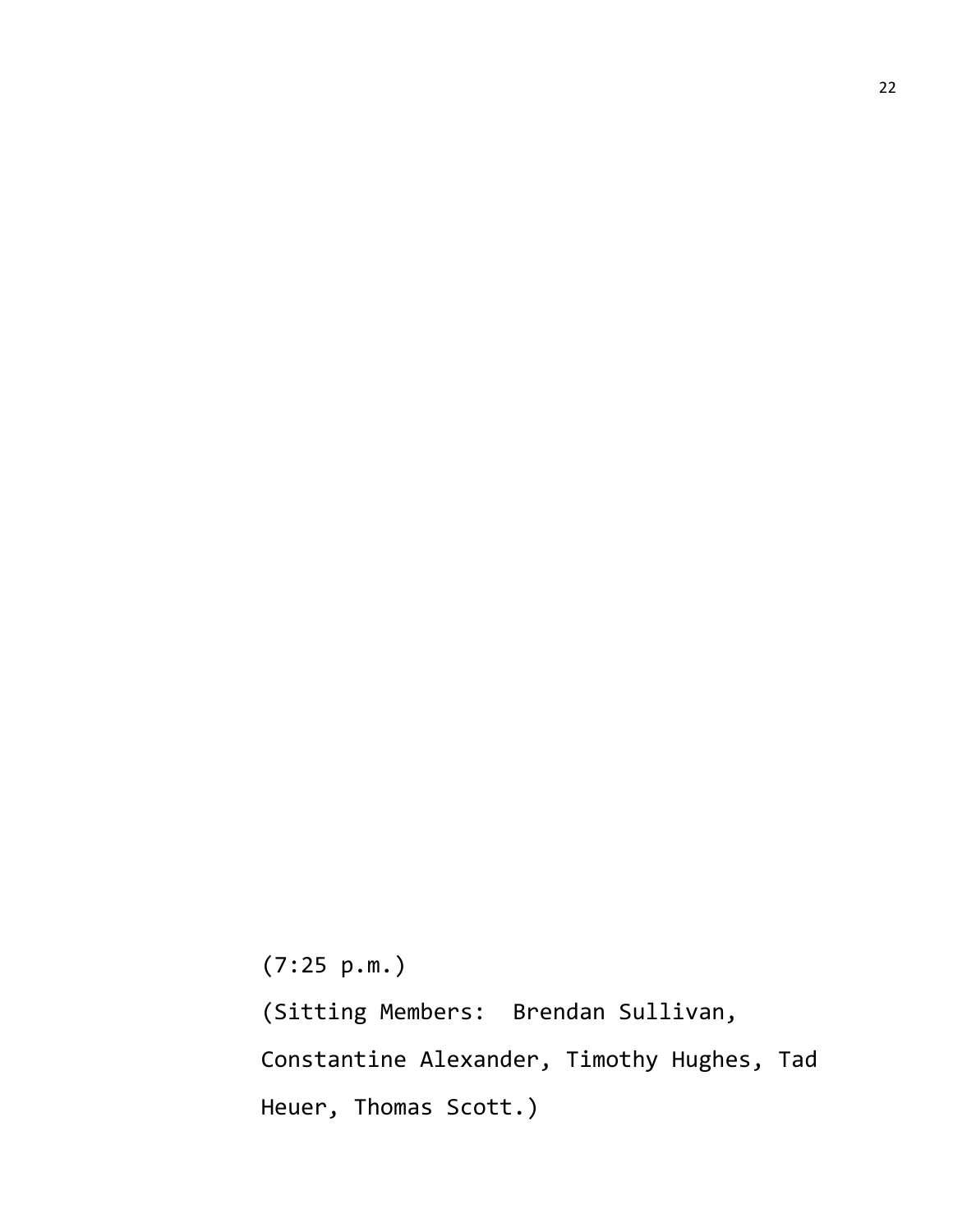BRENDAN SULLIVAN: The Board will hear case No. 10221, 153 Brattle Street.

ATTORNEY JAMES RAFFERTY: Good evening, Mr. Chairman, members of the Board. For the record, James Rafferty on behalf of the Applicant. We have filed a request to continue this matter. This application involves a property that's located on Brattle Street in the Old Cambridge Historic District, and the proposed structure has not yet obtained the necessary approval from the Historical Commission so it is not timely for it to come before here. Frankly, given the direction I see it moving in, I suspect it will ultimately be withdrawn because of -- it was only before the Commission because of a second -- the proposed second floor of this garage. It was only before the Board.

So at any rate, it's a request for a continuance to a date in the future that works with your agenda. And I would only offer the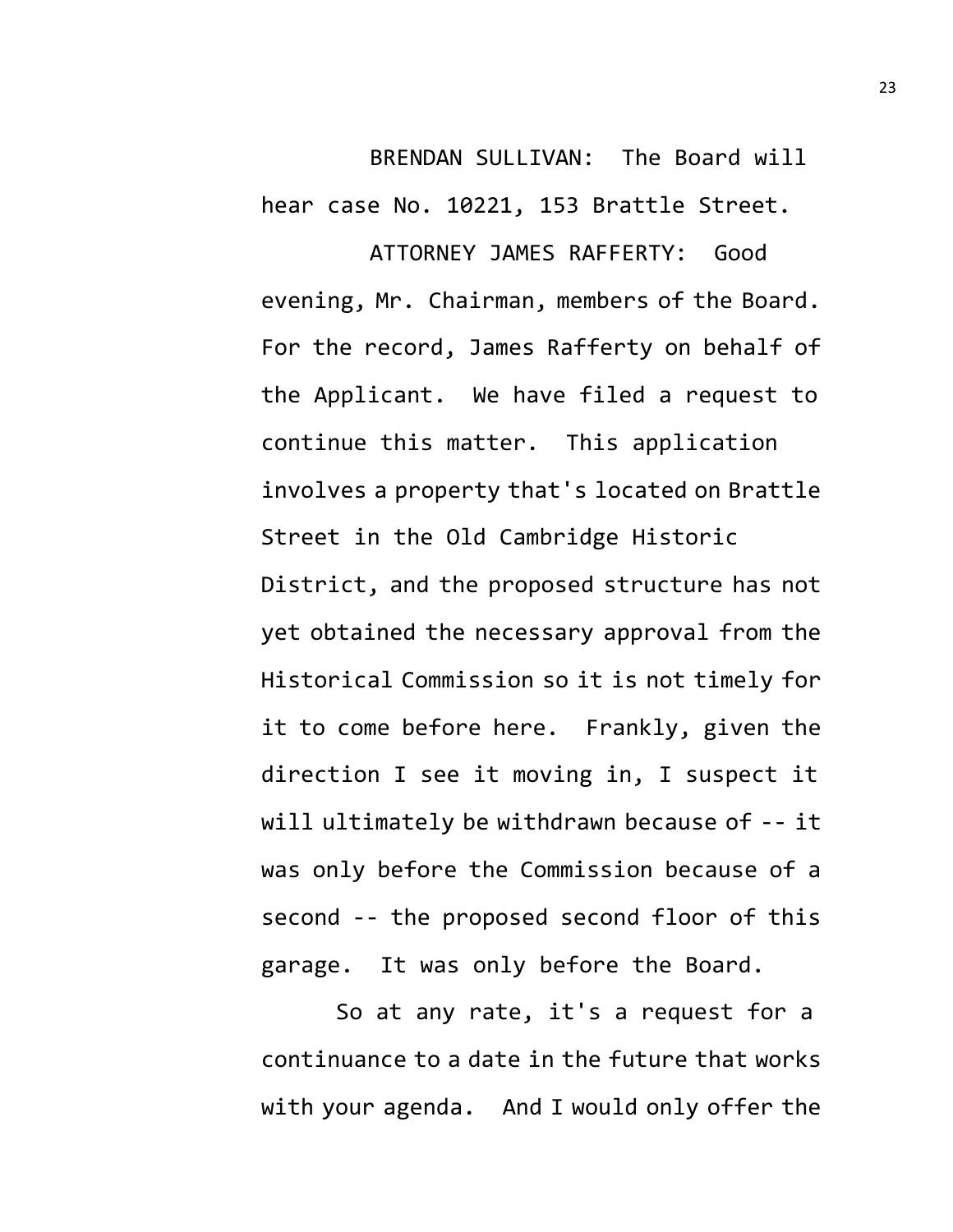comment that it's likely to be withdrawn at that time, but just want to preserve.

BRENDAN SULLIVAN: When do you have to go back before Historical?

ATTORNEY JAMES RAFFERTY: There was a meeting as recently as today with Mr. Sullivan to explore alternatives. So the size of the garage as proposed was not seen as acceptable and --

BRENDAN SULLIVAN: Are we talking about July?

CONSTANTINE ALEXANDER: Without prejudging it, you're not going to get a lot of pizzaz from our group about that garage either.

ATTORNEY JAMES RAFFERTY: Well, the latest version as I understand it is subterranean which would remove a lot of jurisdictional issues both here and at the Historical Commission.

BRENDAN SULLIVAN: You're talking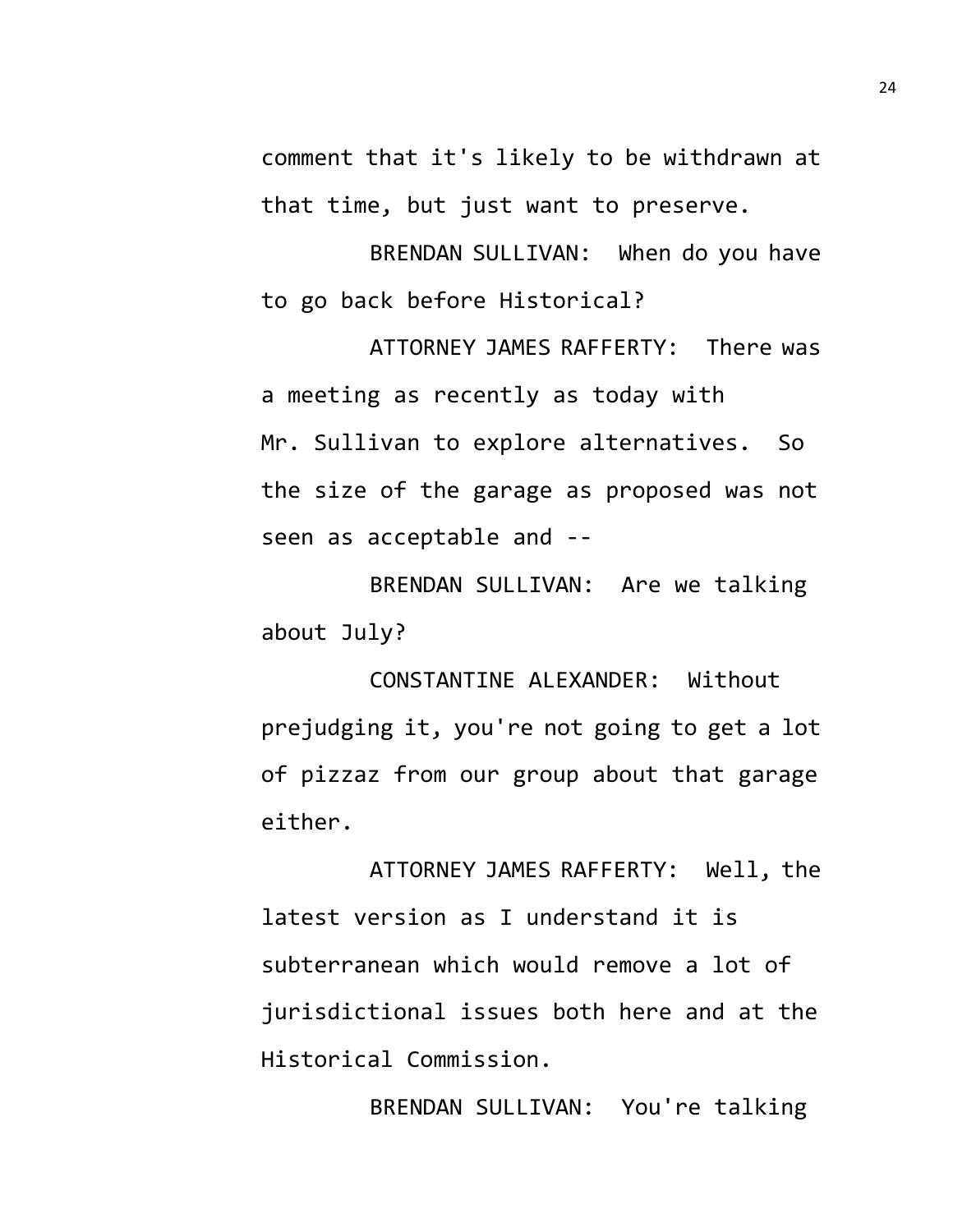July?

ATTORNEY JAMES RAFFERTY: July would be fine.

SEAN O'GRADY: July 12th.

ATTORNEY JAMES RAFFERTY: You're busy in July, right? This could go to August. Whatever you want is fine.

TAD HEUER: Are you expecting to re-file?

ATTORNEY JAMES RAFFERTY: No, I don't think you'll ever see this.

BRENDAN SULLIVAN: If it is -- well, anyhow, July what, 12th?

SEAN O'GRADY: 12th, yes.

BRENDAN SULLIVAN: All right. If it is going to go away, the sooner we know so we can free up that --

ATTORNEY JAMES RAFFERTY: We can file a withdrawal in advance.

> BRENDAN SULLIVAN: Correct. On the motion to continue this matter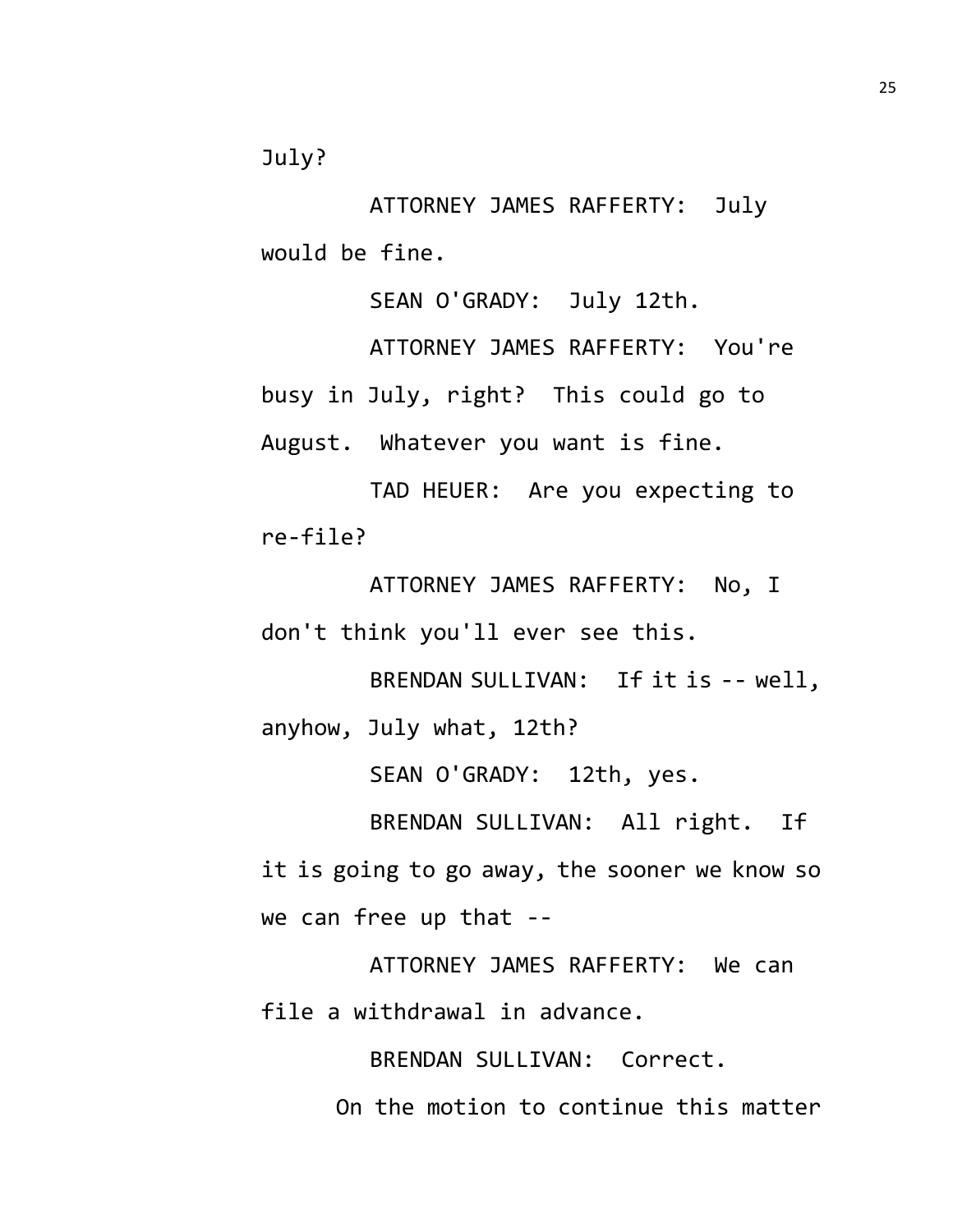until July 12, 2012, on the condition that the Petitioner change the posting sign to reflect the new date and time, and that any submissions, changing from the additional -- from the original petition be in the file by five p.m. on the Monday prior to the July 12th hearing.

All those in favor?

CONSTANTINE ALEXANDER: Change the date on the sign. Did you say that?

> BRENDAN SULLIVAN: Yes. CONSTANTINE ALEXANDER: Sorry.

BRENDAN SULLIVAN: All those in

favor?

(Show of hands).

BRENDAN SULLIVAN: Five in favor of continuing.

(Sullivan, Alexander, Hughes, Heuer, Scott.)

ATTORNEY JAMES RAFFERTY:

Procedural question, is withdrawal a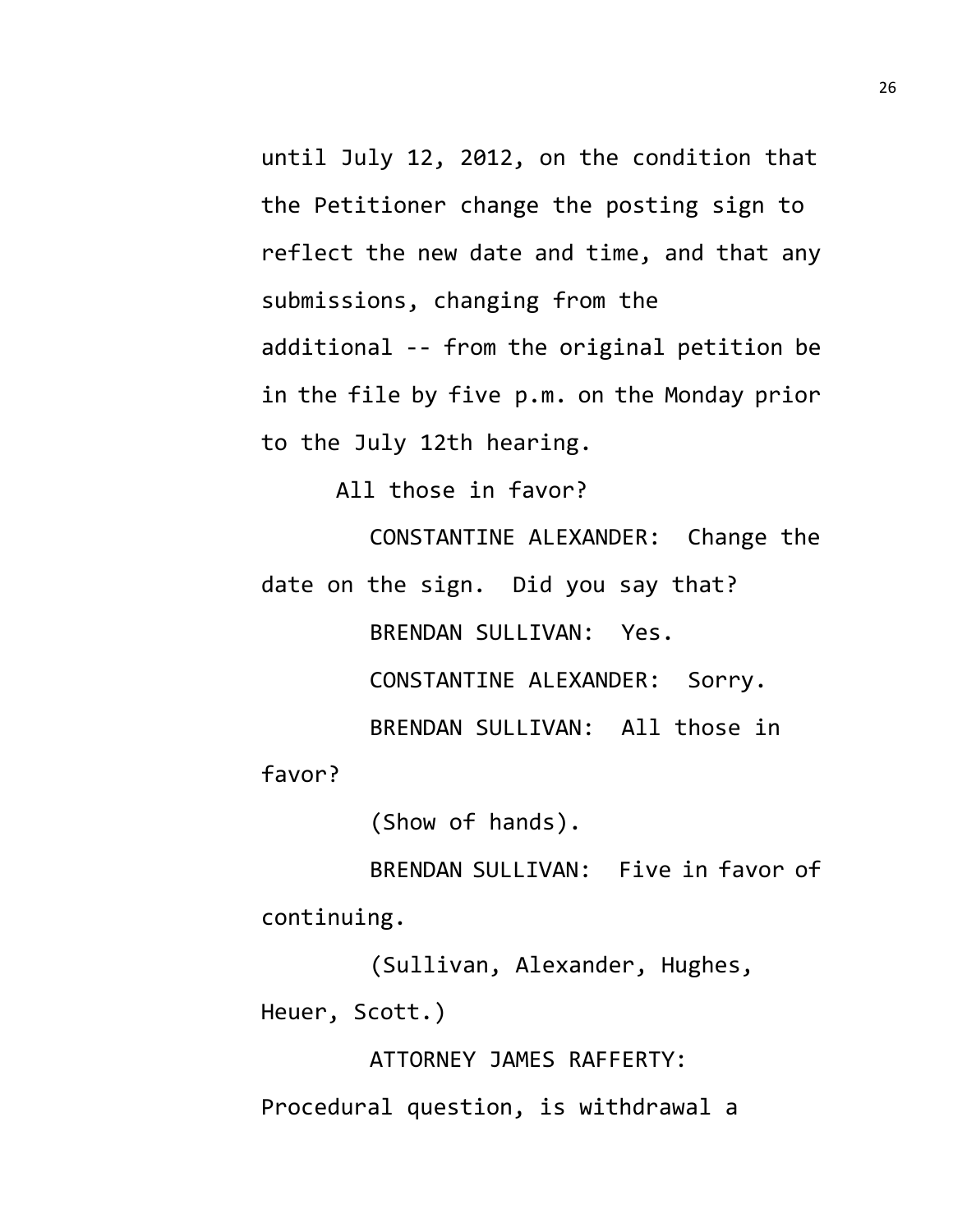unilateral act? I know often one acts to withdraw and voted upon.

CONSTANTINE ALEXANDER: You would think so.

ATTORNEY JAMES RAFFERTY: If one could withdraw prior to the hearing and be withdrawn. I mean, the consequences flow from a withdrawal as far as a repetitive petition. But I would think --

CONSTANTINE ALEXANDER: I never understood why we vote on withdrawals. It seems to be the practice.

SEAN O'GRADY: You can deny it and see what happens.

TIMOTHY HUGHES: Deny this one and see what happens.

ATTORNEY JAMES RAFFERTY: No, no, no. I'm just saying I could probably -- I would anticipate being able to file a withdrawal in advance -- well in advance of the continued date which to Mr. Sullivan's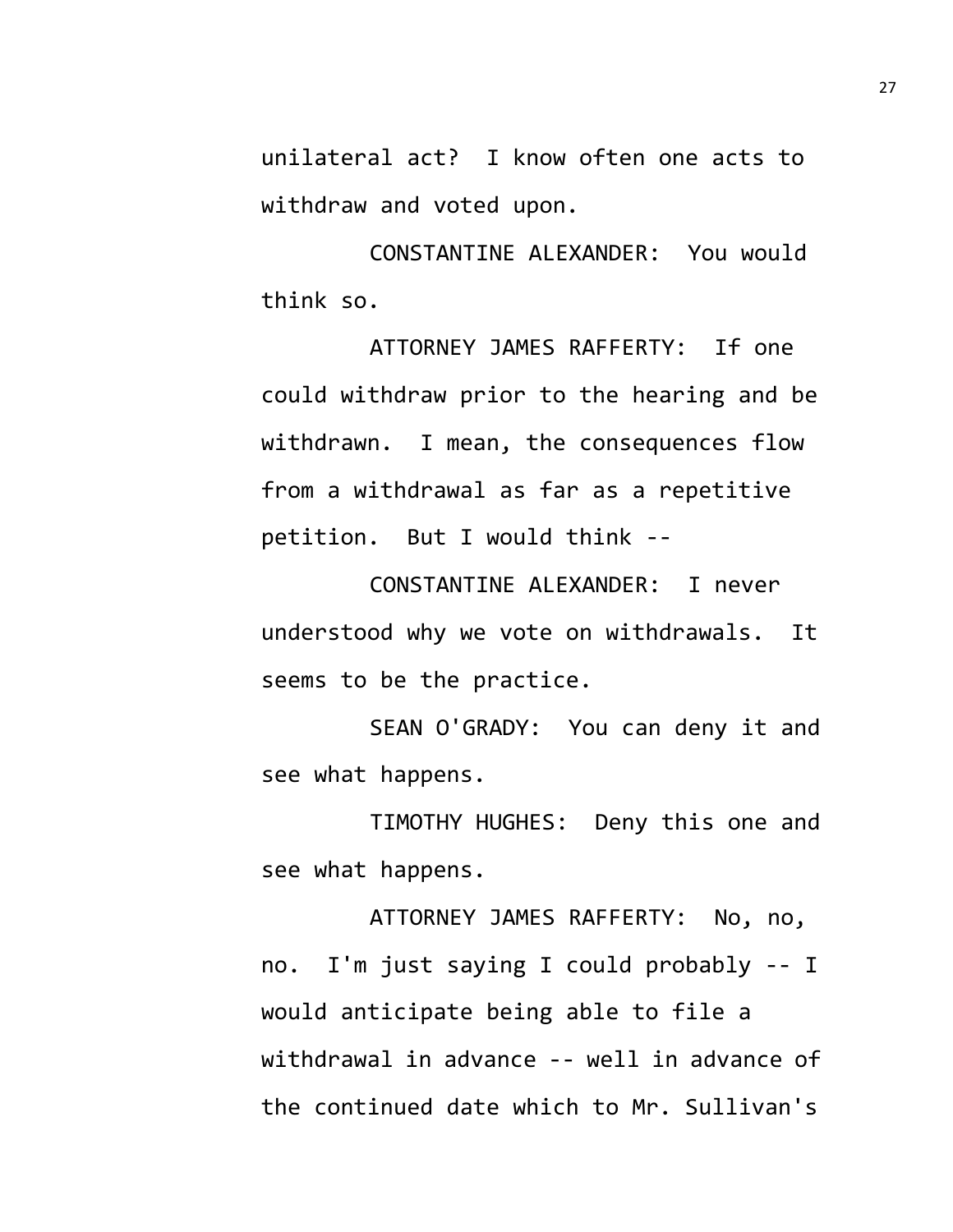point might free up a spot on your agenda. I don't know.

TAD HEUER: Is it possible that it's a relic of Chapter 48, Section 15 and the limitation on time for a decision by the Board, that the Board has to affirmatively act once there's a petition before it otherwise it's deemed constructively approved, and in order to avoid that --

CONSTANTINE ALEXANDER: How can we act on something that's withdrawn though?

TAD HEUER: Because it hasn't been withdrawn until you've acted. It's simply before you and there's a petition to withdraw.

TIMOTHY HUGHES: Petition to withdraw.

BRENDAN SULLIVAN: I think procedurally we would accept the letter of a withdrawal but on the July 12th, it would be on the agenda knowing that it would take all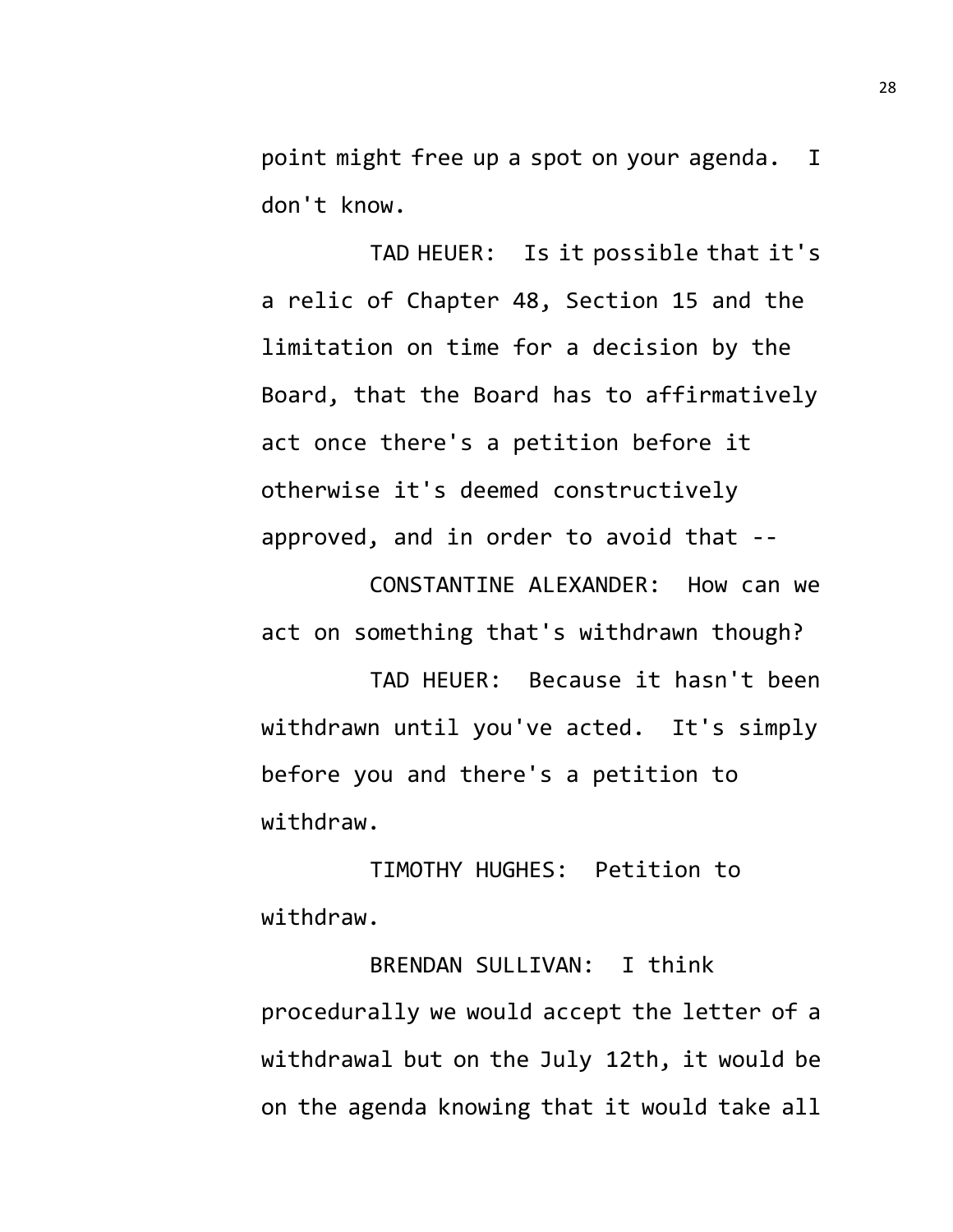of six minutes.

ATTORNEY JAMES RAFFERTY: Okay, thank you.

(7:30 p.m.) (Sitting Members: Brendan Sullivan, Constantine Alexander, Timothy Hughes, Tad Heuer, Thomas Scott.) BRENDAN SULLIVAN: The Board will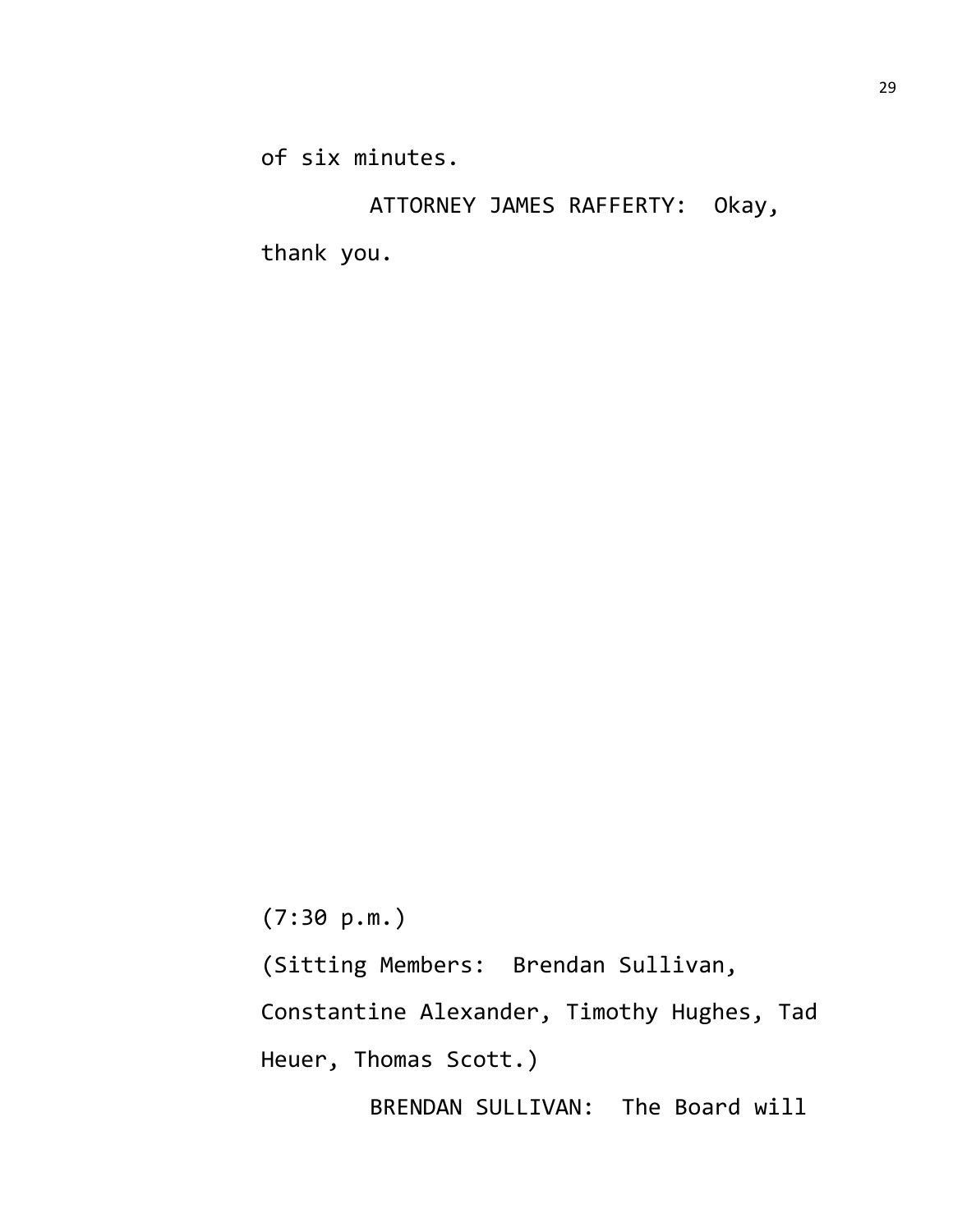hear case No. 10215, 38 Union Street/369 Windsor Street.

ATTORNEY JAMES RAFFERTY: Good evening, Mr. Chairman. James Rafferty, again, for the Applicant. There's a successor case to this case which we're asking -- that's on in two weeks which involves a dimensional relief for the parking width. So we would ask that this -- we were able to get that filed and get on in two weeks. If we could have this case heard in tandem with that case in two weeks.

BRENDAN SULLIVAN: Okay. Any comment, questions?

(No Response.)

BRENDAN SULLIVAN: On the, motion then, to continue this matter until May 24, 2012, at -- what time is the other one on, Sean?

SEAN O'GRADY: I don't know. We can put it on at seven.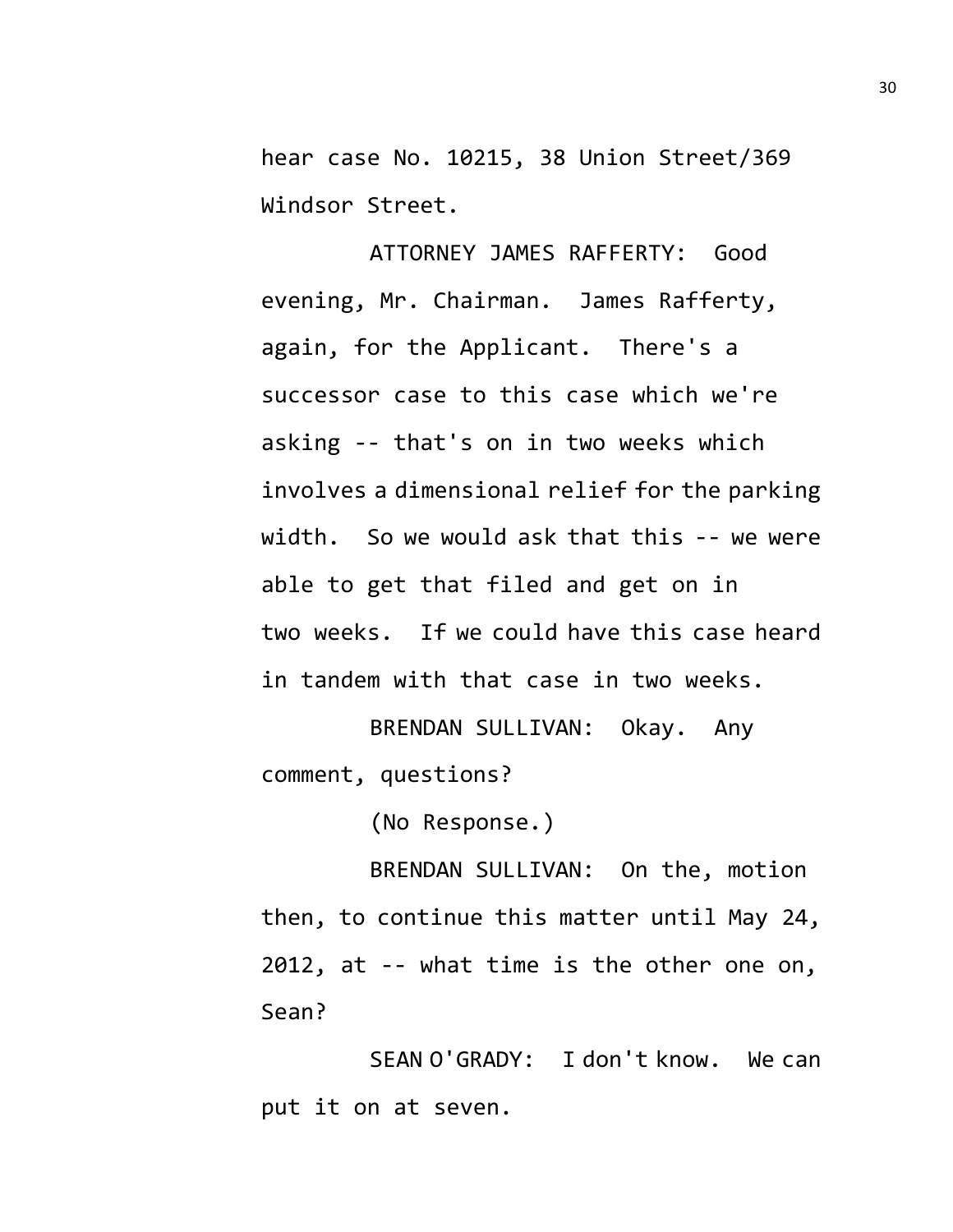## BRENDAN SULLIVAN: At

seven o'clock. At seven p.m. on the condition that the Petitioner change the posting sign to reflect the new date of May 24, 2012, and a date of seven p.m. Any new submissions be in the file by five p.m. on the Monday prior to the May 24th hearing. We already have a waiver in the file?

CONSTANTINE ALEXANDER: Yes, we do. BRENDAN SULLIVAN: From the previous time. Yes.

SEAN O'GRADY: We're doing Union. Does it say letter of waiver on the outside? BRENDAN SULLIVAN: Yes.

All those in favor of continuing this matter?

(Show of hands).

BRENDAN SULLIVAN: Five in favor.

(Sullivan, Alexander, Hughes,

Heuer, Scott.)

ATTORNEY JAMES RAFFERTY: Thank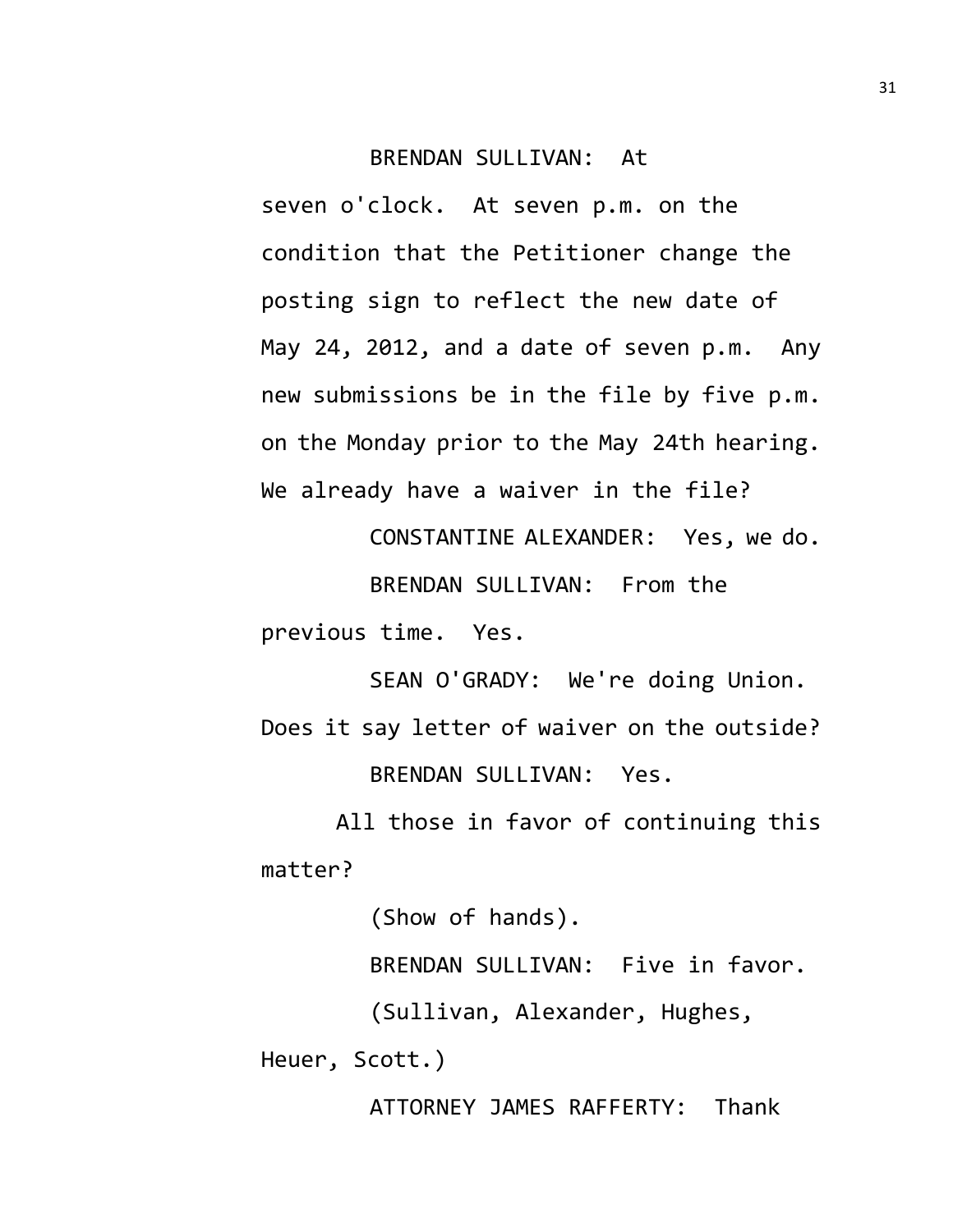you.

(7:30 p.m.)

(Sitting Members: Brendan Sullivan, Constantine Alexander, Timothy Hughes, Tad Heuer, Thomas Scott.)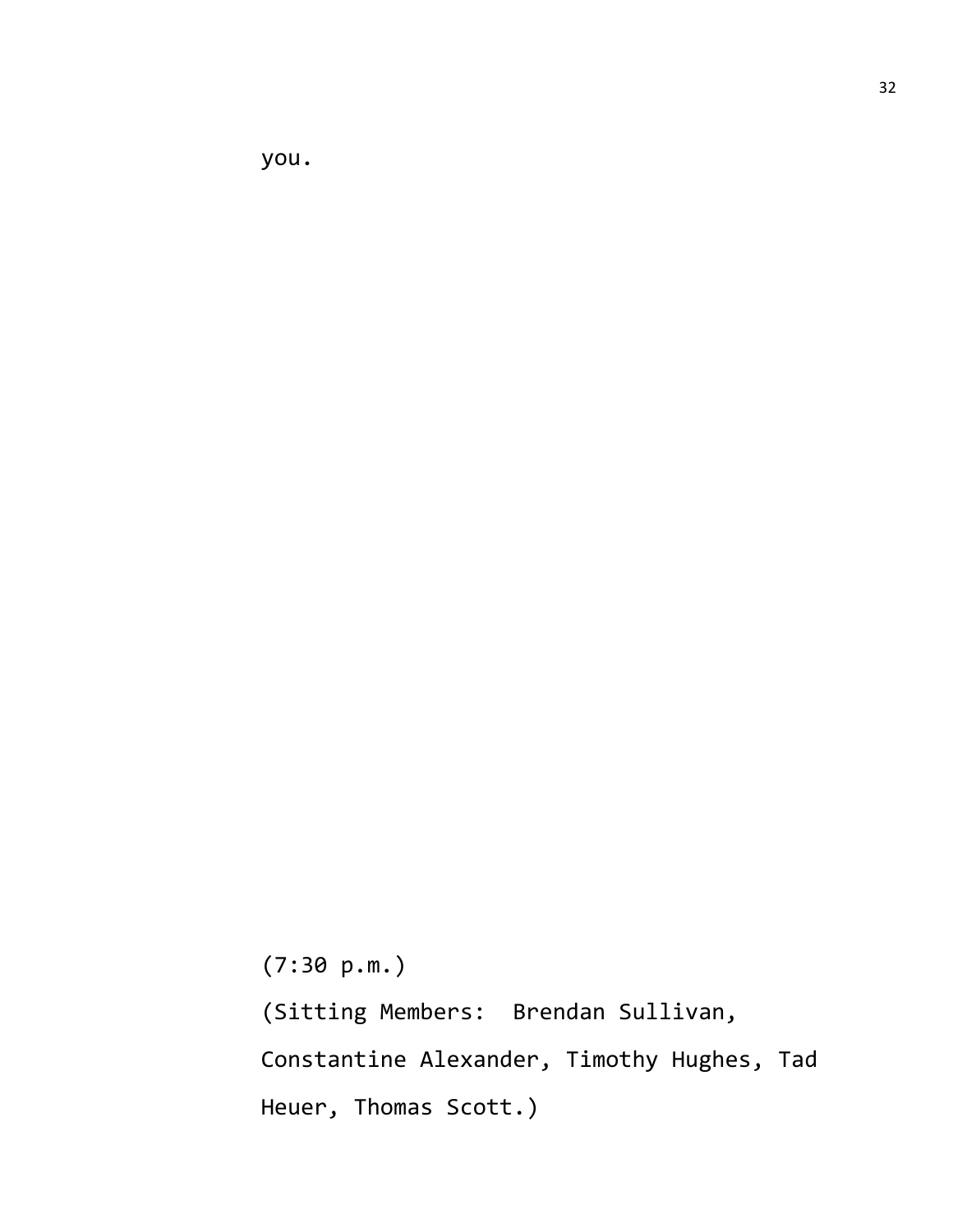BRENDAN SULLIVAN: The Board will hear case No. 10247, 175 Huron Avenue.

Okay, Mr. Rafferty.

ATTORNEY JAMES RAFFERTY: Thank you, Mr. Chairman. James Rafferty again on behalf of the Applicant, 175 Huron Avenue, LLC. And seated to my right is Mr. Ben Svenson, S-v-e-n-s-o-n. He's the principal of the LLC. And to Mr. Svenson's right is Diane Lim, L-i-m. Ms. Lim is the architect for the project.

This case may have the distinction of being one of the older matters pending before you. It is the, I'm sure as the Board knows, it's the former Hickey Funeral Home located at 175 Huron Avenue in a Residence B District abutting a business district. The structure itself appears to have been originally constructed as a single-family home. There were two Variances issued; one in the twenties and one in the fifties. One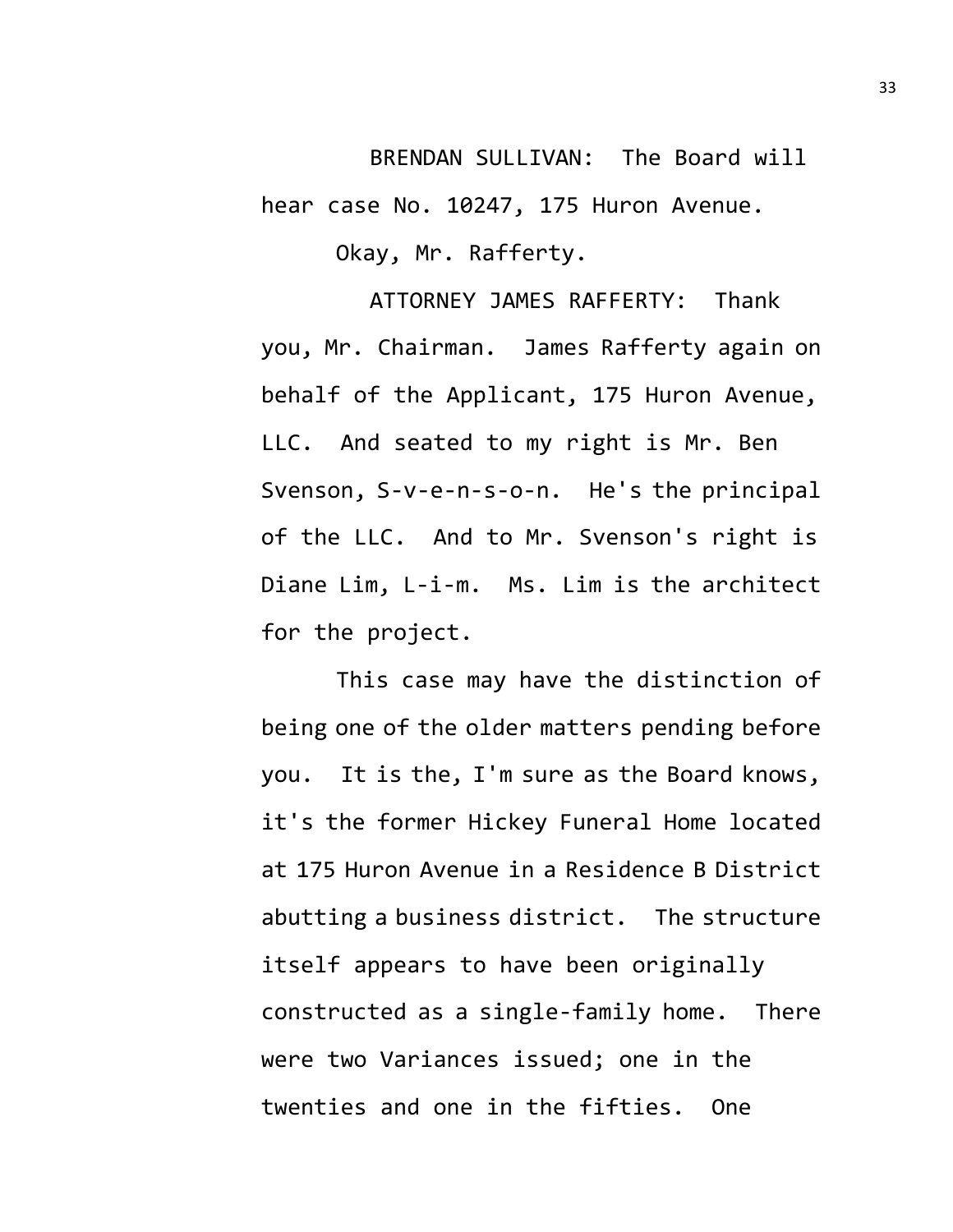authorized the use of a funeral home. The second authorized the dimensional additions. There are two additions, prominent additions to the property; one in the front and one in the rear.

The Applicant has been working at great length with his architect in talking with neighbors about how to address the challenge of converting this structure to housing. You might recall in the earliest application before the Board it contemplated having some retail or office on the ground floor. Just because of the manner in which that space really sat out in the sidewalk, it just seen it being difficult to adapt for residential use. That wasn't, that use wasn't particularly well favored. We came in with a second application that didn't contain that use, but it did contain some Variance relief for additional GFA to construct a dormer on the third floor, and I think one of the more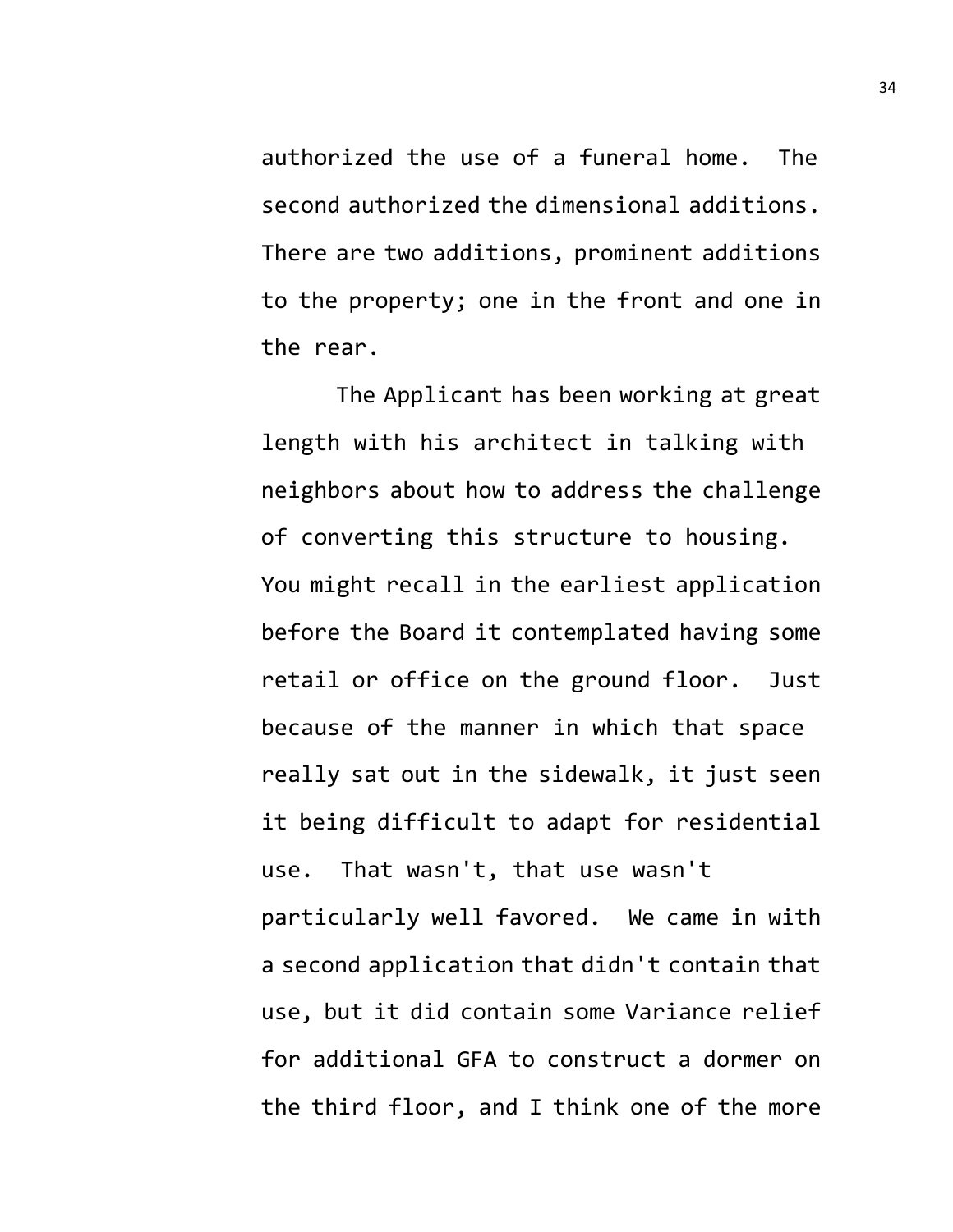astute Board members wondered why we would need more GFA because part of the hardship is the fact that the building is so large that it doesn't lend itself as a two-family. At that time we proposed it as a three-family and were also seeking a use variance. We went back and working Inspectional Service and Ms. Lim were able to redesign the building to have the units work as townhouses; all three units having separate entrances into the street, and party walls between them. I think I would draw to the Board's attention three significant changes in the plan that Ms. Lim will walk through but --

CONSTANTINE ALEXANDER: It may be useful for the people in the audience if you can explain the difference from a Zoning point of view a three-family and a three townhouse, what makes it a townhouse and not a family unit. It may avoid questions and disputes later on.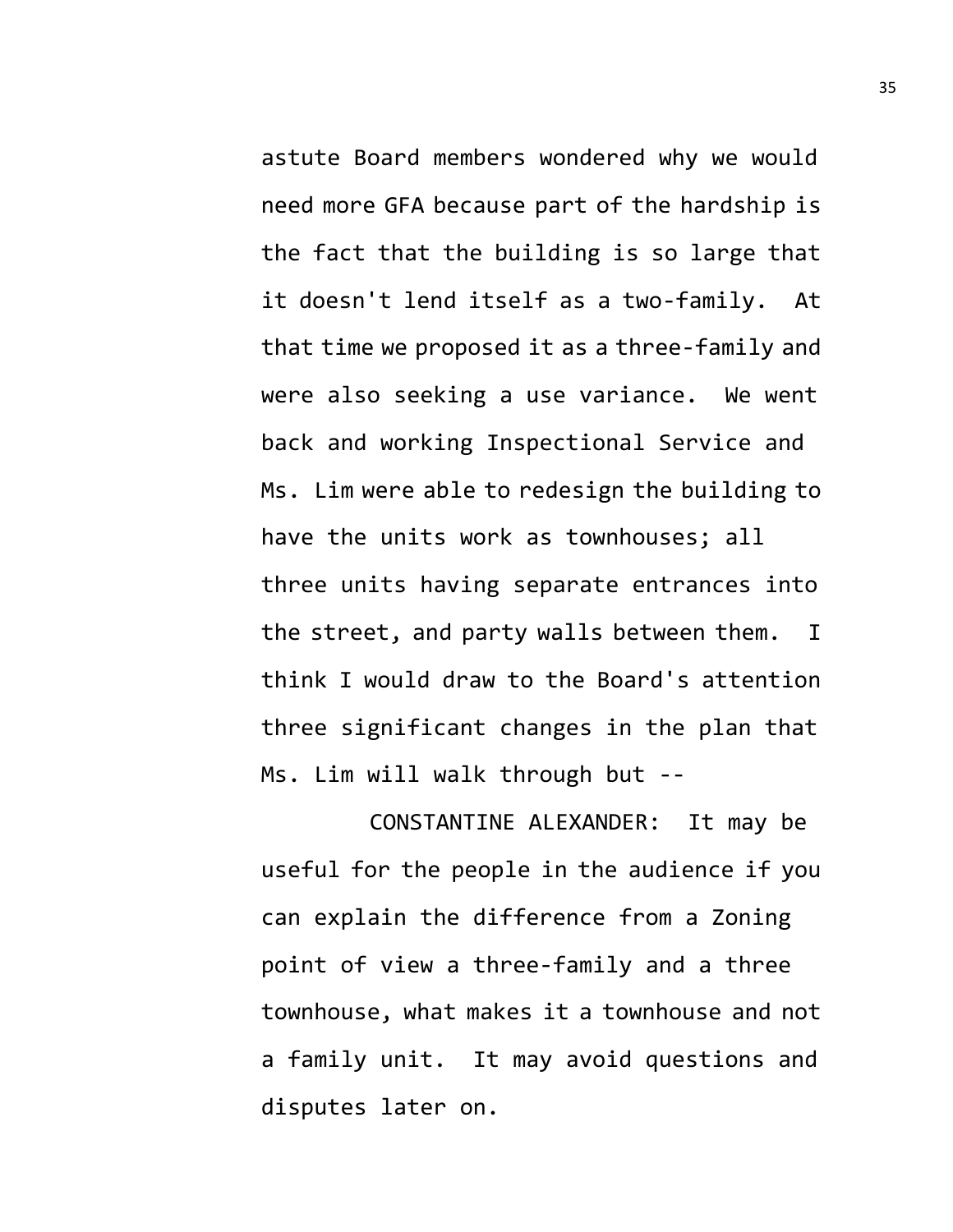ATTORNEY JAMES RAFFERTY: Sure. The townhouse, townhouse ordinance defines a townhouse, the Section 2 of the Ordinance defines a townhouse in -- I have my -- I couldn't do it from memory, but nonetheless the townhouse, its attributes are that it needs to have direct access to the street, it needs to have party walls between it, and, Diane, I know we've been over this.

> DIANE LIM: Semi-detached. ATTORNEY JAMES RAFFERTY:

Semi-detached. Semi-detached party walls. So in the Residence B District you can -- while there's limit of single and two-family houses, you can have up to five townhouses in the Residence B District before you trigger the Special Permit requirements. So you do not -- the townhouses in the Res B District can result in a project that has more than two dwelling units in it, and it's permitted. In this case we're looking for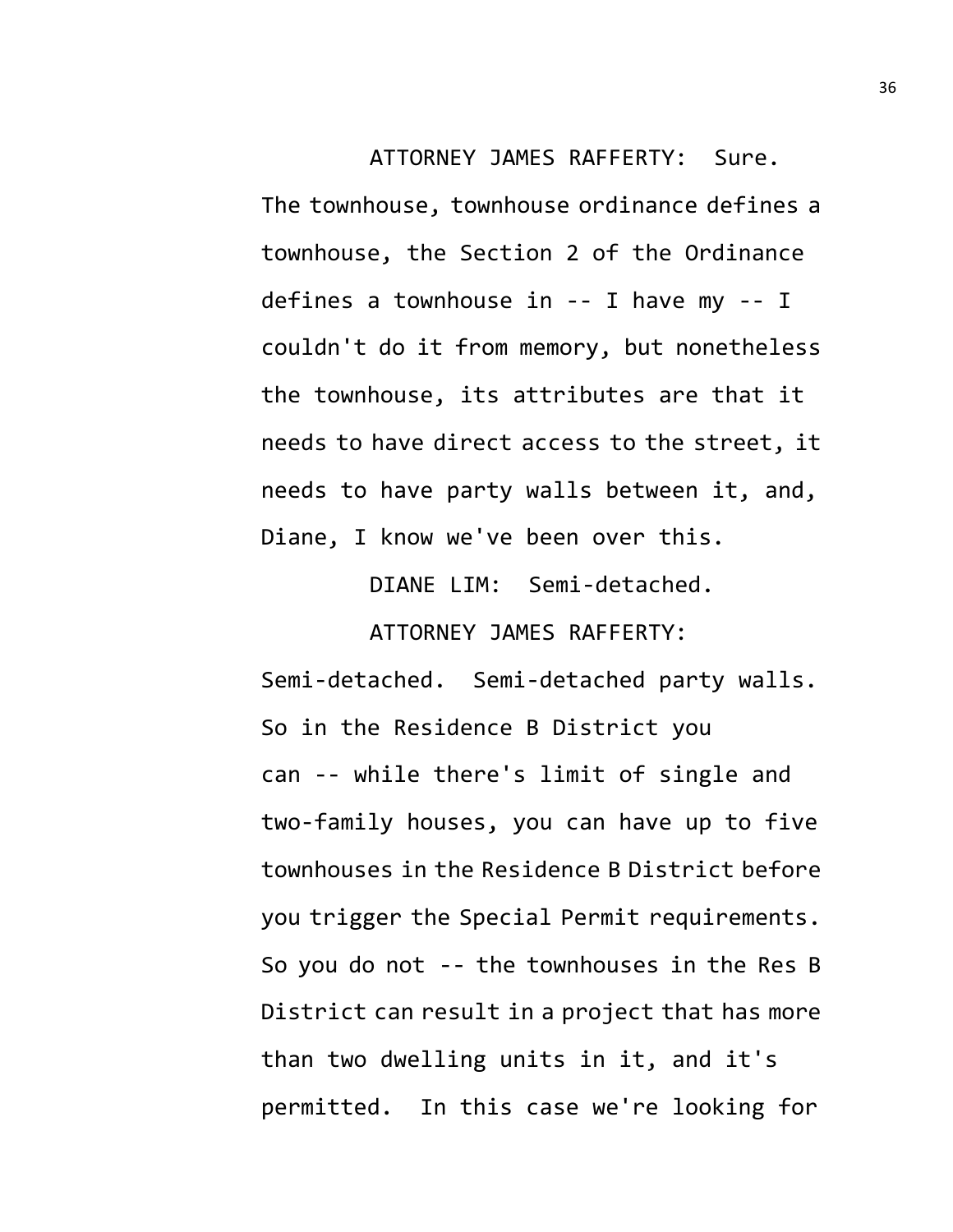dimensional relief associated with the lot area per dwelling unit requirement because even though it does require a use variance, we do have the Res B lot area per dwelling unit requirement. So given the size of the lot, we do need relief for that.

The application, however, does not seek any additional GFA as a result of a couple of moves that I'll have Ms. Lim walk through. One is you'll notice on the facade on Huron Ave. there's actually been a pulling back of the building which I think as much as five feet or so.

DIANE LIM: Five feet.

ATTORNEY JAMES RAFFERTY:

Five feet. And that is a reduction in GFA. And there's also been the reduction of parking, below-grade parking in the basement of the structure which has the effect of turning what was GFA into non-calculated GFA because it accommodates parking.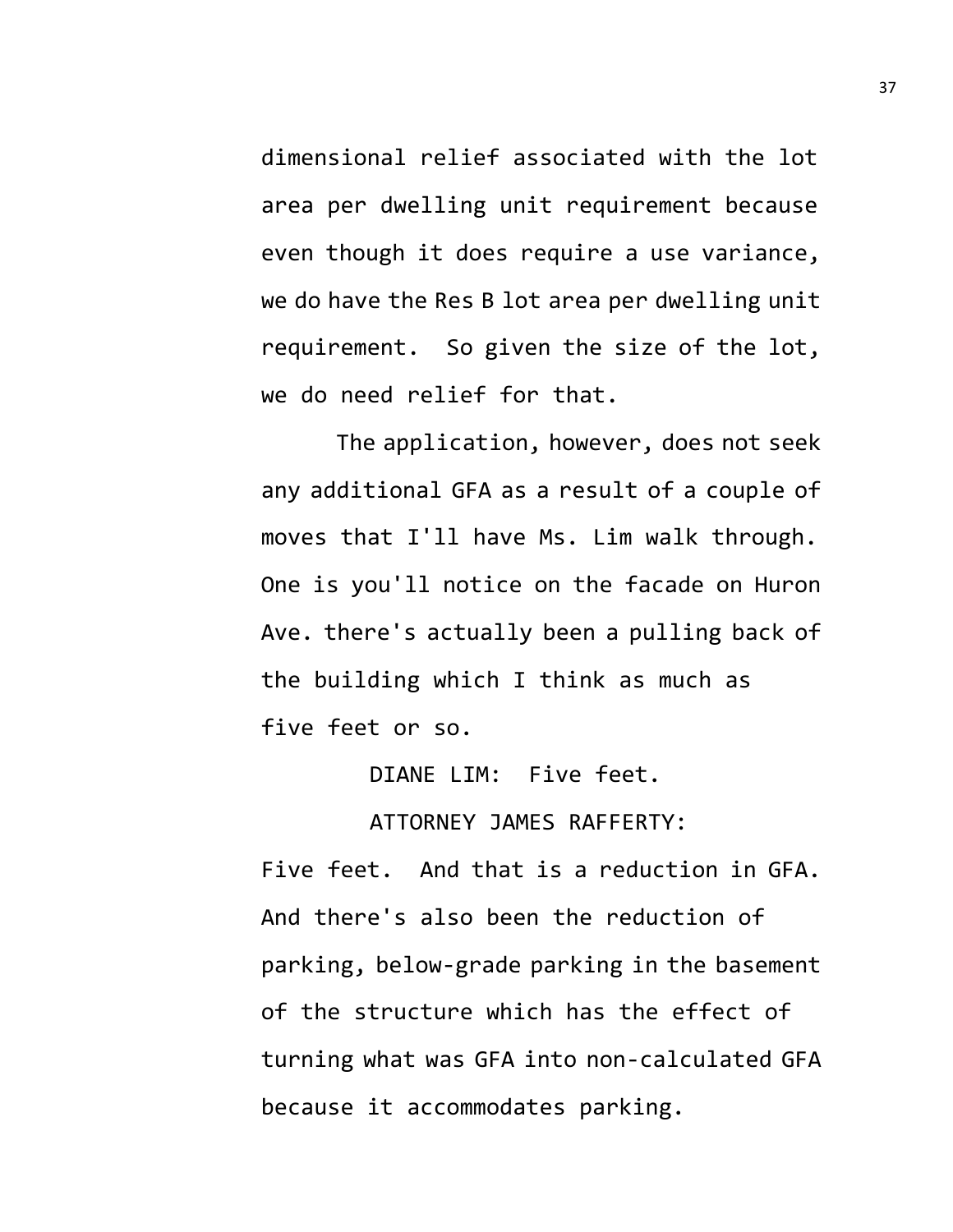There is one area in the proposal that does involve some additional GFA, and that is the head house that provides access to the deck for unit two, correct?

DIANE LIM: Yes.

ATTORNEY JAMES RAFFERTY: But what I was saying what Ms. Lim has done, and I think rather effectively, is try to create some context for this as a residential building. It has a masonry front with bow windows and with a zero setback at the front. She has introduced domesticity as been noted into the facade here, replacing bow windows with double hung windows, clapboards, replacing masonry in the use of some decks and balconies to give it a look that's compatible with the surrounding structures and also very sympathetic to the design of the building that's behind it.

The parking as proposed is -- takes advantage of an existing driveway and it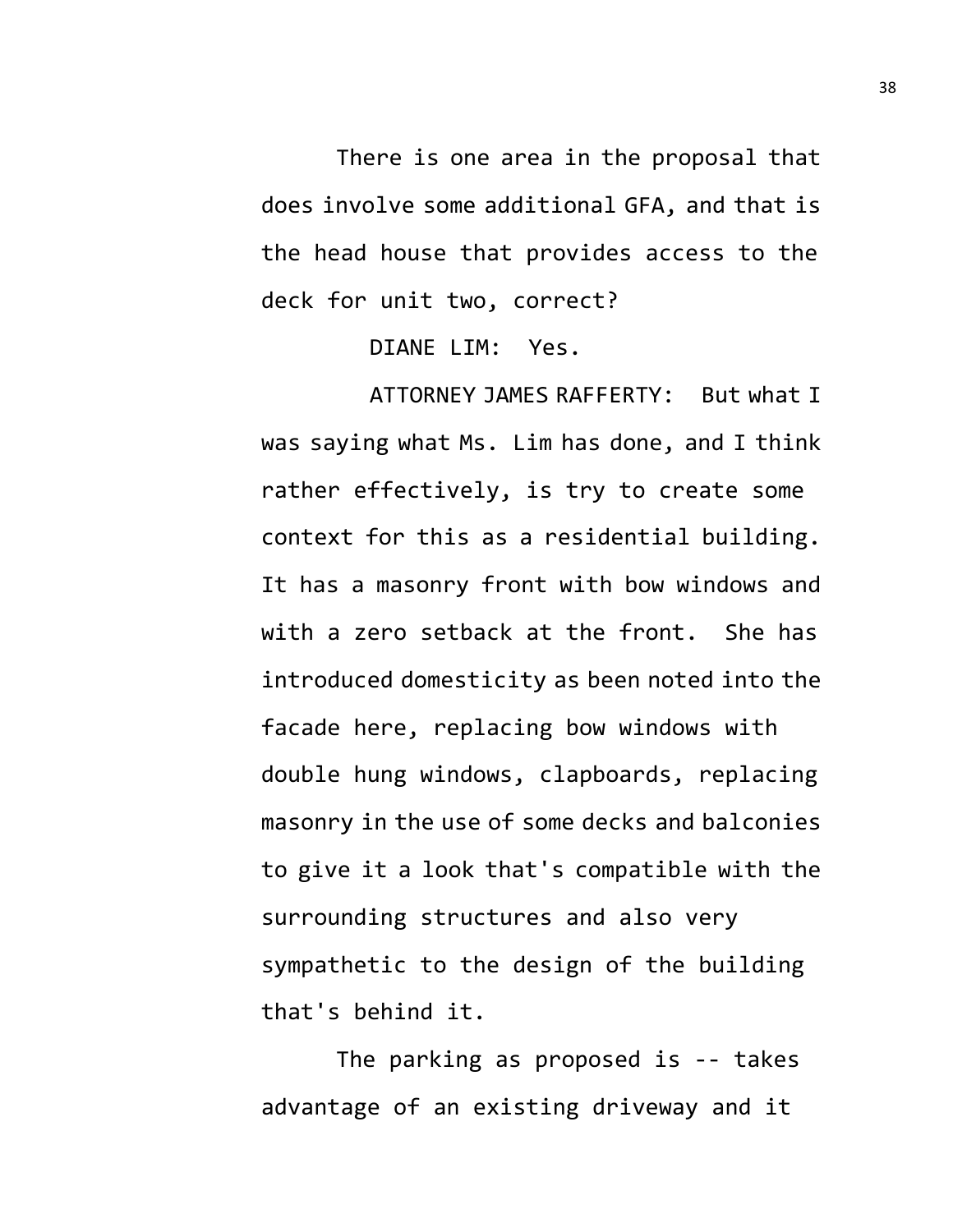involves a little maneuverability requirements that are not typical under the Ordinance and thus require relief. We have provided what's called a syncro-analysis that parking consultants do and Ms. Lim has worked closely at making the mechanics of this work. And I think maybe this might be the time for her to just kind of walk you through the three changes, because that's, that's the other significant change, the removal of a portion of the building facade, through the use of carrying beams. She's been able to basically take out a good section of the wall that supports the building at the ground floor on the side and open it up. And she has an elevation today that's particularly revealing about how she's achieved that. It's a view that you'll never see because of the -- the elevation you never really see because of the office building next-door, the broker's building. But you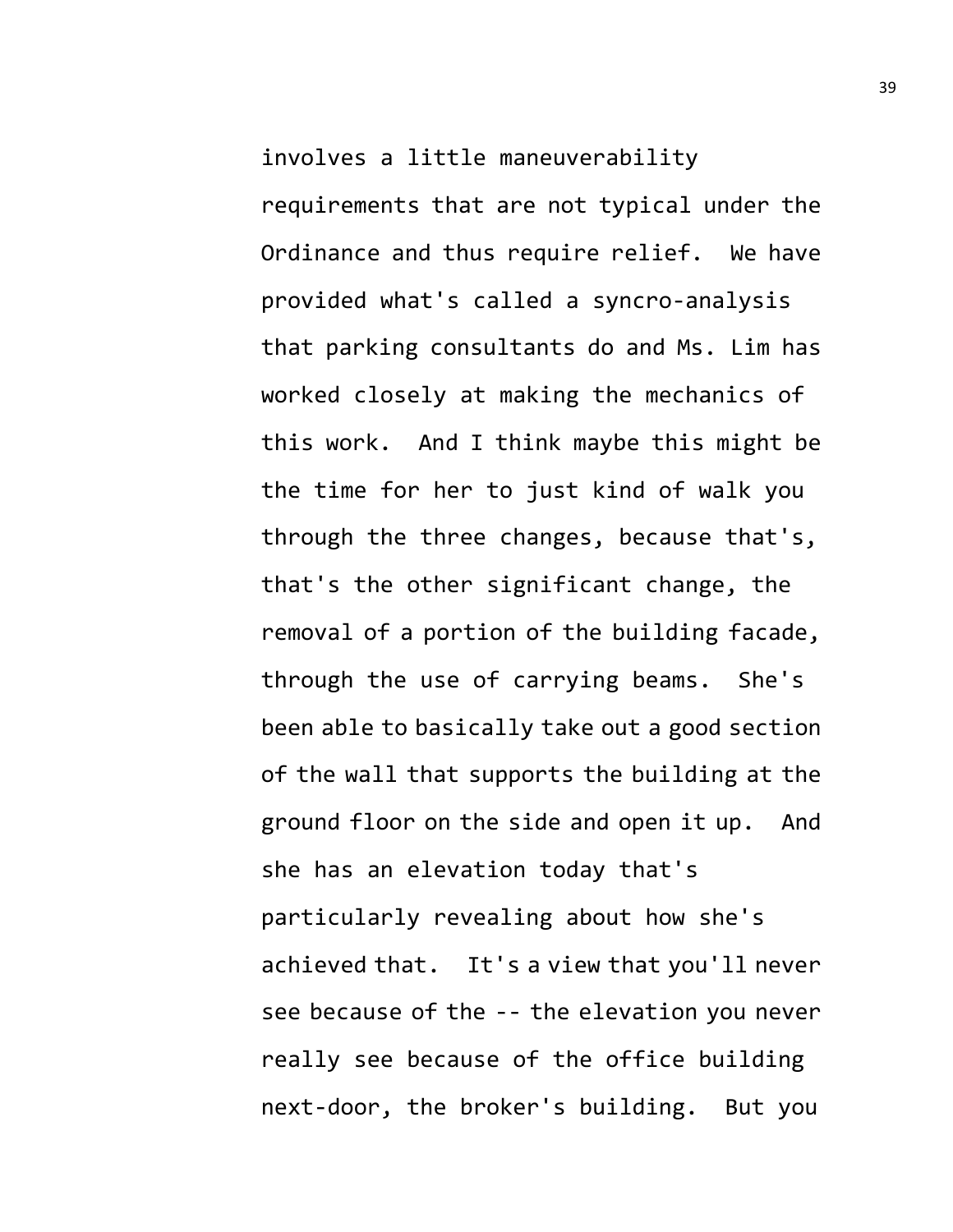can see the area of the building that's been removed, that's going to allow for the parking to work. That might help you understand what's involved.

The existing property doesn't contain any parking. It had a dwelling unit in it, so I think from a Zoning analysis, that dwelling unit is probably grandfathered from parking requirements. So the two other units required two spaces. This scheme -- this plan does provide for three parking spaces, but Ms. Lim will need to walk you through how that's done.

And then finally there is an elevation change on the far side, the side opposite from this that was placed in the file on Monday because we had a yet another neighborhood meeting a week or two ago, and the response from the abutter on this side was that even though we had changed this elevation, this had much larger windows, to four non-operable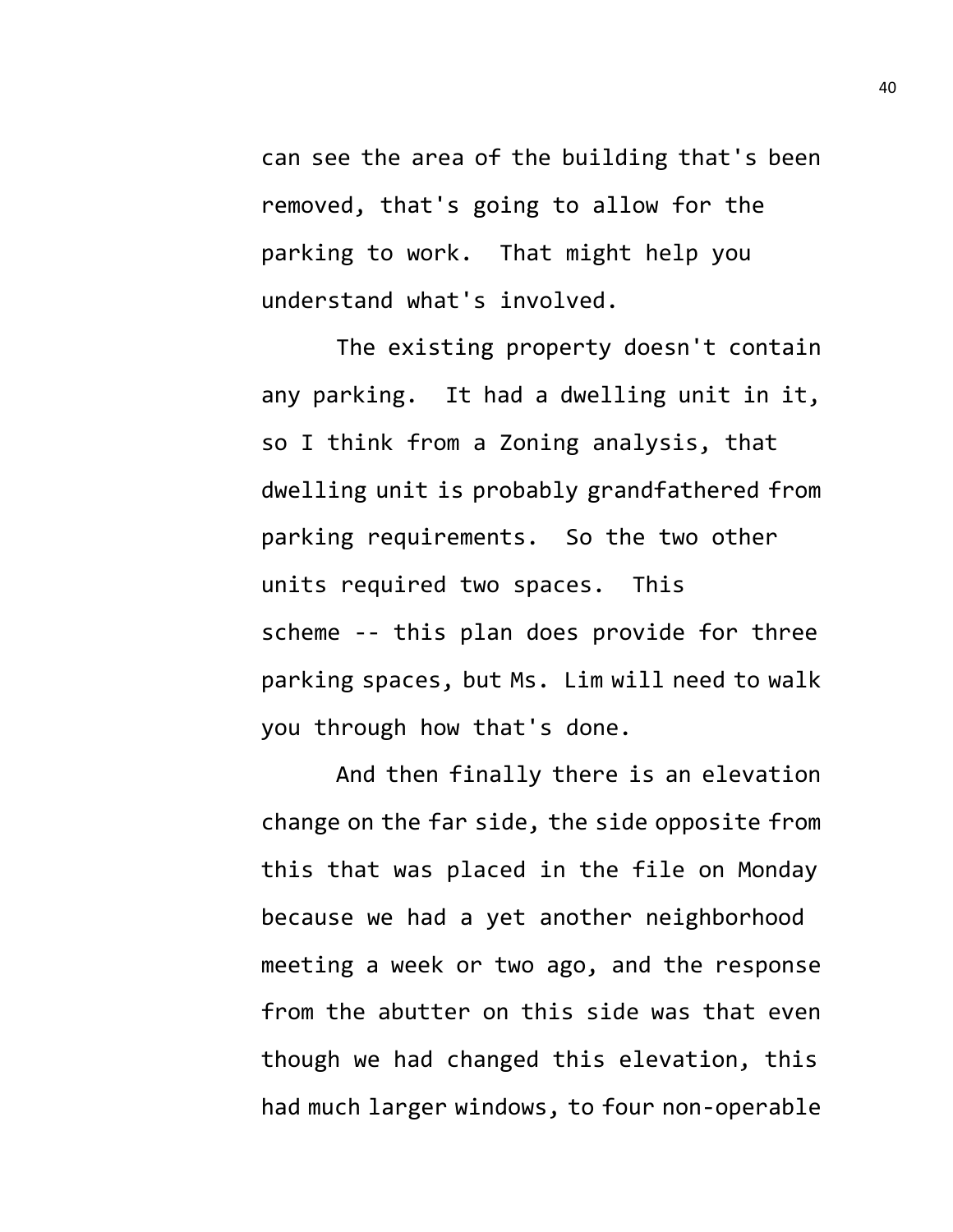fixed square glass openings to provide light placed at six feet in the unit so that there wouldn't be any privacy impact. That was still seen as objectionable by the abutter. And what Ms. Lim and Mr. Svenson came up with then is a skylight alternative. And those in the revised plan there's a series of skylights to be added to the roof here to allow for sunlight in that area and that facade remains unchanged in response to the concerns of that abutter. It's my understanding that that abutter who has attended these meetings and has been consistent in concern about that no longer objects to this. But I don't want to be accused of speaking, but it's been represented to me that that was the effect of this. Admittedly it was seen as -- there were great efforts made to make it not invasive, not create privacy issues, but at the end of the day out of deference to the fact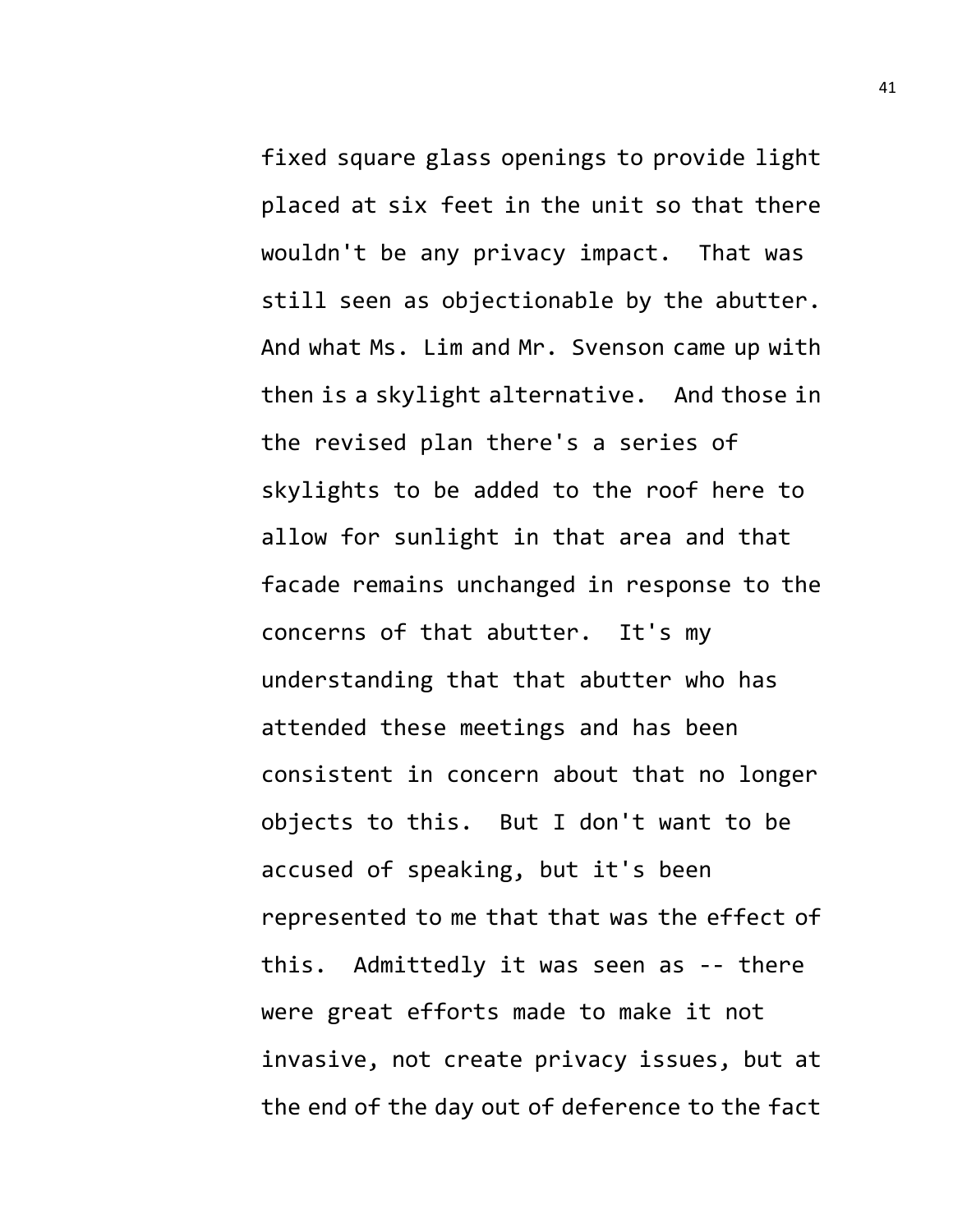that the wall simply doesn't have a setback and it certainly -- the Special Permit that allows openings or non-conforming walls, well, that wall is about as non-conforming as a wall can be. And there was further effort made to see if the units can be made habitable.

I just conclude if you take time to examine the floor plans, it takes a little while to understand the relationships. But actually it is a credit to what Ms. Lim has achieved. Two of the units have direct access into the garage as well as their direct street access. The units in size, two of the units are in excess of 2,000 square feet. They're three-bedroom units. One is -- unit 2 is at 2600 square feet. Unit 1 is at 2150 square feet. And unit three, which essentially is the existing house, is the smallest, but even that's at 1500 square feet and it's two bedrooms with a study and a den.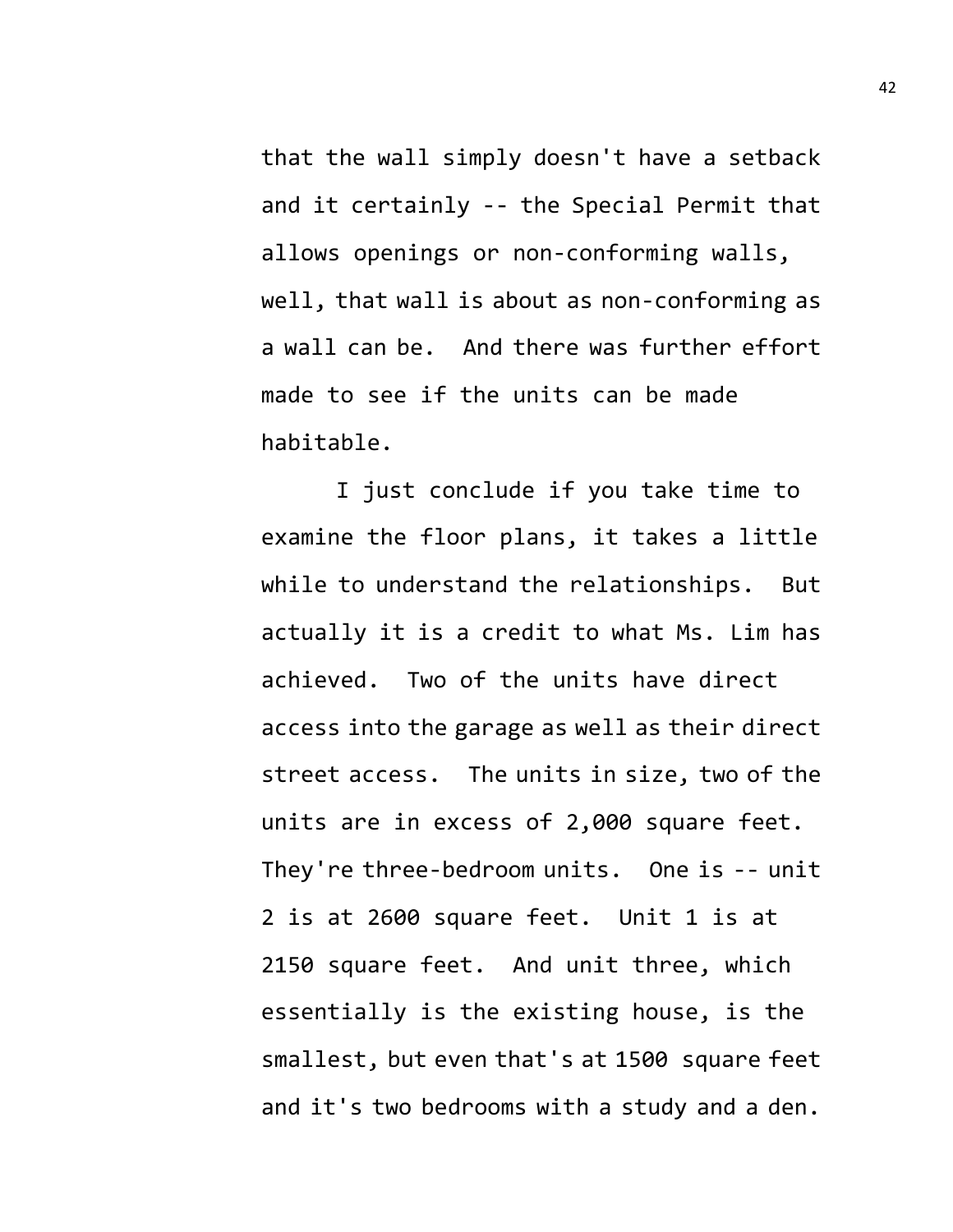So these are generously-sized units, and frankly it goes to the issue about what is the hardship related to this because I think it's -- I think the Board will probably agree, the significant element of relief here involves the third dwelling unit if I might be so bold as to predict that given the size of the lot and the dimensional requirements in the Res B District. But if one were to examine the building and see what's been achieved here, 2100, 2600 square foot condominium units, units in excess of 3,000 square feet in this location that mark simply are -- they don't meet the -- even come close to what the market would support in terms of a reasonable dwelling unit where you could expect to have a successful project and have something that would be liveable and appeal to families. Families that would look for houses in excess of 3,000 square feet, I think the history probably suggests that you don't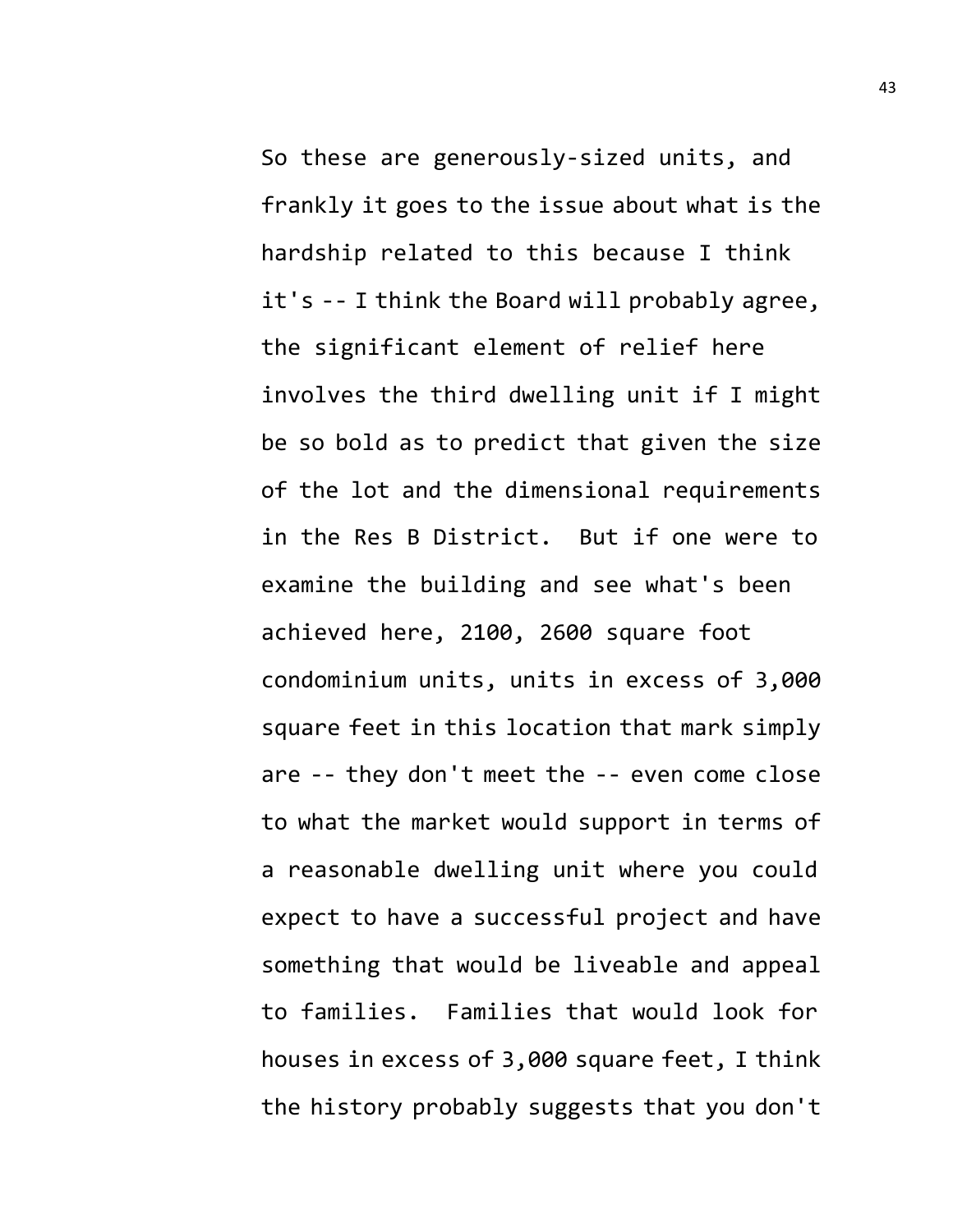get families in those situations. I mean, already two of these units have three bedrooms. We have a limitation that you can't have more than three unrelated persons living in a unit. So if you start getting into four-bedroom condominium units, it's not a product that lends itself to families, frankly. I think you could just as likely see grad students or roommates or the like. And there's also as we know, not a linear equation between units and vehicles. You could just as easily find yourself with three and four-bedroom units having more vehicles than a one or a two-bedroom unit. So for those reasons largely related to the challenge of the building itself and the existing structure, we're siting that as a hardship and asking for approval for the plan as proposed.

CONSTANTINE ALEXANDER: I have a couple questions for you before Ms. Lim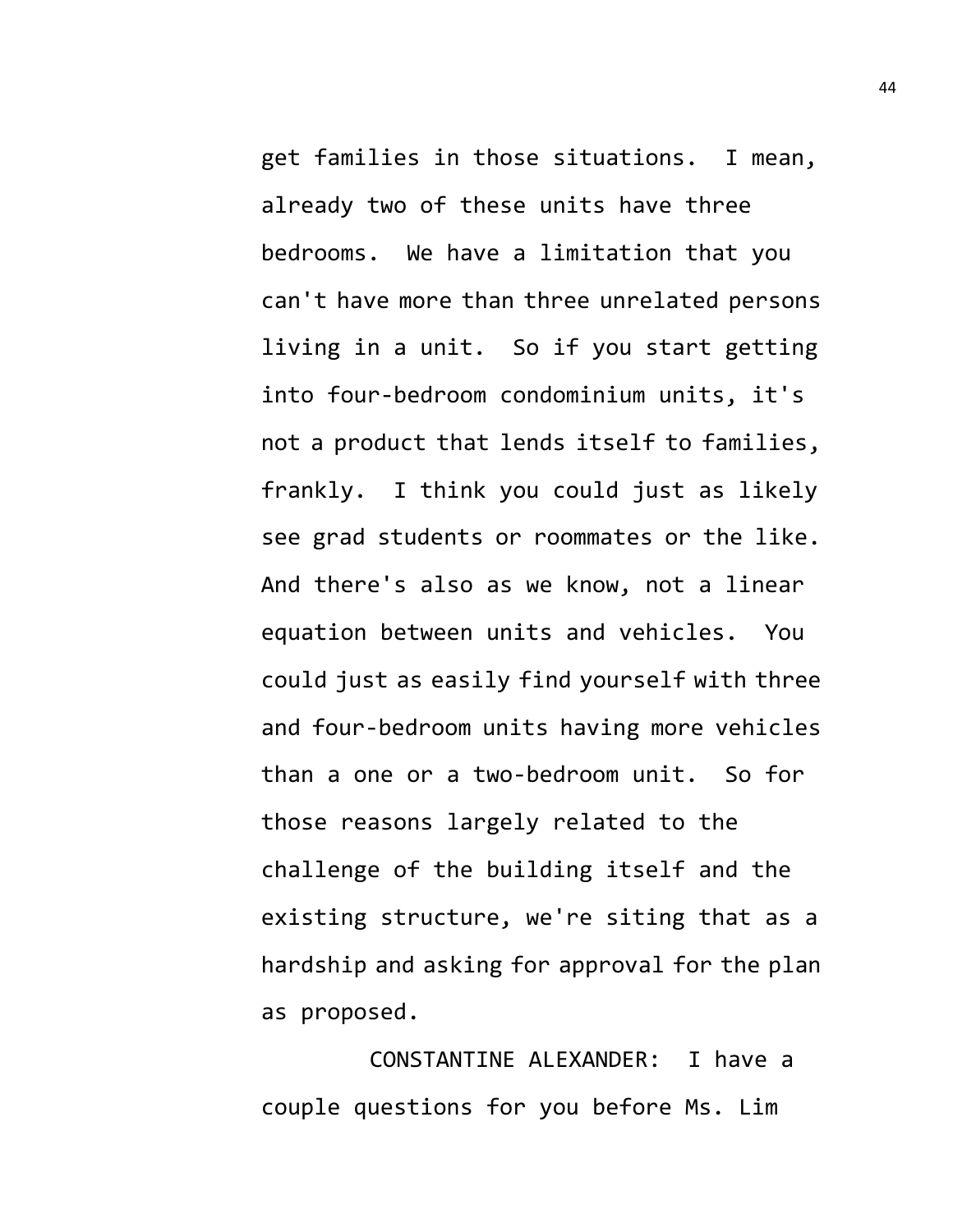speaks.

TAD HEUER: I have number, too. CONSTANTINE ALEXANDER: You want to go first?

TAD HEUER: No, you can go first. CONSTANTINE ALEXANDER: Nothing heavy. First of all, I want to get into the record exactly the numbers relating to the Variance relief that you're requesting, the lot area per dwelling unit. You want to go, just because they are significant, I think it's worth putting in the record. You're going to have, I see it 1,278 square feet per dwelling unit when you're supposed to have 2,500. Are my numbers right or not?

ATTORNEY JAMES RAFFERTY: Yes, they are.

CONSTANTINE ALEXANDER: Okay. So you're looking for half. You want to reduce substantially what is required by the Zoning Ordinance. Let's get that on the record.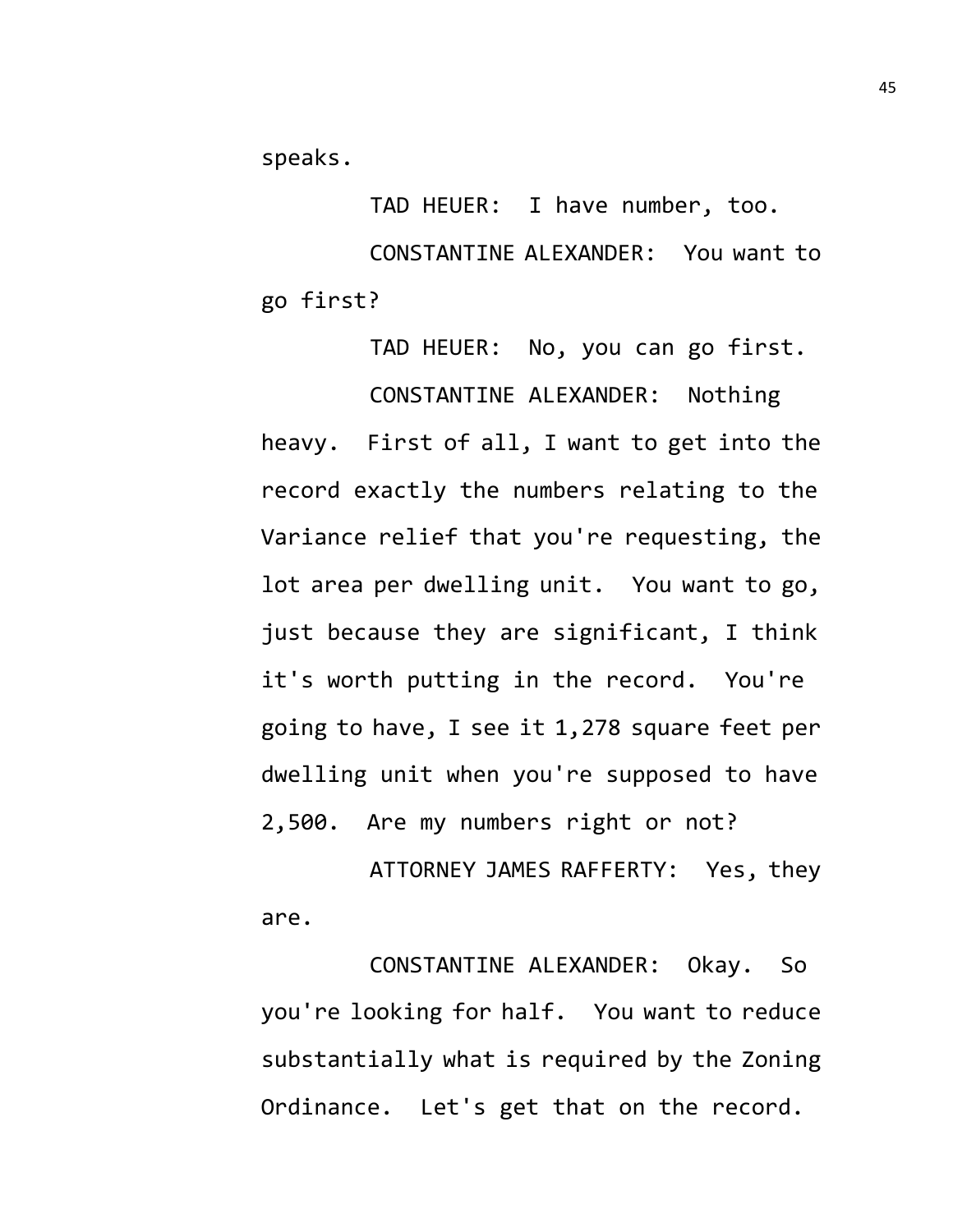It is a significant amount of relief that you're seeking. I don't want to gloss over that.

Another is just a question of procedure as you're going forward on the parking. I think I understand your approach. I want to make sure I'm right. You're seeking a Variance for dimensional -- dimensional Variance for the parking. If we were to deny that, you're then seeking a Special Permit to reduce the number of parking units required on the site; is that right? I mean --

ATTORNEY JAMES RAFFERTY: Yes.

CONSTANTINE ALEXANDER: It's the alternative. But your preference is to get a Variance, not to get the Special Permit.

ATTORNEY JAMES RAFFERTY: That's right. I wanted to avoid a scenario where the Board might support the project, not the parking -- the dimensional relief for the parking and then leave the Petitioner in a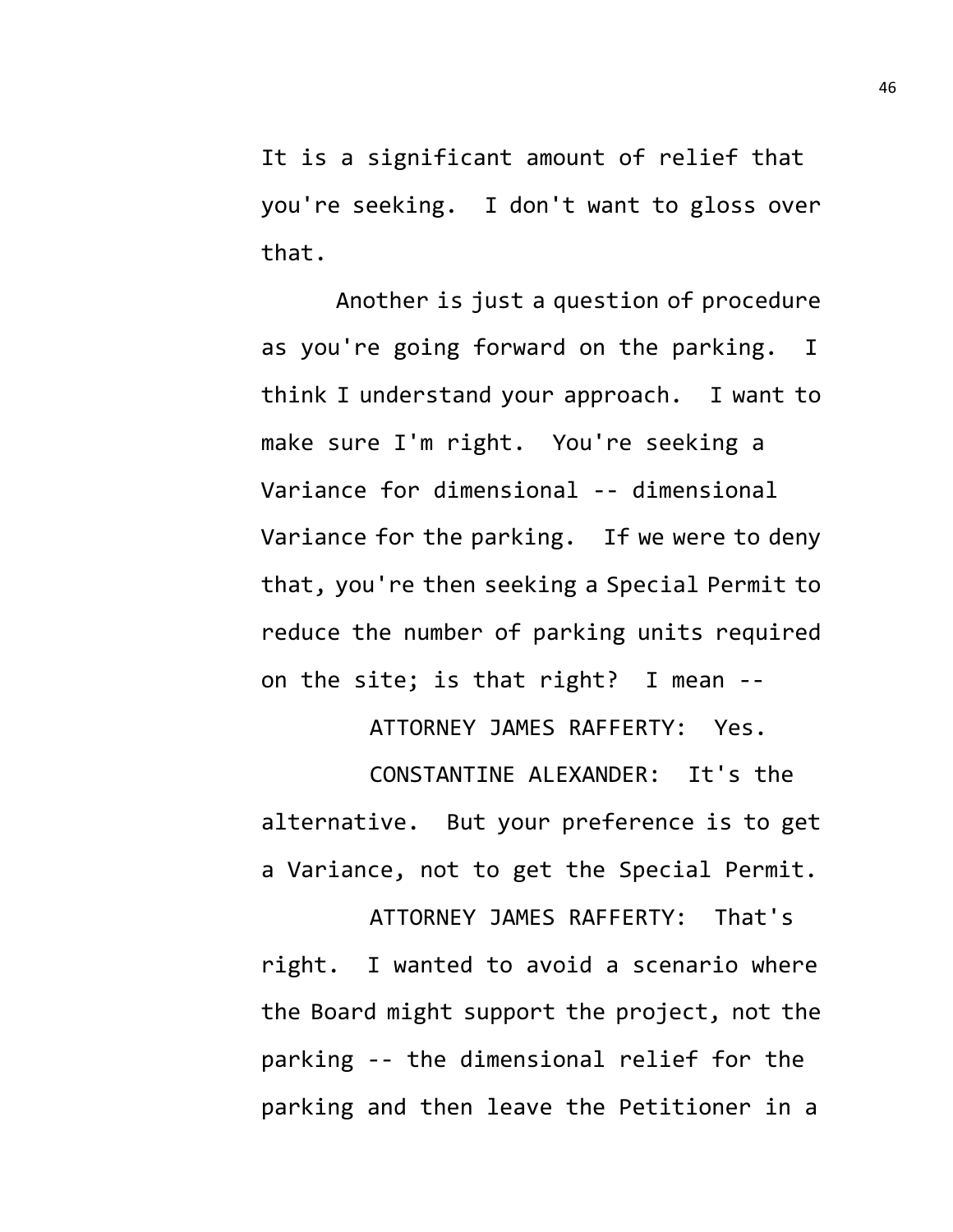position of not having adequate amount of relief to build the project.

CONSTANTINE ALEXANDER: I just want to make sure that's right. And I wanted to make sure your preference is the Variance.

ATTORNEY JAMES RAFFERTY: And just to make clear, one of the challenges from a permitting perspective with the case here, and I admit that the lot area per dwelling unit is one of the more relevant aspects here. But there does exist within the Ordinance, a Section 5.28 which was, which is -- was intended and serves as a method by which structures originally not built for residential use get converted to residential use. The underlying land use policy at work in that section of the Ordinance is that the more relevant determination of the unit count in those situations is not the size of the lot but in fact the size of the building. So we see in school conversions, factory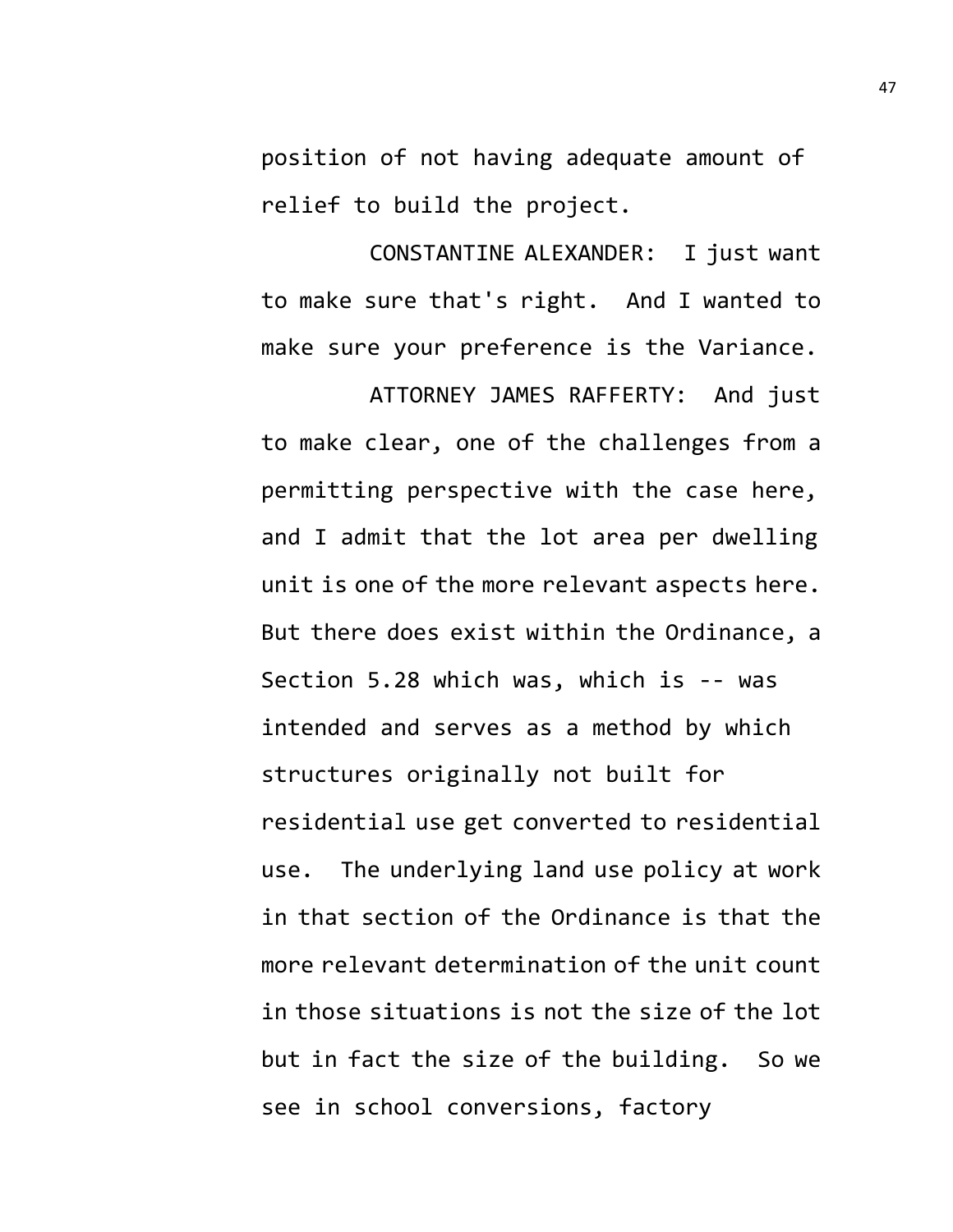conversions, we see significant deviation from the lot area per dwelling unit, but it is achieved by Special Permit. In this case there are elements of this building that exist that were never constructed for residential use. And we did explore with ISD whether or not this building was a candidate for that type of Special Permit relief, but we don't have units that are exclusively in those locations. But I offered by way of perspective with regard to this relief that if that building -- if that principle structure there, if this was a full funeral home from Day 1 at the size that it is today, then this could proceed under Special Permit and be well within the three units of what's being sought here. It's the presence of the prior single-family unit and the fact that these two are additions to a residential structure even though I made the case that the use variance changed it from a residential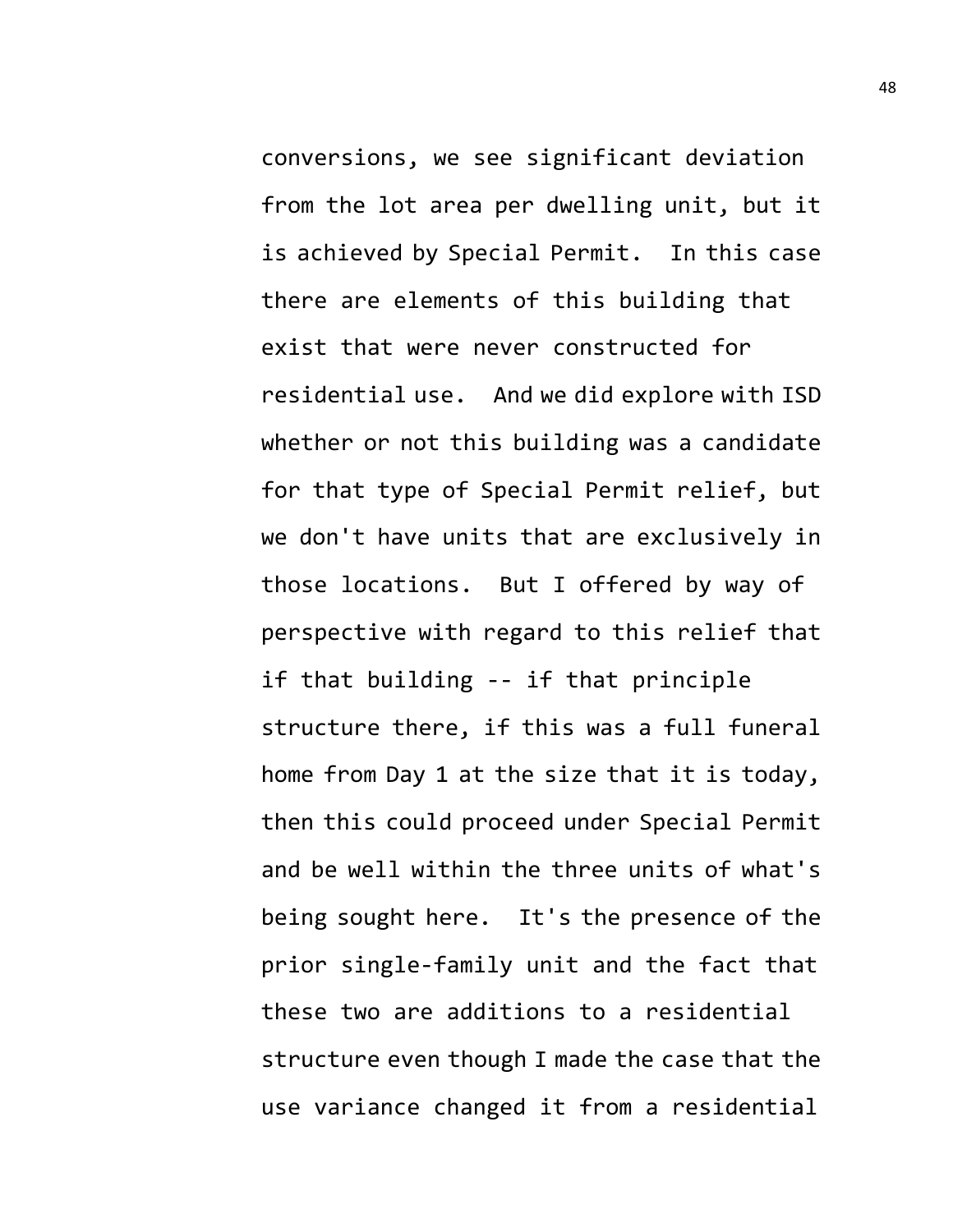structure. But I understood it was -- it didn't fit nicely enough into the Special Permit, but I do think it's relevant in the conversation about what is the right determination, because that is the case here, that we have this structure, and we're looking at this structure from a perspective, the unit balance from the perspective of the size of the existing building. And this is even after we take out that portion of the building to accommodate parking. And we're producing dwelling units that are probably in most cases exceed the typical two-family apartment that lines this stretch of Huron Avenue. I think I'll probably stipulate the average two-family somewhere between 12 and 1500 square feet. And the smallest of these three is at 1500 square feet. And maybe Ms. Lim could just quickly, particularly the building changes, the front facade, and the parking and how you achieved it. And if you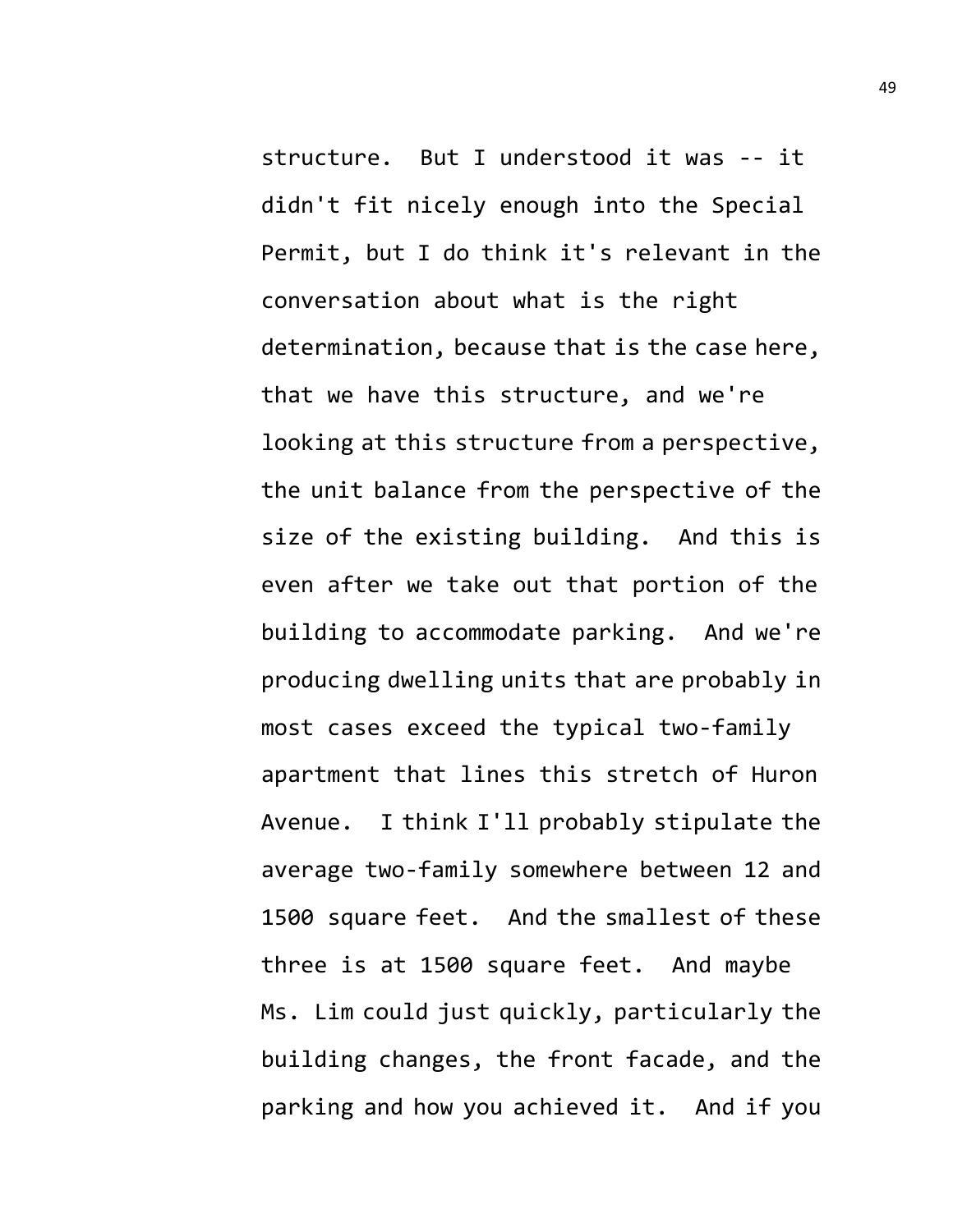could do all you could to eliminate the skepticism on the face of some of these gentlemen about the parking scheme.

TAD HEUER: Can I ask a procedural question? So on the parking on Mr. Alexander's question, if we were not in favor of the underground parking but were in favor of a Special Permit to reduce the amount of parking, presumably you would want to go back and redesign the project to capture the space that we're not allowing you to use under the building? Would that be -- I mean, I just want to know procedurally where we would go if that were the situation we ended up in.

CONSTANTINE ALEXANDER: To answer for you, if all you're going to do is reconfigure what was a parking lot was before into something else but not change the exterior of the building, I'm not sure they -- I think they can do that without our approval or whatever.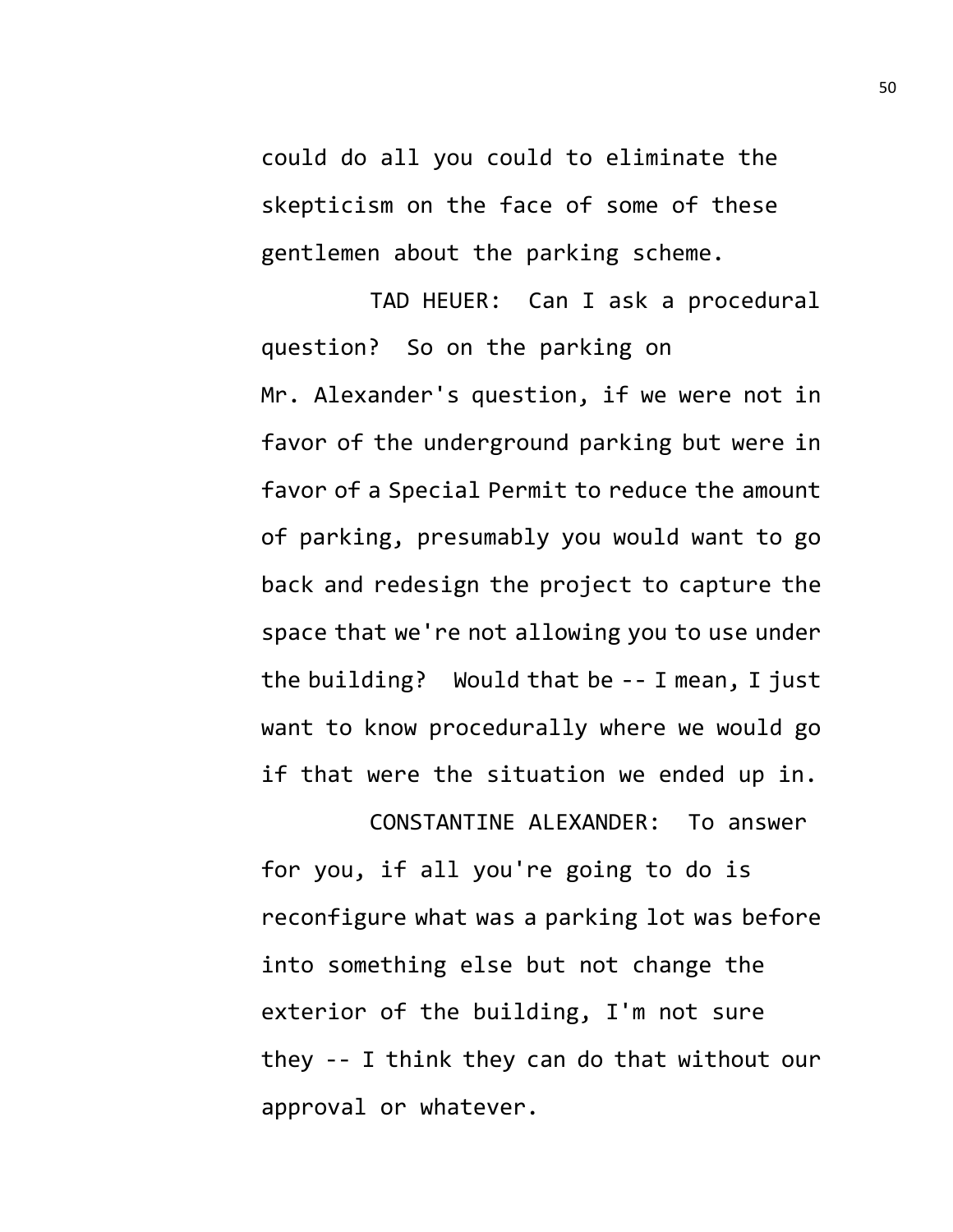TAD HEUER: Well, it's unlikely because they're on a nearly zero lot line on that side, too. So they would need dimensional relief going into that lot line, into that setback.

ATTORNEY JAMES RAFFERTY: No, no, why?

CONSTANTINE ALEXANDER: I don't think they would need relief.

TAD HEUER: Up against the -- on the right side.

ATTORNEY JAMES RAFFERTY: How would we going into? We would be staying within the existing building.

TAD HEUER: Okay. All right.

CONSTANTINE ALEXANDER: What I'm trying to say if we were to say that you -- no Variance for the parking, the dimensional but Special Permit for the less than three units on the property, that we could otherwise approve and you could go forward and you don't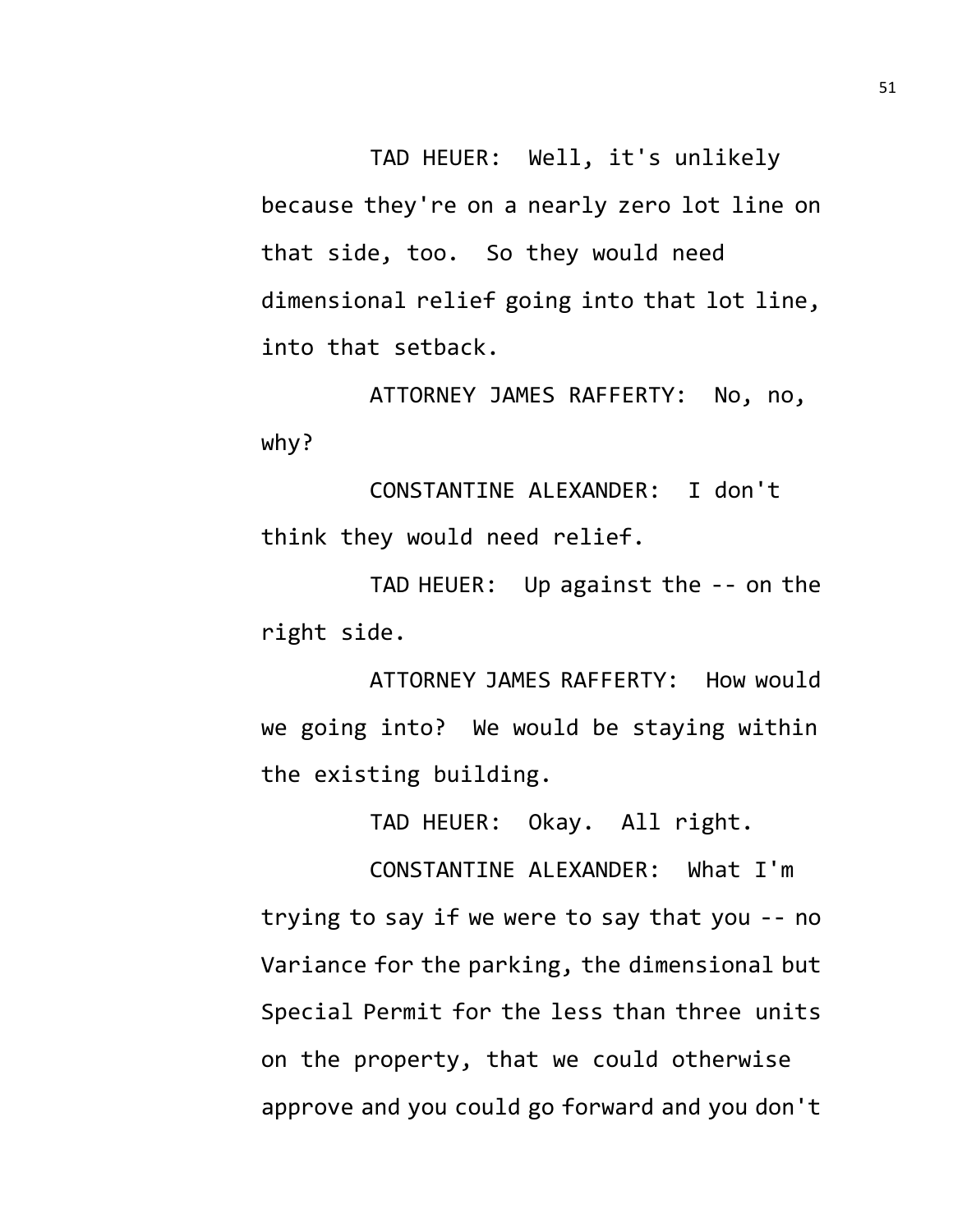need to come back to us with revised plans I don't believe. But I may be wrong about that.

TAD HEUER: Would you need it for adding additional FAR because you're going up and down on your FAR, you're moving it around?

ATTORNEY JAMES RAFFERTY: Well, as you were asking the question, the thought did come to mind. So then I think it would become a function of what one did with the space.

TAD HEUER: We'll cross that bridge when we get to it. I just wanted to raise it.

ATTORNEY JAMES RAFFERTY: Okay. So maybe Ms. Lim can maybe kind of -- particularly with regard to what's happening on the front and of the corner where you've introduced the parking.

DIANE LIM: Sure, right. Maybe I can just kind of, you know, have the existing floor plan to the upper proposed floor plan. So basically what we have done here is take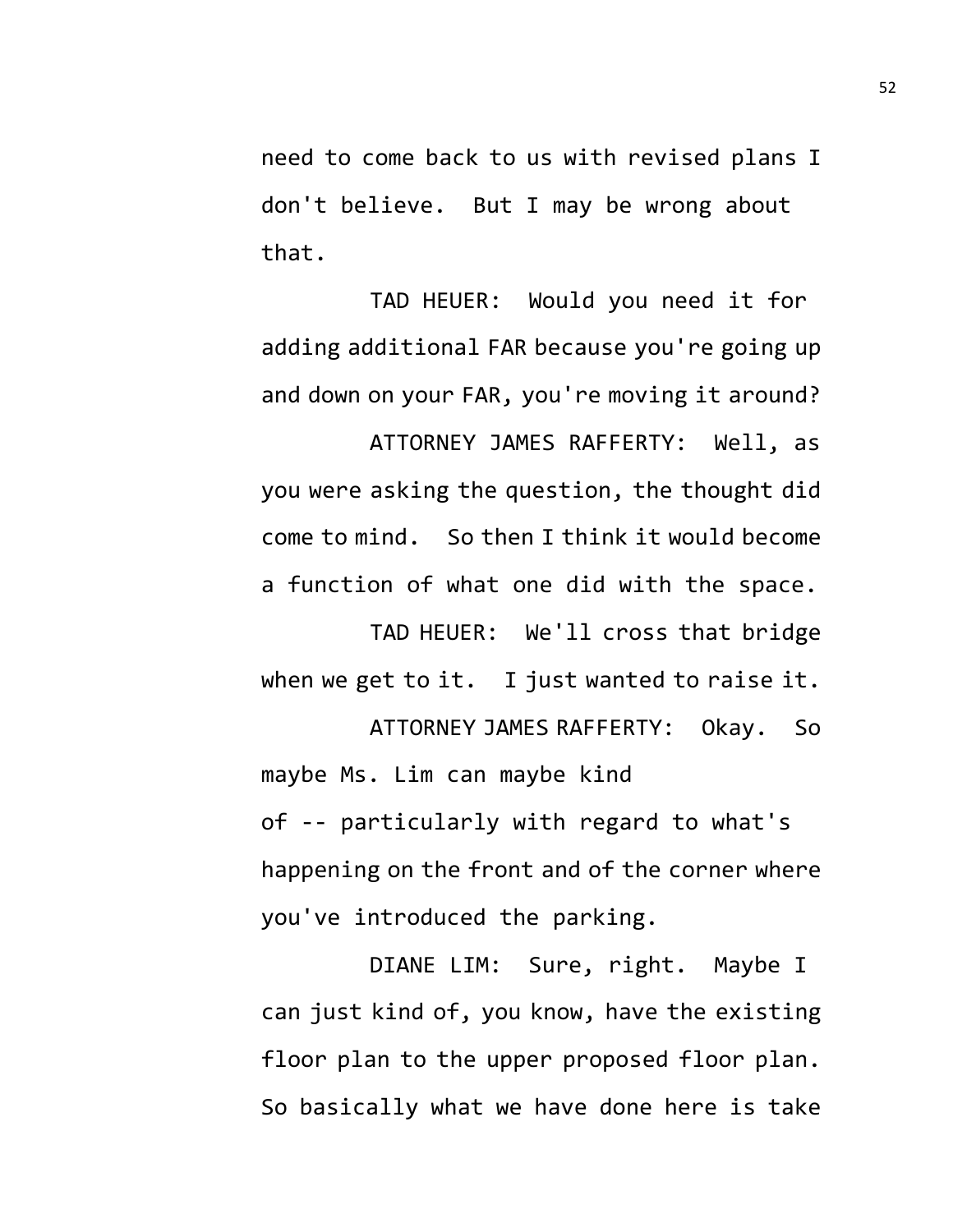the five feet by sixteen and a half feet, sort of a rectangular space out of this corner so that we can create a little bit of a more green space to the street, and also makes a parking a little bit easier. Because this corner is open so that people -- a driver who is coming in and out, have a better access or a visibility to the street. And you can see that the existing right now has this type of condition with the loading steps going up and down. And we are carving into the entire sidewalk this way to get into the building space underneath. So we are taking out all this space that are right now interior as a part of the funeral home to -- and using it as a parking space basically.

On the second floor, and maybe I can give you a little bit clearer idea of that obviously the outline of the building remains the same on the second floor, except the front because we are taking the entire section out,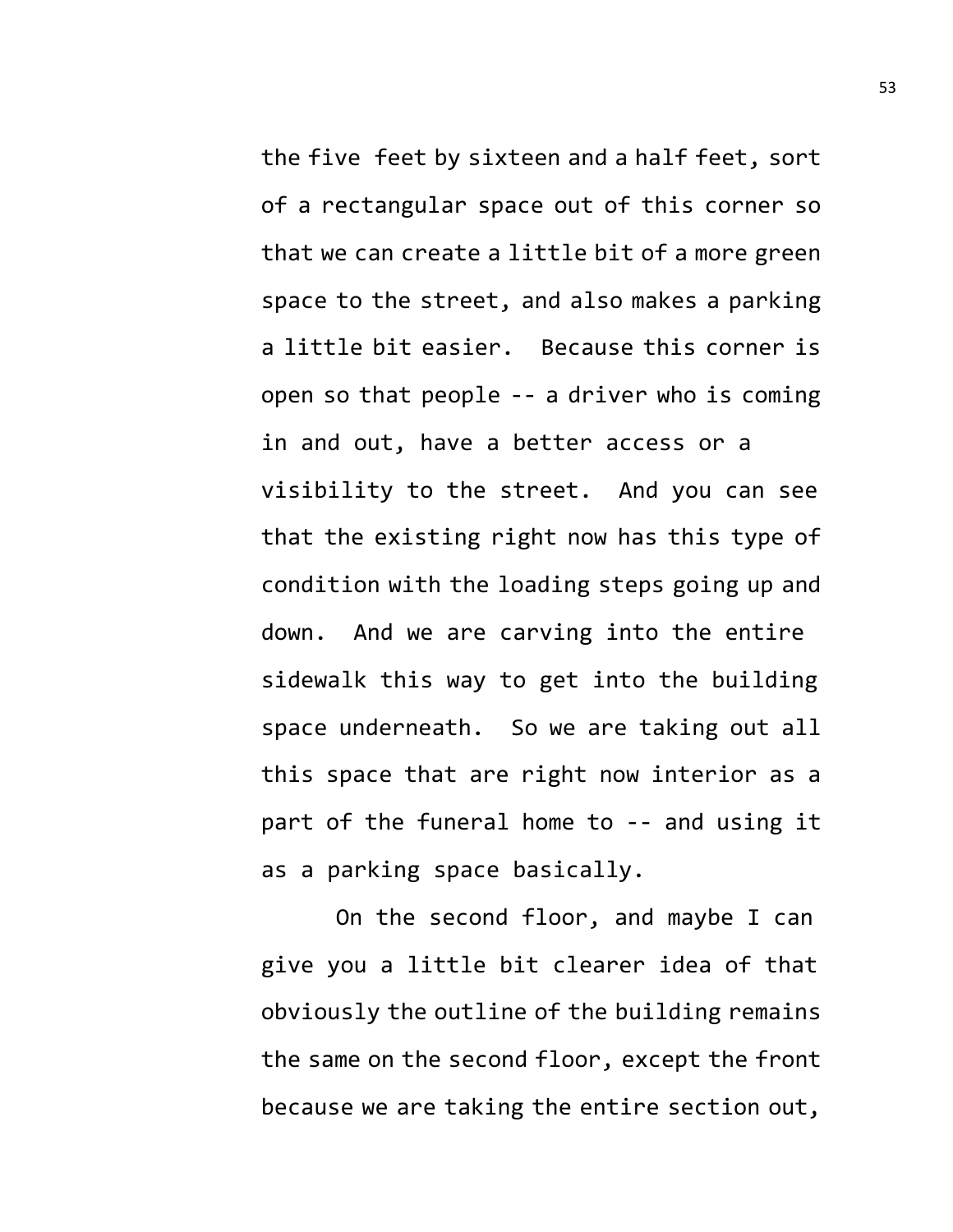and the front volume is a two-story volume. And so we're taking it out to feel that the building is a little bit lighter to the street.

But in terms of the elevation, you can see the perspective here and this is obviously we got contents of just the post in the background. And you can see that this feature is pretty common on this street.

You can see a lot of the neighboring buildings have the front porches and that kind of sets up the tone of the residential, and so we wanted to do that in our building, too. And make this a more residential structure than currently exist. And also change the face of the two-story tall front building. I think it also warms up the whole building and makes it a more residential as well.

And then we have obviously a lot of opportunity for introducing greenery to the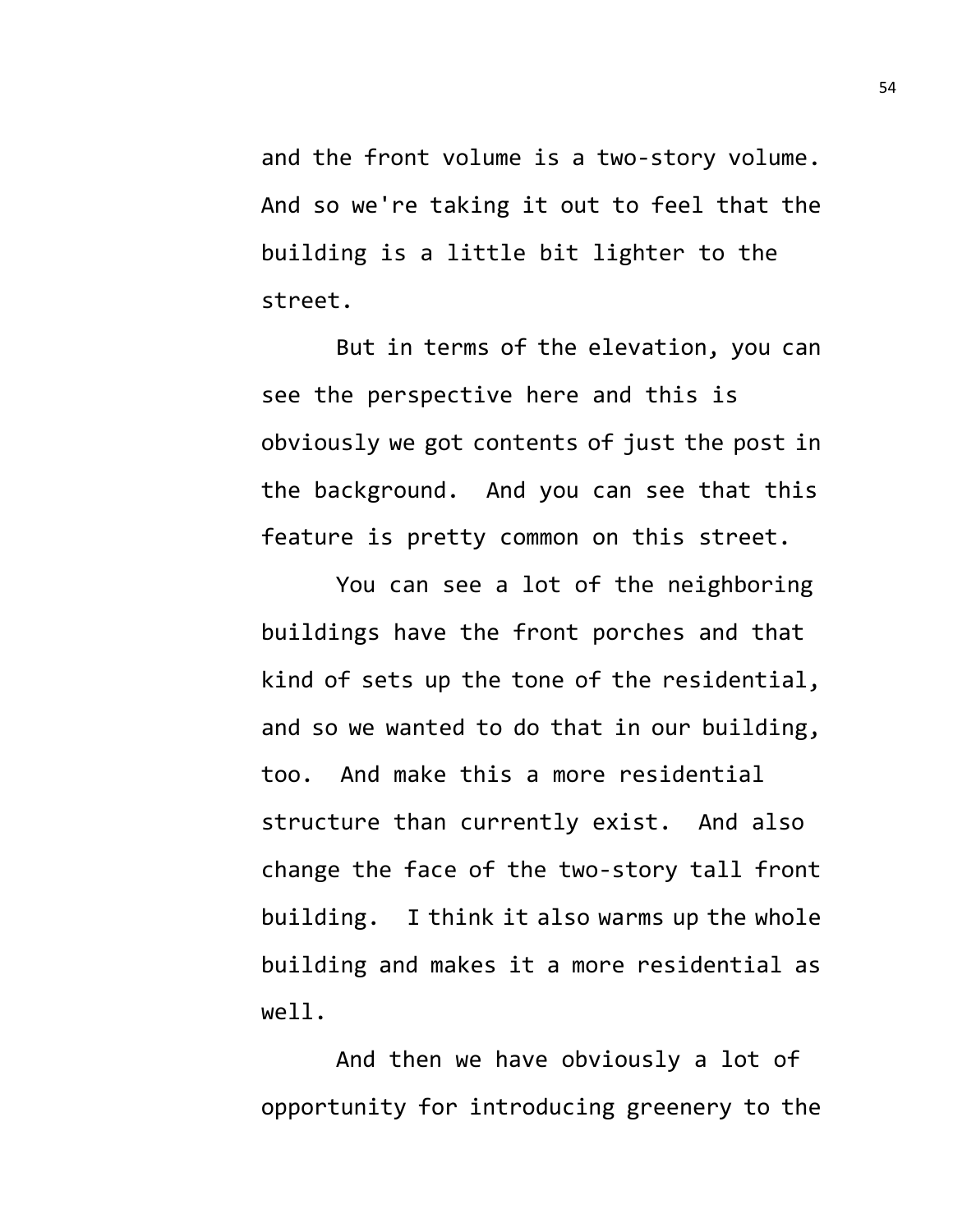street. And the lower area here is actually open to the parking behind, and it would be, you know, plant that. And similar condition gets repeated on all levels front and back.

And on the back -- I mean on the side obviously we no longer have any penetration on to the wall, but in the back we have a support from the abutter from the way, so we kind of came up with a solution that makes him happy in terms of creating a dense wall.

BEN SVENSON: It's this right here.

DIANE LIM: You can see the wall right now. So we are, you know, in addition to the fence, five feet tall fence, we are adding essentially a green wall to these space in the back.

On the top two floors essentially we're not changing anything. I don't know if you guys remember last time we, on our proposed drawings, we had a dormer increase on the side and so on, but we're not doing that anymore.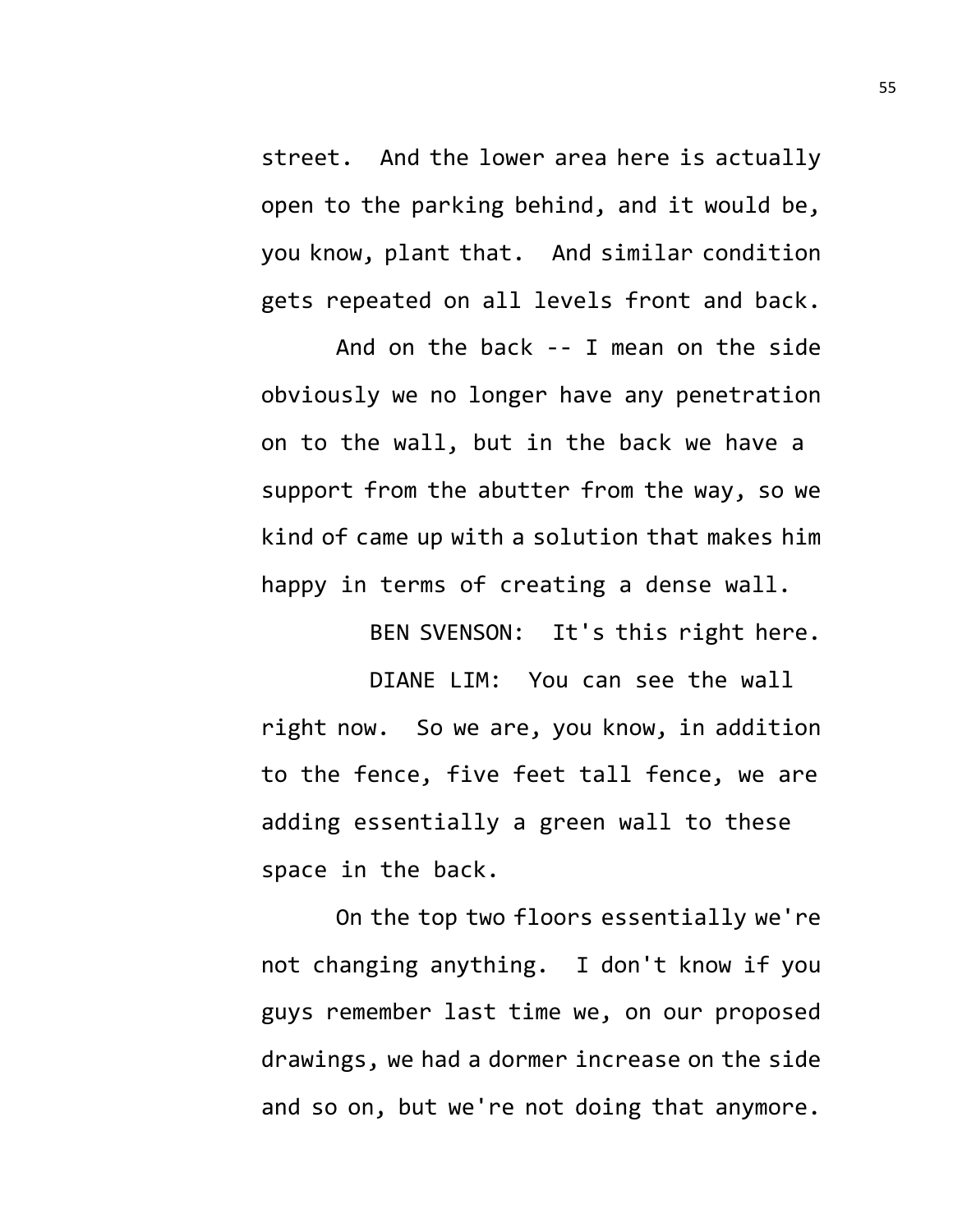So on the top portion of that is staying in the middle will be the same all around basically.

BEN SVENSON: We had looked originally to extend the dormer, we're going to keep the dormer as it exists.

DIANE LIM: And then we are just mainly changing those finishes, with the vinyl facing out and then put in better siding in and replacing the existing fence.

CONSTANTINE ALEXANDER: The new head house has been identified as providing access to the deck.

DIANE LIM: To the deck, yes.

CONSTANTINE ALEXANDER: But it looks like to be of a size you could have other uses for.

BEN SVENSON: No, we just using it just for the stairway.

DIANE LIM: It's just a stairway. So it's a seven-foot, five by 12 and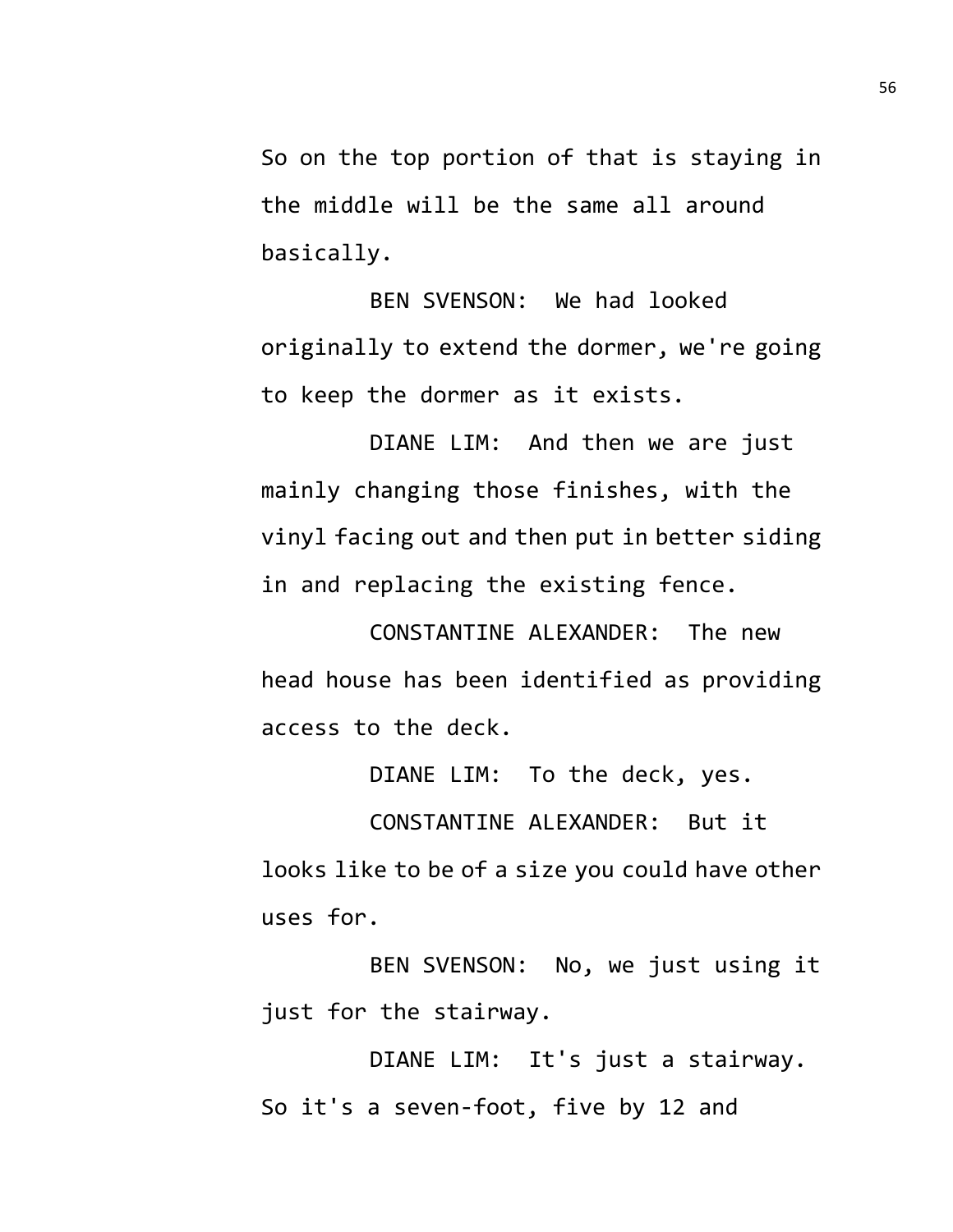two inches, and the width is just to accommodate the turnaround.

CONSTANTINE ALEXANDER: Okay.

BEN SVENSON: We were essentially stuck with an existing house the Hickey's lived in upstairs that was 1500 square feet. And then below is 5500 square feet of just big open commercial space. So the two units consist of that 5500 square feet cut in half.

DIANE LIM: And the roof deck is also held back from these edges so that it doesn't necessarily -- I mean, these fences are really tall because the existing parapet is 24 inches tall and the fence is a four-foot on top of it, so it's a six-foot tall kind of barrier if you will.

ATTORNEY JAMES RAFFERTY: The deck exists today.

CONSTANTINE ALEXANDER: Yes, okay.

ATTORNEY JAMES RAFFERTY: Part of the elements in the plan do provide some open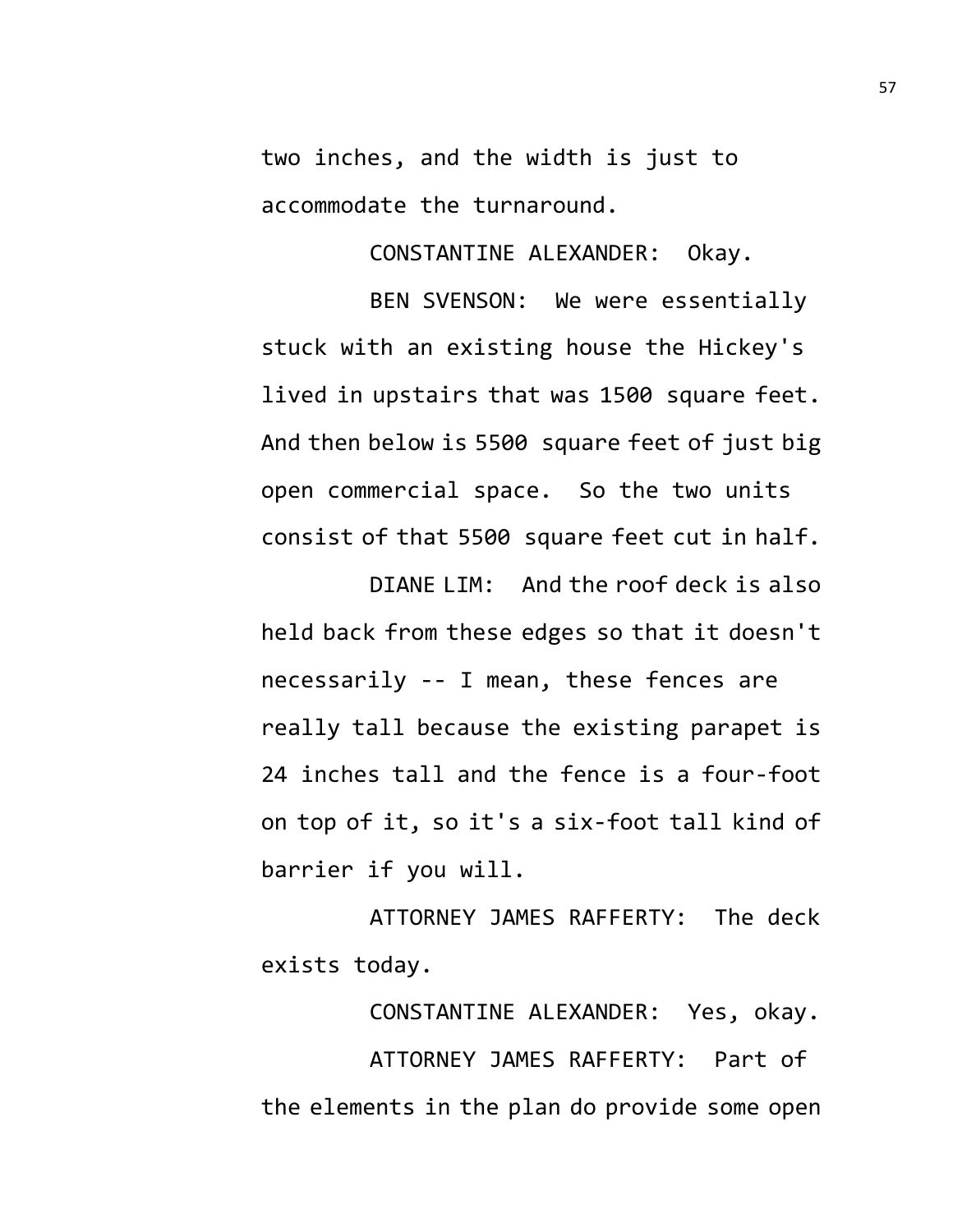space, which as we know is favored in residential, and in fact is a requirement in residential and not -- on residential lots and not on other lots. But it clearly would provide an amenity for the people who live there. So, that's essentially where we've arrived at.

I thought maybe you could just conclude with a little explanation on the parking and the analysis and how you arrived at the dimensions you did.

DIANE LIM: This was mainly by the consultant who gave us the --

BEN SVENSON: He made a lot of changes to make sure that it worked right.

ATTORNEY JAMES RAFFERTY: Right, the layout here, the column changes and everything were informed by the maneuverability requirements, correct.

CONSTANTINE ALEXANDER: This is the consultant whose letterhead says they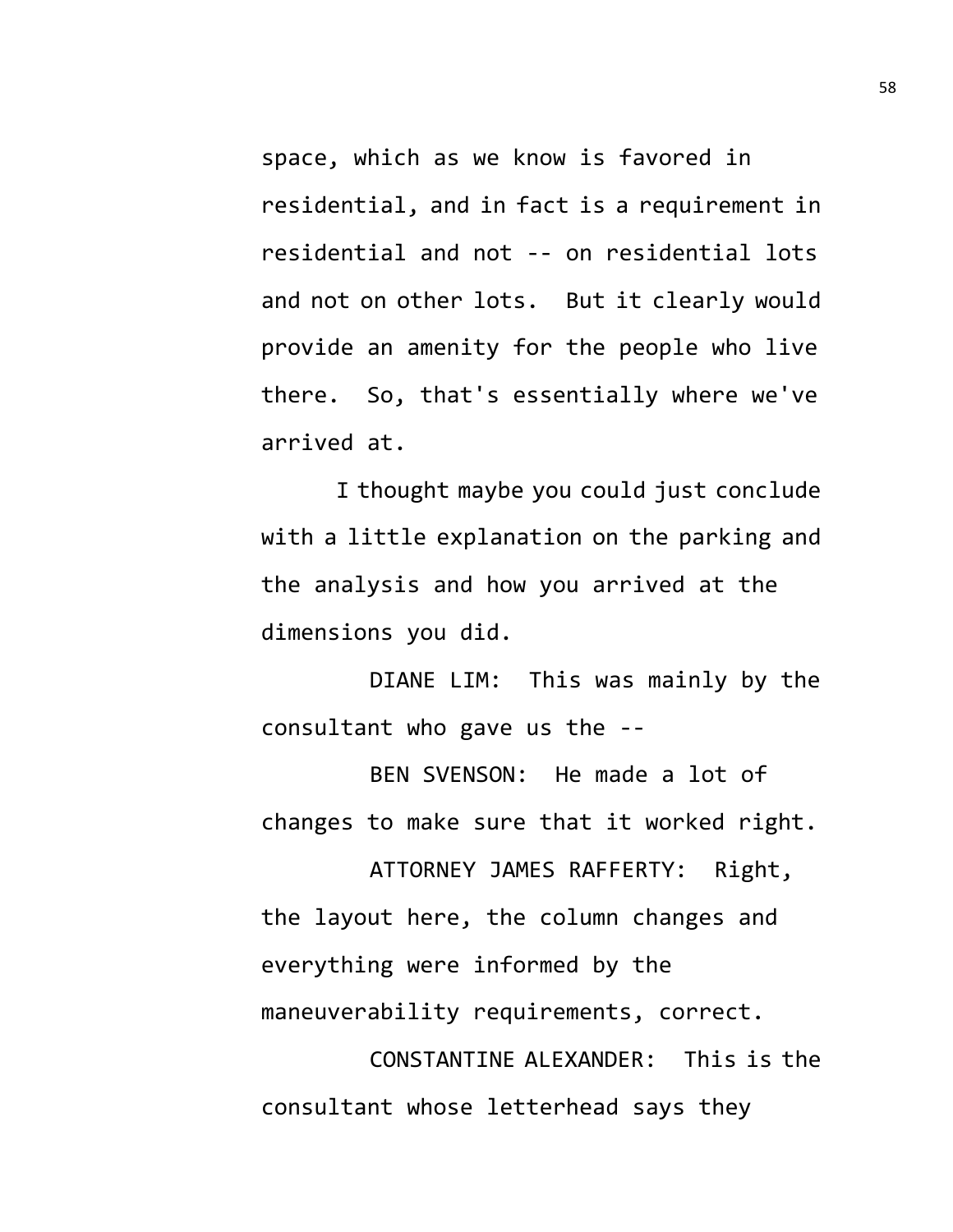provide creative solutions.

DIANE LIM: Yes.

CONSTANTINE ALEXANDER: I hope not too creative.

BEN SVENSON: I mean, I park my car there all the time. It's just the width when you first get in, it's actually that before and after.

TAD HEUER: How do you open your door?

BEN SVENSON: Just open it.

ATTORNEY JAMES RAFFERTY: Oh, yeah.

BEN SVENSON: It's not the kind of thing you can't. I actually drive with my wife.

> TAD HEUER: In that existing space? BEN SVENSON: Yeah.

TAD HEUER: No. I was standing there last night. And there's no way you can open two doors simultaneously.

BEN SVENSON: You don't open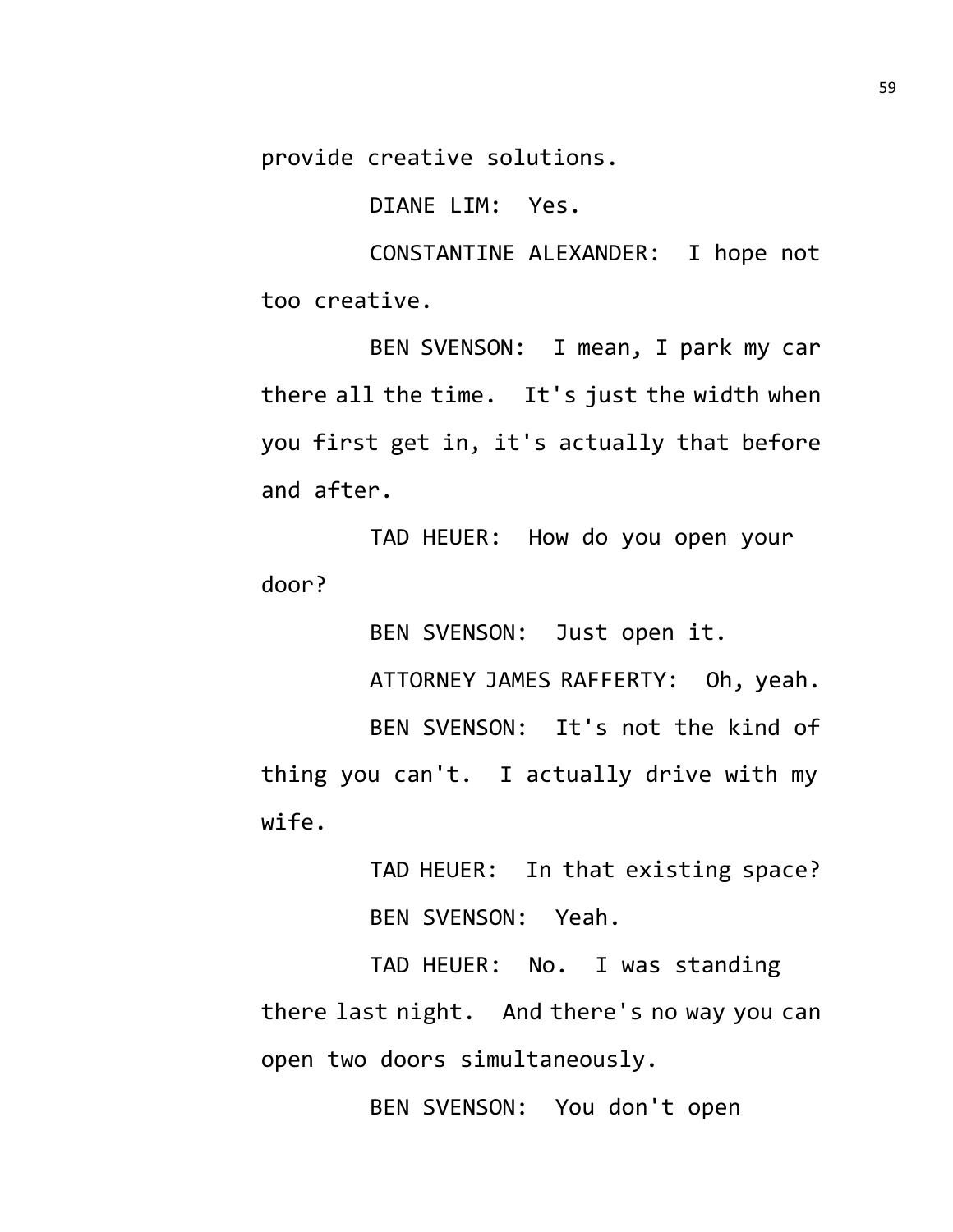it -- there would be no cars parked here.

DIANE LIM: But no cars are parked there. You're able to pass through. So, you know, as you can see, this is around the midsize cards. And you can see that there's a space between all the doors. And we basically move this, you know, car more into this unit so that it's a free of this car's side.

ATTORNEY JAMES RAFFERTY: That driveway accommodated hearses, flower cars, deliveries. I admit it's tight.

TAD HEUER: Hearses you load them from the back though.

ATTORNEY JAMES RAFFERTY: What?

TAD HEUER: You load them from the back.

ATTORNEY JAMES RAFFERTY: So you get a minivan maybe or --

CONSTANTINE ALEXANDER: To get into this space, you have to drive up here.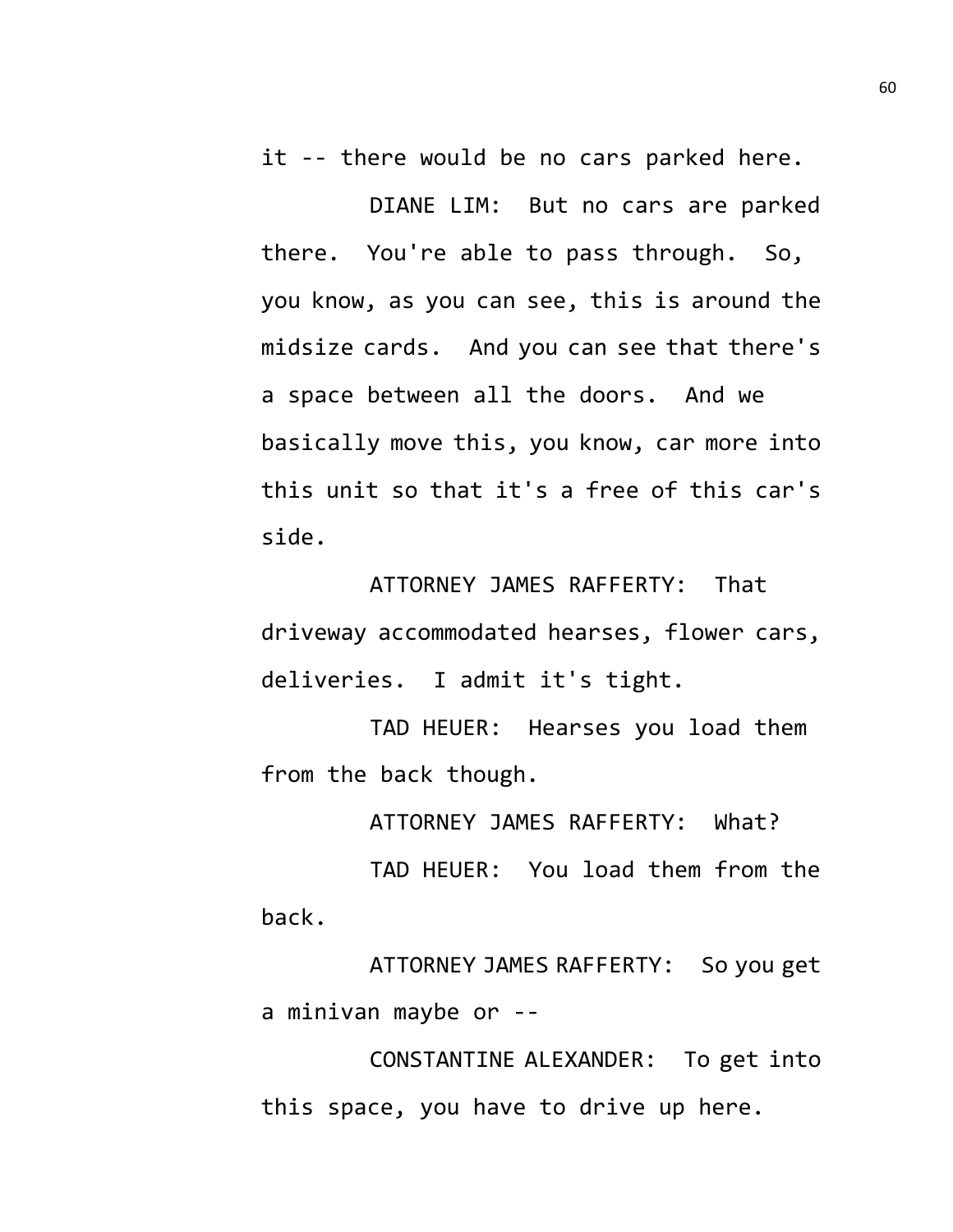DIANE LIM: Up and then back, yes. CONSTANTINE ALEXANDER: And the space between here, these on your drawings, how much space is that?

DIANE LIM: There's a -- the -- at least two and a half, 30 inches, yeah. And these are six inches worth of basically parking space dimensions.

CONSTANTINE ALEXANDER: How big a car or motor vehicle are you assuming for those parking spaces?

DIANE LIM: These are for the large passenger cars, so --

CONSTANTINE ALEXANDER: SUV? Would a regular SUV fit in there?

DIANE LIM: Yes, definitely. It's 17 feet long, this dimension right now. I believe so. We didn't use a mini to come up with this diagram.

BEN SVENSON: The biggest change that we had to make was this wall was merely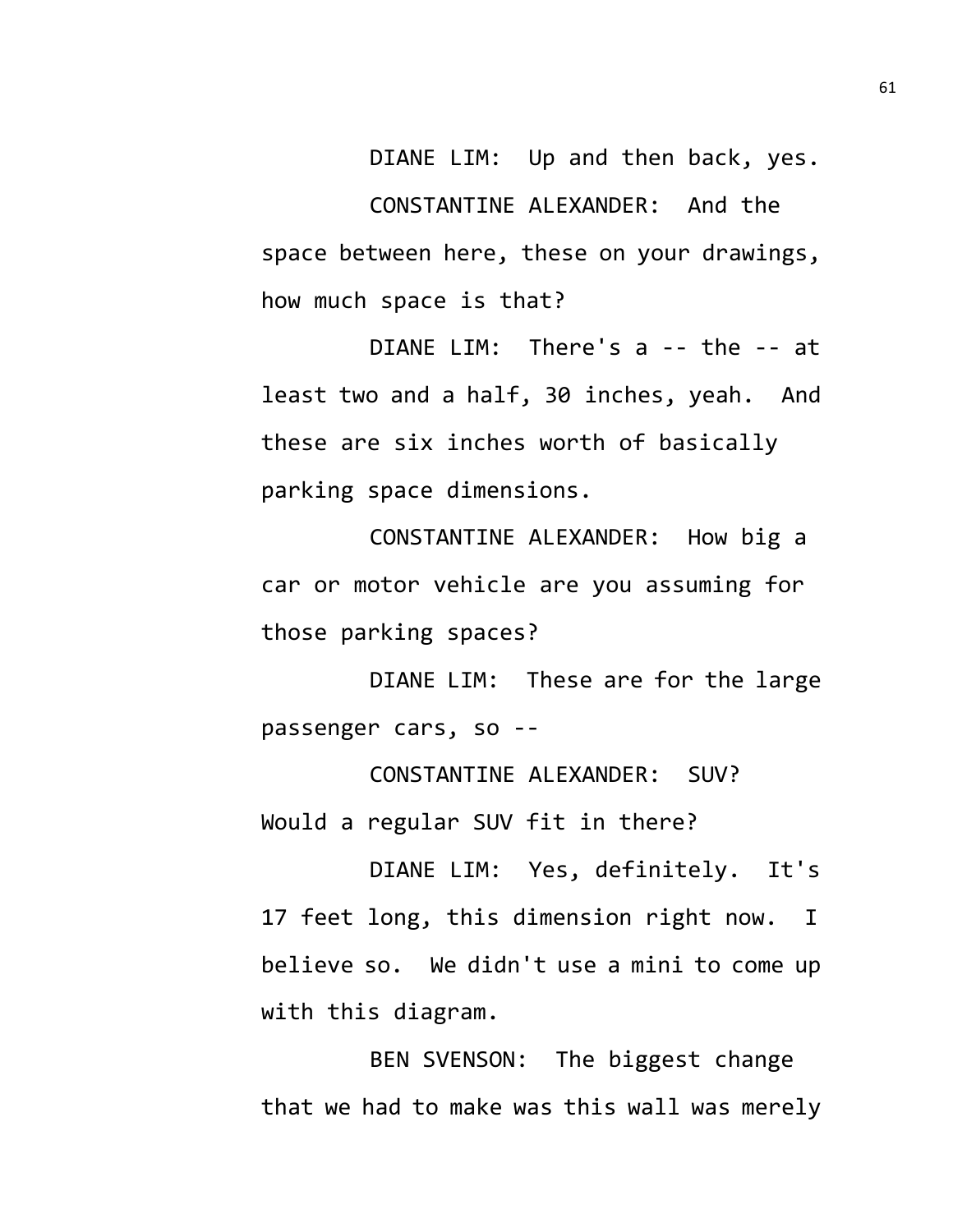18 inches over, and by moving this wall back we were able to accommodate the door swing and bringing the car from here over to here and parked in there made the difference to get this car in here.

ATTORNEY JAMES RAFFERTY: I mean, I would only offer that there are locations in Cambridge and Boston in particular, if this were public parking, one would say that an uneducated or a not a regular practitioner of the space, but there are people, as a necessity, familiarize themselves with less than optimal parking are able to make it work. So I think people who have big vehicles probably don't buy condos here. But people --

CONSTANTINE ALEXANDER: Or they buy it and they use the street anyway. You have an empty parking space.

DIANE LIM: Or they probably end up --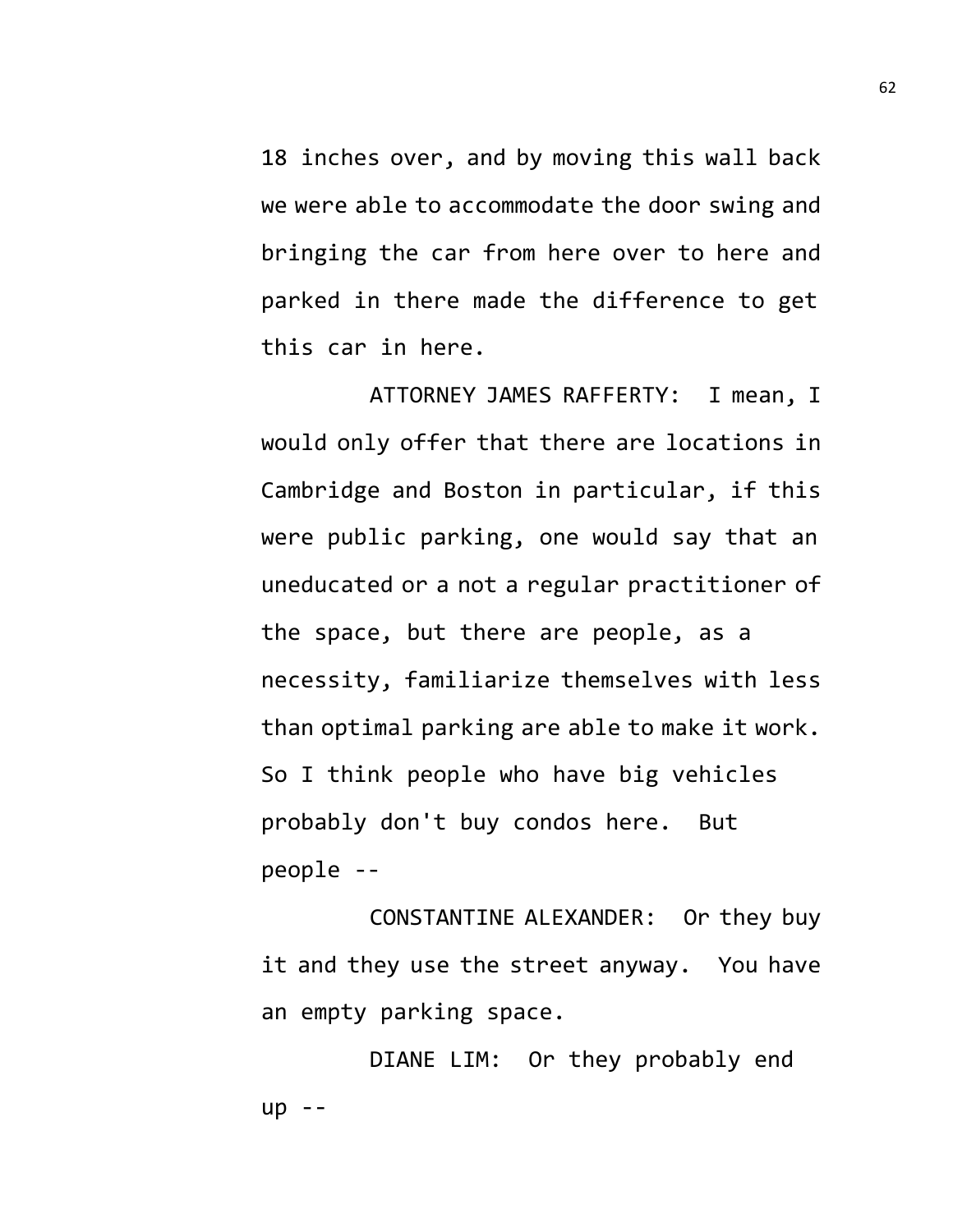CONSTANTINE ALEXANDER: My real question is, I'm just curious, why -- I think I know the answer, but I'd like to hear your answer. Why do you go through all this trouble to provide parking in the structure when you can get a Special Permit to allow for parking on the street? Which we've granted many times. And this is a neighborhood, I think an area that would readily support the conditions for a Special Permit to reduce the number of on-site parking.

ATTORNEY JAMES RAFFERTY: Well, candidly we tried to make the project as compliant with Zoning as possible. We did hear from neighbors that are concerned about parking. We began to look at it when it became clear that there was actually more space in this building that was actually needed for liveability, and began to think about well, the big question I had was well, how could you do this structurally? And it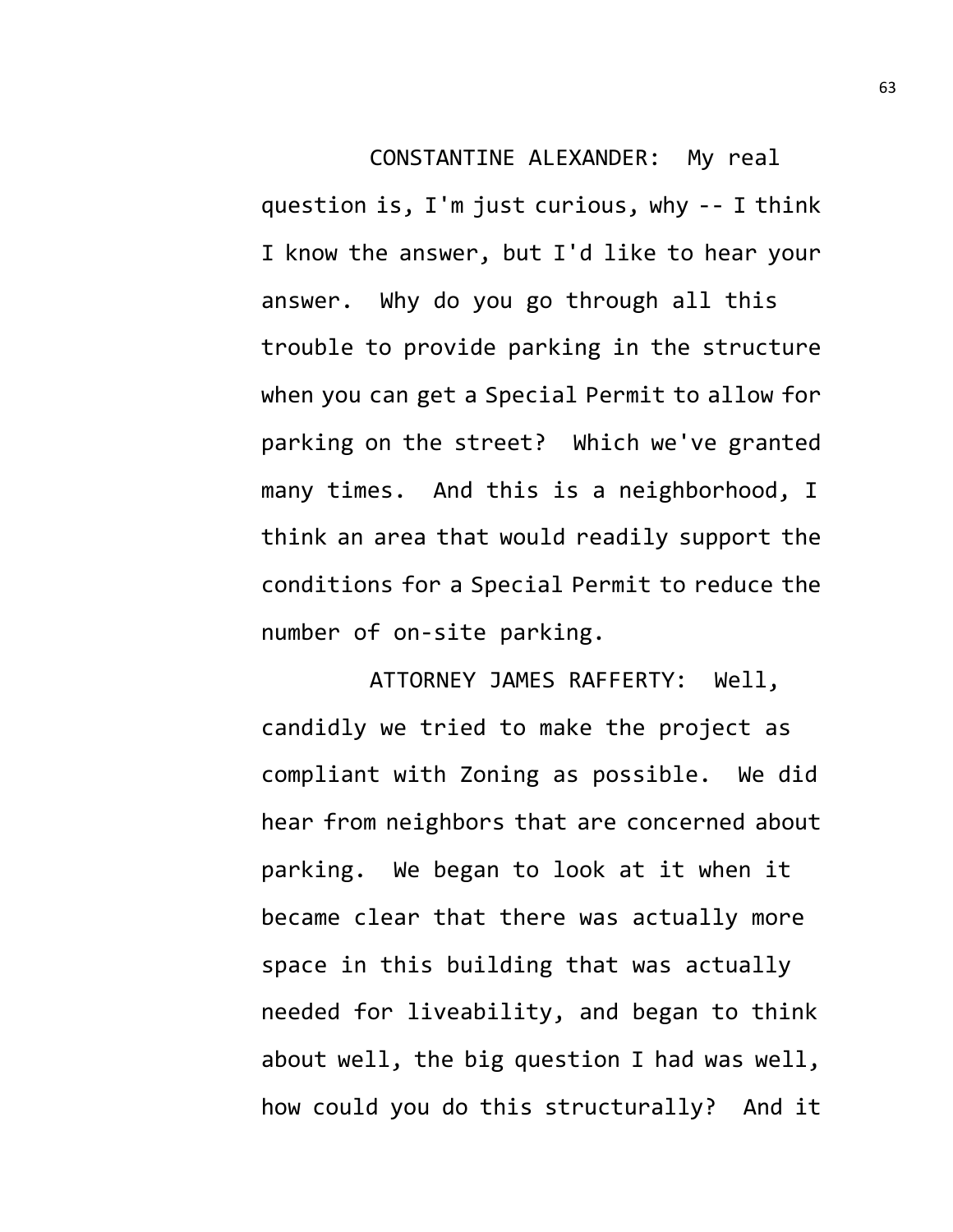was a lot of engineering work figuring out how you can take this down. So, the hard -- the difficulty here is -- and it struck me that if it was found to be too difficult or if someone was coming in for a short-term use of their property, they may not go in there and they may park on the street. But lots of people have, you know, have driveways and garages that you can't park in and they park on the street. So, the thinking was, was there a reasonable way to meet the requirements of the Ordinance? And I don't think this is terribly unconventional, but that's why we explored this. We thought it was appropriate to try to make a good faith effort to see if we could do this.

BRENDAN SULLIVAN: I think I would take a different tact, Gus. That if they were to come down and say, you know, that we cannot provide on-site parking, then I think the neighbors would say that you have so much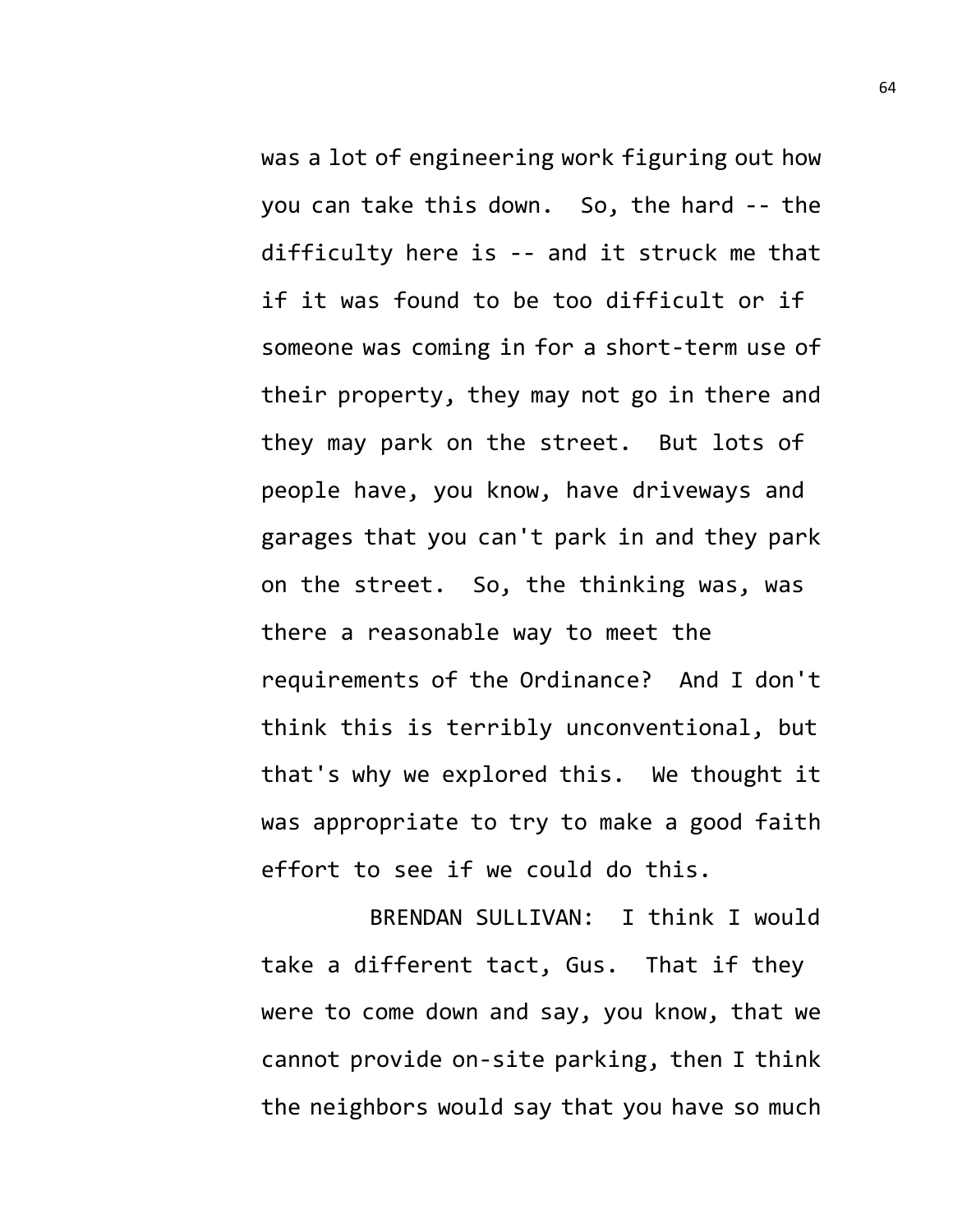volume there that you can provide it and that you should. And so I think that they would have to go through those hurdles and jump those hurdles and go through those hoops to at least make an attempt to provide it.

CONSTANTINE ALEXANDER: Well, an attempt. Obviously because they need a Variance to provide the parking, the dimensional Variance, but you still need a Variance.

BRENDAN SULLIVAN: I welcome the attempt of getting the cars in there anyhow. So that's just my --

TAD HEUER: I think my concern is if I read the consultant's plan correctly, these are front and back out spaces.

BEN SVENSON: That's all of them.

DIANE LIM: Yes.

TAD HEUER: And it's front in and so it's backing out, let's say we've got a large vehicle, and we're not talking about a Mini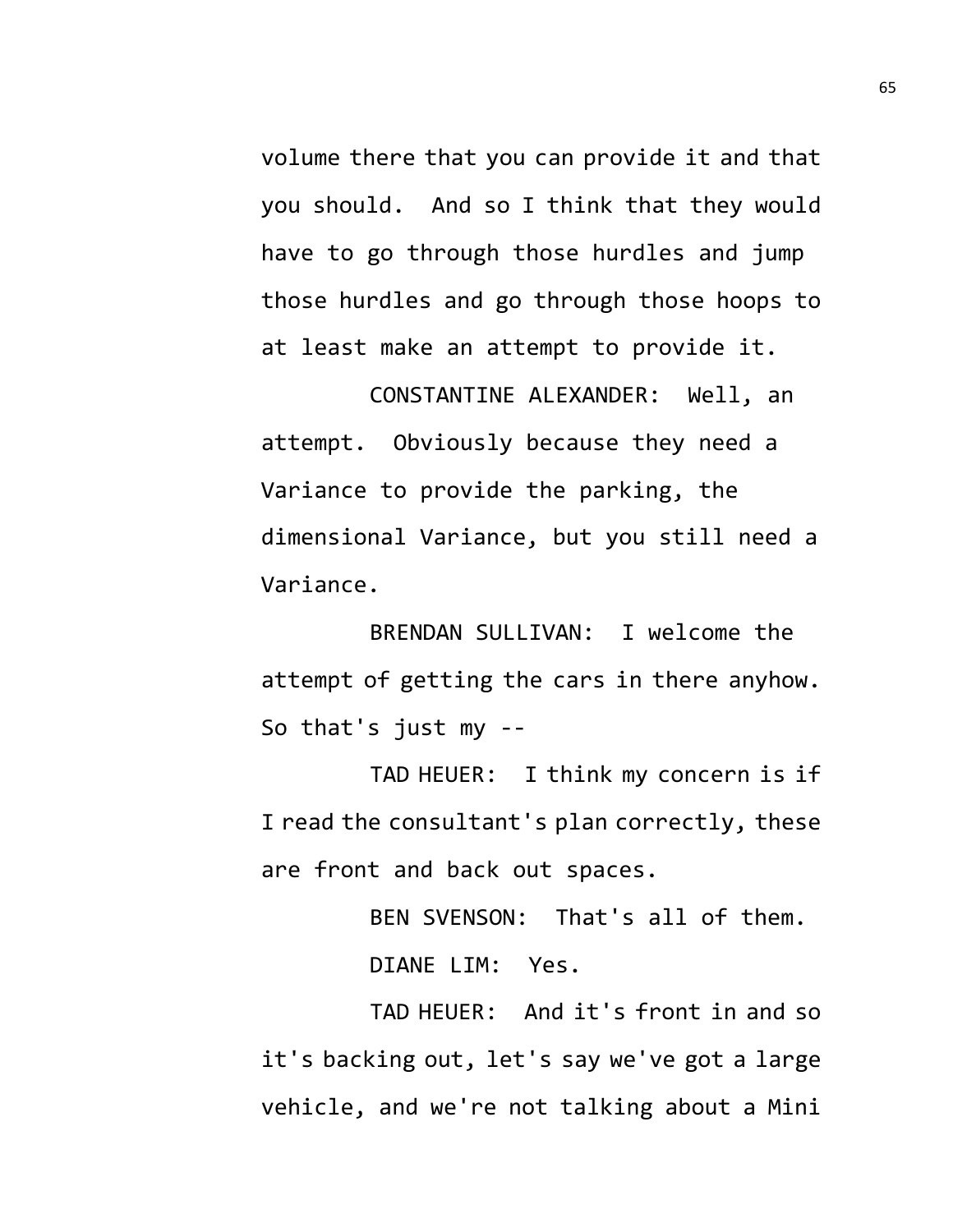Cooper, so you've got 13 feet from the driver to the rear of the car. You're backing out against a blind wall, all the way at the lot line on the adjoining building in a commercial block, and you're backing out on a blind wall that is on a major thoroughfare that is one block from a major intersection, and with three cars doing that, you're tripling the requirement of people backing out into a well trafficked street blind and that really doesn't sit well with me.

CONSTANTINE ALEXANDER: Good point.

ATTORNEY JAMES RAFFERTY: Well, you're not blind once you get beyond the sidewalk. I understand what you're saying. There's actually, by virtue of the fact that there's a crosswalk in front of -- because I park there regularly, I have to tell you. By virtue of the fact there's a crosswalk in the front door, you can see to the left. There's now been a stepping back of the building.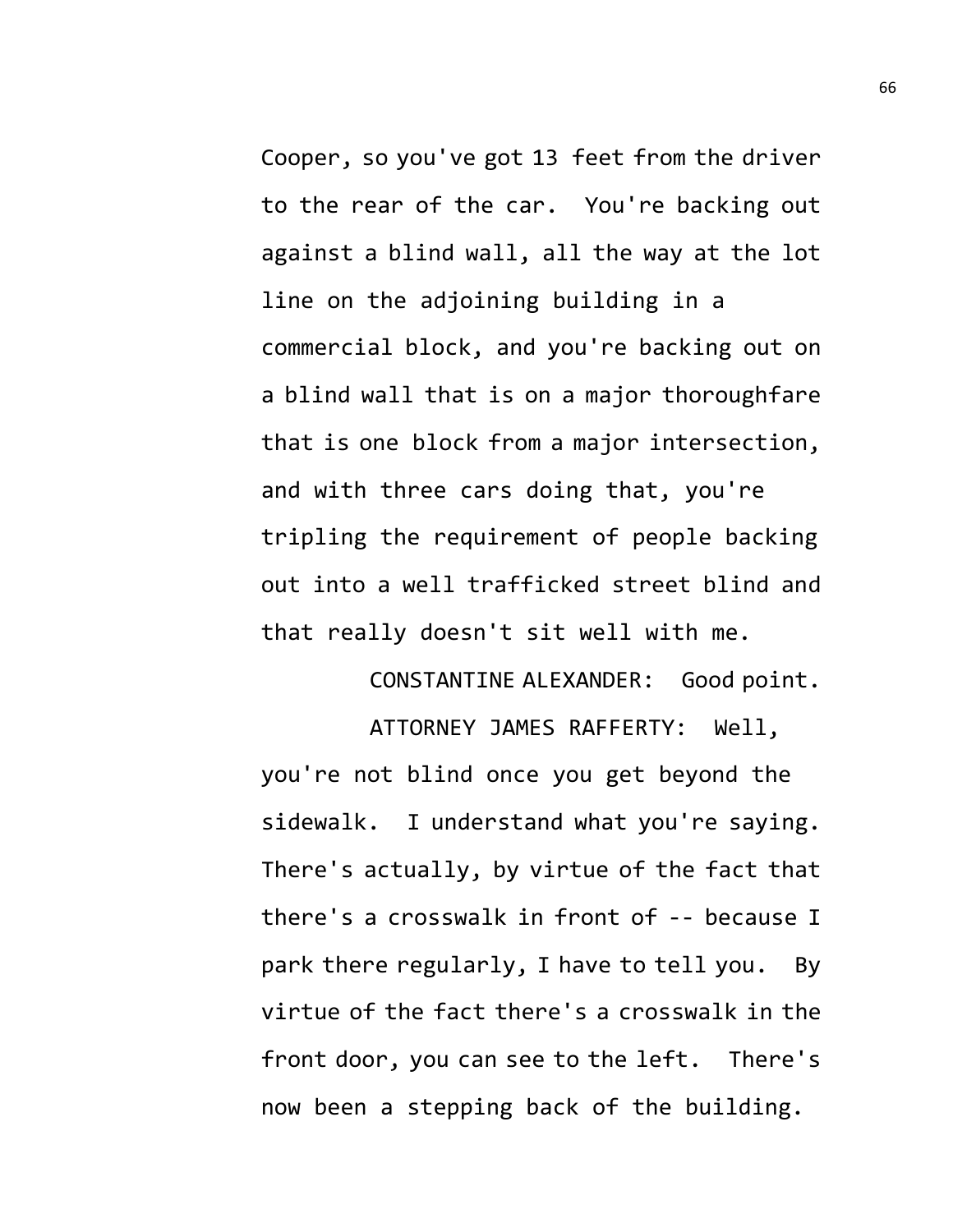The current condition and the condition that's existed for 40 plus years, are right angles at both edges of the property. So this is an attempt to address that by pulling back here so you create the sight line in that direction. Obviously we can't change that, but I would say that backing onto Huron Avenue is probably the more prevalent form of parking that occurs throughout the district. All those driveways, the vast majority of the homes that have driveways on Huron Avenue, find themselves backing out.

TAD HEUER: But most of them are set back, correct, at least somewhat?

ATTORNEY JAMES RAFFERTY: In some cases.

TAD HEUER: They don't have their neighbor on a 15-foot dead lot line wall; right?

ATTORNEY JAMES RAFFERTY: Right. So that is not, that is something.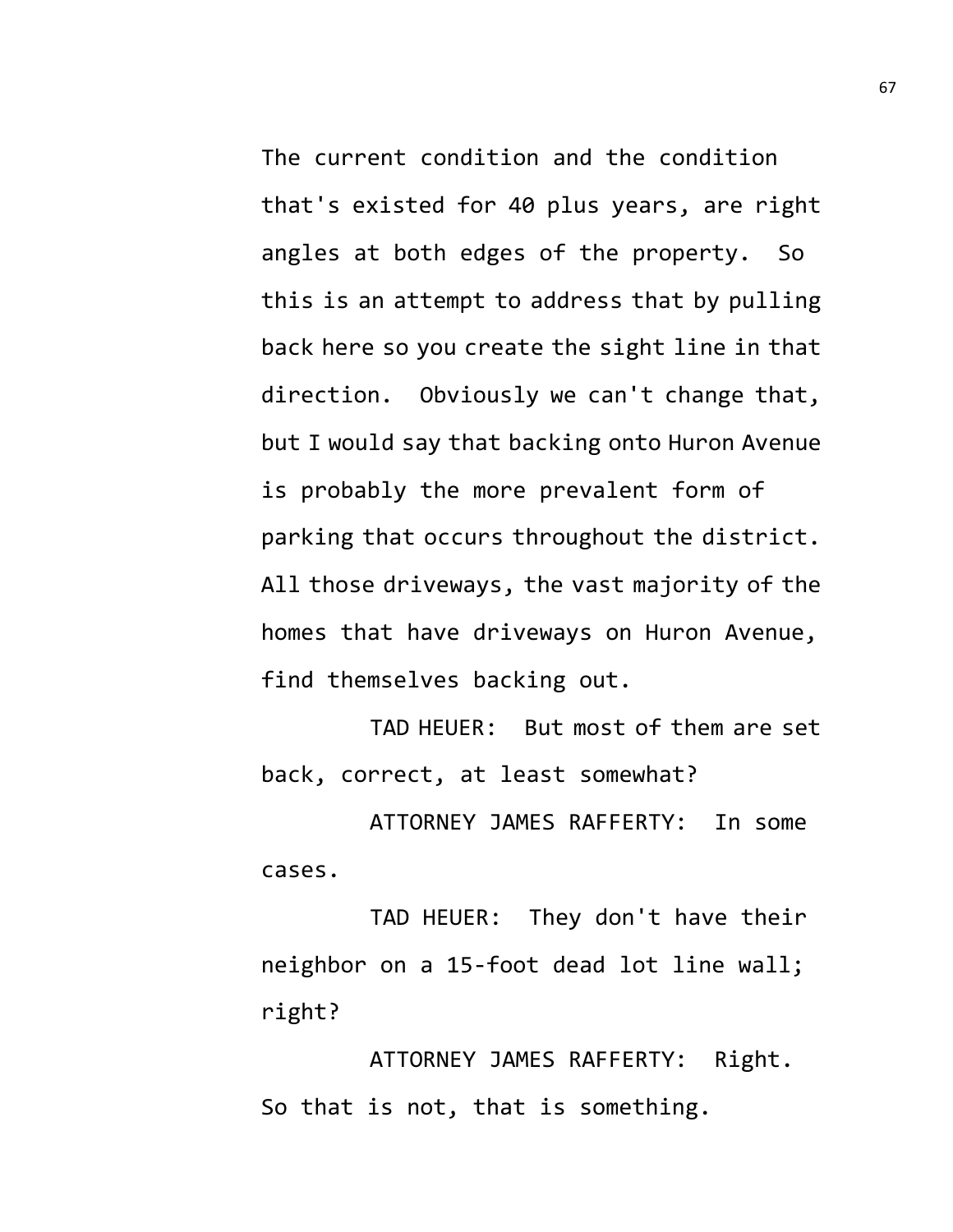TAD HEUER: You can't change it. ATTORNEY JAMES RAFFERTY: Right, and that's a condition, and some neighborhoods more prevalent than others. You see it in East Cambridge quite regularly frankly. Any time you have buildings that are zero front setback and we have districts where they just were built out that way, you encounter that, but I do think people need to be mindful. And I think through mirrors or sometimes the Traffic Department, who would have to approve the garage, might require a light or something. But, no, I agree that's -- and that's a condition. But I think the attempt to do this -- otherwise, the driveway now, if it wasn't done, the driveway can at least accommodate one car today which is totally blind on both sides. And probably two cars if it was the single unit, there's no real provision against parking two cars there. And we thought -- and that's what the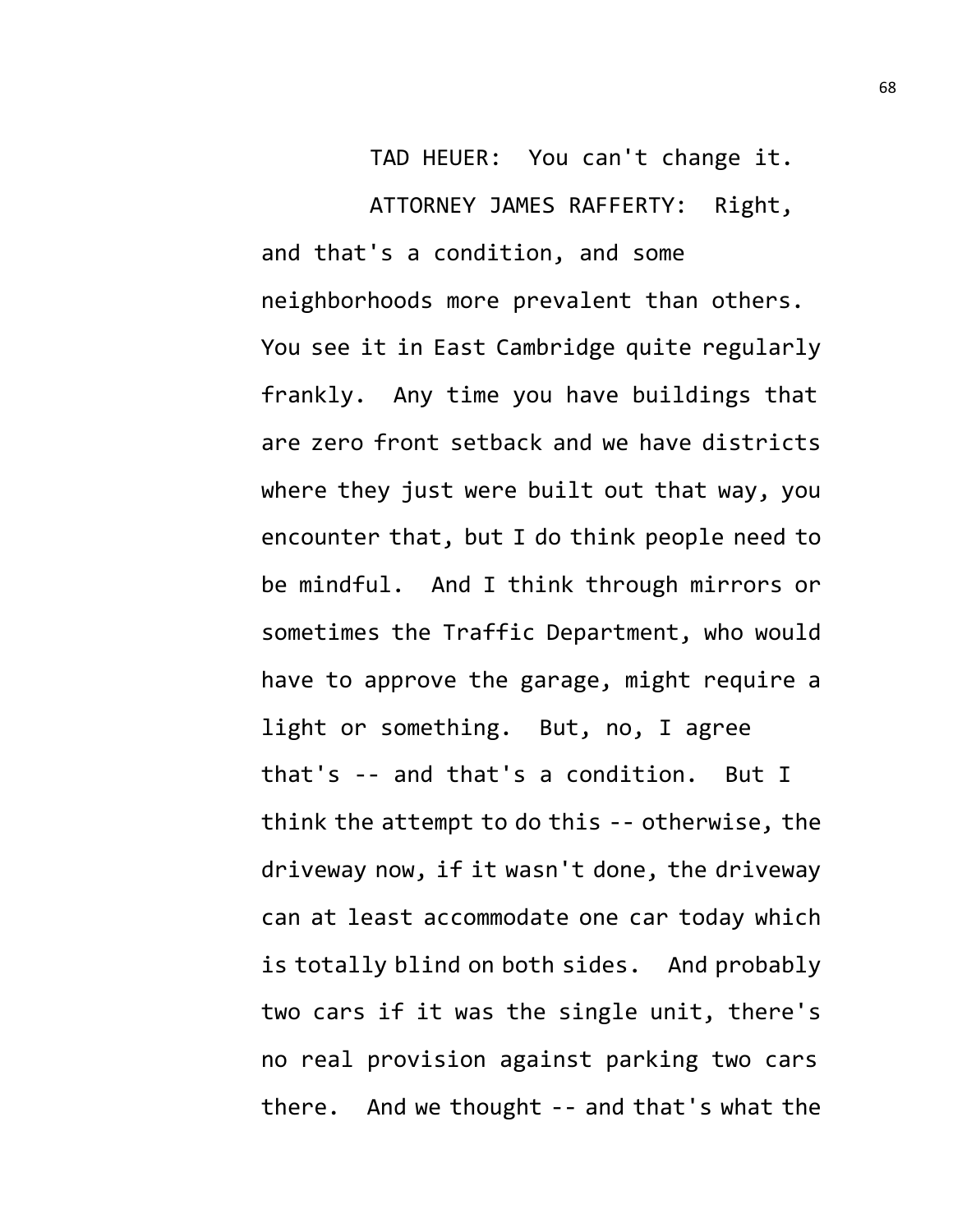earlier plan just had. Just use that driveway and said well, you get two cars there. So it's an imperfect solution. I think the compromise is associated with the relief, however, related to that issue. I mean, the relief about the dimension, we find ourselves -- if somehow we were able to create an entire parking garage here that met all the dimensional requirements, you would still find the condition if a car is backing out, correct, the relief isn't related to that.

TAD HEUER: Right. Although if you admitting that you're not going to be able to do it because you have to take out this as well, but the far more preferable approach if you're going to have multiple cars in my mind, is that you'd be fronting out so you don't have 13 feet blind, you have six feet blind, your front hood, so you can see over it so you can control. I mean the big concern to me is coming out onto a main thoroughfare where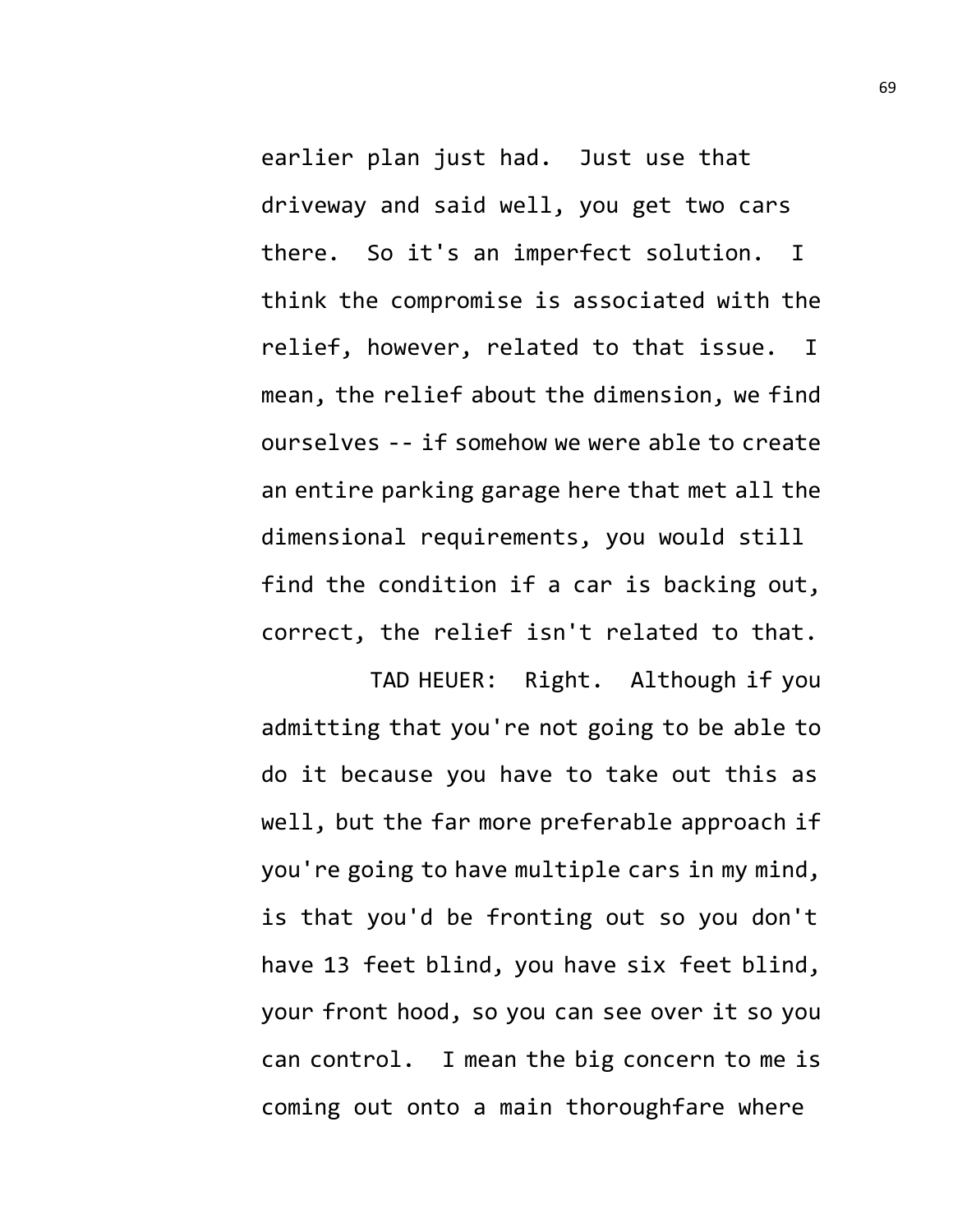you're blind as you're backing out. Your driver is on this location here rather than that location with motion to car exposed.

ATTORNEY JAMES RAFFERTY: I understand. But I'm suggesting that two cars could easily be doing that on a regular basis and have done that historically.

BRENDAN SULLIVAN: Any other questions?

> TAD HEUER: For sure. BRENDAN SULLIVAN: Tim? TAD HEUER: I have some. BRENDAN SULLIVAN: Okay.

TAD HEUER: So when you spoke of the hardship being the three-family nature of it, we've gone over the lot area per dwelling unit. I think this is distinct from, and we can go back to 148 Magazine, where there, I believe, the lot area per dwelling unit was satisfied because they had a large lot. Am I remembering correctly? Emmert Grales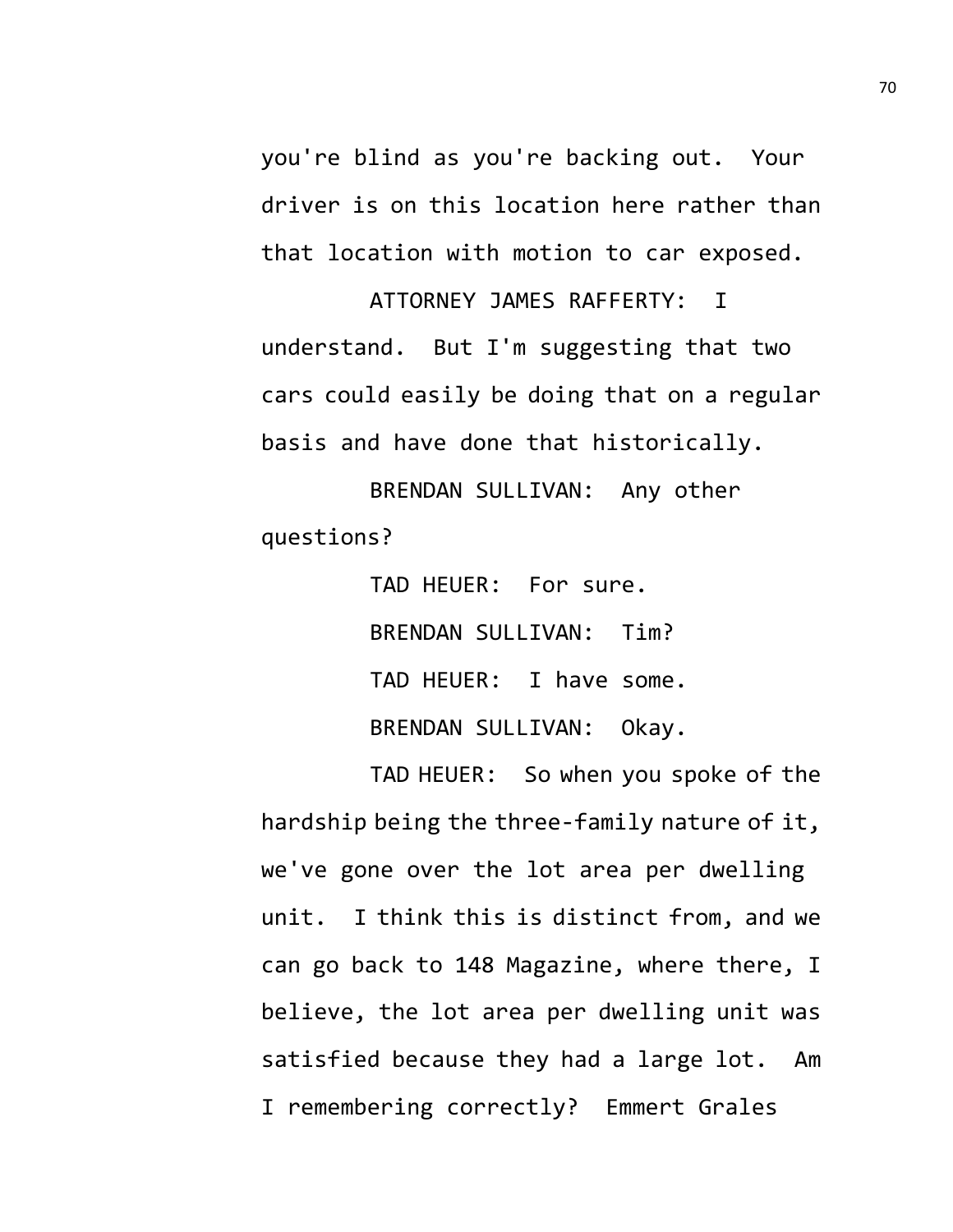Four?

ATTORNEY JAMES RAFFERTY: I don't remember that case. Was that a case of mine?

TAD HEUER: That was being subdivided and he had a very large unit.

SEAN O'GRADY: Moss Keene.

ATTORNEY JAMES RAFFERTY: Moss Keene, yes, yes.

TAD HEUER: So in that situation it was a similar type request, but they had enough lot area per dwelling to support each of the units, and there were other things involved even though it was a five-point -- the were increasing the amount of units but they had enough lot area.

ATTORNEY JAMES RAFFERTY: They did. I think they didn't meet that provision 5.26, because if you're going to increase the number of open space, you have to have compliance, GFA, open space, parking and lot area per dwelling unit. I don't think they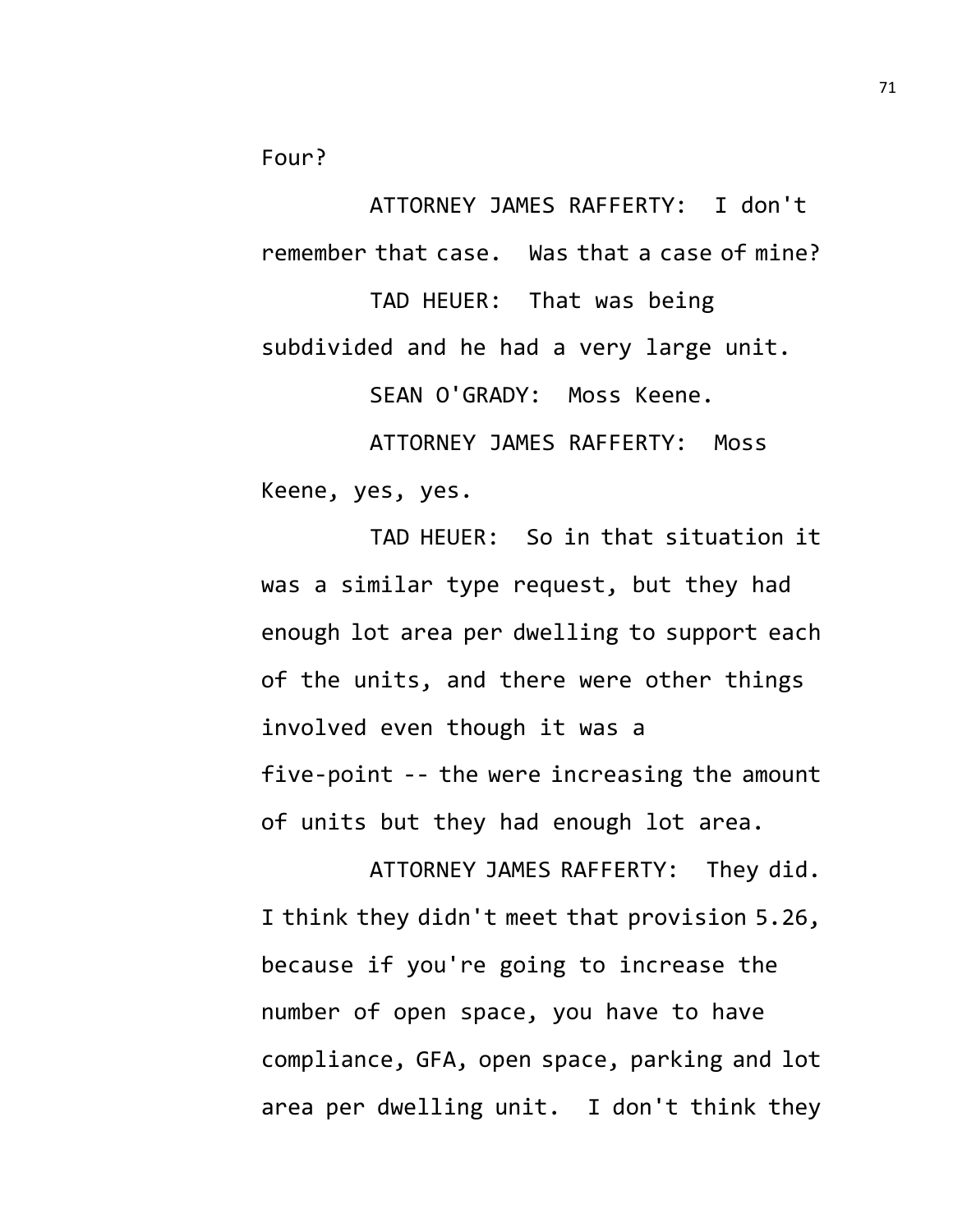had the parking.

TAD HEUER: Right. So here when we're looking at lot area per dwelling unit and as Gus has mentioned, you're going from 3851 to 1278 and you're required at 2500, I suppose I take the point that, you know, these are large units as they are, you know, 26, 21, and 15, I guess my counter would be there's no reason that you're required to use the entire building; correct? I mean you have a structure that is well over its FAR in the lot. It seems more to be a function of you paid 708,050. You're trying to get out of it something that clear 708 with a profit. But, you know, saying that the building that was purchased can't be used as a three without some relief, means that it has to be three units because those are the only ones you can sell. Because otherwise we have three, thousand square foot units. It seems to me that the counter to that if you, for instance,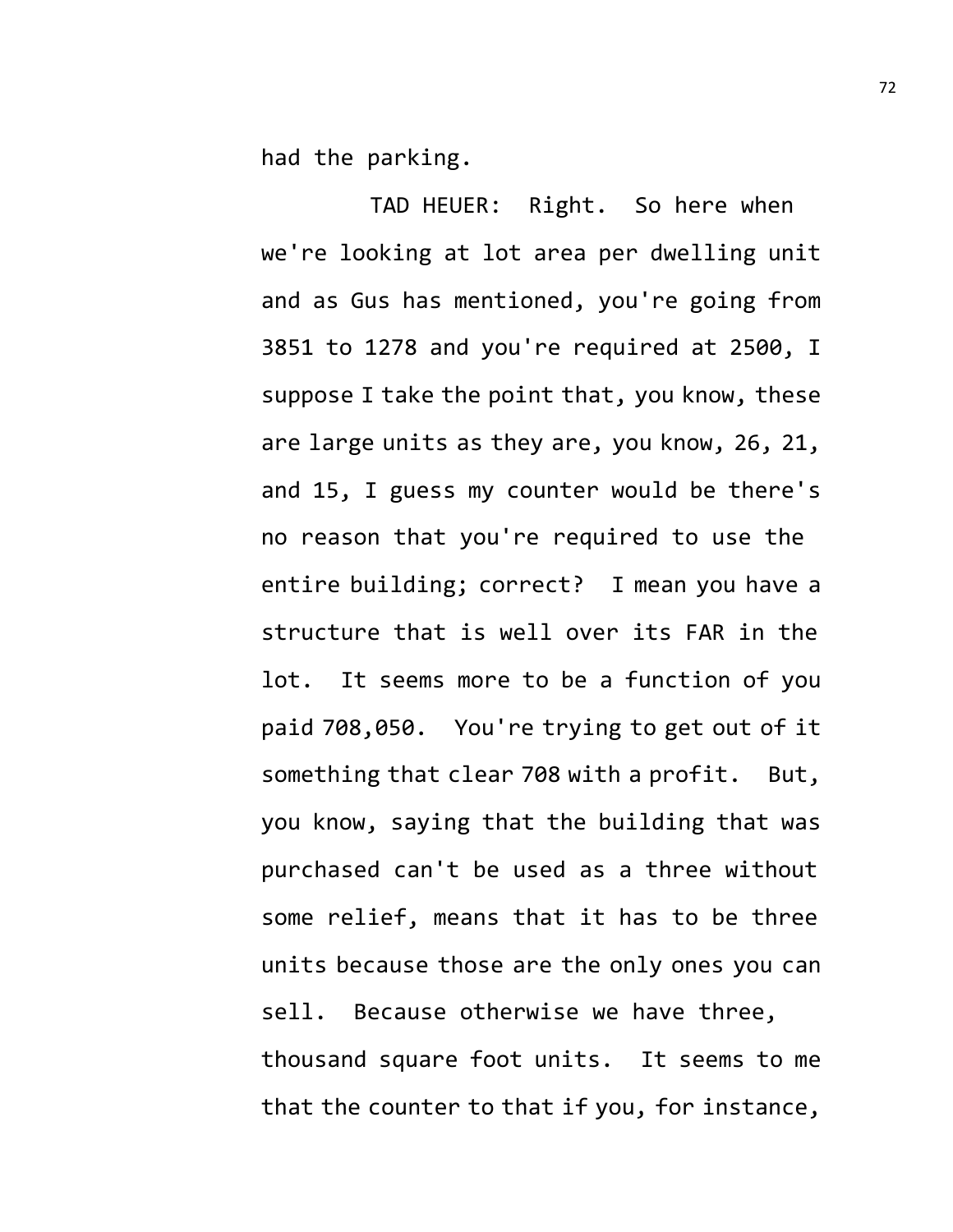if you removed the front or you removed the rear, you would be back down to 4,000 square feet which you can subdivide into two, 2,000 square foot units and off you go. I mean, isn't this more of an issue that you overpaid for the property?

BEN SVENSON: Can I speak to that? ATTORNEY JAMES RAFFERTY: The short answer is no.

TAD HEUER: Okay.

ATTORNEY JAMES RAFFERTY: Okay?

TAD HEUER: Why?

ATTORNEY JAMES RAFFERTY: Because the analysis you described really ignores what the nature of the structure. We're not claiming, nor does the law require us to demonstrate that it can't be used as a two. We're saying the size of the structure, the distances to create air and light, the amount of work that it takes to take these cinder blocked elements and turn them into living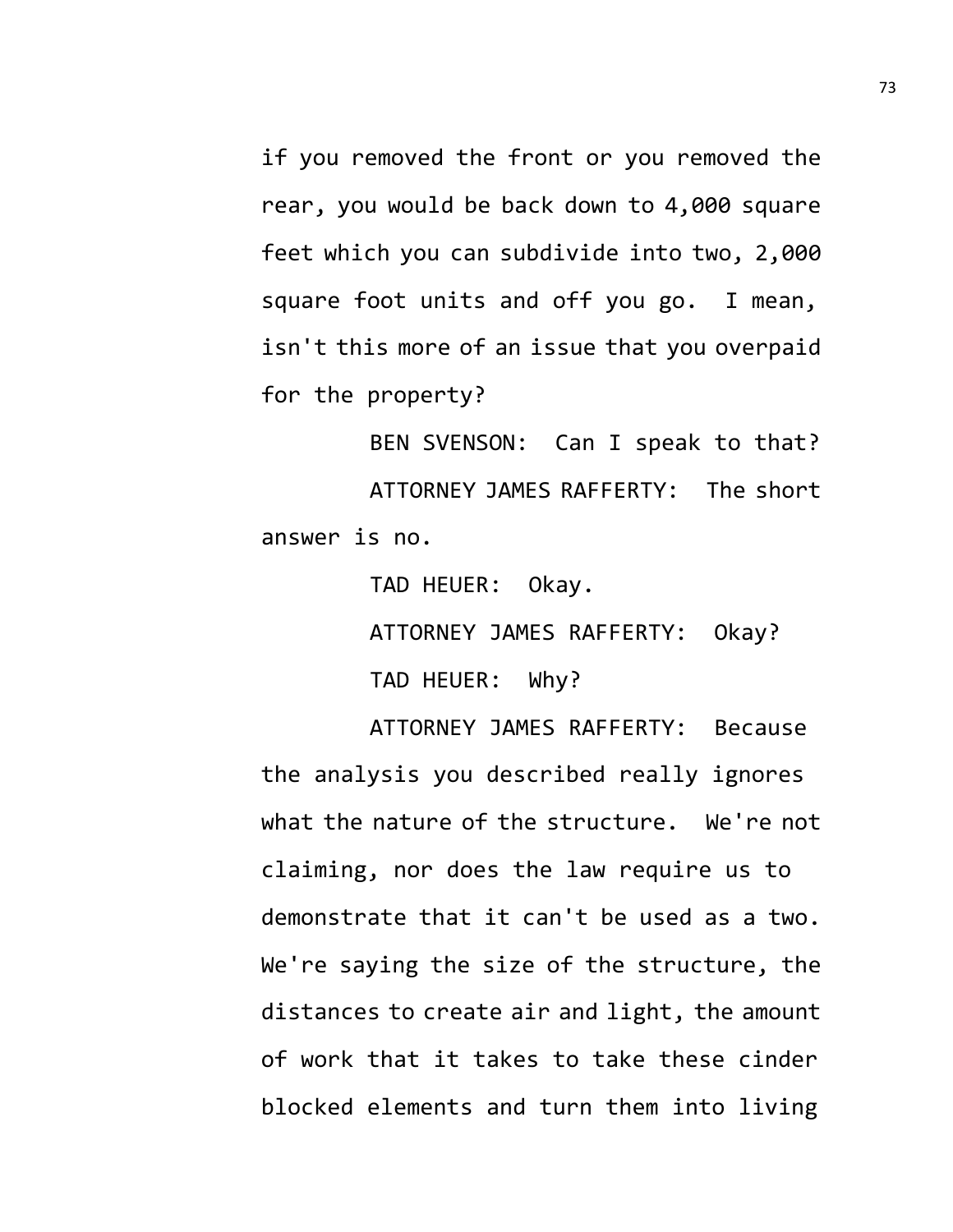units has taken an awful lot of effort, and there are distances and layouts that lend themselves to certain size and locations. Bedrooms need windows, ceiling heights and the like, egress requirements. In this case the suggestion that you could simply remove building, that's a reality. That's the hardship. We don't want to have to take down structure. And it's a very common and recognized hardship related to the structure. So if the suggestion is well, you could just simply take off some of the structure here, we're not here to suggest that couldn't be done. But I also suggest that isn't the standard of the test that the Board should be applying in a hardship case when an Applicant comes before the Board with a property that is uniquely challenged, given decisions made by your predecessors to allow for Variances to build in this location, and I think it's worth noting where this is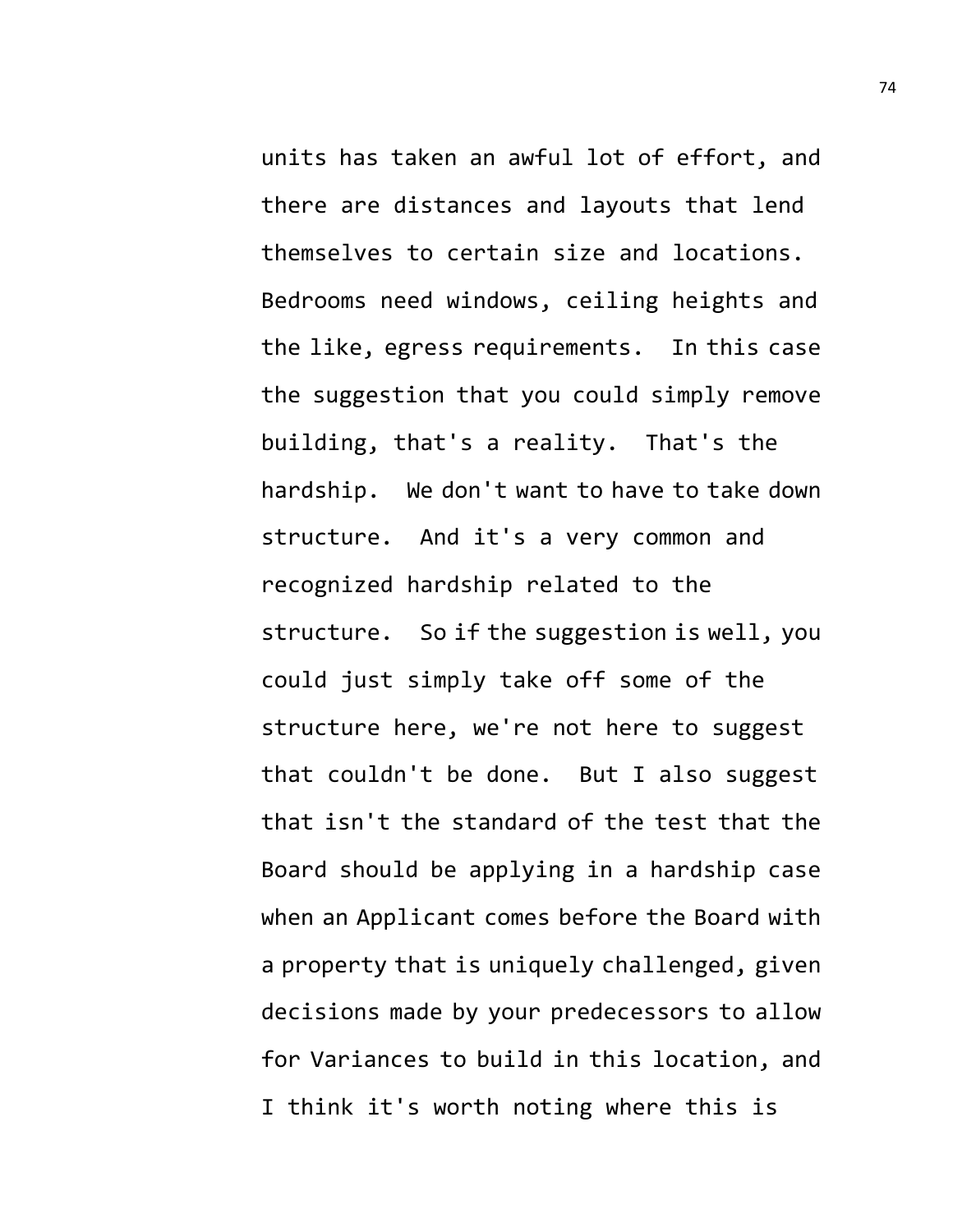located. This is a Res B District, but across the street is a business district. That wall that we can touch is a business district. This has had a business style use associated with it, so the historical use of the property, and the existing Variance that remains viable should also factor into the Board's determination as to whether this is consistent with the intent of the Ordinance. That Variance, and one could suggest well, we're not here today suggesting if we don't get this we're going to go operate a funeral home, but the reality is that the law permits that. And that's a 5,000 square foot funeral home that in some scenario could be active and going on there. And the impacts of that would be highly more conflicting than the surrounding residential uses. So I'm, in all due respect, not going to head down the road that you're suggesting about telling us about the economics and all that. The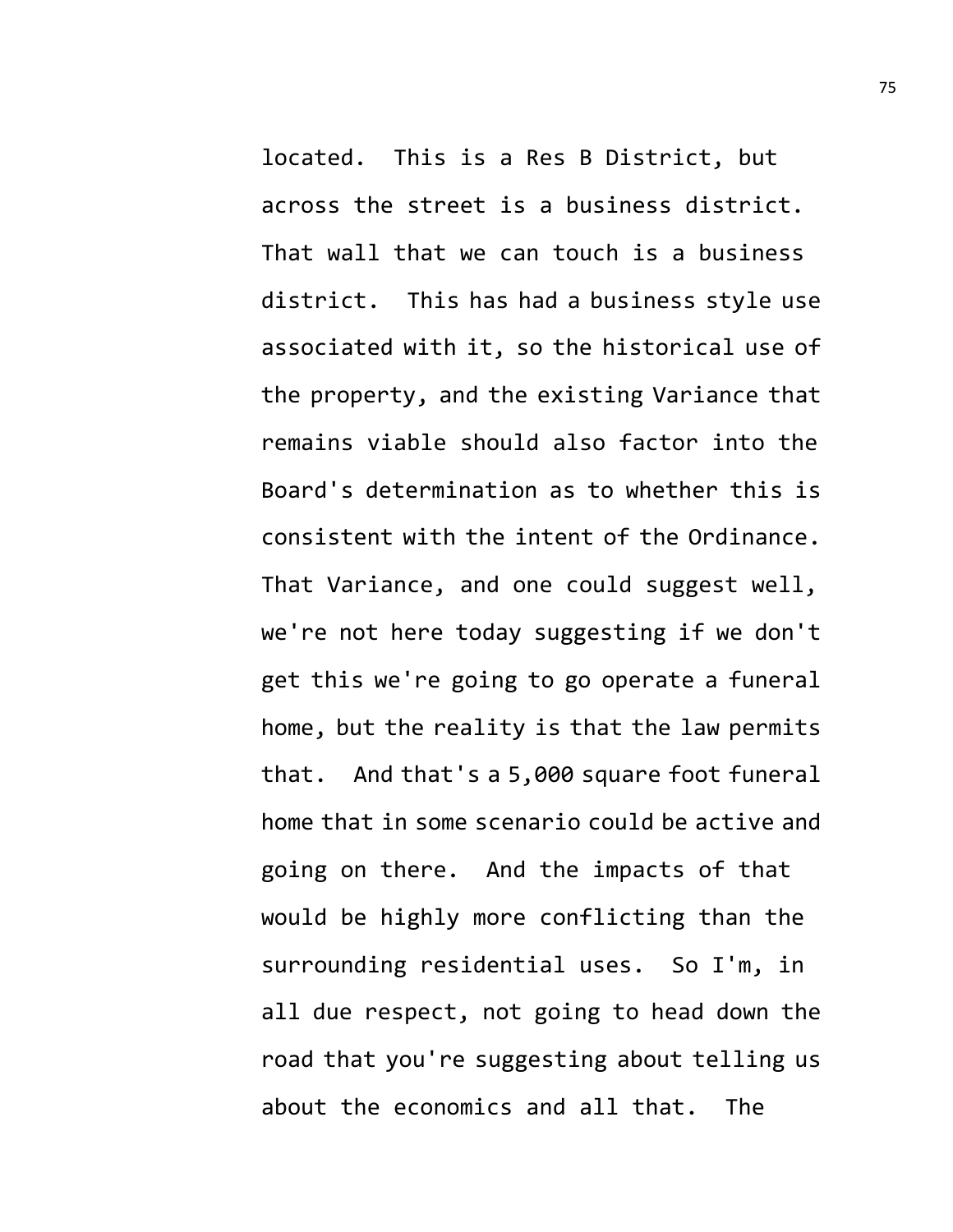building is the hardship. The size of the building, the shape of the building, creating reasonable access. Turning buildings that were never built for residential purposes into functioning, workable, quality living space is what the hardship is about.

TAD HEUER: Well, but all right, so let me push back a bit. That is what 5.28 is for; right? So 5.28 says you've got a school, we're not using the school anymore as a school. You can't use it as a school. We're going to convert it into housing.

Here we are -- I fully take the point that, you know, in certain circumstances this is a 5.28 like conversion, but it's not a 5.28 version.

ATTORNEY JAMES RAFFERTY: That's why we're not at the Planning Board. So I don't really dispute that at all.

TAD HEUER: Okay.

ATTORNEY JAMES RAFFERTY: It's not a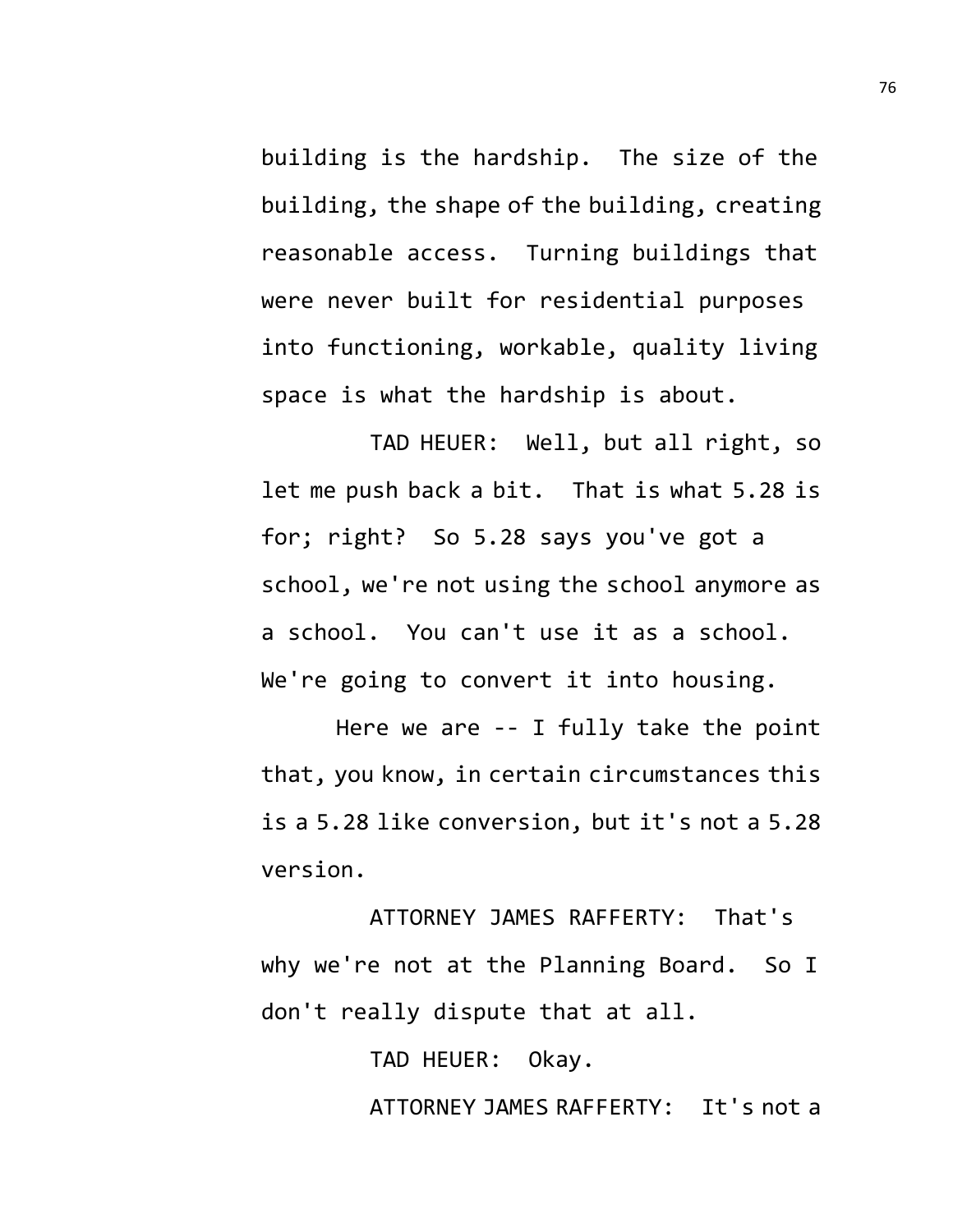5.28. But I think by analogy and by one of the standards of consistent with the intent of the Ordinance, I think the Board can recognize that embedded in the Ordinance, in a provision of the Ordinance related to conversion to residential, there are provisions that directs the permitting granting authority's perspective onto the size of the structure. And I'm saying it's for that reason, at least here, that the relief here is consistent with the intent of the Ordinance.

TAD HEUER: Right. So my question is: That's true in the case of something that the school that was built as a non-residential use. This structure, regardless of whether it was a century ago or not was constructed as a residential use; right?

ATTORNEY JAMES RAFFERTY: Mr. Heuer, I have no dispute. That's why I'm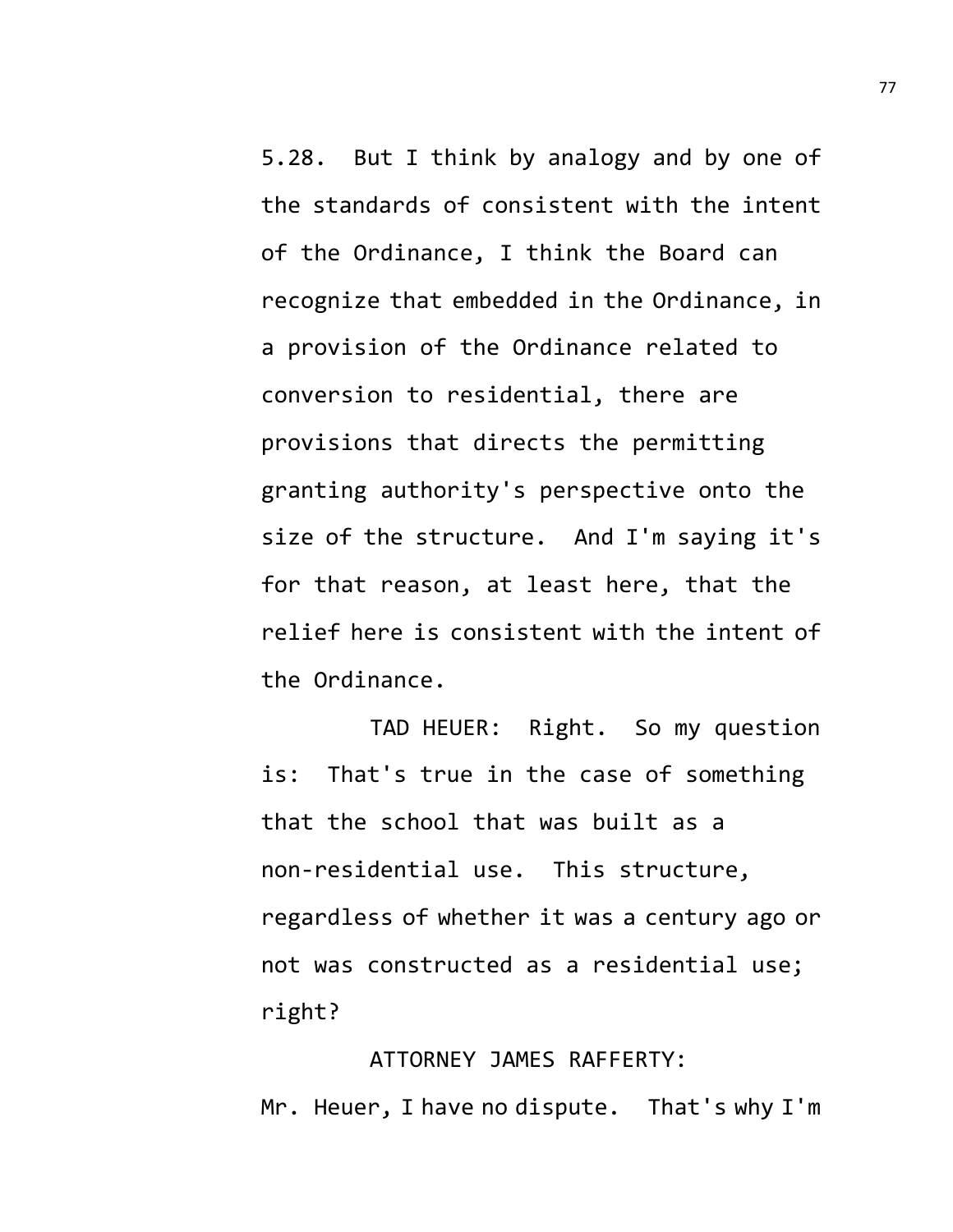not at the Planning Board. I'm not here claiming that can get relief under 5.28.

TAD HEUER: Oh, I know.

ATTORNEY JAMES RAFFERTY: I don't want to stifle the conversation, but it is a house but it had two sizable additions that exceed the original structure that were built and constructed and used for non-residential purposes.

TAD HEUER: Right, so when we look to go --

ATTORNEY JAMES RAFFERTY: So that's why I say that the Board can look at the intent of the Ordinance, as to when they encounter such structures, and find that the granting of relief here would not be inconsistent because the Ordinance in another section allows for unit count to be established based on the size of the structure as opposed to the size of the lot. We don't qualify for that Special Permit. I'm talking about whether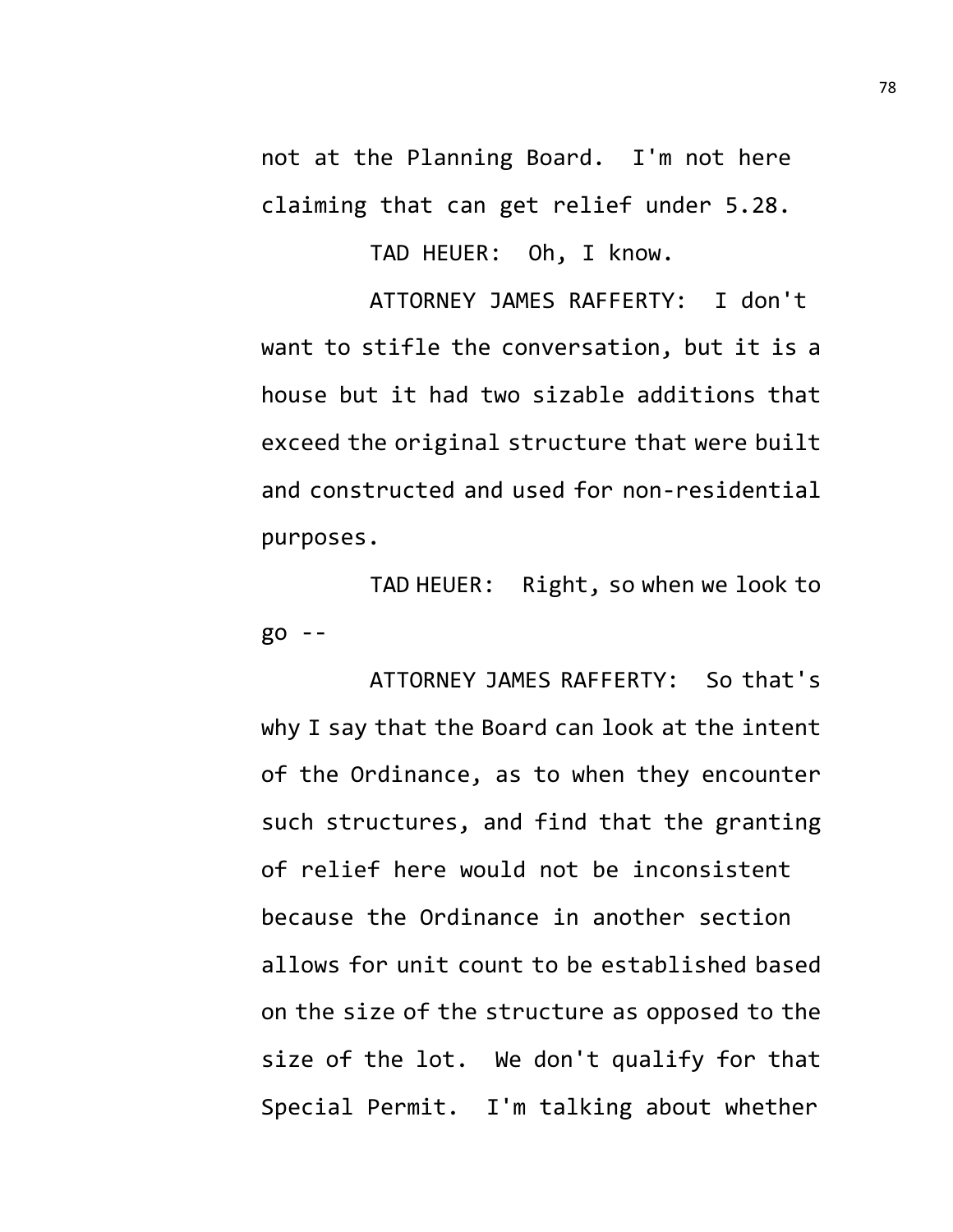it's consistent or not with the Ordinance. What I said earlier, if the house -- if the building was a funeral home from Day 1, same size building funeral home from Day 1, we'd be at the Planning Board getting a Special Permit.

TAD HEUER: Right. But we're not for here.

ATTORNEY JAMES RAFFERTY: I'm happy to be here. I didn't want to spend time having you suggest that by analogizing to other provisions of the Ordinance, I'm making a claim that this is something that it wasn't. No factual dispute. It was built as a residence. It was used as a residence. At some point in 1928 it became a funeral home. And that Variance, that use variance remains in effect. And I'm thinking it's -- and I believe it would be appropriate for the Board to conclude, given the legal status of the property, the other as-of-right options that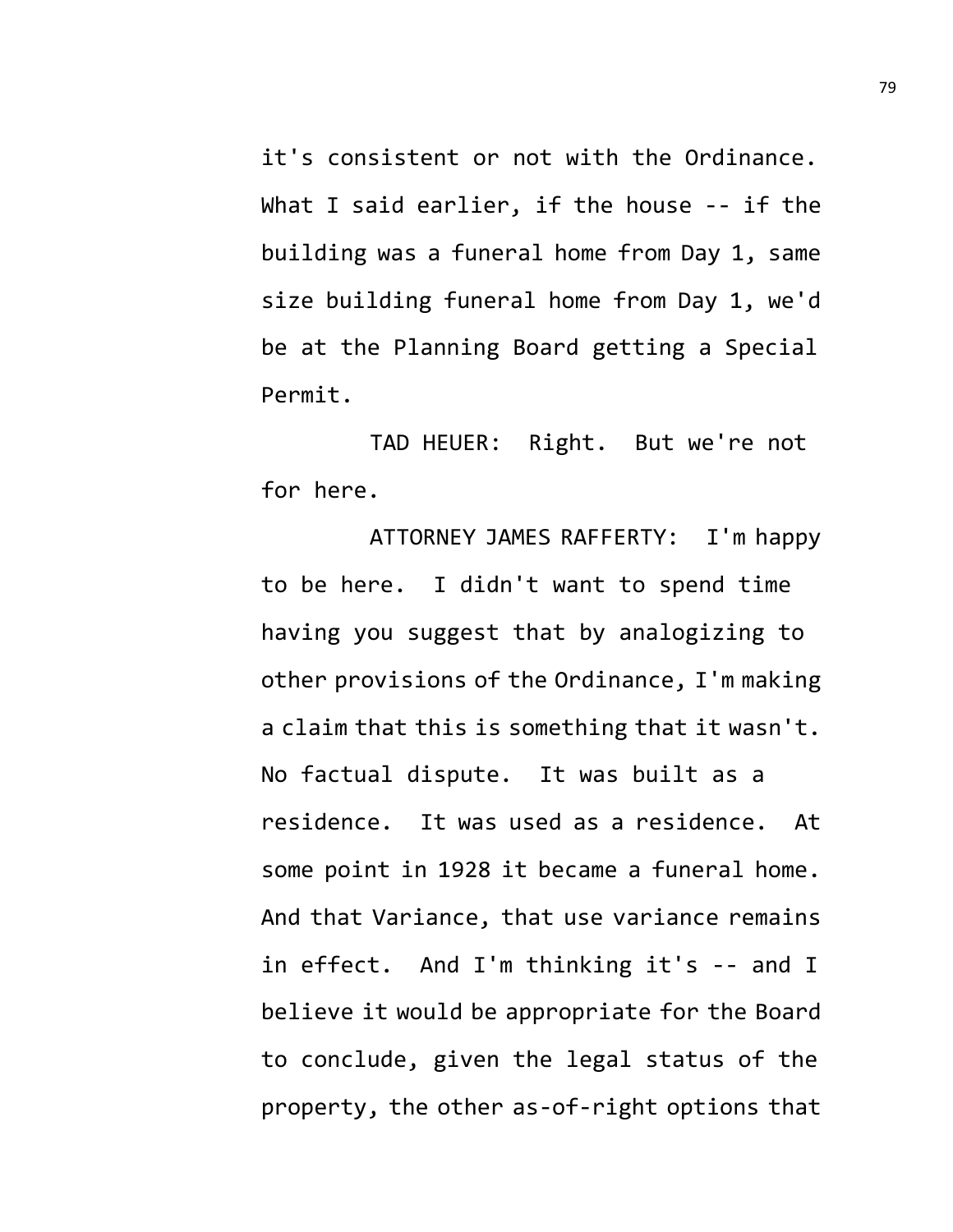exist through the relief that is present in those Variances, that this conversion and the approach here is thoughtful and the relief being sought is warranted based on the structures that exist there, the two additions. That's the case.

CONSTANTINE ALEXANDER: Should we open it to public testimony?

BRENDAN SULLIVAN: Anything else to add?

CONSTANTINE ALEXANDER: We can come back to your further comments.

BRENDAN SULLIVAN: Any further comments?

TAD HEUER: Not right now.

BRENDAN SULLIVAN: All right. Just

to clarify, there is a net reduction of

768 square feet; is that correct?

ATTORNEY JAMES RAFFERTY: That's correct, from 6900 to 7668.

BRENDAN SULLIVAN: So the small plus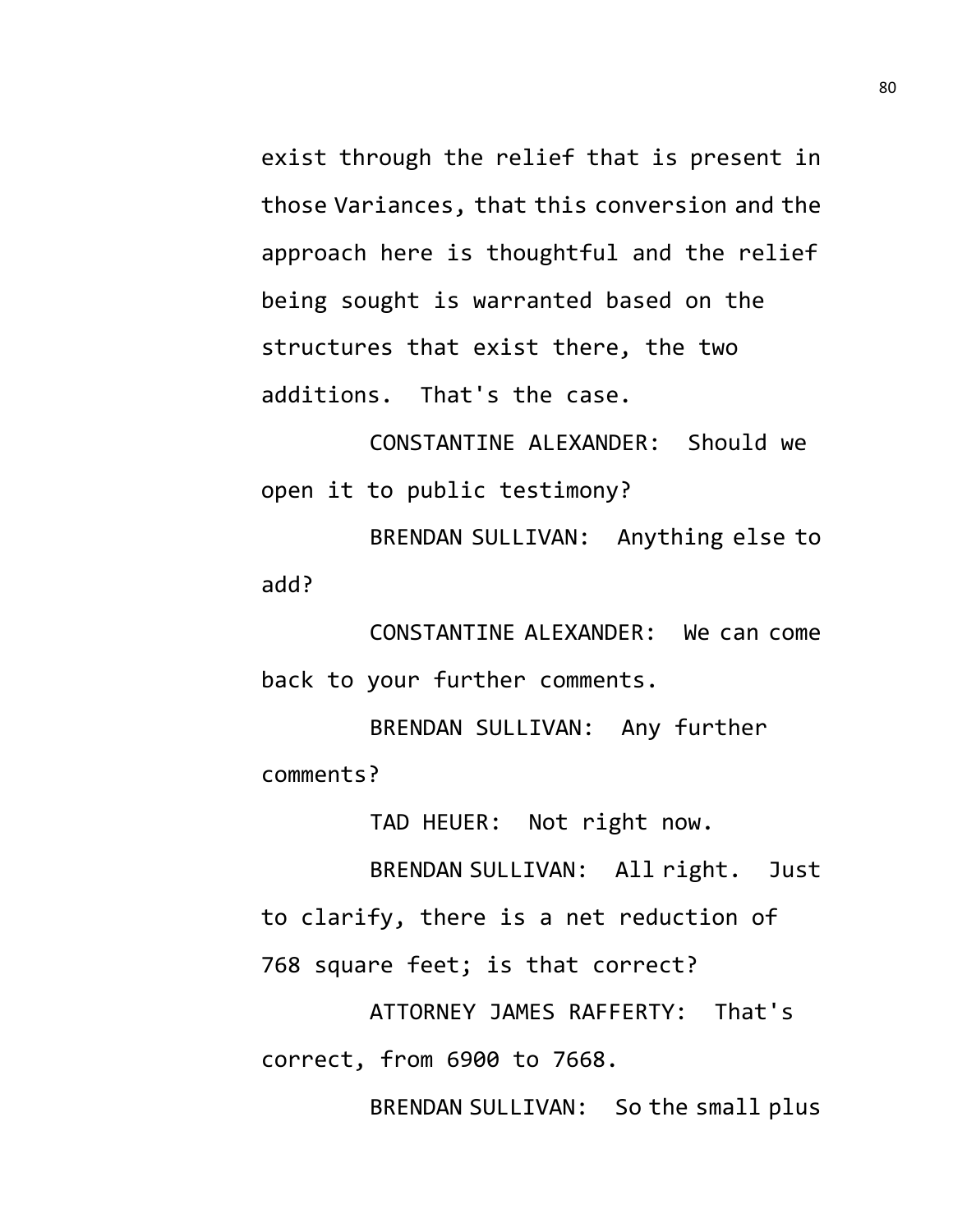and the minuses add up to a net deduct of 768 square feet?

ATTORNEY JAMES RAFFERTY: That's correct.

BRENDAN SULLIVAN: To the existing structure.

ATTORNEY JAMES RAFFERTY: That's achieved in two ways, by the stepping back in the areas that Ms. Lim notified on the first and second floor of the front piece, and the conversion of a portion of the basement to below grade parking.

CONSTANTINE ALEXANDER: And as a result, the FAR goes down from 1.98 to 1.79. ATTORNEY JAMES RAFFERTY: Correct. TAD HEUER: In a 0.5 district. CONSTANTINE ALEXANDER: I'm sorry? TAD HEUER: In a 0.5 district. BRENDAN SULLIVAN: And the relief on the parking is size of parking space, maneuverability or backup space, width of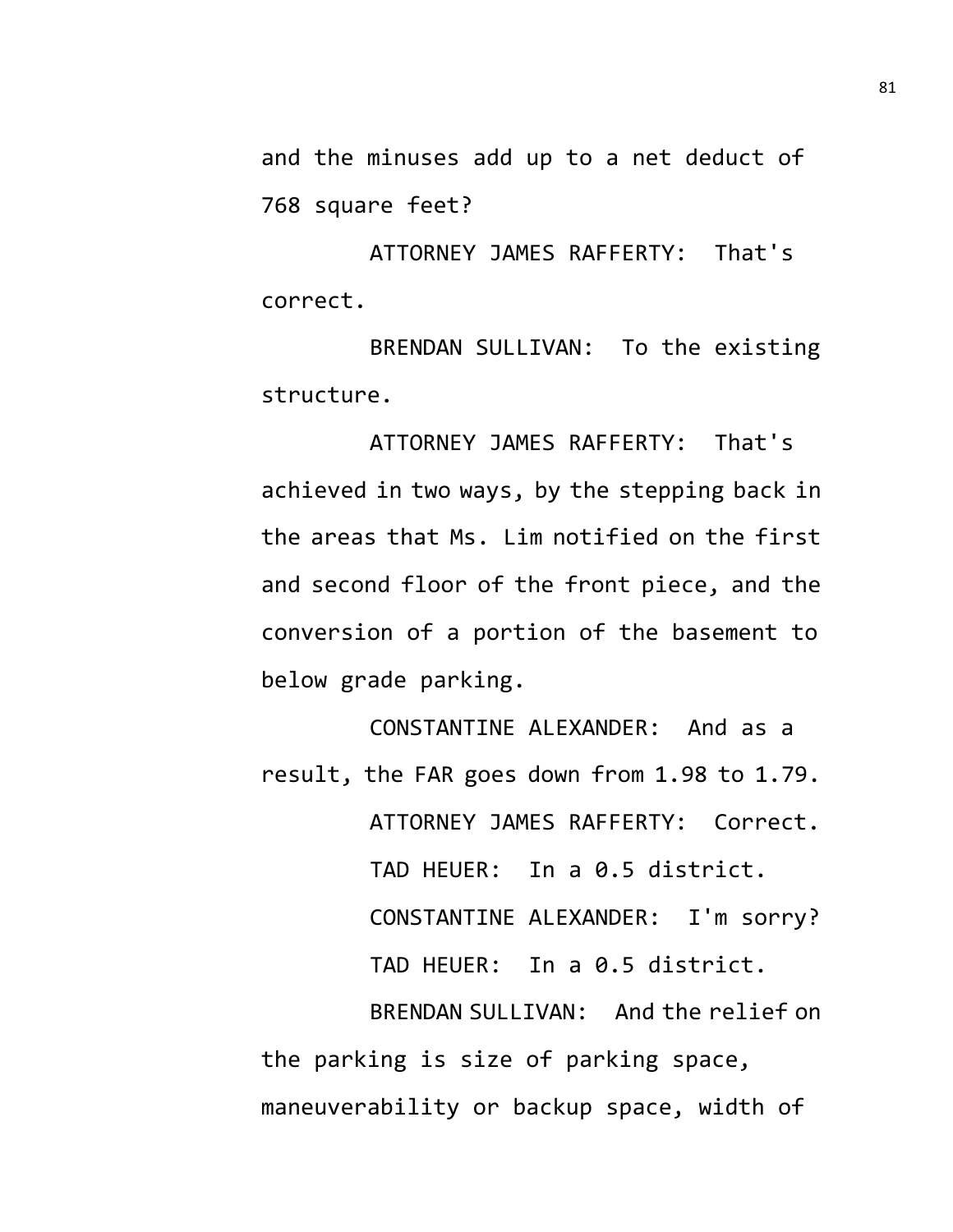driveway; is that correct?

DIANE LIM: Pardon me?

BRENDAN SULLIVAN: Width of driveway?

DIANE LIM: That's existing. ATTORNEY JAMES RAFFERTY: It's a pre-existing driveway. I don't think we need --

BRENDAN SULLIVAN: Okay. But it's really the size of space, the backup dimension, and also the height.

DIANE LIM: It's a seven-foot, four inches.

BRENDAN SULLIVAN: Right. And seven, six is the --

ATTORNEY JAMES RAFFERTY: Vertical clearance.

BRENDAN SULLIVAN: So the vertical clearance that requires some relief. So that's all encompassing the relief on the parking.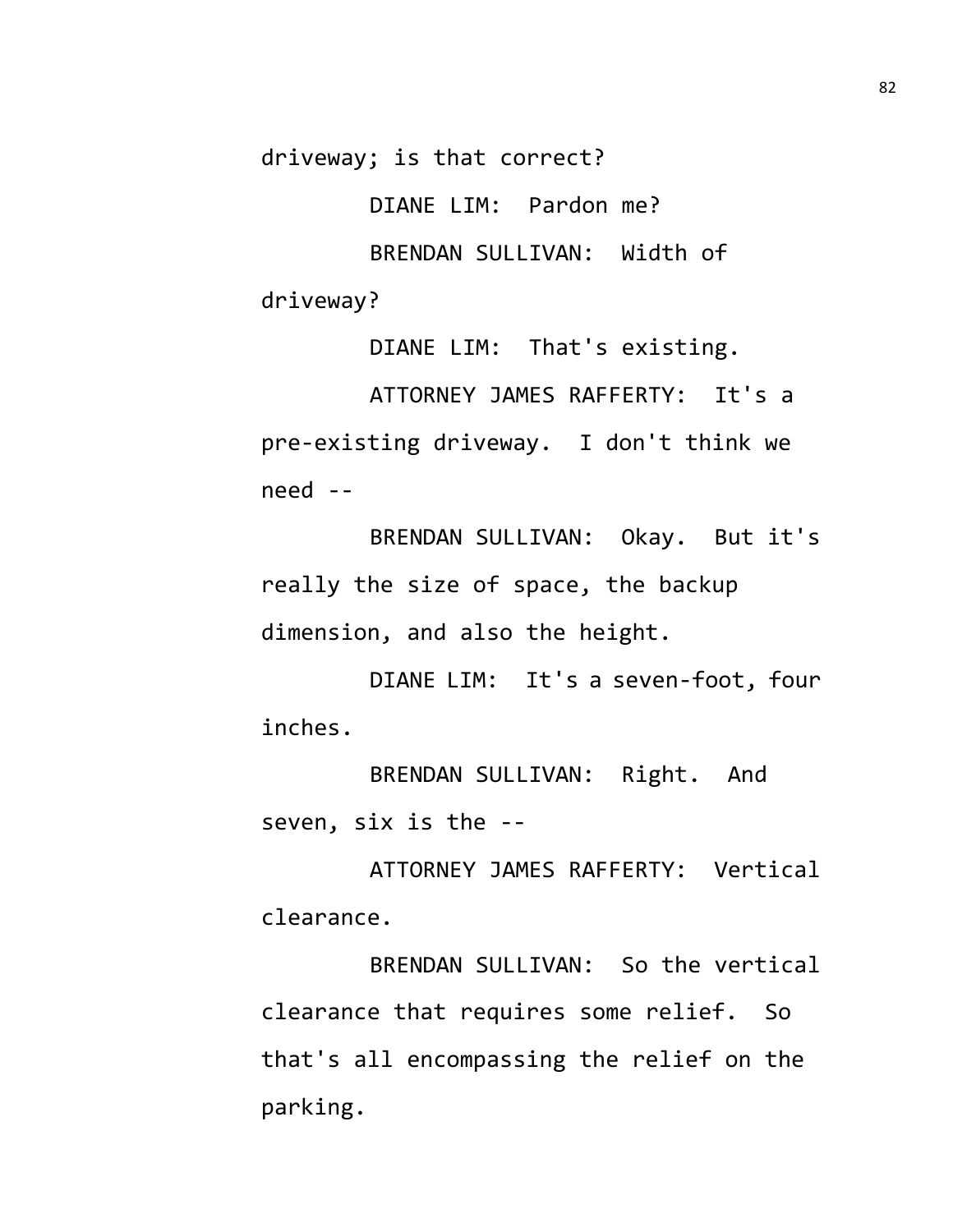ATTORNEY JAMES RAFFERTY: On the dimensional relief associated with the parking spaces, correct.

> BRENDAN SULLIVAN: Okay. Anything else at this point? CONSTANTINE ALEXANDER: No.

ATTORNEY JAMES RAFFERTY: But to the points it is true, and the proposal as before the Board, represents greater conformity with the FAR requirements than the structure does in its present condition.

CONSTANTINE ALEXANDER: Yes, clearly.

BRENDAN SULLIVAN: We agree.

ATTORNEY JAMES RAFFERTY: Okay.

BRENDAN SULLIVAN: Let me open it to public comment.

Is there anybody here who would like to express an opinion on 175 Huron Avenue?

Yes, Ma'am.

PATRICIA NOLAN: After the protocol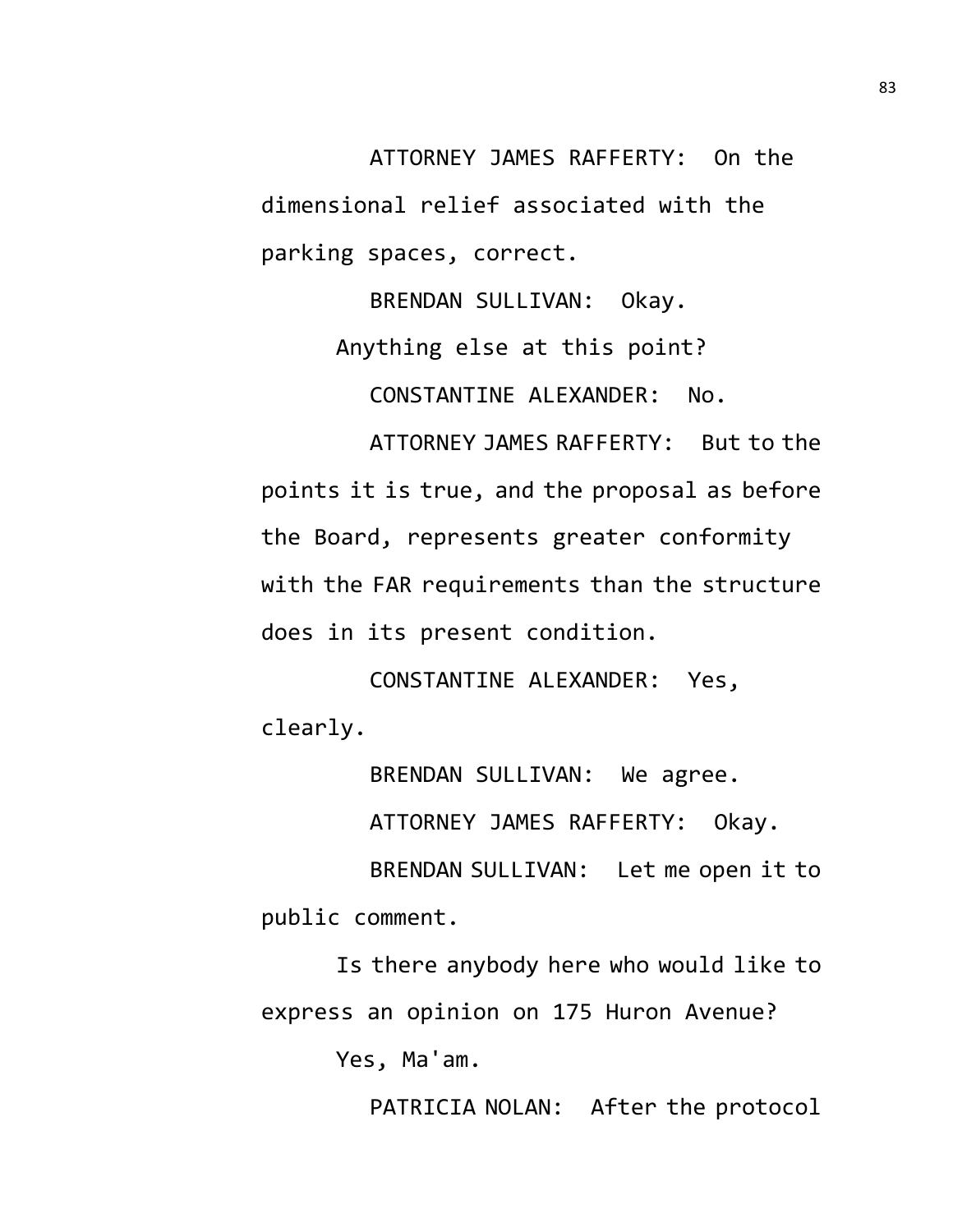stuff -- I'm sorry, my name is Patricia Nolan, at 184 Huron Ave., right across the street. I have a protocol question. I have two letters from neighbors who asked me to bring it because they weren't here. Do I hand that to Sean or to you, Mr. Sullivan?

BRENDAN SULLIVAN: Yes.

PATRICIA NOLAN: And I'm not sure if you all received -- we did talk with -- I talked with -- finally talked to Mr. Svenson yesterday so I waited until that conversation to send a letter. I don't know if you all got the letter that we sent.

BRENDAN SULLIVAN: We have.

PATRICIA NOLAN: And my husband copied me on an e-mail that he sent to Ranjit. I don't know if you all got that.

BRENDAN SULLIVAN: The one we got, is that this one?

PATRICIA NOLAN: Sorry, Sean. Do I submit this or read it?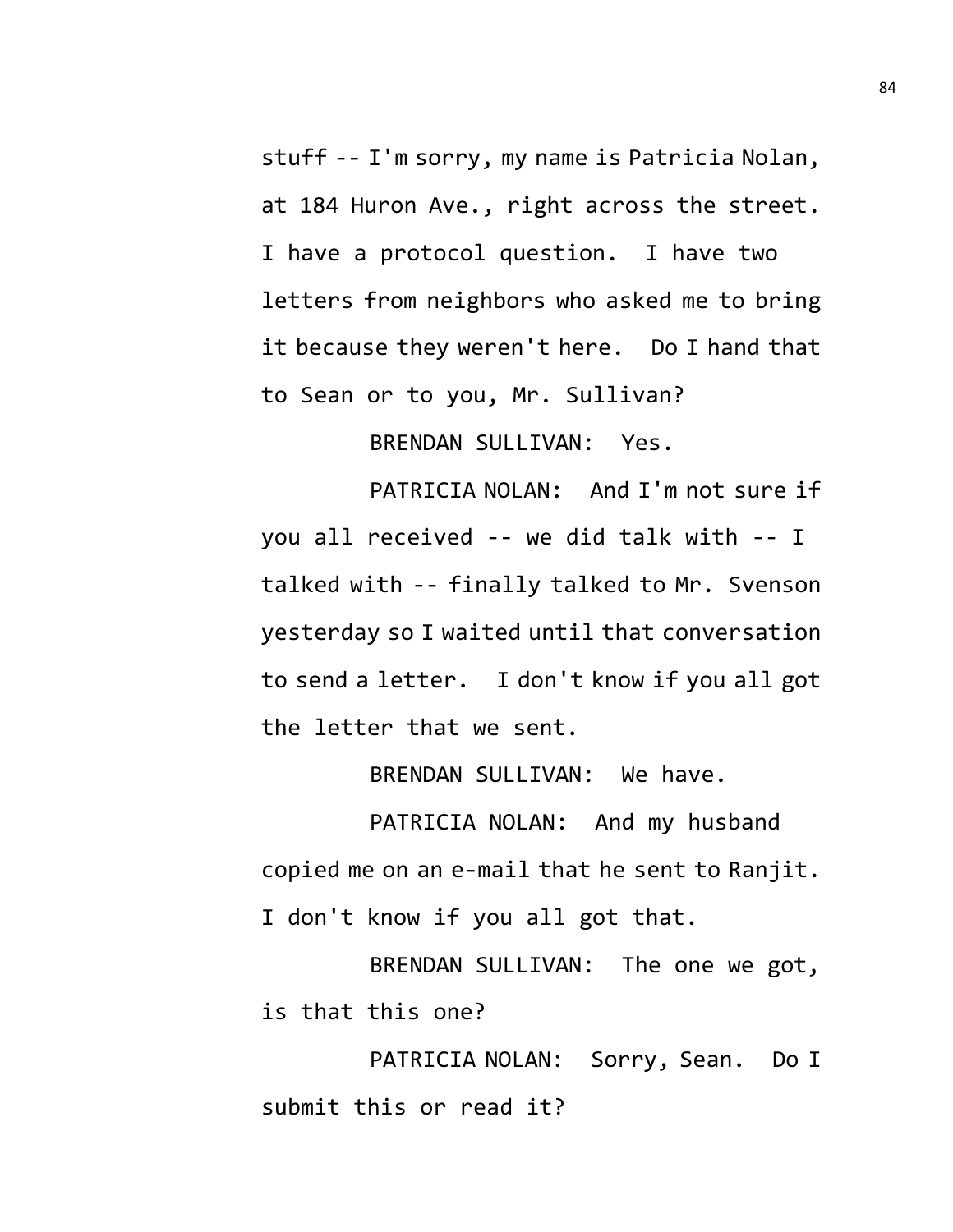BRENDAN SULLIVAN: You can submit that also, yes.

PATRICIA NOLAN: I don't have a copy. Shall I read through it a little bit or do you read it?

BRENDAN SULLIVAN: Yes, and then if you want after, sure.

PATRICIA NOLAN: So, I want this to be developed. And I don't know if you've had a chance to read the letter, it really is about wanting the neighborhood to stay liveable. And if we could make it -- parking is a huge issue. And if we could make it so that anyone who lived there didn't have a car, we would, we could support it, but that's not gonna be the case unless that's not what they're asking for and that might not be what you're granting. Both of those letters are from neighbors to our, for whom the main concern is parking. And they feel that in the last couple of years parking's gotten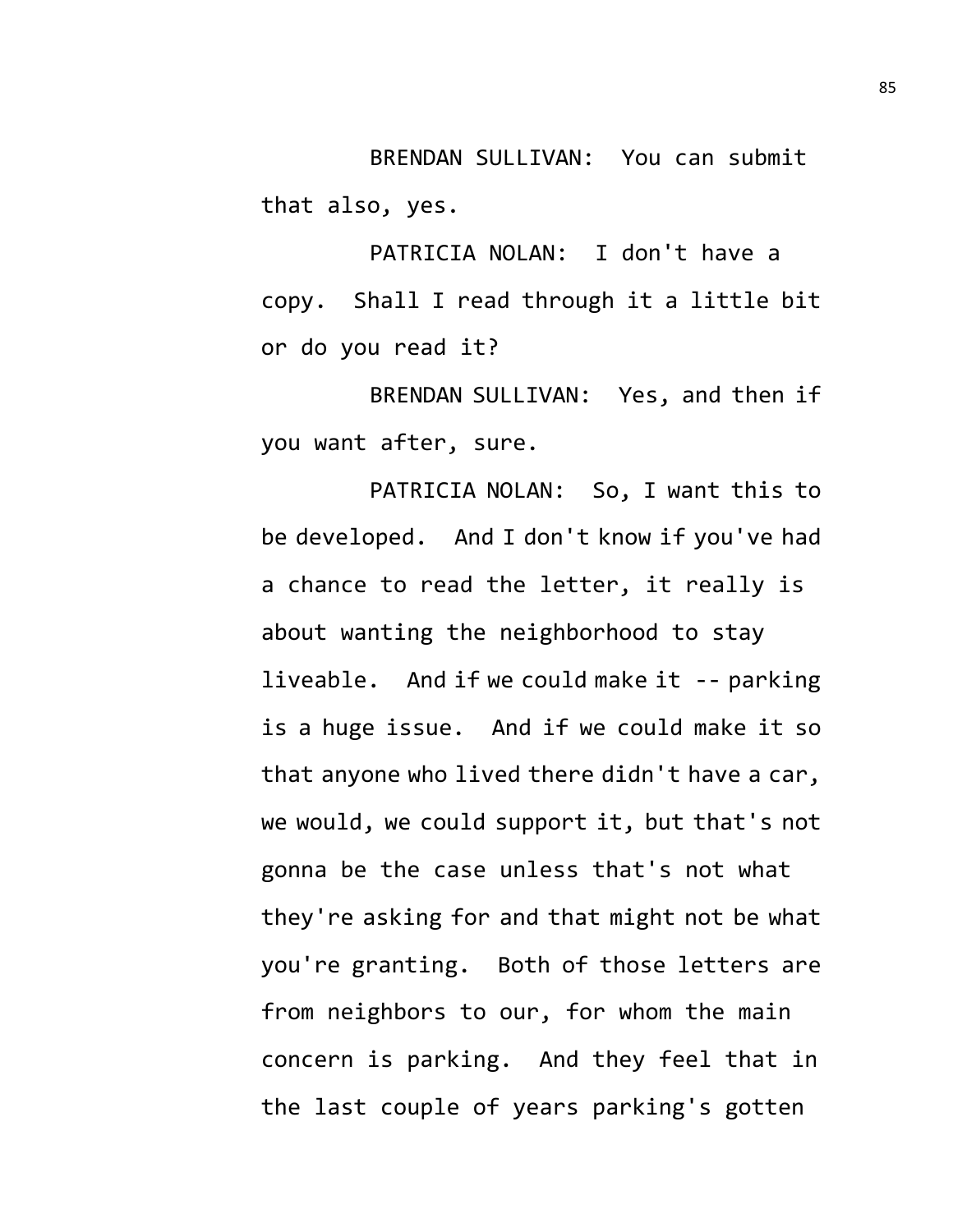much worse in the neighborhood already. This will only exacerbate it. So it's a real concern and it's a concern about liveability. And, you know, you know the BZA guide better than we do. It's just -- we do feel that it would result in substantial detriment and erode the intent of the Zoning Ordinance.

There's a few confusing things that I don't understand is we keep talking about this building that it can't be developed other than a three-family because it's 6,000 or 7,000 square feet. But in the city records it says it has 4571 of living area and 6200 square feet of total area. One thing I noticed in the plans -- and in fact, I have a solution. Make it a two-family. Take that 1500 square feet of the third unit, you could have parking where you go in, take the entire basement level, go in, you park, you back up, and you come out front. You could go in front and front out by just using that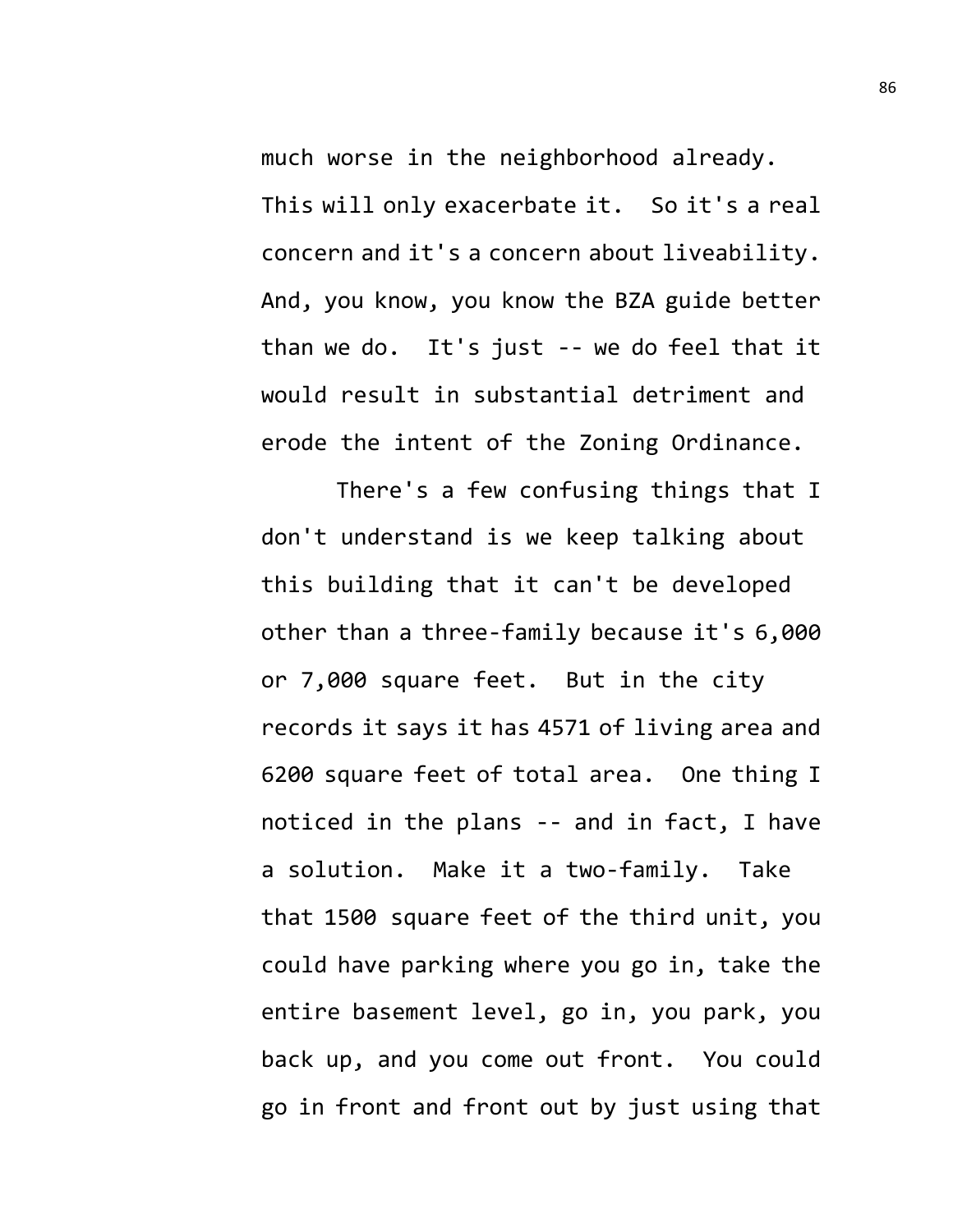entire first floor, the basement level, as parking.

It's also stunning to me that this property seems to anticipate no basement storage and no attic. Our house, which we use, we have it stuffed full like any basement I've ever been in in Cambridge is stuffed full. And yet this has almost no storage. So to have a 2600 or even a 2100 square foot living space, with very minimal storage, at least from what the plans I saw, that I was given by Mr. Svenson, there are closets here and there. Doesn't make sense to me. That's the perfect use for that back unit. There's a lot of square footage back there. That's what it should be used for. And because that's what I do, I don't want to be a jerk. You know, I don't want to say well, are we just doing this because of, you know, we have our dander up or something. I always do what I usually do is I turn to analysis.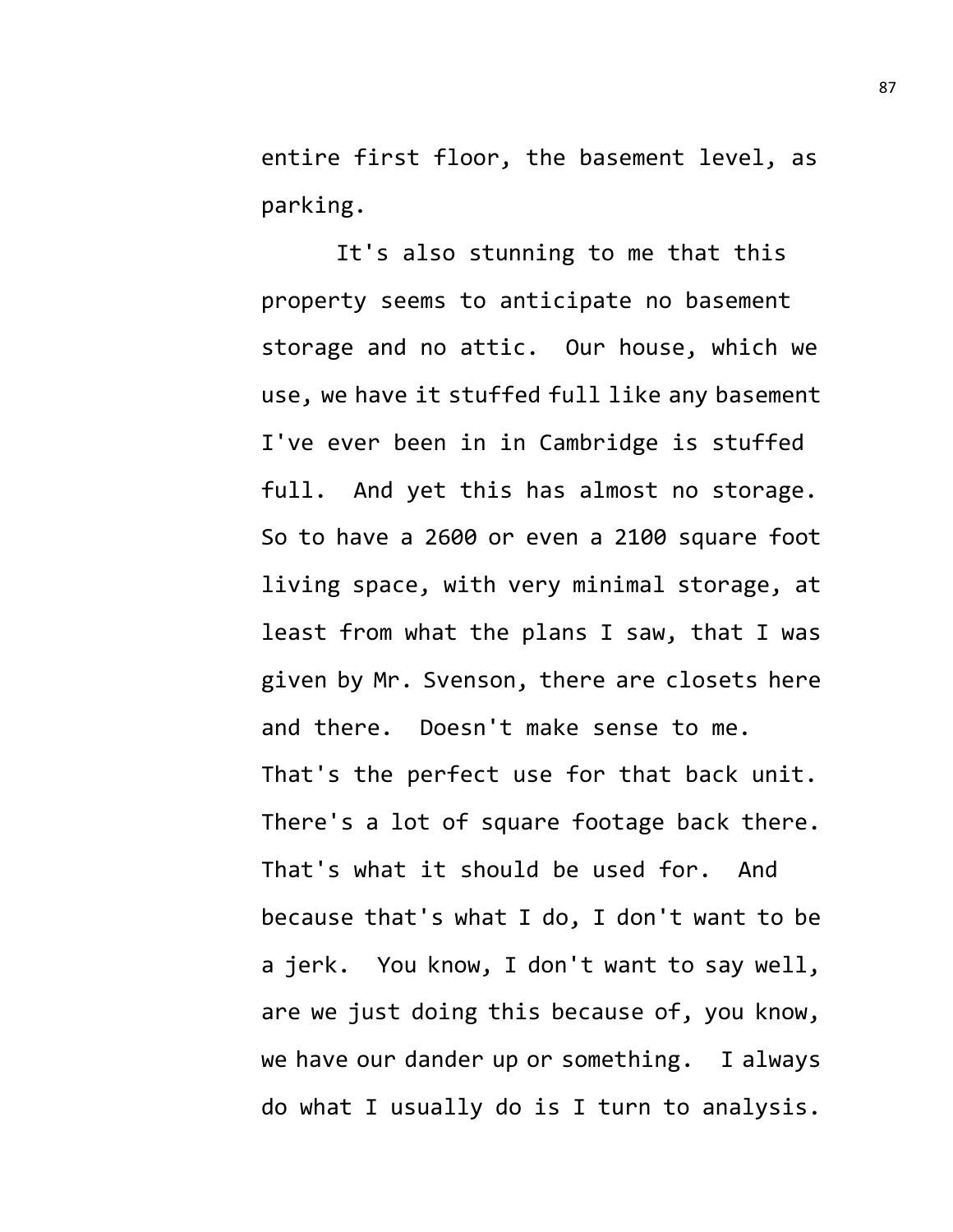And I looked at every single property on Huron Ave. from this property down to Appleton, and there is no single property without at least some kind of basement in there.

There's also a lot of two families that have 1500. There's a couple with 2,000. The average square foot, Mr. Rafferty asked about it for the two families just in this subset of properties, is actually 1700 square feet. My letter talks a lot about, you know, what it is that we should all bear in mind. Even a two-family requires a Variance. Even for a three-family requires a use variance. That should only be under extraordinary circumstances.

CONSTANTINE ALEXANDER: Mistaken.

TIMOTHY HUGHES: They both need a use variance.

CONSTANTINE ALEXANDER: By going to a, by going -- that's what I had Mr. Rafferty speak at the outside of this. By going to a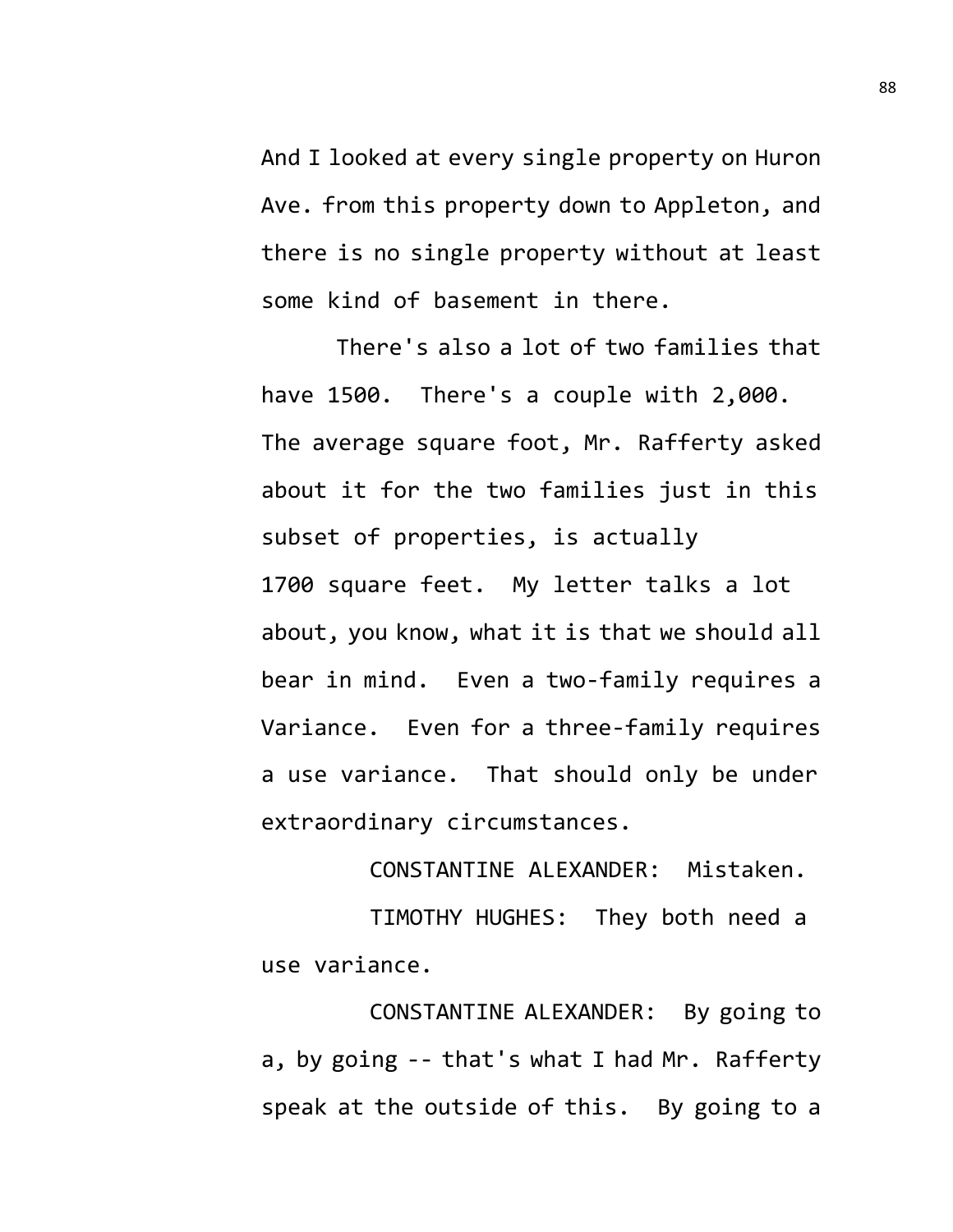townhouse creating what the Zoning Law needs to be vertical walls, there are no longer need of use variance, so to finish.

PATRICIA NOLAN: The whole question is whether it should be three-family or not. In our view it shouldn't. It requires a Variance. Variances should be required only in true hardship. Mr. Svenson and I had a long discussion whether he could develop this as a two-family. I hope he would not use leave it as is. I would prefer the use of a single-family and a funeral home because its episodic use of the parking for the funeral home. It's there, but the parking issue is involved. It's episodically involved.

CONSTANTINE ALEXANDER: Can I ask you a question about the parking issue? Take for a second -- I don't think the Board members are going to disagree with me. I don't think we can force them to have a two-family because the nature of the Zoning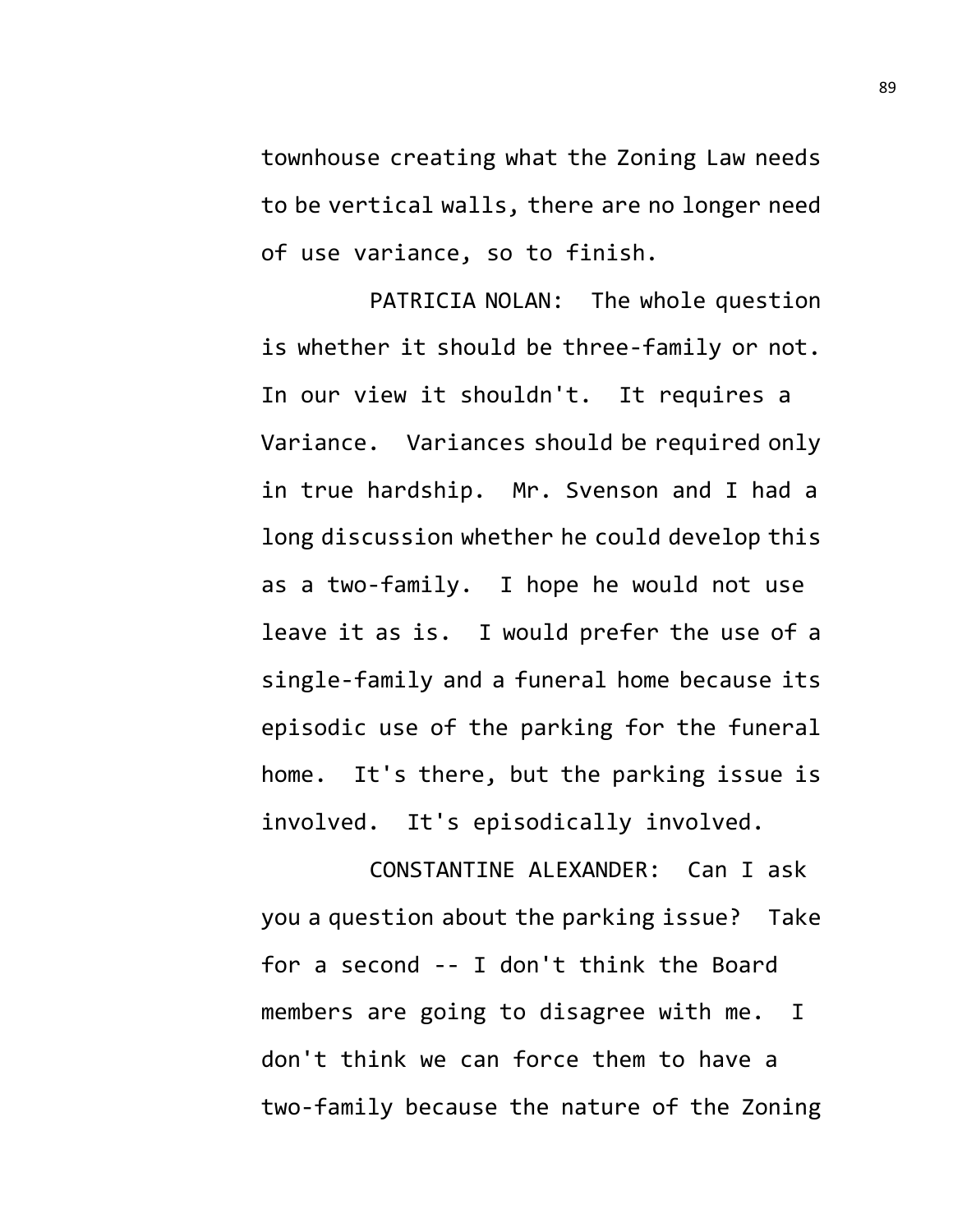relief that they're seeking for a three-family is such that we could grant it, and it would still be a three-family, but I, I keep hearing about the parking. That's an issue for me, too. They've basically come to us in a sense with alternative propositions; either allow us to have parking in the structure that doesn't comply with the dimensional requirements and it's going to be problematic in terms of its feasibility, and Tad has pointed out backing in and backing out. There's a lot of problems that the alternative is to say, park on the street. We'll give you a Special Permit to allow you not to have three parking spaces on the in the unit for on the property for the three units. Which of the two do you prefer? Allowing them to park on the street or would you rather them have in-building parking that doesn't comply with the Zoning requirements, and unless we give them a Variance and creates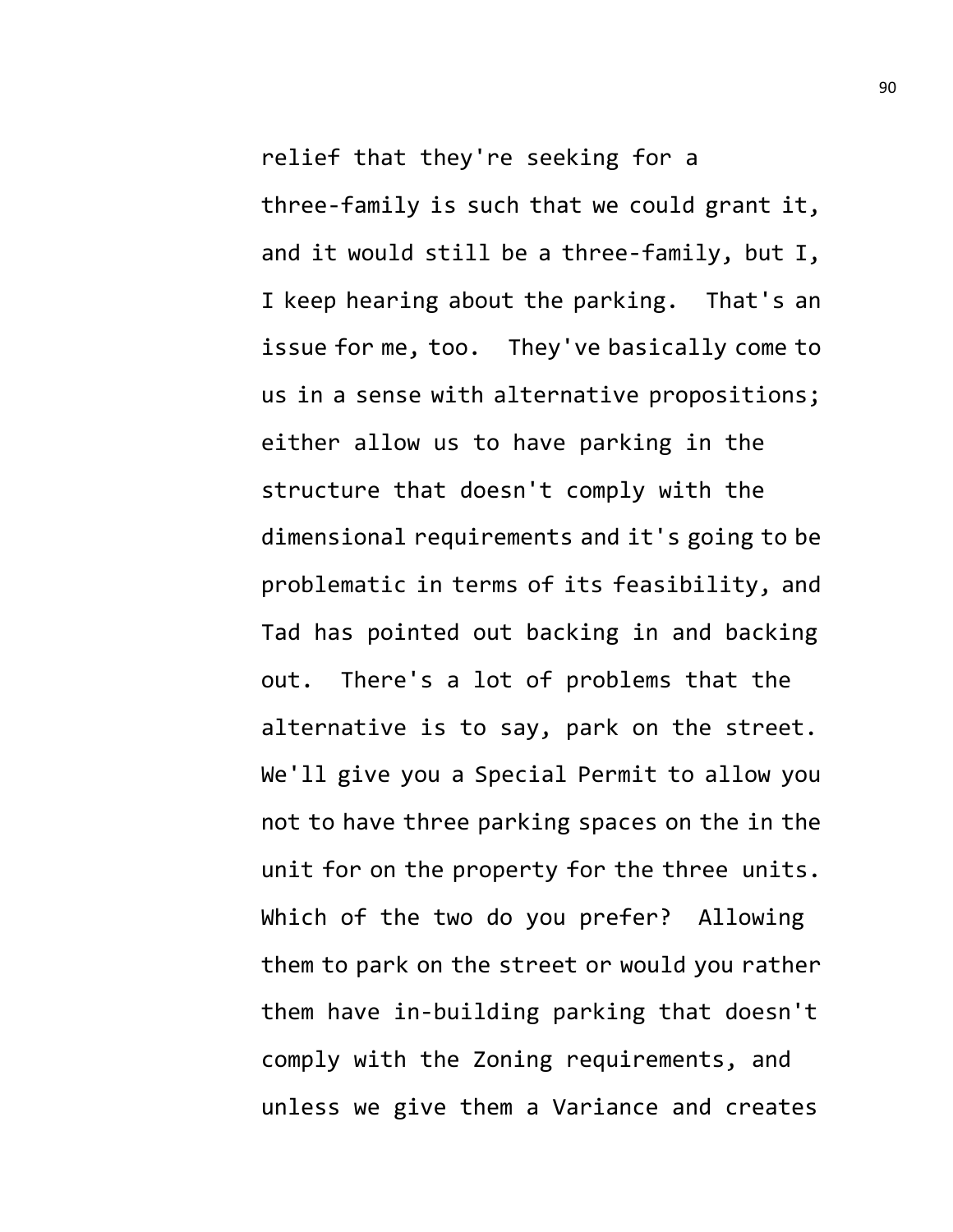perhaps some safety issues as you come in and out.

PATRICIA NOLAN: I would obviously prefer not -- obviously I would prefer the parking inside, but what I really prefer, you may not -- you can deny them the three-family. If they come back with two-family with three spots of parking, I support it. I would go on record now, I would support it. And I believe the other neighbors who are really worried about parking, the solution, use the entire ground floor for storage and parking. You get out the backing out. I do it everyday. I have a driveway. We do have open space. I even have a fence next to me and it's a little bit worrisome. So I think that solves it. I don't know what -- you obviously can't force it, but you can certainly deny the three-family which is all I'm asking. Because unless you can forbid cars, I'm the first to say it would be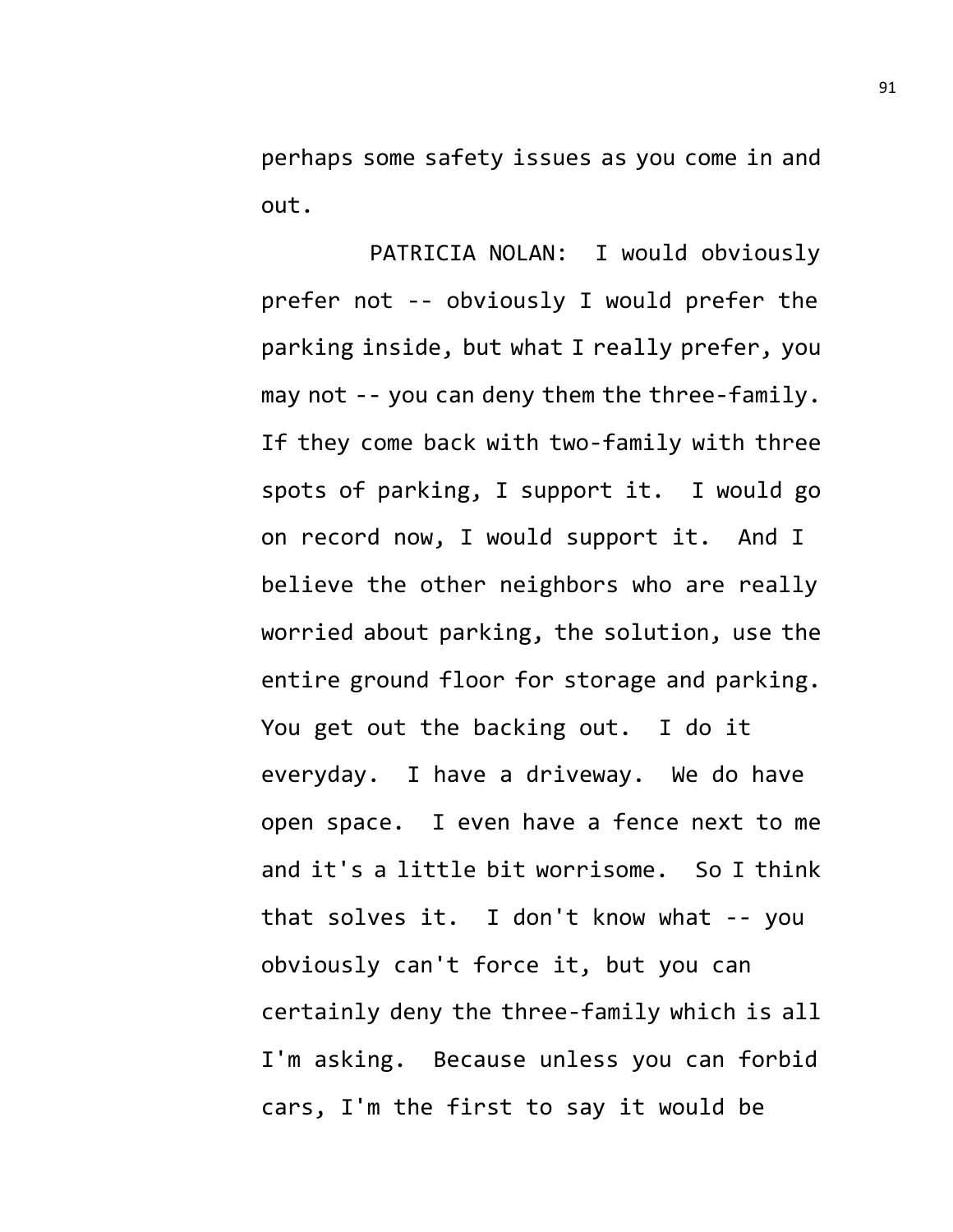environmentally better if we didn't have cars. But the reality is three large, three-bedroom units are likely to have more than one car per unit. So it's going to stress the neighborhood. Our -- we have a two-family. Liveability matters, parking matters. When we go to rent the apartment that's a big issue. We feel like we can no longer say parking is easy in our neighborhood, which we've been able to say. So it actually affects the value of our property, that's why we don't support this.

The -- I don't know, if you read my letter, then I don't want to repeat it. But if you haven't read it --

BRENDAN SULLIVAN: I believe we all have read it.

PATRICIA NOLAN: I know sometimes you want to read and you don't.

And there's a couple other points, which is my husband's e-mail really gets at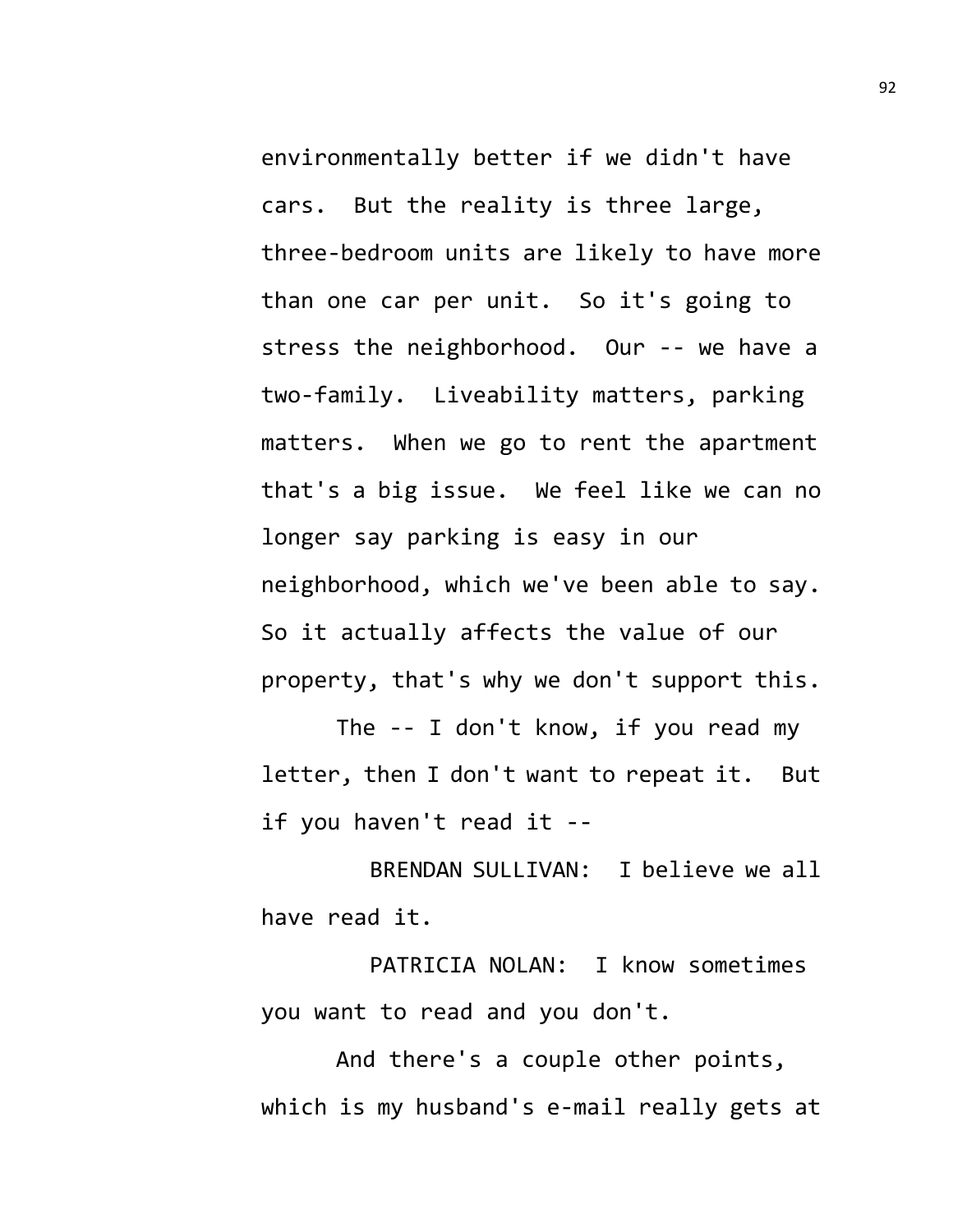one point that he's heard. I don't know, should I read it?

BRENDAN SULLIVAN: You can, sure. PATRICIA NOLAN: It's relatively short.

It says: (Reading) Ranjit, I hope you're well. I wanted to share a few thoughts about this particular Variance. There's been a lot of talk in my neighborhood. I live across the street from the proposed renovation about this case. I'm not going to go into most of the details because others have. One point I've heard in favor of the project is that it's a good thing to do from an environmental viewpoint. Basically the argument states that any project that moves people into the city from the suburbs ends up reducing commuting and transportation-related emissions thereby creating environmental benefits. As a member of CPAC, my husband was chair of the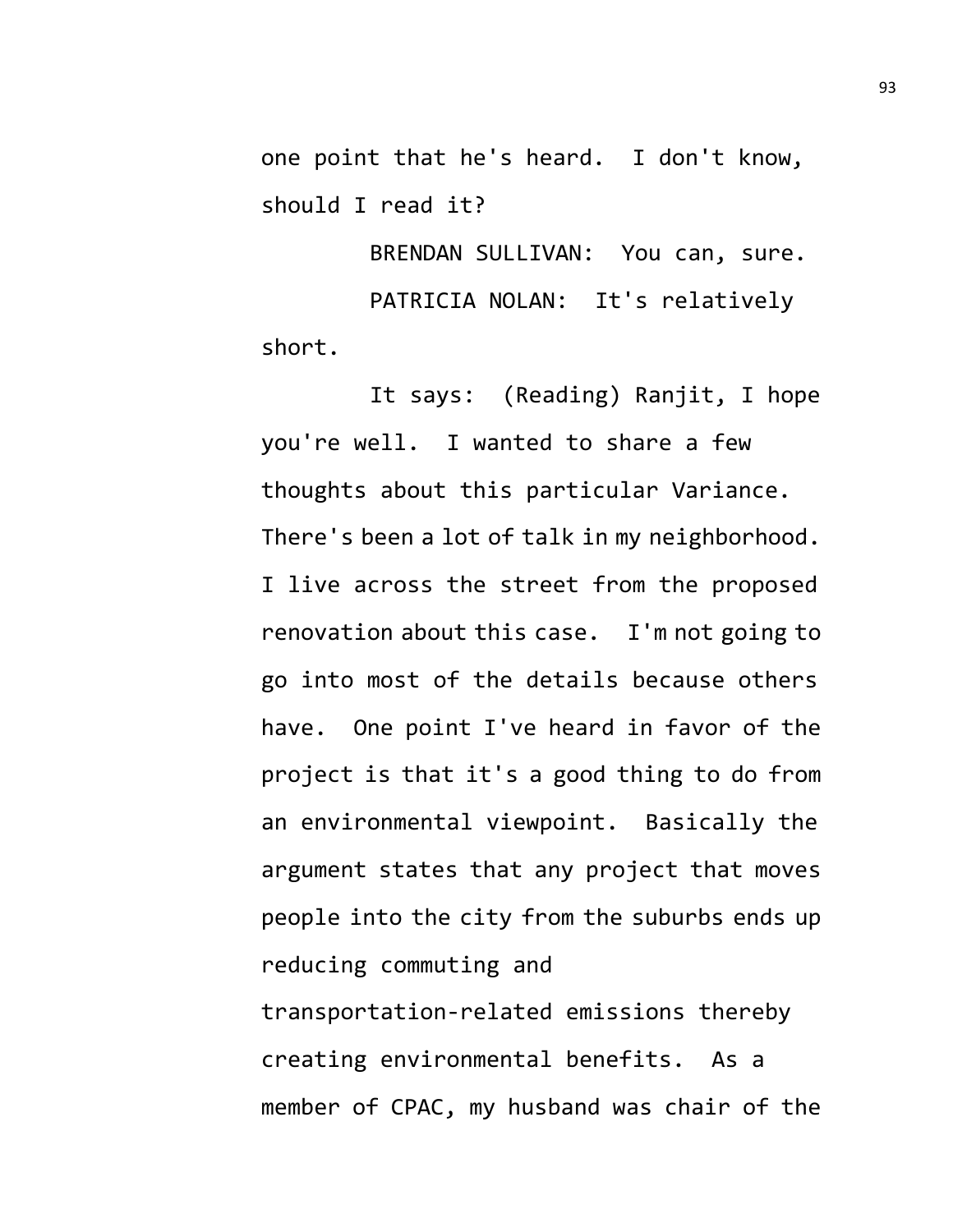CPAC, that's Climate Protection Action Committee for several years. And someone who is concerned about the environment, I recognize that this argument has some merits. However, one of the central issues we faced on CPAC is how to balance needs related to community standards and big picture environmental benefit when they conflict. We have Zoning regulations for many reasons. An environmental concern, while an increasing important factor for us all, do not trump all other. In this project I see a developer seeking to maximize financial return and not showing maximum concern for neighborhood or environment. While I do think investors deserve a fair shot at financial rewards, I look to our Zoning regulations and the Board of Appeals to make sure these (inaudible) balanced in a reasonable fashion. That preserves the fabric of our (inaudible). Thanks much for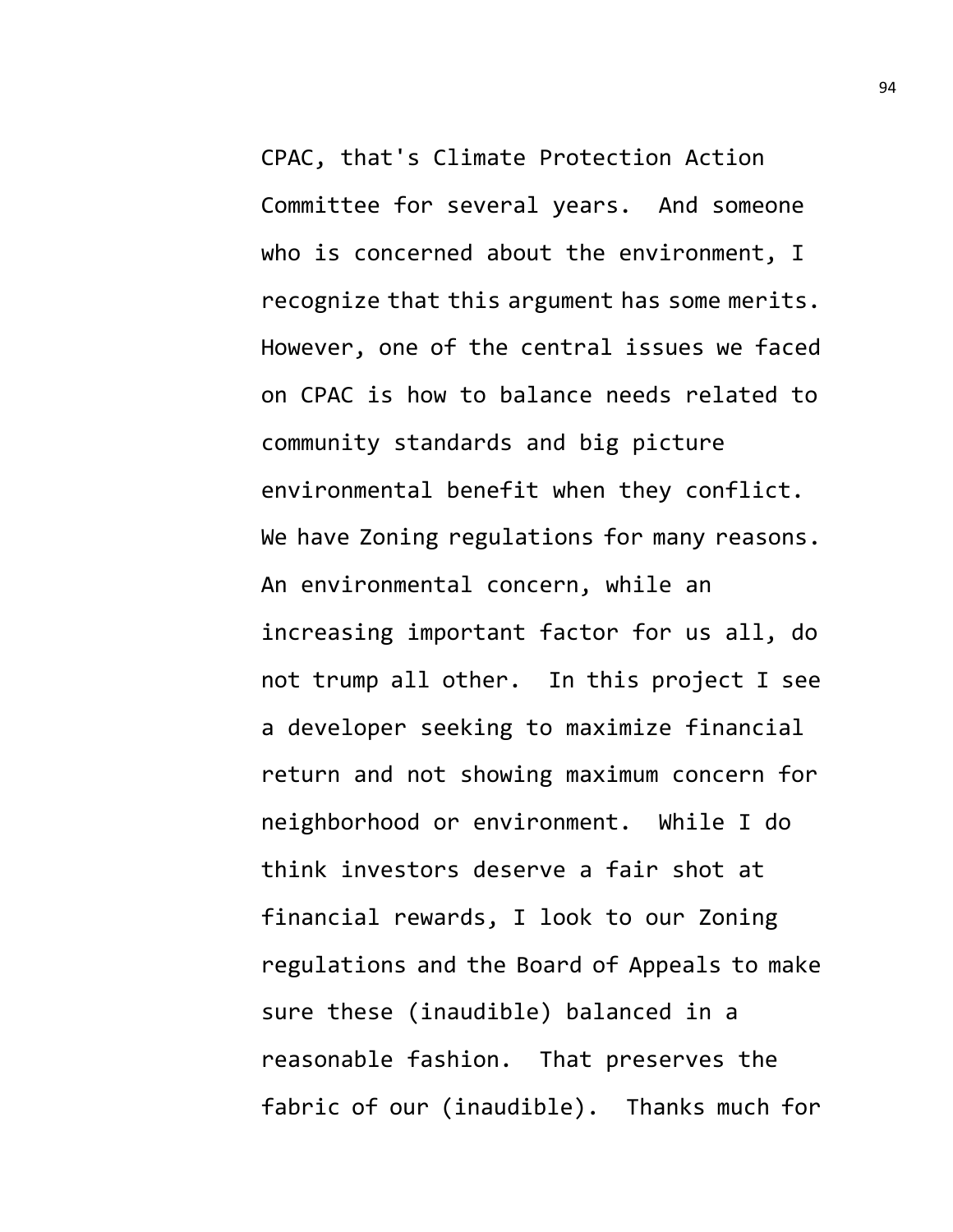your consideration. I hope you can share these thoughts with the Board. David Rafkind.

> Do I hand this to you, sir? BRENDAN SULLIVAN: Sure.

PATRICIA NOLAN: I will say this idea that the structure pre-ordained, you can only do a three-family, is just not true as some of you have noted. You could choose not to develop every square inch. And really the idea that you don't have abatement and you don't have storage and you don't have usable parking in a neighborhood that's heavily stressed, really concerns me. And I will say, again, I did research. I have all the properties if you want of the neighborhood to just make sure I wasn't off base, but you know, there was a two-family that sold at the -- about a week after this one did for \$775,000. They just sold both units that they developed. And according to this, it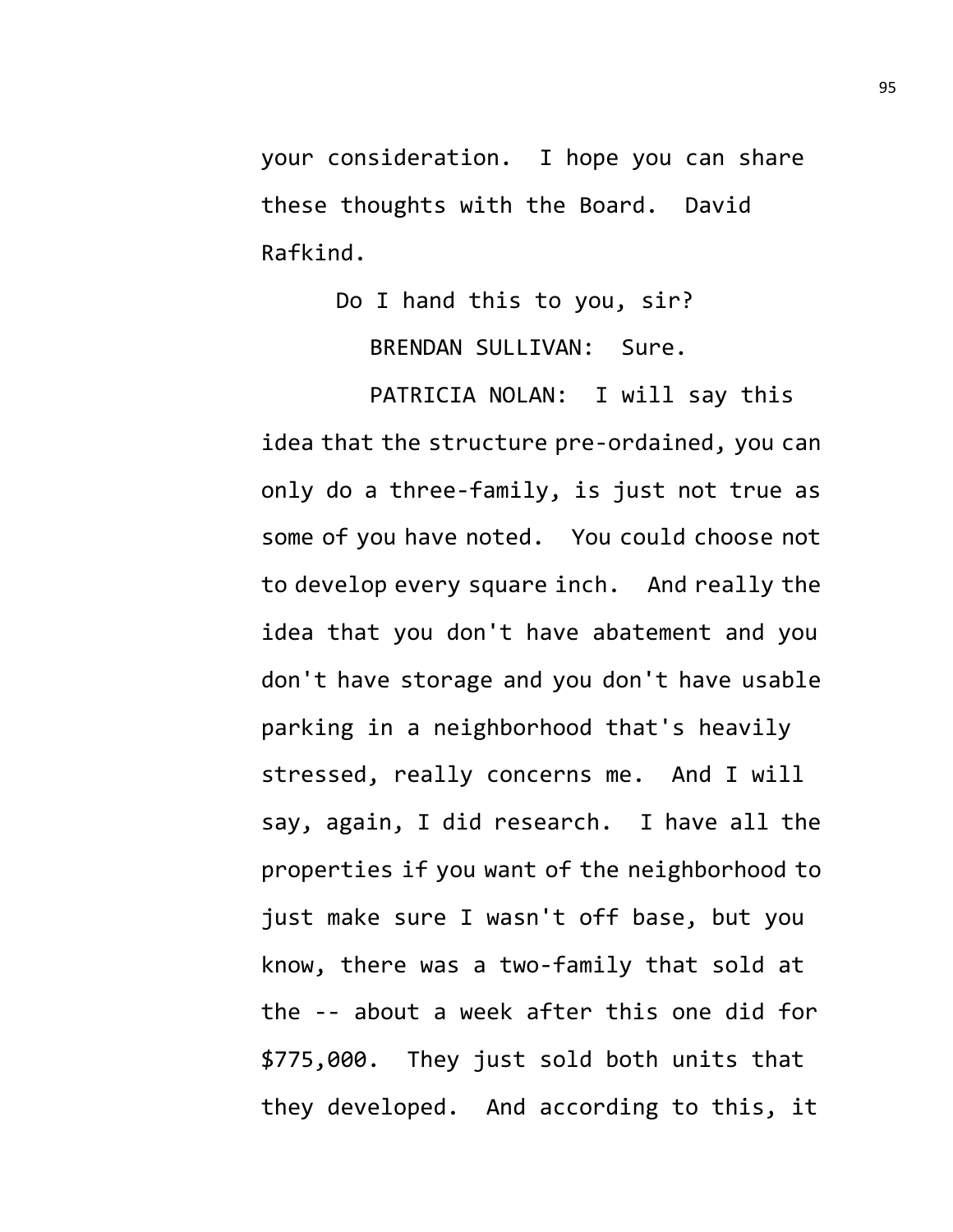says it was fully renovated to the frame bringing the home back. So some other developer obviously found a way to do it financially. That's not your job to maximize return. I know, however, that section of the argument that's only been used to me is I can't do it as a two-family only because of finances. I can't make the mark. I just believe that with pretty standard development means in our neighborhood, I know our neighborhood, I live there. This could happen easily as a two-family, an incredible two-family. It -- obviously he is the owner, said well, I can just leave it as it is. Sure he has that right. I would hope that he wouldn't do that. It's a great property for development. It just doesn't have to be developed as a three-family.

BRENDAN SULLIVAN: Okay, good.

PATRICIA NOLAN: I don't know if you want any of this. Thanks.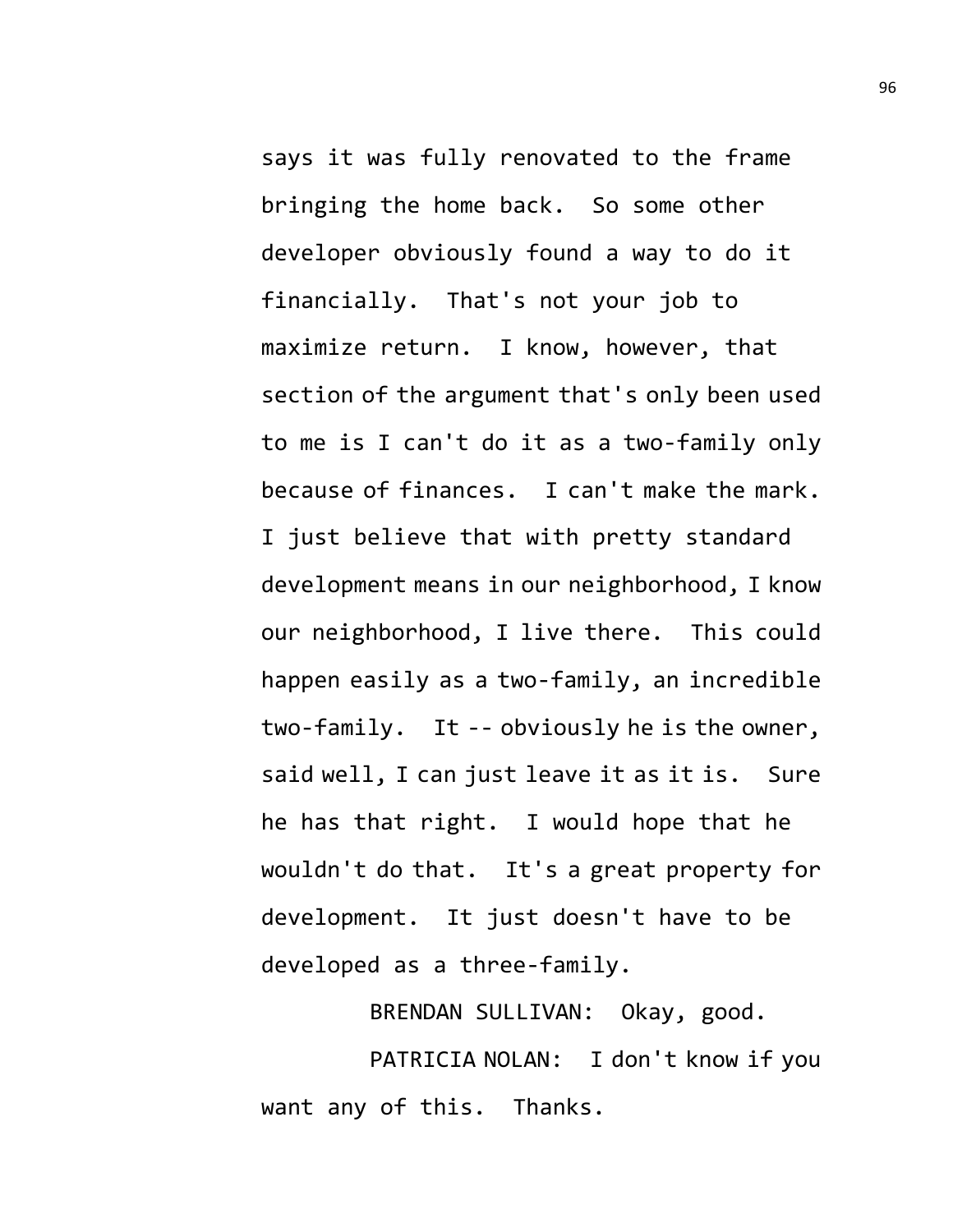BRENDAN SULLIVAN: Anybody else wish to speak on the matter?

TERRENCE SMITH: Terrence, T-e-r-r-e-n-c-e Smith, S-m-i-t-h, 21 Manassas Avenue. I'm a neighbor. I am concerned that this property will not be redeveloped. We have lived over the last few years with several properties that have remained empty and undeveloped for a number of years as various issues have been addressed. We've also seen pretty much every property, every residential property in the general area, including our own, receiving a Variance. And I know it's not your responsibility to determine whether the Zoning Ordinance makes sense, but you have -- you have shown great forethought in correcting where the Zoning Ordinance conflicts with common sense.

I support the three-family. I think that given the size of the property, using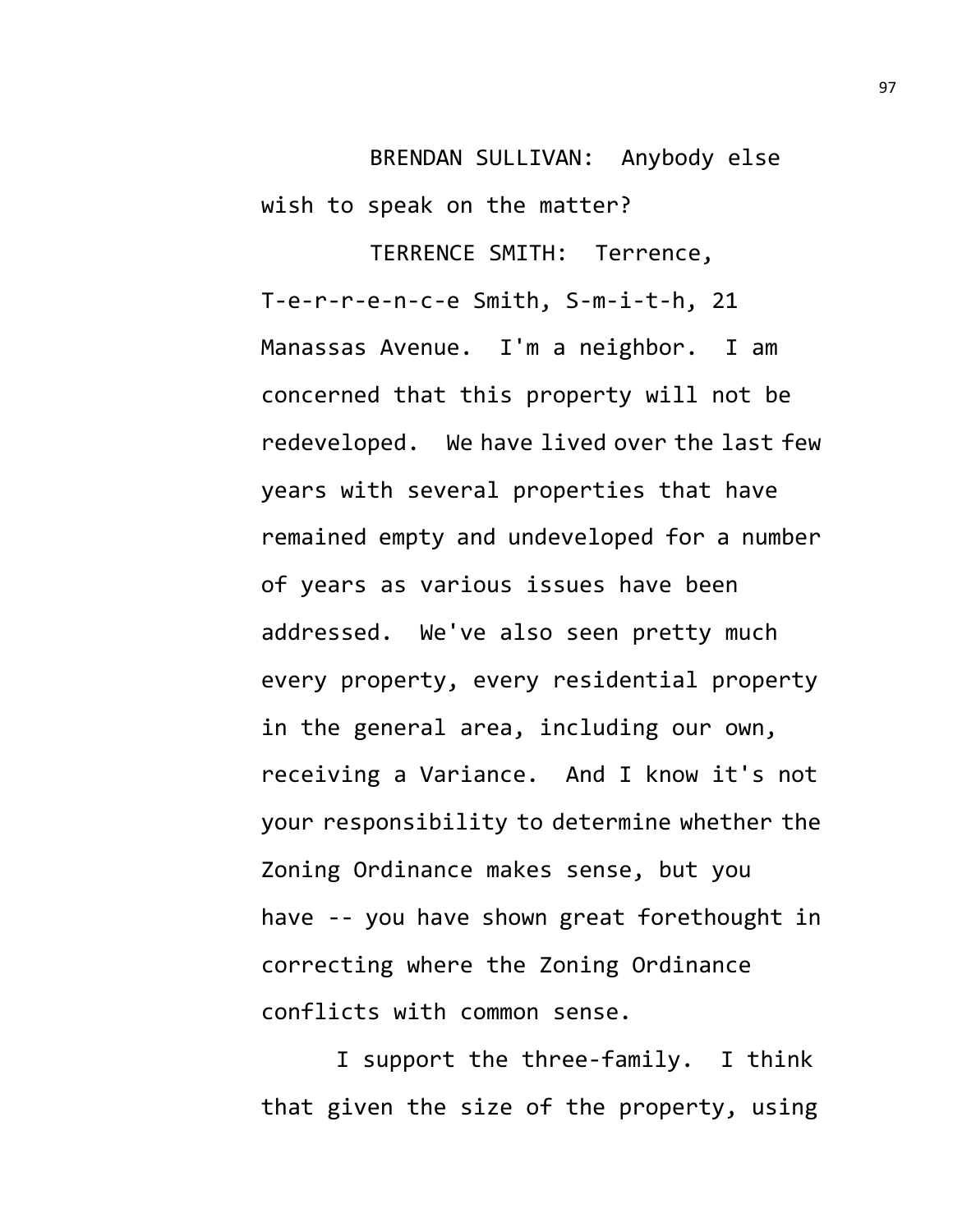less space, even, you know, Patty mentioned average size is 1700 square feet and 5400 square feet of usable area which kind of gets to three, 1700-square foot units if I did my math pretty much close. The parking issue -- we don't have a parking space. No one on Manassas Avenue has a parking space. I'm less concerned with that than people who live me who have driveways. So I'm -- I find that interesting. People move in to our neighborhood. There's many people in recent years, including my wife and myself, because of the transportation convenience and the ability to live there without having a car. When we purchased our house, we did not have a car. We lived there for a couple of years, my wife's job moved, and the conditions of her job changed, so we needed a car. We have one car. I know it is common for some to have multiple -- a vehicle per person. That is less and less the case in Cambridge. And I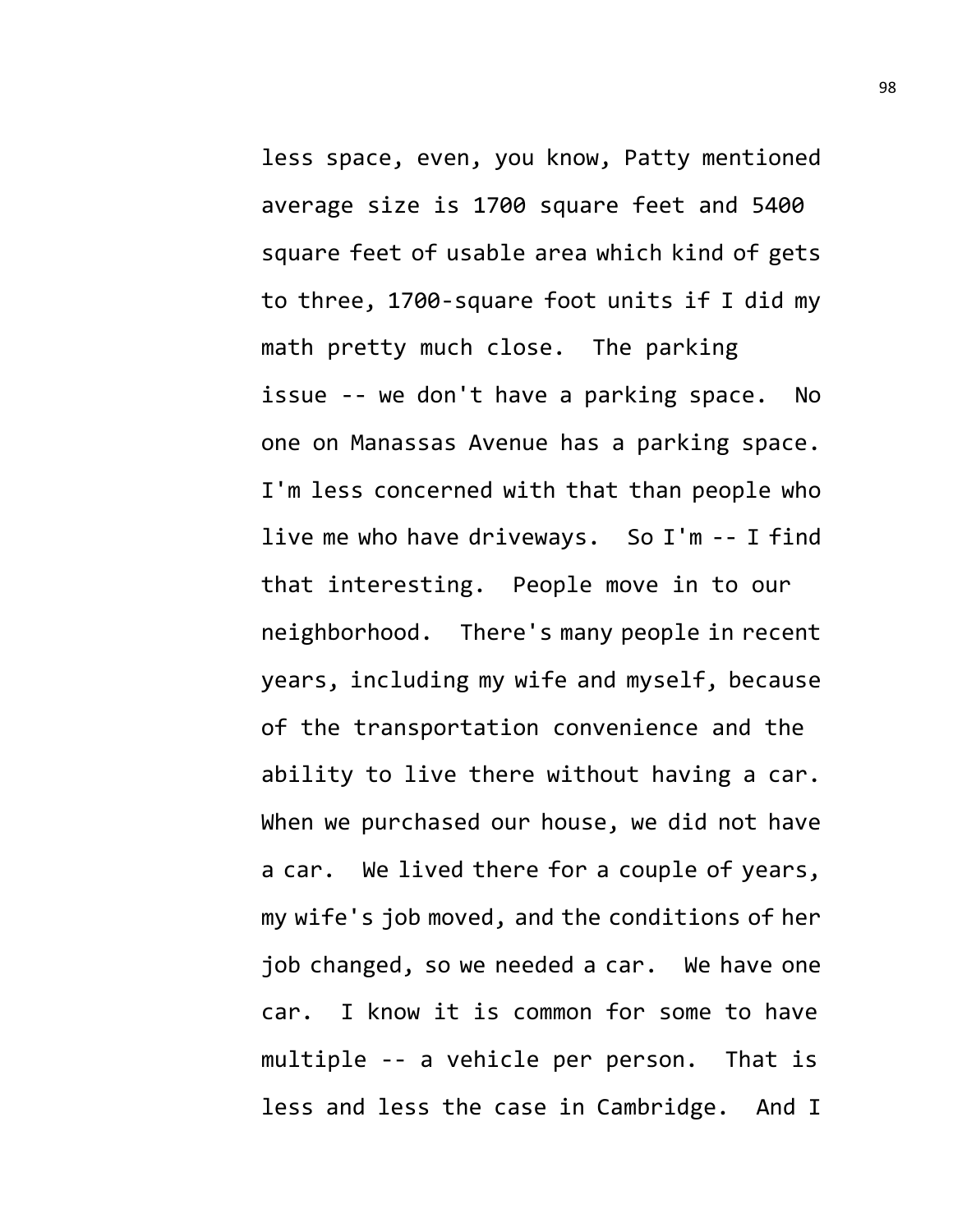think promoting correct use of existing space, that's also near transit, meets a lot of environmental goals that the city has established. I also sit on the CPAC. I in fact just left the Climate Protection Action Committee meeting and I think that underusing this existing property has huge environmental ramifications. And I do think that at least some of the people who choose to live in our neighborhood would choose to live there without the need for a car. One of the great recent, about last six years advantage of the neighborhood is the gas station at the corner of Concord and Huron Ave. has two Zipcars. And the major issue that I run into is being able to schedule one because they're used a lot. There are about eight other Zipcars within a quarter mile of that corner. So the opportunities are there for people to live in this neighborhood without a vehicle. And as somebody who is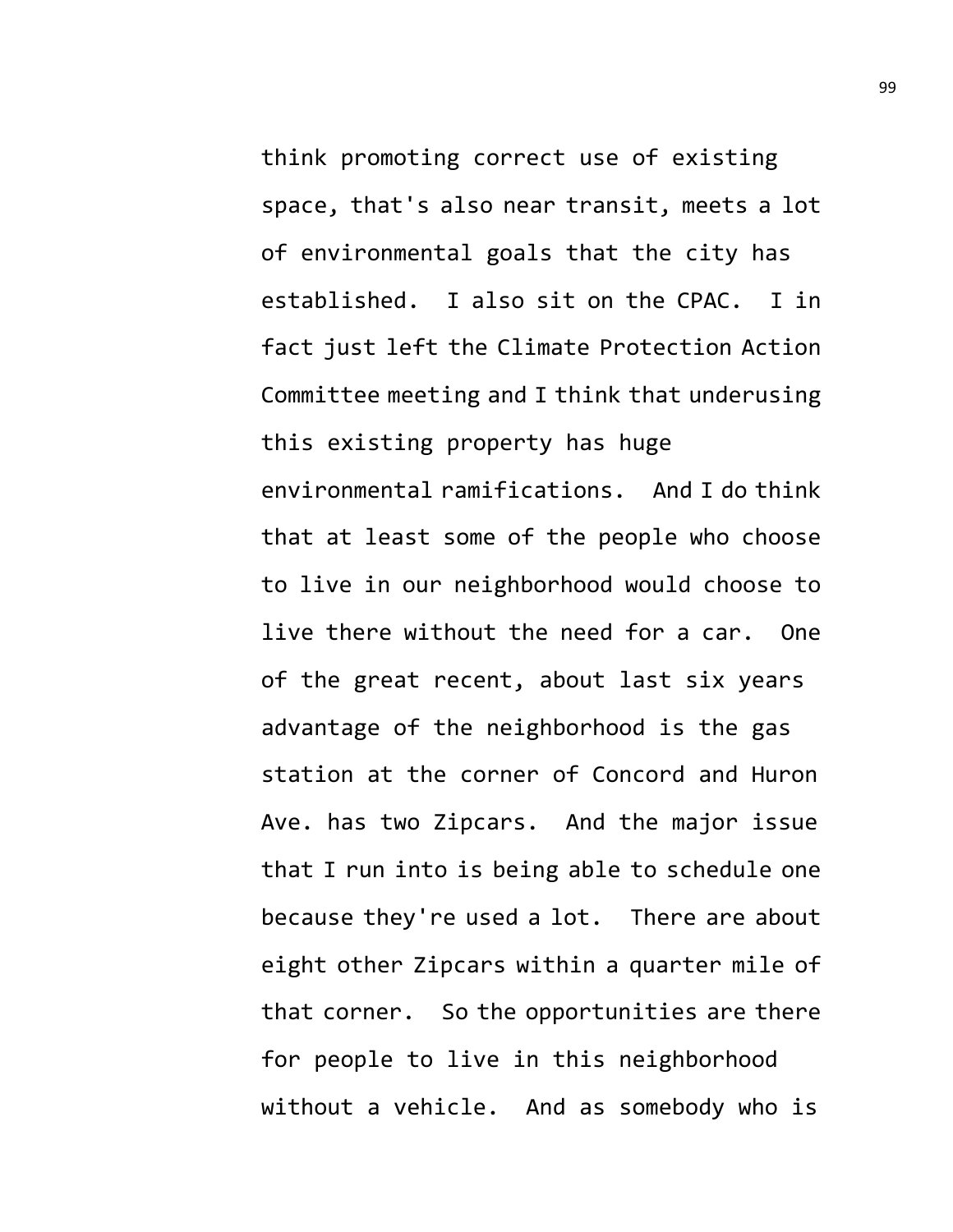most likely to be greater impacted, well my wife is most likely to be greater impacted by three additional cars in the neighborhood, you know, I think we can live with it. I think the parking plan is interesting. I think any parking on Huron Avenue is going to be a challenge on any property, as Patty mentioned her own house. But I also think that if we correctly built the parking so that it's usable, that also has the added benefit of slowing down traffic, getting people to think about where they're at when they come through the neighborhood. In fact I mean, parking can be a positive as well as a negative. So I support the plan as it is presented.

BRENDAN SULLIVAN: Thank you. Anybody else wish to speak on the matter? (No Response.)

BRENDAN SULLIVAN: I see nobody in

attendance.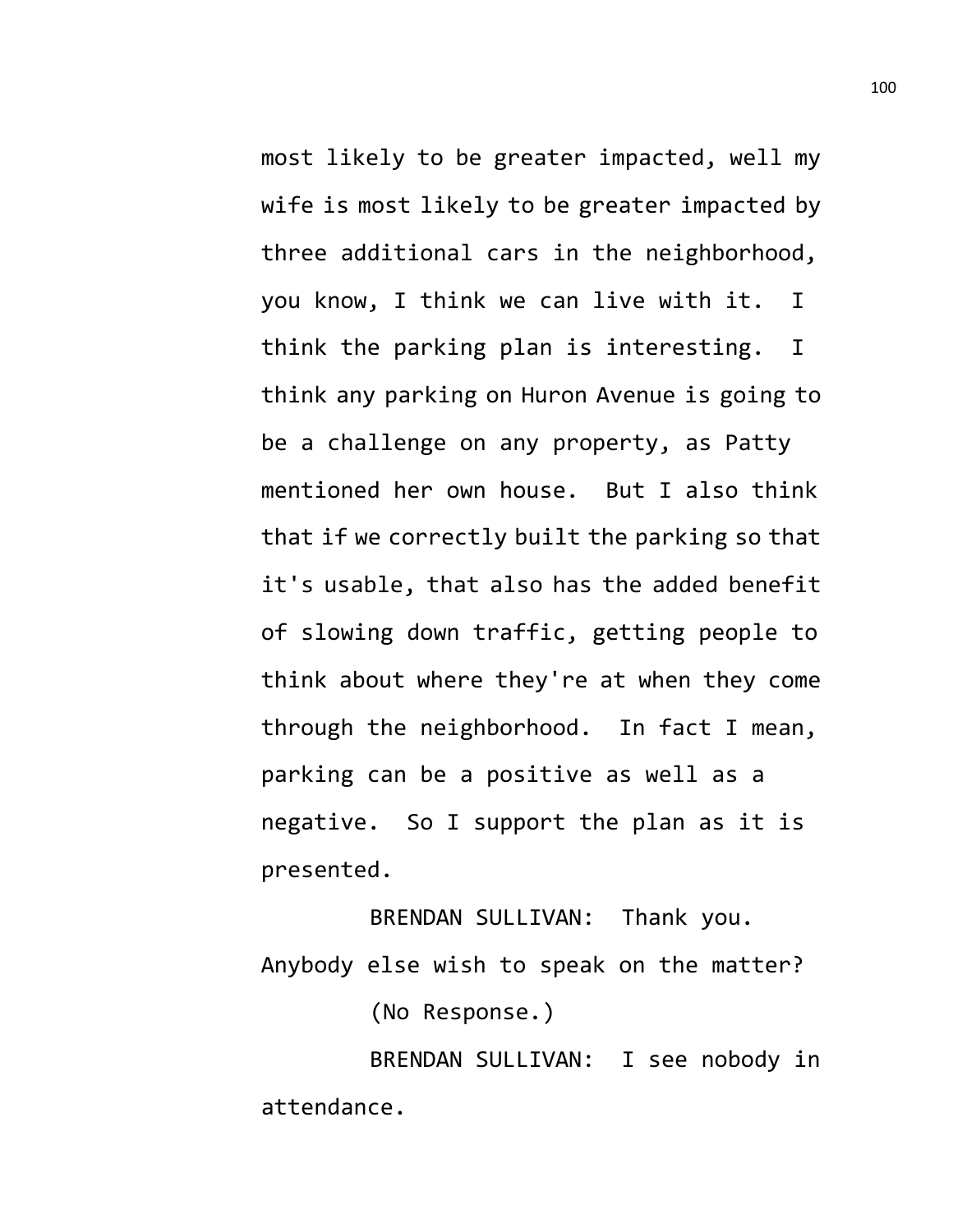There is correspondence in the file. (Reading) Dear Board of Zoning Appeal: We're writing to express concerns over both the Variance request and the Special Permit request by 175 Huron Avenue. We're glad that the owners of the property, Ben Svenson has worked with some neighbors. It is unfortunate that he took so long to consider any compromise and continues to ignore a central issue for many of us who live here over development and parking. We believe that the current plan for a three-family and three bedrooms each with only three off street parking spots, which are fairly tight, will be a detriment to our neighborhood. We believe that a two-family which still requires a Variance would be a good compromise although not ideal. Please respect our city Zoning and protect our neighborhood's liveability. Signed Jim Hutchinson and Jane Ehrlich at 88 Spark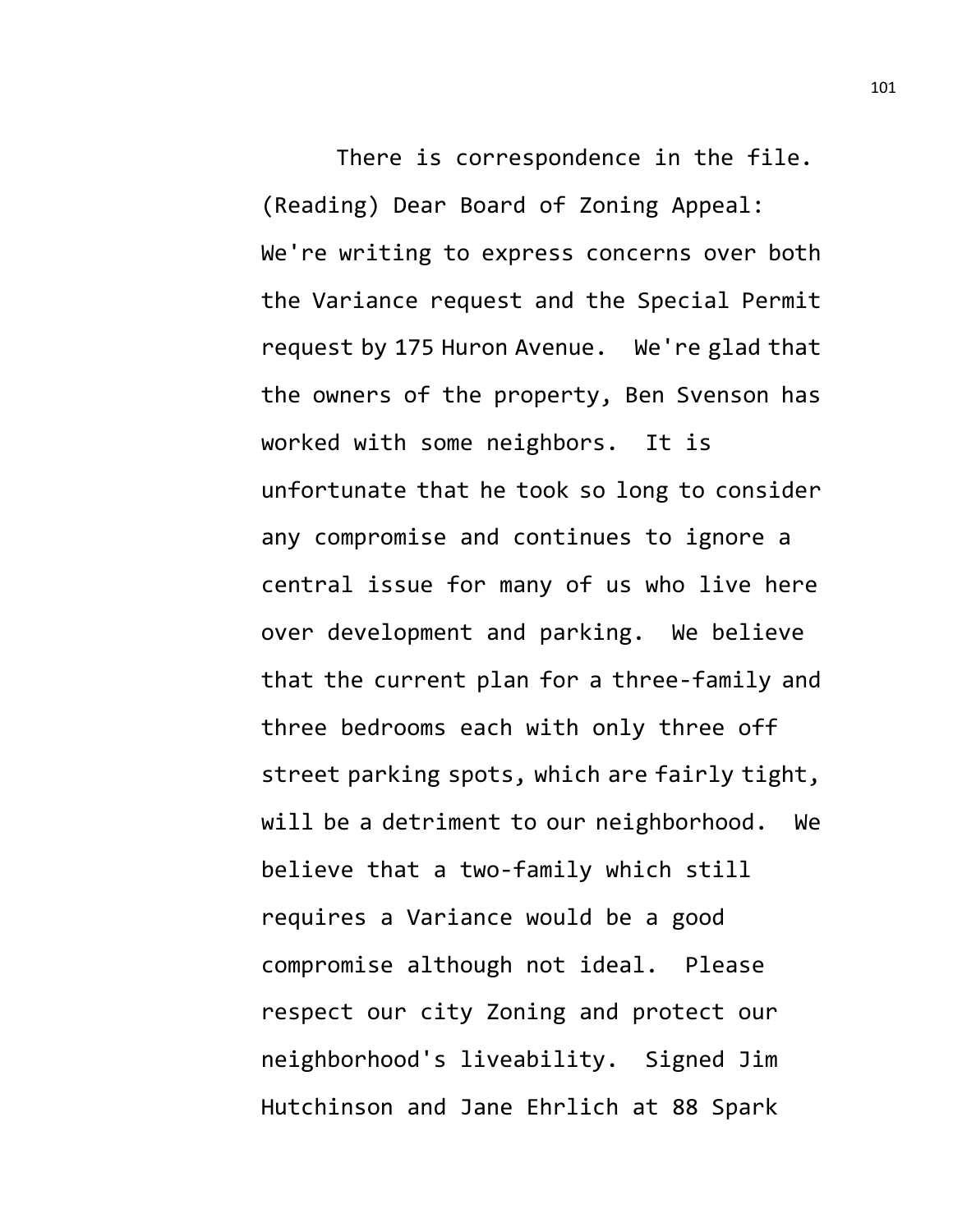Street.

Correspondence. (Reading) We are writing to express concern about the Variance request and the Special Permits. The parking in our neighborhood has gotten worse over the last year. We routinely have problems finding a parking spot near the house. Having a young child, the situation is frustrating. Easy parking is an important attribute of liveability. We believe that the current plan for a three-family with three bedrooms each and only three off street parking spaces which are fairly tight would be a detriment to our neighborhood. Signed K. Gaston, G-a-s-t-o-n, 186 Huron Avenue.

There is correspondence in the file. (Reading) To Whom It May Concern: Due to changes made in the project by the Applicant we now support the granting of the Variance and the Special Permit appeal -- the special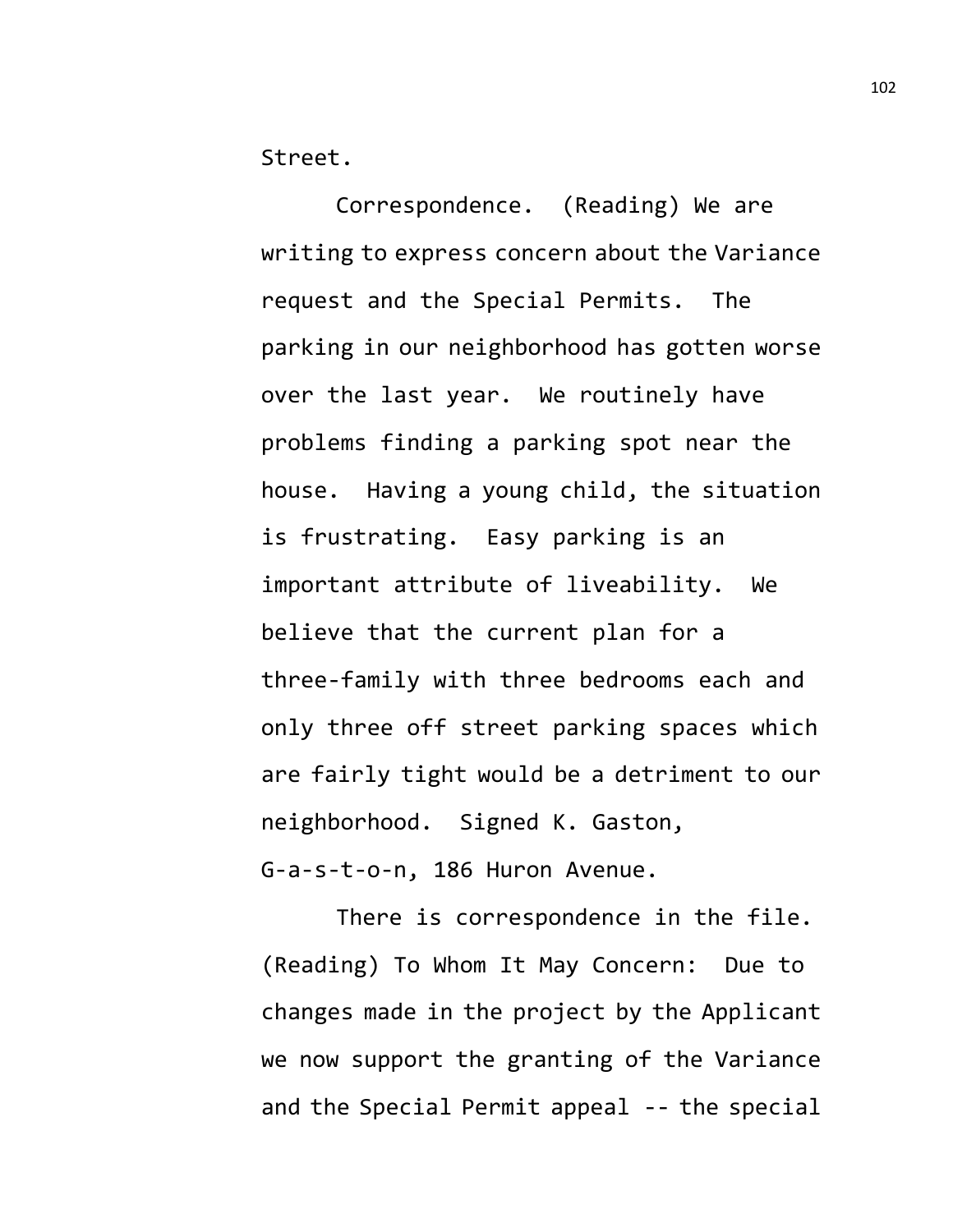appeal permits in case No. 10247. Signed by Antonia Von Gottberg, V-o-n-G-o-t-t-b-e-r-g and Fredrick Von Gottberg at 36 Royal Avenue.

(Reading) To Whom It May Concern: Due to changes made in the property by the Applicant we now support the granting of Variances and the special appeal permits on the case of 10247. Wendy Wornham, W-o-r-n-h-a-m and Howland Shaw Warren, W-a-r-r-e-n, 40 Royal Avenue.

And we have the letters from Ms. Nolan and David Rafkind in the file and the other submission. And that's the sum and substance of the correspondence.

I will close public comment.

HEATHER HOFFMAN: Before you do that may I ask a question?

BRENDAN SULLIVAN: Sure. Regarding public comments?

HEATHER HOFFMAN: Actually, regarding the project. Is this townhouses 103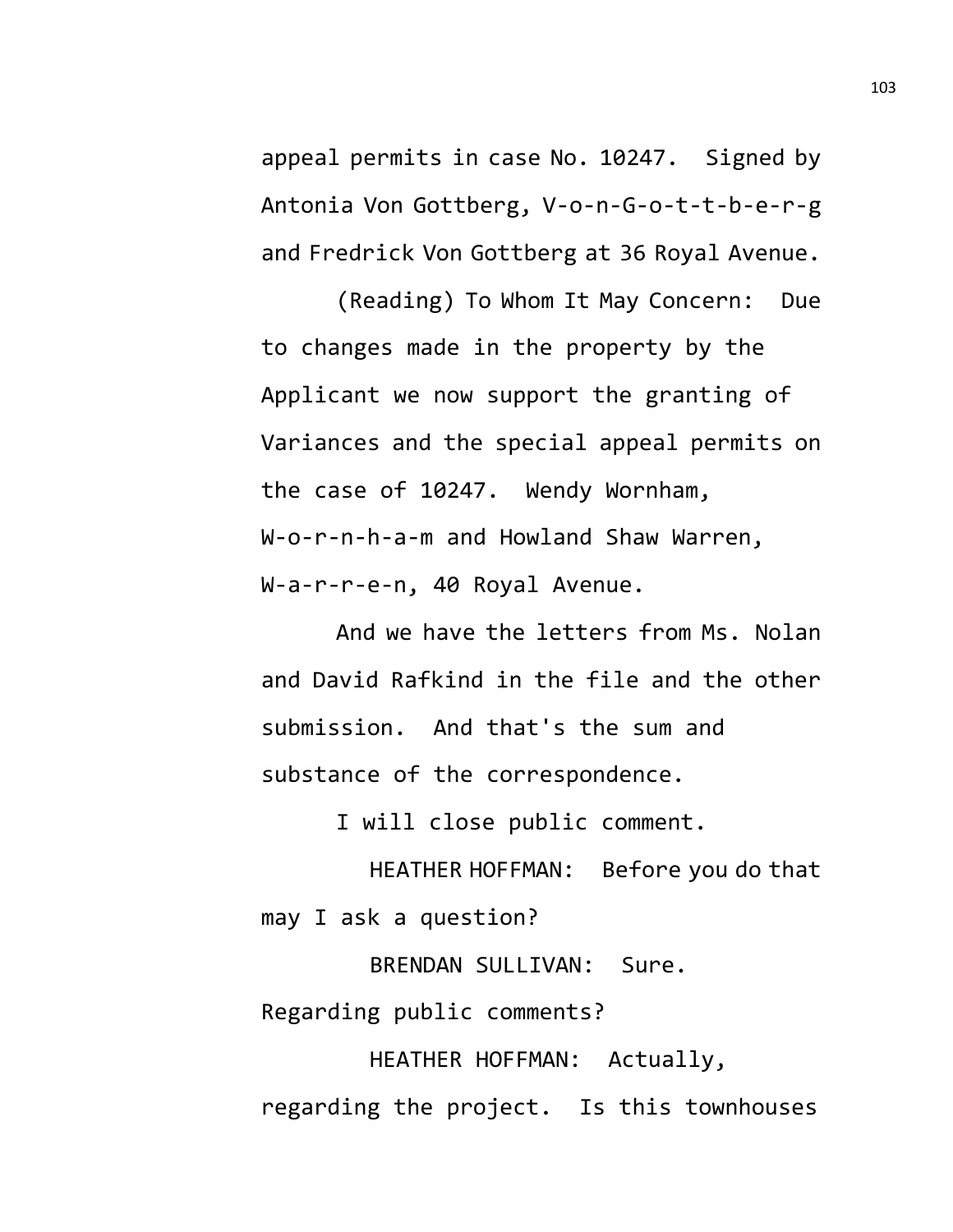or three-family?

CONSTANTINE ALEXANDER:

Townhouses.

HEATHER HOFFMAN: Then may I -- could I make a short comment? Because I was waiting until I got a chance to look at the plans.

CONSTANTINE ALEXANDER: You know the drill, Ms. Hoffman.

HEATHER HOFFMAN: I just wanted to ask before I approached.

CONSTANTINE ALEXANDER: I know, but now that you're making comments, you have to come forward.

HEATHER HOFFMAN: Okay. My name is Heather Hoffman. I live at 213 Hurley Street and that is nowhere near this neighborhood. However, I was here for the hearing at which this Board and several people who are on this panel were on that panel made a distinction between townhouses and multi-families and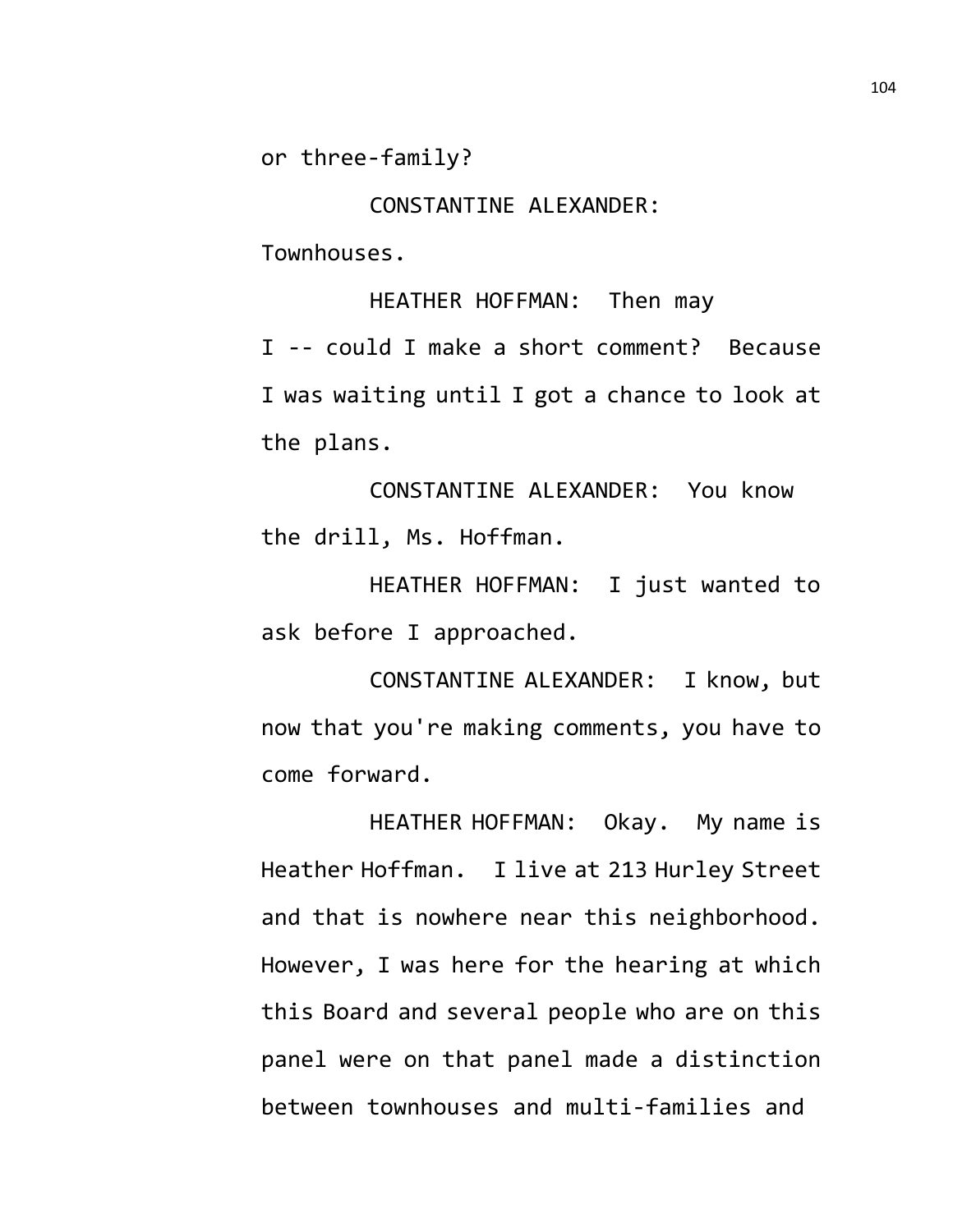that was with respect to a very contentious property on River Street. And although I am not an architect, when I looked at these plans, it did not look to me as though they had the double walls required for these to be townhouses. And I remember that the Board was adamant about this. It did not matter what it looked like on the outside. That the only relevant thing in distinguishing between a multi-family with unit, unit, unit and a townhouses unit, unit, unit, was the walls separating them.

CONSTANTINE ALEXANDER: Miss Hoffman, the issue of whether -- if I may -- HEATHER HOFFMAN: No, I'm just --

CONSTANTINE ALEXANDER: No, no, I don't want to interrupt the Chair. The issue whether these are townhouses within the meaning of our Zoning Ordinance is a determination by ISD. They're representing to us tonight that they are going to build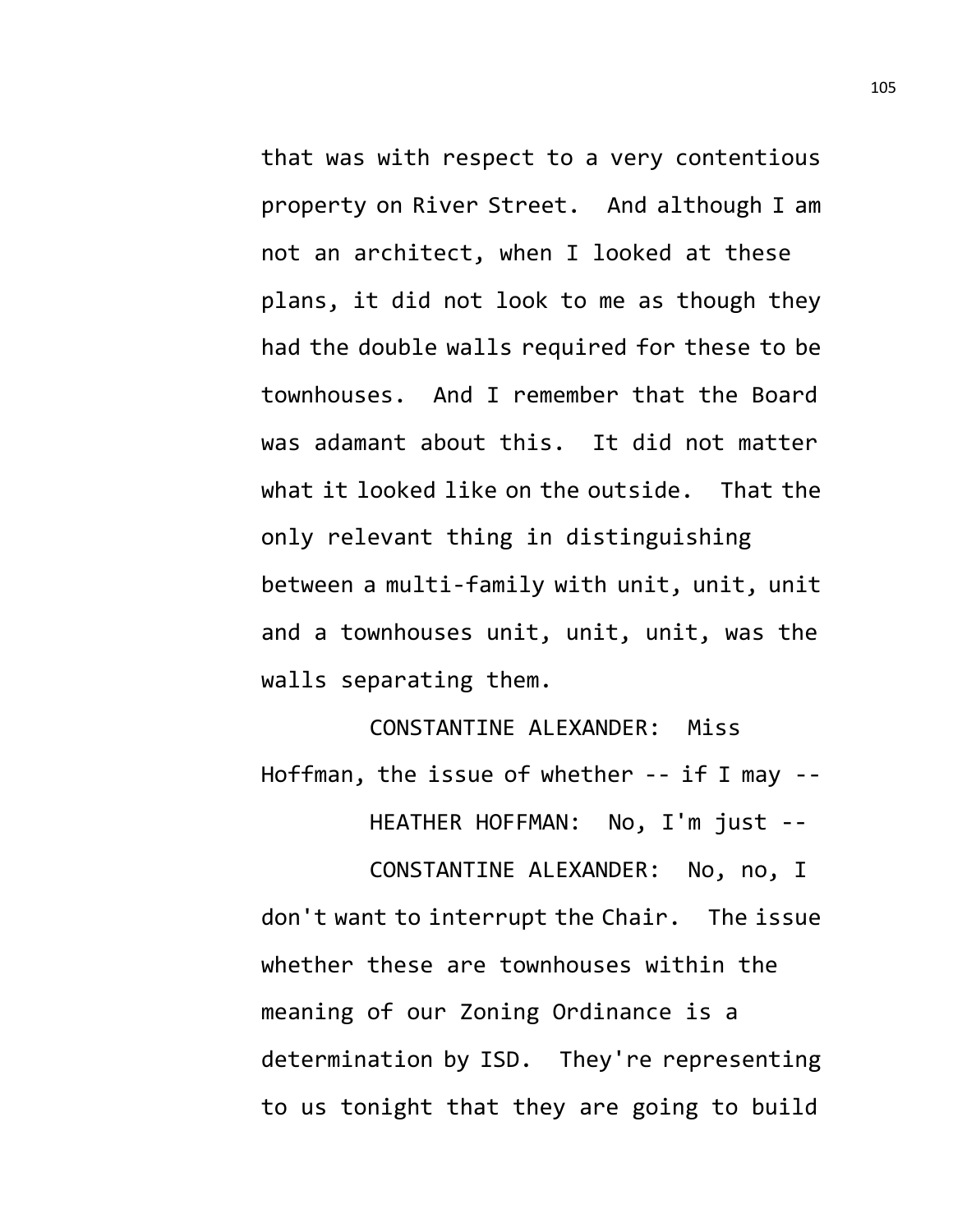three townhouses as defined by our Zoning Ordinance. I think we accept that. When they go to pull the Building Permit, the building -- if ISD says no, no, you're not, really a townhouse, you didn't meet this requirement, that requirement. They're not going to go forward at least without having to come back to us and getting further relief. That's not an issue before us tonight, that's all.

HEATHER HOFFMAN: Well, I just wanted to point this out because the Board did in fact make the determination in that case that the buildings were townhouses in part of that development and multi-families in another part. I will also add the postscript that  $-$ 

BRENDAN SULLIVAN: What happened, Heather, on was that it triggered dimensional problems.

HEATHER HOFFMAN: No, actually it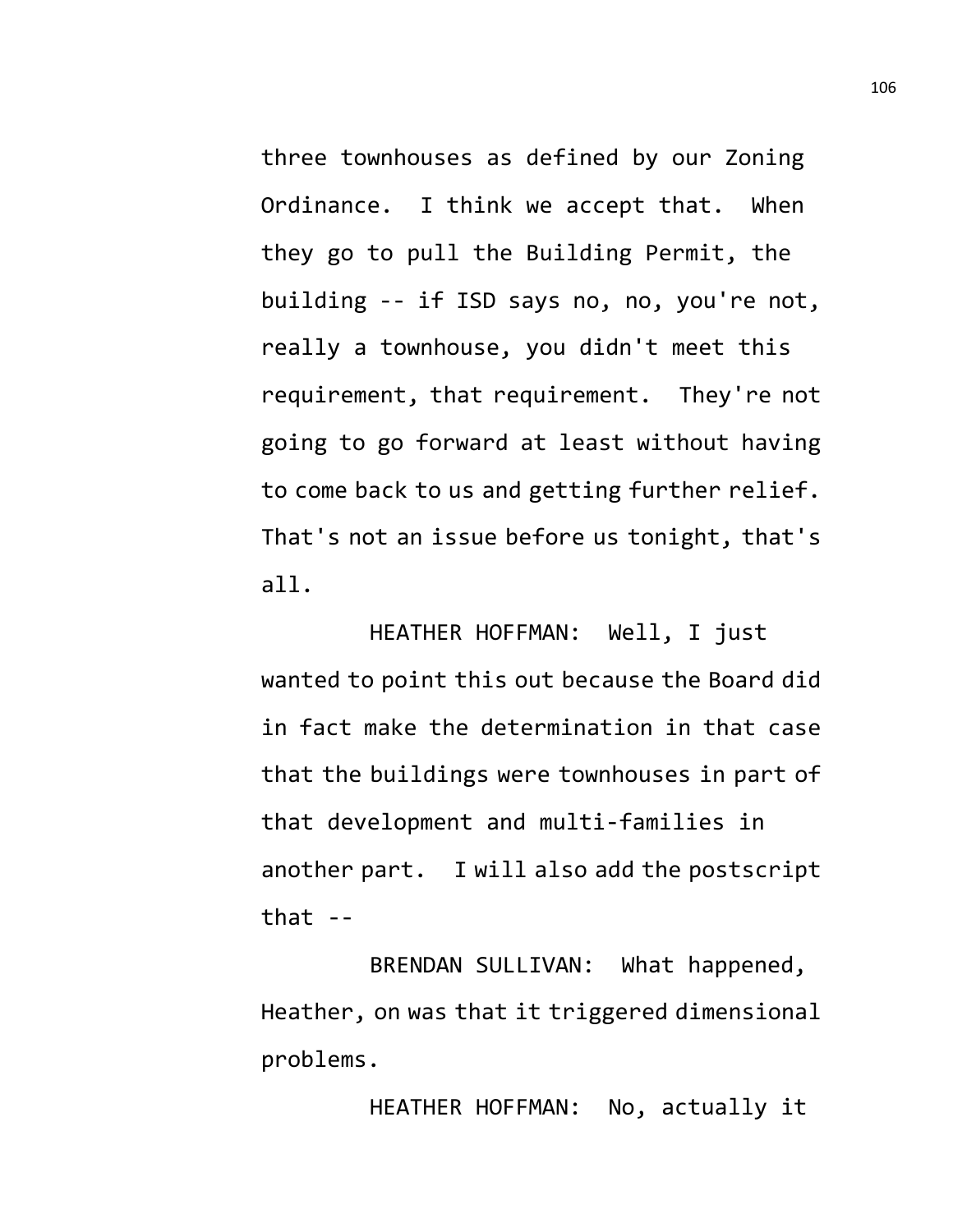had to do whether they had a multi-family Special Permit.

BRENDAN SULLIVAN: Right. And so that's why we keyed in on it at that point. HEATHER HOFFMAN: I'm just saying. BRENDAN SULLIVAN: Yes, and you're correct.

HEATHER HOFFMAN: It does matter because a multi-family is not a use permitted in this district.

BRENDAN SULLIVAN: Right.

HEATHER HOFFMAN: So I want to make sure that it's before you.

CONSTANTINE ALEXANDER: Thank you.

BRENDAN SULLIVAN: Okay, thank you.

Anybody else on the matter 175 Huron?

(No Response.)

BRENDAN SULLIVAN: Okay, let me close public comment at this time. Back to Mr. Rafferty.

ATTORNEY JAMES RAFFERTY: Well,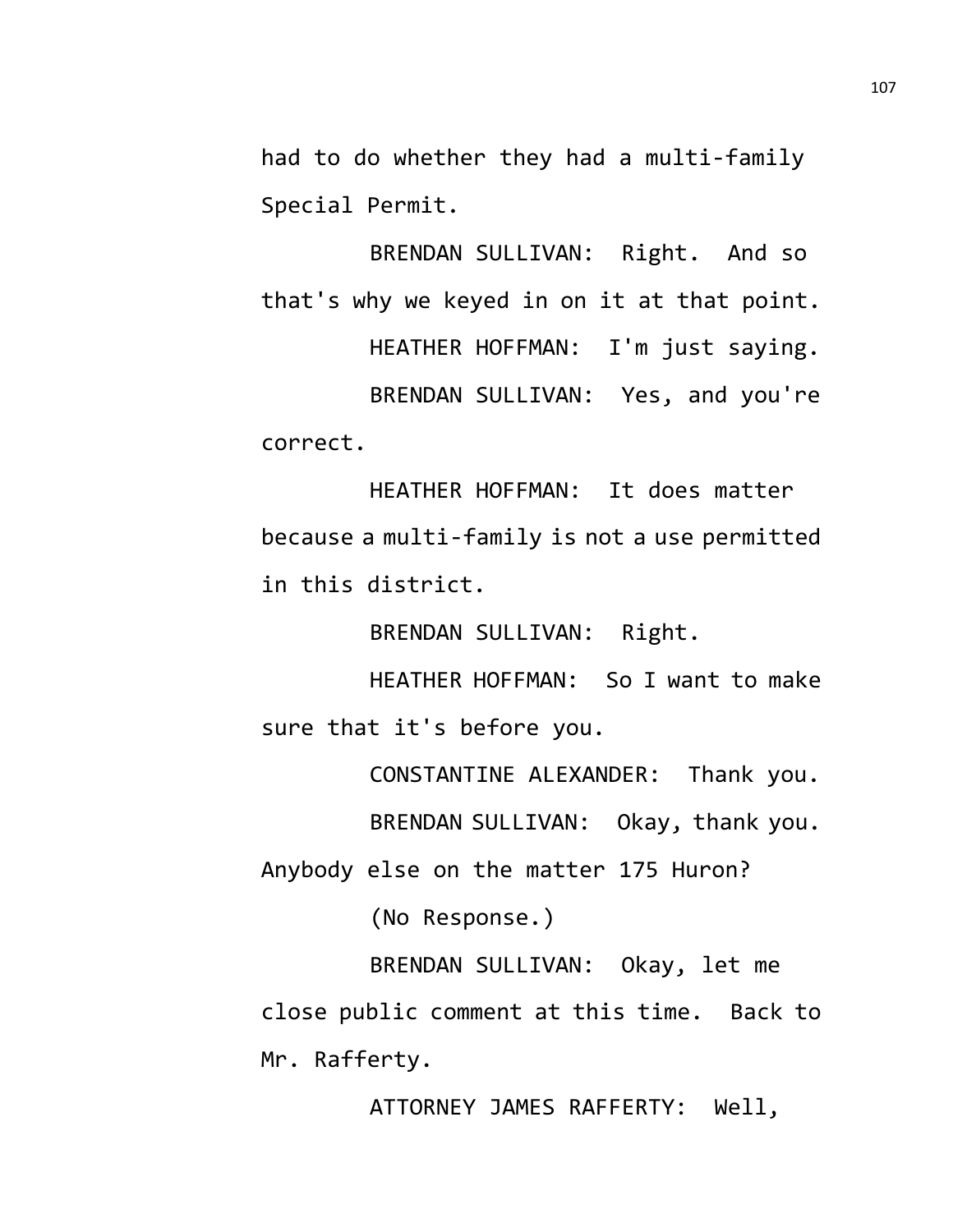thank you. I think we have covered the issue. It -- we have reviewed the application. With all due respect to Ms. Hoffman, I don't think her definition accurately states what a townhouse is. There is a definition in Section 2. There's also requirements in Article 11. We have reviewed the -- before this submittal we reviewed them with the Building Commissioner, and we're confident that the building -- Ms. Lim went through a good deal of effort to lay out the units in a way that we could meet that requirement.

Having said that, I think that the issue before the Board does relate to the use of the property, the proposal to have three dwelling units here. It does require relief, but I think -- we contend that the relief is based on the building itself. The parking, any shortcomings associated with the parking by way of relief, frankly, I think are -- get to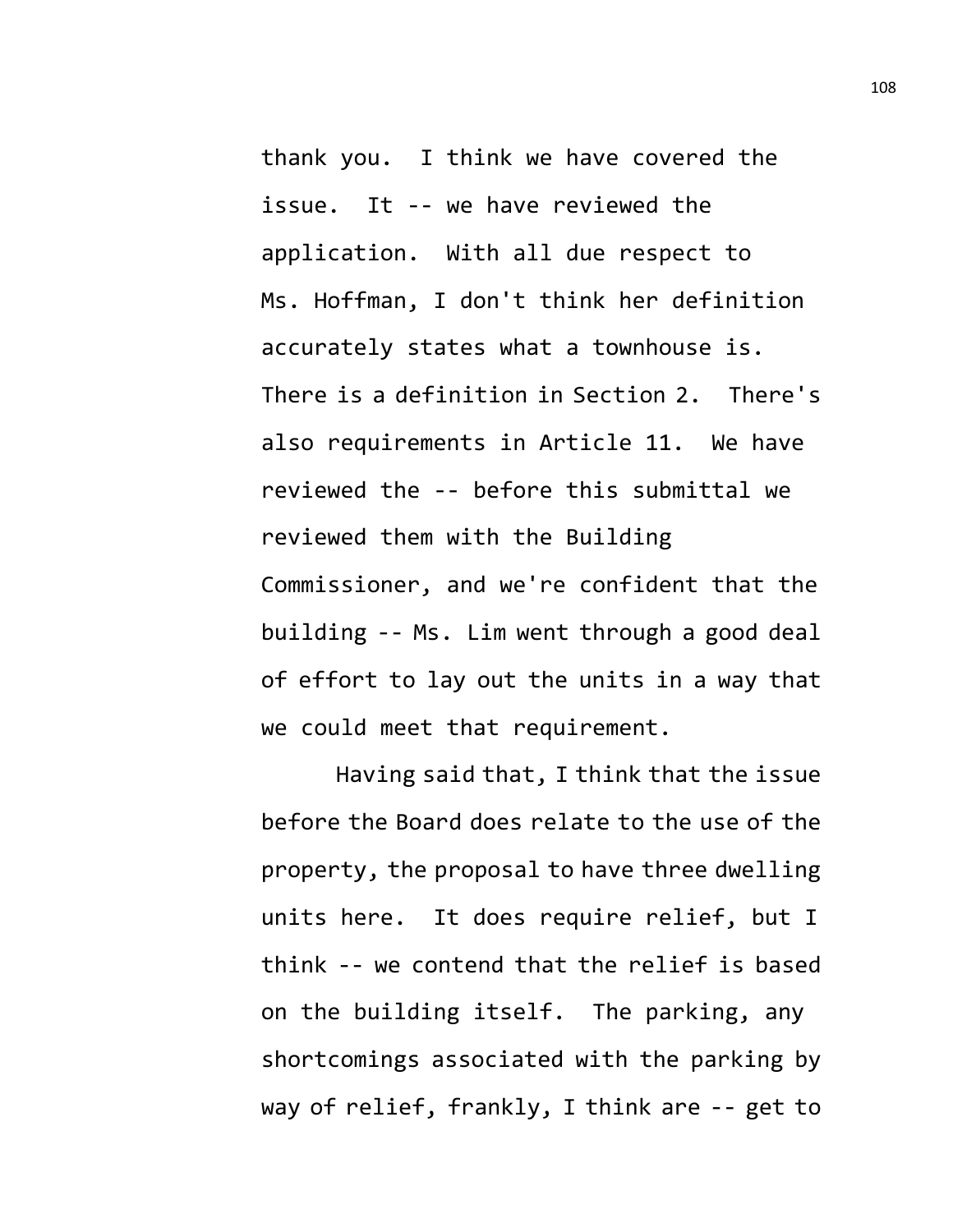be dealt with by the occupants of the building. Even if there was a different compliant parking layout, we might still encounter some of the issues around sight. I think the proposal does improve sight lines over existing conditions and that should be recognized by the Board. So for the reasons set forth in the application and the testimony this evening, we would encourage the Board to approve the relief for this as well as some of the window openings.

The window openings on the rear wall had the support of those abutters. The rear abutters were cited by Mr. Sullivan. I would note that the Board may recall in prior cases and prior hearings, the side abutters who are present this evening, voiced objection. And I would note the absence of any such objection at tonight's hearing.

TAD HEUER: Can I ask a couple of technical questions about the plans? On the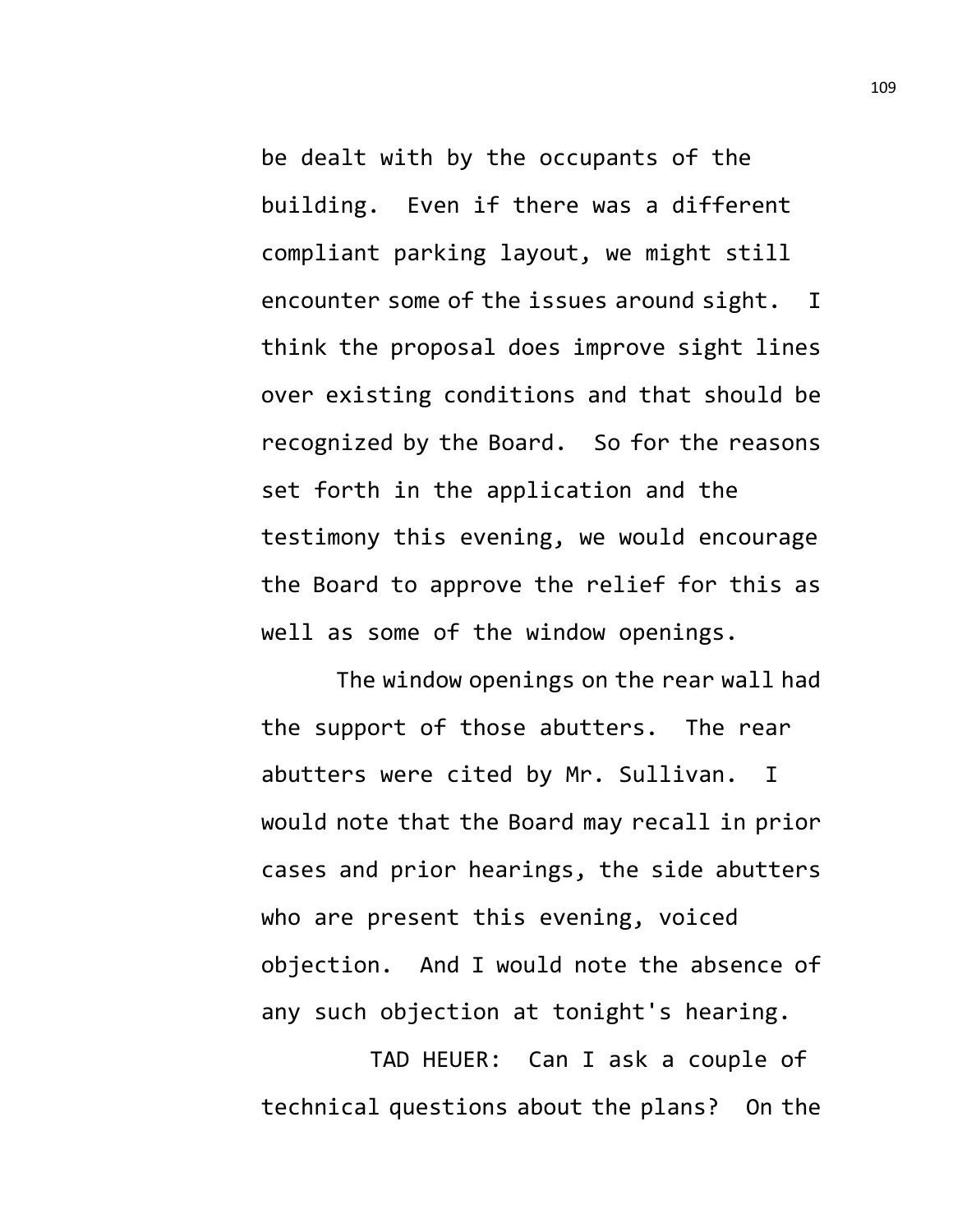fourth floor, this is comparing the rear elevation to the fourth floor layout. On the plans that I have coming out of this area marked study on A4, there is a mark for existing prior balcony with push down ladder with roof below.

DIANE LIM: That's existing.

TAD HEUER: How is that accessed from the rear of that window and the pediment is removed? Well, shouldn't that be marked on the proposed elevations?

DIANE LIM: Oh, yes.

BEN SVENSON: Yeah, there should be a window there.

TAD HEUER: So there should be a window in the proposed rear elevation that isn't there right now?

DIANE LIM: Right. There is a window --

ATTORNEY JAMES RAFFERTY: I think the window is there. I think the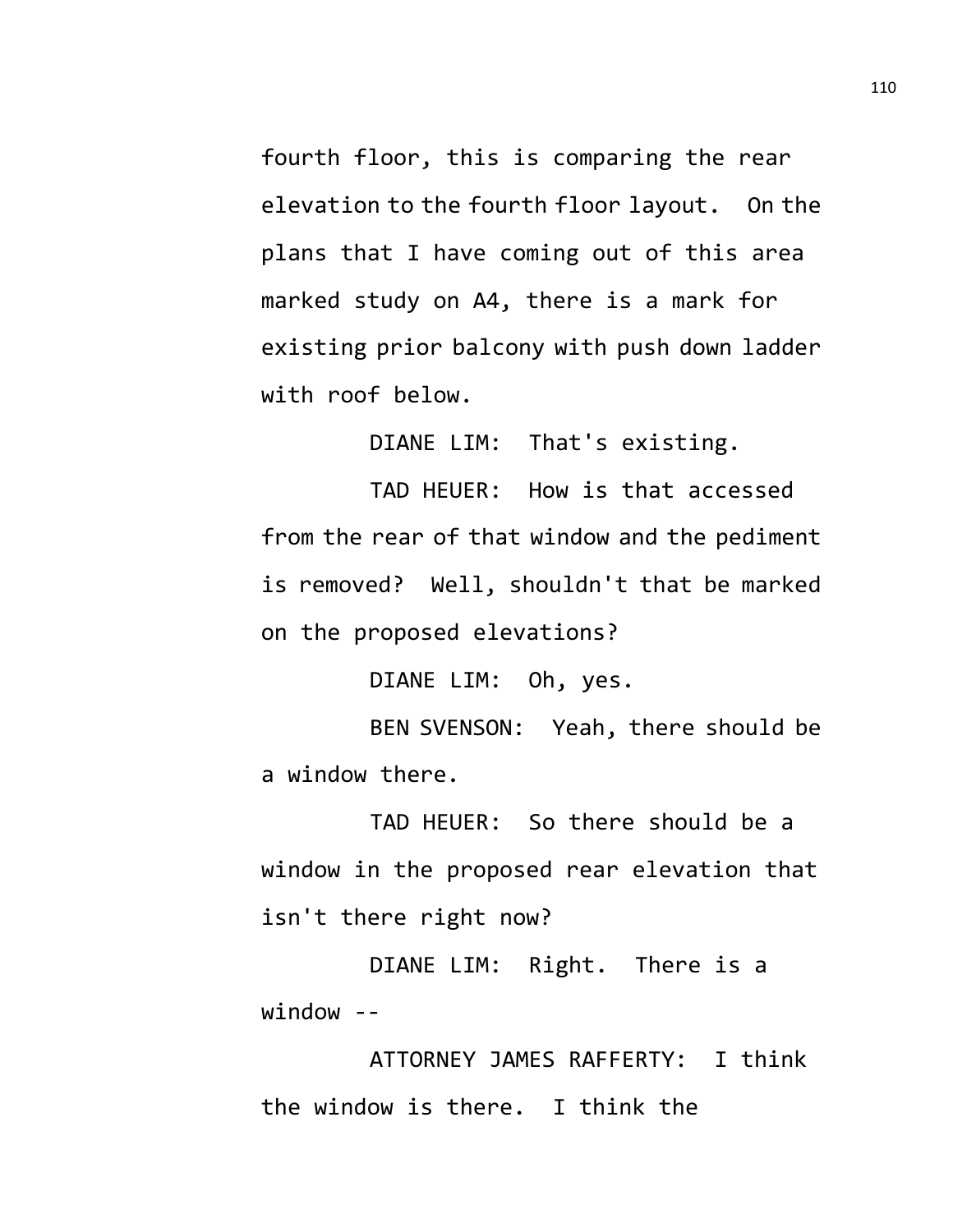drawing -- do you have elevation?

DIANE LIM: Yeah, sorry about that.

BEN SVENSON: On the last iteration --

DIANE LIM: Yeah, the last iteration the head house is going to be taller. That's the existing window right there that we are keeping, and the fire balcony comes down that way.

TAD HEUER: Okay. So all right, I have a couple other questions. Can you mark on that plan that there will be a window?

DIANE LIM: Sure.

ATTORNEY JAMES RAFFERTY: Put existing window to remain.

BRENDAN SULLIVAN: Also on sheet, is it five, the west wall? Is that changed now with the what you're taking out those windows? Is it sheet five?

ATTORNEY JAMES RAFFERTY: We submitted that on Monday.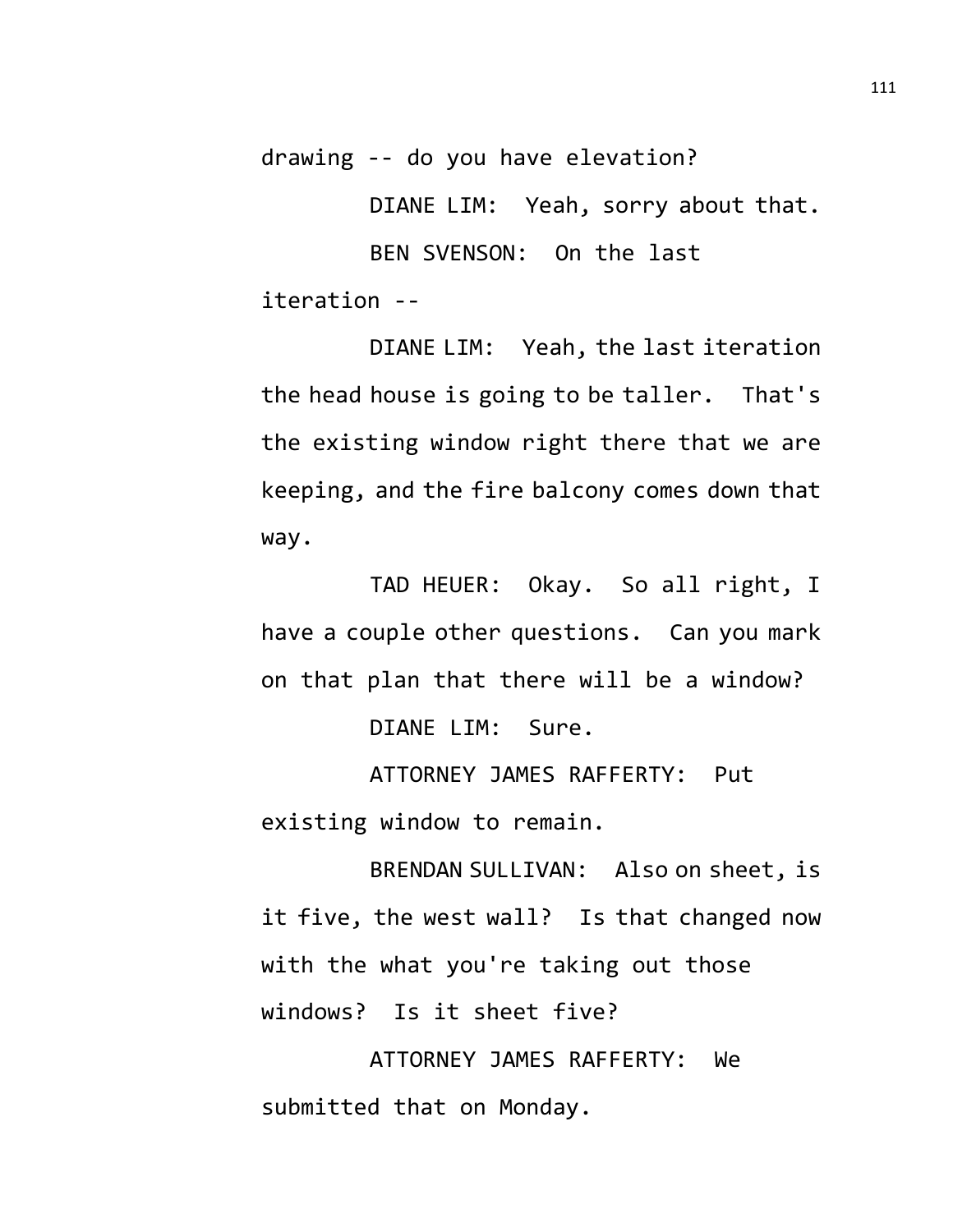TIMOTHY HUGHES: There is a drawing that has no windows in that west wing.

ATTORNEY JAMES RAFFERTY: I submitted that with the syncro-analysis on Monday.

CONSTANTINE ALEXANDER: Yes, I saw that.

ATTORNEY JAMES RAFFERTY: I think it's just a single sheet. It would be this size sheet, Mr. Chairman. A single sheet of this size showing that elevation.

BRENDAN SULLIVAN: Dated 4/27? ATTORNEY JAMES RAFFERTY: No. Dated 5/7 or 5.

DIANE LIM: April 27th. It was dated April 27th.

BRENDAN SULLIVAN: So that would be --

ATTORNEY JAMES RAFFERTY: That's it.

BRENDAN SULLIVAN: -- April 27th?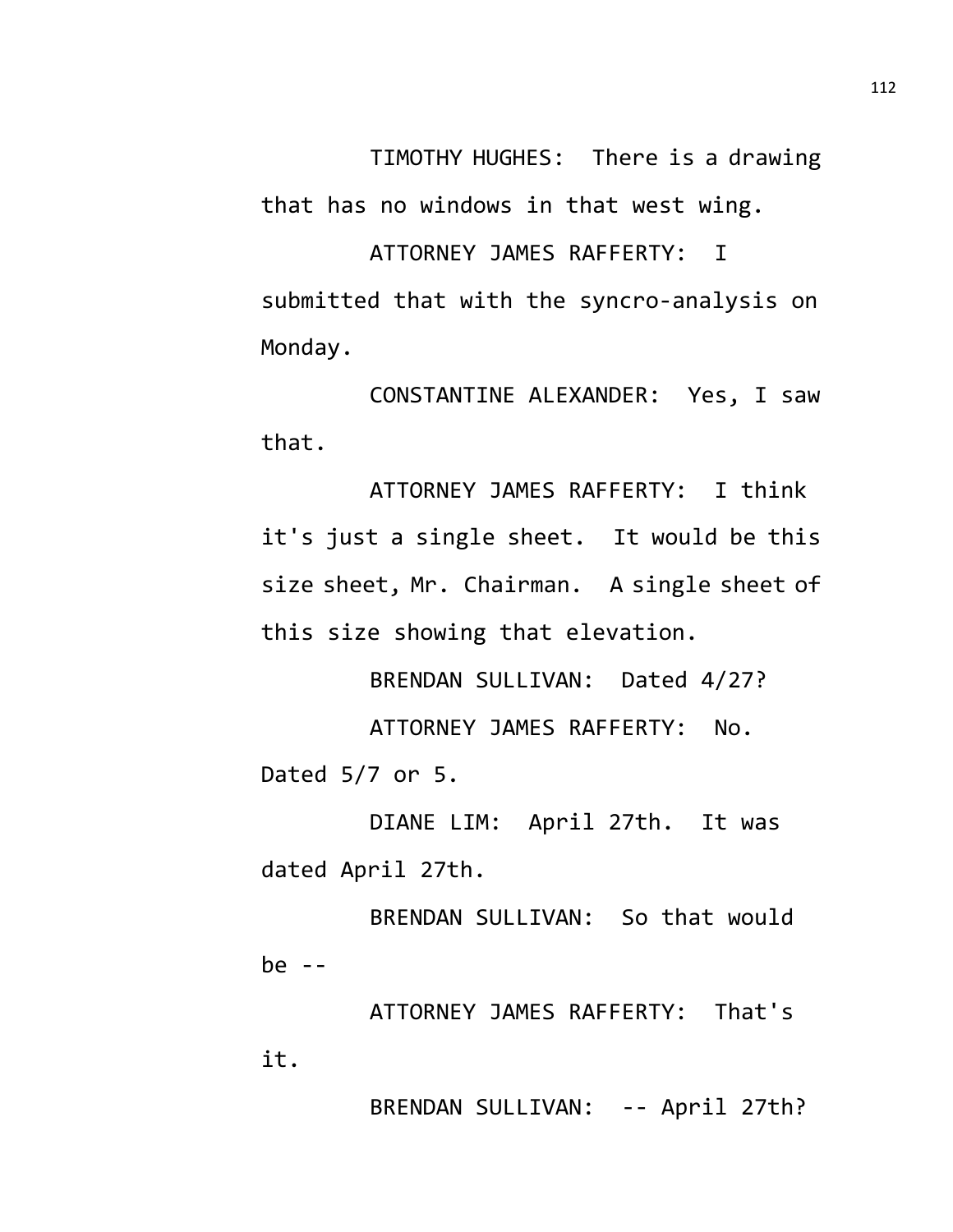DIANE LIM: Yes.

TAD HEUER: And then you're proposing the rear wall, we're now inserting the windows, that is that shingled in the rear?

DIANE LIM: Yes.

TAD HEUER: Is this supposed to be clapboard?

DIANE LIM: They're shingles because the abutters who we share that fence with, they prefer the shingles so we have to change on the side, yes.

TAD HEUER: Okay.

And the railing on the rear deck is currently solid, it's a picket, solid picket?

BEN SVENSON: A solid fence, yeah.

DIANE LIM: Solid fence.

BEN SVENSON: There may be a picture of it on one of the boards.

TAD HEUER: Yes, well, I mean to the extent that the fence is going to go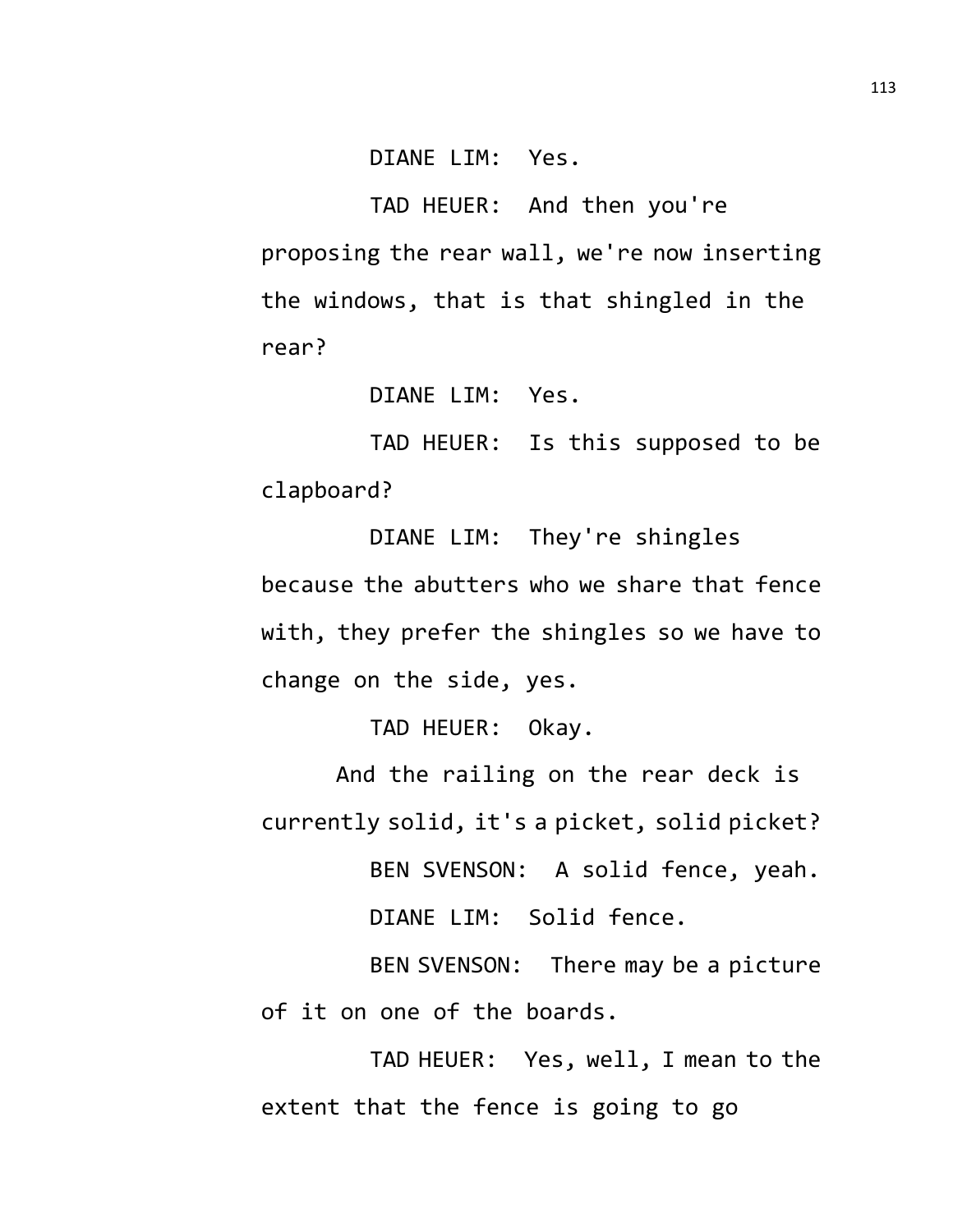regardless.

DIANE LIM: We're going to have to replace it but same height.

BEN SVENSON: The neighbors have asked to have the same fence.

TAD HEUER: That was my question. Because, you know, it's not a very welcoming fence on a very unwelcoming wall unless that's what they're asking for. They want a stockade?

DIANE LIM: Yeah.

ATTORNEY JAMES RAFFERTY: They want that fence replaced with that fence.

TAD HEUER: Okay.

BRENDAN SULLIVAN: Fort Apache.

TAD HEUER: On the application for the parking, the Special Permit, Section E, is that a typo suggesting -- I believe -- if I can see the file. The use of the property is a two-family residence with ground floor retail is within the character -- is this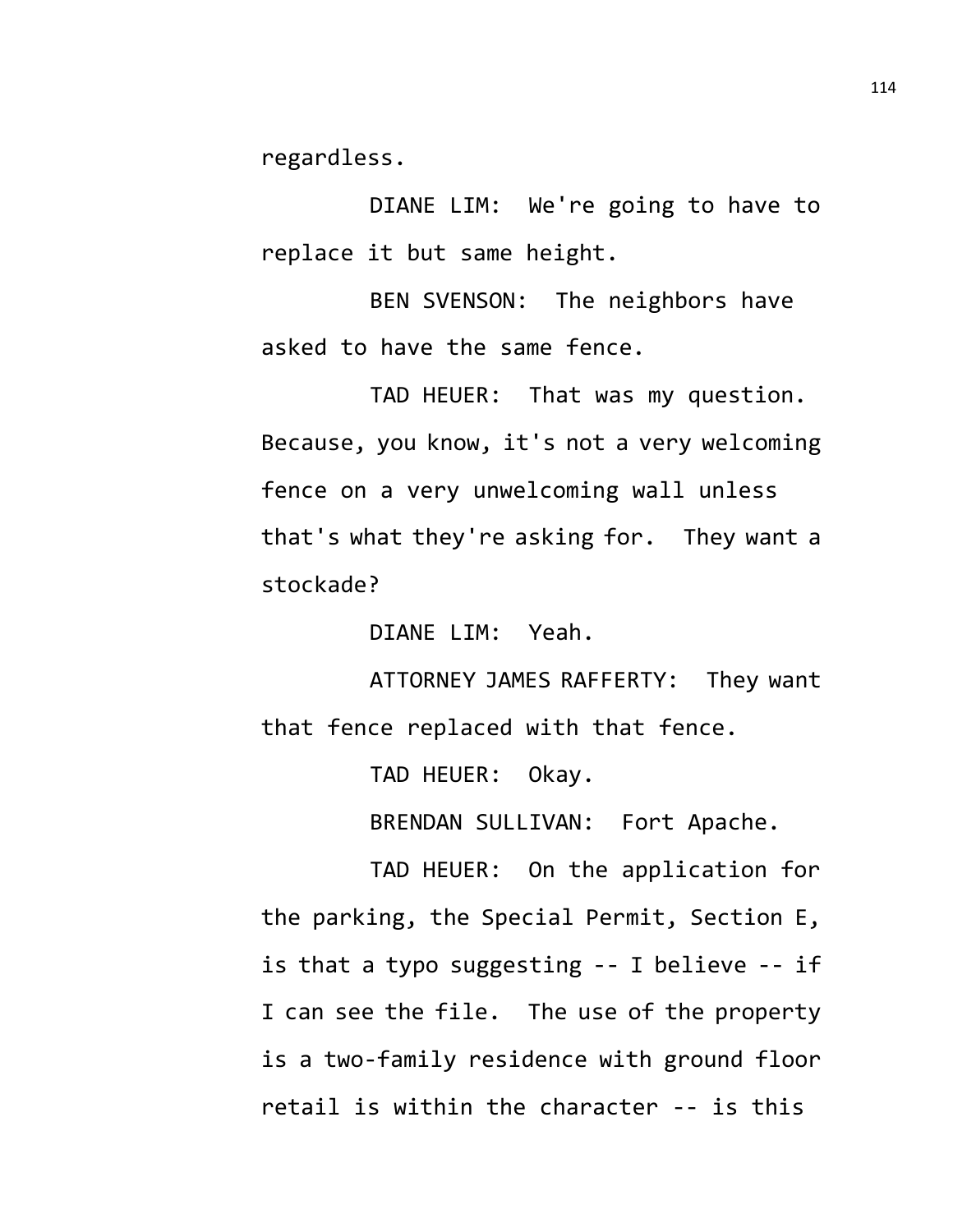from the old application?

ATTORNEY JAMES RAFFERTY: Yes, I apologize. We must have simply used the same supporting statement.

TAD HEUER: Right. So that should be a strike of just that sentence I presume? The second sentence.

ATTORNEY JAMES RAFFERTY: Yes, our modification is three-unit townhouse. The assertion is equally applicable to both uses. Thank you.

TAD HEUER: So I'm striking from the word "to" through the word "retail."

ATTORNEY JAMES RAFFERTY: Correct.

TAD HEUER: Okay.

Also in terms of the parking, did you explore the townhouse option in 11.16.2 for parking on lots -- I don't know if there are lots in the area, but it provides for off-site parking.

CONSTANTINE ALEXANDER: Good luck.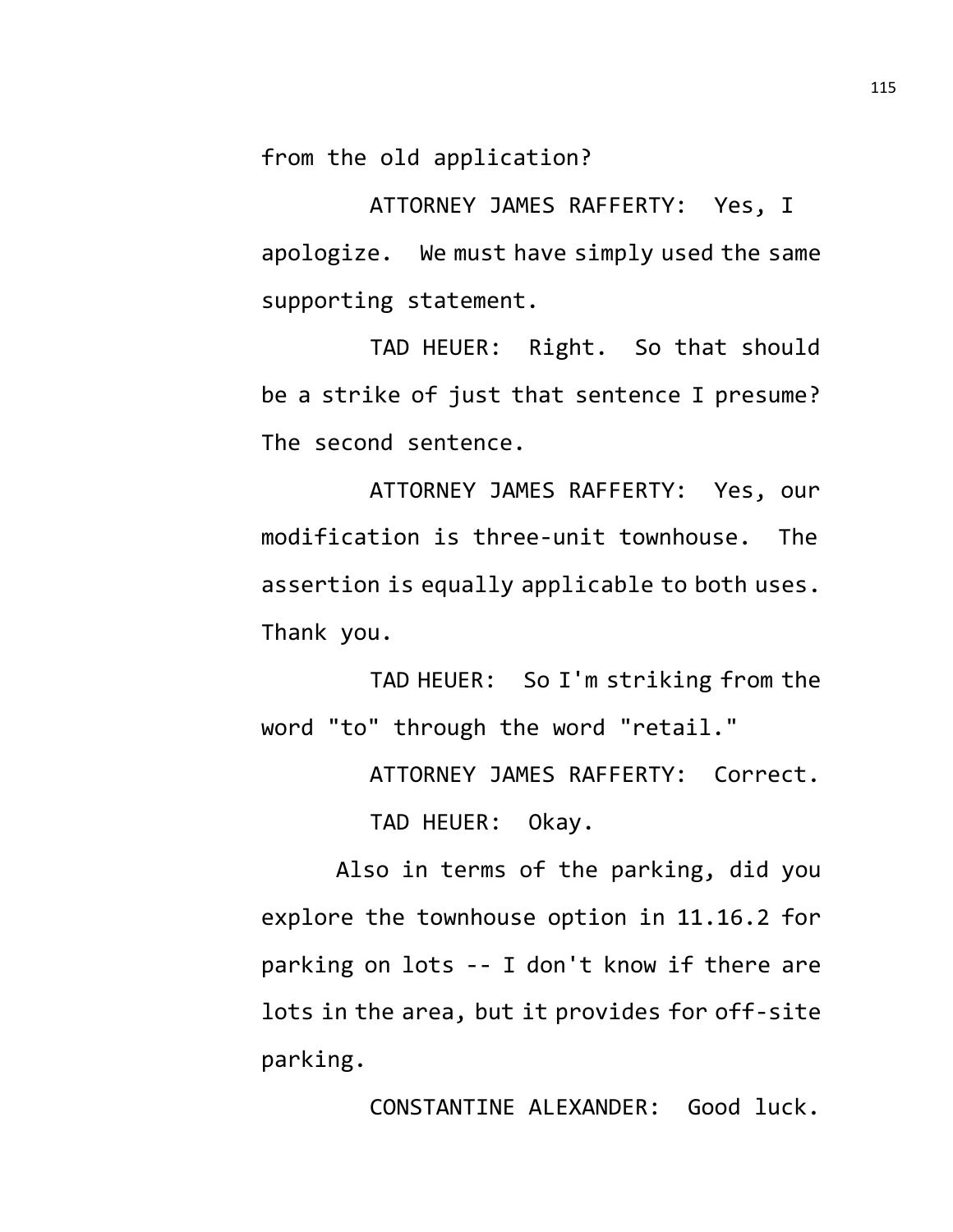TAD HEUER: I'm just asking did you explore that?

ATTORNEY JAMES RAFFERTY: Did we explore it? Candidly, no, because I have a pretty strong familiarity with the neighborhood. I'm not aware of any -- now there is a generous landlord, the church has a parking lot.

TAD HEUER: That was kind of my question.

ATTORNEY JAMES RAFFERTY: Well, that gets used even weekends and evenings by nearly everyone. The commercial uses, some of the residents, and as long as you're out of there by eight in the morning, there seems to be a general tolerance for use of that. Historically the funeral home used to lease it for evening activity, not during the day, because the lot is -- provides the parking for the  $-$ 

TAD HEUER: For the school.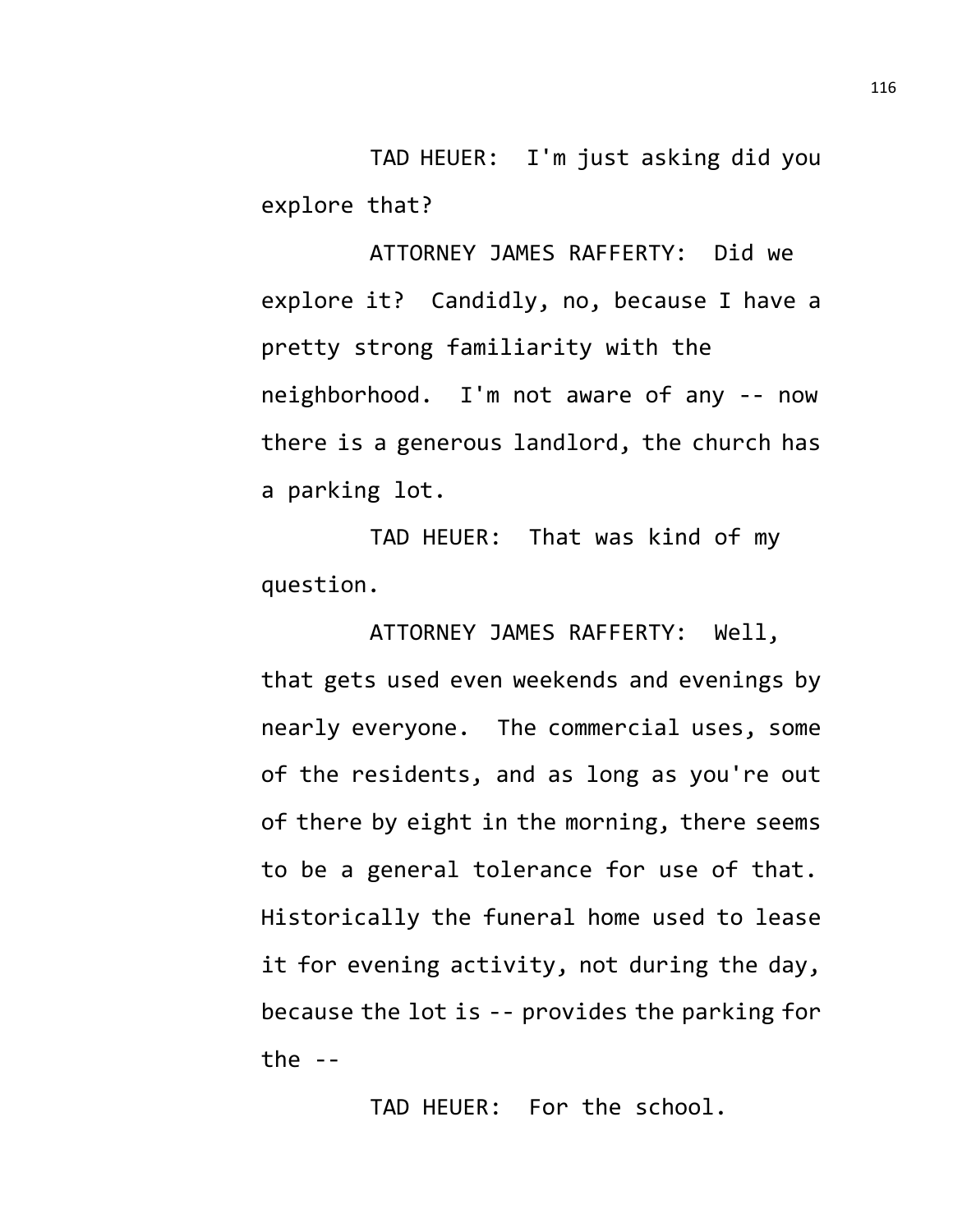ATTORNEY JAMES RAFFERTY: Well, not the school, the Smithsonian. The former elementary school is actually an office building for the Smithsonian Institution. So they use, they have exclusive use of that parking lot from eight in the morning until five or six in the evening.

> TAD HEUER: Okay. BRENDAN SULLIVAN: Anything else? TAD HEUER: No, that's it. BRENDAN SULLIVAN: Okay. Any

questions?

CONSTANTINE ALEXANDER: No questions.

BRENDAN SULLIVAN: Tom?

THOMAS SCOTT: Just the materials on the front the building. They're not indicated.

DIANE LIM: Oh, it's a clapboard on the front.

TAD HEUER: Is that wood or cement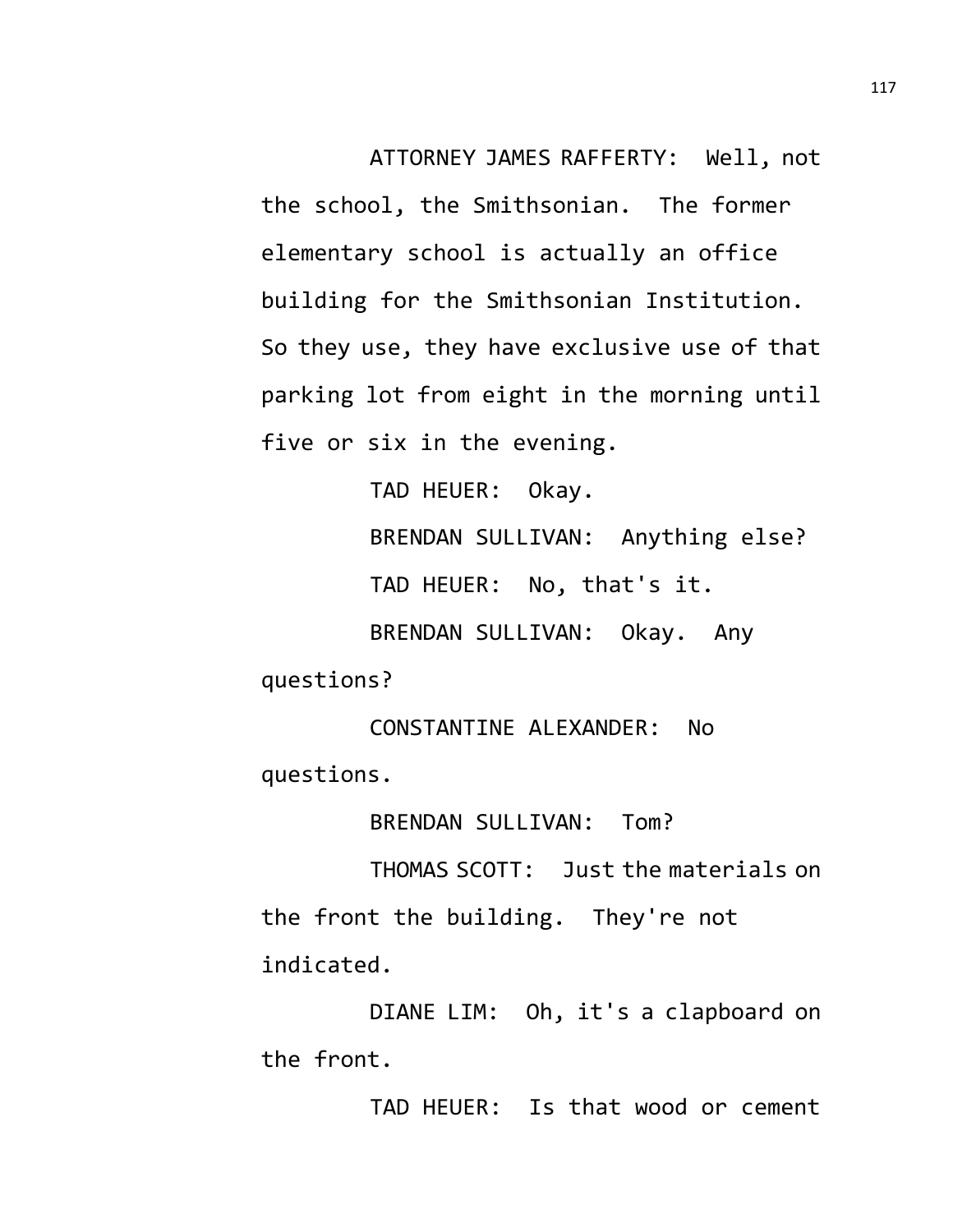board?

BEN SVENSON: It's wood. You mean is it right now?

> TAD HEUER: No, what will it be -- DIANE LIM: Siding.

TIMOTHY HUGHES: Cedar clapboard as opposed to cementitious hardy plank or something to that effect.

BEN SVENSON: Oh, sorry, you said cement I didn't --

TAD HEUER: Yes, there's a cement called hardy plank or various iterations which look like clapboard. It's heavier.

BEN SVENSON: We're trying to contextualize it with the existing clapboard up here.

DIANE LIM: Not vinyl. We do not want to use vinyl.

BEN SVENSON: We said we use --

DIANE LIM: We're going to use Ajax boards. So it's not -- it's composite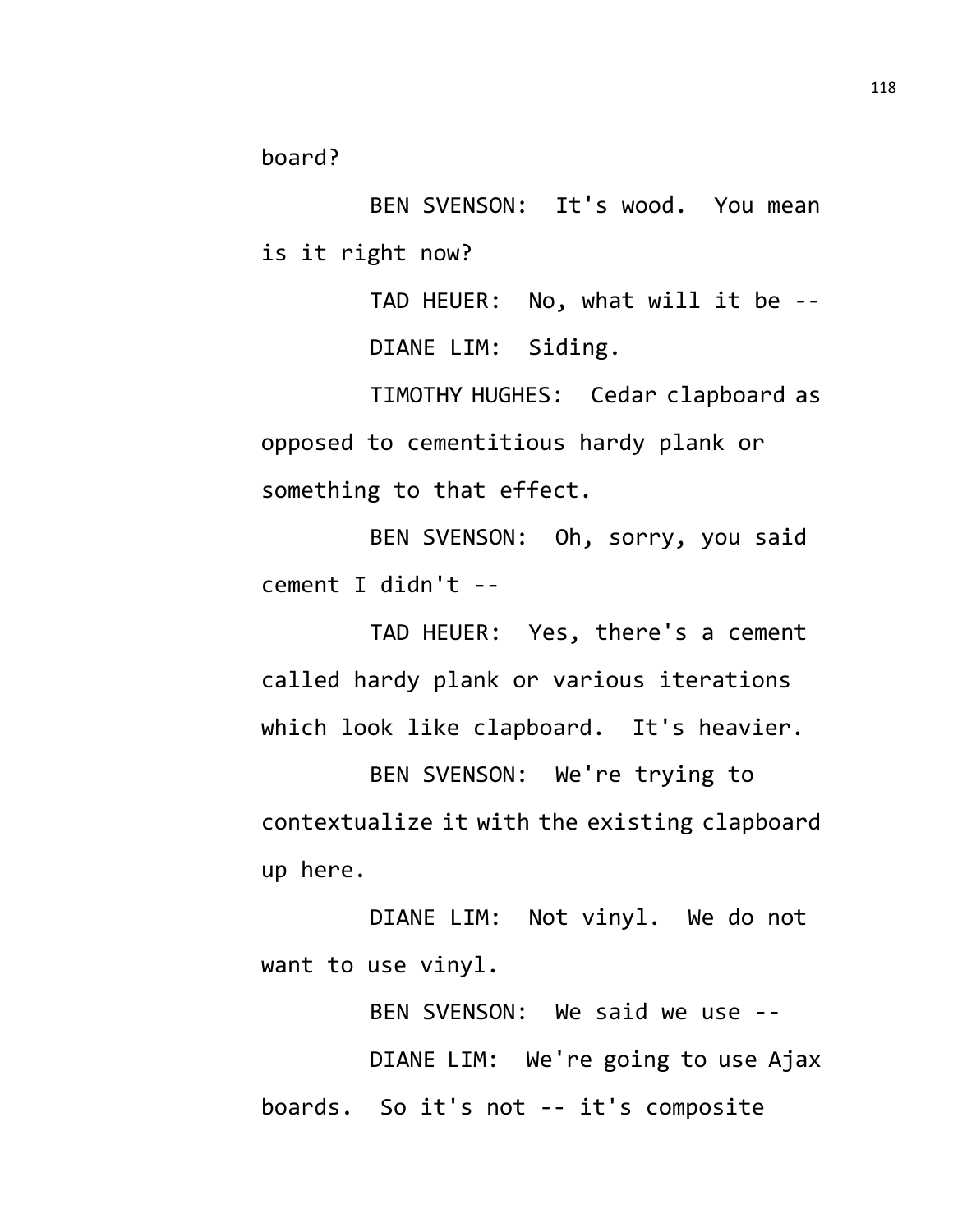material, but it's not, you know, it doesn't get rotted in water.

TIMOTHY HUGHES: It's not cementitious. It's plastic.

DIANE LIM: Right.

THOMAS SCOTT: Just the roof decks, the size of the roof decks, I understand they're a kind of a function of the amount of flat roof that happens to be there, but is it -- I mean, this plan kind of shows boards or something being laid flat.

DIANE LIM: Yes.

THOMAS SCOTT: Is that, that's the expanse of the available roof deck up in that area?

DIANE LIM: Yes. Obviously we can go to the edge more, but we discuss with the neighbors and they wanted a setback from the edges. So we put -- pull back five feet from each direction.

THOMAS SCOTT: And what about the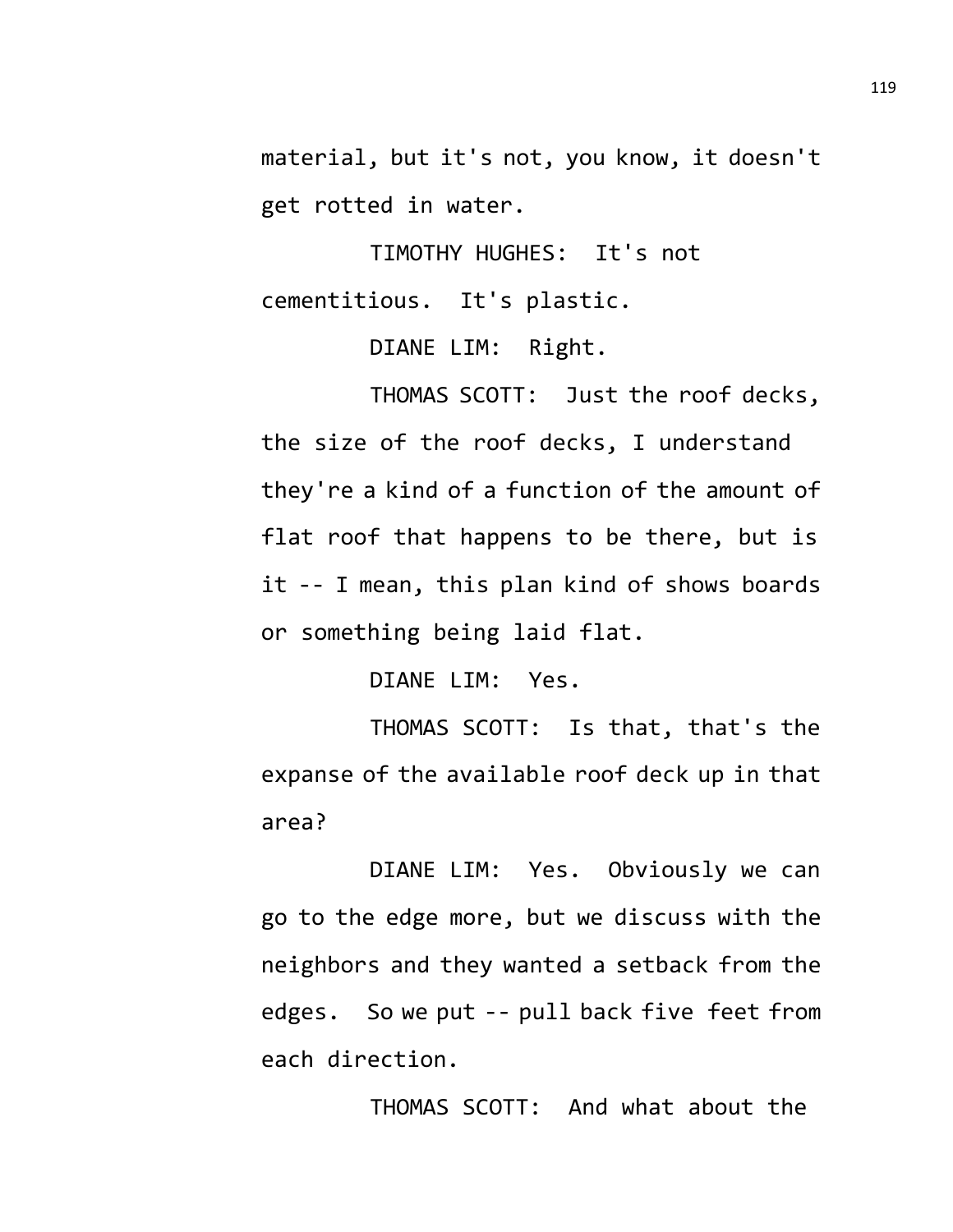use of this one out front?

DIANE LIM: That's all the way up to the edge. The new dimension.

THOMAS SCOTT: To the edge?

DIANE LIM: Yeah. Because we figure, you know, just having the railing there and then probably nice to have some greeneries next to the actual edge of the building.

BEN SVENSON: There's a railing right now that will be replaced.

THOMAS SCOTT: That will be replaced.

DIANE LIM: Yeah.

THOMAS SCOTT: I mean, the decks are just excessive for the units, but they are what they are because of the size of the roof that's there.

BRENDAN SULLIVAN: They're there now actually.

THOMAS SCOTT: Yes, I know. Okay.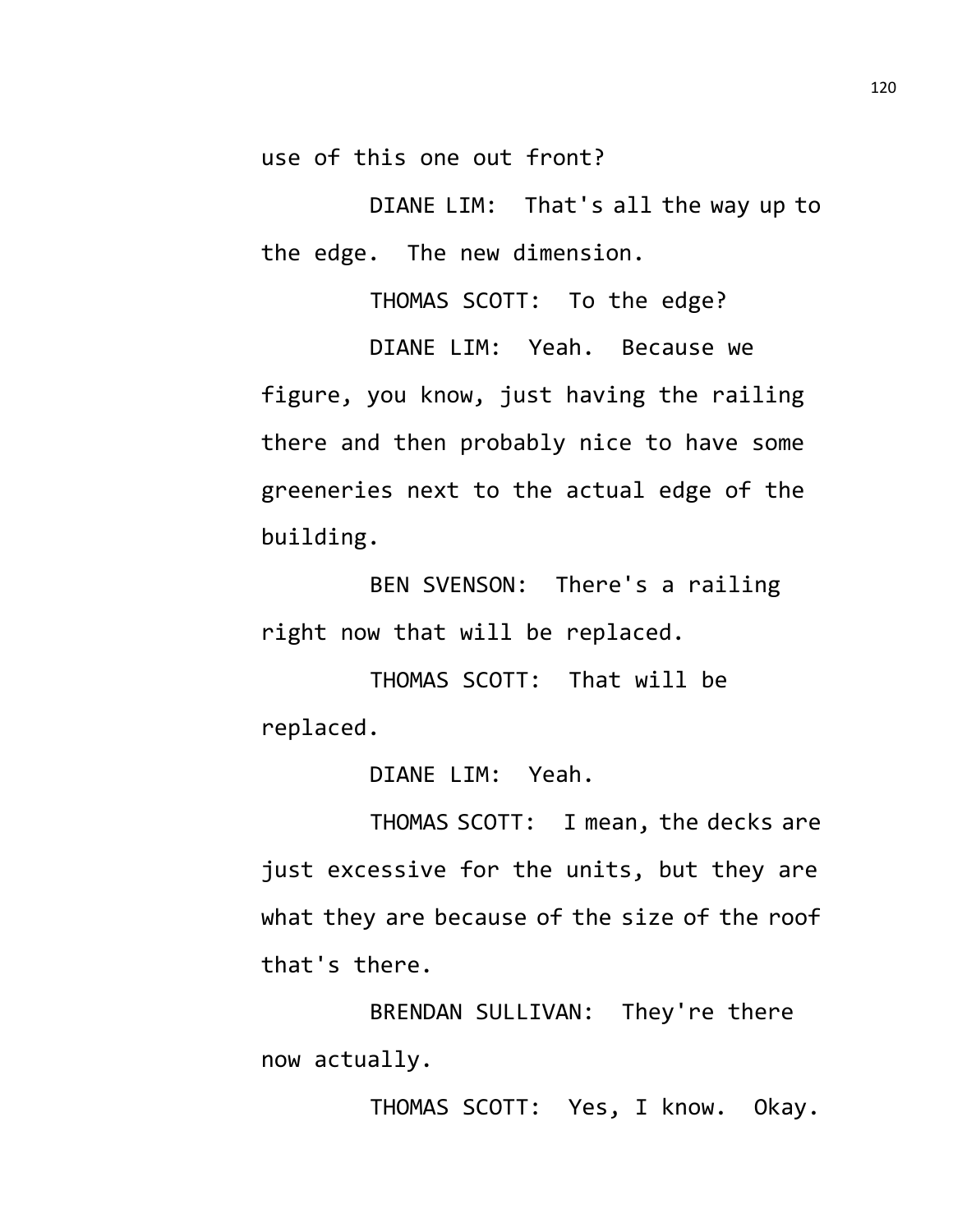ATTORNEY JAMES RAFFERTY: Urban backyard.

THOMAS SCOTT: Okay.

BRENDAN SULLIVAN: Anything else? Any questions?

So any discussion? Should we make a motion?

Gus, what are your thoughts?

CONSTANTINE ALEXANDER: My thoughts? I'll start with my conclusion first and work back. My conclusion is I'm in support of the project. I think it's a good approach. So I intend at the end of the day to vote in favor of a package of relief. I'll get to that in a second that would allow the project to go forward. I think the preference for two-family as opposed to a three-family is beside the point at this point. By going to the townhouse they've taken that issue off the table. The relief that's being sought tonight relates not to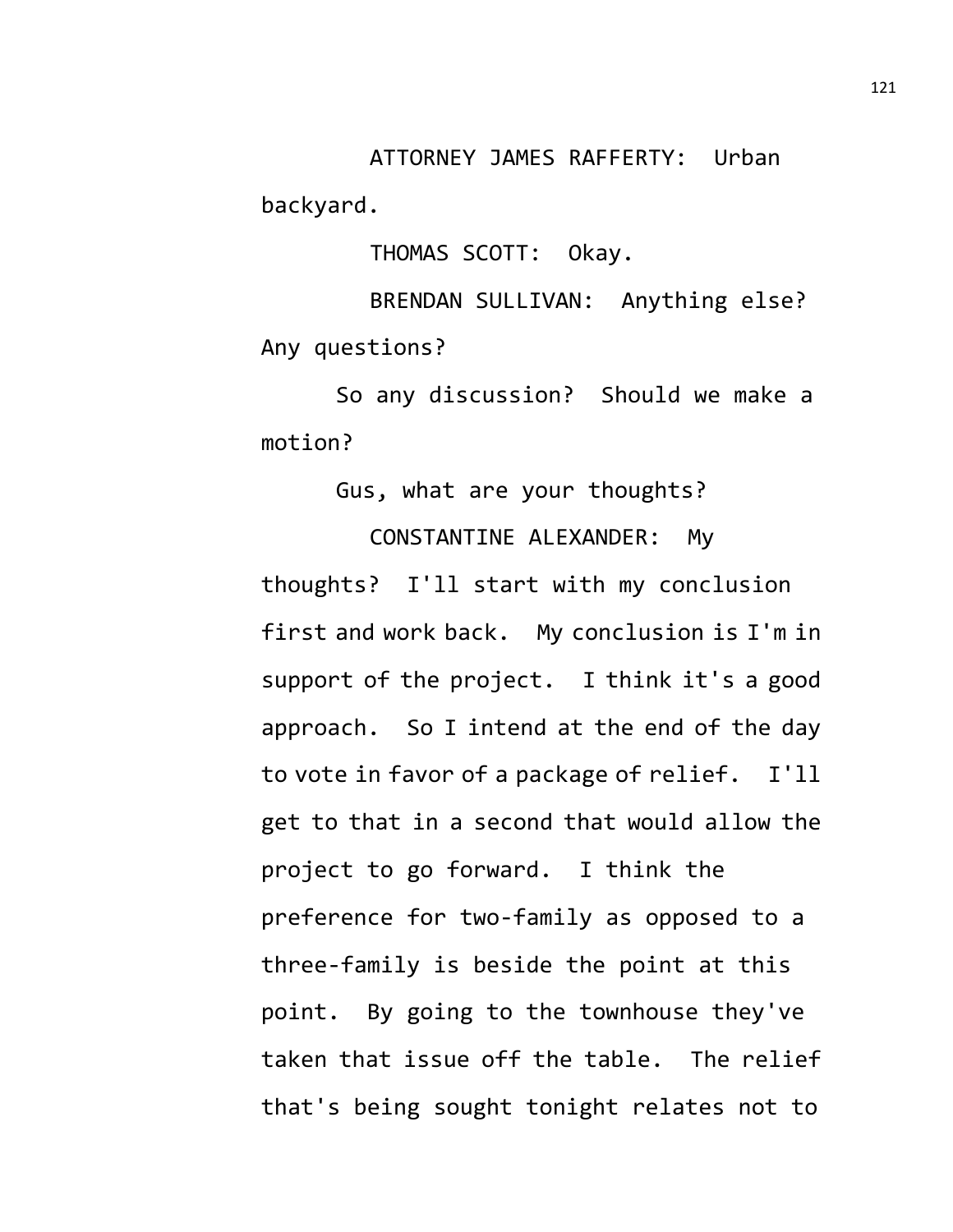whether forcing it back to a two-family or not. The only way that might force it back might be the parking and you sought alternative relief which I'm going to get to, that would eliminate even that issue. I'm in favor of relief. My problem is still with the parking. I don't believe the parking that's laid out underneath the building is functionally parking. It's nice on paper. In real life it's not going to work. People are going to park on the street anyway. And having what I'm going to call probably incorrectly, phantom parking, is going to increase the likelihood of more cars being there. If there were no parking offered on-site, that might encourage people, buyers who don't have cars. And I frankly think the reason you're putting the parking in the building is to increase the value of the units you're trying to sell. It's a marketing decision. I think the parking is terrible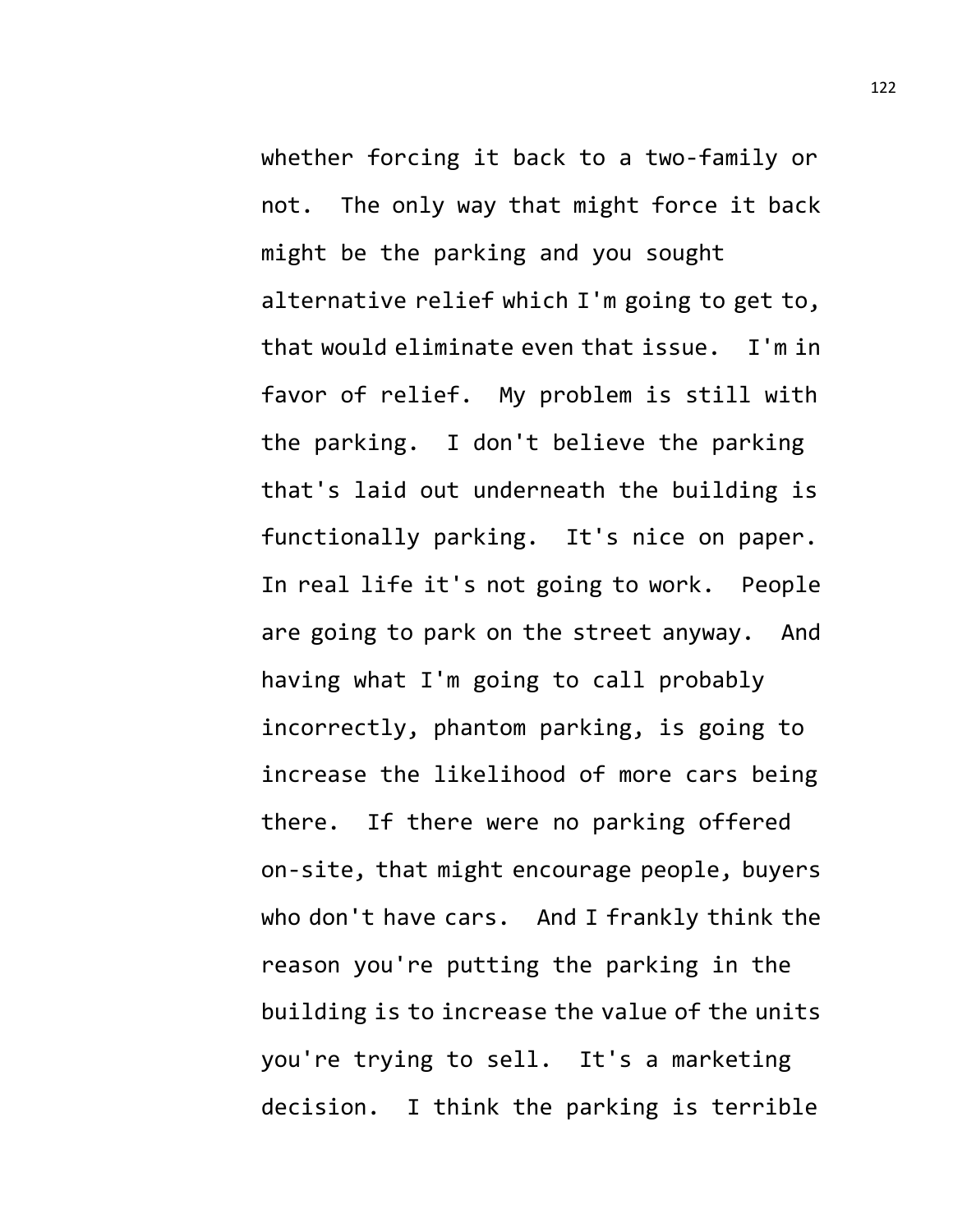backing out like that. So I, my point of view, at the end of the day I'm going to vote against the Variance for the dimensional relief for the parking, but I am prepared and will vote for the Special Permit to reduce the amount of parking required so that you will be able to go forward with the project. That's where I'm going to come out.

BRENDAN SULLIVAN: Tom, what are your thoughts?

THOMAS SCOTT: I understand what Gus is saying about the parking. I guess -- I think the parking works, and I'm -- although I think it's definitely a stretch, I think the case could be made for it. For people to actually get in here and possibly even three-point turn and front out, it appears to me that there's some room to be able to do that, especially with the displacement of the columns and things the way they have them laid out. So, I think any parking that's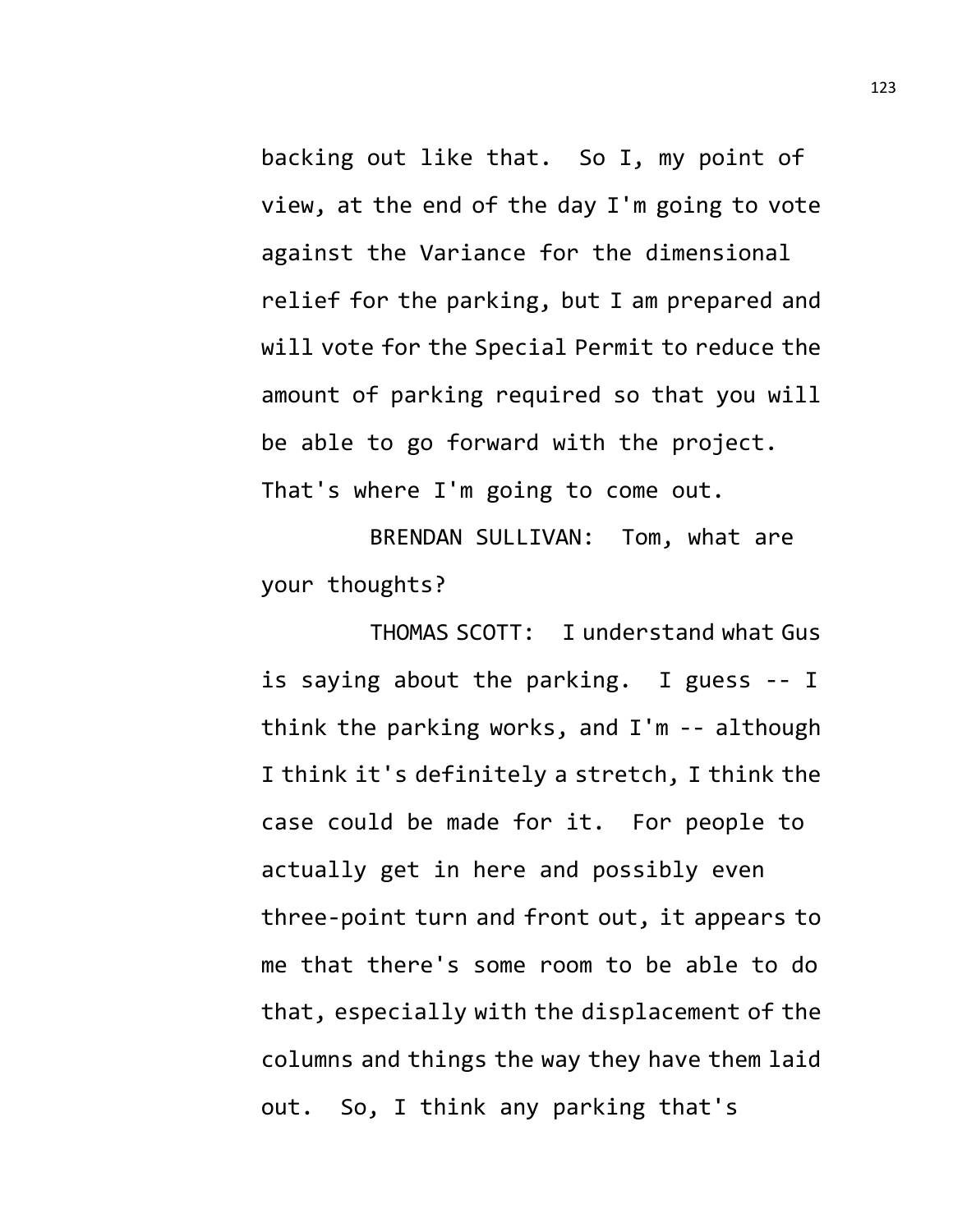available in this city, people are going to use. I think if you make it available to them, they'll find a way to use it. So they'll buy a smaller car. They'll do whatever they have to do to make it work. So I like the fact that they've, they've done what they've done to the building to increase the ability to have a parking space for each unit, and I'm in favor of the three-unit townhouse.

## BRENDAN SULLIVAN: Okay. Tim?

TIMOTHY HUGHES: I'm -- I'll do the same thing that Gus did. I'm in favor of the project. I do -- and for the same reasons that he suggested. I'm in the middle on this parking thing. I kind of agree with Gus, and I kind of agree with Tom. I was wondering if we granted a Special Permit for relief of one space and they got two spaces under the building, I think they probably could figure out a way to turn them around and not have to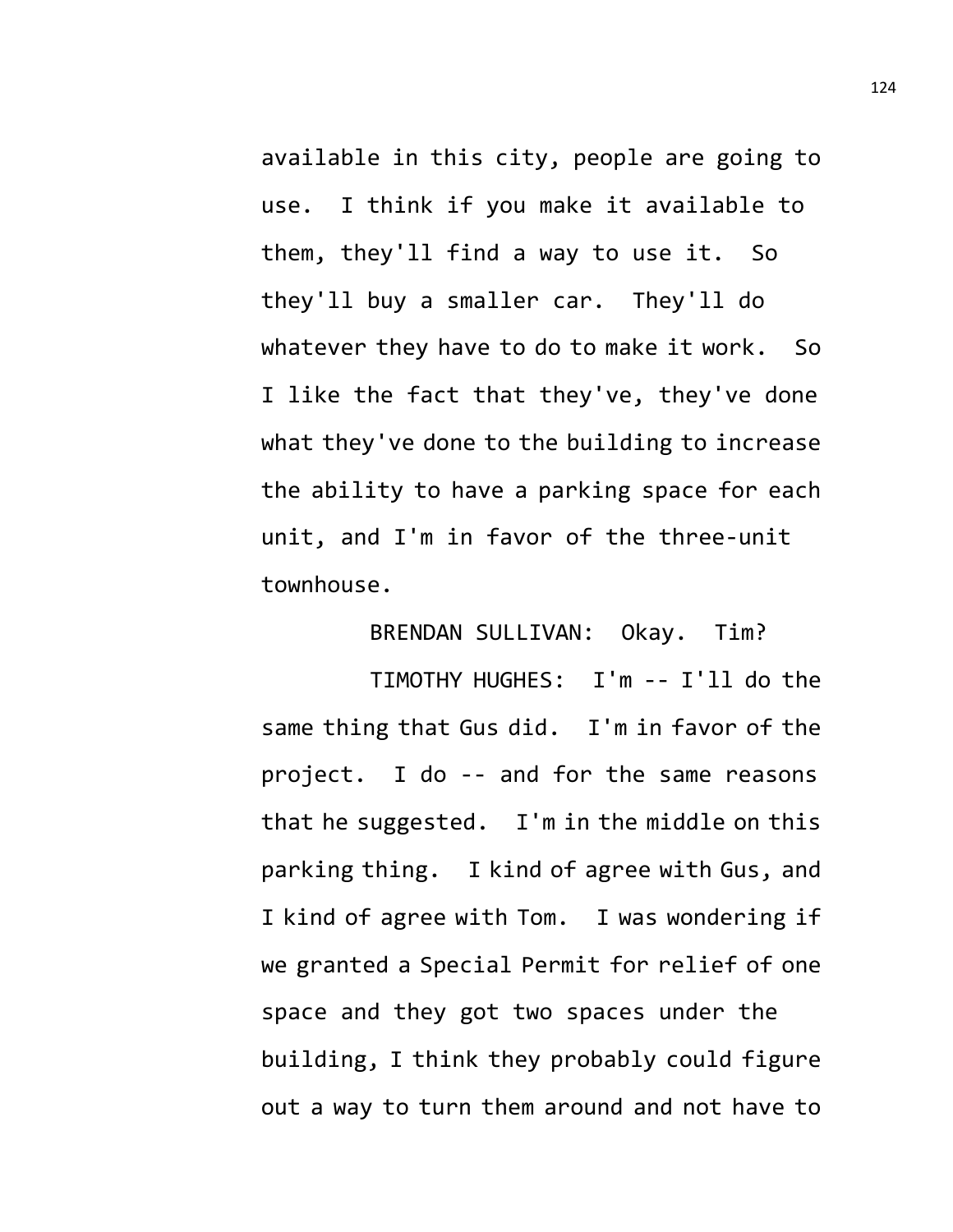back out onto Huron Avenue. So, an approach like that, I'm -- I'm going to vote for whatever makes this project go forward, but if that was -- that compromise on the parking was a possibility, I think that's where I would come down.

BRENDAN SULLIVAN: Okay. Mr. Heuer.

TAD HEUER: Can I ask a -- are we here on 5.26 or no? Is 5.26 a vested or is that actually the relief being sought? That's what it's advertised for.

BRENDAN SULLIVAN: It would be an up conversion.

TAD HEUER: So 5.26 does apply?

BRENDAN SULLIVAN: Correct.

TAD HEUER: Regardless of the fact that it's being construed as a townhouse? BRENDAN SULLIVAN: Well, that's correct. Is that correct, Sean, 5.26 is an up conversion?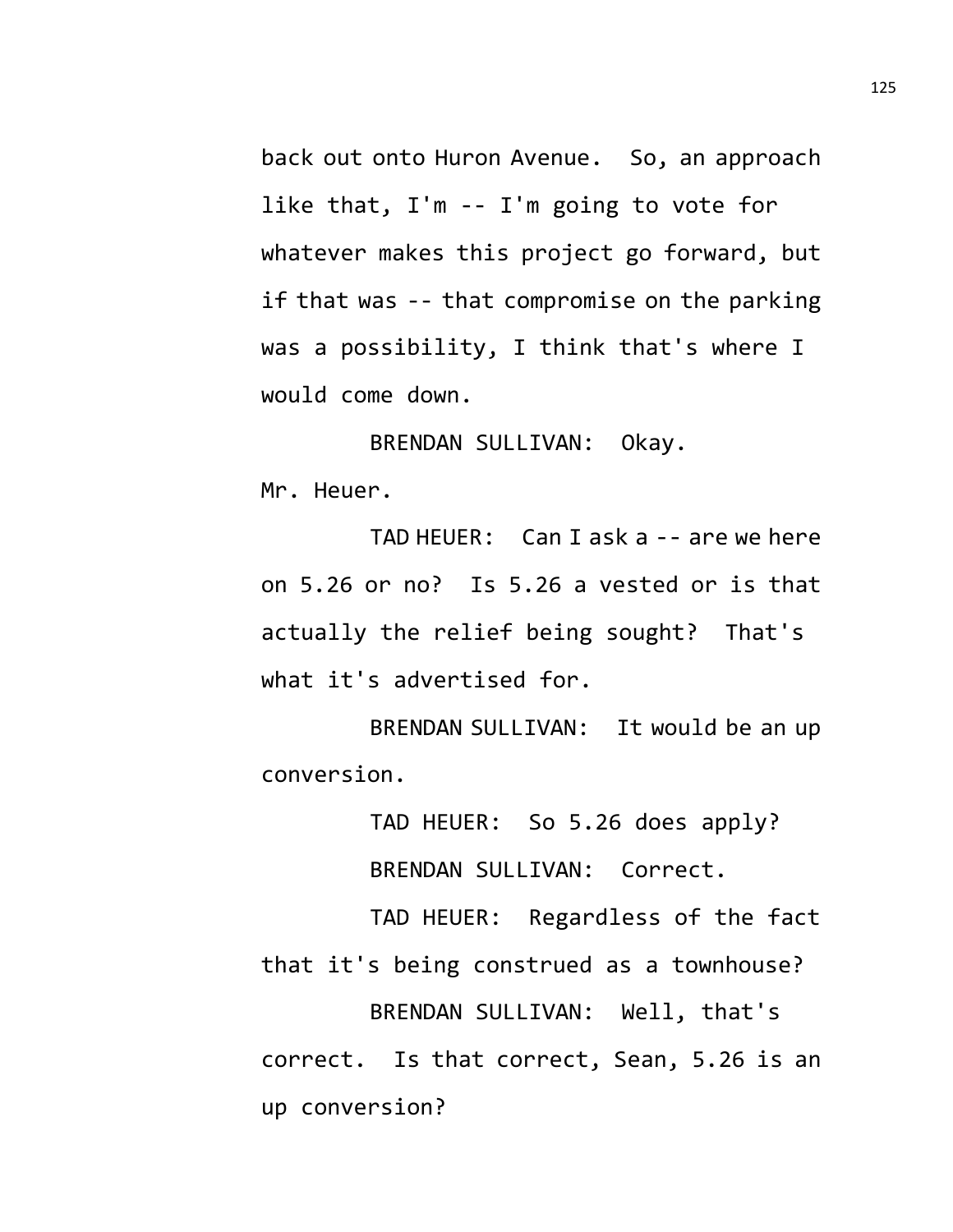SEAN O'GRADY: 5.26 is an up

conversion. It's just a unit count whether it be townhouse or multi-family. Yes, 5.26 applies.

TAD HEUER: Is 5.26 considered by the Department as a use variance?

BRENDAN SULLIVAN: Use is permitted.

SEAN O'GRADY: Right.

TAD HEUER: Use is permitted -

SEAN O'GRADY: Because that is the

5.26 won't help you in an A Zone.

TAD HEUER: Correct.

ATTORNEY JAMES RAFFERTY: The requirement of -- the 5.26 required is those four elements.

TAD HEUER: Right.

ATTORNEY JAMES RAFFERTY: So it has nothing to do with use. When you look to increase the dwelling unit count and you don't meet those four requirements, you need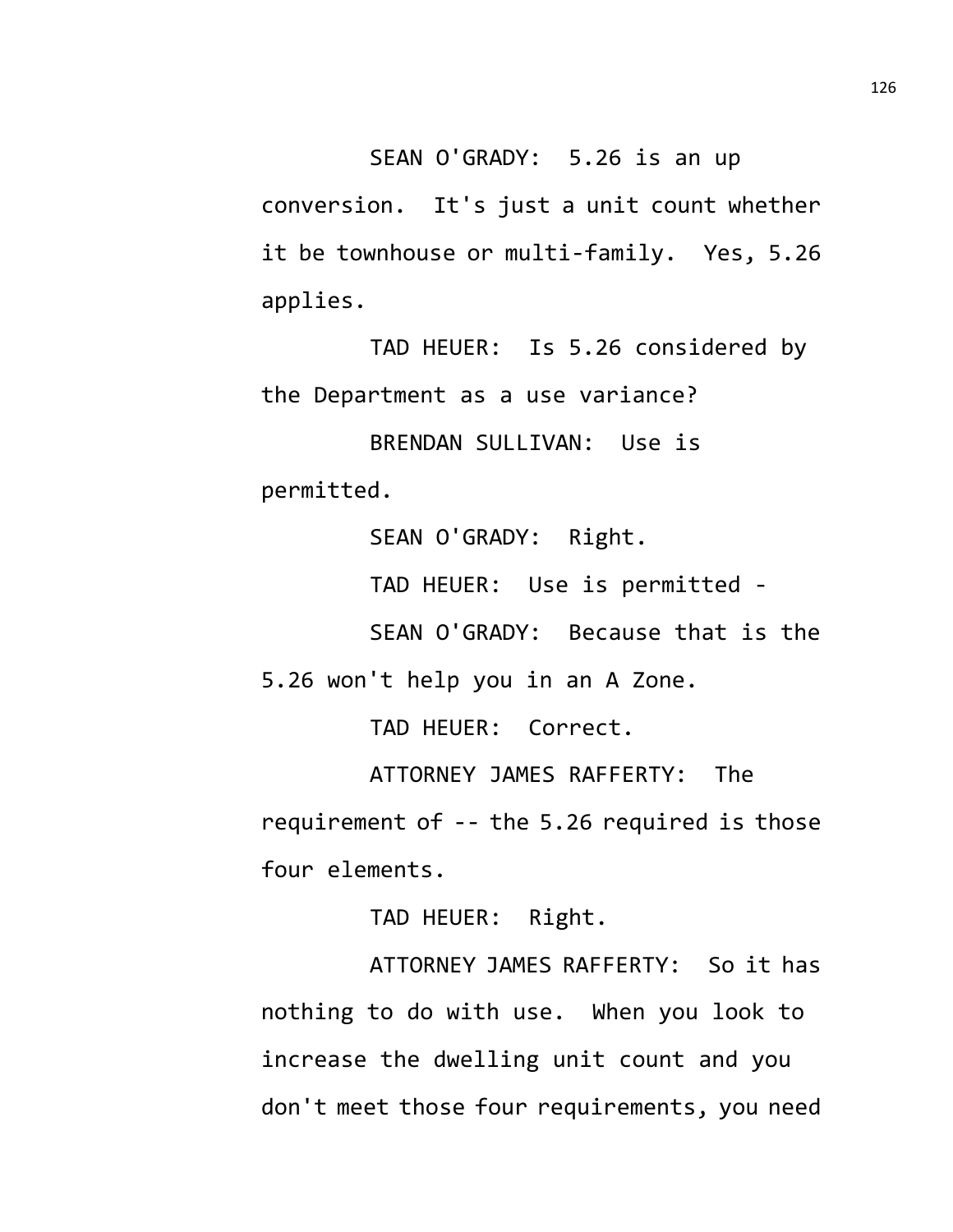5.26.

TAD HEUER: So it's just is what it is. It's based on its own internal grounds. It's not classified as a use variance or any other type.

ATTORNEY JAMES RAFFERTY: I couldn't define why it would be considered use.

TAD HEUER: Okay.

ATTORNEY JAMES RAFFERTY: Yes, yes. My point being you couldn't use 5.26 to do a three-family in a two-family district.

TAD HEUER: Understood.

So I think my main concern does come back to 5.26, and the reason I say that is because in my mind it was a residential use. Many years ago it was given a Variance by this Board to become a funeral home as a use, and attendant variances I presume were granted to allow to expand in order to accommodate that use. But in my mind it's fundamentally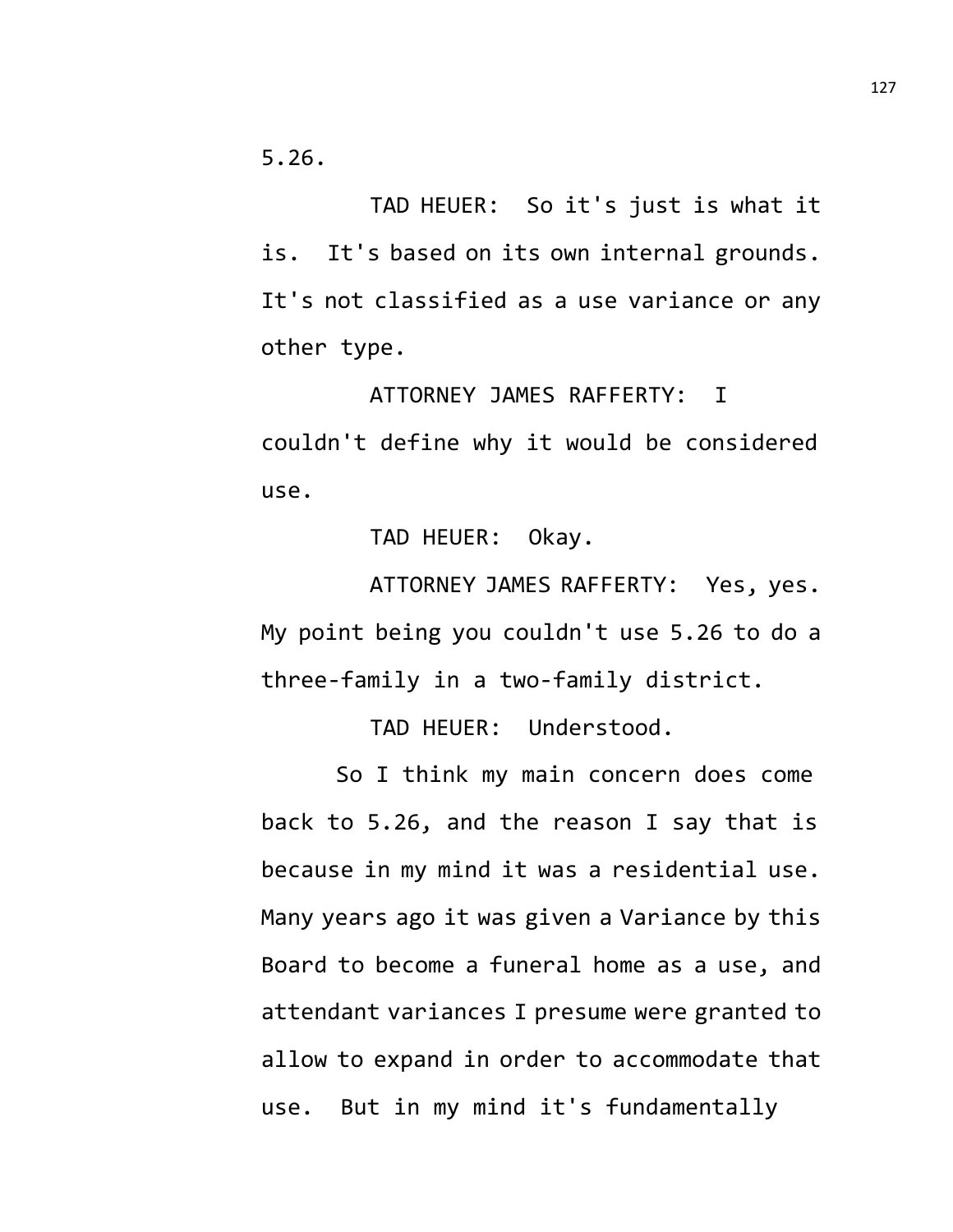different from a situation where we have a school or a church or some other institutional use that was an institutional use sitting in a residential district where we can convert it because of what it formally was. In my mind it was formally a residential structure added on to in order to provide for what the Board felt was a needed use in that area, a funeral home. And now that the funeral home is gone, certainly a funeral home could go in there and operate as of right. I fully understand that. But now that the funeral home is gone, the vestige of that funeral home, being the additional GFA on the site, I don't necessarily think that should be shoehorned back into saying that it's essentially a need to use that space to its maximum. I think we go back and look at the fact that it was a residential structure and we look at the provisions as to what that lot will allow in terms of residential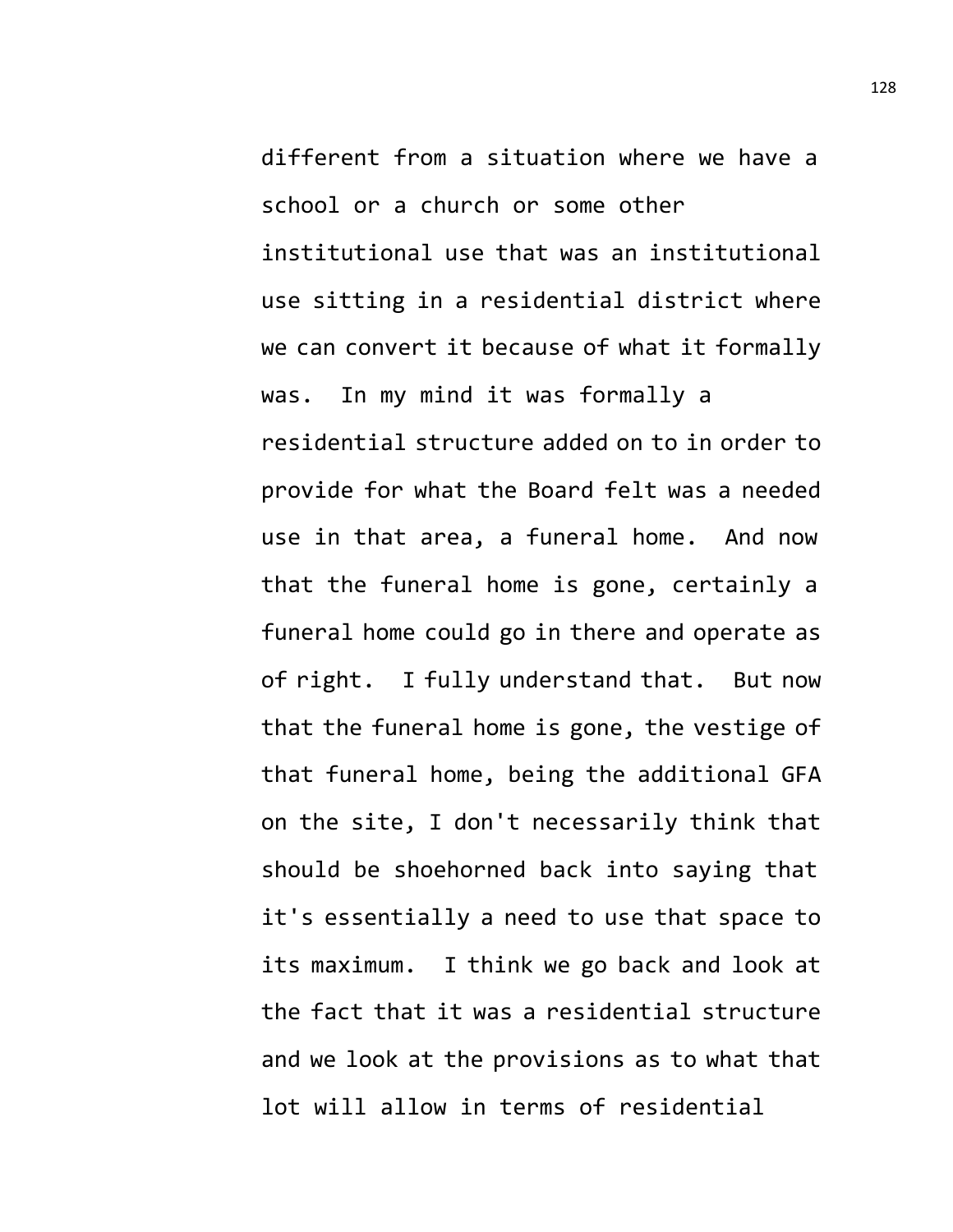structure. And when I'm looking at 5.26 for an up conversion, you know, it does require those four elements, the maximum FAR, the minimum letter of dwelling unit, the open space, and the off street parking. And we've certainly had cases before us in which we've said 5.26 applies, but we've granted a Variance because one of those four wasn't there. If I'm looking at this correctly, at least three, if not four, of those occupants are not there, and that troubles me because essentially it's saying that 5.26 doesn't mean at all what the City Council has told us it means. I can see a relief based on a couple as we did on Magazine Street. It's harder for me to get to the notion that 5.26 should be varied from in its entirety. Because I --

## ATTORNEY JAMES RAFFERTY:

Mr. Heuer, with all due respect, isn't every time you grant a Variance from any provision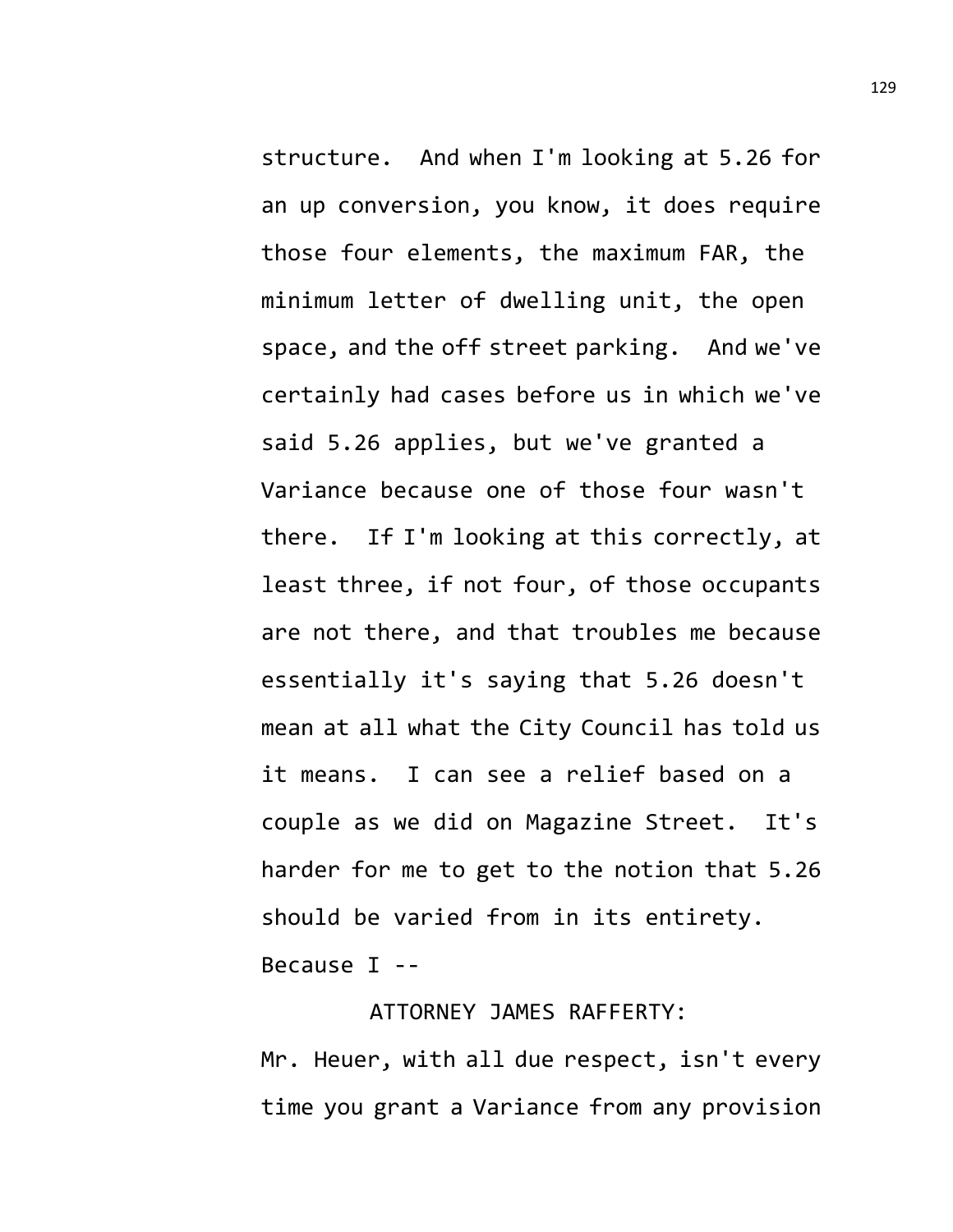here -- I apologize for the interruption  $but --$ 

BRENDAN SULLIVAN: I've closed comments.

ATTORNEY JAMES RAFFERTY: Okay, I'm sorry.

TAD HEUER: So in my opinion, I don't see the hardship for a 5.26 conversion here, up conversion where all of the requirements therein are inapplicable. I would beg to differ I believe that there are extensive, easier, and harder Variances to grant. And I think that usually Variance is something where we come in and say it's a dimensional, they need one more inch in order to allow them to meet the minimum frontage requirement. That in my mind is an easy Variance to grant. Looking at something like this where the city has set up four standards and none of the four are possible on this lot without not only relief from 5.26, but in some cases with some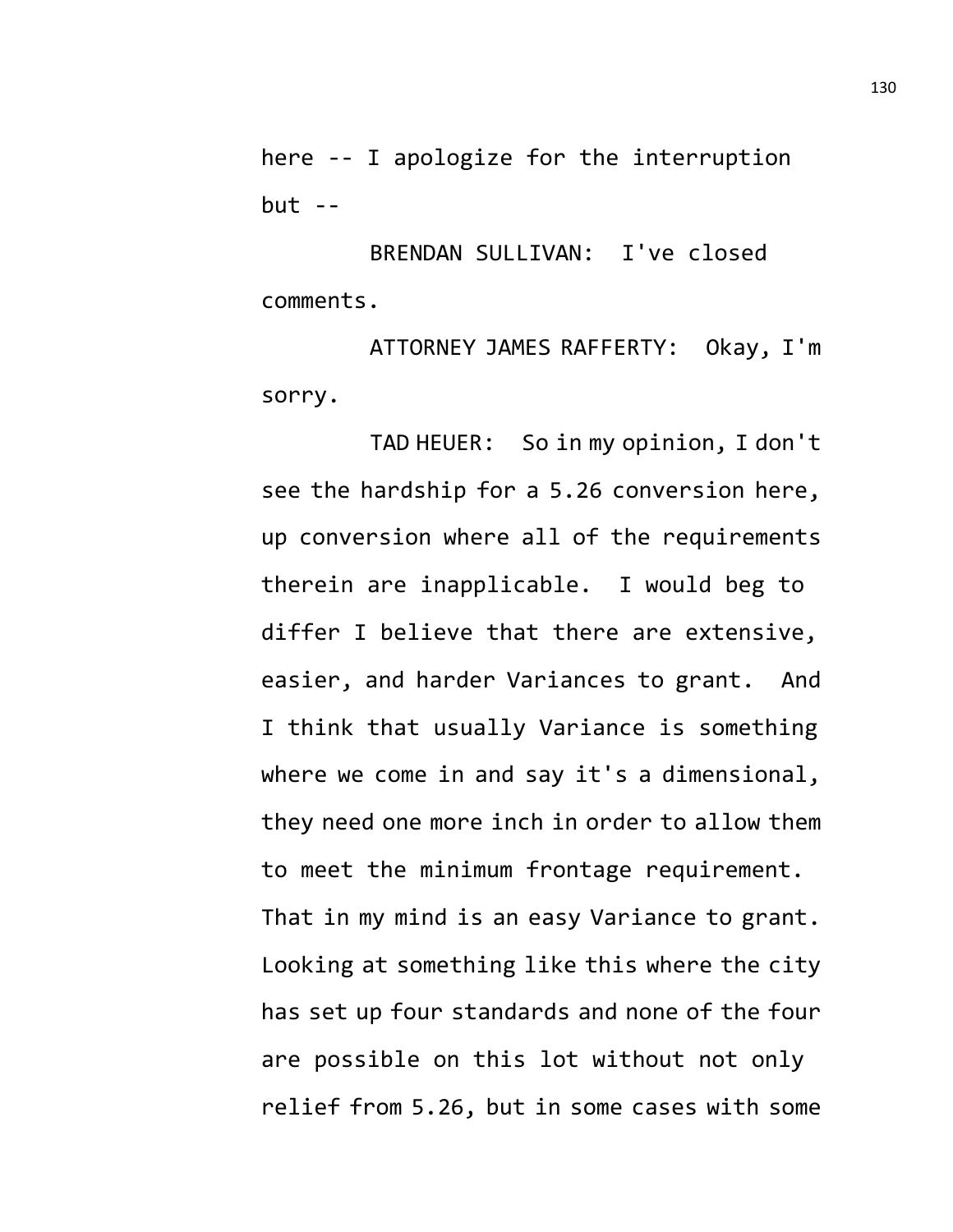other provisions, I find it to be much more difficult. And I think the hardship really comes to the floor in that respect. And I just don't see the ability to do it. So I'm going to -- I'll be voting against it.

That being said, you know, as I said on a few other occasions, I like what you've done. You've taken a really difficult, hard to use property, you've gone through it a couple of times. And didn't come in once and then walk away frustrated. You came back and tried to -- you know, from what I've seen, work as hard as you could with what you have. And particularly what you've done in this iteration in terms of making the front much more open to the street and pulled back which I think adding the porch element does help you significantly because you get a lot of that massing off the street, you know, when you're done it won't look like, at least from the front, that it was a converted funeral home,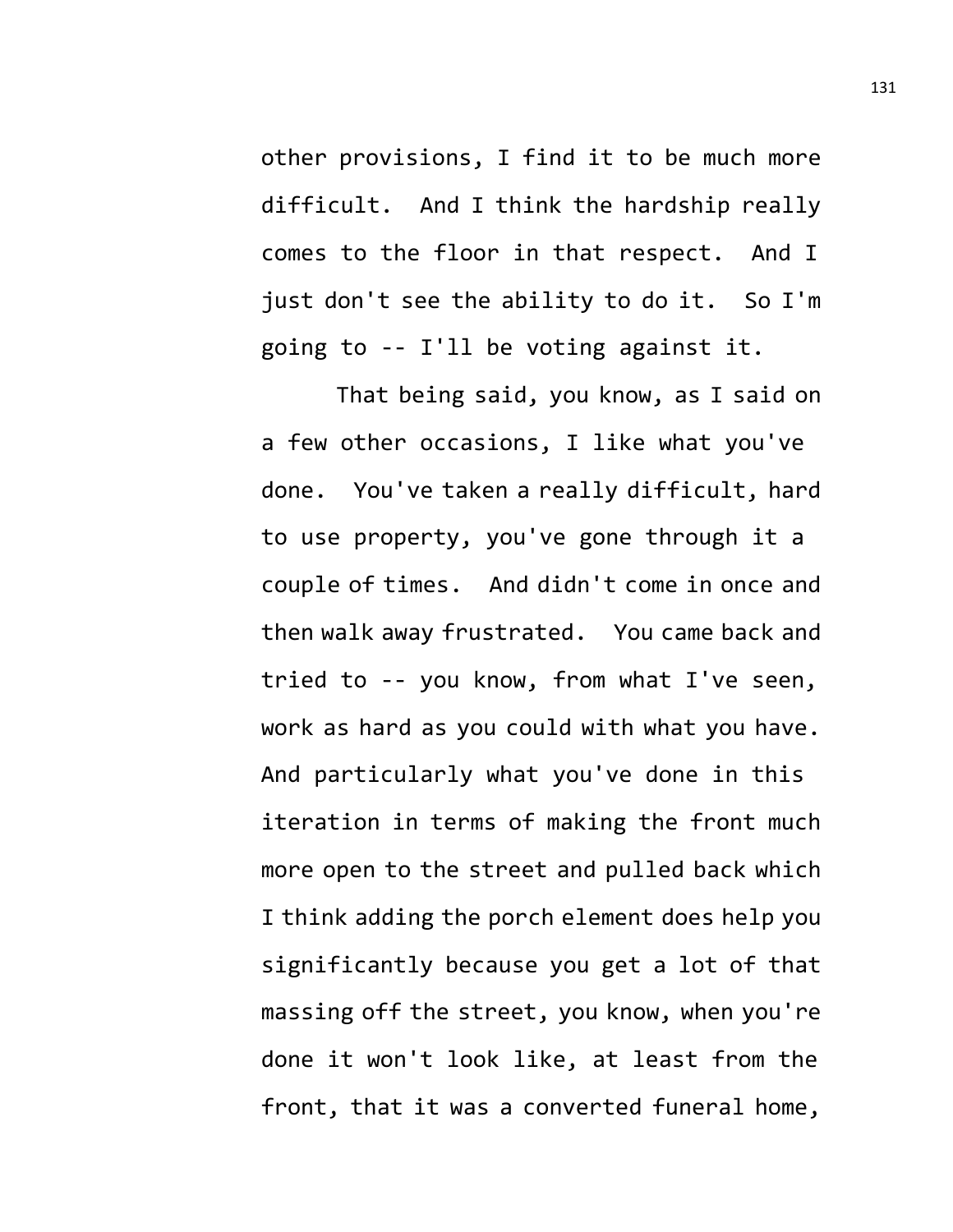which I think is a huge benefit to the neighborhood. And I do think that you've at least tried to be inventive and gone through great lengths to go to the consultant to see what kinds of parking by right options you can do -- not by right, but options that would allow you to provide parking minimum required by the Ordinance. That being said, I think on the Special Permit side if the Board does choose to grant the Variance for the construction, I would similarly be with Tim in suggesting that instead of an all or nothing Special Permit of three or none, a compromise might be to say two spaces, perhaps the two rear spaces, which would give you that third space as a turn around space and allow you to front out. My big concern is and large volume of cars backing out onto a very busy thoroughfare on a blank wall. And I just think there is a safety and a traffic issue that's involved there, and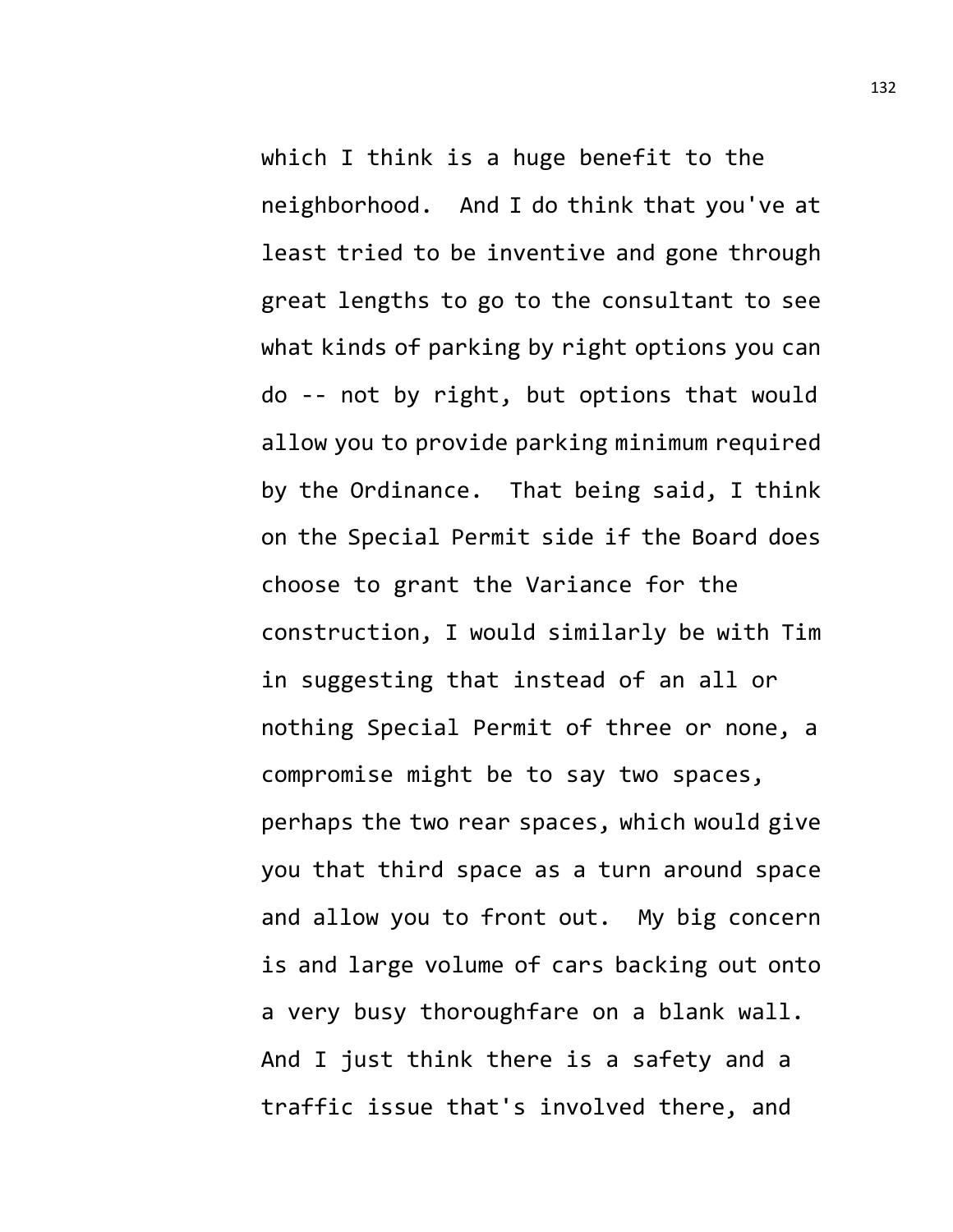being able to turn the cars around, I think, ameliorates that for me to a great extent. I think that kind of a compromise would allow the Petitioners to have a certain amount of parking, would allow the safety concerns to be resolved, and it would not require that all the parking be placed on the street. So, I'd be voting against the main motion for the Variances to the extent that those are granted, and I would support a modification of the request on the Special Permit along the lines that have been proposed to the Board.

BRENDAN SULLIVAN: Okay, let me make a motion --

ATTORNEY JAMES RAFFERTY:

Mr. Chairman, can I offer one observation only because I've been -- picking up on that point. Ms. Lim believes that with some alteration, subject to further engineering confirmation, that she could actually reorient the parking so that all three spaces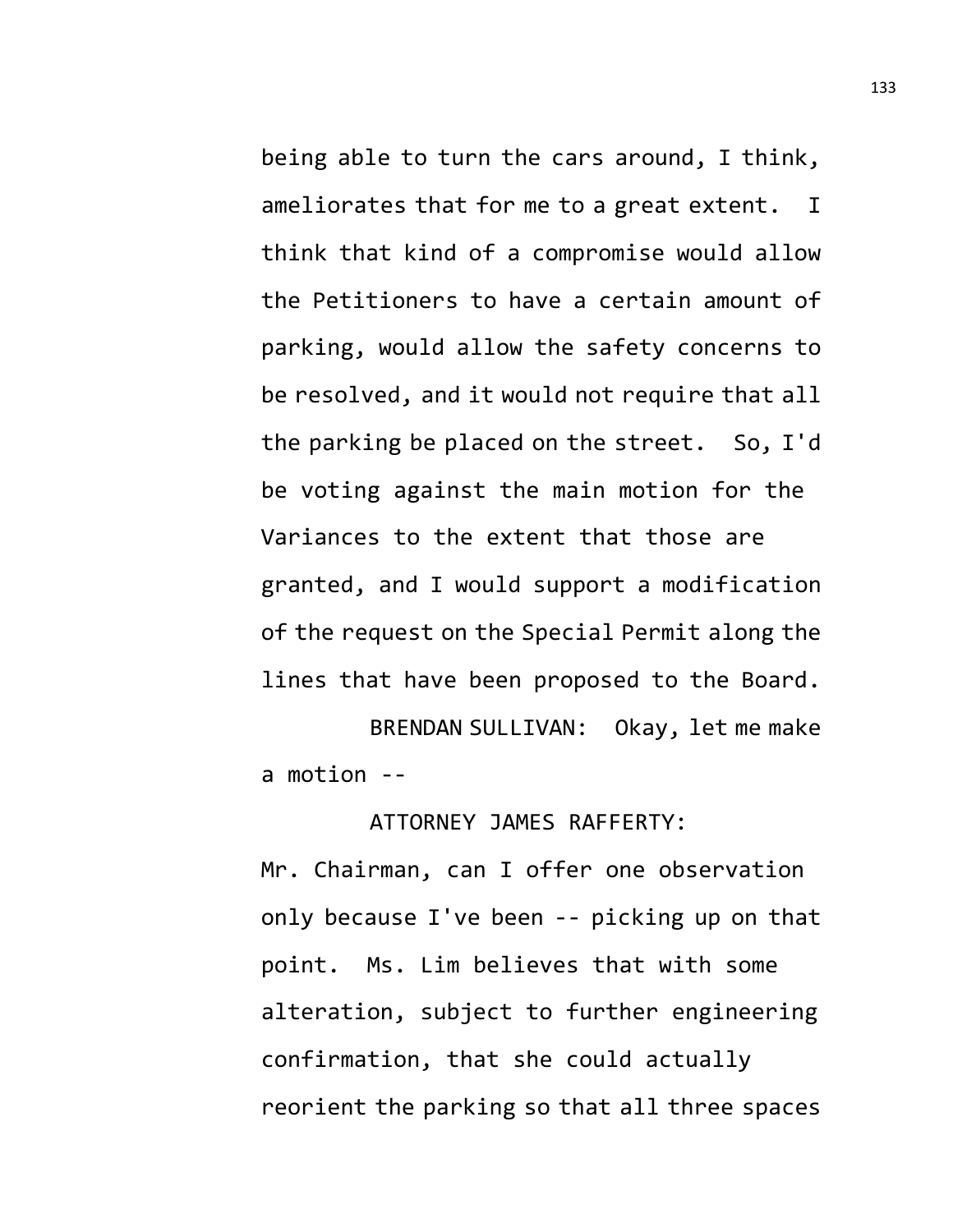would drive out, would have the ability -- we would still need the dimensional relief because we wouldn't have the full business, you know, the 18 and all that. But I just asked her, I said, how confident are you that you could --

DIANE LIM: Well, I'm confident because we did sketch out that option with a consultant. So that basically includes, involves I should say getting rid of this back study here so that cars would park all three this way and all this basically the hallway spaces will be given to the turn around and this would essentially, just from volume here, and the staircase coming down so that would --

ATTORNEY JAMES RAFFERTY: Would the cars then get nosed in here and back out?

DIANE LIM: Yes.

BEN SVENSON: We have to go through with the consultant because I think actually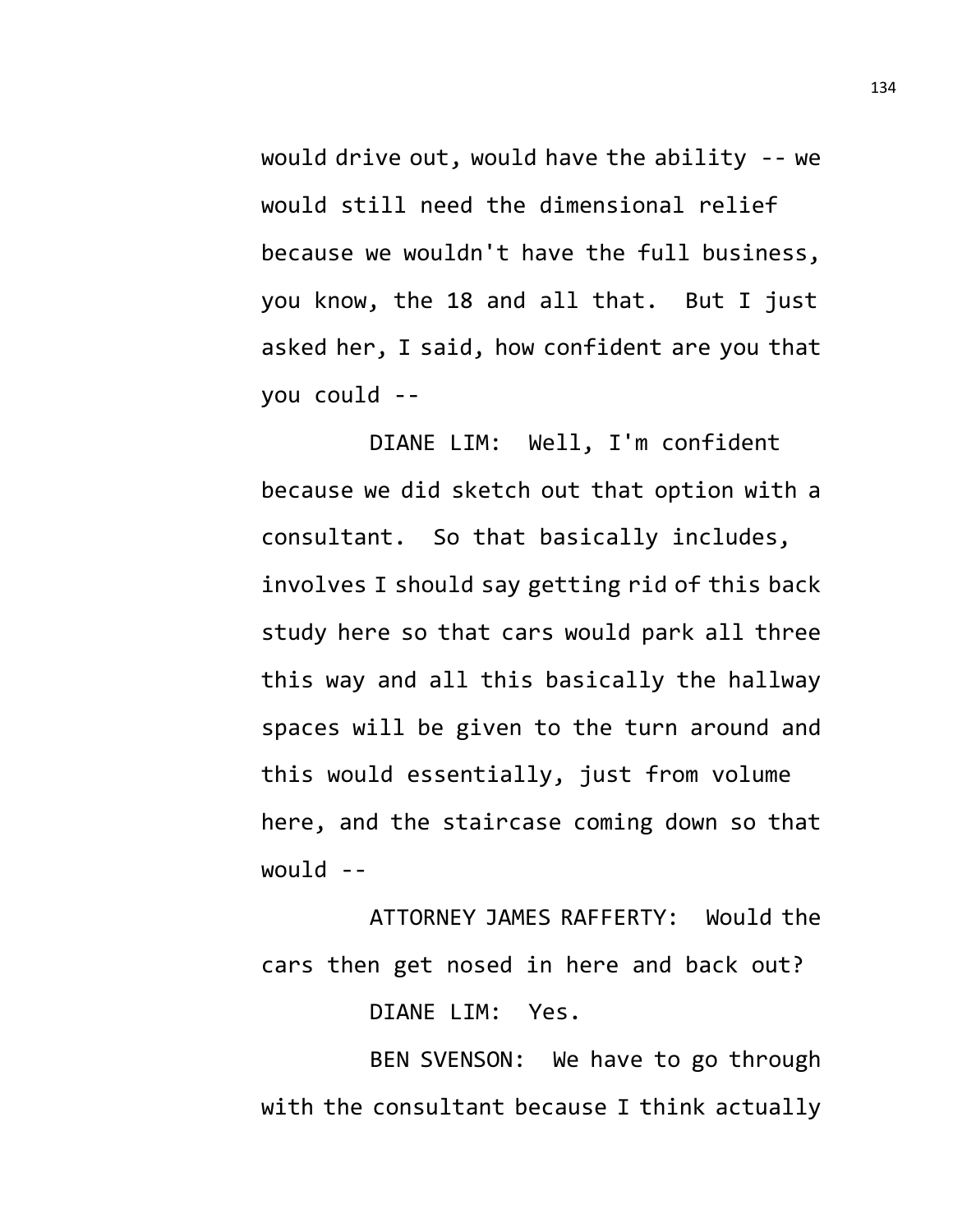it went like that.

DIANE LIM: We touched upon that option before.

## CONSTANTINE ALEXANDER:

Mr. Chairman, I think as you were about to make a motion for a Variance, I think we've got -- in view of the comments you've heard, I think you got to take the Variance one by one, element by element, not just the Variance for the relief being sought because you're going to get different votes, I think, on different elements. Maybe you were there already.

BRENDAN SULLIVAN: It has to pass the first hurdle before it gets to the --

TAD HEUER: I guess the question is if there is a redesign, what does that mean for you?

ATTORNEY JAMES RAFFERTY: Right. I was going to say if there was a -- depending on the first relief which I guess one might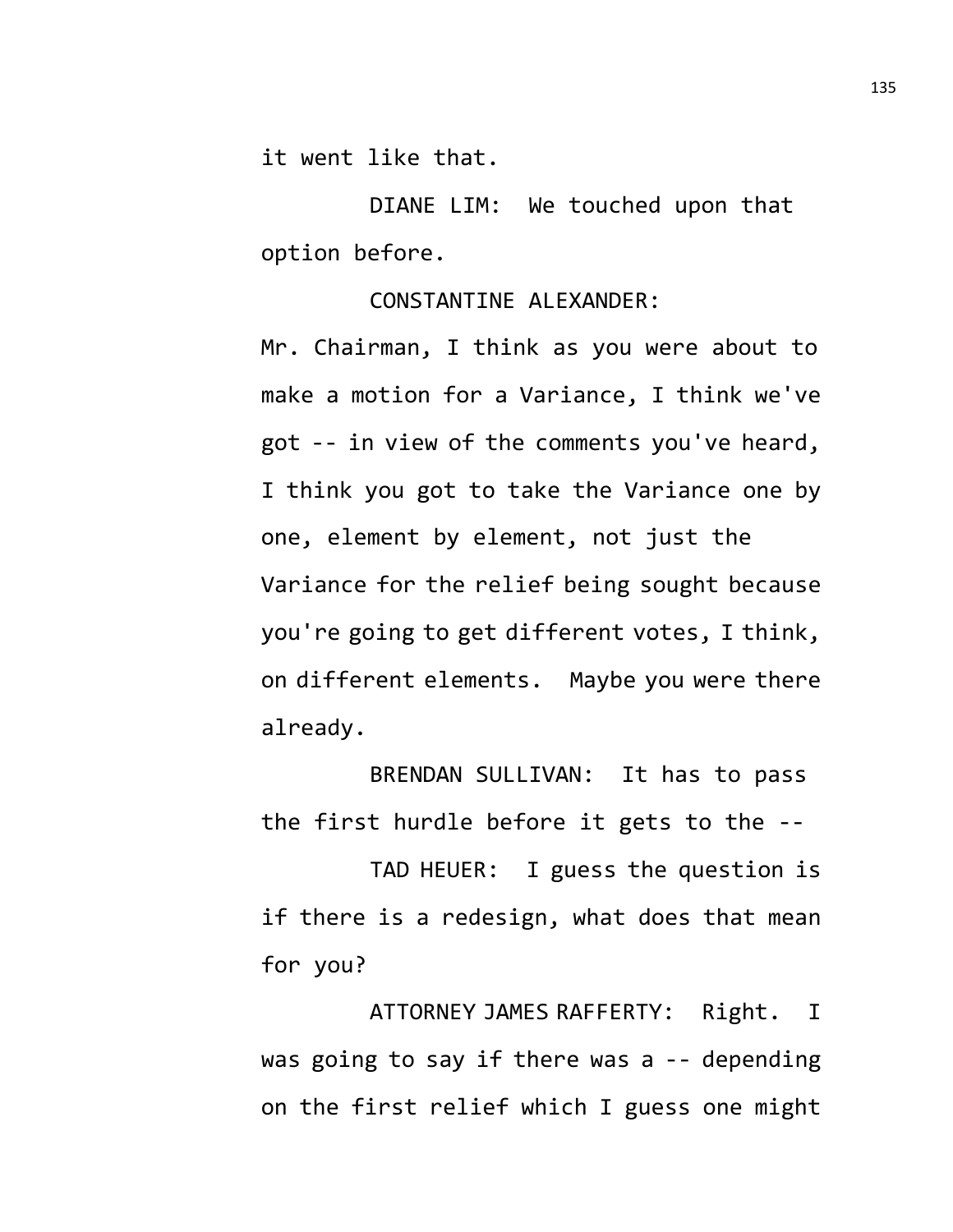say is the lot area per dwelling unit relief or the 5.26 relief, if there was, if the Applicant met its burden on that, we -- I wonder if we might then request a deferment until a later date for a revised parking scheme which would involve the same -- we would still need dimensional relief for the parking, but it might be -- it might be that a redesign would allow for a maneuverability that would allow the cars to drive out and then ask the Board to act upon balance.

TAD HEUER: Are you suggesting would a -- the same thing we did on the Union Street and the continuances --

ATTORNEY JAMES RAFFERTY: Yes.

CONSTANTINE ALEXANDER: We didn't take a vote on any element of Union Street. If I may, I think you got a sense from the Board already, and we can confirm it if you would like, that you're going to get favorable relief on the Variance except for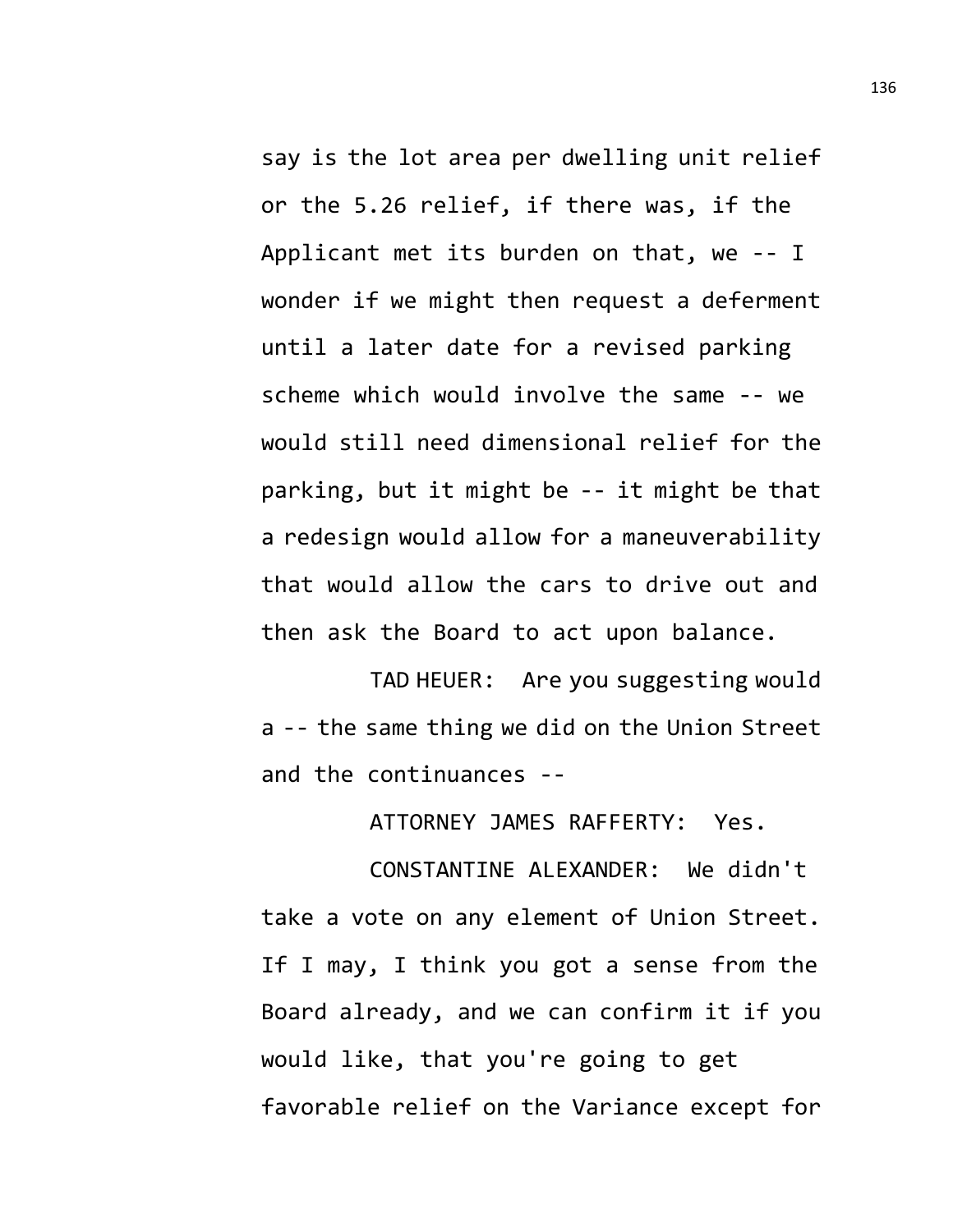the parking. And I just tell you from my own point of view, even if you could go out frontwards, which you think you can accomplish, I'm still not going to vote in favor of it just so you know.

ATTORNEY JAMES RAFFERTY: I could live with one such opinion.

CONSTANTINE ALEXANDER: I know you could. I'm very much in favor of Mr. Hugh's suggestion about the Special Permit but not all or nothing. In other words, Special Permit for two spaces on-site although you required three.

ATTORNEY JAMES RAFFERTY: But I suspect you would keep the preverbal open mind until you saw whatever successor plan we might file?

BRENDAN SULLIVAN: Let me bring this to a conclusion. I tend to agree with Mr. Heuer's analysis, that we have an unusual building, never really fit into the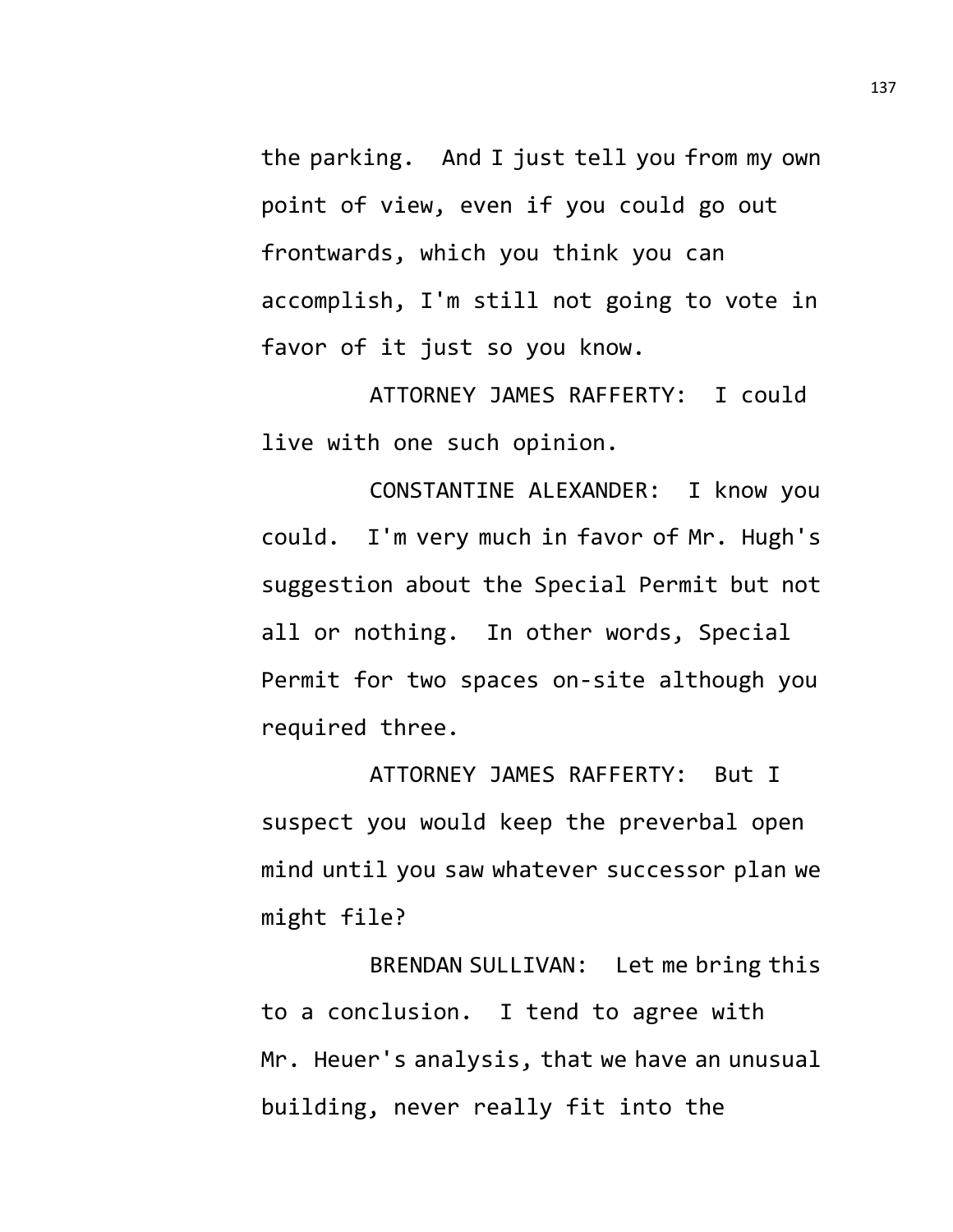neighborhood prior to -- I mean, after the construction. It still doesn't fit into the neighborhood, not compatible with it, and I think it's just too much building. And I think that two units could work there by taking off the front part of that building. And, you know, I know there was great advocacy on your part of saying, you know, we don't want to take down part of that building, but I think that your point it could be made a viable two-family. And the fact that we have too much building here and we're trying to make this building work. I don't think it's compatible with the neighborhood. It's a use that has become extinct. And I think it can be brought back into a more compatible use and more compatible aesthetic. And so that I would not be in favor of the plan that's before us.

So let me on that note let me make a motion.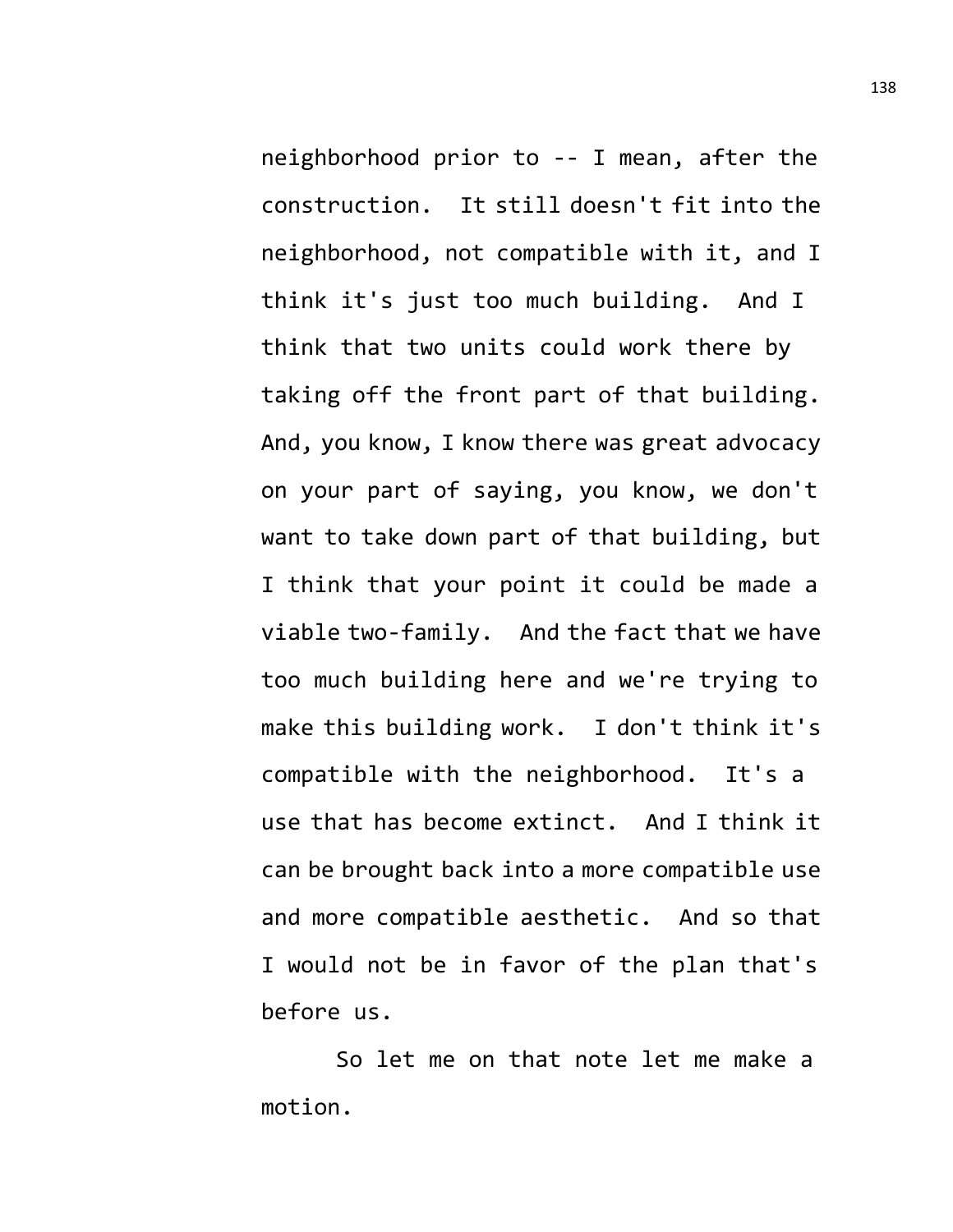ATTORNEY JAMES RAFFERTY: Well, on that note --

BRENDAN SULLIVAN: Let me make a motion to grant the relief requested to change the use of the pre-existing, non-conforming structure containing a funeral home and single-family dwelling to a three-unit townhouse.

To construct a head house and a modification of the dimensional requirements of a parking spaces.

The Board finds that a literal enforcement of the provisions of the Ordinance would --

ATTORNEY JAMES RAFFERTY:

Mr. Chairman, could I make a request at this point to -- that the petition be given -- in light of the helpful comments of the Board, which would indicate that two members are not prepared to support the Variance, if the vote were to go ahead, we'd be looking at that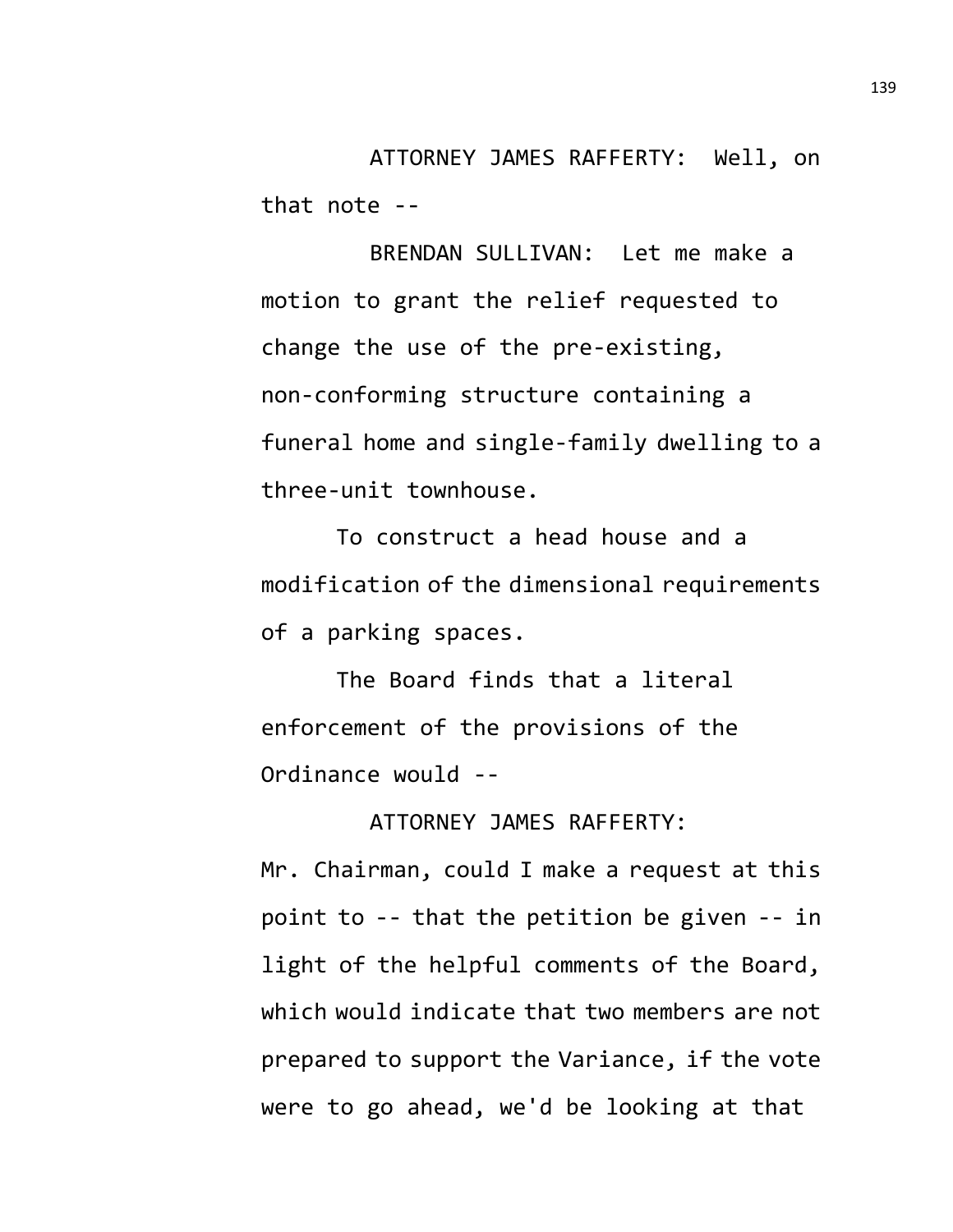funeral home in its present condition for conceivably two more years.

BRENDAN SULLIVAN: Unless you came back with something somewhat dramatically different.

ATTORNEY JAMES RAFFERTY: Right. But in the context of the pending application, if the Board were willing to allow a continuance period, we could at least evaluate such a change and then not have to deal with coming here, going to the Planning Board, coming back here. It adds months to the process. Because there would have to be a finding, the Board well knows that there's material changes in the application.

Removing the front porch of the building also would eliminate the opportunity for parking on the site. We would then be parking in the front setback which would raise a new thing. So I think in light of the lack of support for the three units, I would ask for a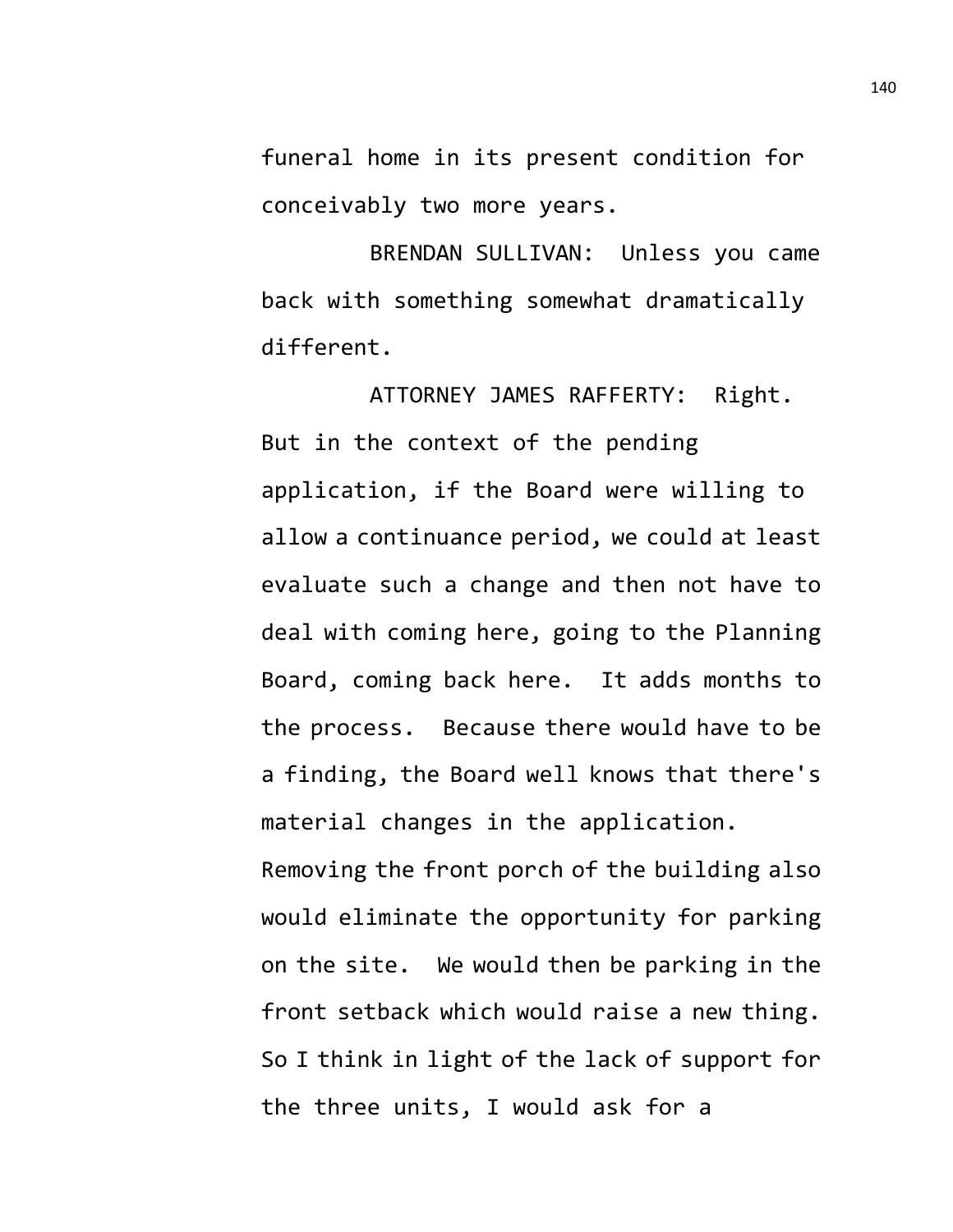continuance to allow the Petitioner to evaluate a modification to the plan because I think --

CONSTANTINE ALEXANDER: I think that's entirely appropriate.

THOMAS SCOTT: I would be okay with that.

> BRENDAN SULLIVAN: Tim? TIMOTHY HUGHES: Okay.

TAD HEUER: I'm fine with that. I mean, there's no reason you have to take off the front, take off the rear, too. There are all kinds of options.

ATTORNEY JAMES RAFFERTY: Yes.

BRENDAN SULLIVAN: So, a motion to continue the matter to allow the Petitioner to regroup and to consider alternative proposal.

ATTORNEY JAMES RAFFERTY: Right. BRENDAN SULLIVAN: The Board seems amendable to that, so I would make a motion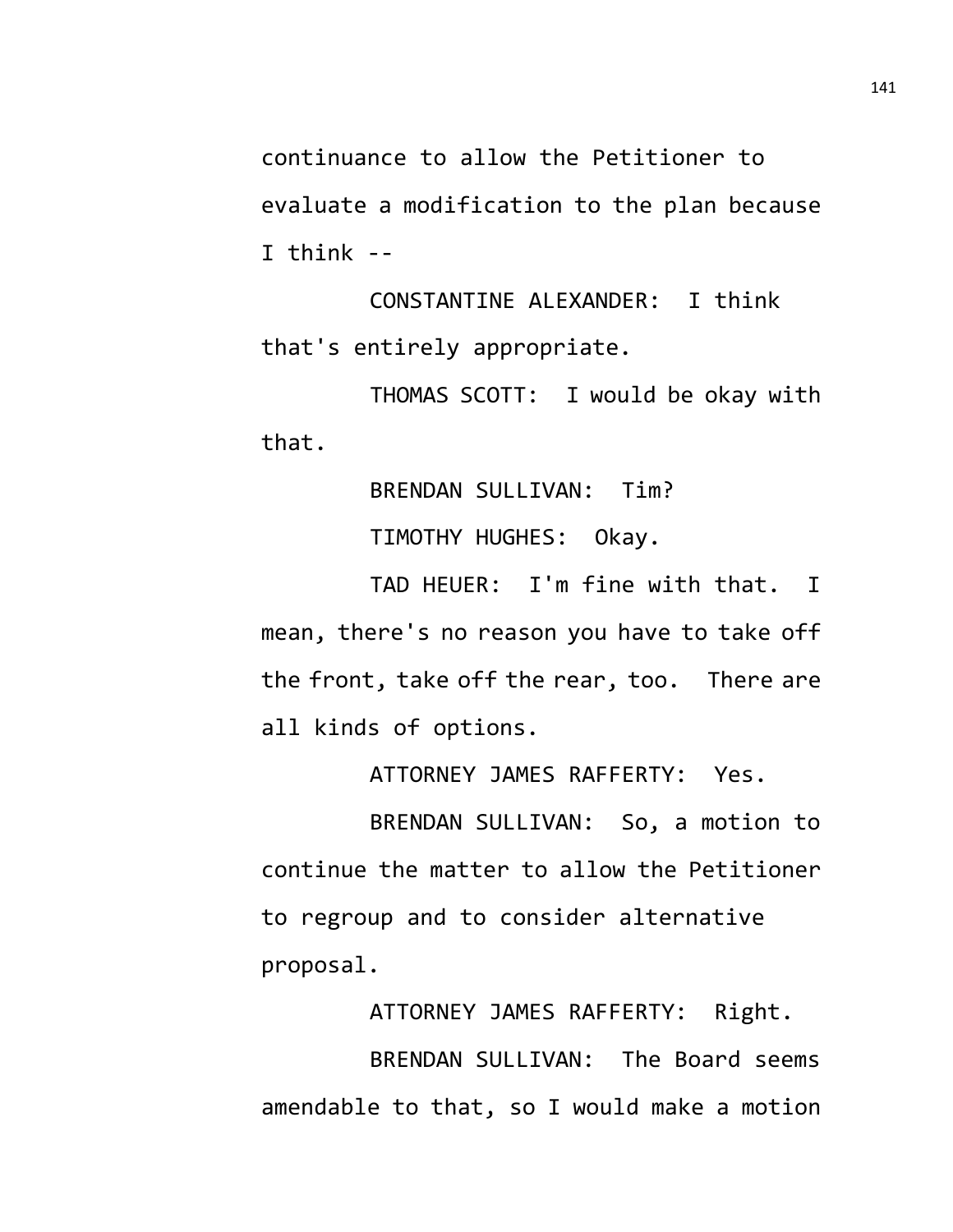to allow that continuance on the condition that the -- well, a date?

SEAN O'GRADY: We've got June 14th still open. Is that too soon?

BRENDAN SULLIVAN: July?

BEN SVENSON: How much changes are we talking about?

BRENDAN SULLIVAN: Now, do you want us to just hold this in recess for a minute, you want to go and huddle and come back?

ATTORNEY JAMES RAFFERTY: That would be helpful.

BRENDAN SULLIVAN: I can get in the next case. Why don't you do that rather than being forced and rushed into anything.

CONSTANTINE ALEXANDER:

Mr. Rafferty is on the next case. No, you're not.

ATTORNEY JAMES RAFFERTY: Thank you.

(Case recessed)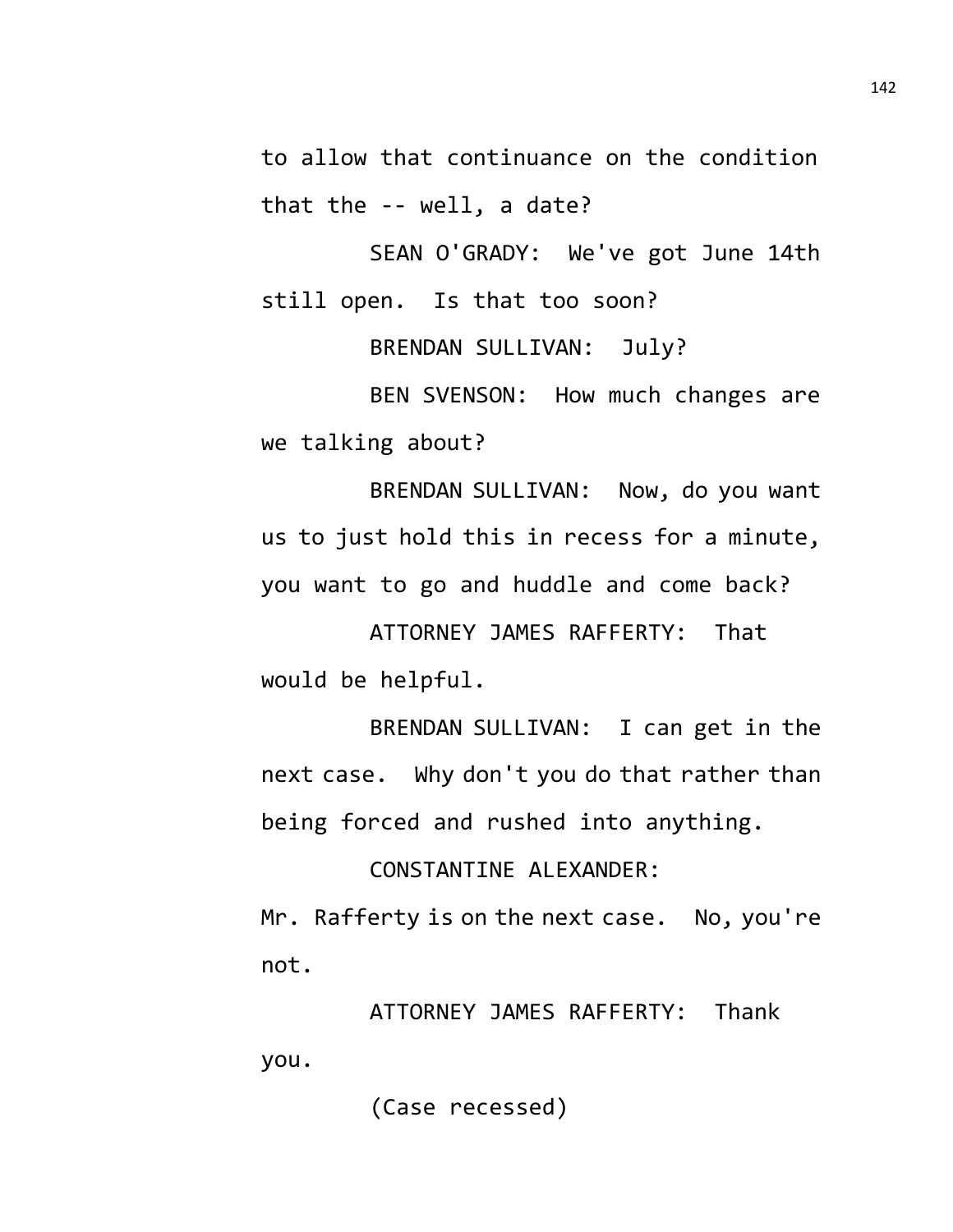(9:05 p.m.)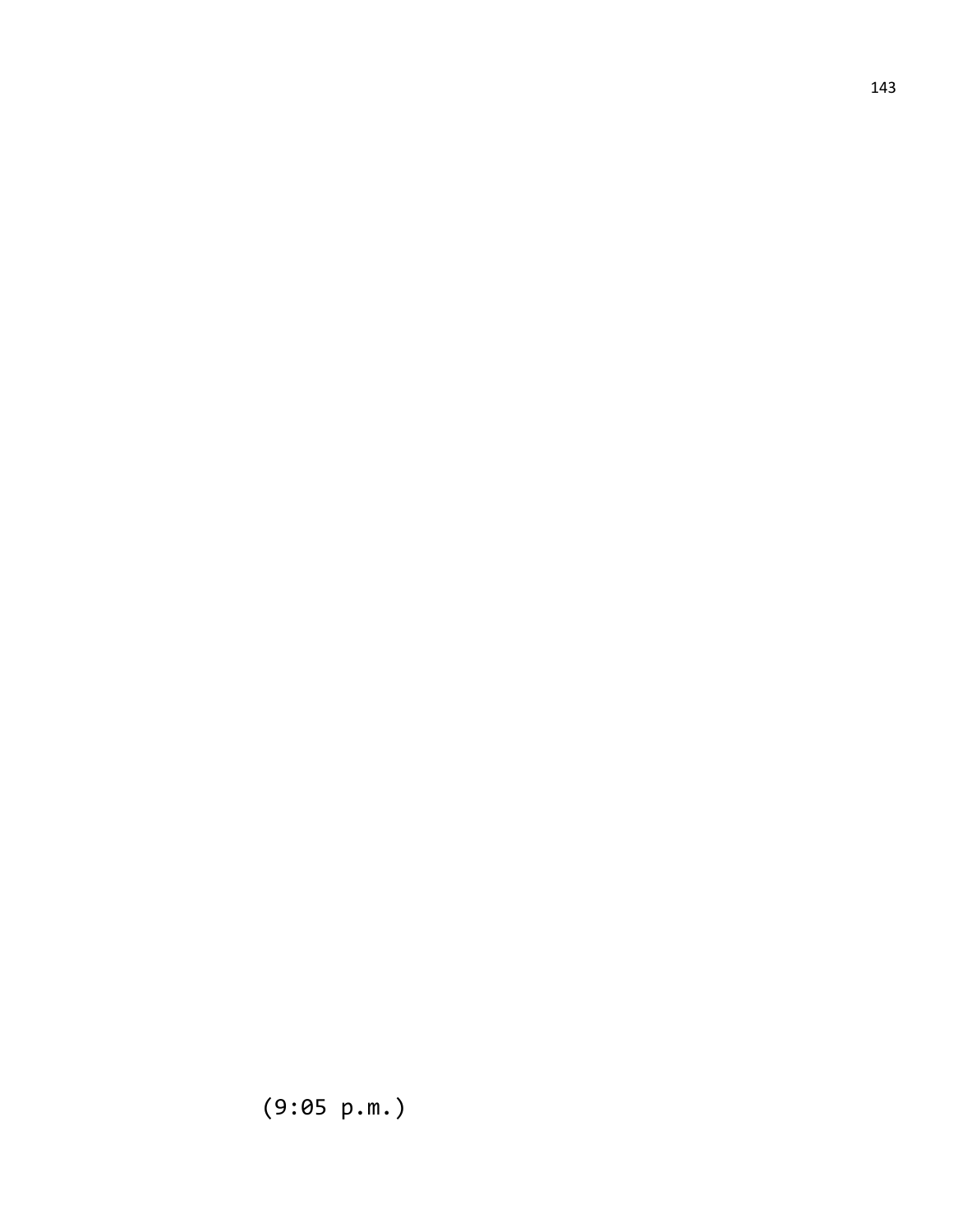(Sitting Members: Brendan Sullivan,

Constantine Alexander, Timothy Hughes, Tad Heuer, Thomas Scott.)

BRENDAN SULLIVAN: Can I have case No. 10250, 48 Trowbridge Street. A representative and the petitioner, if you would come forward for a minute.

Before I open up the case and I just -- well, let me do this. The Board is going to consider case No. 10250, 45 Trowbridge Street. The issue that I have before we open it up, Mr. Wright, is that I believe that there was a late filing on the changes.

> PETER WRIGHT: Excuse me. BRENDAN SULLIVAN: Yes or no? PETER WRIGHT: No.

BRENDAN SULLIVAN: It was not in by five o'clock by Monday.

> PETER WRIGHT: The Monday of? BRENDAN SULLIVAN: This past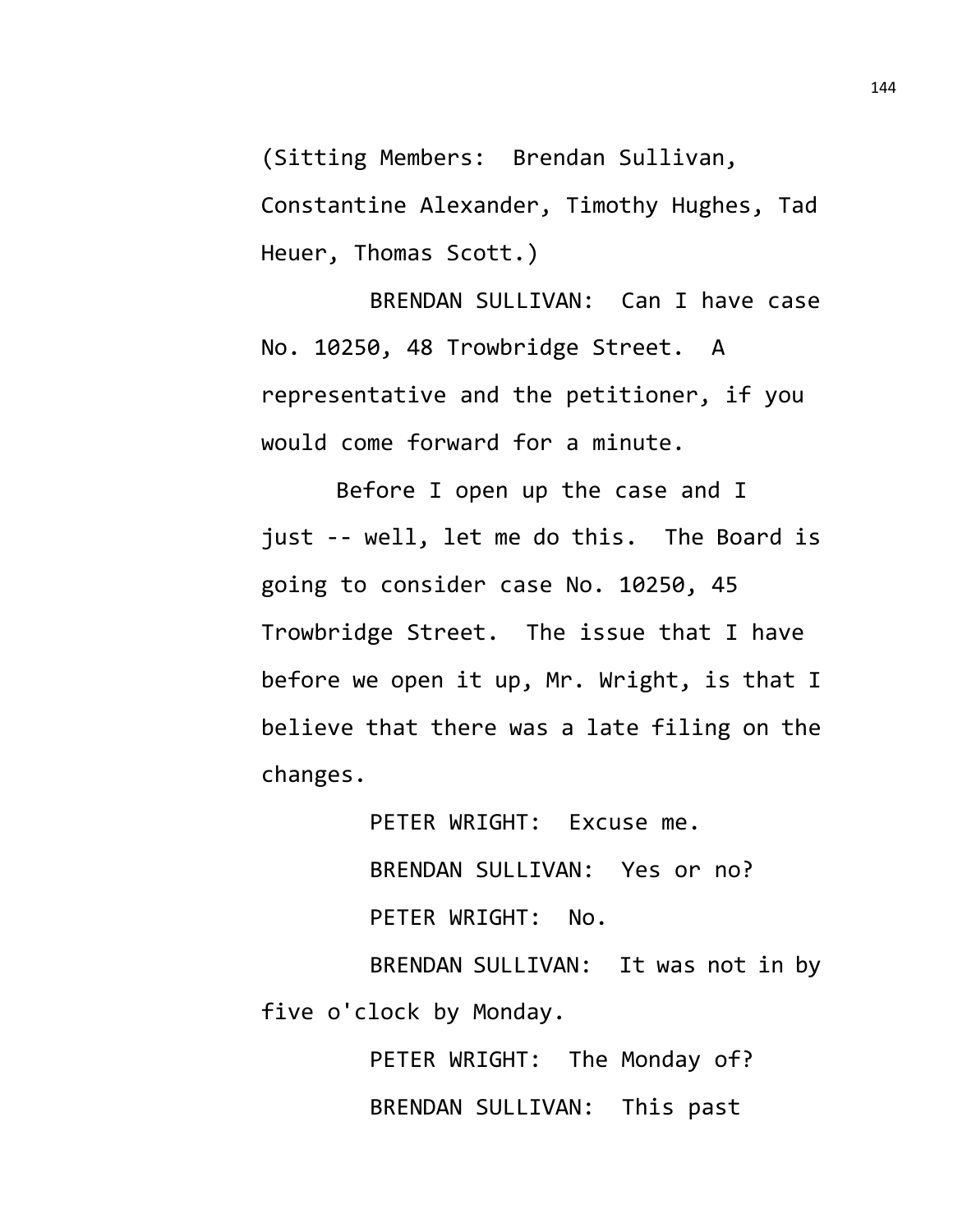Monday.

CONSTANTINE ALEXANDER: This past Monday.

PETER WRIGHT: Oh, the changes -- BRENDAN SULLIVAN: Yes or no? I mean, it's either yes or no.

PETER WRIGHT: I can say no because the changes --

BRENDAN SULLIVAN: No, it was not in?

PETER WRIGHT: No, these changes are actually outside of the setback and it was a compromise. I don't know if that's technically.

CONSTANTINE ALEXANDER: No.

PETER WRIGHT: Okay, no, then. Okay.

CONSTANTINE ALEXANDER: No.

BRENDAN SULLIVAN: I'm sorry?

CONSTANTINE ALEXANDER: The answer is no, they were not in on time.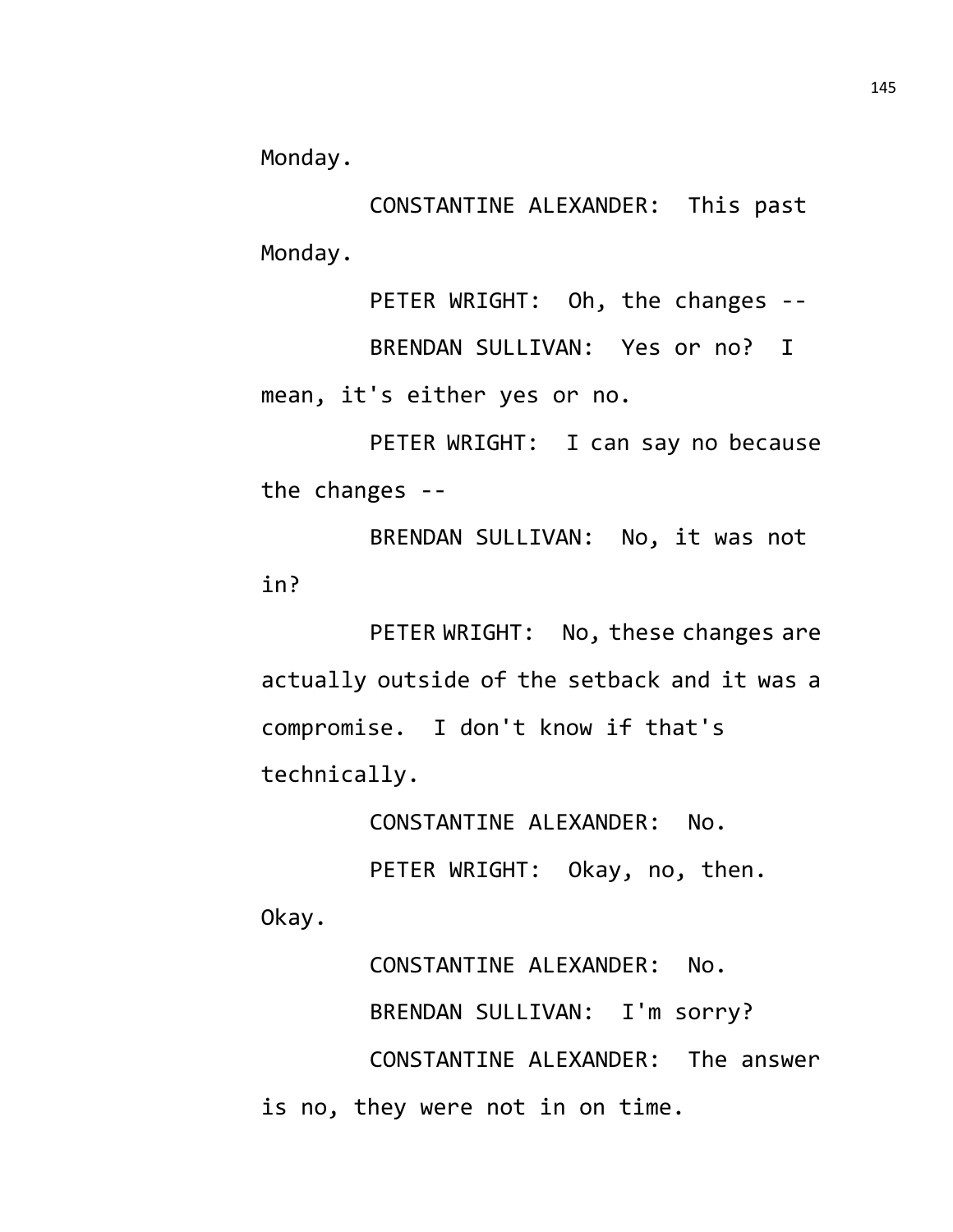BRENDAN SULLIVAN: All right so

consequentially it's not going to go forward.

TIMOTHY HUGHES: Wait a minute, the changes are not something that we're voting on?

BRENDAN SULLIVAN: It's a part of the relief.

TIMOTHY HUGHES: It's part of the relief. The changes to the plan are the part of the Special Permit relief that you're looking for?

PETER WRIGHT: Actually not. It was the abutter neighbor, the only one really affected with the privacy issue, is actually here behind me sitting down. He had written this letter. They had not met, the owner of this condo and the owner of the other one, so it was Saturday, last Saturday --

BRENDAN SULLIVAN: Okay. So the changes are not part of the relief being requested?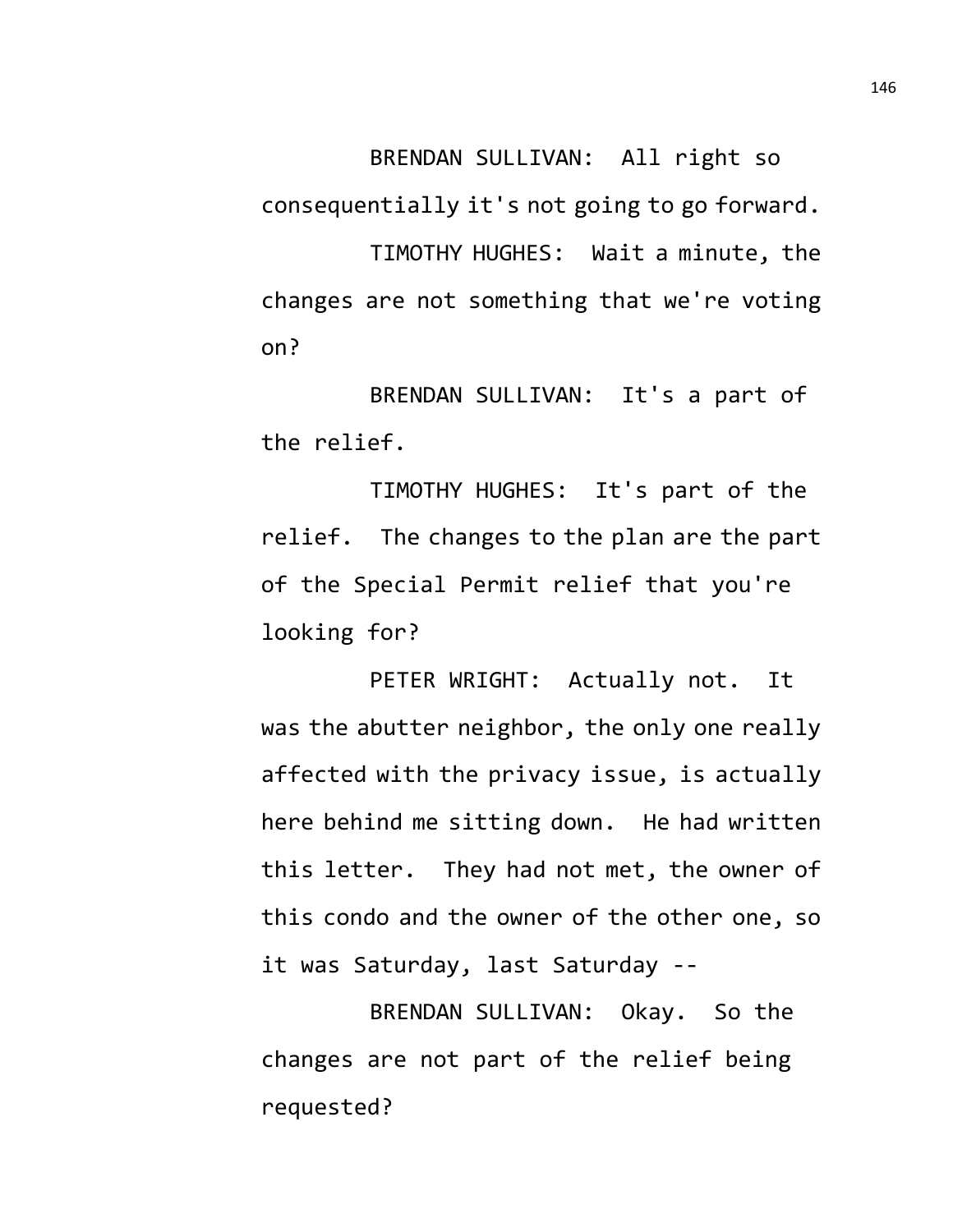PETER WRIGHT: Yes, please.

BRENDAN SULLIVAN: Then I'll withdraw.

PETER WRIGHT: I'm sorry I was confused.

BRENDAN SULLIVAN: What I didn't want you to do is sit here for an hour and have this conversation, that's all. We'll go forward.

PETER WRIGHT: I appreciate that. Should we go back?

BRENDAN SULLIVAN: At the appropriate time. I was trying to avert a problem and I'm glad you cleared it up. (Case Recessed.)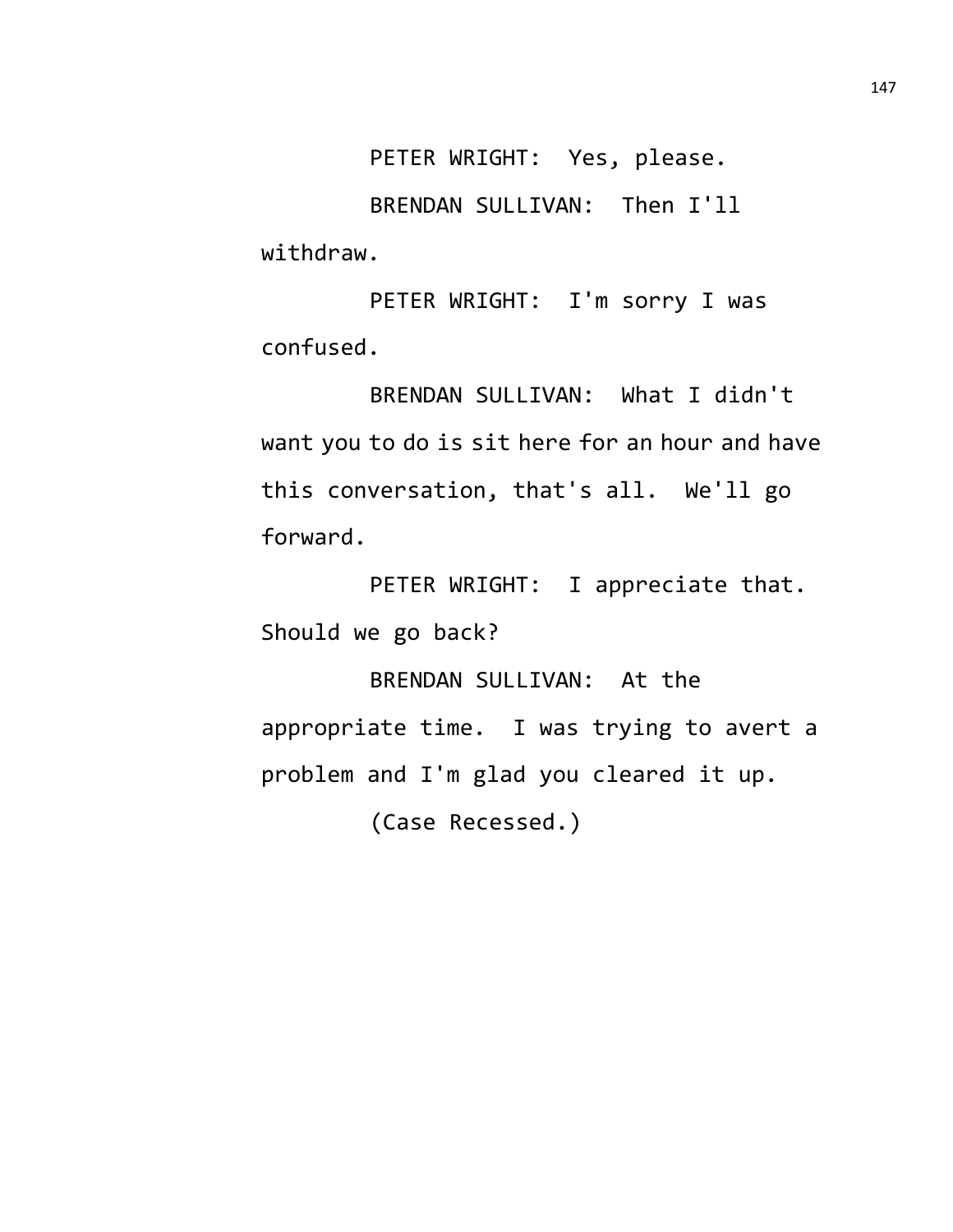$(9:10 p.m.)$ 

(Sitting Members: Brendan Sullivan, Constantine Alexander, Timothy Hughes, Tad Heuer, Thomas Scott.)

BRENDAN SULLIVAN: The Board will hear case No. 10248, 35 Roberts Road.

Okay. If you would introduce yourself.

CAMPBELL ELLSWORTH: Good evening, my name is Campbell Ellsworth. I'm an architect, and I'm here with my client Lou Ferraro, who is the owner of the property at 35 Roberts Road. We are here before you to request a modest Variance for -- or a Variance for a modest increase in FAR. The situation is as follows: 35 Roberts Road is a two-family structure. We were before this Board on October 12, 2011, and we received a Special Permit to add -- it's a non-conforming structure with respect to the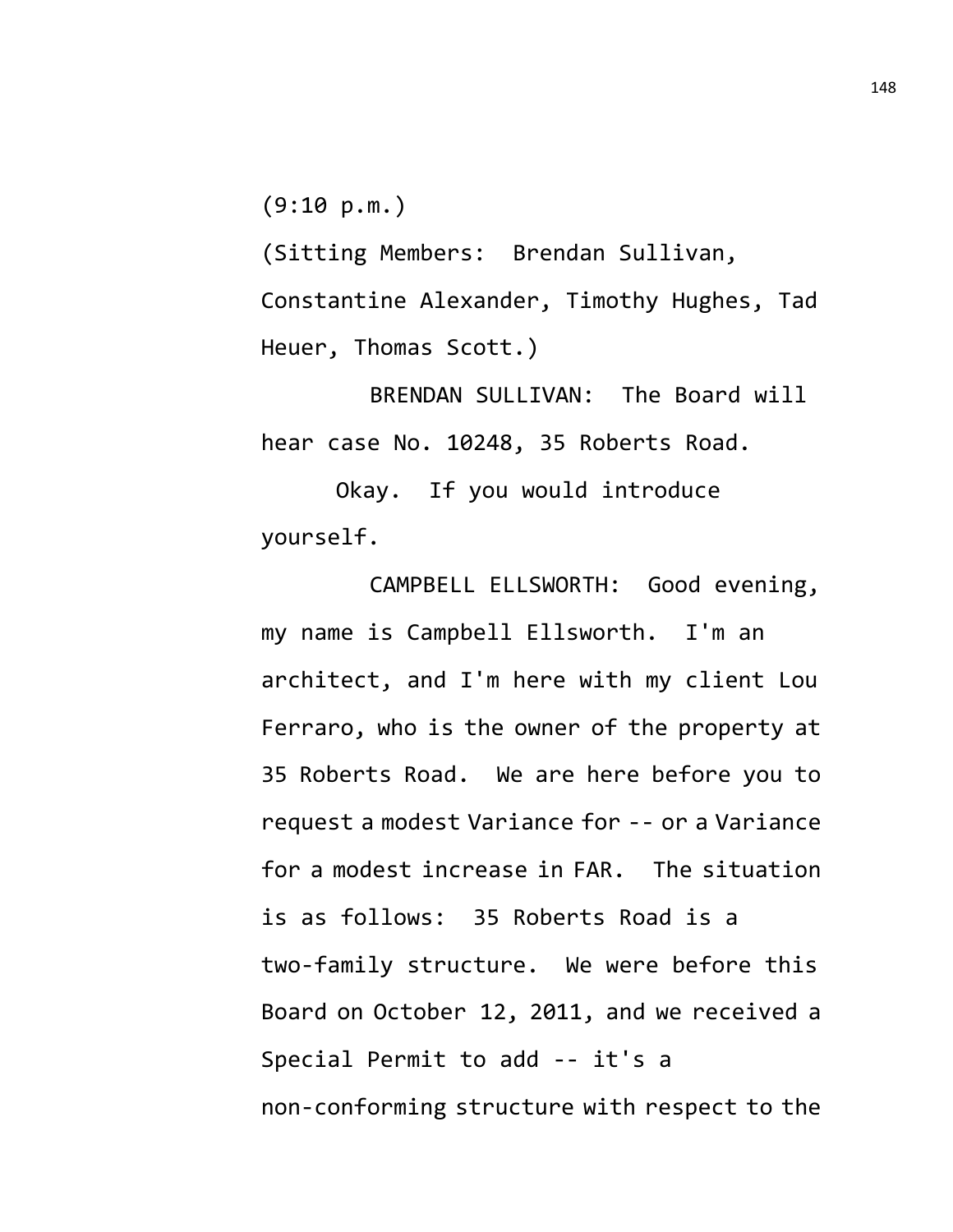left side. It's on a corner lot. Left side yard as well as height. Being non-conforming, we wanted to add square footage to the structure that was more than 10 percent. We came before you and received a Special Permit to add that GFA.

BRENDAN SULLIVAN: What was that number?

CAMPBELL ELLSWORTH: What was? BRENDAN SULLIVAN: More than 10 percent.

CAMPBELL ELLSWORTH: It was almost 25. We were very close.

TAD HEUER: Right. And I think I know where the Chairman is going and to avoid making this potentially as a case heard, by adding the additional 56 feet, you're now at 26 percent since the structure became non-conforming. And that would suggest that you would need a Variance because you go over 25 percent from 8.22.3 which you're not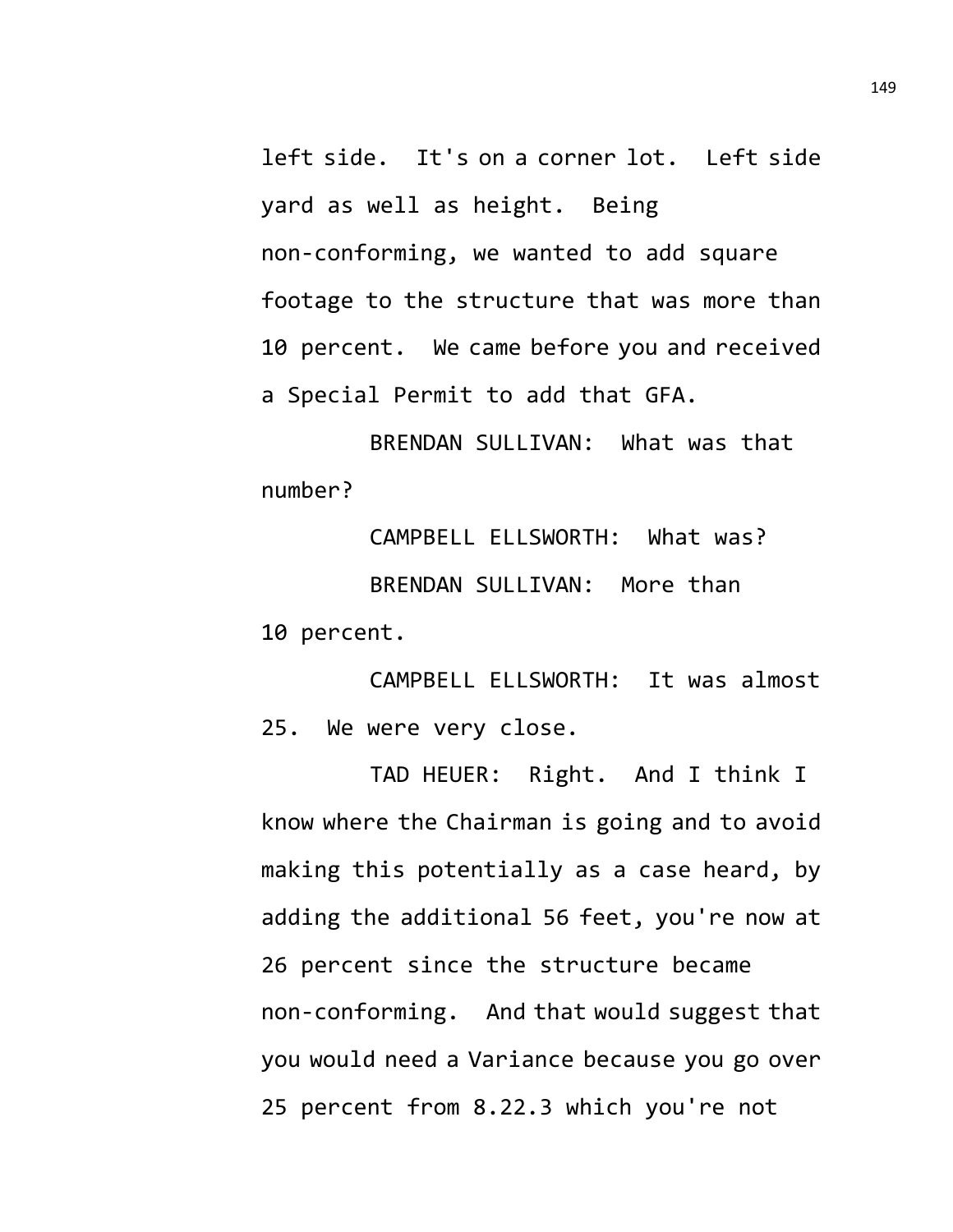advertised for. Am I right about that?

CAMPBELL ELLSWORTH: I'm not sure. I don't know. I don't know. We were --

TAD HEUER: Okay. And the reason I ask, in the previous case back in November, you were very clear that you had attempted to design this project just to get under that 25 percent limit.

CAMPBELL ELLSWORTH: That's correct.

TAD HEUER: Which is fine. And we granted the Special Permit because of that. The Ordinance establishes a provision that says if you have added 25 percent or more to a conforming addition to a non-conforming structure since the time that the structure became non-conforming, which would be back in the forties when the structure became non-conforming by virtue of the Zoning Ordinance being put into effect, then you would require a Variance, not a Special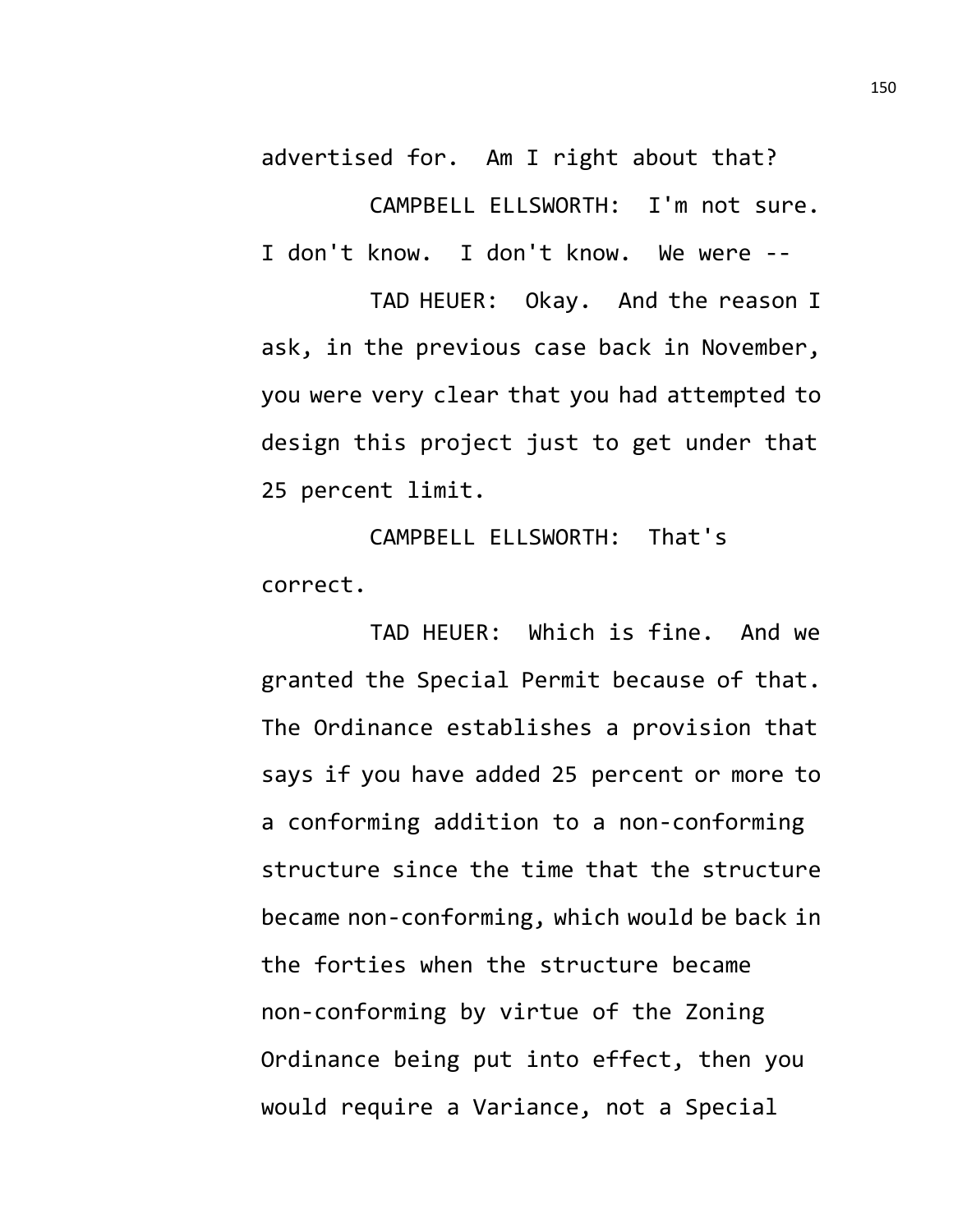Permit which is why you intelligently wanted to stay under the 25 percent. But those elements of additional gross floor area tack on to each other since 1940 onwards. So it, they just happened to have tacked onto each other here, the request is coming up within six months. That it would -- adding where it started from, the forties going forward, until now, including the grant that we gave back in November, puts you over that 25 percent marker which requires a Variance.

CAMPBELL ELLSWORTH: Which is why we're here.

TAD HEUER: But you're not technically here on that. You're here on FAR Variance for Section 5 relief for additional square footage. But what you're not here on is an 8.22.3 Variance for going 25 percent over --

CAMPBELL ELLSWORTH: Non-conforming.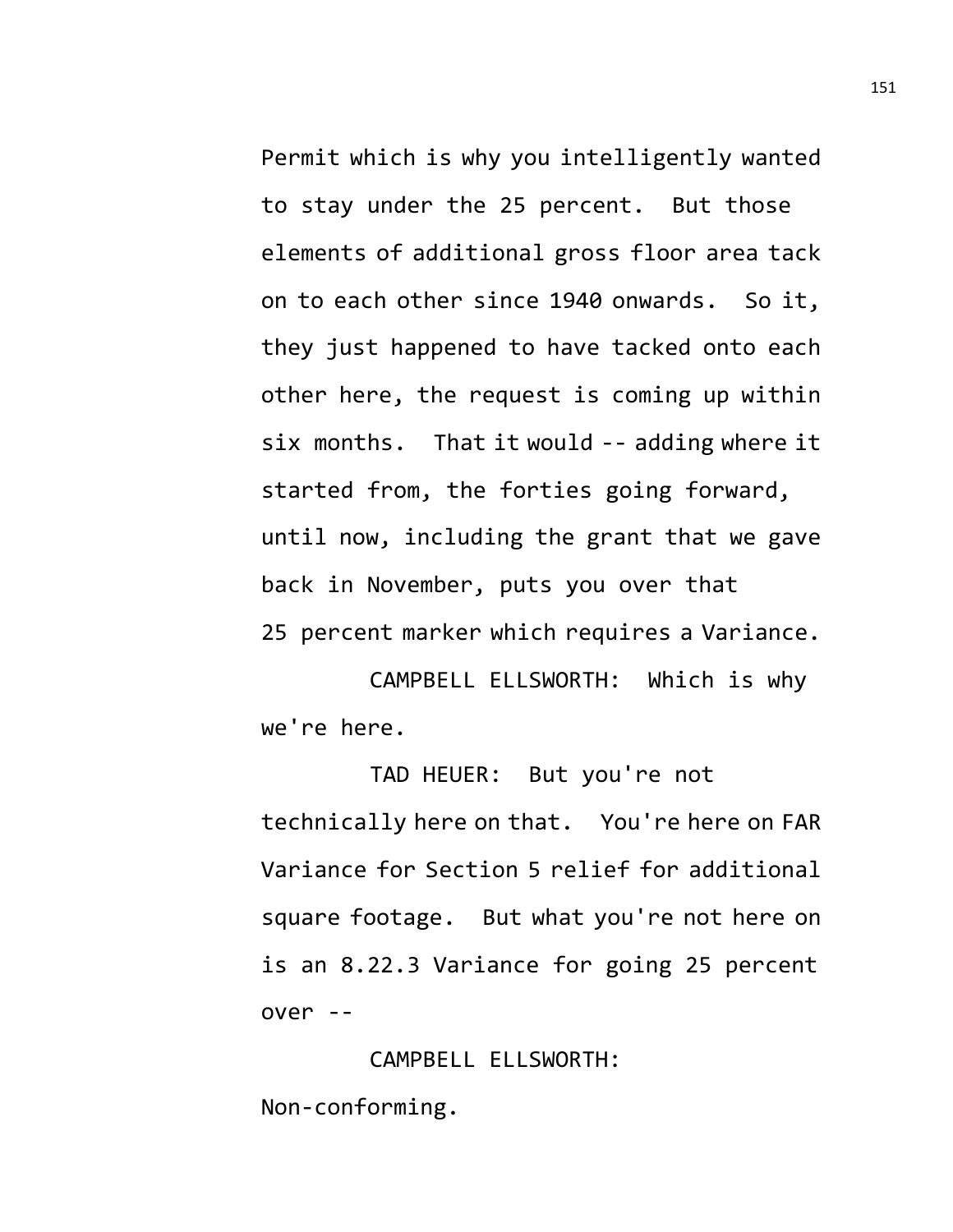CONSTANTINE ALEXANDER: Tad, I'll quarrel with that. The 8.22 point, whatever it is, 3 is just to tell you that -- it says to tell you that if you were outside more than 25 percent, you need your usual Variance. The usual Variance is a 5.31 Variance, and they have advertised for that. I don't think -- there's no substantive provisions in 8.22.3. It just simply says it's a catch all. If you don't meet everything earlier in 8.22, which is Special Permit, then you must go for a Variance. But I don't think you've got the site.

TAD HEUER: Must go for a Variance for what, in what respect?

CONSTANTINE ALEXANDER: For the dimensional relief you're seeking. And they cite five-point -- the Variance would be under 5.31.

TAD HEUER: So you're suggesting that the Variance that they're seeking now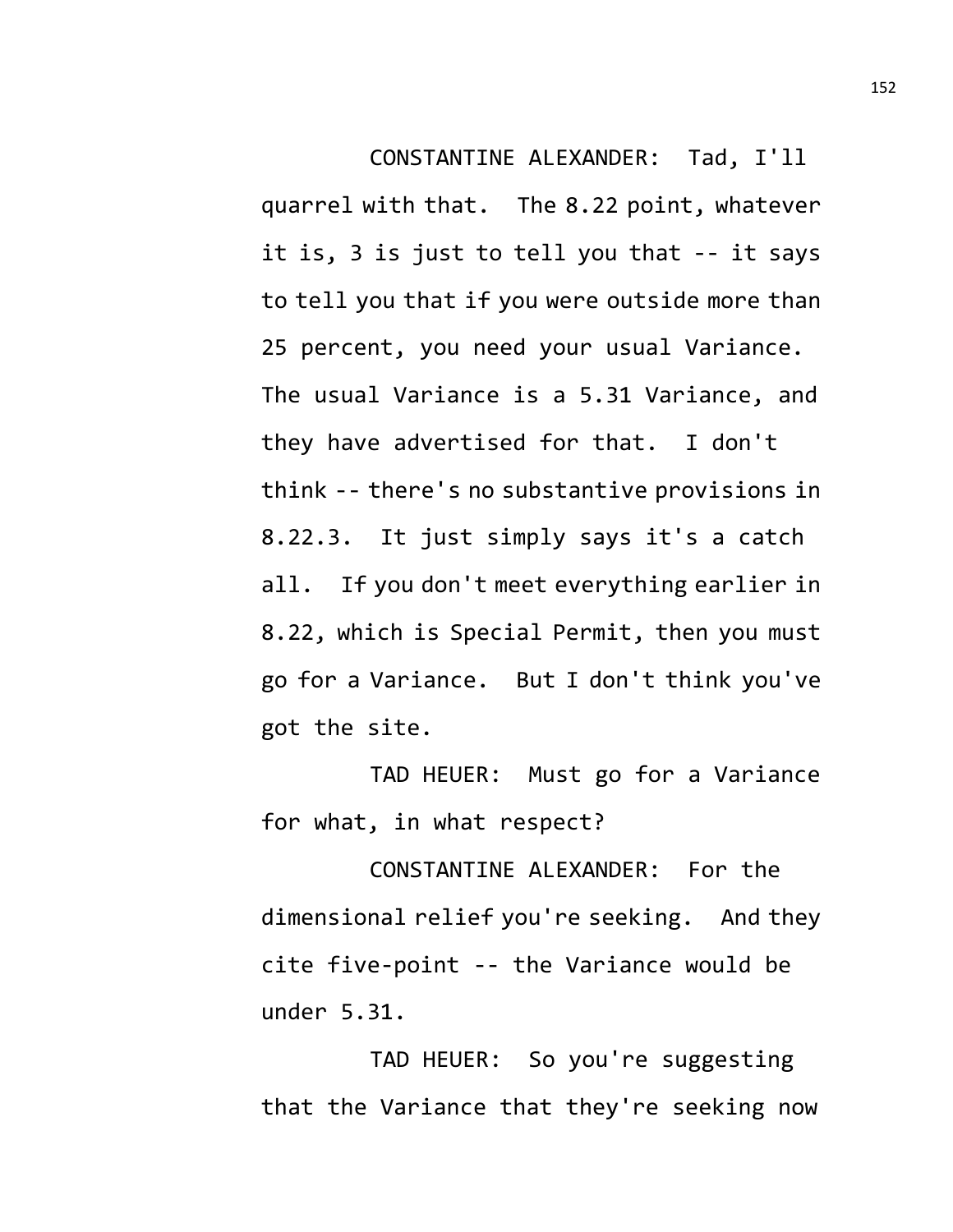for 30 square feet is the Variance that's required even though they came in by Special Permit to get right up under the line. I mean in that sense the best thing for a candidate to do is exactly what you have frequently counseled against, which is to salami their application, to come in just under for a non-conforming, but under FAR use, instead of making one application, that brings me in just up to the line, and then when I go over, I need a Variance but it's only for something very small and modest.

CONSTANTINE ALEXANDER: Well, we can deal with the salami by hearing the case tonight if we believe it's a salami and turn down the Variance. Nothing will be accomplished for making them go back, re-advertise, add another, to me, non-substantive Section, 8.22.3, and then come back and if we want to it's a salami situation, we're not going to grant you the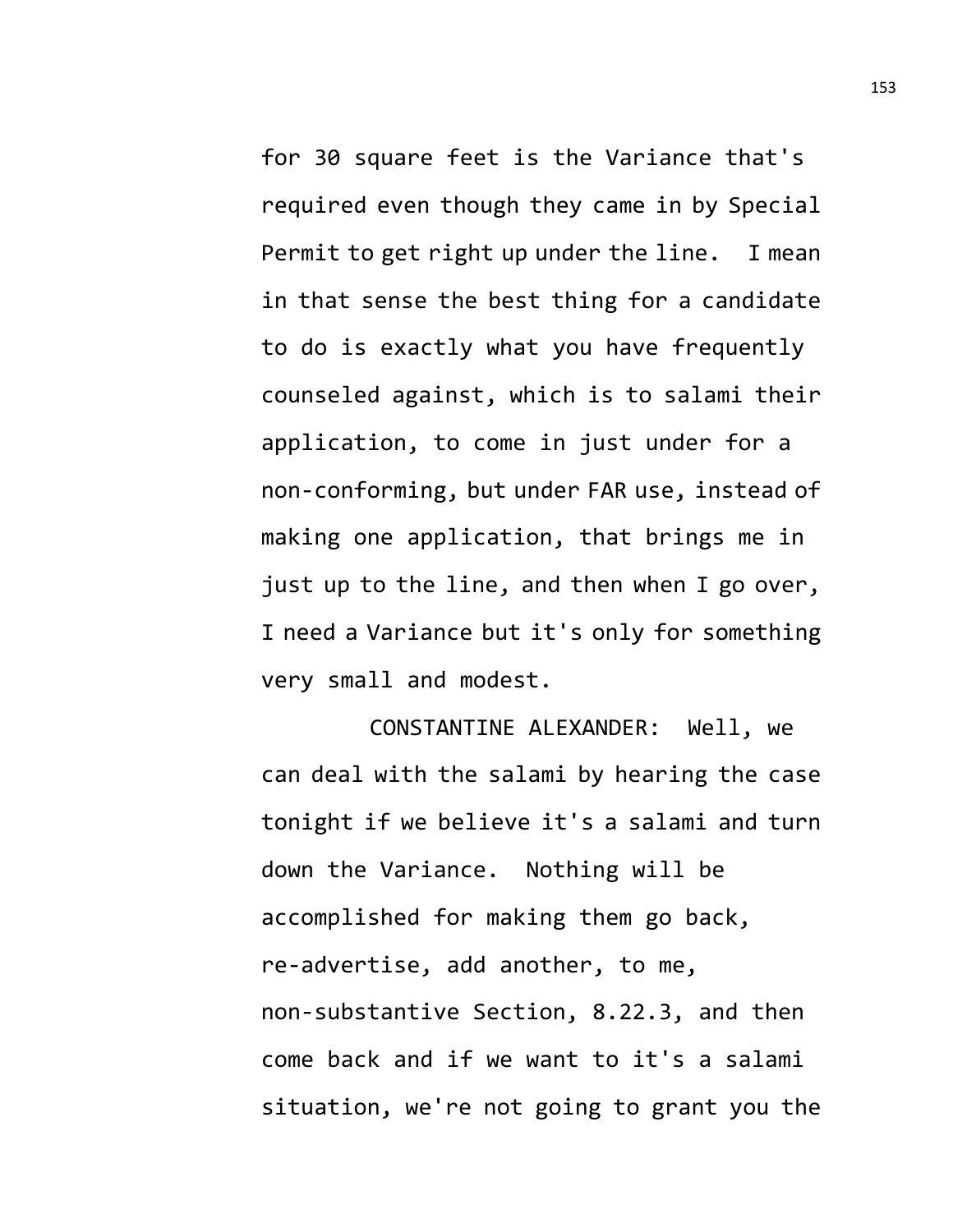Variance. It's not efficient. It doesn't make any sense.

TAD HEUER: Much of what we do is not efficient, but we do it because it's required.

CONSTANTINE ALEXANDER: It's not required.

BRENDAN SULLIVAN: What you're saying we just --

TAD HEUER: Yes. I mean, I think part of that 8.22.3 does is it puts the public on notice, to the extent that the public cares, that this is not merely an addition of 30 square feet. It's something that's much larger. It's an addition that from the time that probably came non-conforming to now, has grown in 25 percent or more of its gross floor area. And I think that that notice provision does have a substantive value. Because people say it's not adding a covering to a porch, it's something really large and the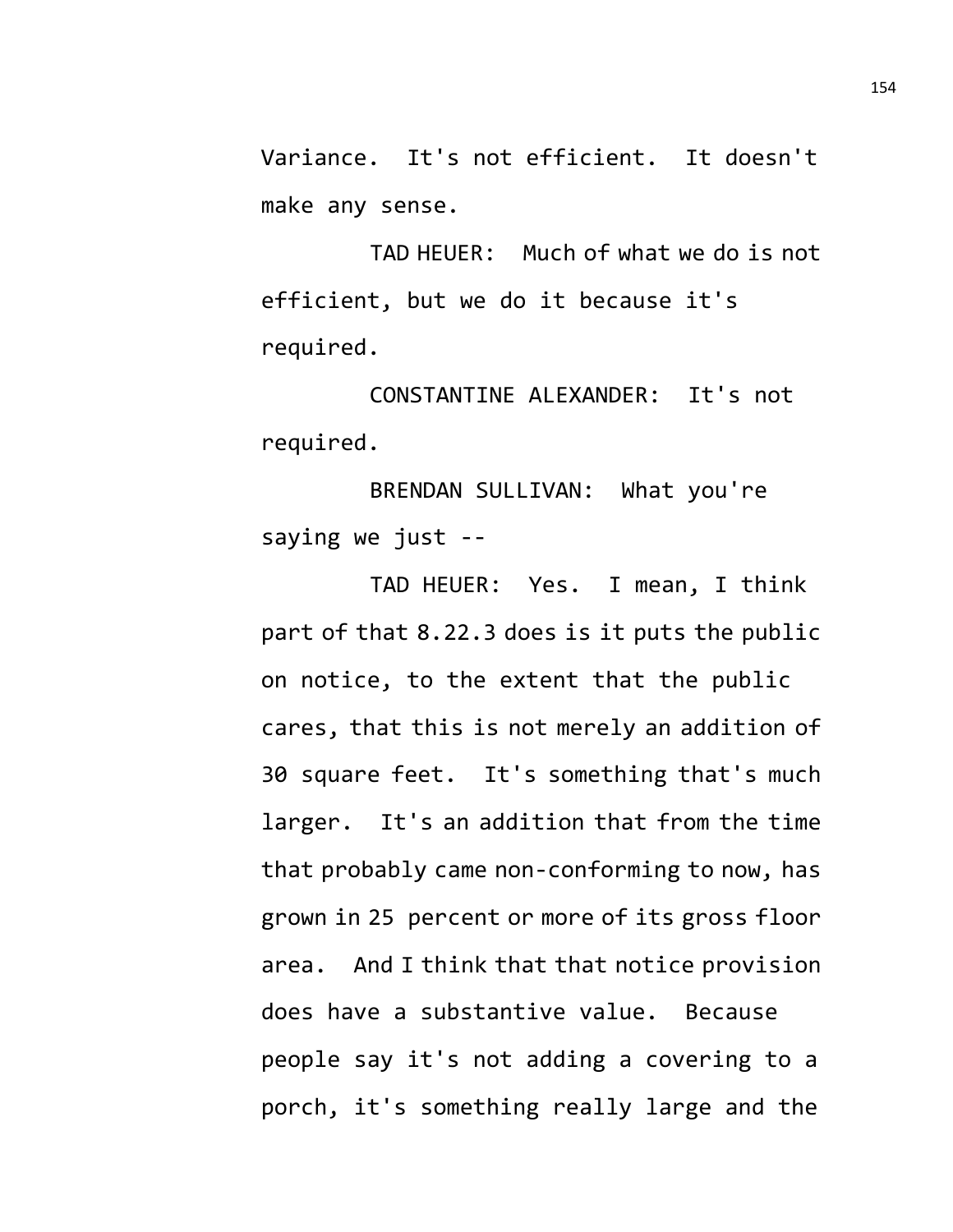City Council has asked us to take special note of that. And to roll that into just the last five feet of the request I think is somewhat disingenuous and doesn't quite get it what the City Council is pushing for. Disingenuous might be too a strong word.

CONSTANTINE ALEXANDER: I hear you.

CAMPBELL ELLSWORTH: Could I add -- I mean, obviously the reason we're here quite frankly is simply an oversight and I sort of take responsibility for that as the designer of this, that we have proceeded now with the Special Permit. And of course we were here for the Special Permit to try to stay under and kind of quite coincidentally, that 25 or just under 25 percent increase put us scratching the surface at the 0.75 C-1 FAR. So, again, coincidentally, I mean, it was a nice coincidence, but again, as the architect, it was an oversight to try to design these homes. And then I want to point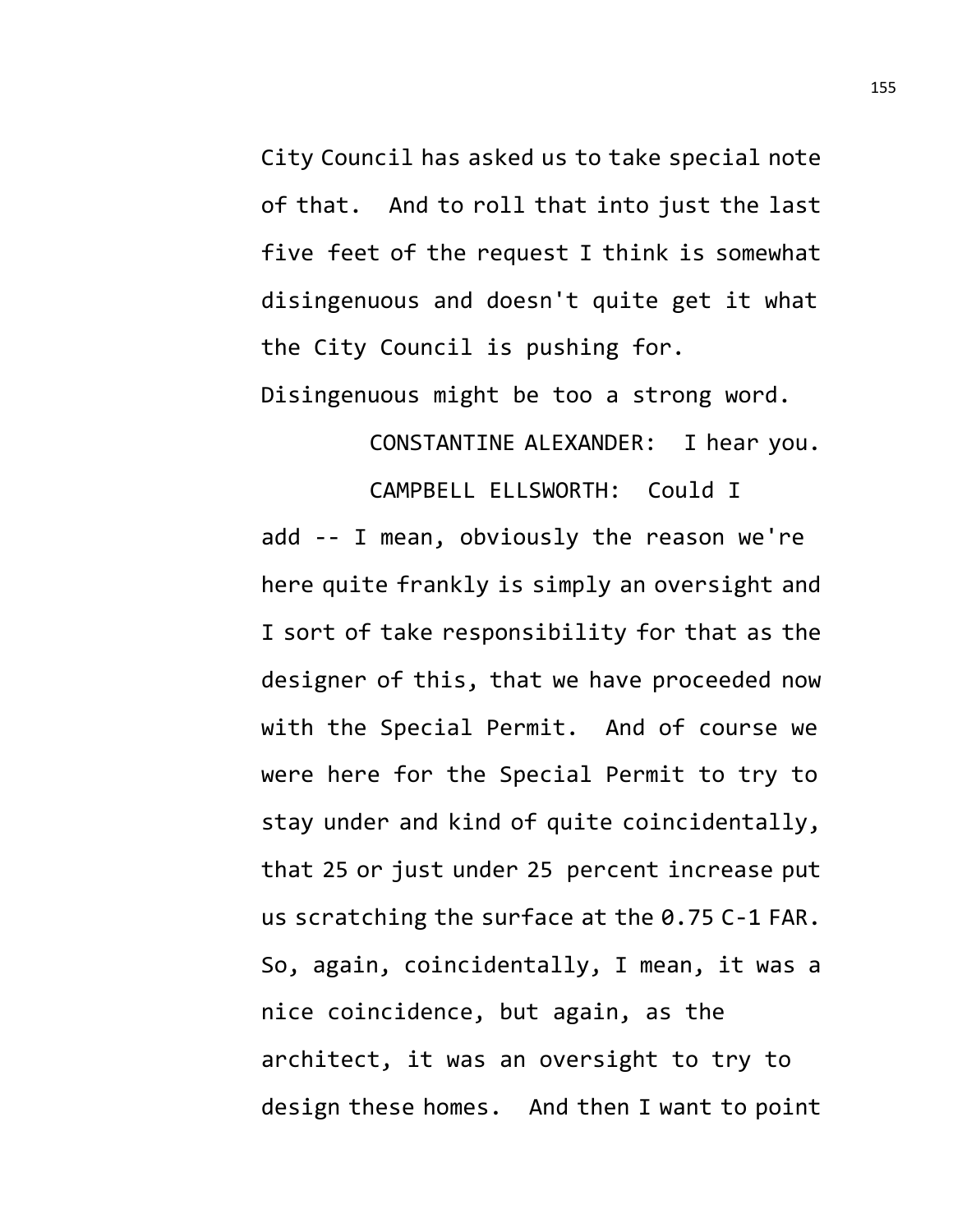one thing out, to really -- as we've been going through that process of the construction to see wow, this upper unit is missing something. It's, you know, and so that's what we're seeing. And in part it's because I think it's called out in the arguments for the FAR that the -- if I can just point out on the site plan, that because we had these two required, you know, we had two required off street parking spots, 10 feet buffer, 18-foot, you know, it really starts to cut the yard up to the point that the really only usable yard is kind of by default --

CONSTANTINE ALEXANDER: You're getting into the merits of the case. And if we are going to continue the case for what Mr. Heuer wants, is going to be a case heard. I think what he's suggesting is we don't even hear the case tonight so you don't have to deal with the case heard and get the five of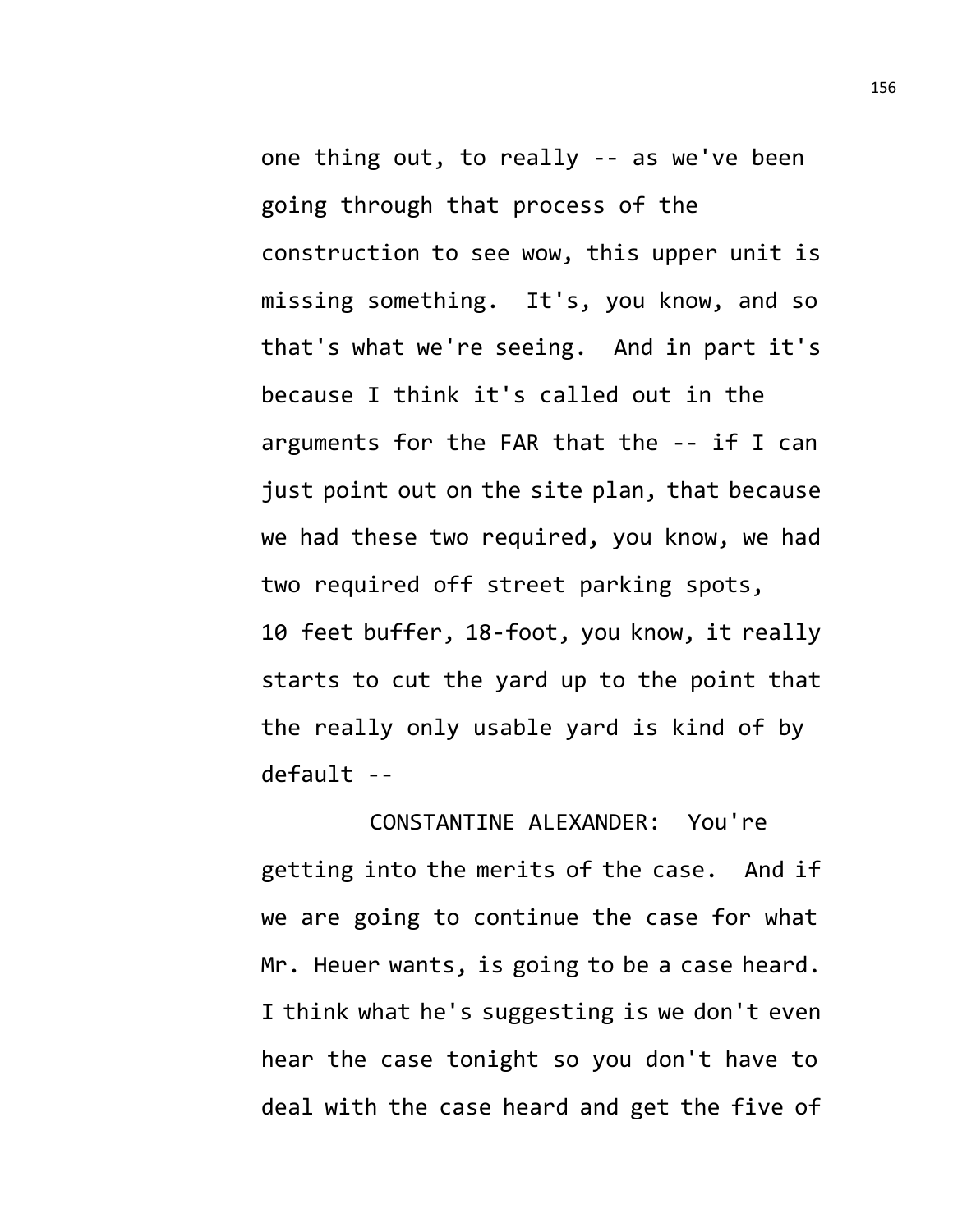us back.

CAMPBELL ELLSWORTH: The point is I haven't heard your term salami case before. BRENDAN SULLIVAN: Slice by slice.

CAMPBELL ELLSWORTH: Slice by slice, but, you know, obviously I opened with the fact that we were here before. We got this relief. Had I seen this before and worked it out, you know, what I -- I potentially could have done is to, you know, possibly cut off 30 feet or whatever we needed off of that back tail and it would all would have been washed.

## CONSTANTINE ALEXANDER:

Mr. Chairman, I think we should take a vote on whether to continue the case as a case not heard right now.

BRENDAN SULLIVAN: Yes, Sean, the position of Inspectional Services regarding advertising and the issue?

SEAN O'GRADY: I'm right down the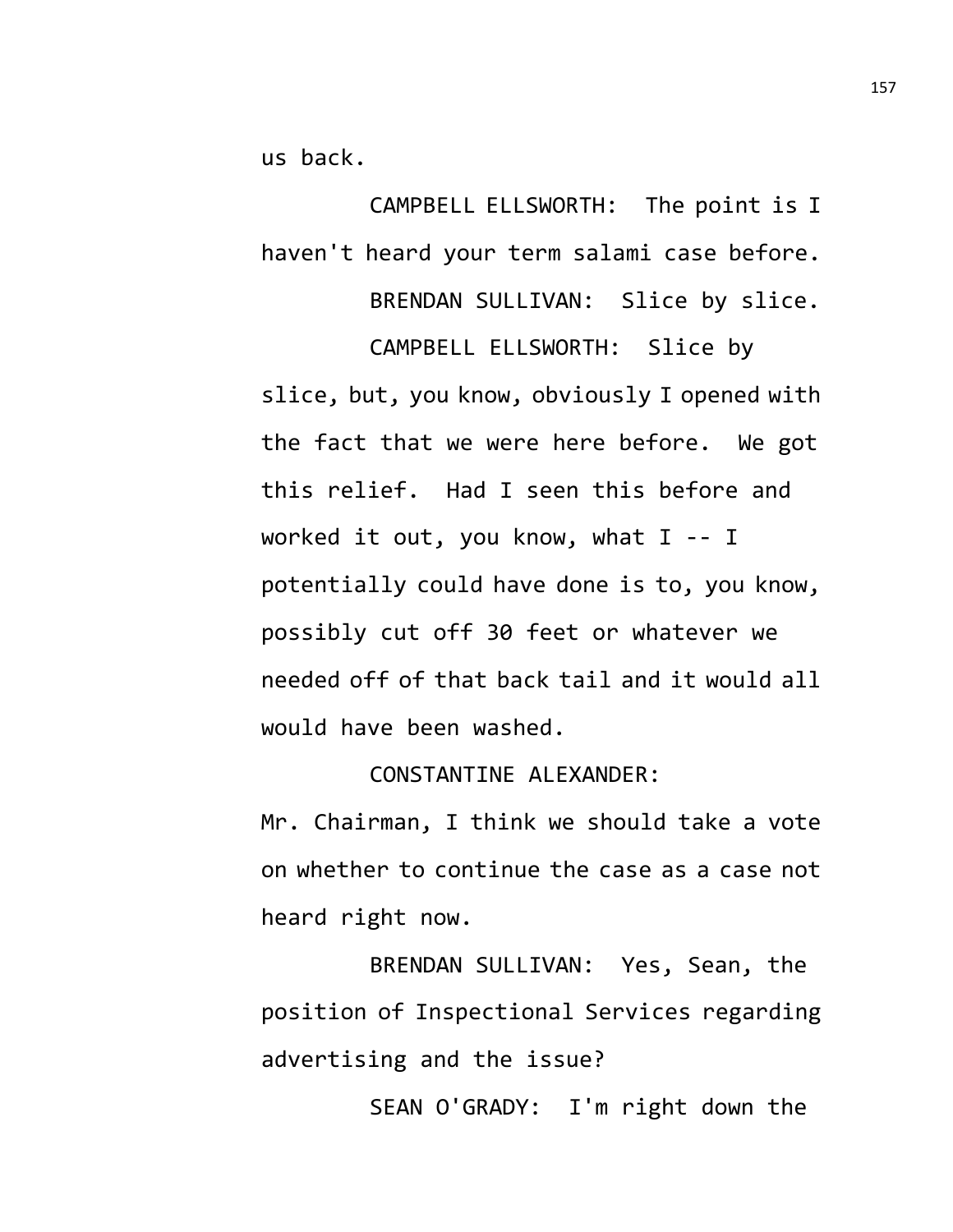middle. I mean, first of all, I haven't discussed this with Ranjit, so I don't know what the official decision is. I'm right in the middle. I think that technically --

BRENDAN SULLIVAN: Give merit to both?

SEAN O'GRADY: Gus is -- I would lean towards Gus saying we could proceed, but I think that the point brought up by Tad's issue can't be dismissed. So I think if it's all on the table, if Tad's comfortable, I would be comfortable but there is something there.

CONSTANTINE ALEXANDER: Yes, I think that's right. I agree with that. BRENDAN SULLIVAN: So your thought is?

CONSTANTINE ALEXANDER: I would still vote to hear the case tonight. BRENDAN SULLIVAN: To proceed? CONSTANTINE ALEXANDER: To proceed, but I acknowledge that Tad makes a good point.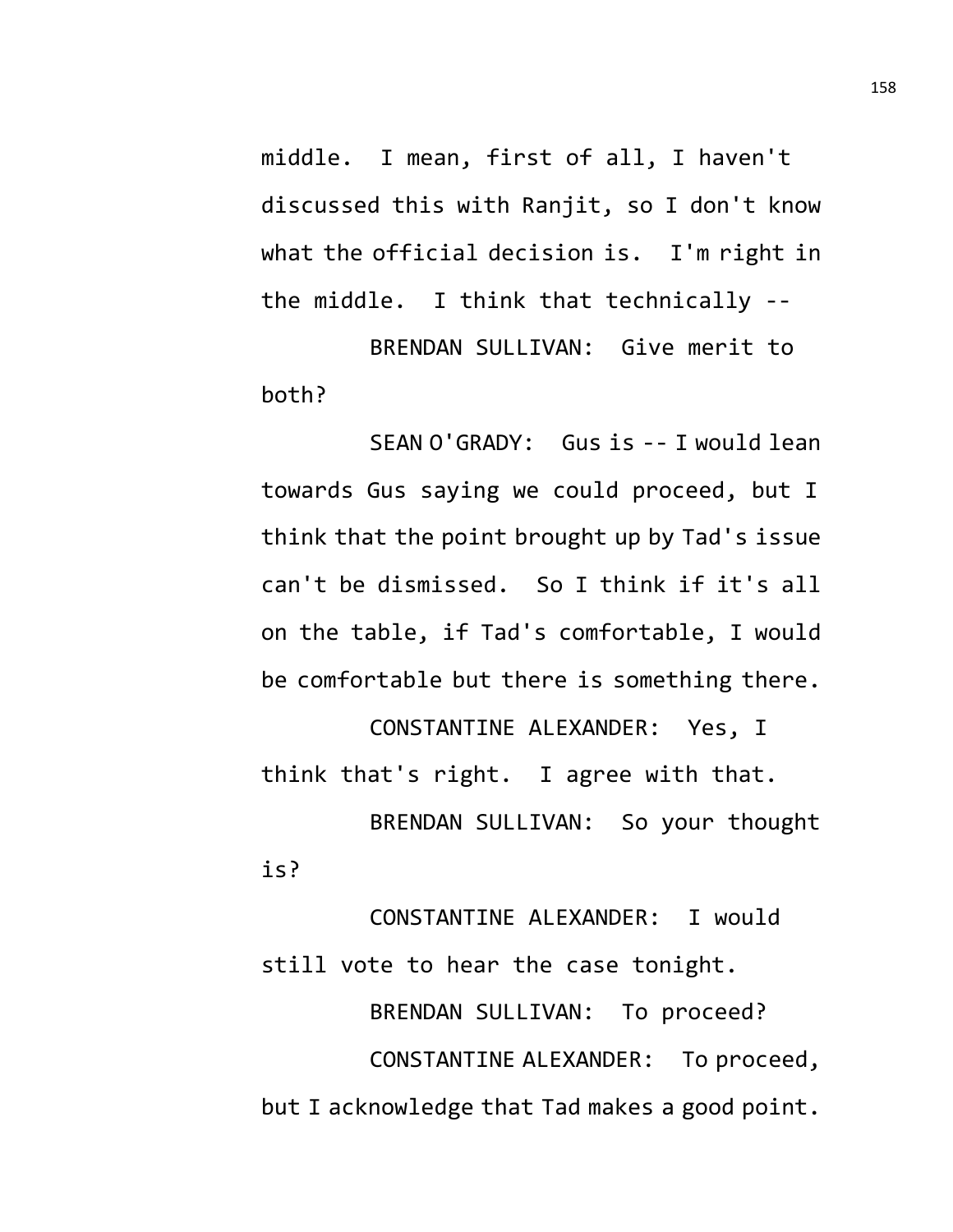## BRENDAN SULLIVAN: Tom?

TAD HEUER: And to make this more complicated, I would agree that this is essentially a procedural legal issue rather than substantive one. The question is, you know, whether that should prevail over having the parties here tonight and being able to dispose of it is a practical matter.

BRENDAN SULLIVAN: Yes, I would proceed I think myself.

Tom, what are your thoughts?

THOMAS SCOTT: But if he had done what he said and he had -- and you included this initially, it would have been a Variance. Or would you have modified the plan to be again under the 25 percent?

CAMPBELL ELLSWORTH: I -- we would have weighed that if cutting that amount of square footage off of what we built was going to be detrimental to the use, we might have in fact gone for a Variance, but that's where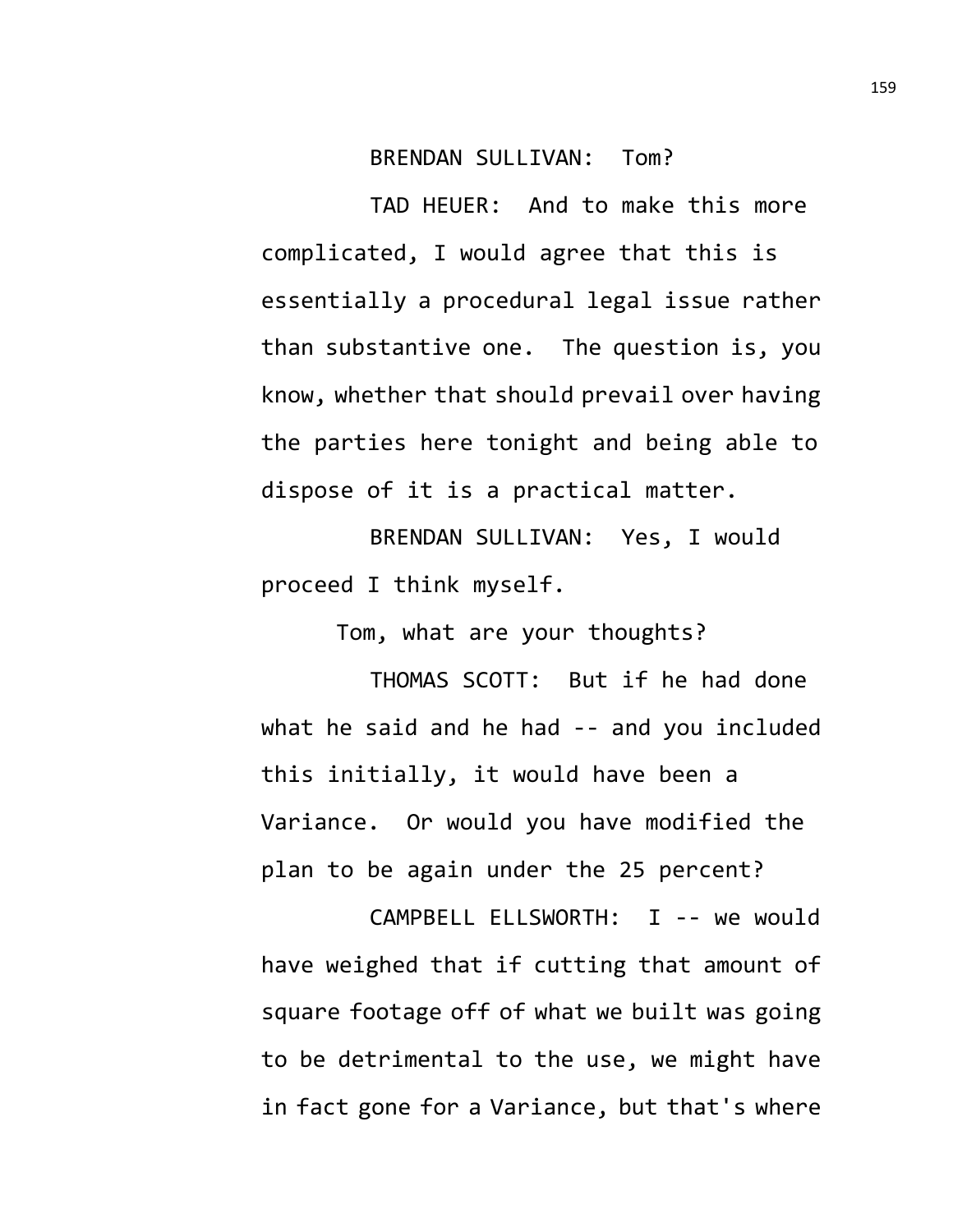we find ourselves now.

BRENDAN SULLIVAN: Of all the years that I've sat here I still find it my most difficult part is distinguishing between innocence and intentional. And I'll leave it at that. And I'm always dismayed and surprised. Continuing or not?

THOMAS SCOTT: I would be for continuing.

BRENDAN SULLIVAN: Okay.

TIMOTHY HUGHES: I would be in favor of hearing the case. And I think Tad's point is excellent, but I think that if anybody saw notice that something was going on and they were going to do any research into it at all, because they had a concern about it, they would see, you know, the close proximity to the Special Permit and they could at least have the chance to deduce that it's more, if it is a 26 percent increase over time rather than just 30 square feet on the given --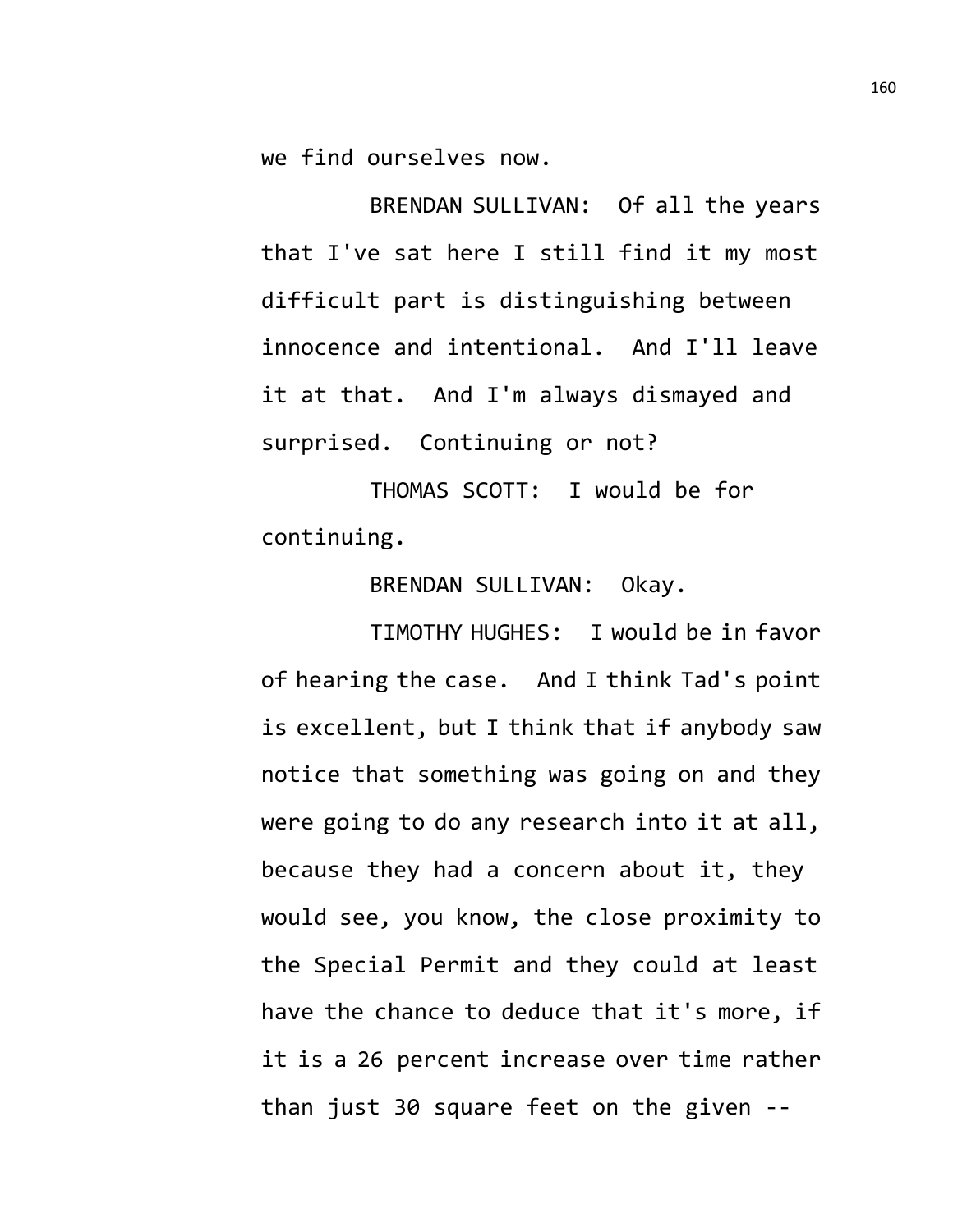BRENDAN SULLIVAN: I think where it's so fresh also.

TIMOTHY HUGHES: But I don't know, maybe the Inspectional Services Department should be instructed to include that every time because, you know, there's a situation like this.

BRENDAN SULLIVAN: Well, I would be in favor of continuing so we shall continue but make note of the --

TAD HEUER: Continue as in proceed, right?

CAMPBELL ELLSWORTH: Continue or postpone?

BRENDAN SULLIVAN: I'm sorry, to proceed. To continue with the procedure.

Campbell, go ahead. You were into the merits.

CONSTANTINE ALEXANDER: Now we're into the merits.

CAMPBELL ELLSWORTH: Okay, well, so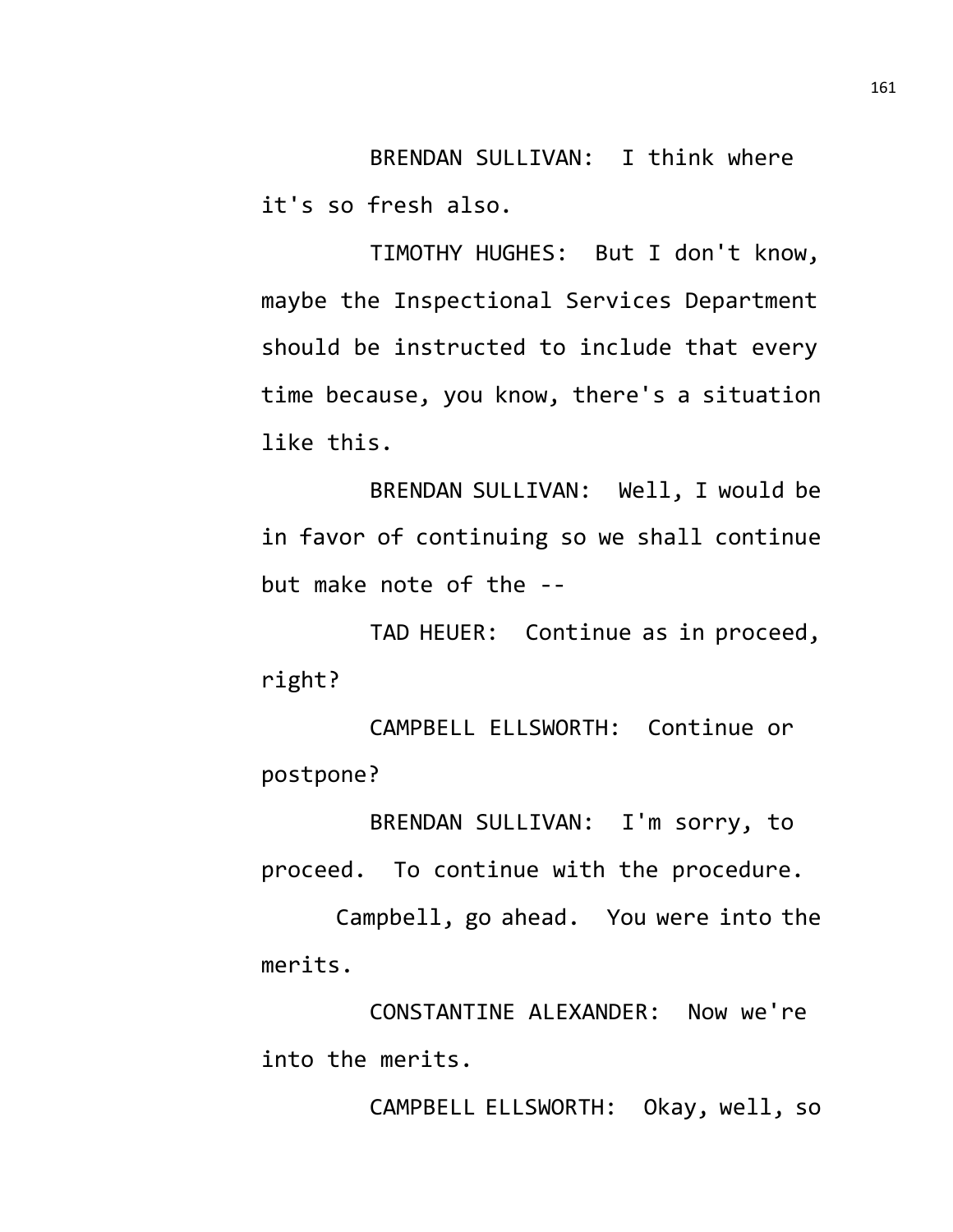as I said, this was an oversight on my part as the architect, and as we've proceeded on with construction of what we believe is going to be terrific two homes, we realized that this second floor unit which occupies the second and the third floor does not really have access to an exterior space. In part obviously because there's no, no exterior space on those living levels right now as well as the realization that the site has been quite sort of effectively chopped up.

## CONSTANTINE ALEXANDER:

Mr. Ellsworth, the second unit where you're looking to put the deck, is this going to be a rental unit?

CAMPBELL ELLSWORTH: That's my understanding.

LOU FERRARO: That's the point as it is now.

CONSTANTINE ALEXANDER: Right. And you're renting the downstairs as well?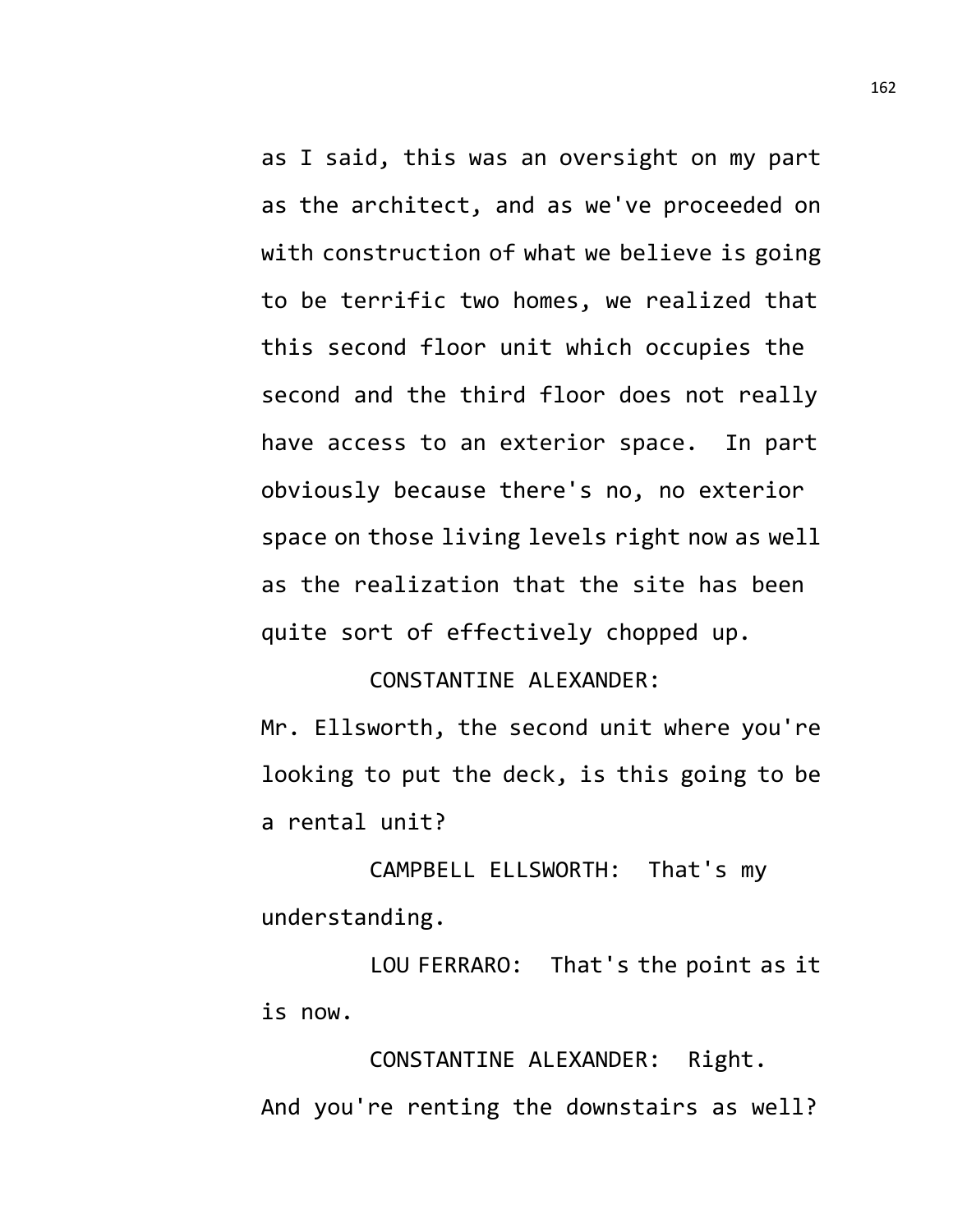LOU FERRARO: Yes.

CONSTANTINE ALEXANDER: What's your hardship? Your hardship is you can't get enough money for the property if you have a deck.

CAMPBELL ELLSWORTH: We're trying to make the best living conditions possible.

CONSTANTINE ALEXANDER: You're asking for a Variance. You have to demonstrate a hardship. What's your hardship?

CAMPBELL ELLSWORTH: The hardship is that that second unit, upper floor unit has no effective access to exterior space.

CONSTANTINE ALEXANDER: Neither does any apartment unit in this city that doesn't have a balcony. It's no different.

BRENDAN SULLIVAN: What is -- I mean, you're developing this property. So what is that open space? Where does it get dedicated?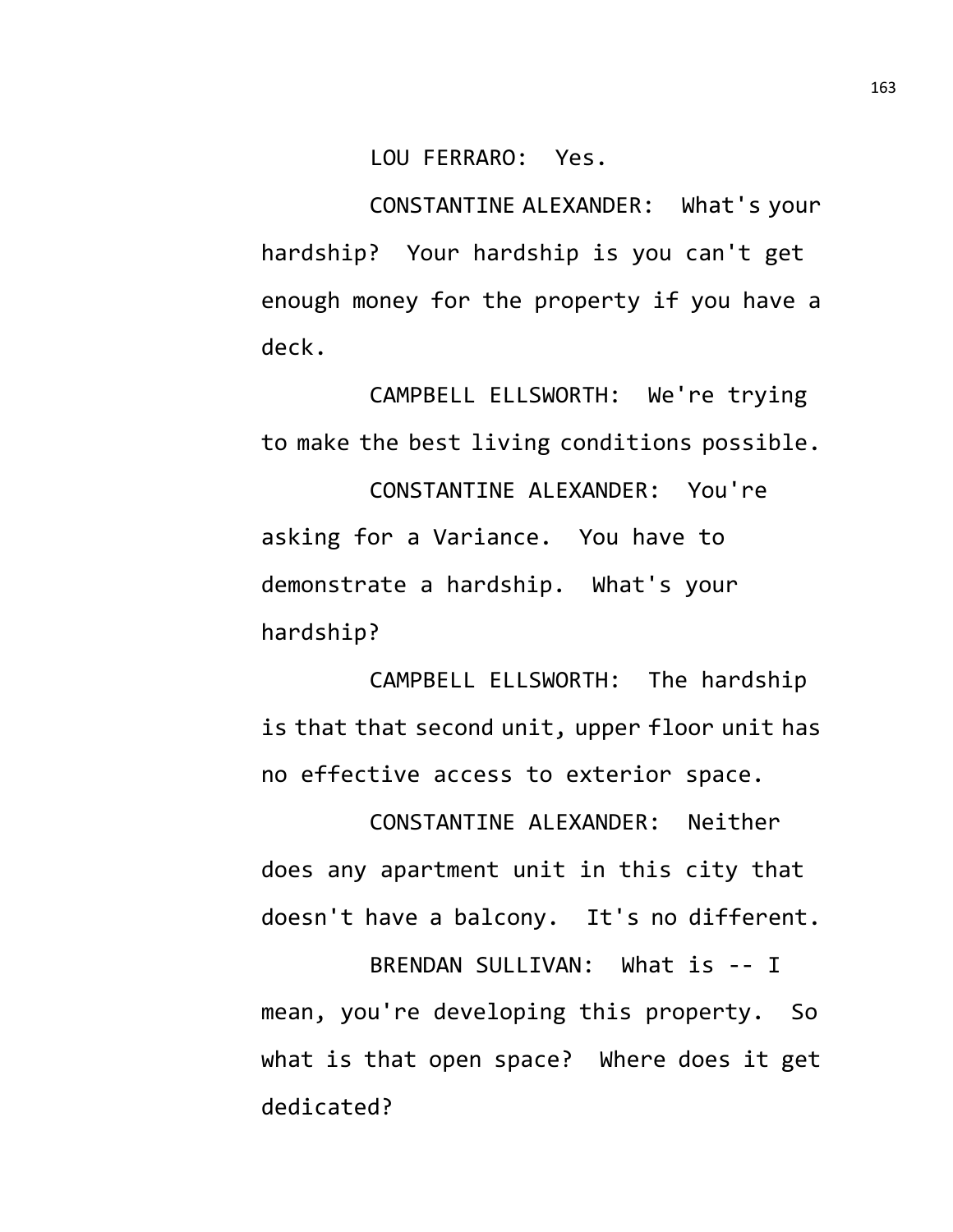CAMPBELL ELLSWORTH: Well, this open space, I think, because there's -- a deck that comes right off or sort of a landing and a stairs and a deck that comes right off the first floor by default be used by that first floor unit.

BRENDAN SULLIVAN: Yes.

CAMPBELL ELLSWORTH: And the location.

BRENDAN SULLIVAN: Can it not be common area for the use of both?

CAMPBELL ELLSWORTH: Well, technically it will be common area and they will try to divvy it up.

BRENDAN SULLIVAN: But it's being deeded to one.

LOU FERRARO: No, not deeded to one.

TAD HEUER: You're saying anyone could use it, it's just more likely the first floor people will have access to it and will use it.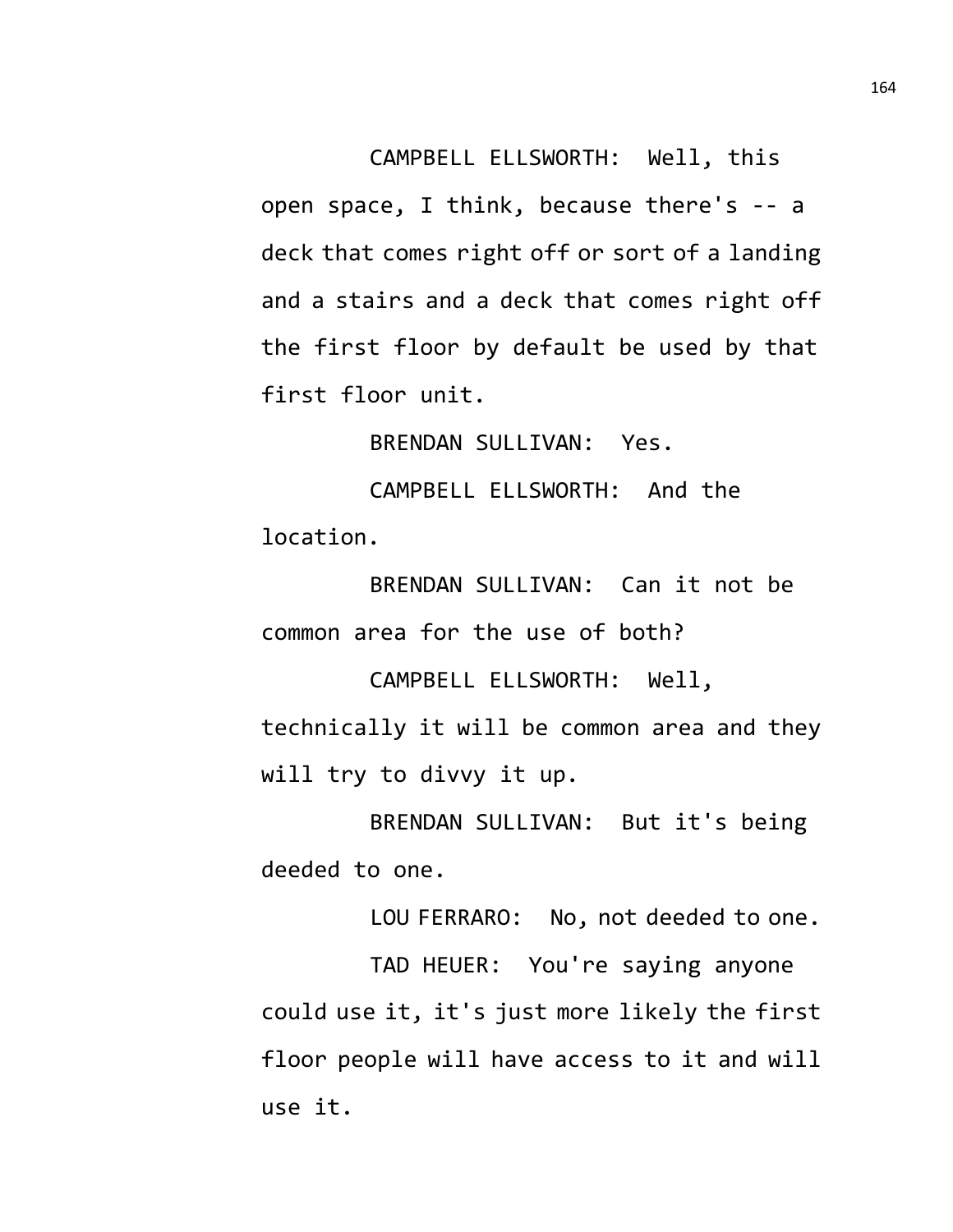CAMPBELL ELLSWORTH: Exactly just because of the nature of the --

BRENDAN SULLIVAN: I have a three-family and all three people come out and use the backyard. I mean, I don't --

CONSTANTINE ALEXANDER: If you were, if this were an owner-occupied unit and you had a growing family and you needed more space, you'd have a backyard to play in, you need the space. That's your hardship. That's not your case. That's not your case before us. It's not like a dormer case. You want to make more money on the property. You want us to increase the value of your property by allowing to have a deck that you can advertise to tenants that you have an outdoor space and a deck in a very dense neighborhood I might add and a small lot. That dog don't fly for me. I just can't buy that frankly. I'll cut to the chase.

BRENDAN SULLIVAN: And I also read,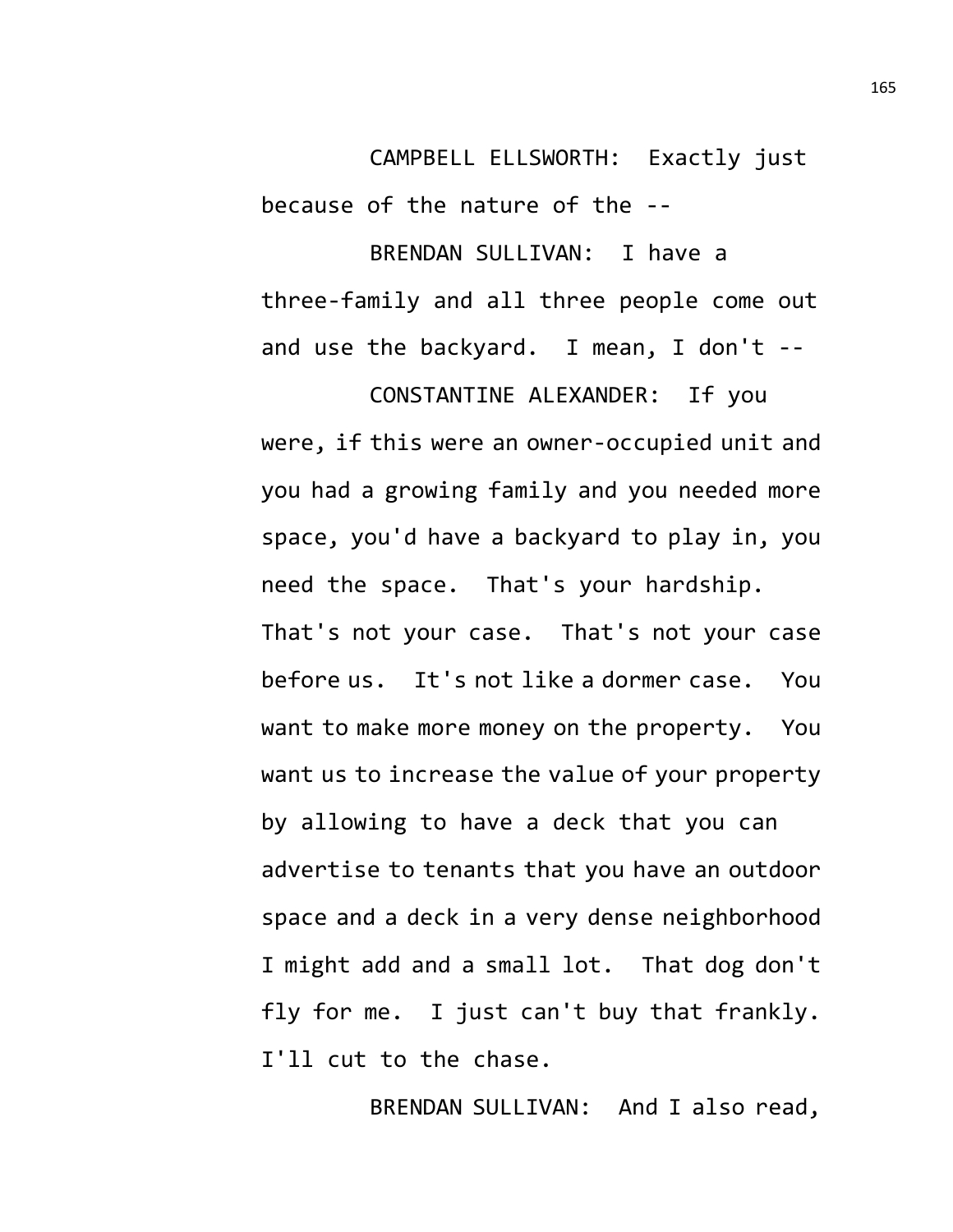you know, in the pleadings where it said that you could, as of right, create a deck that would be smaller than the first floor, and your desire would be to make them equal size.

CAMPBELL ELLSWORTH: Correct.

BRENDAN SULLIVAN: You could cut back on the deck on the first floor and make the one on the second floor and still fall within the numbers.

CAMPBELL ELLSWORTH: Well, that would it would essentially --

BRENDAN SULLIVAN: And I'll be honest with you, I mean aside from the fact that I really have a total problem that we granted you relief some few months ago for the entire project, and now you're coming back for another little slice. An oversight, it could very well be. Again, I'm not going to make a value judgment on that other than the fact that I don't see the hardship and I think there is a way around it. And if you want to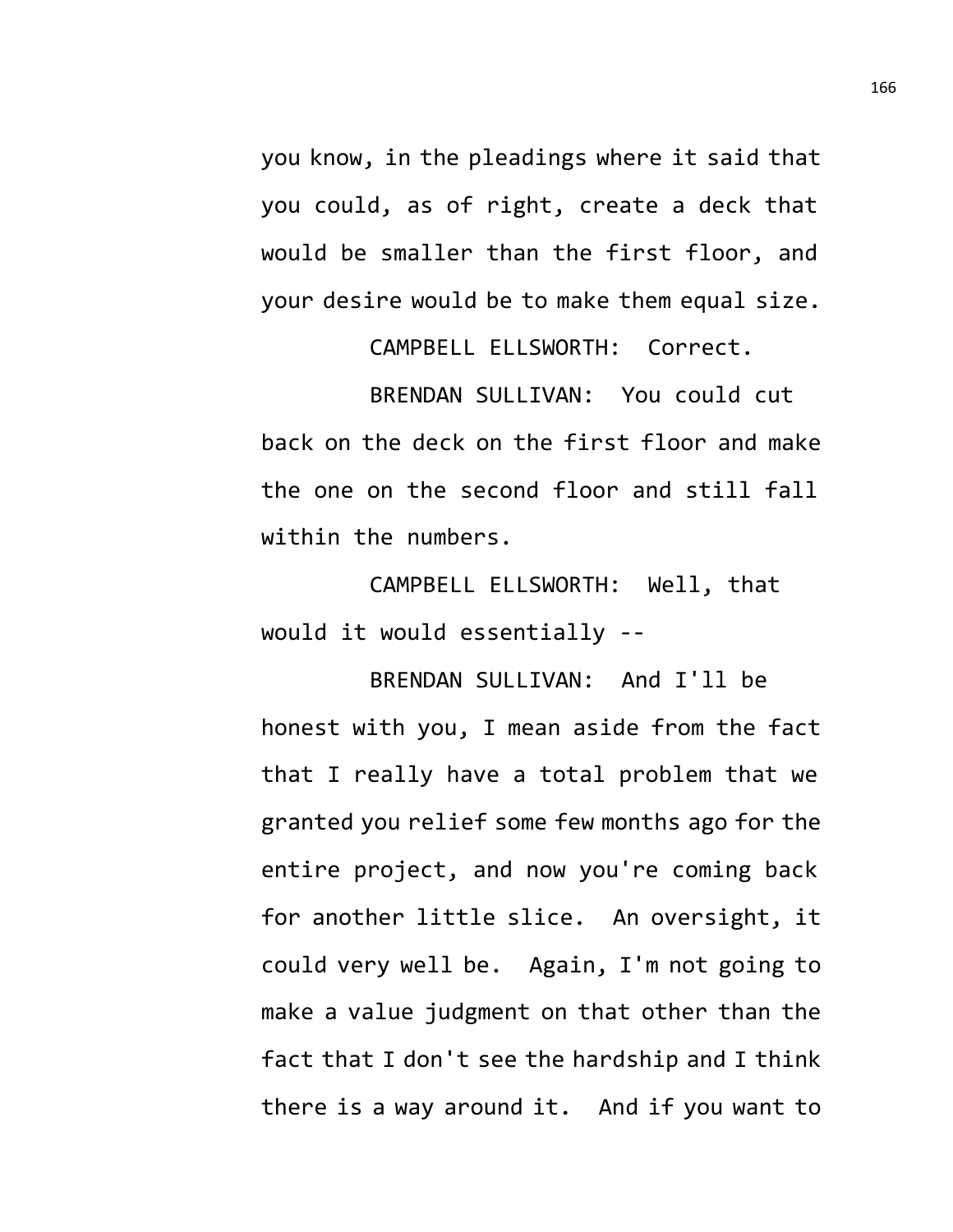provide some space, the size of that deck is 32 square feet is it?

CAMPBELL ELLSWORTH: The size of that deck is 56 square feet.

BRENDAN SULLIVAN: On the first floor. On the second floor.

CAMPBELL ELLSWORTH: What would be available would be 26 square feet?

BRENDAN SULLIVAN: So you make it 26 square feet. I'm not sure if anybody's going to sit out there anyhow. But anyhow, that's  $-$ 

CAMPBELL ELLSWORTH: Just for what it's worth, we, if you, if this Board recalls, members who were on it, we had to first go before the Mid-Cambridge Neighborhood Conservation District Commission. We had that meeting. They -- there was a report that came from them, we saw you, you sent us back to work with them. We worked extensively with the staff, Sara and Eileen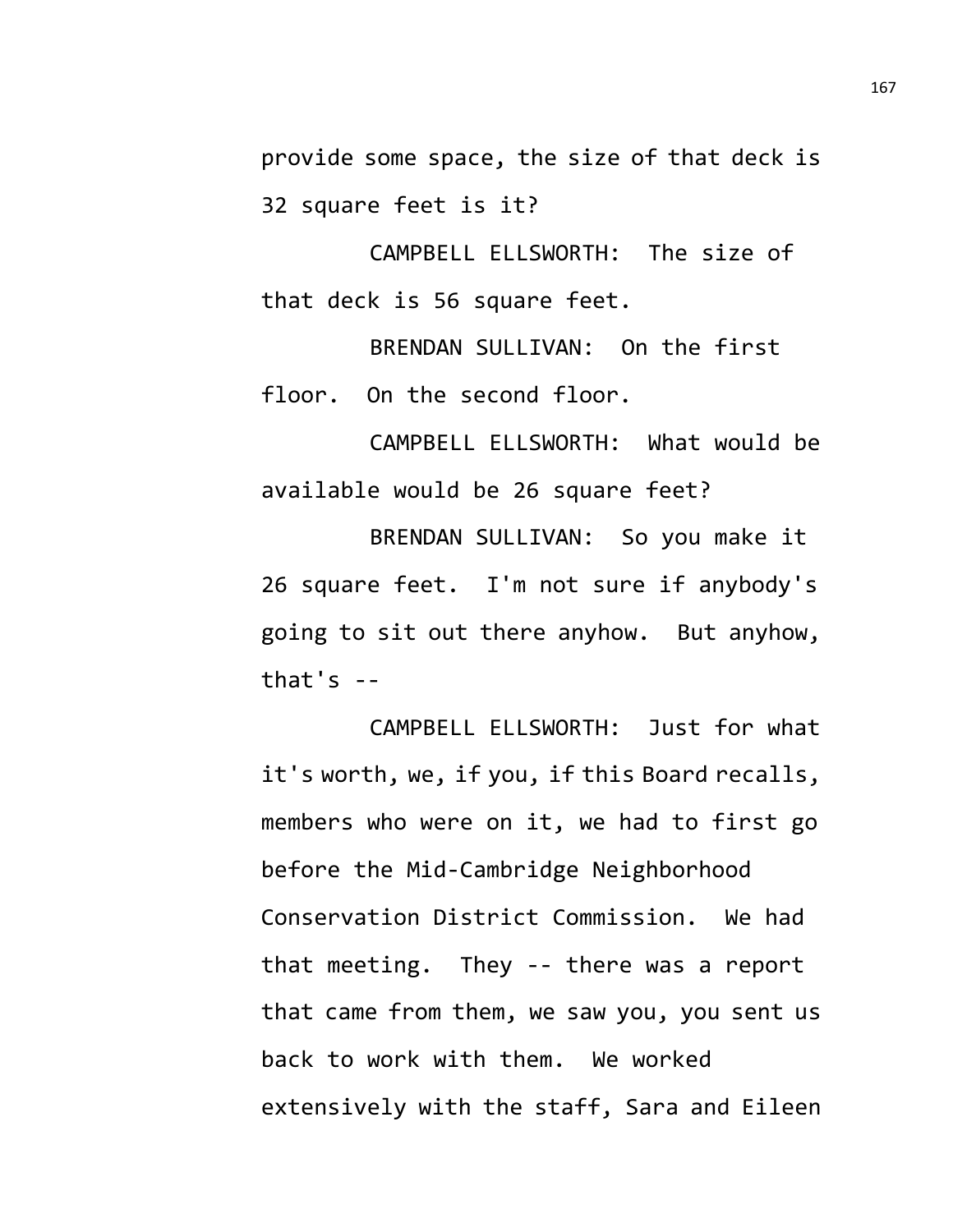and so we were very cautious about coming here to -- in thinking about this and we presented that idea saying that we could do a 26-square foot as of right. They, thought from their perspective, from the Mid Cambridge and Historical perspective, that was not a great idea, to stack a smaller deck on top of a larger deck. What we tried to do is simply put one over the other and the drawings reflect that. So I don't want to say -- they, they issued a letter to you today.

BRENDAN SULLIVAN: I've read it.

CAMPBELL ELLSWORTH: Just non-applicability. I can't say that they support our proposal, but we actually did discuss it with them to try to get it and they did not like the idea of a half deck over a full deck from -- you know, they put a lot of effort into this.

BRENDAN SULLIVAN: And if the people on the first floor have, as you say, a natural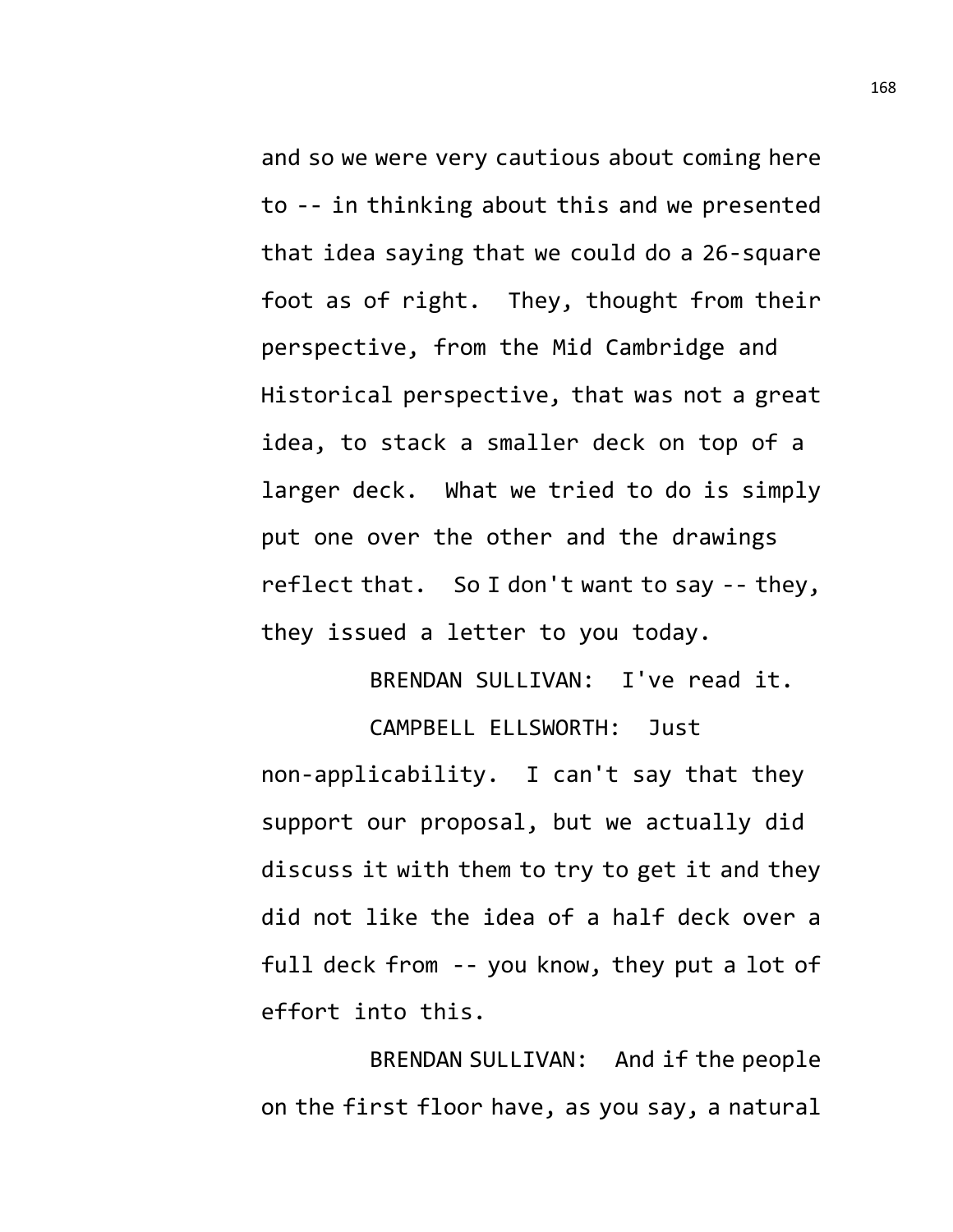flow into that backyard area, then they don't need such a big deck on the first floor and you can take some of that square footage and distribute it to the second floor as far as I'm concerned.

Tim, do you have any thoughts on this at all?

TIMOTHY HUGHES: I like what you're saying. It makes sense to me. I wonder how the first floor is going to fell about having all their light on the deck cut out by being covered by a roof. But I mean, if it's 26 and -- the first floor deck is 56 square feet, and you got 26, just divide it in half and put two forties up. Then you don't have the problem --

CAMPBELL ELLSWORTH: Two forties will kick us over. 26 gets us to the 0.75 FAR.

TIMOTHY HUGHES: Well, no, you take 16 feet off the bottom one and then you put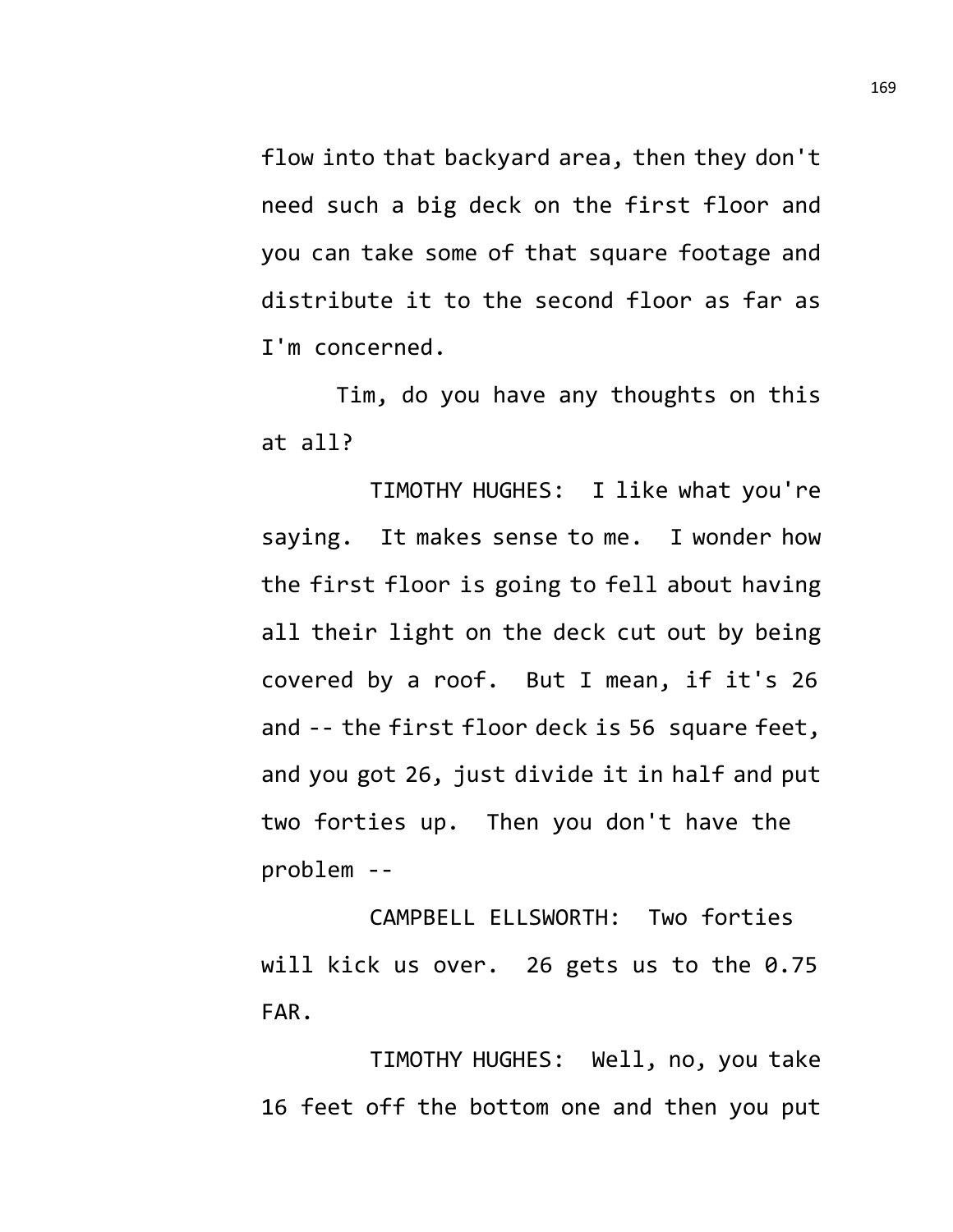it to the top. And you've got, you know, you've 40 -- you've got 82 feet to play with.

CAMPBELL ELLSWORTH: No, no, no, I don't. I really only got 26 feet. This is not FAR until I cover it.

TIMOTHY HUGHES: Oh, right.

CAMPBELL ELLSWORTH: Until I cover it.

TAD HEUER: Well --

BRENDAN SULLIVAN: Well, how many square feet puts you over the --

TIMOTHY HUGHES: So he still only got 20 feet to cover --

BRENDAN SULLIVAN: Right now it's not even included because there's no roof over it.

CAMPBELL ELLSWORTH: That's correct. I can make a deck approximately like that. That's it. That gets me to the FAR.

BRENDAN SULLIVAN: Yes, I just,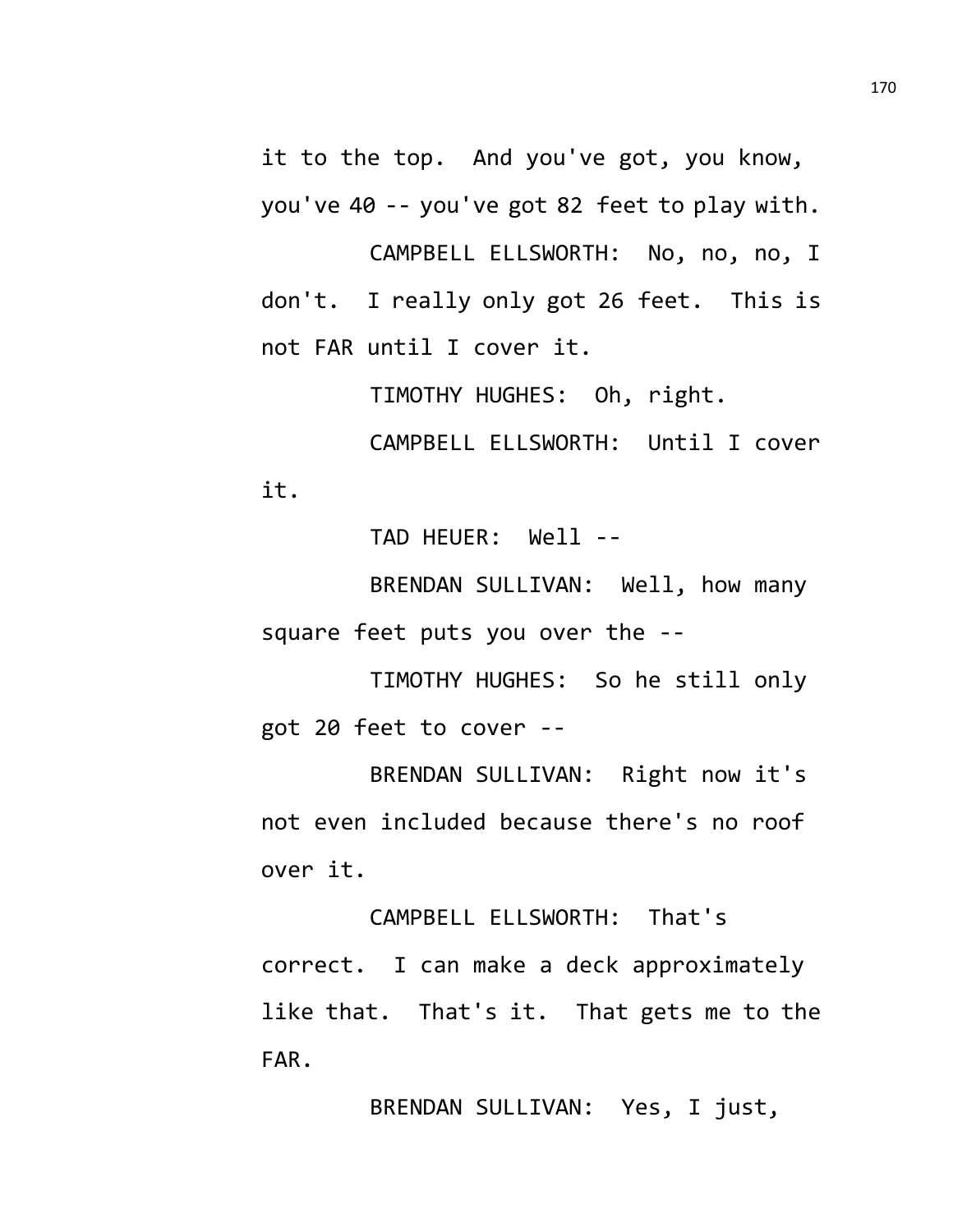again, I take exception to granting relief for an entire project some months ago and then coming back for and just say well this is only a small number. So anyhow. Mr. Heuer, what are your thoughts?

TAD HEUER: That's my thought.

BRENDAN SULLIVAN: Tom?

THOMAS SCOTT: I'm on board.

BRENDAN SULLIVAN: Let me make a motion to --

CONSTANTINE ALEXANDER: Do you want to take public testimony?

BRENDAN SULLIVAN: Oh, I'm sorry.

Is there anybody here who would like to speak on the matter 35 Roberts Road?

BILL ZAMPARELLI: Yes, I would.

BRENDAN SULLIVAN: Please identify yourself for the record.

BILL ZAMPARELLI: My name is Bill Zamparelli, Z-a-m-p-a-r-e-l-l-i. I live at Seven Emmons Place. And I did attend the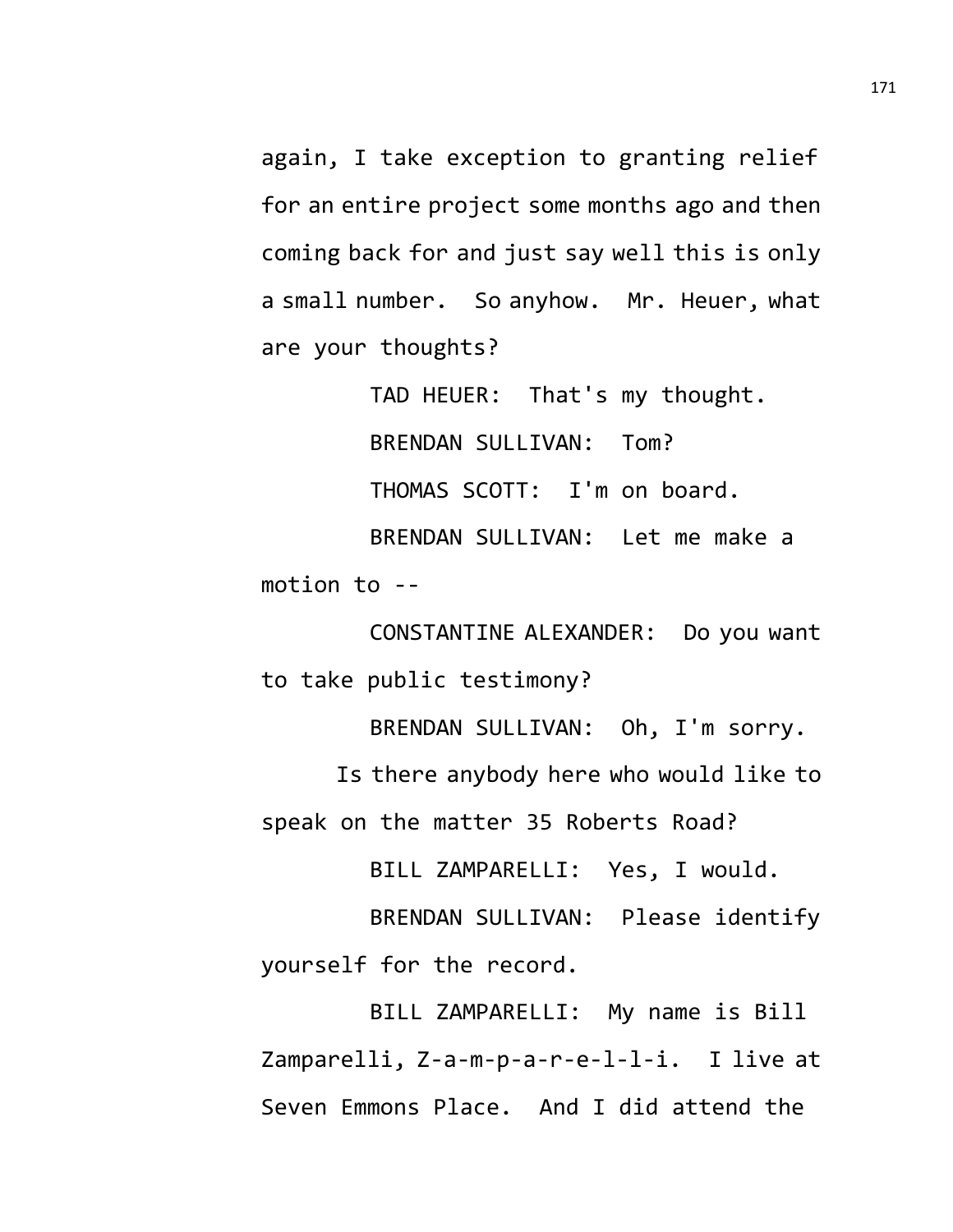October hearing previously and I've been relatively supportive of their project. I think they've done a nice job with what they've done. I am concerned that this is, you know, when they first came to this, this was a Special Permit to do a 25 percent addition and now we're looking at what would have been a Variance and I think, you know, where that would have gone, I'm not sure. But the reason I'm concerned is that this is going to be a rental unit. We have had some history. This is a very congested area. There's -- maybe I should give you some background. In 2001 we renovated our home and we were in front of you to gain a Variance. I had twins and we had to add a bedroom and expand to basically address our family's needs. But we've stayed in Cambridge and we've stayed in this location. This is a very congested area. And we've had situations where we've had kids, you know,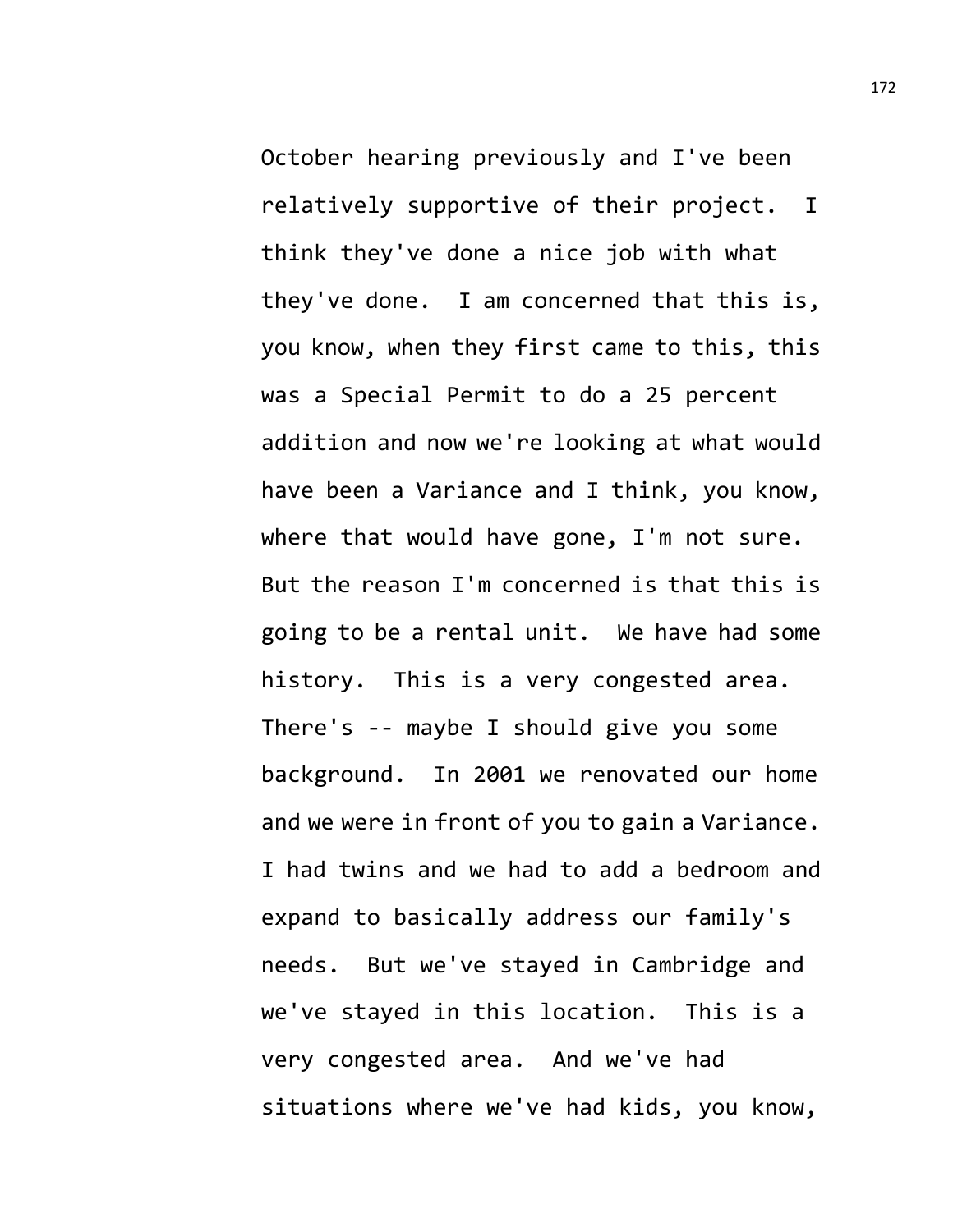students come in and they've lived in different houses in the area, and the most recent one was right across from their property at 37 Roberts Road. They had a garage that was turned into a basically a sound room where they would play music and party. And this was continual and it was a real problem in the neighborhood for quite a while. Eventually they sold the property and it -- that use terminated, but there's a lot of concern about this. You know, we have three -- we have two, three-bedroom rental units coming in. We expect that they're probably going to be students. If we have a second floor deck, I can see what's going to come out of this, is we're going to have, you know, parties at different times. You know, I guess we're just concerned that this is not appropriate.

> BRENDAN SULLIVAN: Okay. CONSTANTINE ALEXANDER: Thank you.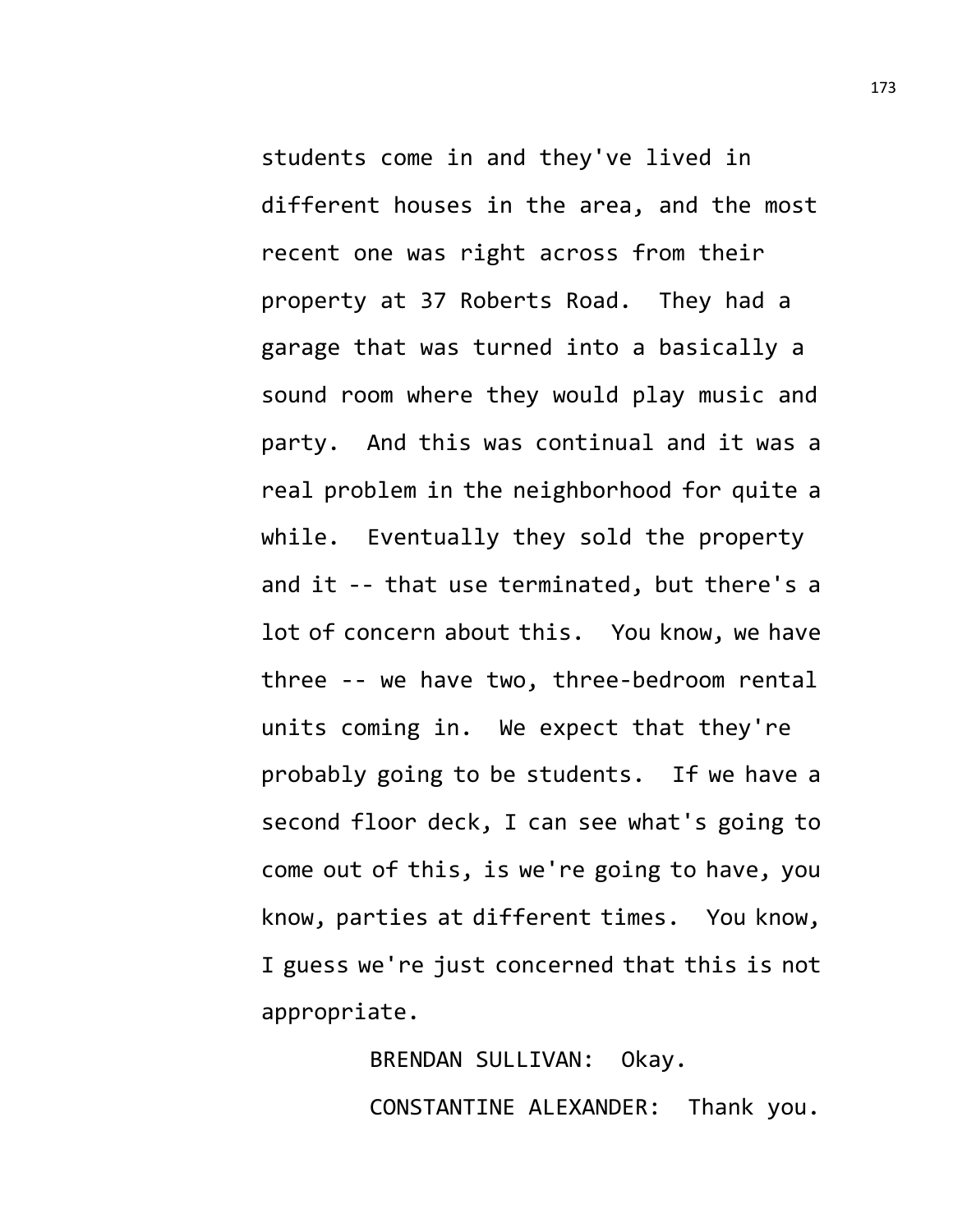BILL ZAMPARELLI: The original plan

I support it. I spoke in favor because I thought it was thoughtful and what they did was well done. I don't think this deck is going to add anything, and if anything it's going to be a hindrance to the neighborhood. BRENDAN SULLIVAN: All right, thank

you.

BILL ZAMPARELLI: Thank you.

BRENDAN SULLIVAN: Anybody else who would like to speak on the matter, 35 Roberts Road?

(No Response.)

BRENDAN SULLIVAN: I see nobody in attendance.

There is correspondence from the Cambridge Historical regarding 35 Roberts. (Reading) The property is located in the Mid Cambridge Conservation District where exterior alterations visible from a public way are subject to review and approval. The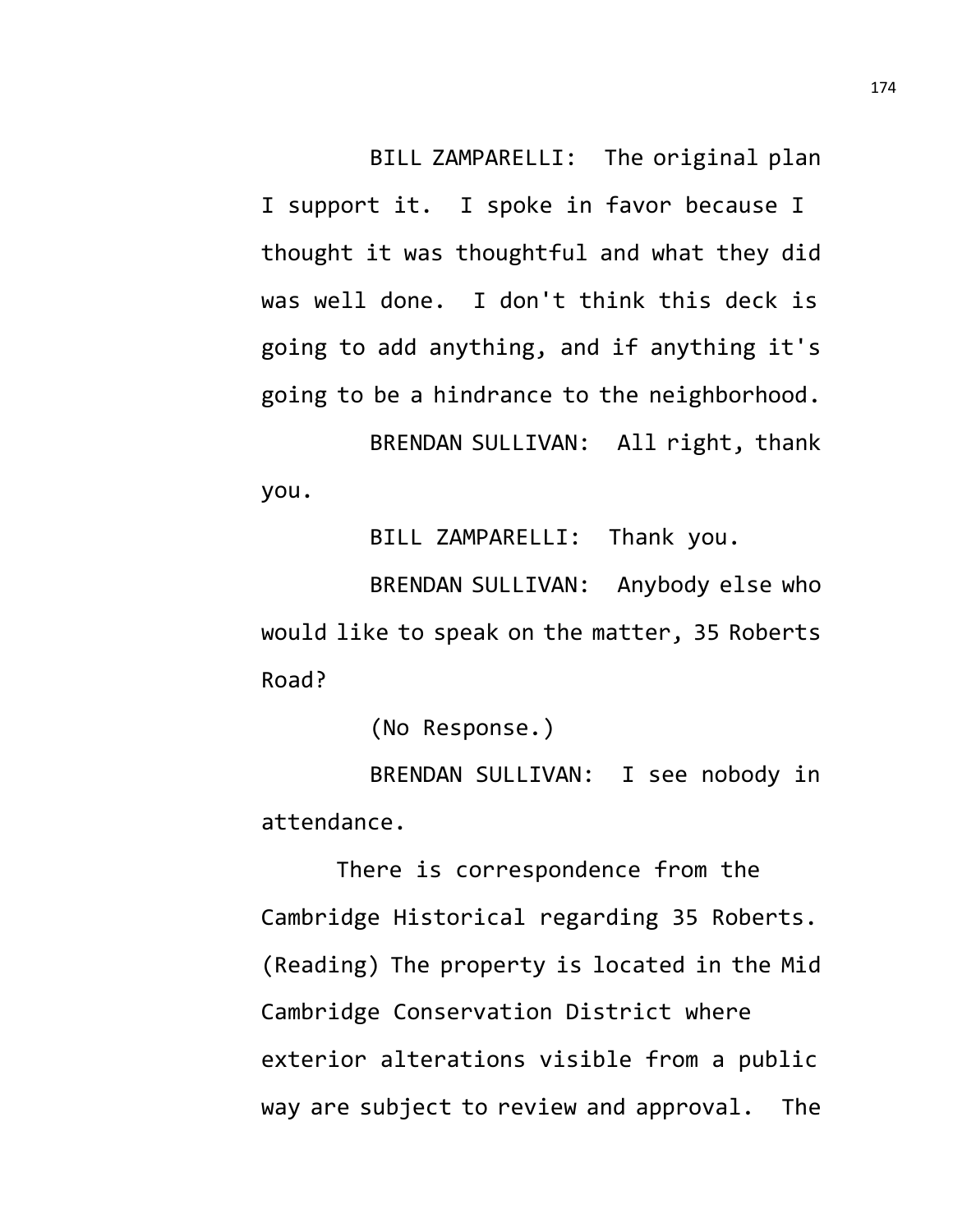proposed new deck will not be visible from a public way and we will be approved with a certificate of Non-applicability at the time of the Building Permit application filing.

That's the sum substance of the correspondence.

Let me make a motion to grant the relief requested to add a second floor deck above the existing floor deck as per the plan provided initialed by the Chair.

The Board finds that a literal enforcement of the provisions of the Ordinance would involve a substantial hardship to the Petitioner because it would preclude the Petitioner from providing some outdoor space for the second floor unit.

The Board finds that the hardship is owing to the size and shape of the lot and the building thereon with a pre-existing non-conforming condition. Hence any addition of this nature would require some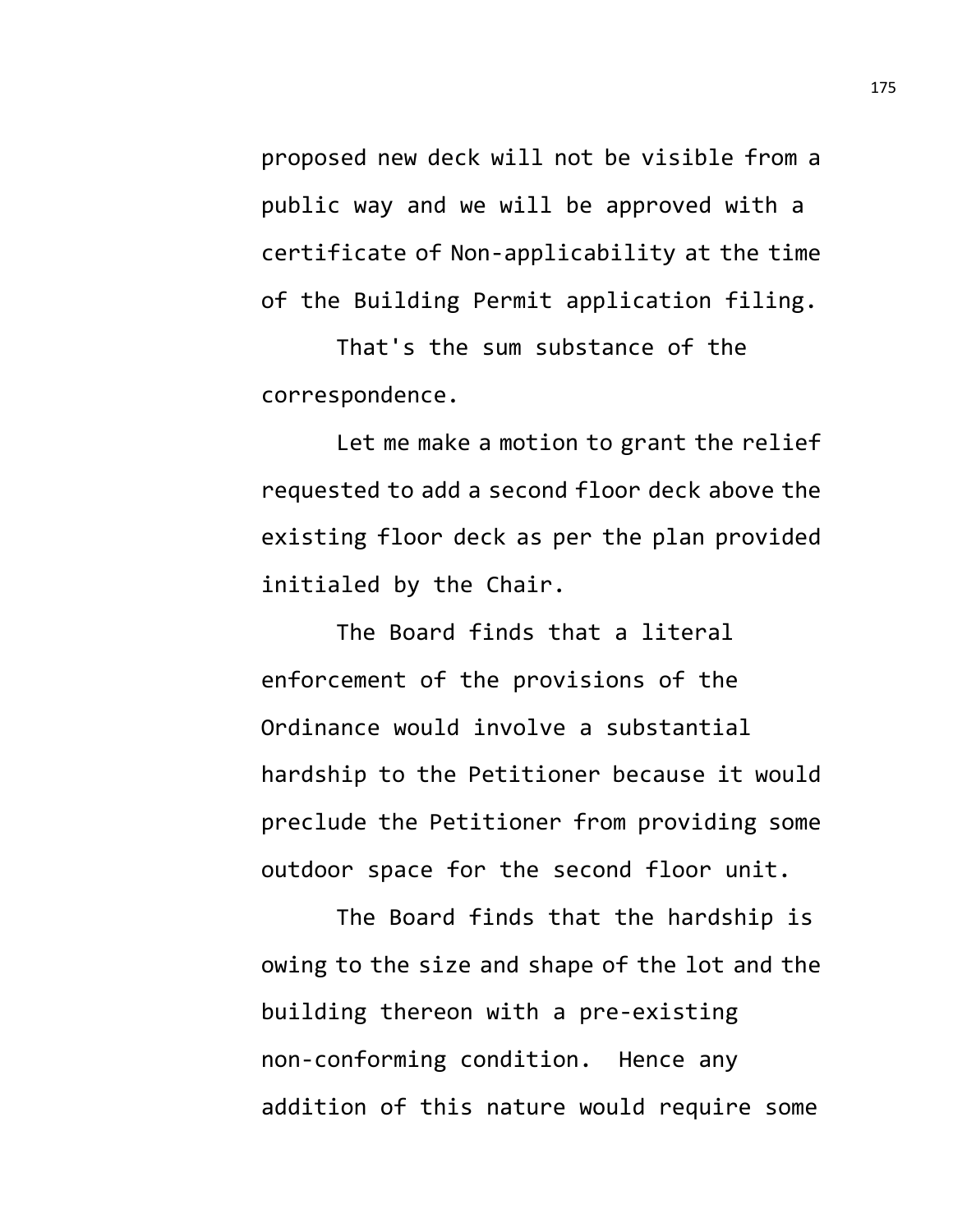relief from this Board.

The Board finds that desirable relief may be granted without substantial detriment to the public good and relief may be granted without nullifying or substantially derogating from the intent and purpose of the Ordinance.

All those in favor of granting the Variance for the second floor deck.

(No Response.)

BRENDAN SULLIVAN: There is none in favor.

Opposed?

(Show of hands.)

BRENDAN SULLIVAN: Five opposed.

(Sullivan, Alexander, Hughes,

Heuer, Scott.)

BRENDAN SULLIVAN: The Board finds that a literal enforcement of the provisions would not involve a substantial hardship to the Petitioner, and that the -- because the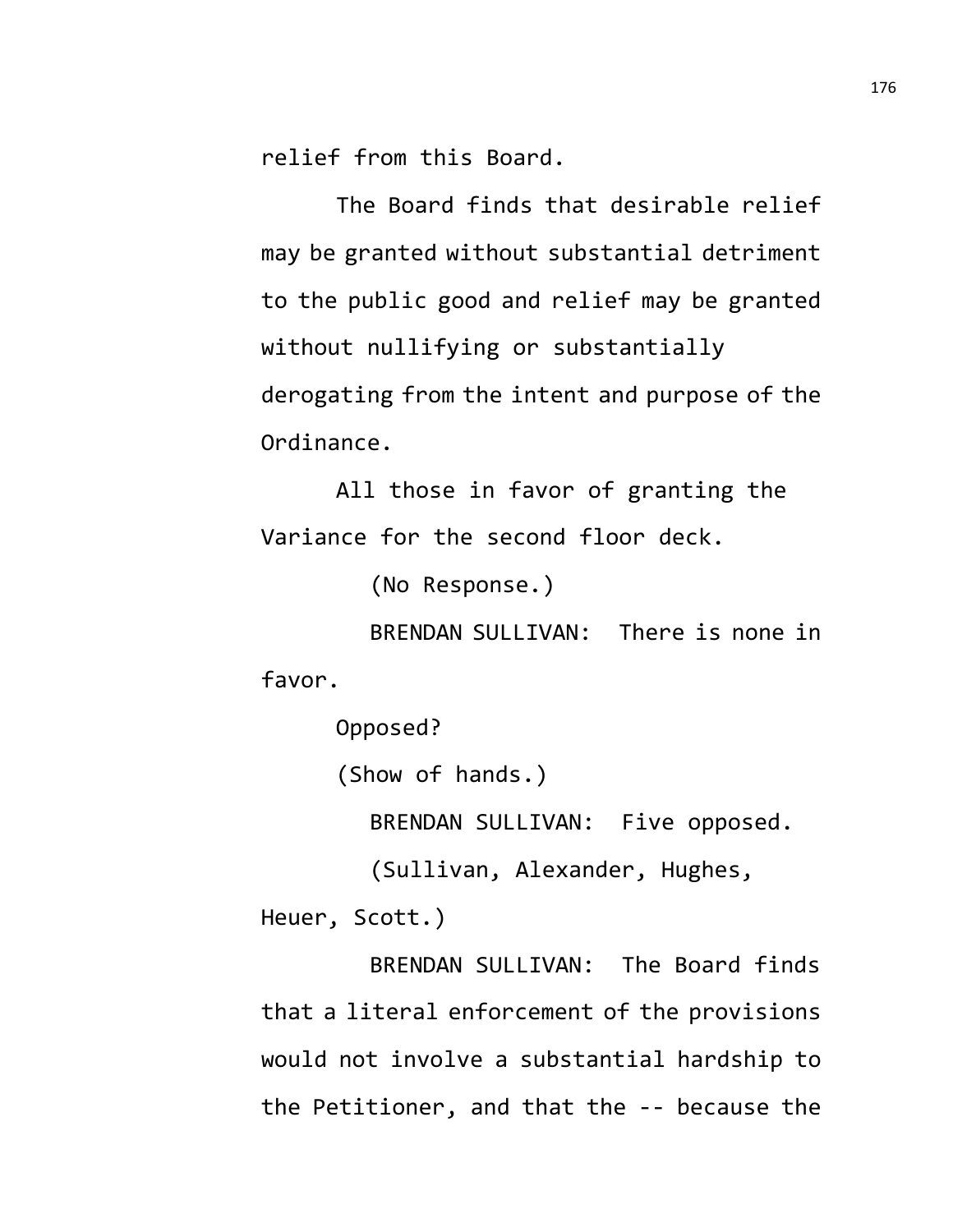hardship is not owing to the size, shape, topography, or of the structure affecting this particular structure, that the hardship is not established.

And that desirable relief would possibly be a detriment to the public good, and it would nullify and substantially derogate from the intent and purpose of the Ordinance.

Anything else to add to that?

TAD HEUER: No.

BRENDAN SULLIVAN: Okay.

CAMPBELL ELLSWORTH: Thank you very much.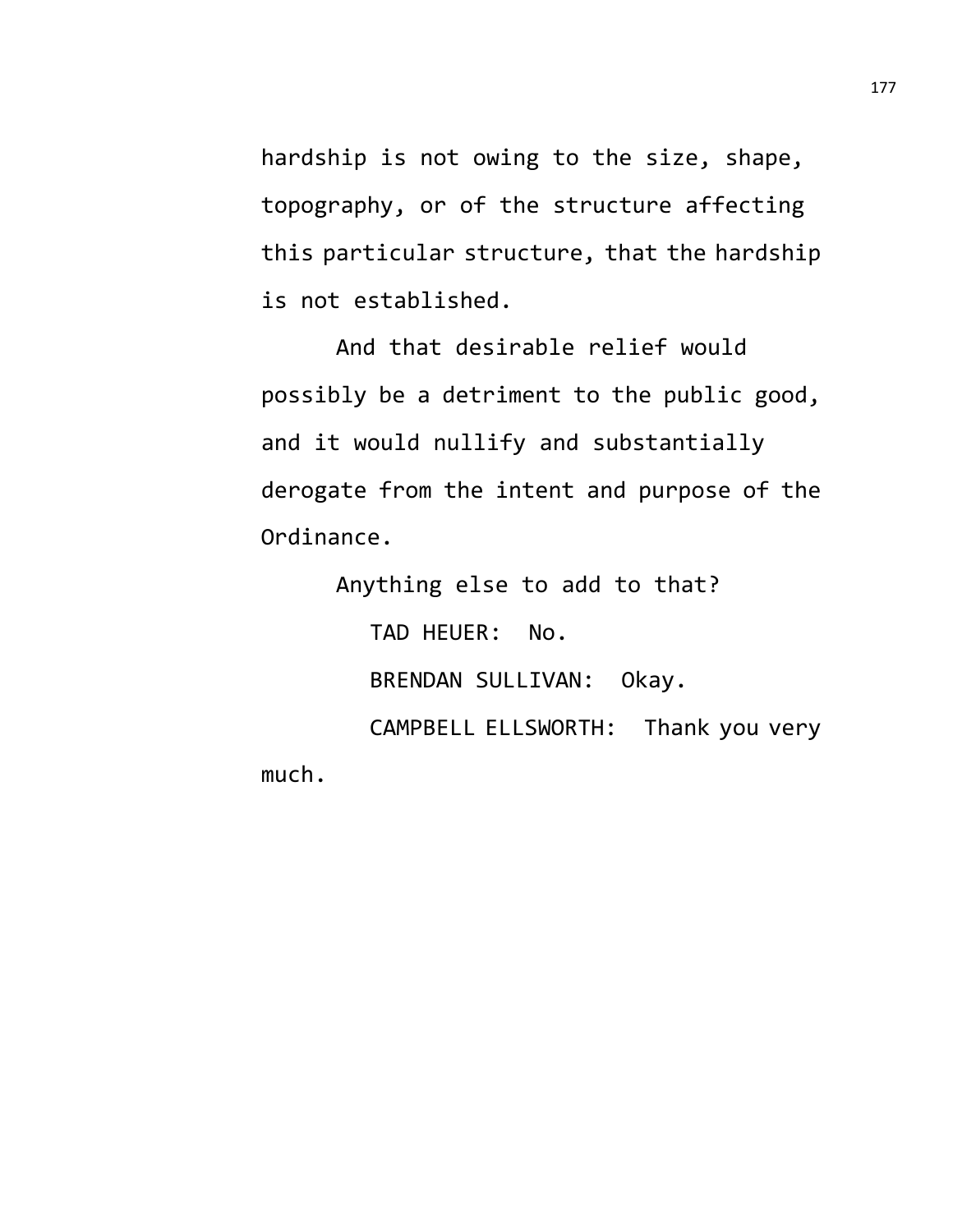$(9:30 p.m.)$ 

(Sitting Members: Brendan Sullivan, Constantine Alexander, Timothy Hughes, Tad Heuer, Thomas Scott.)

BRENDAN SULLIVAN: Let me reopen the matter of case No. 10247, 175 Huron Avenue. Mr. Rafferty.

ATTORNEY JAMES RAFFERTY: Thank you, Mr. Chairman, for the opportunity to confer with my client. The Petitioner would request that the Board allow a continuance of this matter until your July hearing to allow them to reevaluate the proposal.

BRENDAN SULLIVAN: Is that July 24th?

SEAN O'GRADY: July 12th.

CONSTANTINE ALEXANDER: This is a case heard. Can everybody make it?

ATTORNEY JAMES RAFFERTY: The second July date would be convenient.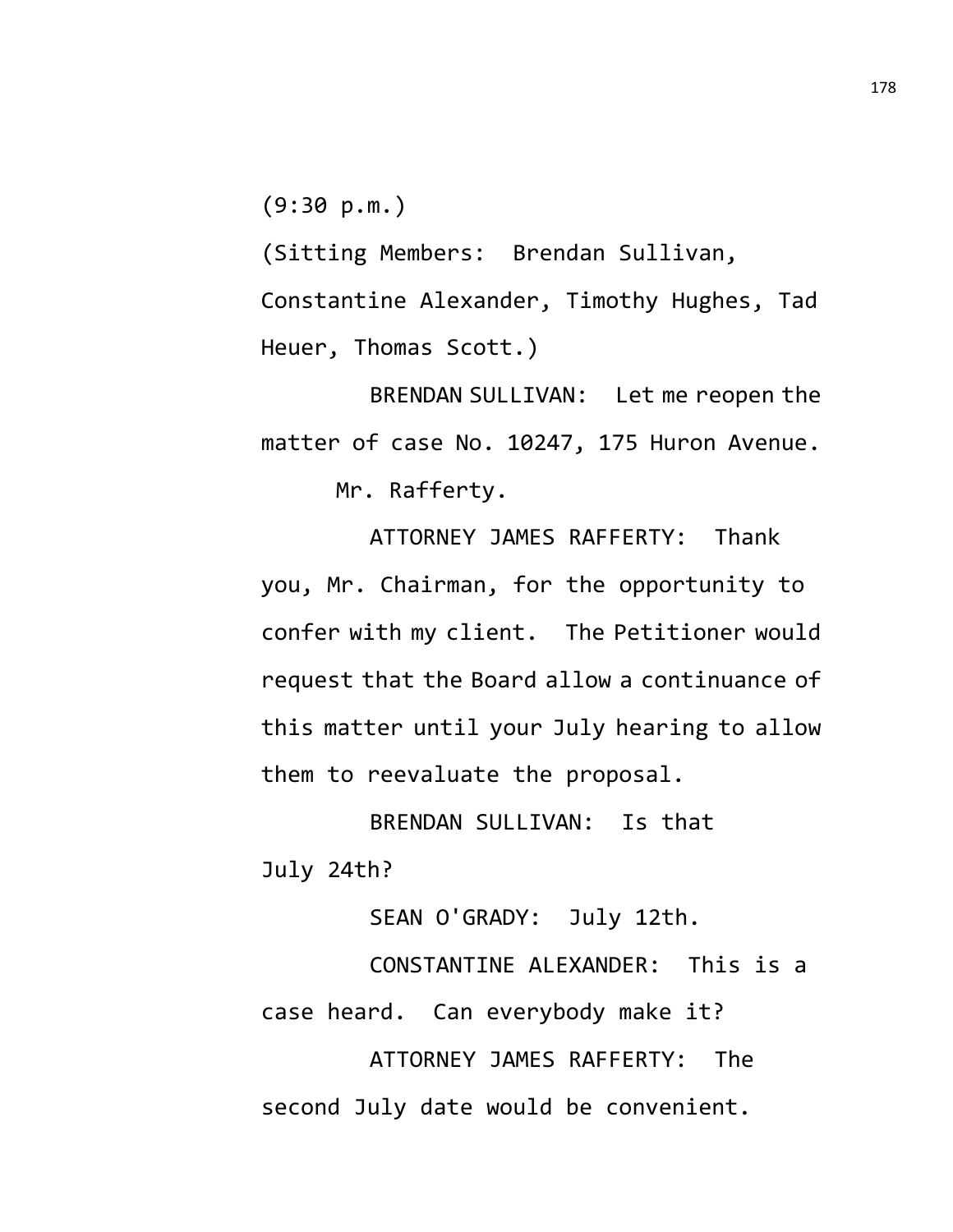SEAN O'GRADY: 7/26.

TIMOTHY HUGHES: That's not better for me.

ATTORNEY JAMES RAFFERTY: July 12th.

BRENDAN SULLIVAN: July 12th at seven p.m. on the condition that the Petitioner change the posting sign for case No. 10247 to reflect the new date of July 12, 2012, and the time of seven p.m. And that any changes to the submission now in the file be in -- any new submissions and related dimensional form be in the file by five p.m. on the Monday prior to the July 12th hearing.

Anything else to add to that?

On the motion to continue till then -- also the Petitioner sign a waiver of decision to be rendered thereof.

(Show of hands.)

(Sullivan, Alexander, Hughes, Heuer, Scott.)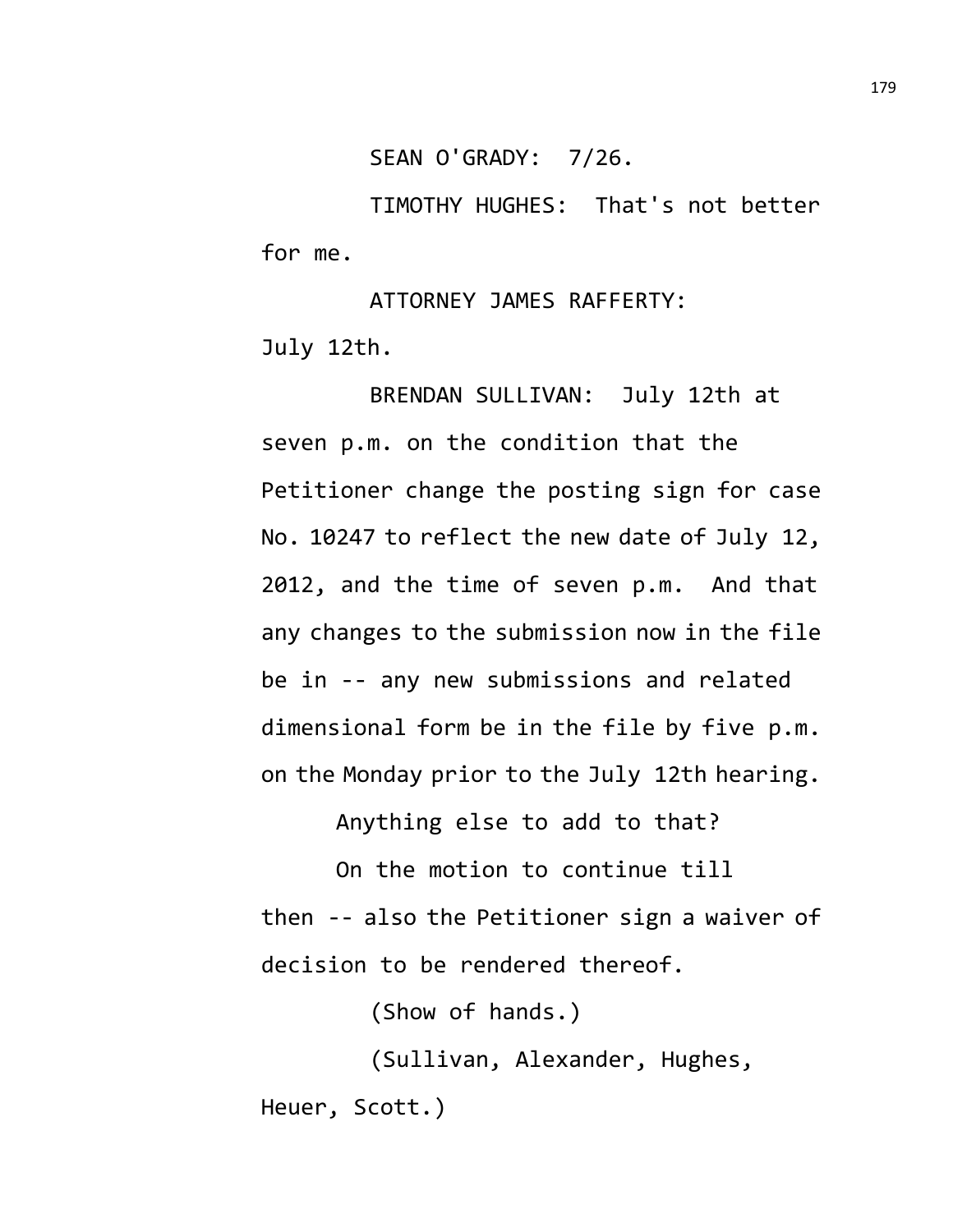(9:35 p.m.)

(Sitting Members: Brendan Sullivan, Constantine Alexander, Timothy Hughes, Tad Heuer, Thomas Scott.)

BRENDAN SULLIVAN: The other two 175 Huron Avenue cases. What is the pleasure of the Petitioner?

ATTORNEY JAMES RAFFERTY: We request a continuance to July 12th on those two matters with the expectation that they could ultimately be withdrawn.

BRENDAN SULLIVAN: Regarding case No. 10051, 175 Huron Avenue and I'll do it together, and case No. 10114, 175 Huron Avenue, let me make a motion to continue those two cases until July 12, 2012, at seven p.m. Again on the condition that the Petitioner change the posting sign to reflect the new date and time, and any changes, submissions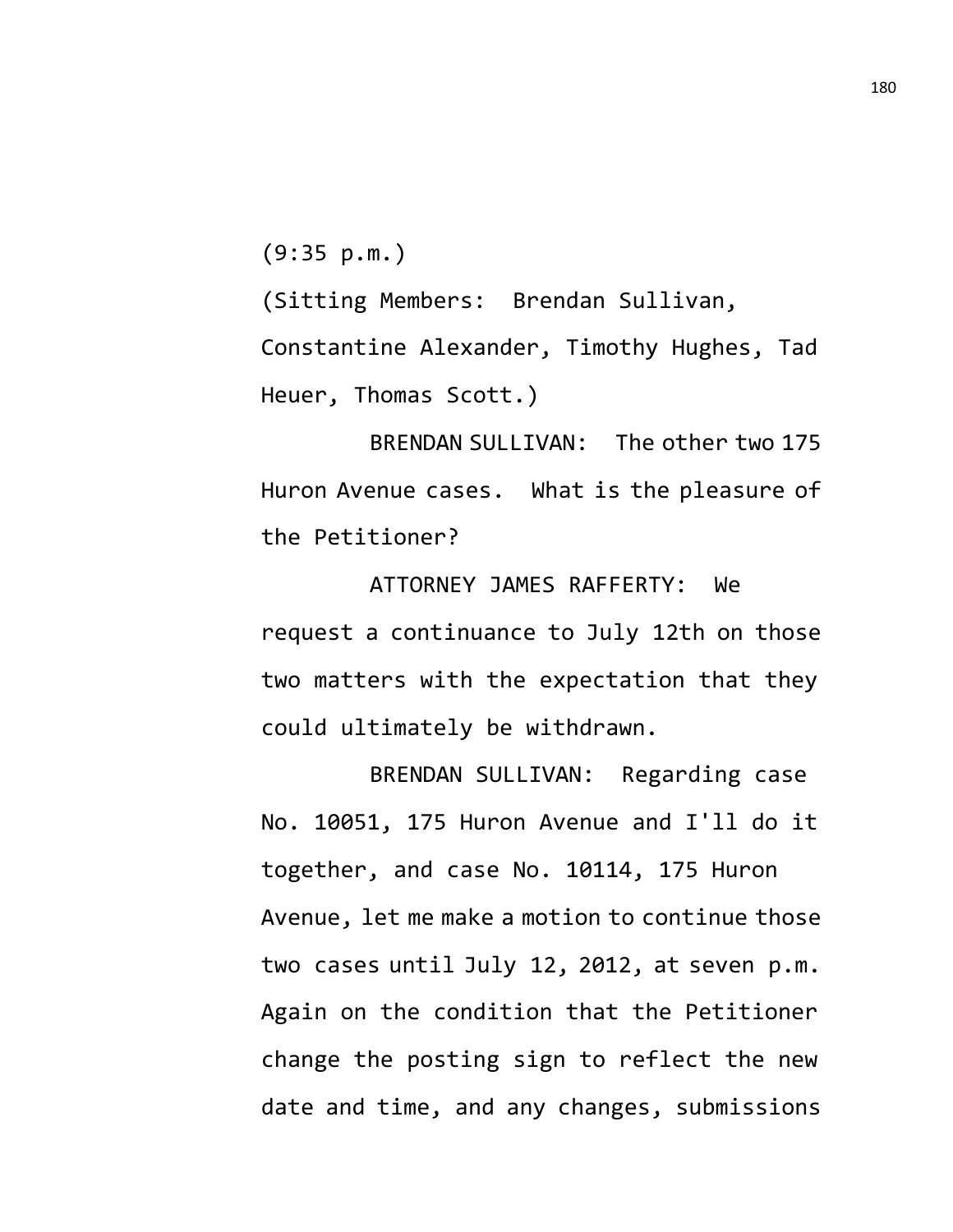to those drawings, dimensional forms be in the file by five p.m. on the Monday prior to both those dates.

ATTORNEY JAMES RAFFERTY: Thank you.

(Show of hands.)

BRENDAN SULLIVAN: Five in favor.

(Sullivan, Alexander, Hughes,

Heuer, Scott.)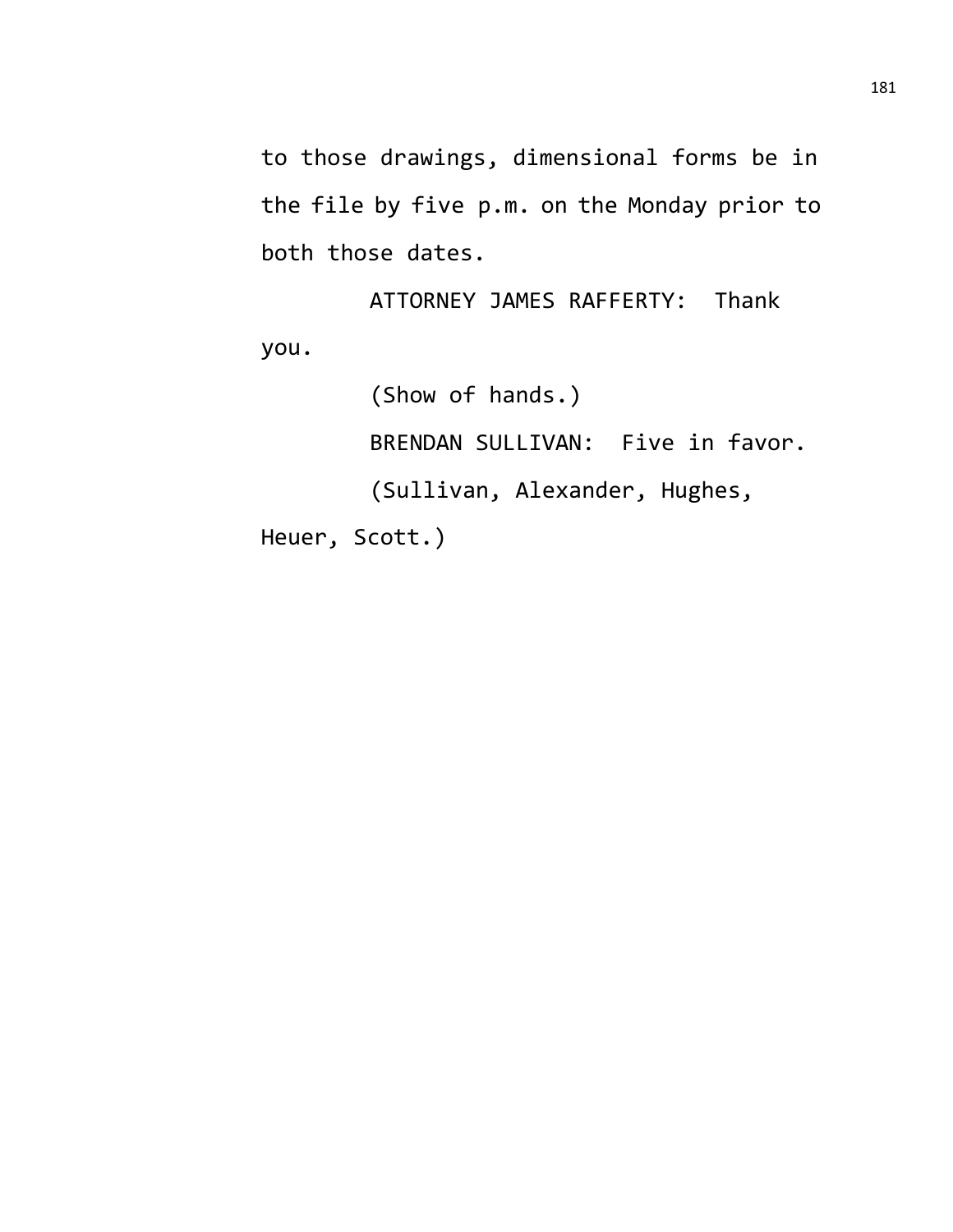(9:35 p.m.)

(Sitting Members: Brendan Sullivan, Constantine Alexander, Timothy Hughes, Tad Heuer, Thomas Scott.)

BRENDAN SULLIVAN: The Board will hear case No. 10249, 75 Sparks Street.

ATTORNEY JAMES RAFFERTY: Good evening, Mr. Chairman, members of the Board. Excuse me, for the record, James Rafferty on behalf of the Applicant Frank and Kelly Panayotou, P-a-n-a-y-o-t-o-u. Mr. and Mrs. Panayotou are seated to my far right. And to my immediate right is John Holland, H-o-l-l-a-n-d. Mr. Holland is the project architect.

This is an application that seeks both a Special Permit and the Variance. The Special Permit is the significant portion of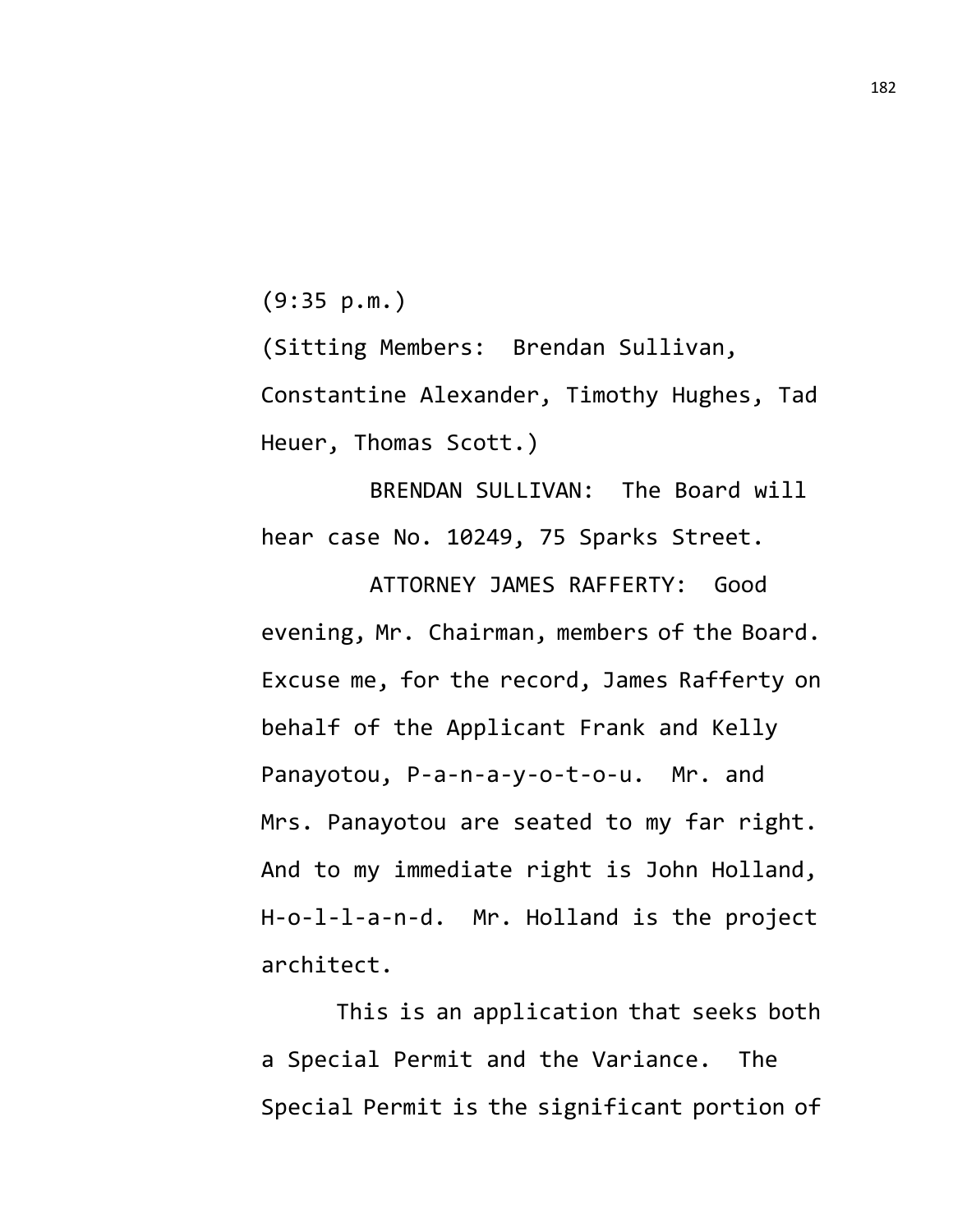the application. The Variance deals with the creating a new covered porch at the front entry. Mr. and Mrs. Panayotou have recently purchased this home, and they are eager to move to Cambridge with their three young children and raise their family at this house on Sparks Street in a Residence A-1 District. The house is -- it's a fine house, but it's had many years of deferred maintenance. It's prominent on the streetscape. In it's forested nature one can hardly -- a hard place to find, to put up a sign. I was climbing a tree the day I was out there with my stapler, but I was assured those trees are coming down anyhow. I shouldn't be concerned that stapling it to scrap pine tree would affect its long term health. The Panayotous have been working close with Mr. Holland to coming up with changes to the house. They are proposing a conforming addition, but the house is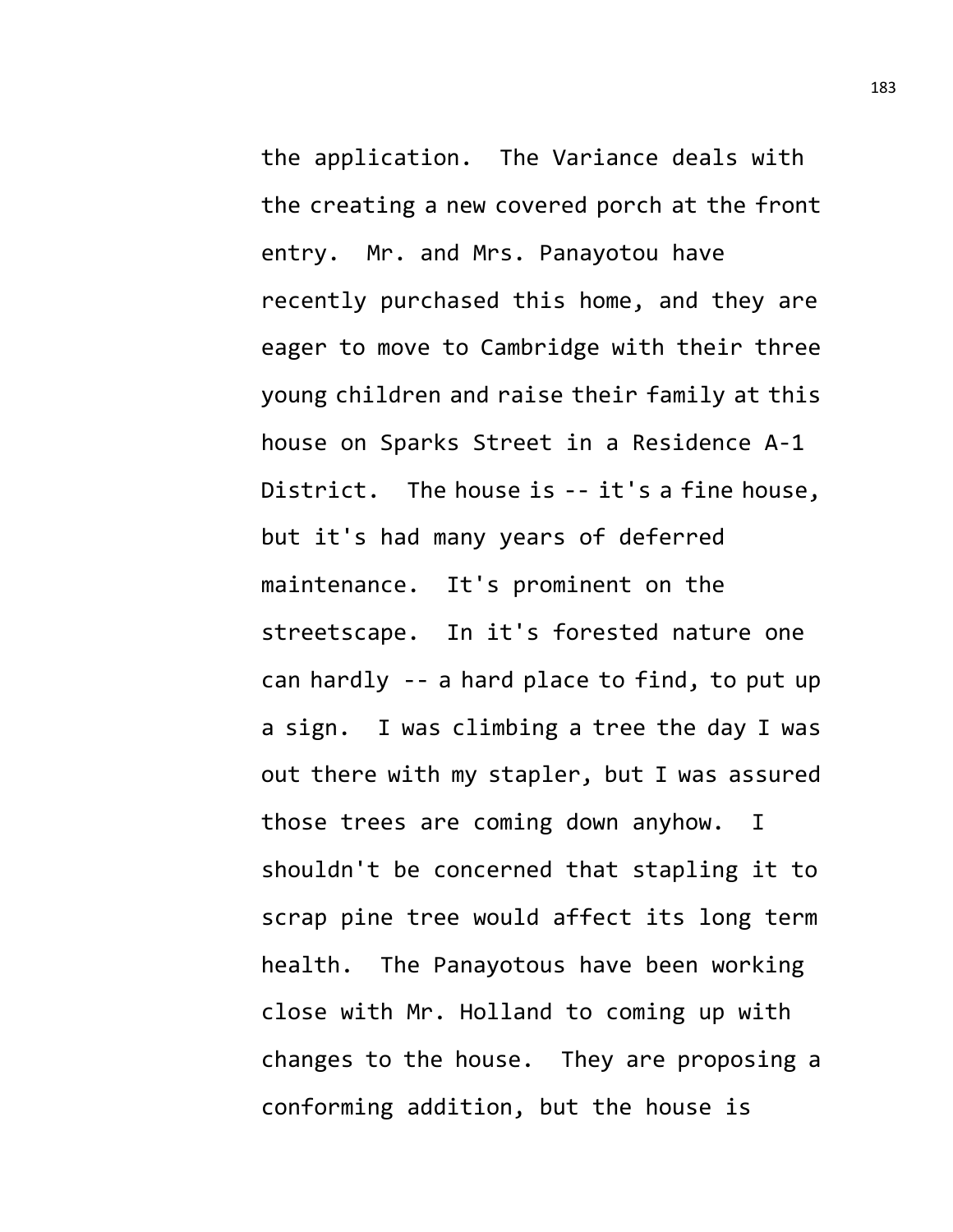non-conforming primarily and I think only because of its front yard setback. I think there might be a small portion of the side yard that doesn't meet the full setback requirement as well. So there are two aspects to the house. The house, the plan is to construct a rear addition, a two-story addition to the rear of the house, and then to -- in one portion of the side walls they're changing some windows. And I think you'll look at the site plan, that's the area where the house actually juts into the driveway a little and doesn't meet the side yard setback.

CONSTANTINE ALEXANDER: I think the house is non-conforming because of height, in fact it is conforming as to front yard and you need a Variance now because you're going to invade the front yard because of the front entrance.

TAD HEUER: Well, I had a similar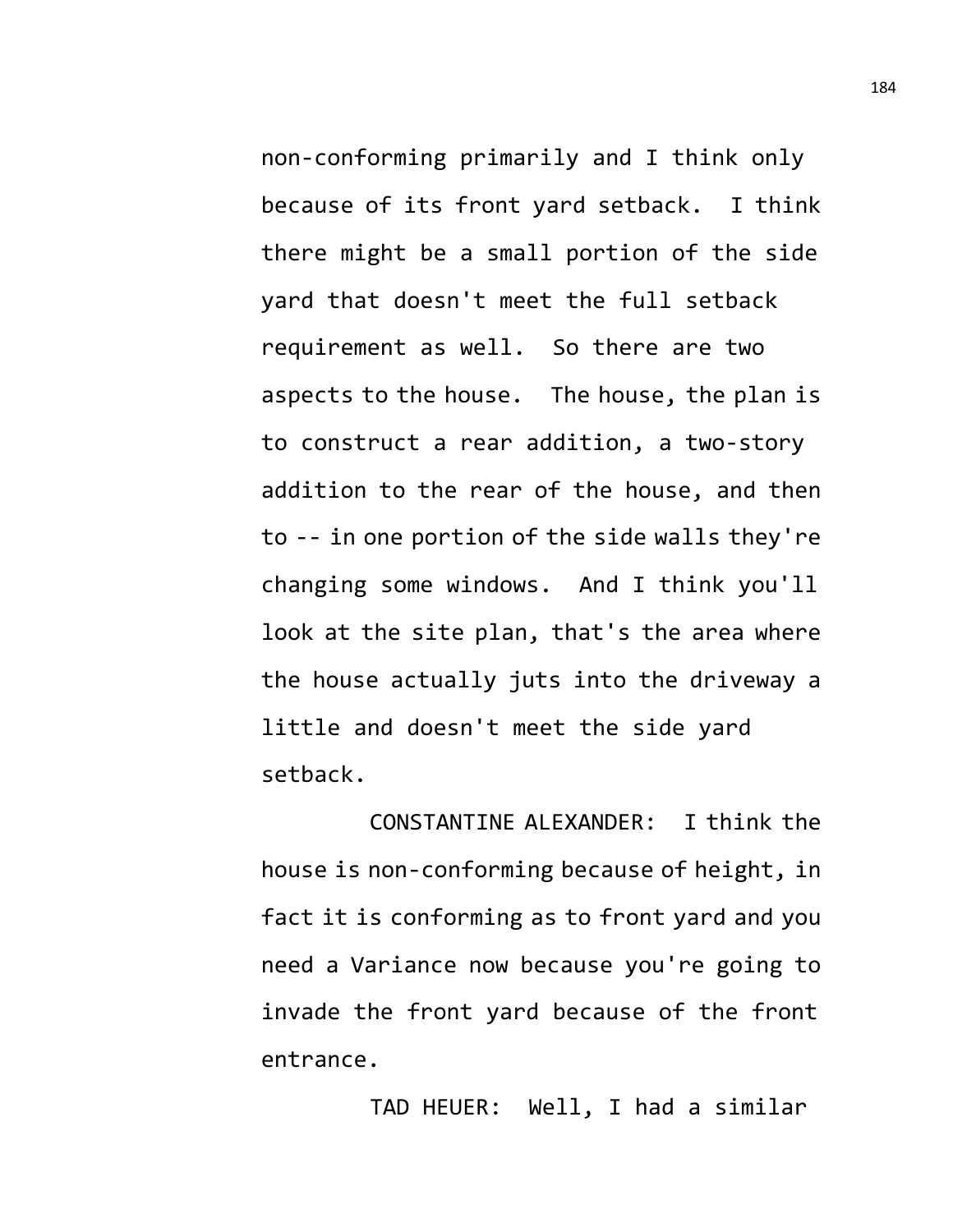thought but a separate question. When I look at the form, it says existing 25.1 which would be conforming in a 25 district, you want to go to 20. But when I look at the plan, it looks like the front porch, unless I'm eyeballing wrong, because of the slant of Sparks Street, isn't the front porch already in the front yard setback?

CONSTANTINE ALEXANDER: I went by the dimensional form.

ATTORNEY JAMES RAFFERTY: I believe it may be.

BRENDAN SULLIVAN: That's to the house.

TAD HEUER: And then if you're going to there that's the covered porch. That's less than 25.

ATTORNEY JAMES RAFFERTY: We have -- if you look at the plan, the C-1 shows that the face of the building is at 25 feet, but the porch, the porch is into the setback.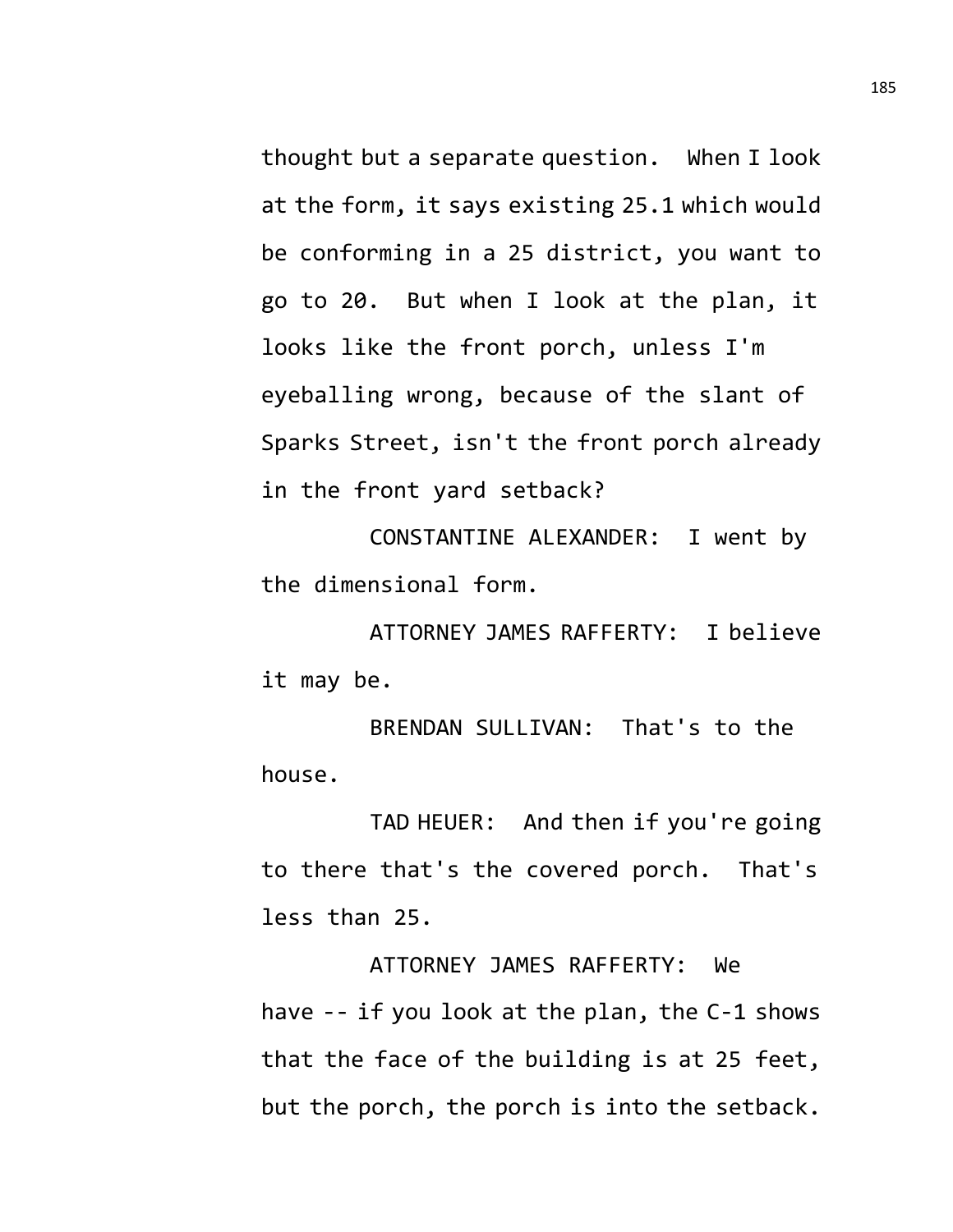And because it's covered, it doesn't qualify for the exception. So I think it is -- does have front setback.

CONSTANTINE ALEXANDER: Your dimensional form didn't reflect that.

TAD HEUER: Yes, that's my question. The dimensional form suggest the front yard setback is currently conforming to 25.1 because that's where you get to the house. But I agree with you, Mr. Rafferty, I think that the front porch is already in the setback.

ATTORNEY JAMES RAFFERTY: Yes, it is.

TAD HEUER: Which quite frankly makes the --

CONSTANTINE ALEXANDER: I showed the dimensional form which shows compliance, but you're right, it's not in compliance.

TAD HEUER: Which makes the desired relief potentially easier to grant because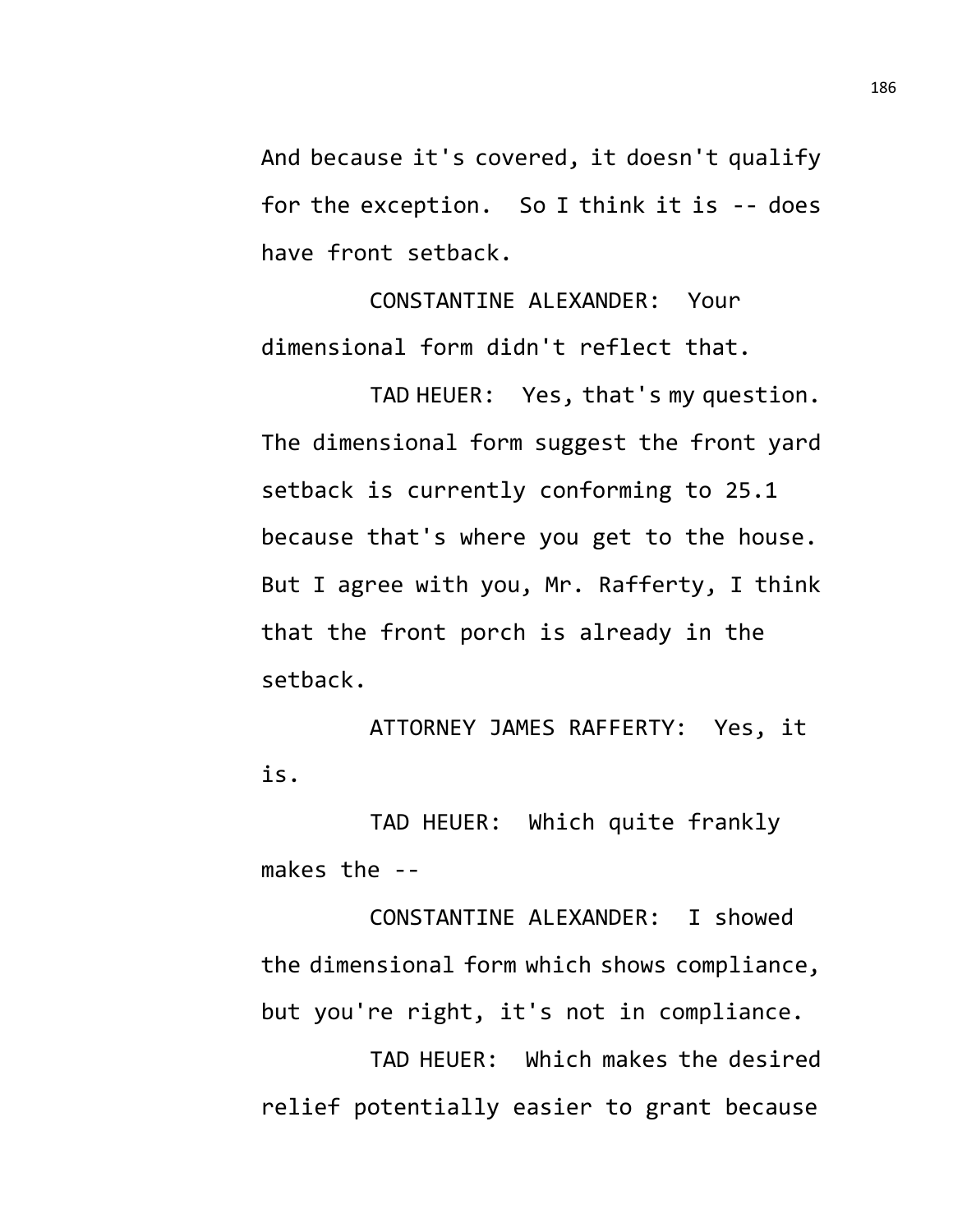you're already in the setback and you're extending the porch rather than invading a setback that's currently conforming.

CONSTANTINE ALEXANDER: That's absolutely right.

ATTORNEY JAMES RAFFERTY: That is absolutely right. I only wish I had thought of that.

But that's the -- that's right, and you're right, though. I think the height, although the height, when you average it, I think there is a portion of the roof that exceeds the 35 feet. So it is non-conforming. The additions do nothing -- the rear addition, the two-story addition doesn't do anything to create a non-conformity. It's within the allowed GFA. And they are proposing to construct a new garage. Are you still doing the garage? But there's adequate GFA for that -- for the first space being exempted and the second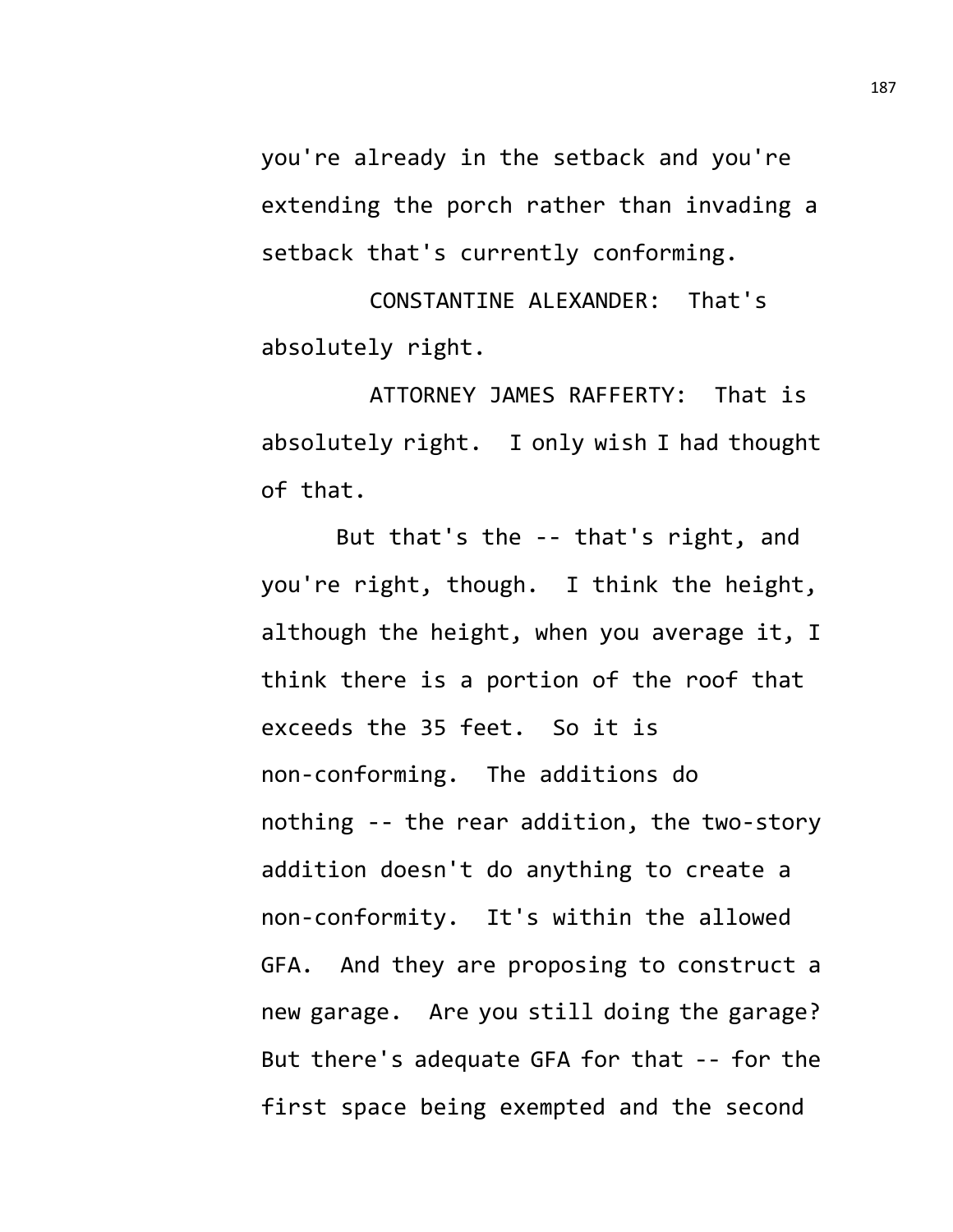space will be included. And so for those reasons because of the limitation of 10 percent as of right, 25 percent of Special Permit, we've applied for the Special Permit under Article 8 to allow for the addition on the rear. The front porch is really -- a largely aesthetic issue, but Mr. Holland could speak to it. Given the width of the house, he thinks the present porch is actually undersized, and it's approach from the side, it's kind of more utilitarian than the house might call for, and he's designed in the showing and elevation something a little more prominent and consistent with the overall scale and significance of the house. And I don't -- you want to speak to that briefly?

JOHN HOLLAND: Yes. The front porch, the front porch is offset to the right. And this thing right here basically is the front elevation. So --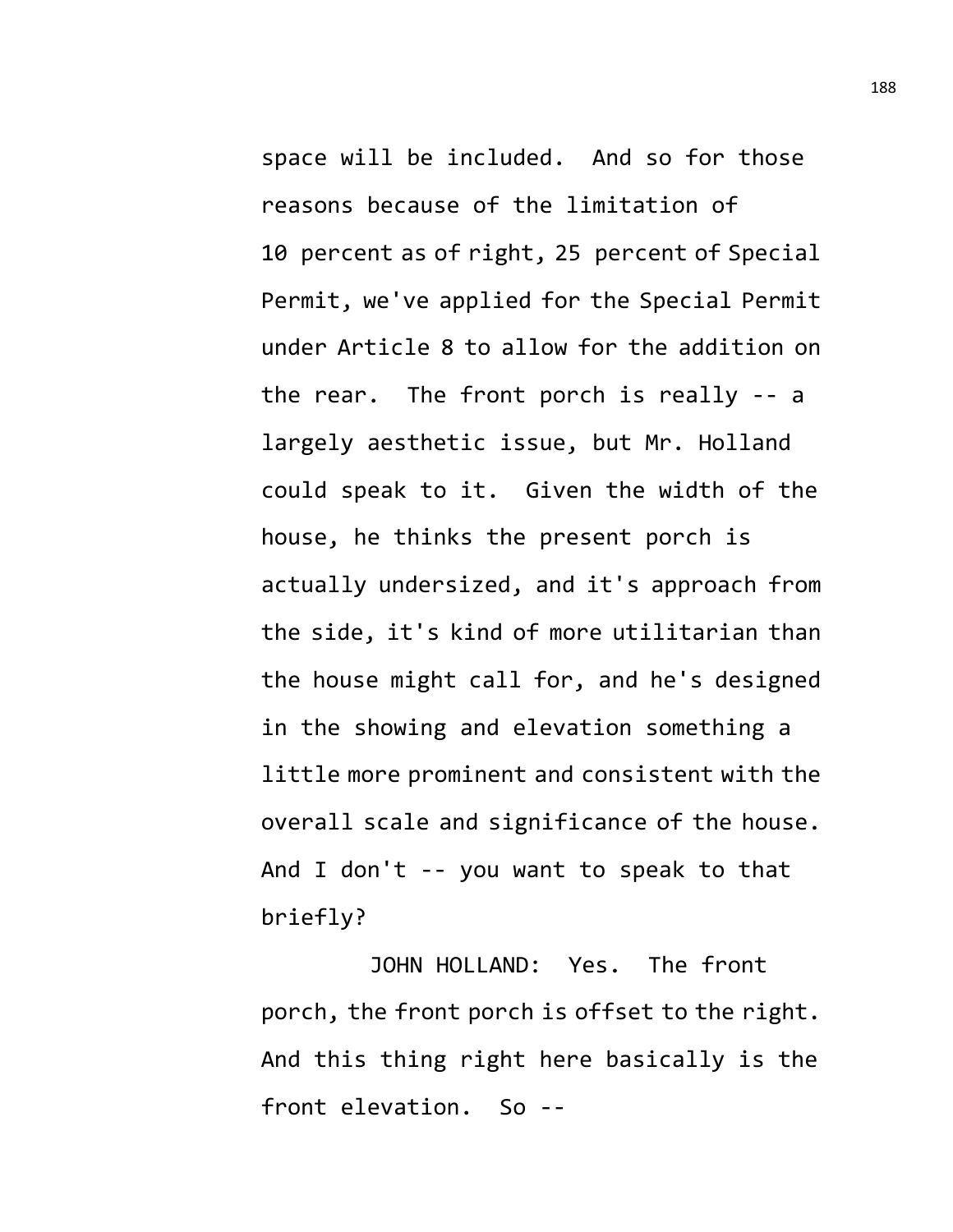TAD HEUER: So the approach is going to be from where those pine trees are right now rather than currently which is up from the driveway; is that right?

JOHN HOLLAND: That is correct. That's correct. It makes it look a little more inviting from the street. Especially when you clear back all those trees in the front, it's going to actually be more of a benefit to the streetscape.

TAD HEUER: So essentially you're taking all of the scrub pines out and leaving everything else?

FRANK PANAYOTOU: At the request of the mailman.

TAD HEUER: And probably your neighbors.

ATTORNEY JAMES RAFFERTY: I don't know if you had a chance to see the landscaping. So yes, the -- so and the relief is needed for the porch because it's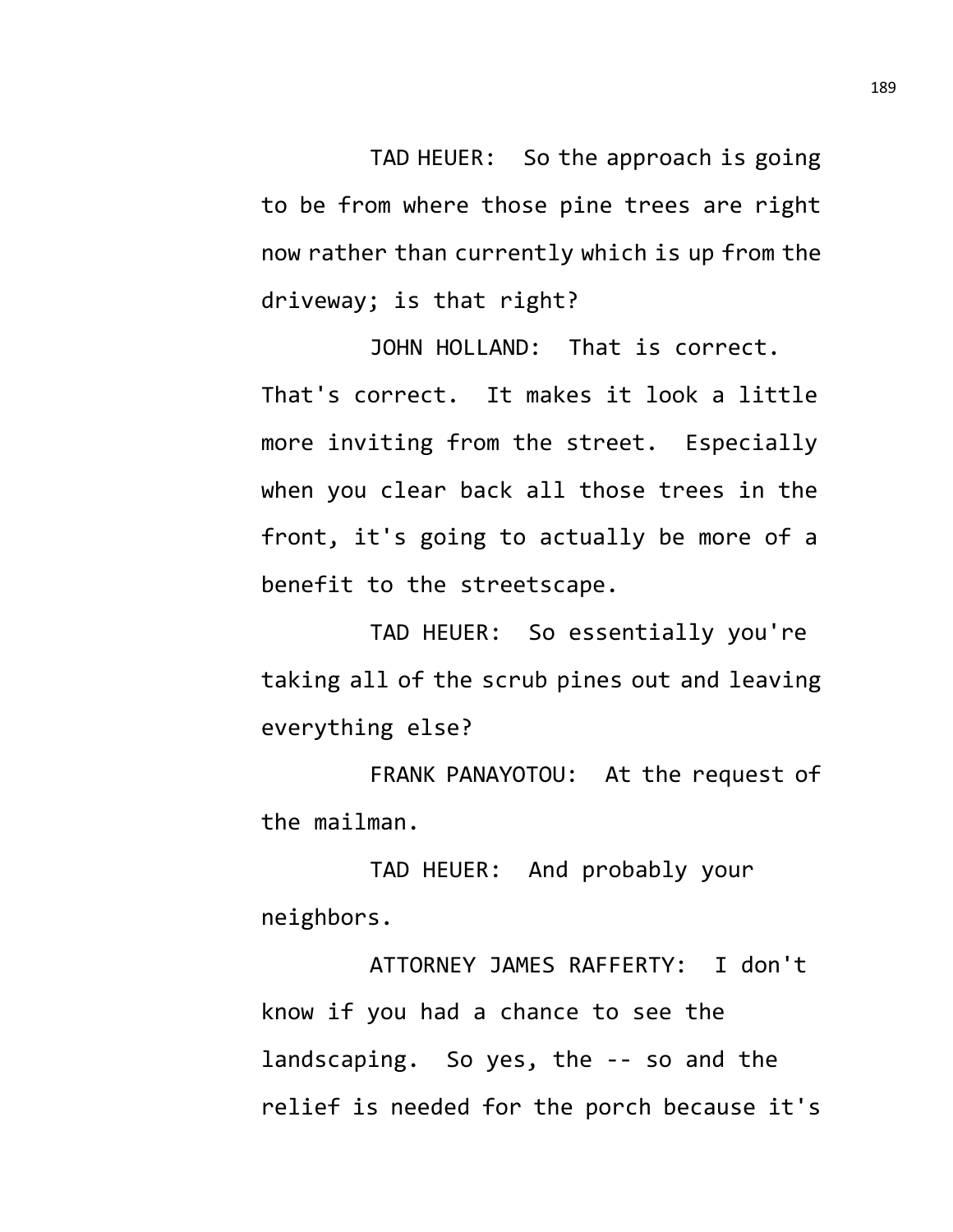a covered porch, an uncovered porch. But the style of the house, the vintage of the porches and similar structures, putting a roof on the porch seems architecturally the correct thing to do. The house has adequate rear setbacks, so the hardship would be to do the install the porch, we'd have to relocate the house further into the lot and that's a hardship that we would hope to avoid in order to create at porch. So that's the base.

BRENDAN SULLIVAN: It's an inconvenience. An expensive inconvenience.

ATTORNEY JAMES RAFFERTY: Yes. Some cases that's more effective than others. I would say in this case, it's modest and it's replacing a porch that currently is in the front setback as Mr. Heuer noted, and Mr. Holland and the owners will be happy to talk to you about the house and what they're proposing to do. It's a single, really looking forward to getting started and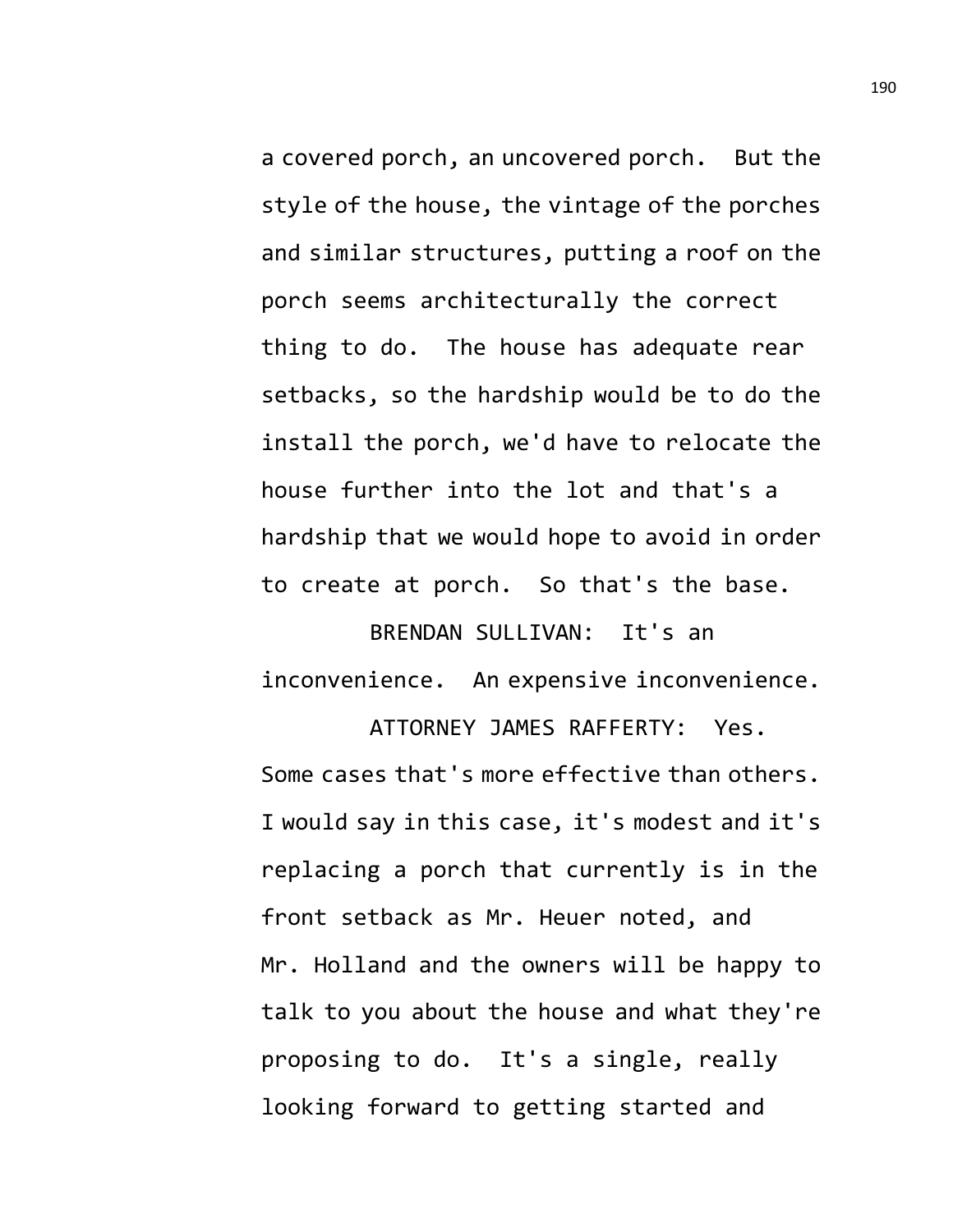turning this into a nice home for themselves and their family.

TAD HEUER: And you're -- are you adding dormers on the new two-story or are those already there? In the rear addition.

JOHN HOLLAND: Yeah, there are on the third floor.

TAD HEUER: And those dormers are compliant with the dormer guidelines?

JOHN HOLLAND: Yes.

TAD HEUER: 15 feet or less? JOHN HOLLAND: Yes.

TAD HEUER: And the garage, is that just a strike and replace -- my question is do you need -- are you fine with setbacks for the garage? You're five feet.

JOHN HOLLAND: Yeah. The existing is within the setback. The new one is going to be at the proper setback.

TAD HEUER: Okay.

ATTORNEY JAMES RAFFERTY: In fact,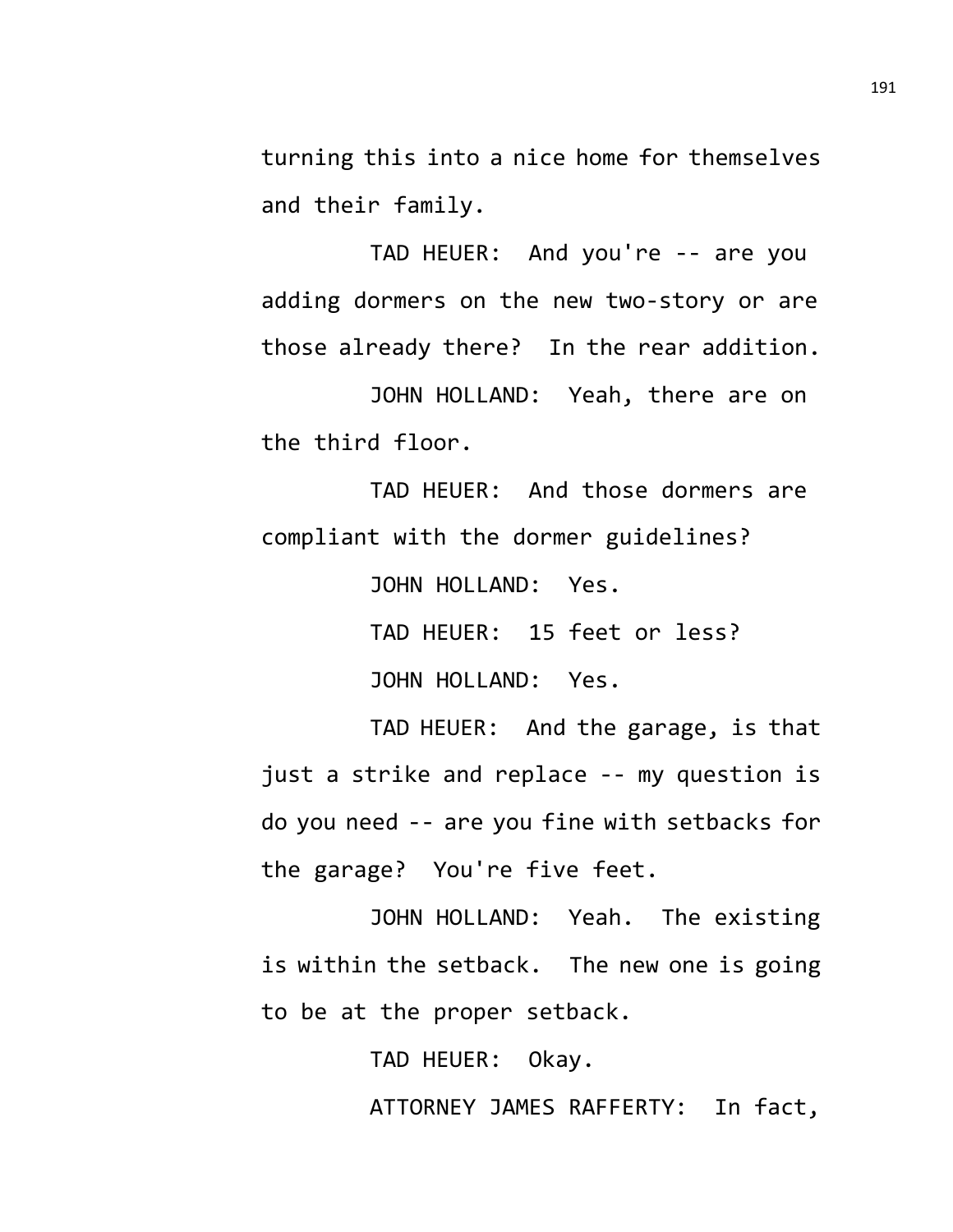it exceeds it. It could be as close as five from the rear. It's proposed at 25, so -- and it does exceed the 15 height, 10 feet from the principle structure. So we're not seeking any relief for the garage.

BRENDAN SULLIVAN: Tim, any questions at this point?

TIMOTHY HUGHES: No.

BRENDAN SULLIVAN: Gus?

CONSTANTINE ALEXANDER: No, I'm fine.

> BRENDAN SULLIVAN: Tom? THOMAS SCOTT: I'm good.

BRENDAN SULLIVAN: Let me open to public comment.

Is there anybody here who would like to speak on the matter of 75 Sparks Street?

(No Response.)

BRENDAN SULLIVAN: I see nobody in attendance and there is no communications -- ATTORNEY JAMES RAFFERTY: The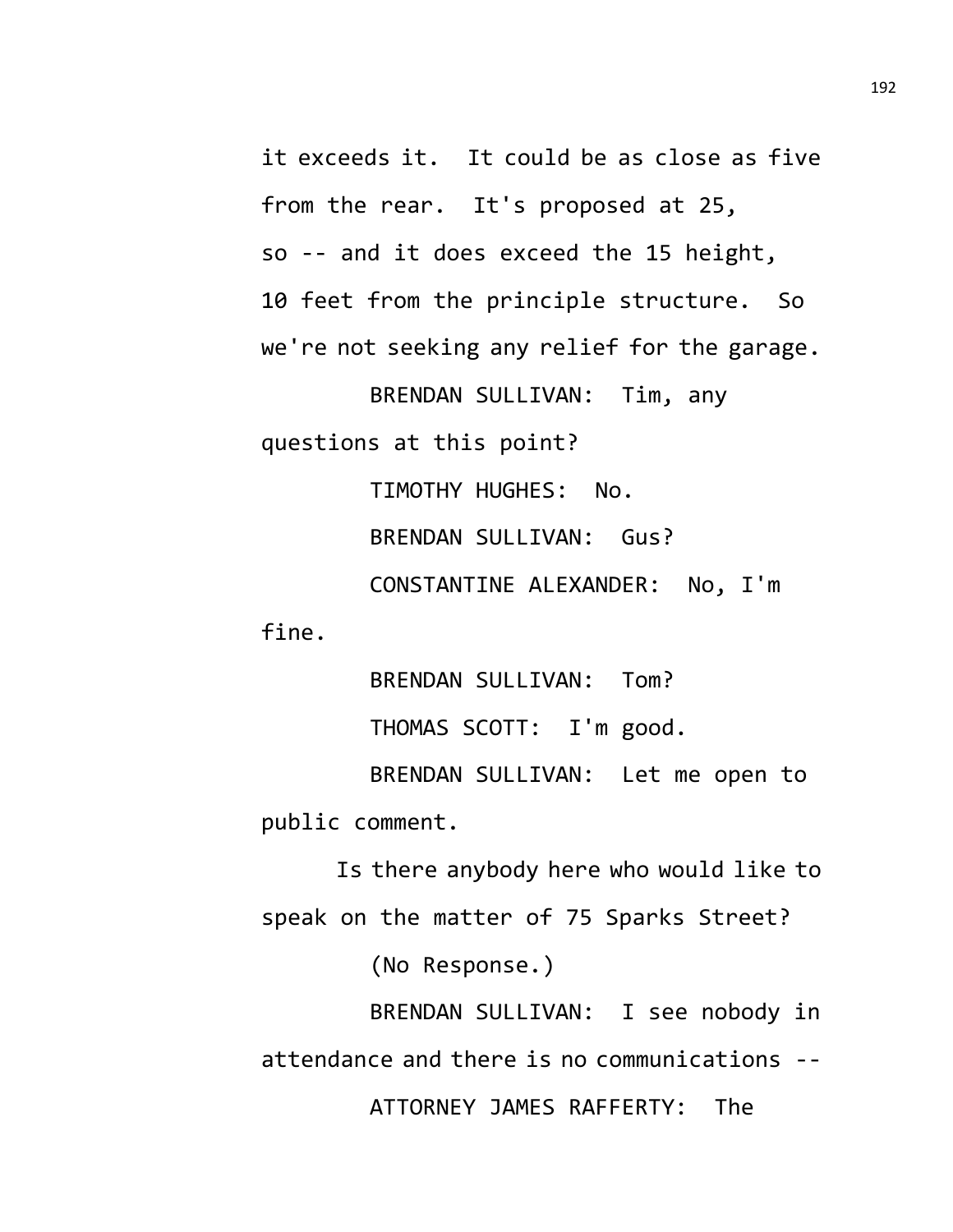Panayotouses did send out some introductory letters to the neighbors and were pleased to receive three letters of support in response from various neighbors.

BRENDAN SULLIVAN: There is correspondence. (Reading) Dear Zoning Board: I'm the owner of Two Hemlock Road, a house just two houses away from 75 Sparks Street. We have been informed of their request to the Zoning and the need for increased volume requiring the required their renovation. We also understand why they're requesting changes to their deck. We know they will do the work in a sensitive way to the neighbors and structure and fully support their request. Sincerely, Rimy N. Erks (phonetic).

There is correspondence from Joanne Scott. (Reading) Thank you, Kelly. The plans look beautiful. It will be a wonderful house to raise your children in. My husband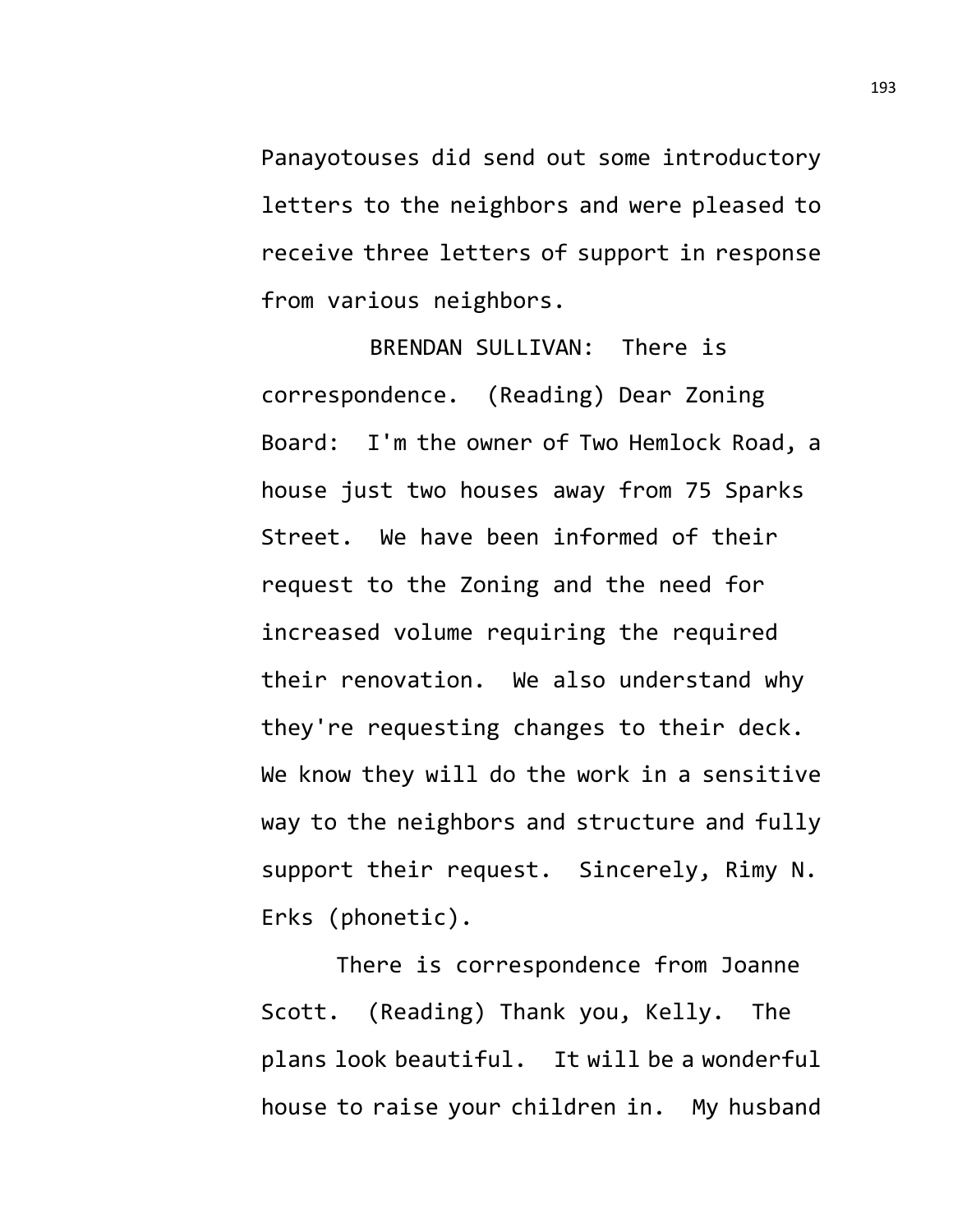would love to meet your husband. So anyhow, we need to make date.

You can exclude that from the public record until it goes to divorce court and then you can bring it up.

ATTORNEY JAMES RAFFERTY: There's explicit support of the application.

BRENDAN SULLIVAN: After the date they will be in support. I just wanted to officially let you know that Bob and I like the plans you have drawn for next door, based on the plans you dropped off with me last week. It looks like it will be a nice improvement and we would love to talk to you further. Oh, well, there goes another date. Christine Higgins, H-i-g-g-i-n-s. Not sure where she lives.

Anyway --

FRANK PANAYOTOU: Right next-door. BRENDAN SULLIVAN: And I will close public comment.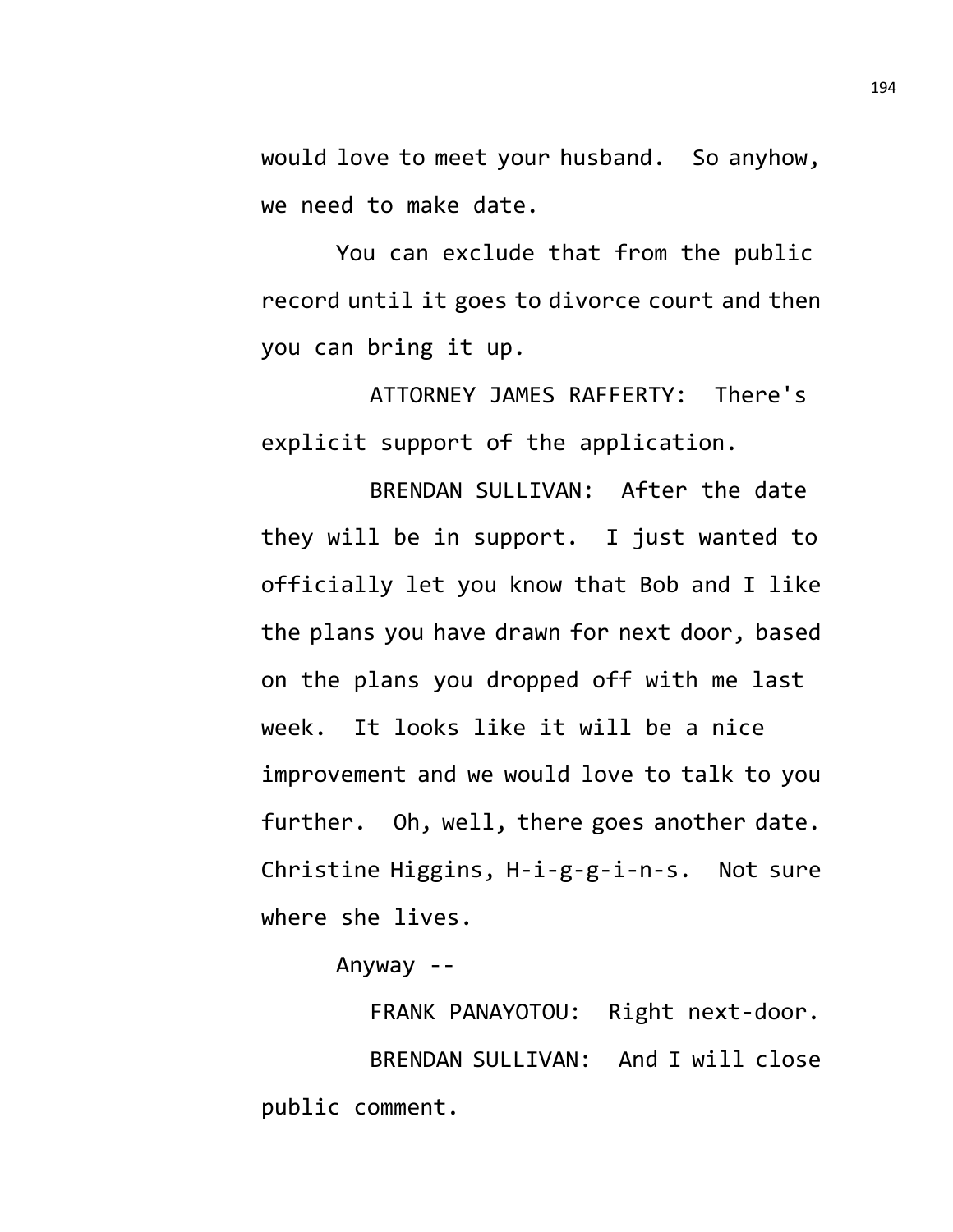Mr. Rafferty.

ATTORNEY JAMES RAFFERTY: No thank you.

BRENDAN SULLIVAN: Okay. This used to be the Buddhist center in Cambridge. ATTORNEY JAMES RAFFERTY: Oh,

right.

BRENDAN SULLIVAN: I happen to know the benefactor of it very well.

ATTORNEY JAMES RAFFERTY: I didn't think you were a practitioner.

BRENDAN SULLIVAN: I was not, no, but I know the benefactor at the Buddhist Center.

Let me make a motion to grant a Variance. The Variance is to construct a conforming addition at the rear of the pre-existing non-conforming addition and to construct a front entry with the covered porch as per the plans submitted, initialed by the Chair, and also the dimensional form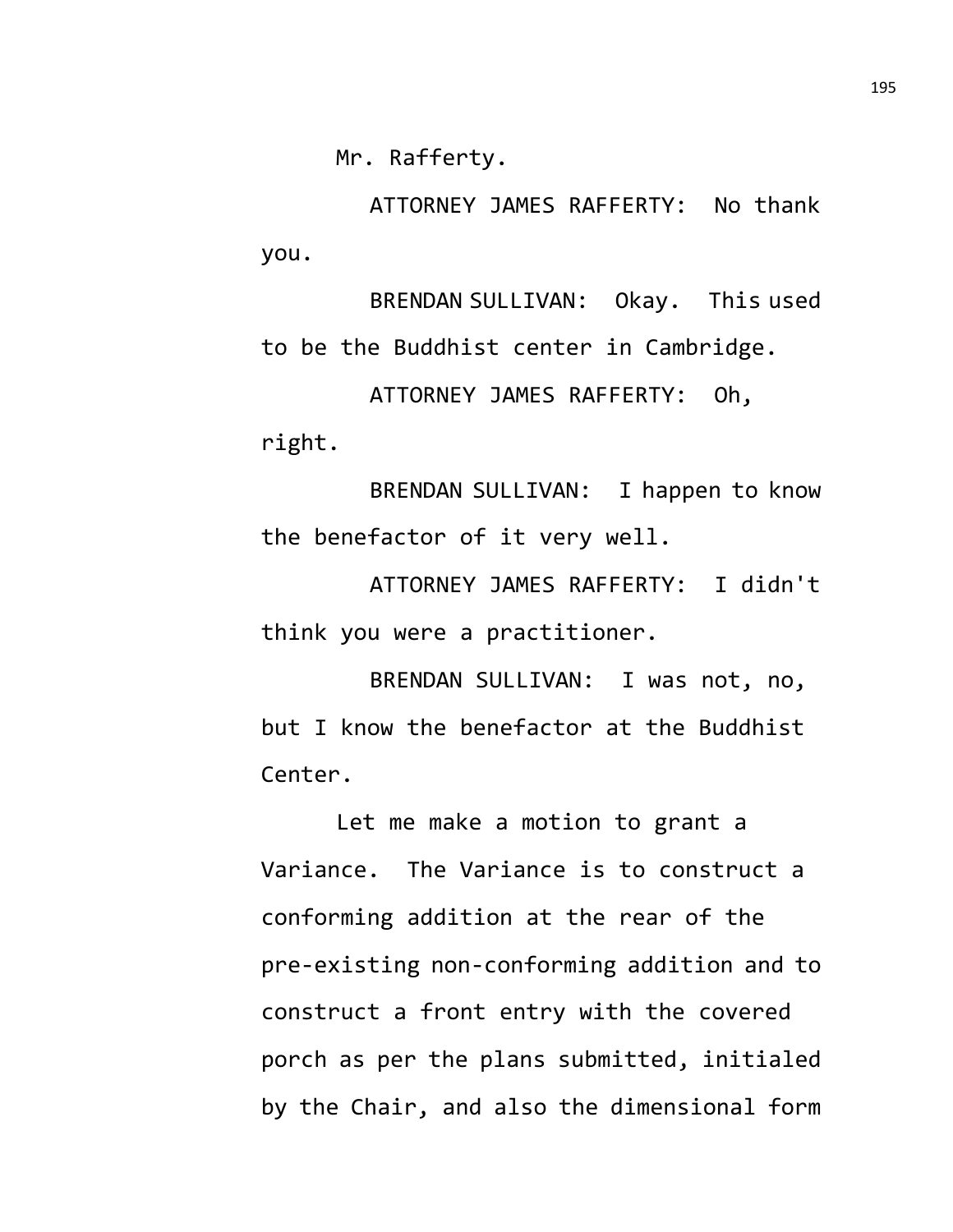being part of the decision.

The Board finds that a literal enforcement of the provisions of the Ordinance would involve a substantial hardship to the Petitioner because it would preclude the Petitioner from building a more appropriately scaled front entry for the existing residence which would be an added benefit to the streetscape. The building of this front entry necessitates some encroachment into the front yard setback.

The hardship is owing to the location of the structure on the lot which predates the existing Ordinance, hence any addition of this nature would require some relief from this Board.

The Board finds that desirable relief may be granted without substantial detriment to the public good, and it would not nullify or substantially derogate from the intent and purpose of the Ordinance.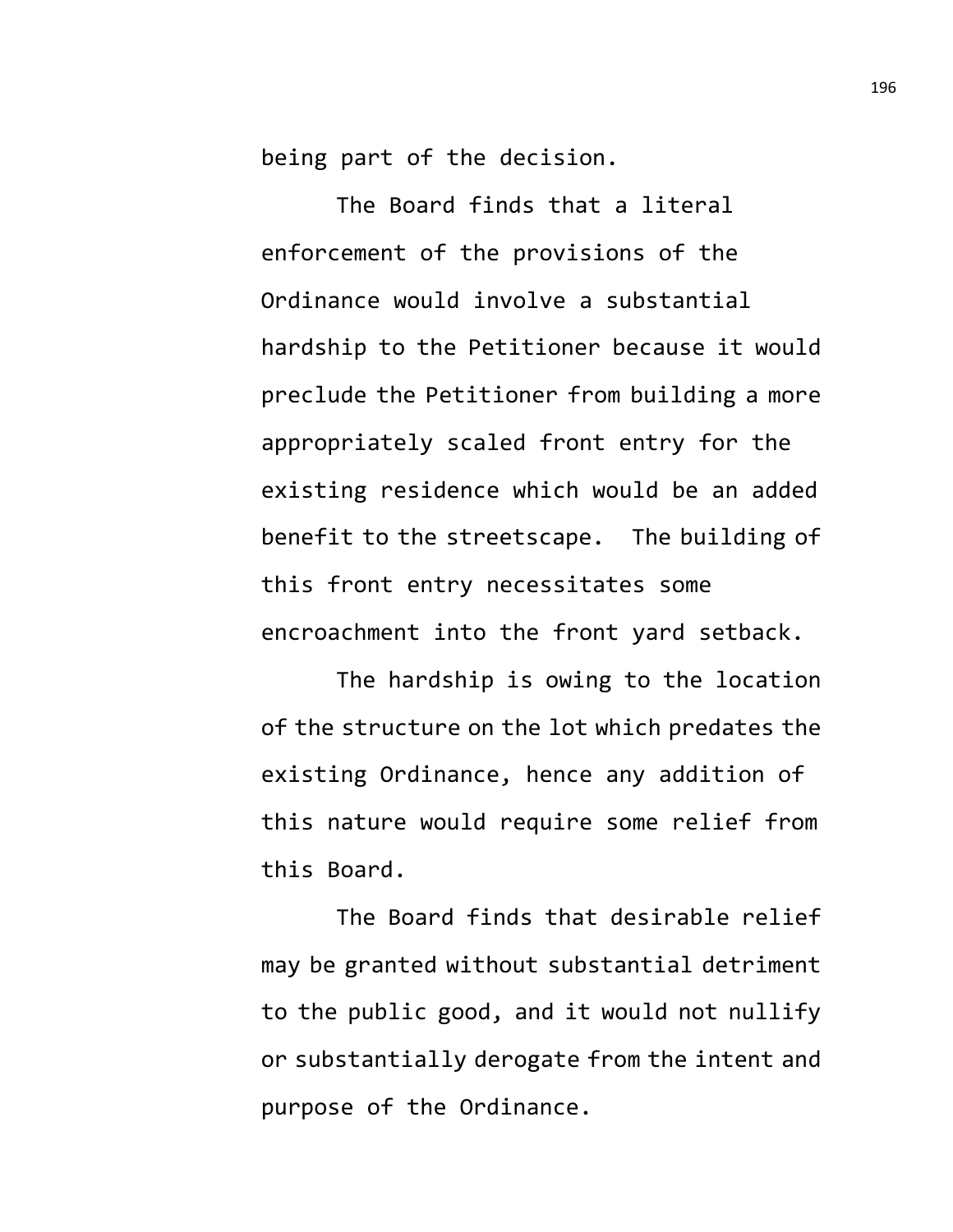On the motion to grant the Variance.

(Show of hands.)

BRENDAN SULLIVAN: Five in favor of the Variance.

(Sullivan, Alexander, Hughes, Heuer, Scott.)

BRENDAN SULLIVAN: On the Special Permit. Special Permit is to add windows on a non-conforming side wall as per the plan submitted.

The Board finds that the requirements of the --

TAD HEUER: Can you just point out where the windows are just for the record.

JOHN HOLLAND: It's on the driveway side. It's these right here. Because it's --

ATTORNEY JAMES RAFFERTY: Do you have an elevation?

> JOHN HOLLAND: Yep, yep. ATTORNEY JAMES RAFFERTY: Just in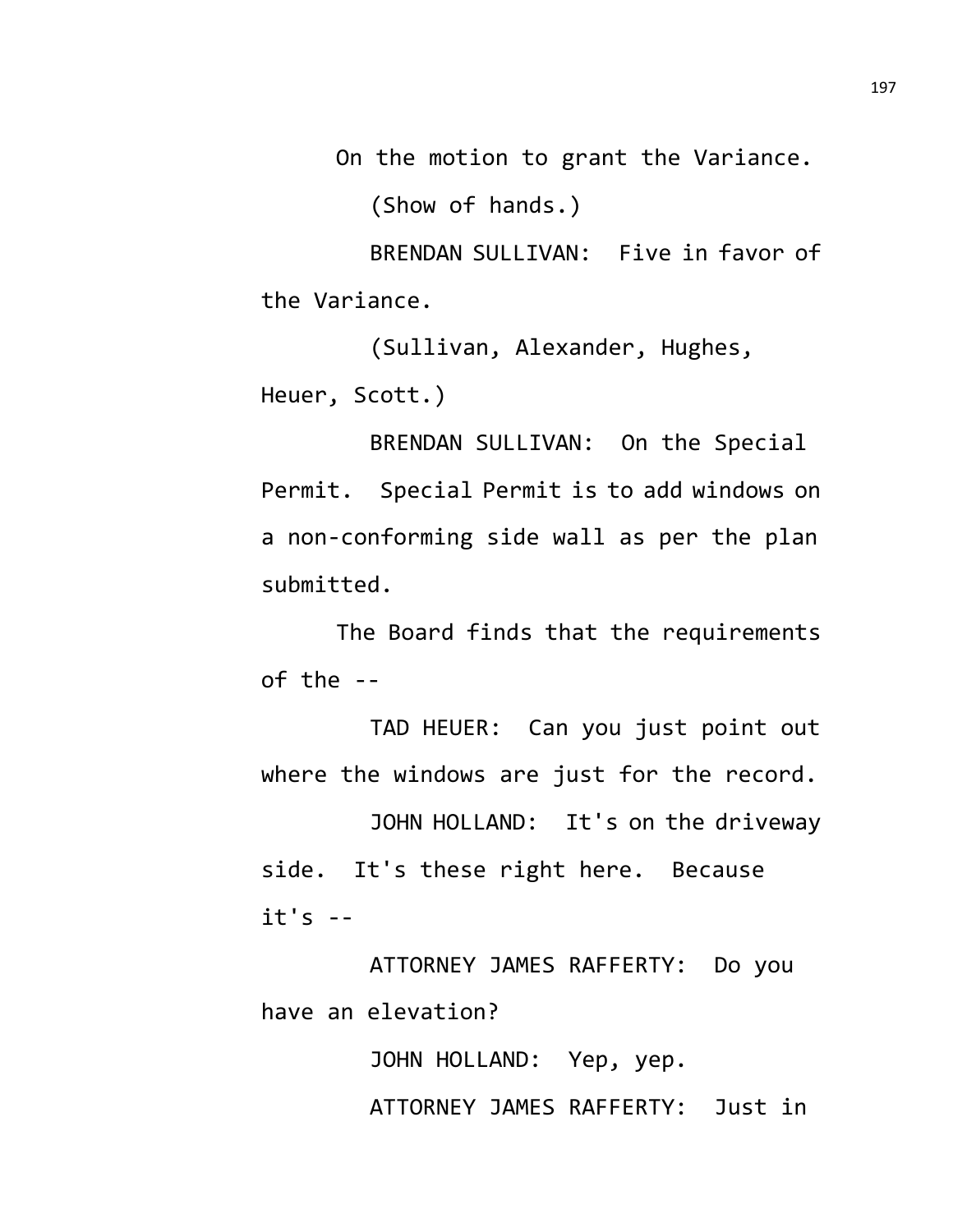the area where the projecting bay.

JOHN HOLLAND: It's these right here and this portion.

TAD HEUER: And what's there now? KELLY PANAYOTOU: I think that's this one.

BRENDAN SULLIVAN: Sometimes what we like to do on an existing and then the proposed maybe pencilled in -- not pencilled in, but highlighted or something like that so it's easily distinguished what exactly is existing and what is proposed as opposed to --

ATTORNEY JAMES RAFFERTY: It's essentially going from two windows to three windows on the first and second floor.

JOHN HOLLAND: (Marking up plans).

TAD HEUER: And are you bringing up the grade on the driveway?

JOHN HOLLAND: Yes. Is that clear right there?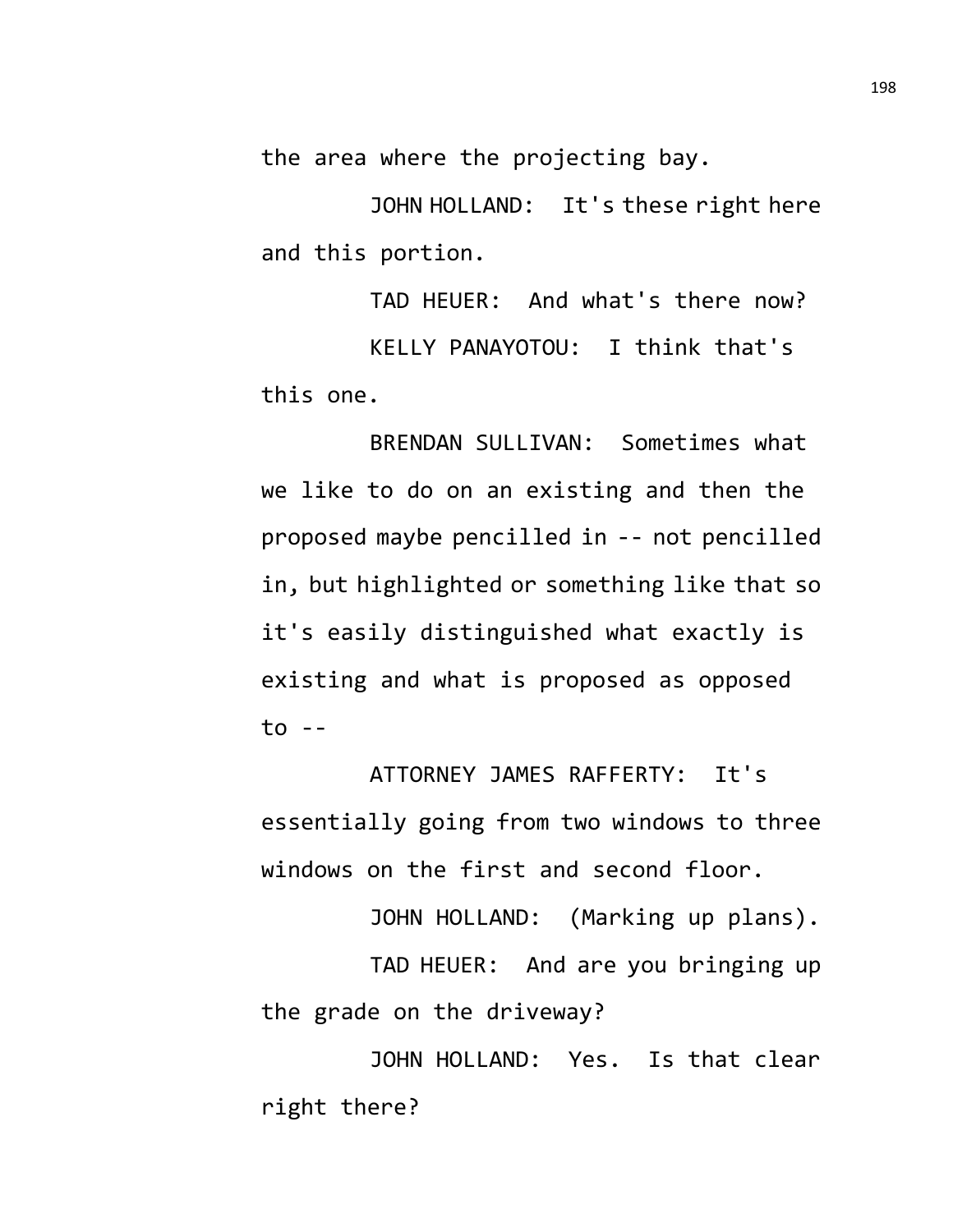TAD HEUER: Yes.

JOHN HOLLAND: And then one is getting closed up.

BRENDAN SULLIVAN: On the Special Permit to allow for the creation of windows in a non-conforming side wall as per the plans submitted, the Board finds that the requirements of the Ordinance can be met. Article 8.22.2C permits the creation of windows on a non-conforming wall when there are no further violations on the dimensional requirements of Article 5.

There would not be any traffic generated or patterns of access or egress which would cause congestion, hazard, or substantial change in the established neighborhood character.

The Board finds that continued operation of or in development of adjacent uses as permitted in the Zoning Ordinance would not be adversely affected by the nature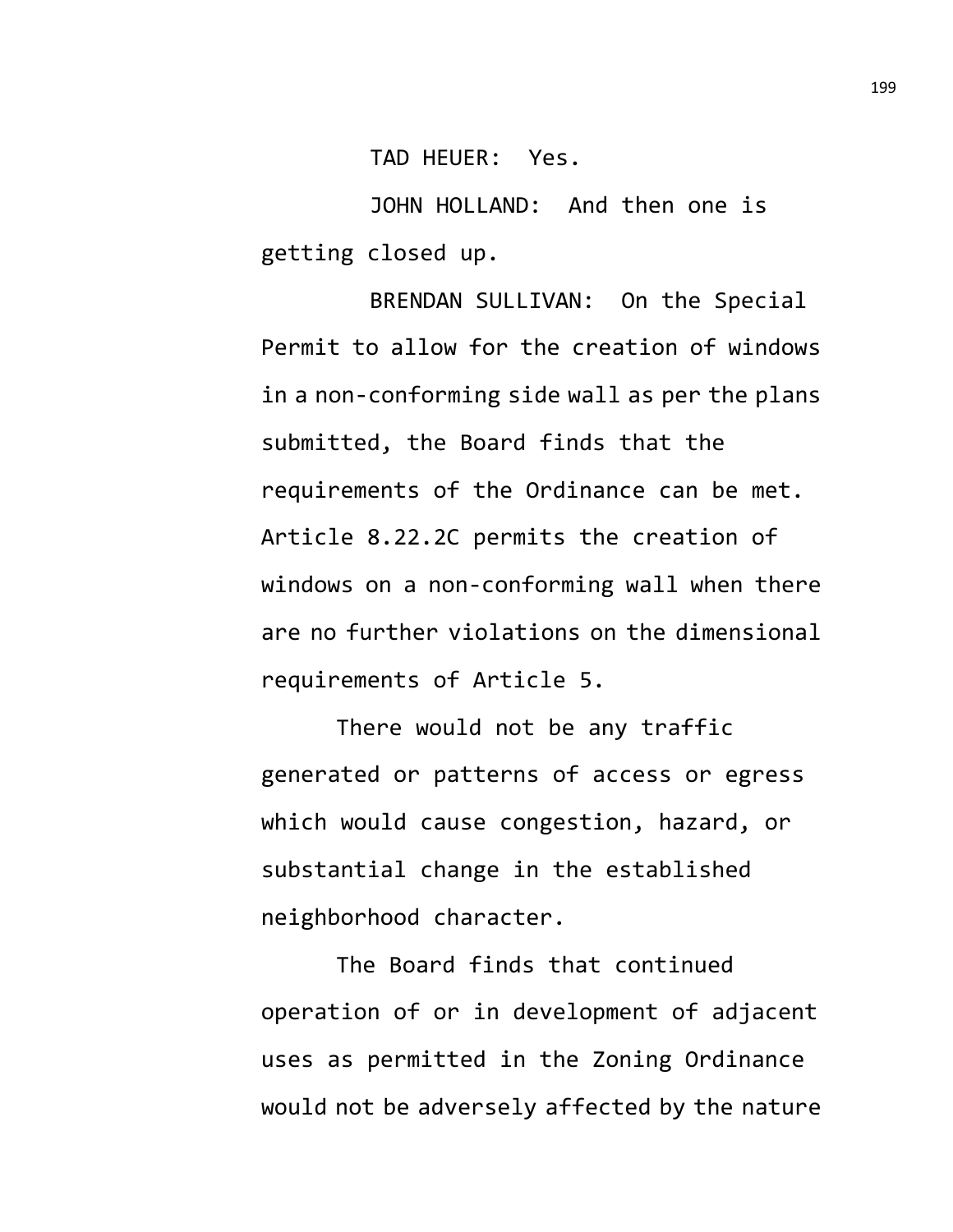of the proposed use and changes.

There would not be any nuisance or hazard created to the detriment to the health, safety, and welfare of the occupants of the proposed use or to the citizens of the city.

And the proposed use would not impair the integrity of the district or adjoining districts, otherwise derogate from the intent and purpose of the Ordinance.

All those in favor of granting the Special Permit to allow for the window modification.

(Show of hands).

BRENDAN SULLIVAN: Five in favor.

(Sullivan, Alexander, Hughes, Heuer, Scott.)

ATTORNEY JAMES RAFFERTY: Did the Special Permit involve both aspects of the Special Permit, the addition and -- BRENDAN SULLIVAN: And also for the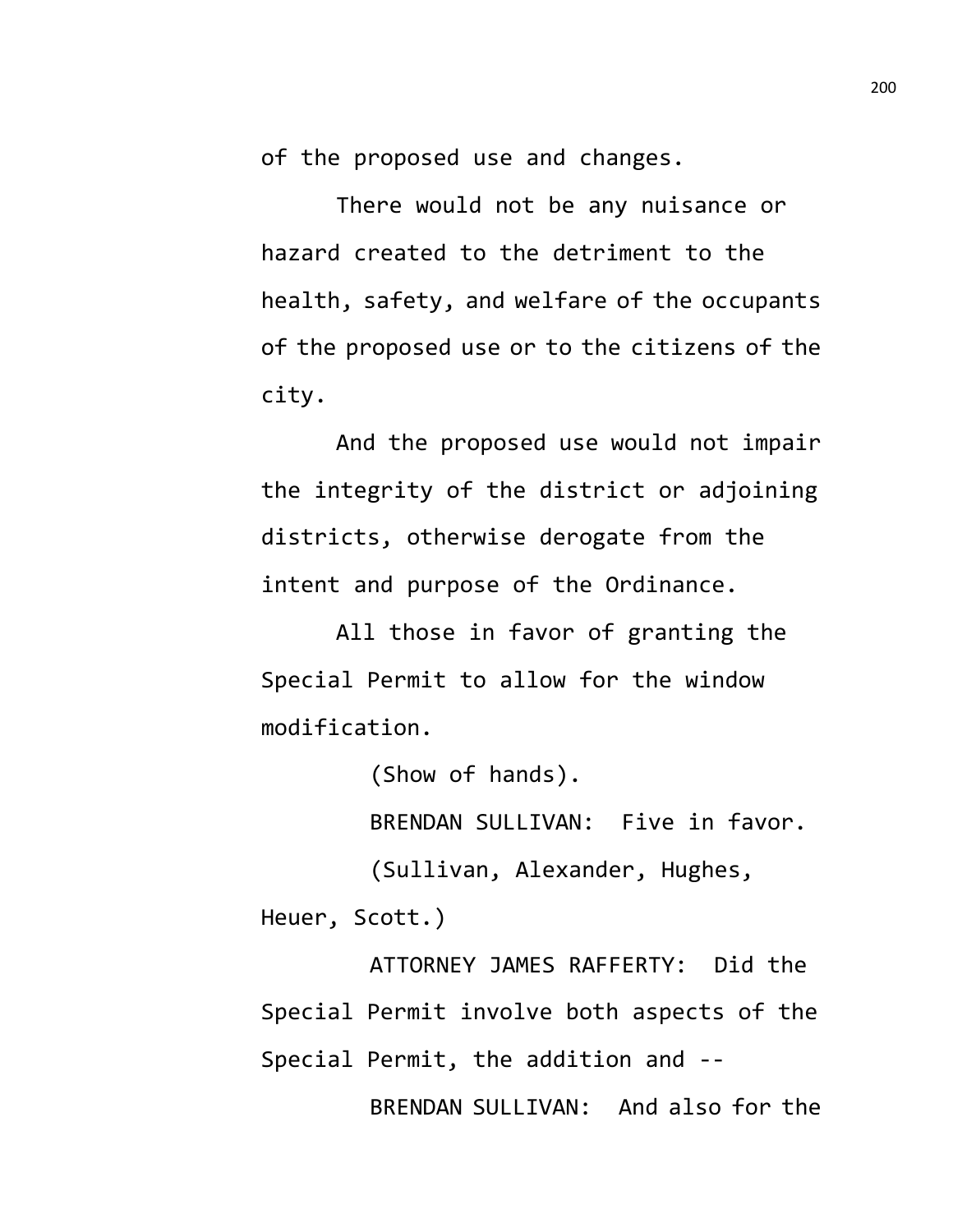addition, as per the plans submitted, yes.

ATTORNEY JAMES RAFFERTY: Right. The Special Permit was for the windows and for the addition in excess of 10 percent of existing?

BRENDAN SULLIVAN: That's correct. ATTORNEY JAMES RAFFERTY: Okay, thank you.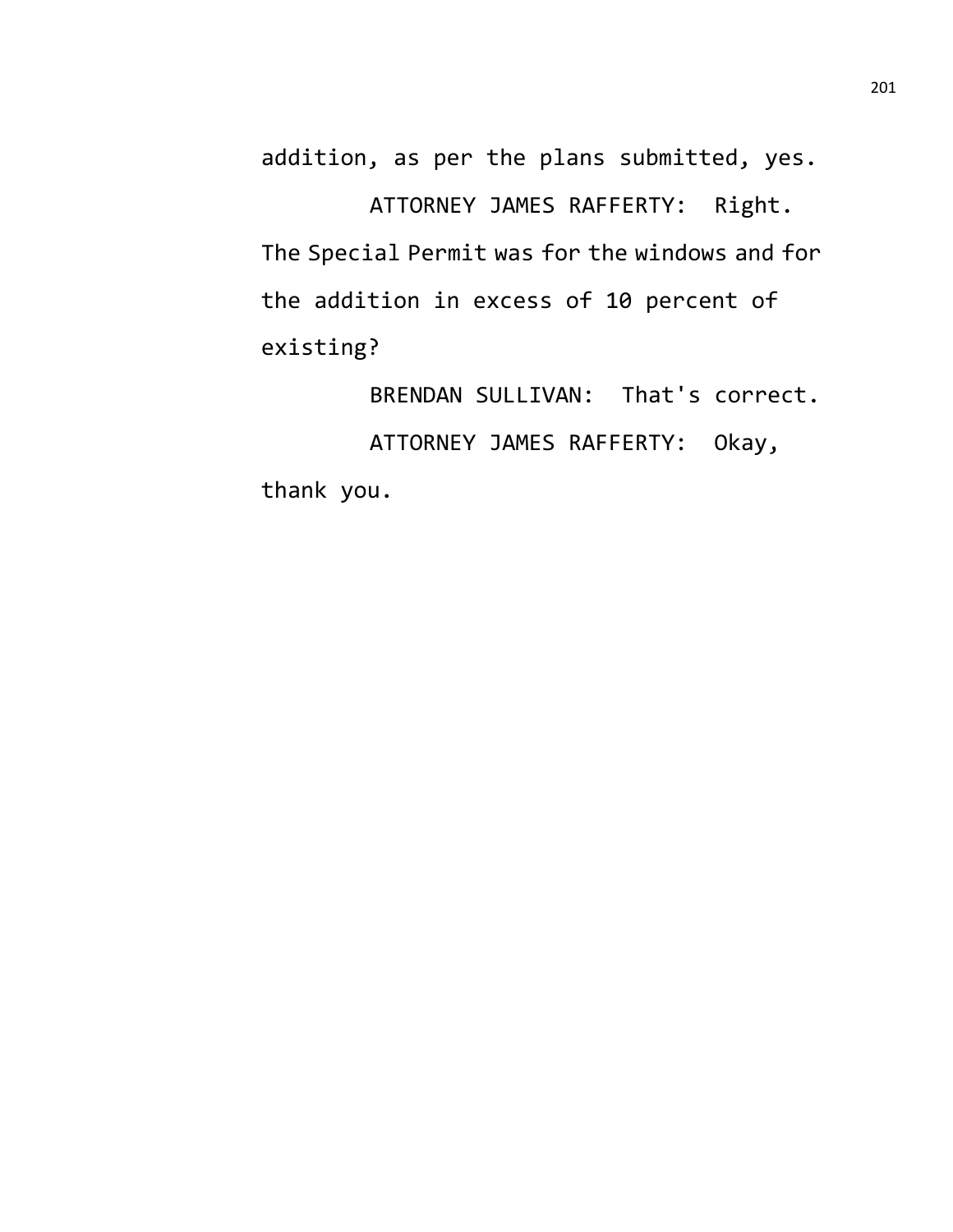(9:50 p.m.)

(Sitting Members: Brendan Sullivan,

Constantine Alexander, Timothy Hughes, Tad Heuer, Thomas Scott.)

BRENDAN SULLIVAN: The Board will hear case No. 10250, 45 Trowbridge.

SEAN O'GRADY: I just wasn't able to follow what you were saying, Peter.

The western elevation faces the neighbor on the place?

PETER WRIGHT: Yes, it's the Western, yes.

SEAN O'GRADY: And they haven't changed?

PETER WRIGHT: They haven't -- those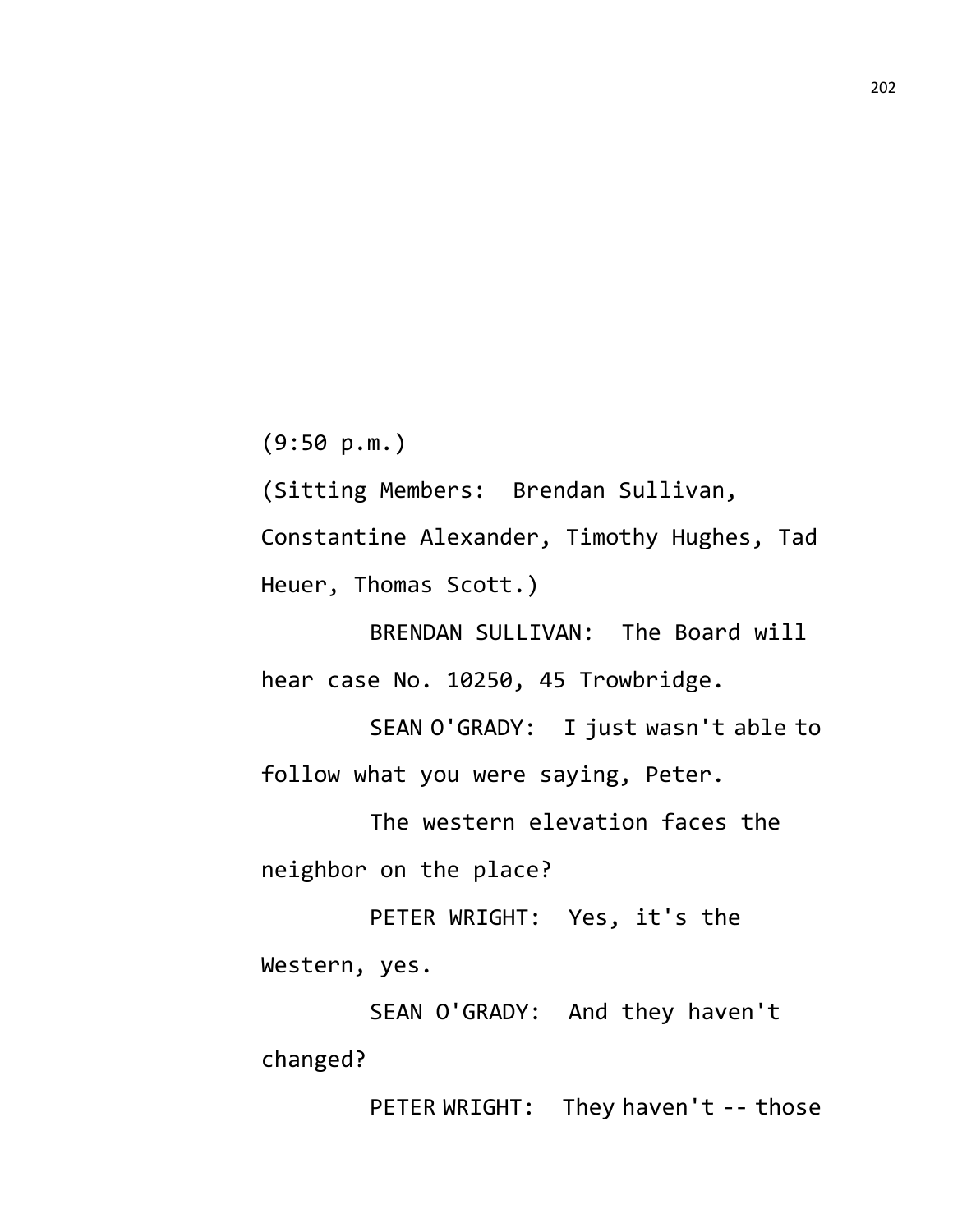windows that was, that were suggested to be shortened from our request, our earlier request, actually are not inside the setback. They are, they are --

SEAN O'GRADY: They violate the setback?

PETER WRIGHT: They do not violate the setback.

SEAN O'GRADY: Which windows do you need relief on then?

PETER WRIGHT: The windows we need relief on are these, C windows, if I -- if I have three drawings which might explain it better. This sketch here is the site showing the building and the penthouse on top of the roof, okay? I worked up the -- I calculated the setbacks and I outlined in red the, you know, the permissible area. These are the setbacks relative to the height and length and so on. The windows, excuse me, let me get oriented here. These windows, which are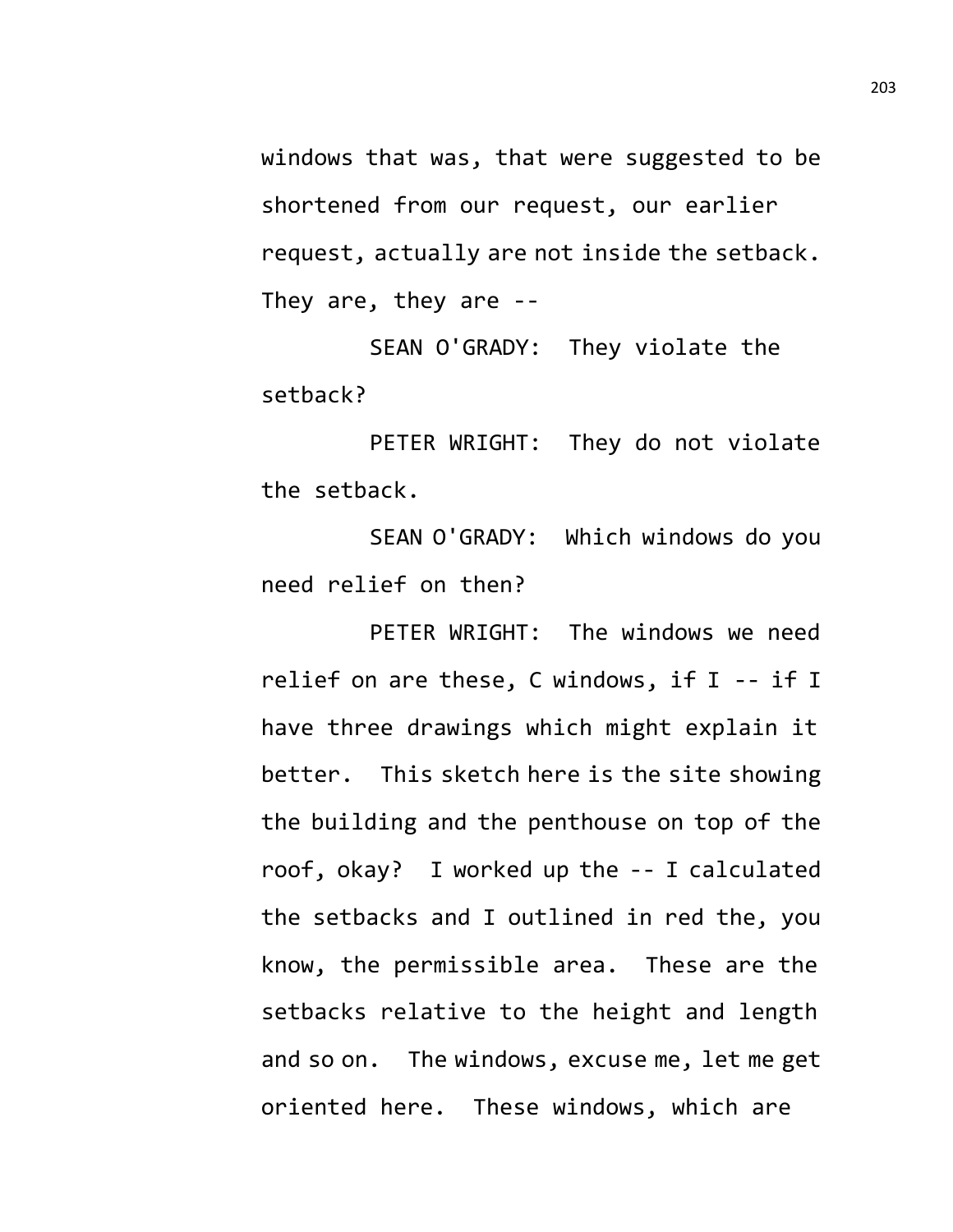those are inside the setback. They're violating, okay.

SEAN O'GRADY: Yes.

PETER WRIGHT: And also the ones on which  $I$  --

SEAN O'GRADY: That's the street.

TAD HEUER: Is Trowbridge Street a public way?

PETER WRIGHT: Yes, it is, even though it looks like a driveway. It is a public way, yeah.

And if I may clarify, the abutting neighbor who is most affected, in fact, this penthouse as you've seen from the photographs which I had submitted, is relatively invisible.

SEAN O'GRADY: But is this not the window that you're trying to alter?

PETER WRIGHT: That is the one I just -- there are no windows in this building, in this unit, by the way, just besides the two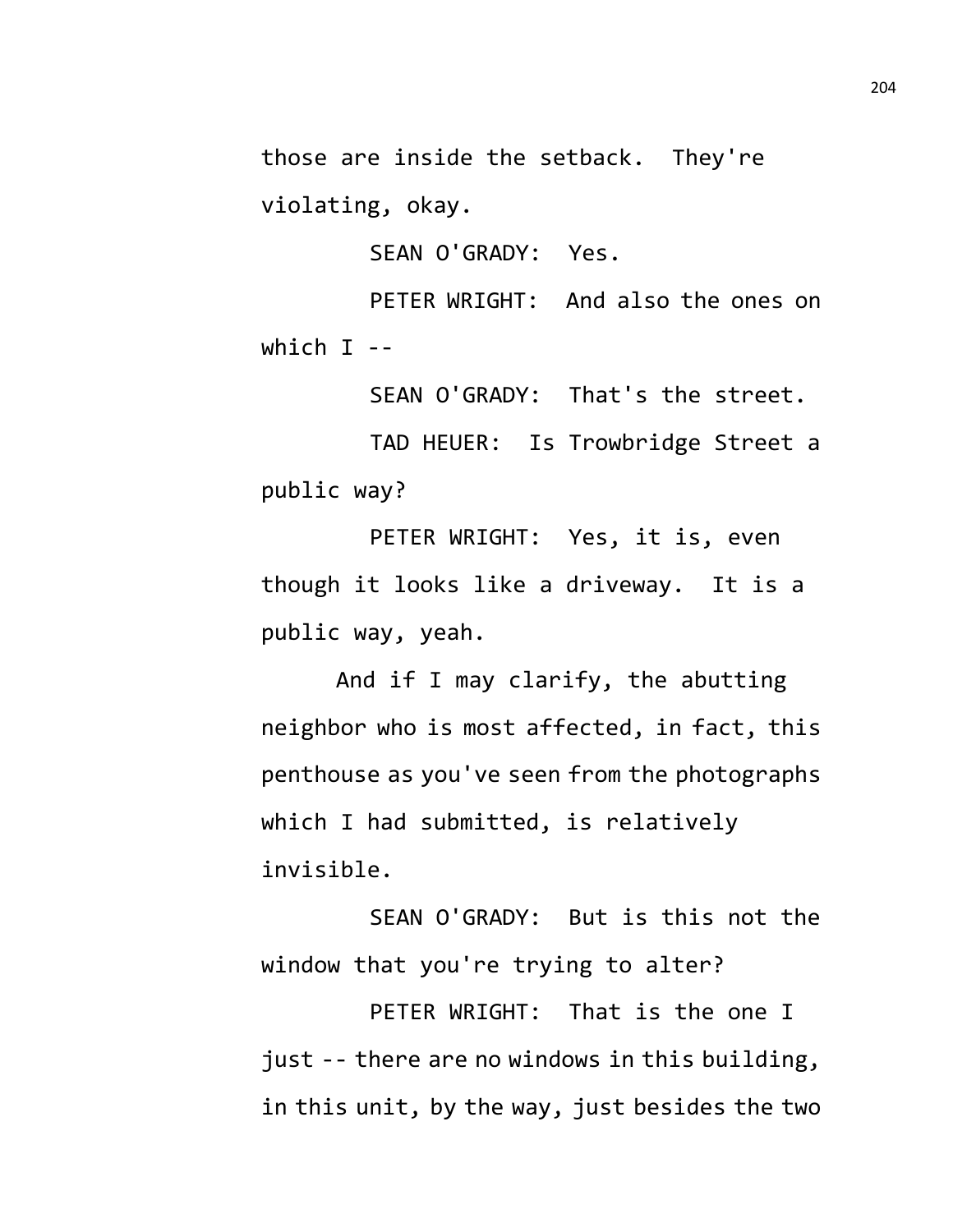bathroom windows.

SEAN O'GRADY: I know, we're just trying to get to the initial question, Peter.

PETER WRIGHT: Yeah.

SEAN O'GRADY: The drawings that

changed, are they that window?

PETER WRIGHT: Yes.

SEAN O'GRADY: And is that window --

PETER WRIGHT: And that's inside the permissible area. Not violating. Not in the setback.

SEAN O'GRADY: What do you need relief for then?

PETER WRIGHT: Okay, I need relief on those windows --

SEAN O'GRADY: If you need relief for this, then you'll need it for that and vice versa because they're in the same plane unless that plane is coming at an angle.

> TAD HEUER: It's -- well -- PETER WRIGHT: To me it doesn't seem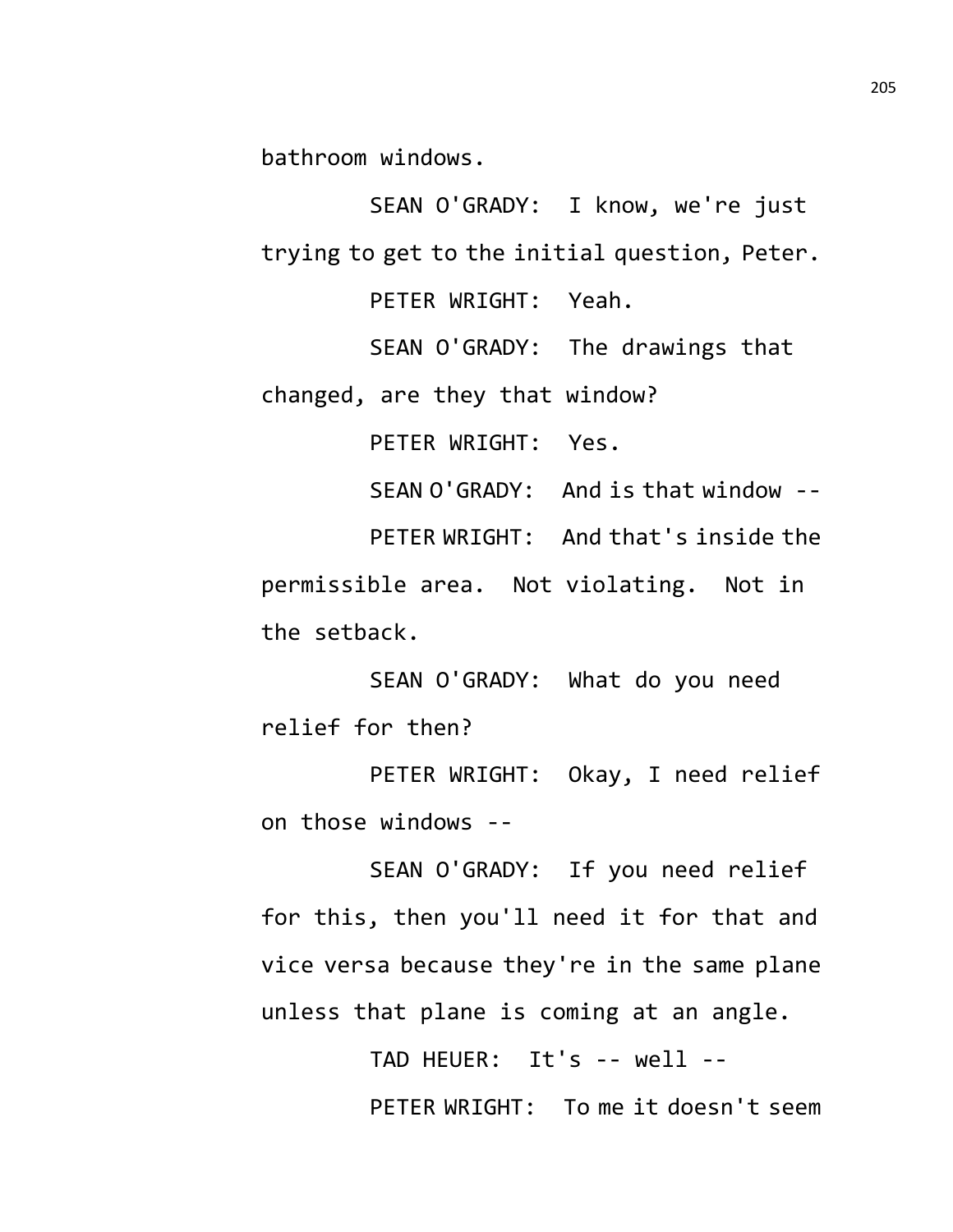that way.

TAD HEUER: His point is within that's setback, here, that window.

SEAN O'GRADY: Yes, you never have -- you only have to worry about the setback that you face. So if this window is not in the side setback, it doesn't need relief and it doesn't look like anything you need relief then. But I'm not sure if that's correct.

PETER WRIGHT: To me it looks like it's inside the setback as far as I calculated. So, therefore, I had assumed --

SEAN O'GRADY: Which window invades which setback? That's the question.

PETER WRIGHT: Okay. This window invades the setback.

> TAD HEUER: Which one? SEAN O'GRADY: Which one?

PETER WRIGHT: Okay, that is this one right here.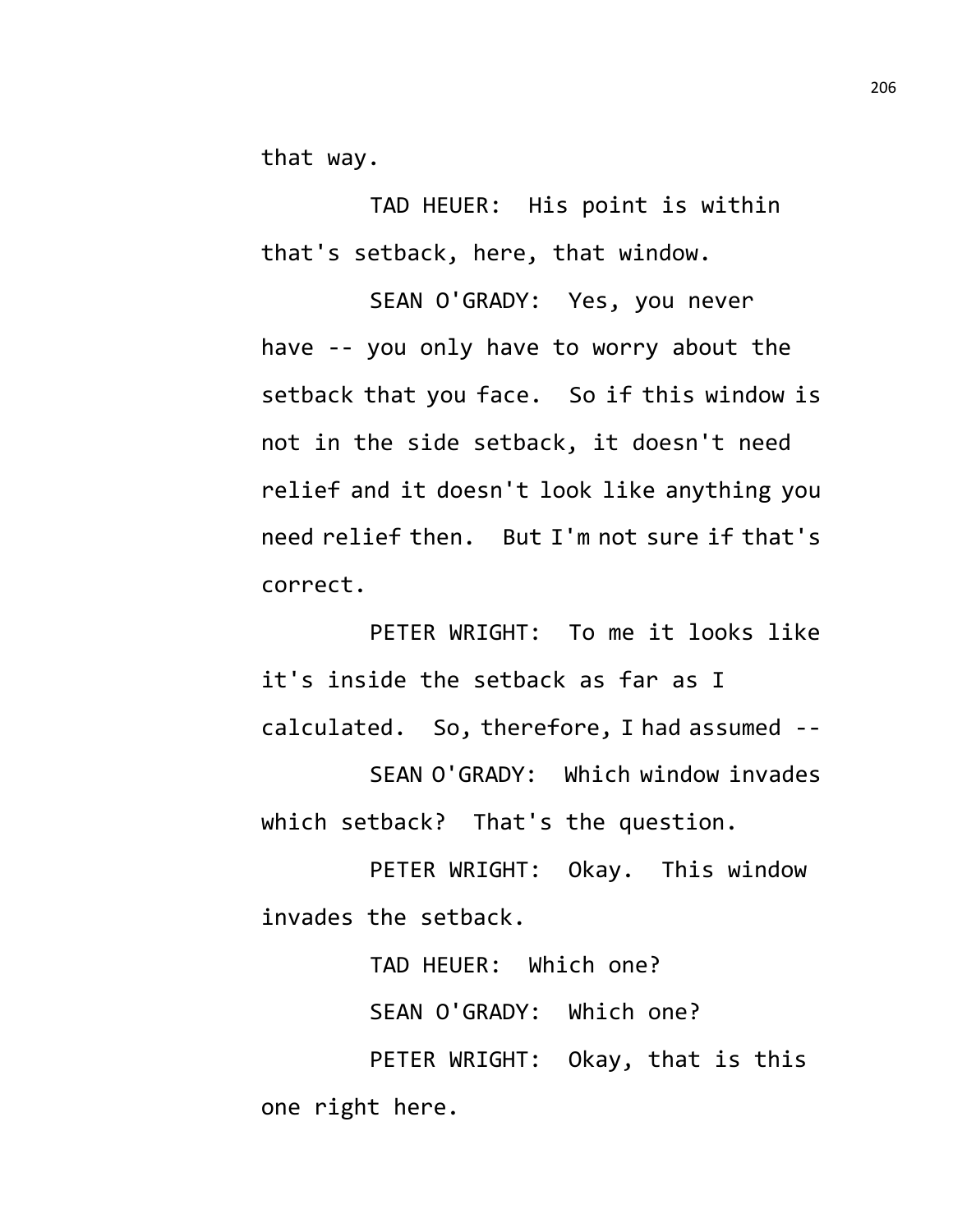TAD HEUER: How about on this plan.

SEAN O'GRADY: Is that setback?

PETER WRIGHT: Oh, that one invades the Trowbridge Place setback. The south setback.

TAD HEUER: It can't.

SEAN O'GRADY: Don't worry about it.

PETER WRIGHT: Okay. Then there are these over here.

SEAN O'GRADY: They face Trowbridge Place and they're exempt.

> PETER WRIGHT: They're exempt too? SEAN O'GRADY: Yes.

PETER WRIGHT: Why? I'm sorry, I don't need a lesson and take your time.

SEAN O'GRADY: Right in Article 8 it says it. Yes. Plus this setback is to the central line of the street.

PETER WRIGHT: I did -- okay.

SEAN O'GRADY: Why don't we -- I don't want to take any more of the Board's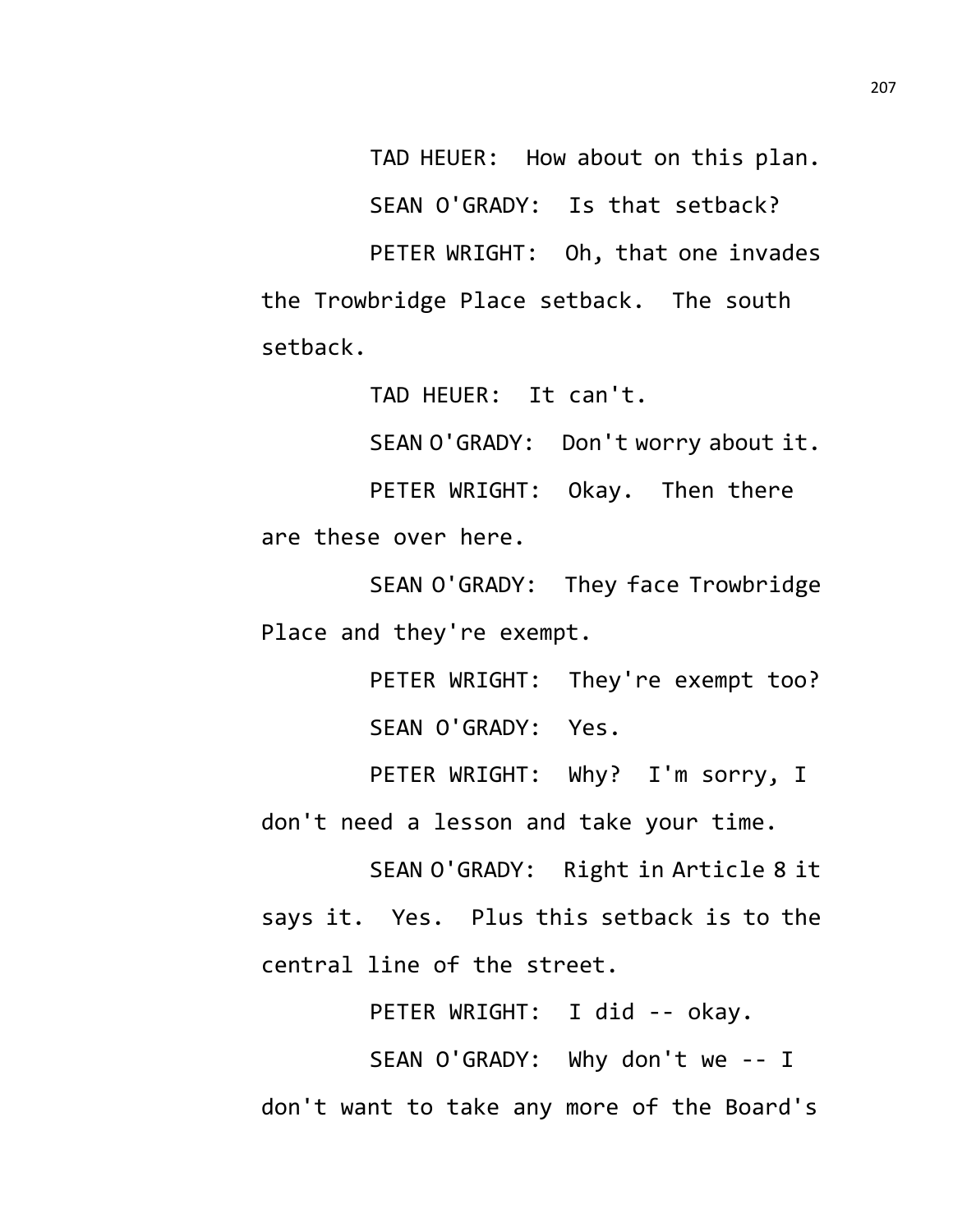time. Why don't we take a minute and we'll think about it maybe go to another case, Brendan.

PETER WRIGHT: If it's moot then, we just wasted -- I wasted my time and your time, too.

SEAN O'GRADY: I understand that, but the worst possible event would be that oh, we don't have to do anything and then we find out on Monday that you were indeed right.

BRENDAN SULLIVAN: Do you want to take a few minutes and huddle with him? SEAN O'GRADY: Yes.

CONSTANTINE ALEXANDER: I think you should.

SEAN O'GRADY: Yes. Sorry, Board members.

CONSTANTINE ALEXANDER: That's good.

(Case recessed.)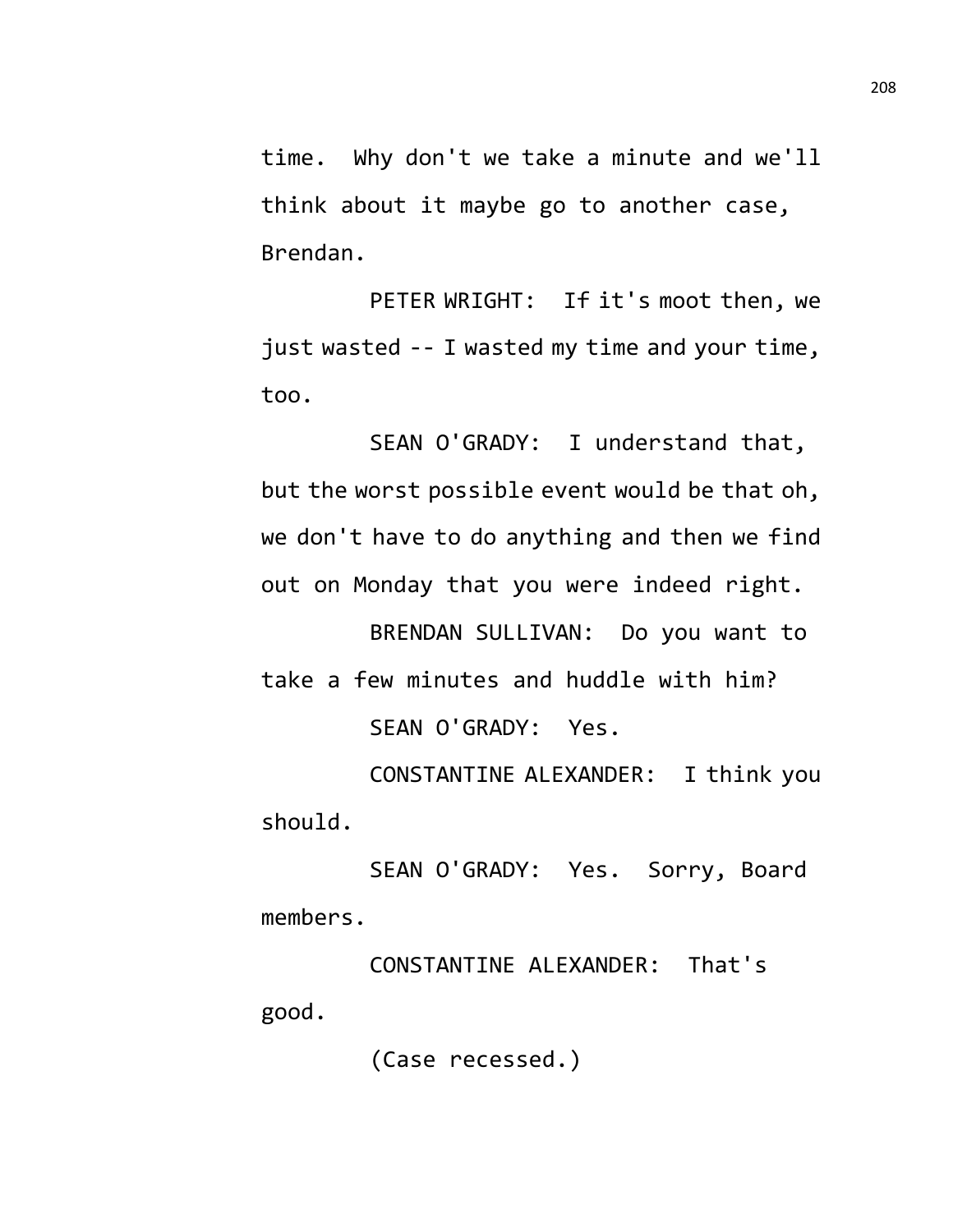(9:55 p.m.)

(Sitting Members: Brendan Sullivan, Constantine Alexander, Timothy Hughes, Tad Heuer, Thomas Scott.)

BRENDAN SULLIVAN: The Board will hear case No. 10251, 64 Gorham Street.

ATTORNEY JAMES RAFFERTY: Good evening, Mr. Chairman, members of the Board, James Rafferty on behalf of the Applicants. Seated to my right Timothy and Amy Rowe, R-o-w-e. This is a single-family home and our project architect, Tim Curtis.

This is a single-family home that Mr. and Mrs. Rowe reside in with their family, and they're looking to add a mudroom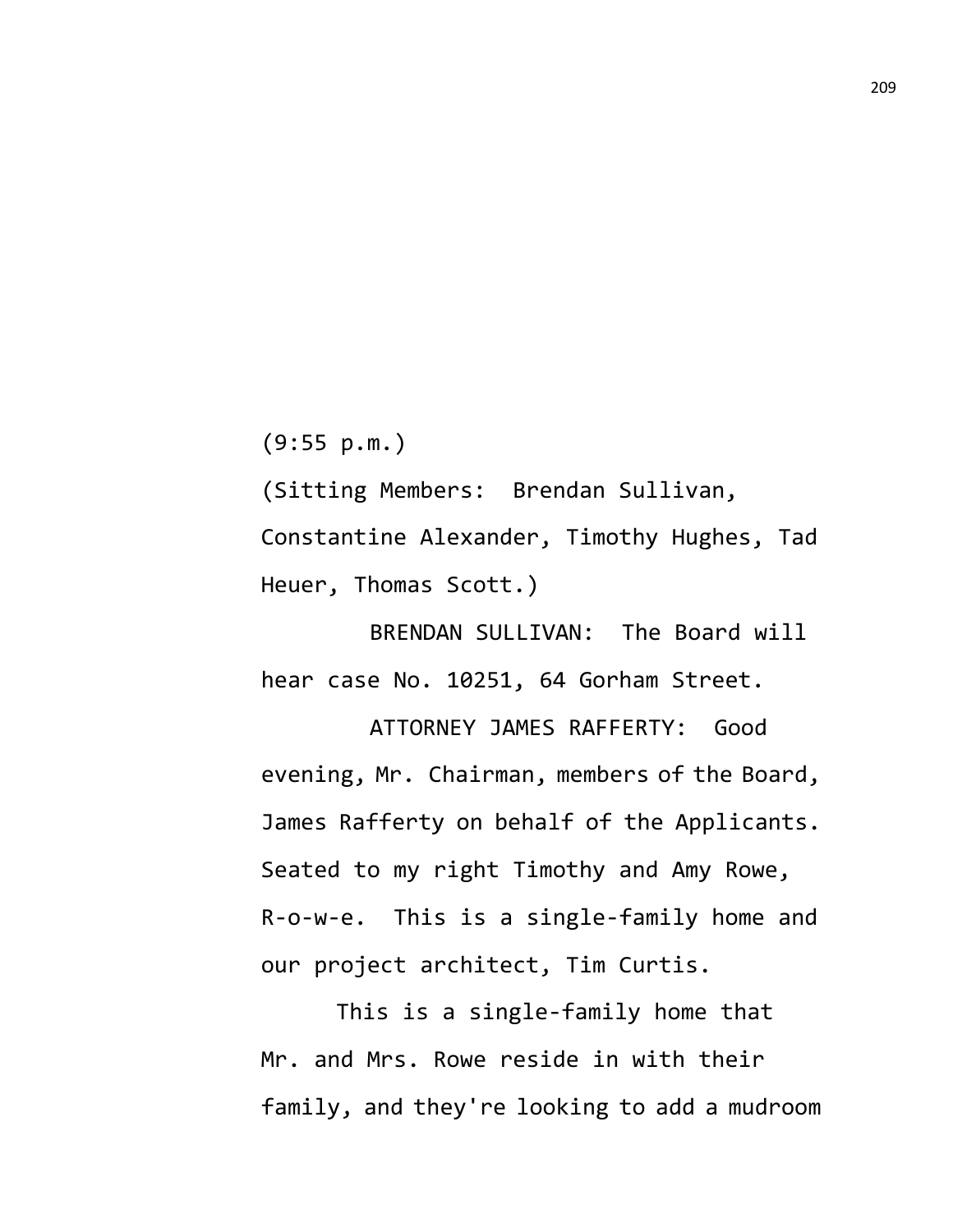onto the house essentially. It's a unique shaped lot. It shares the unique shapeness with the two abutting lots. They're three pie lots that I believe were developed somewhat in conjunction with each other. So there's a structure on the lot that it's a single structure that borders the two lots. It's a garage. And the property to the right it accommodates the garage, but on the Rowe property it's a shed. It's always been a shed.

TAD HEUER: Was this ever an automobile garage? I'm just wondering about the logistics.

ATTORNEY JAMES RAFFERTY: We're not clear because the garage, the width of the garage is only seven feet wide. It's the width of the shed. The garage on the abutting property has an overhead door and clearly can accommodate a vehicle. The driveway which is on the Rowe's property has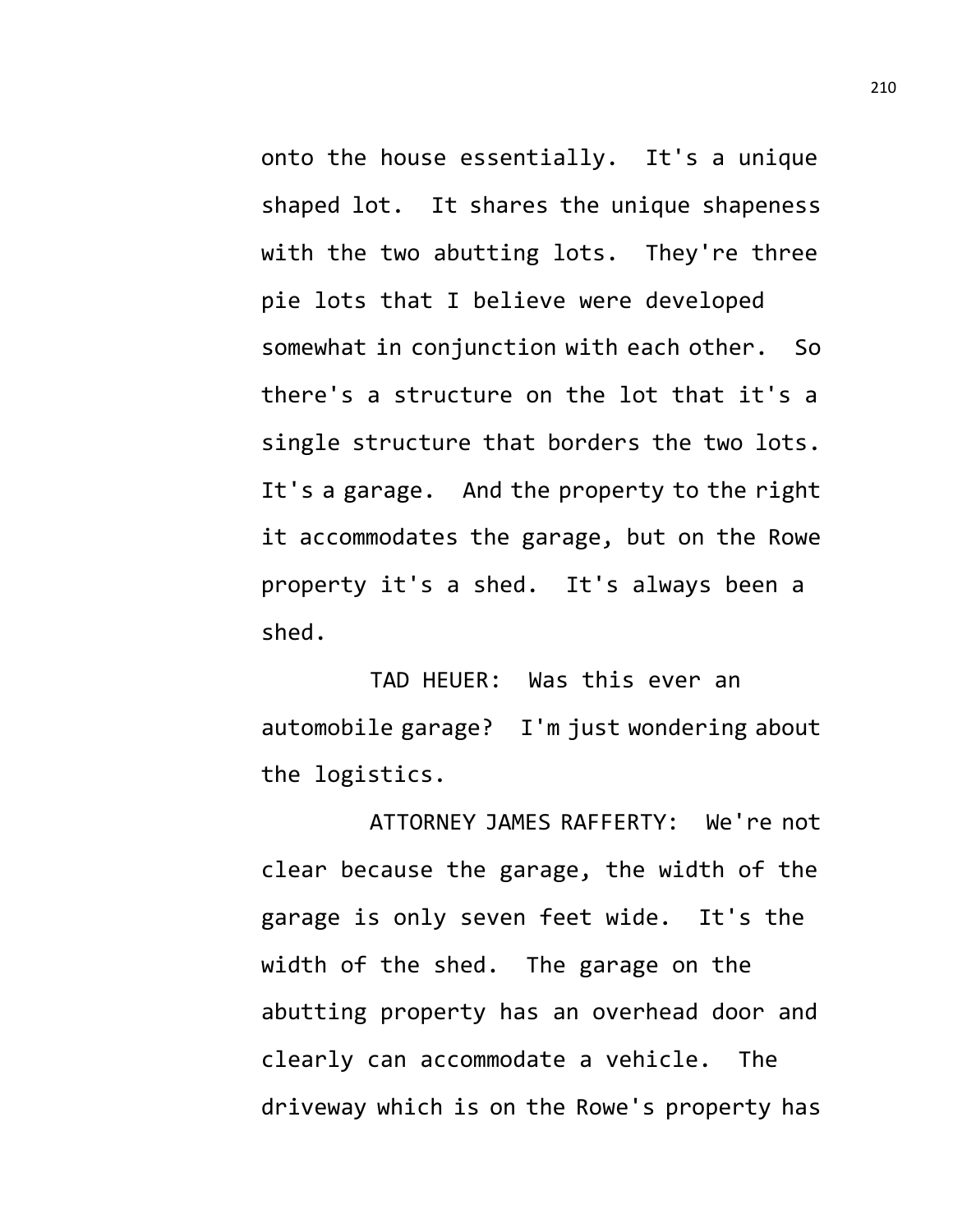an easement to allow the abutter to drive across it. So the Rowe property can't park in the driveway, never has. The predecessor because that would burden the easement if they were in the driveway and they don't have a corresponding easement on the abutter's property. So they can never get a vehicle to at structure. So Mr. Rowe's research understanding was this was a garage with a shed and that this -- they've always used it as a shed. Their predecessors used it as a shed. This was for this lot purpose, a garage. The property does not have off street parking. It does have a driveway which might lead one to think the driveway provides off street parking, but the presence of the easement on the driveway precludes parking on it. But it does have another unique feature though, however. This stretch of Gorham Street is a private way. So as the owners of properties that abut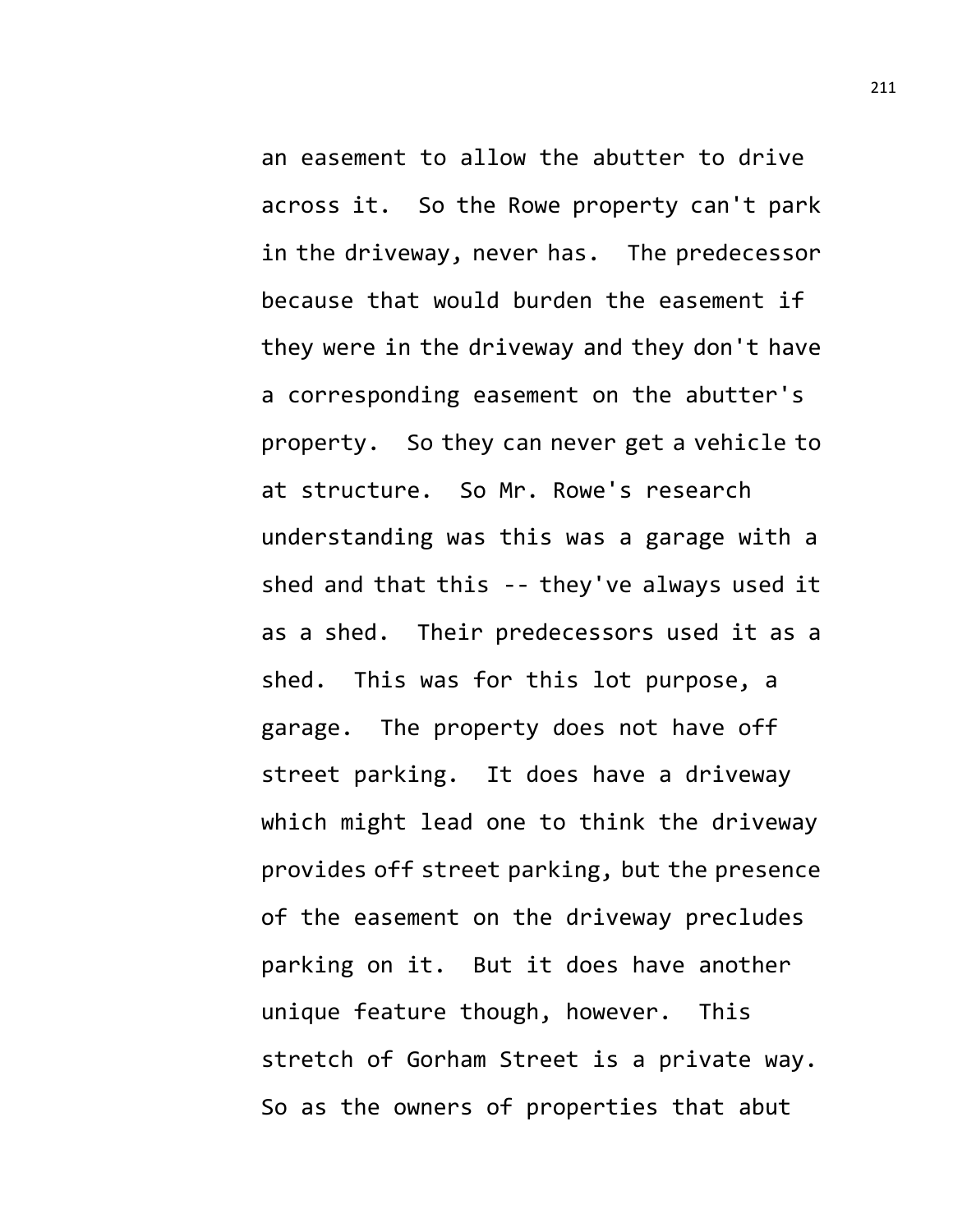private ways control the area along the edge. So if you were out there, you may have noticed the private way and tow signs, do not park. So the Rowes enjoy access -- I'm on the wrong side of the property. Three spaces along here are in their control. The neighbor closest to them then has like this space, and then a third neighbor has the first space. Similar situation across the street where abutters on in to the midpoint.

So while it's true that that property is not -- doesn't conform with the off street parking requirements, it predates those requirements, it does have parking there.  $So - -$ 

TAD HEUER: Could you physically fit an automobile between your property and your neighbor?

ATTORNEY JAMES RAFFERTY: Well, the neighbor has on occasion, and could by virtue of the easement, not very easily.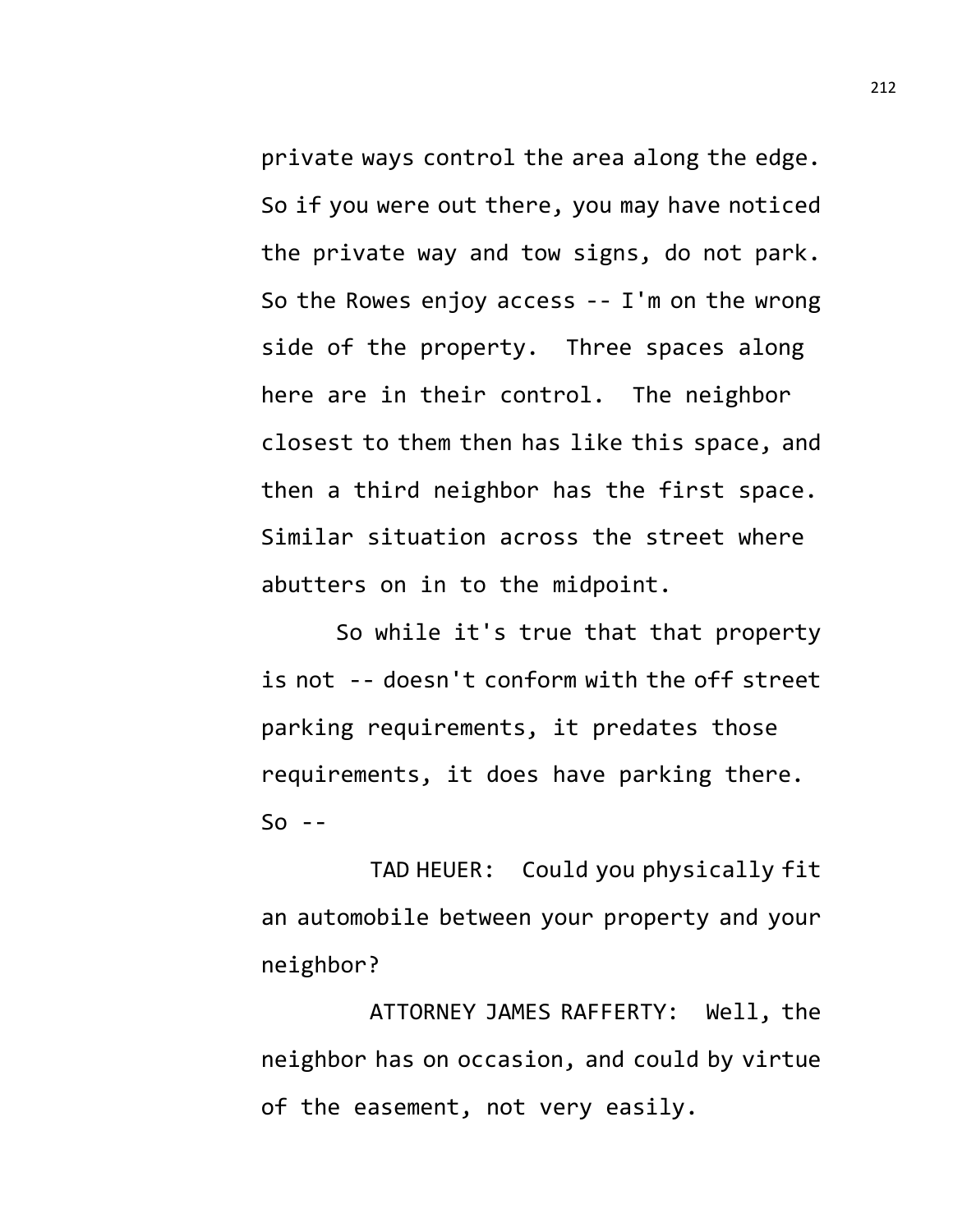TIMOTHY ROWE: It's not easy when we've delivered something, like a heavy thing. You back up, but you usually don't go through. You stop right there.

TAD HEUER: Right, okay.

ATTORNEY JAMES RAFFERTY: But it's very narrow between the porch of Rowe house and the other property. But more importantly, so the proposal here really seeks to incorporate a portion of the shed into the mudroom. And in doing so, it really reduces the shed, but allows the shed to be continued to be used as bicycle storage and the like. So if you look at A-2 you really get the greatest understanding of the relationship between the existing shed and the proposed mudroom. This small area right here would represents a portion of the existing shed that will now be incorporated into the mudroom.

CONSTANTINE ALEXANDER: But that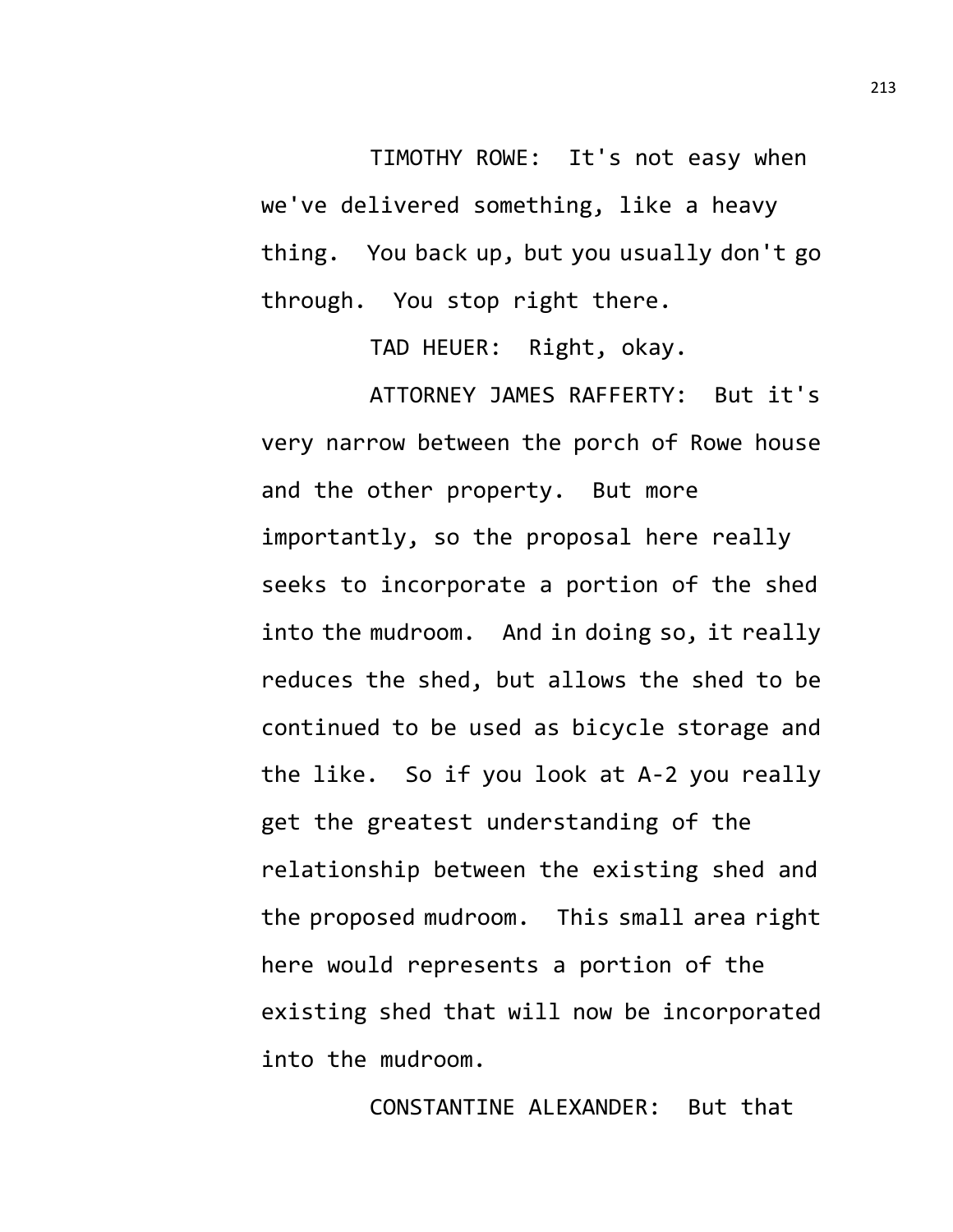part, that shed will be used only for bicycle storage or something to that?

ATTORNEY JAMES RAFFERTY: Yes. That's the case now. And even more so when they're done because then the opening of the shed is going to be further reduced. And so the width of the shed in that location is going to be less than five feet I'm guessing in that opening, Mr. Curtis?

TIM CURTIS: Yes.

TAD HEUER: So when I look at the new elevation that was provided by the architect, this is A-4, this is the south and east elevation. We had the east, we didn't have a south. So this is a cross section; is that right? So this is a cross section of what I'd see.

TIM CURTIS: Correct. That's like through the shed.

TAD HEUER: And then a garage over here?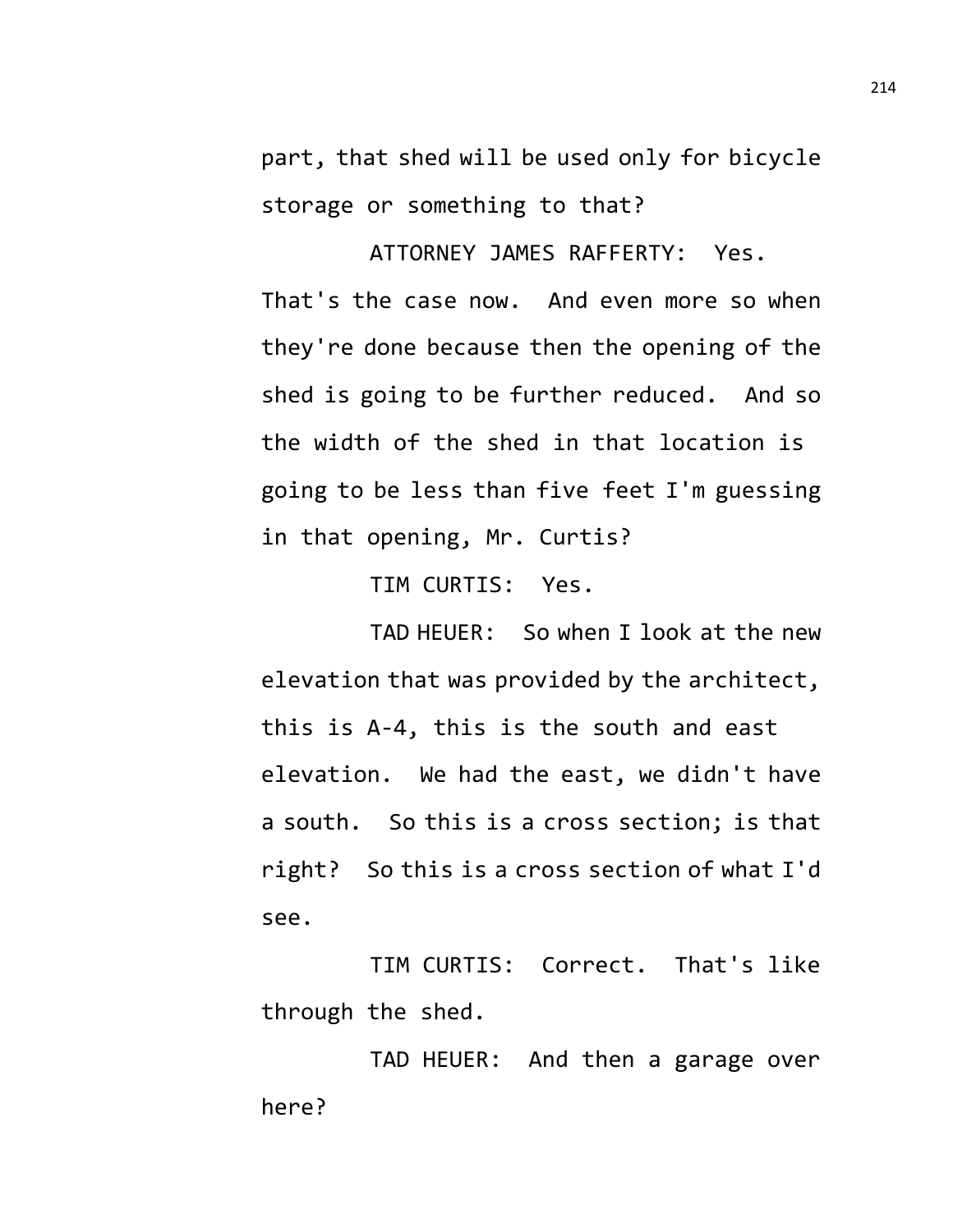TIM CURTIS: Correct.

TAD HEUER: So I guess I'm still having difficulty figuring out where those bicycles -- are those bicycles at grade?

TIM CURTIS: The bicycles are under basically like a mudroom. You'd step up, because the first floor is about three feet above grade. So in the storage you're at full height storage.

TIM ROWE: What would otherwise be crawl space.

TAD HEUER: So is that full all the way all the way through or is that just in this portion of the shed door. So if I have a bike and I want to park it, what do I do?

TIM CURTIS: It's about that wide.

TAD HEUER: Which door do I go in?

TIM CURTIS: You go through the right door.

TAD HEUER: So I go through the existing shed looking door or stable type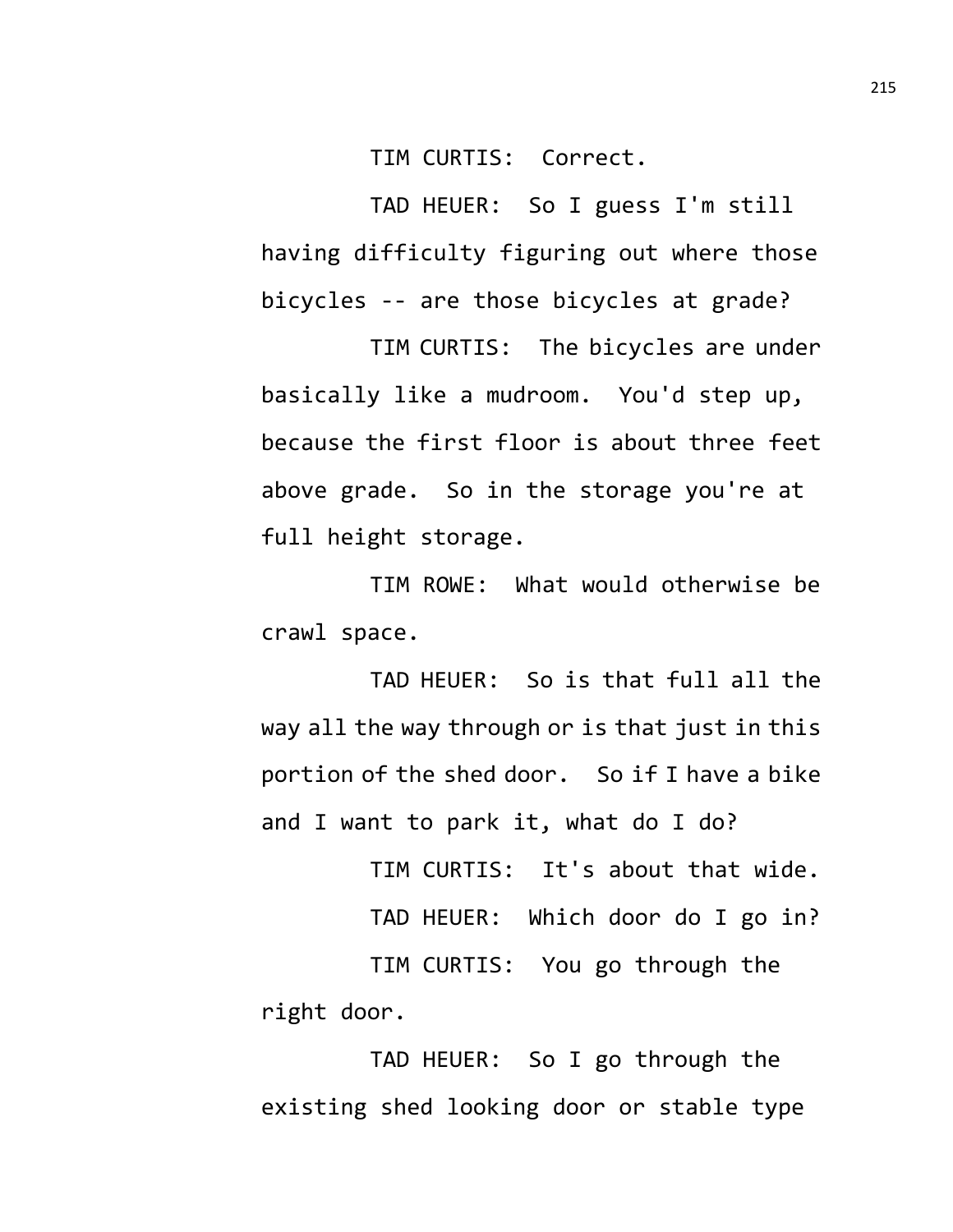door?

TIM CURTIS: Yep.

TAD HEUER: And then I have a three-foot --

TIM CURTIS: If I show you the plan might be a little bit better.

So right now this is the existing shed.

TAD HEUER: Which is? Right.

TIM CURTIS: Right here, the white square. So right now you'd walk into the mudroom, go up a few steps, and then under this section right here is where you do the bikes. So they come in here and they go underneath the mudroom floor basically.

TAD HEUER: Oh, okay.

TIM CURTIS: So just sort of utilizing the space as best we could.

TAD HEUER: I see. All right, so are you making it bicycle storage for the purposes of excluding it from FAR for the bicycle storage provisions?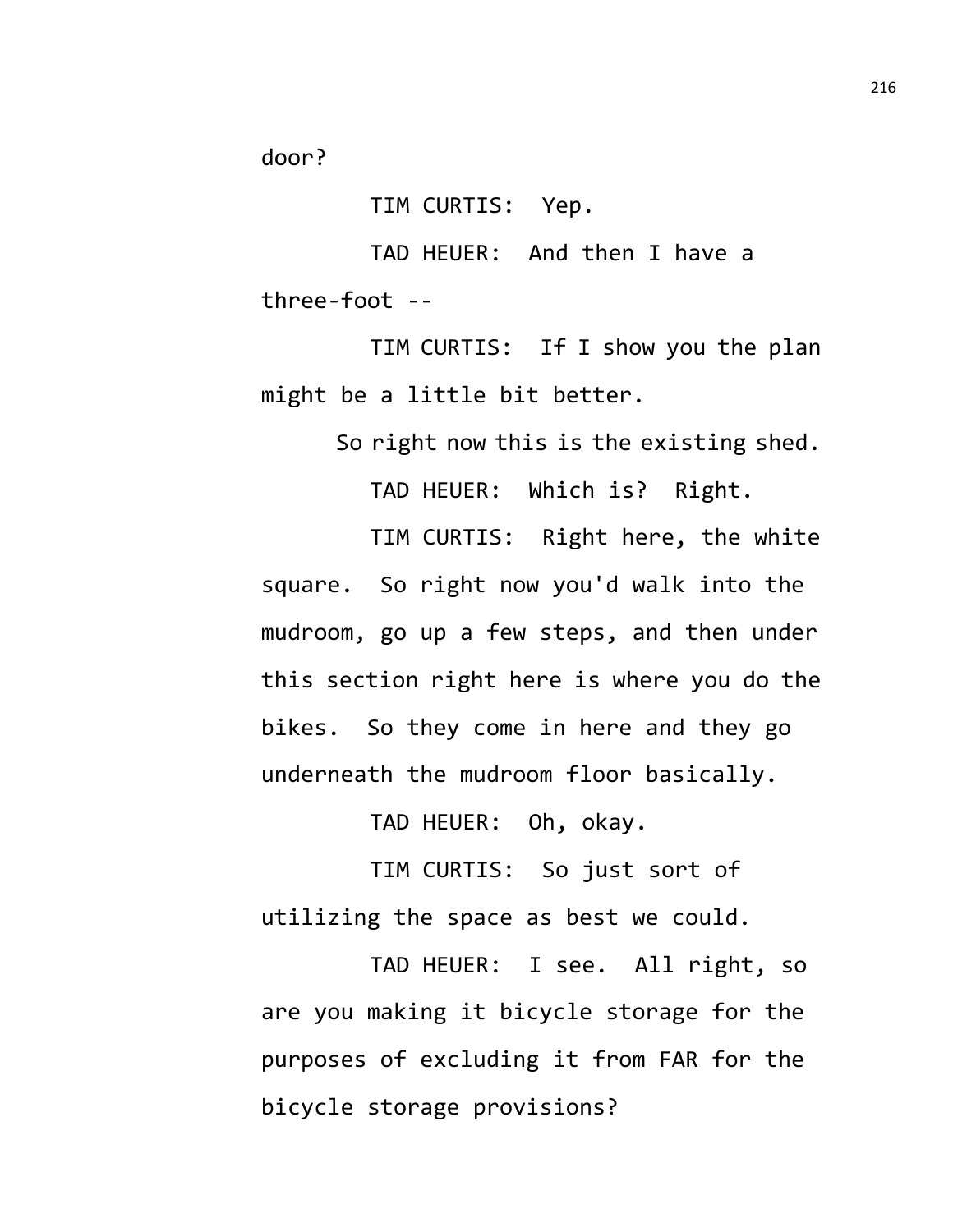ATTORNEY JAMES RAFFERTY: No. Because I think it's already GFA today because it's -- I don't know what disqualifies.

TAD HEUER: Okay. I'm just wondering how many bicycles are going in there. Like, if you're going to park three under there and four under there. Do you have a lot of bikes?

TIM ROWE: We have five -- three kids, two adults, and then we have a guest bike when people come to visit us.

TAD HEUER: Because they can't park in the driveway. Okay. I was just having difficulty envisioning how this would work (Inaudible).

ATTORNEY JAMES RAFFERTY: So in addition to the mudroom addition, there's a small 40-foot addition on the other side of the house in this area here that will allow for that in the family room to provide better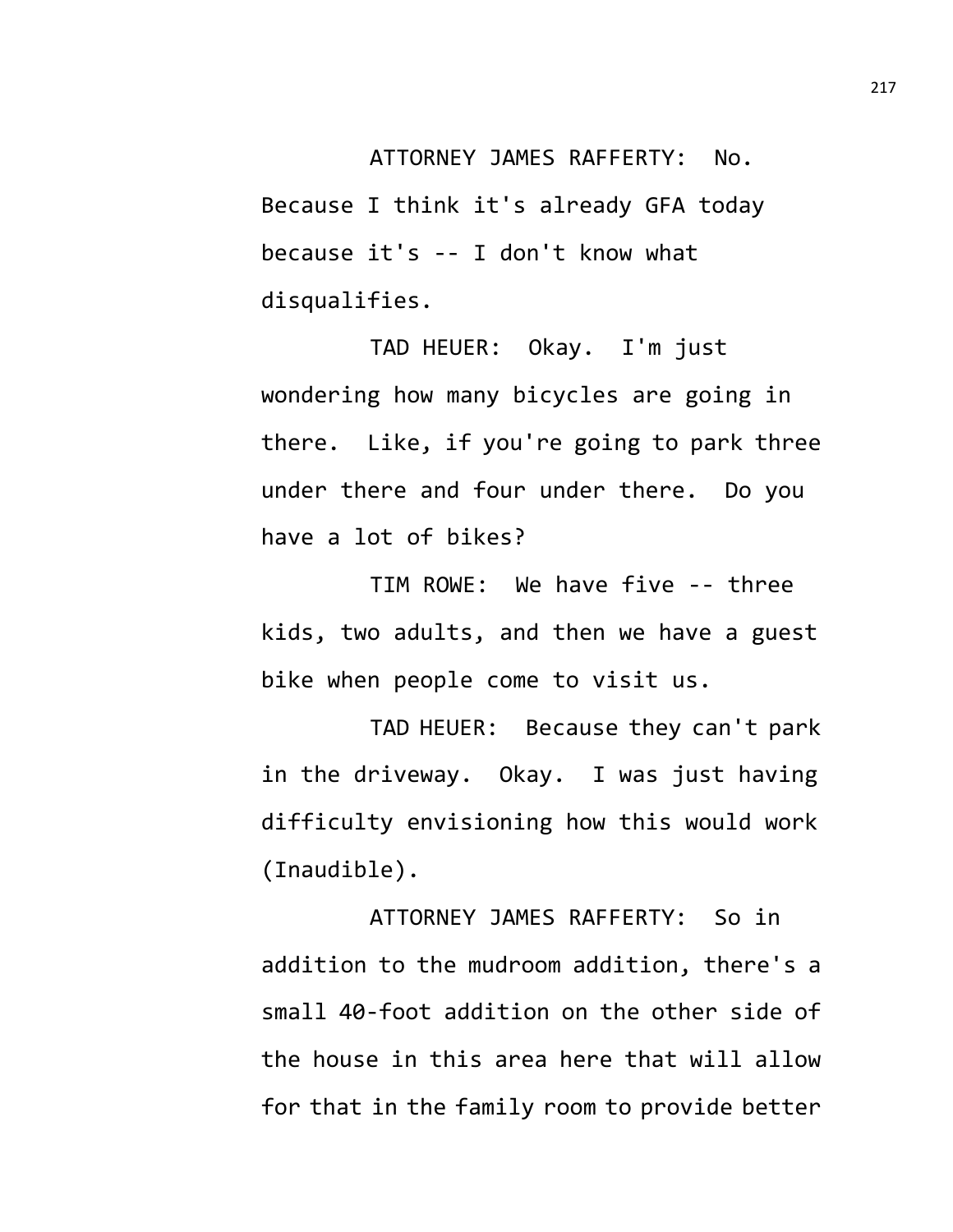sight lines in the yard. The space is very tight. And this is the principle play area for the children. So the area in pink you see right there will allow for a new entry and just a repurposing of that area with better visibility and access to the yard. So it has setback issues which are apparent and it does represent additional 40 square feet. So the relief in both the mudroom and the family room addition involves GFA, modest amounts, 40 square feet there, 85 in the mudroom, and setbacks. Although the setback represents a, what, would be, Tim, a foot or two beyond the existing.

BRENDAN SULLIVAN: On the added square footage is it correct, 139 square feet added?

ATTORNEY JAMES RAFFERTY: The dimensional form would suggest -- yes, 140, 137.

TAD HEUER: I have 139.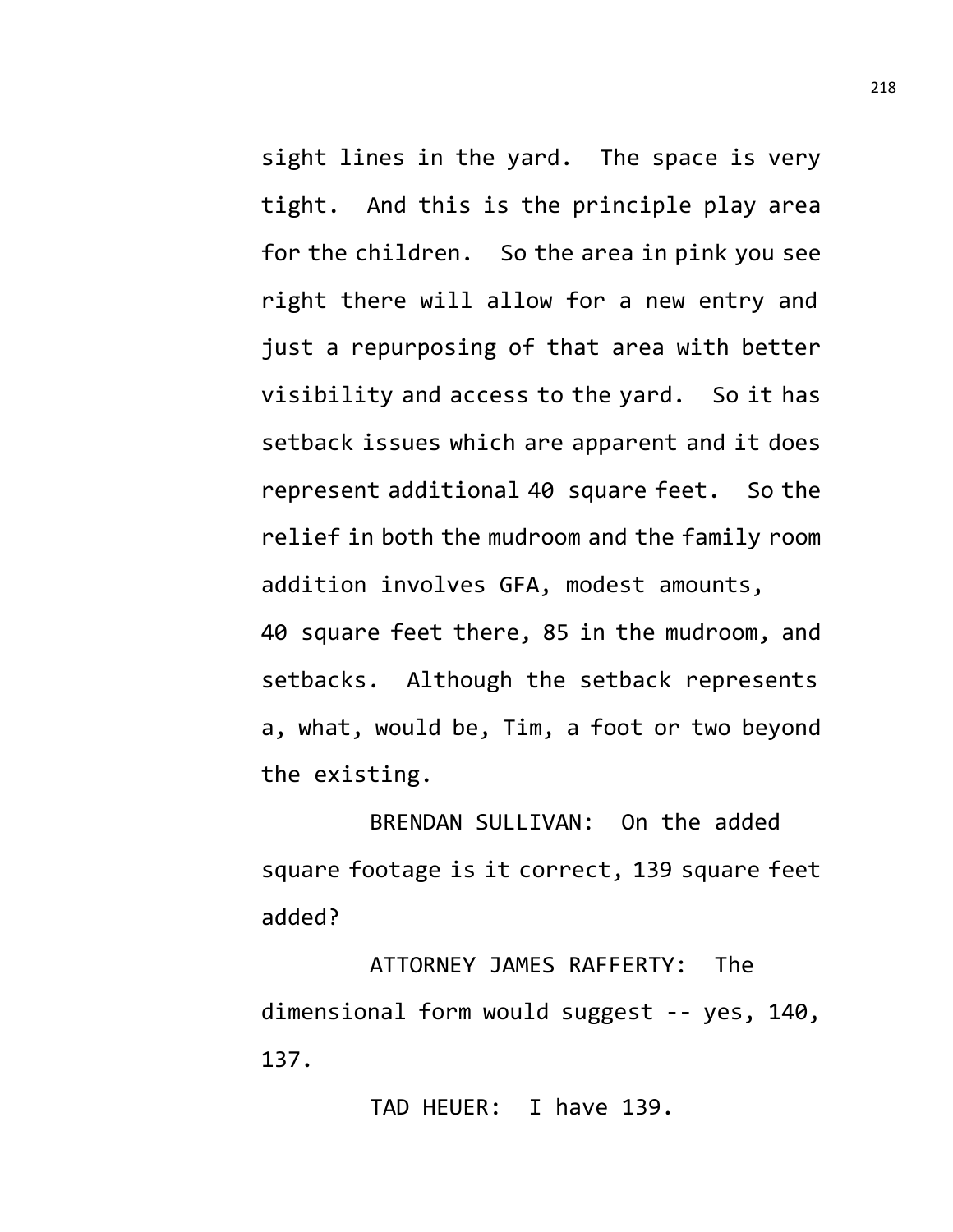CONSTANTINE ALEXANDER: I had 140 roughly, my notes.

BRENDAN SULLIVAN: Which is .04 percent increase?

ATTORNEY JAMES RAFFERTY: Yes, I believe that's true.

CONSTANTINE ALEXANDER: Your FAR is going from 1.05 to 1.09 in a 0.75 district.

TAD HEUER: So you're not adding any height on the lot line, you're adding it into the height of the existing shed stays for the portion that's physically attached to the garage; right? So you're not raising the height of the new bicycle shed any higher than it is now?

TIM CURTIS: Right now there's a flat roof parapet, and this portion we're doing a basically a sloped roof to be sort of in character with the rest of the house.

ATTORNEY JAMES RAFFERTY: The answer is yes to your question. The mudroom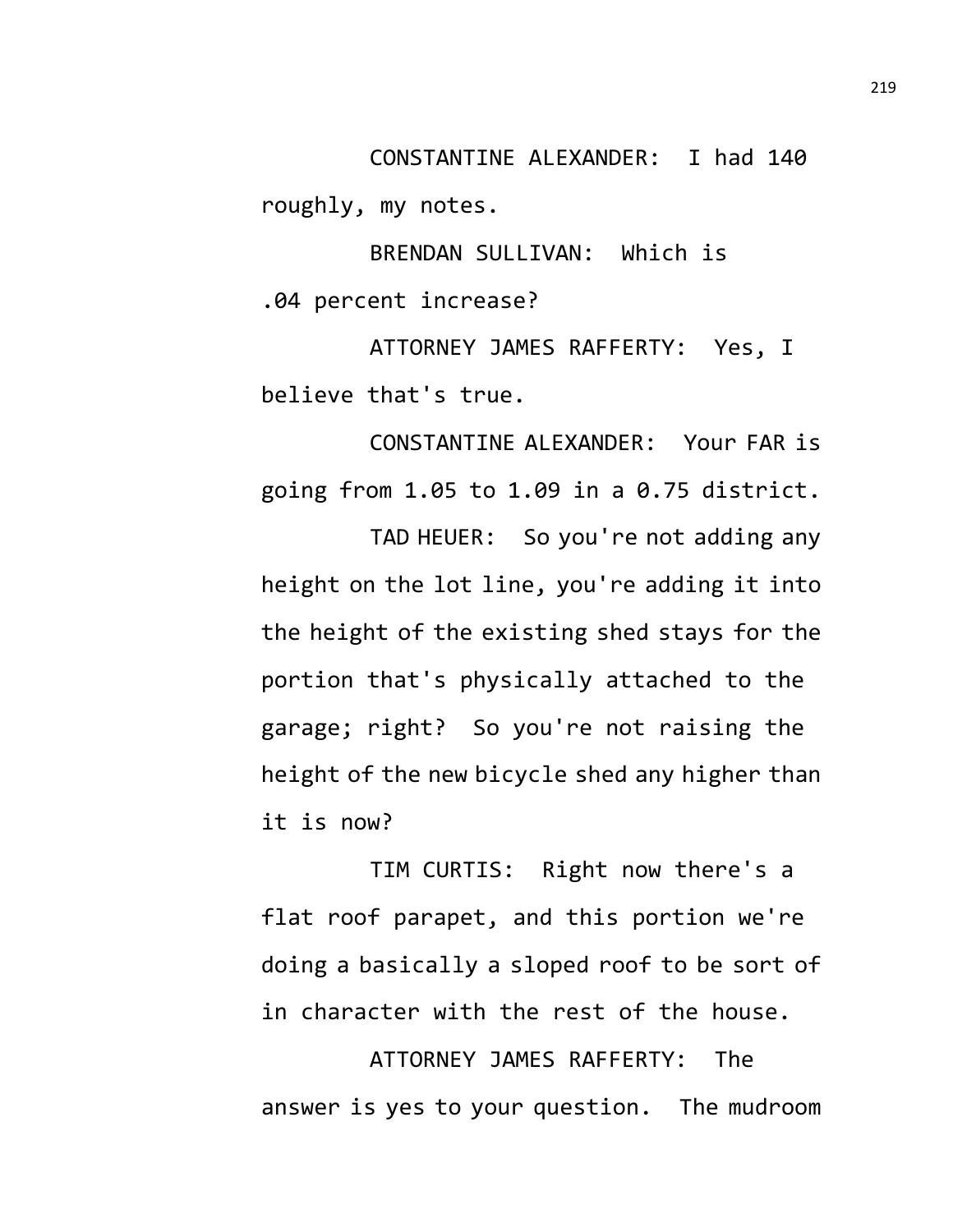will have the higher roof, but the balance of the shed roof line is unchanged.

CONSTANTINE ALEXANDER: You're also moving closer to the rear lot line. You're very close now from a Zoning point of view, and you're going to get almost a foot closer. Where is that coming from? The shed, you're replacing the -- not the shed, the deck and you're going to enclose that is that why?

TIM CURTIS: You're talking this? CONSTANTINE ALEXANDER: Yes, the rear lot line.

TIM CURTIS: Oh, right there. Existing right now is half-inch for the shed and we're going seven and a half inches so we're going actually --

CONSTANTINE ALEXANDER: Your dimensional form shows you're going 11 inches closer to the lot line.

TIM ROWE: The house is closer to the lot line the shed is because --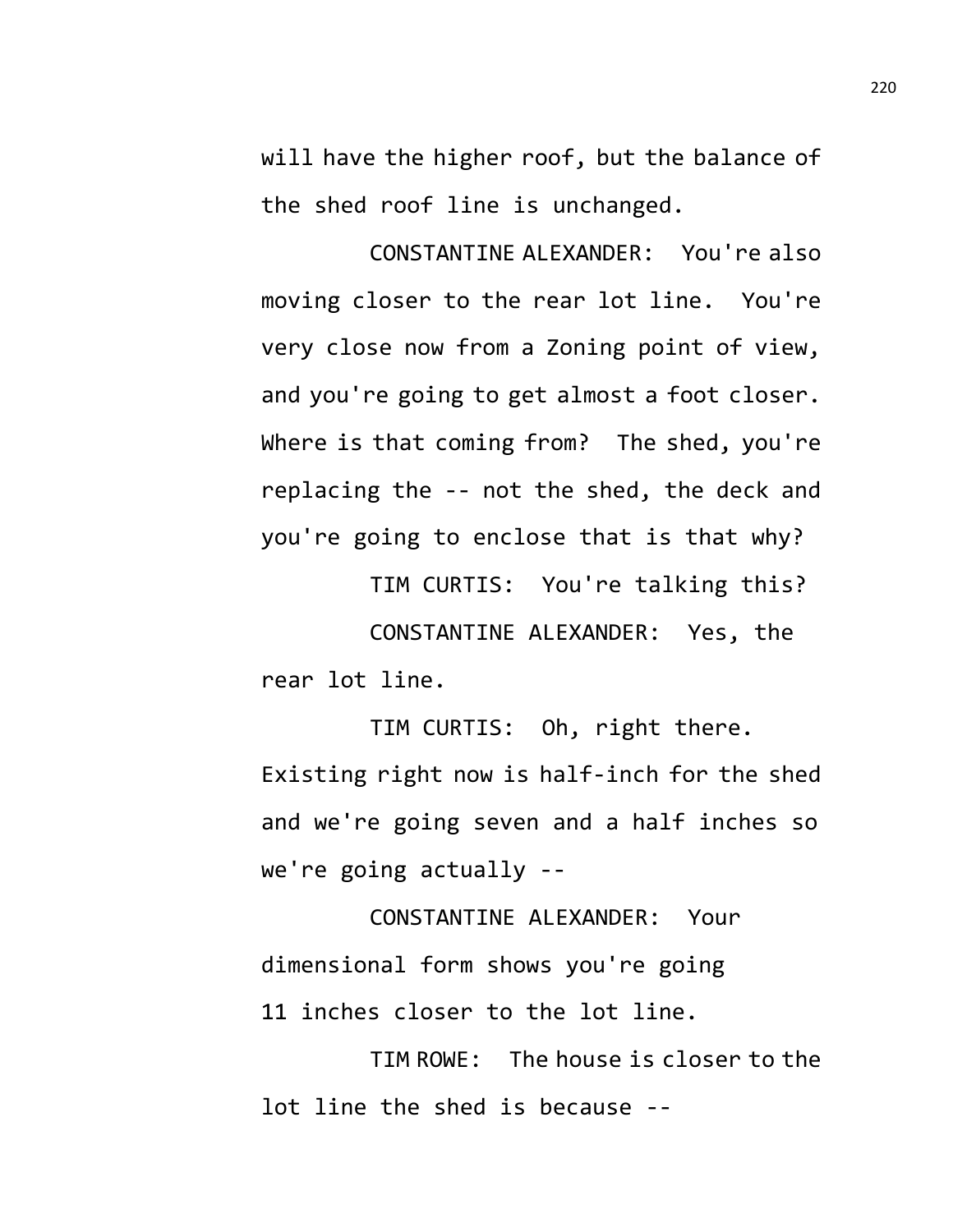TIMOTHY HUGHES: You square it off towards the angled lot line, right.

ATTORNEY JAMES RAFFERTY: Right. So the setback doesn't reference the shed setback. It references the house setback. CONSTANTINE ALEXANDER: That's fine.

BRENDAN SULLIVAN: Okay. Anything else?

ATTORNEY JAMES RAFFERTY: And I was impressed with Mr. Curtis's office provided some photographic representations of the rear setback with the willingness of the rear abutters so that you could -- not a perspective you often get but you can actually.

CONSTANTINE ALEXANDER: I saw that. BRENDAN SULLIVAN: I thought that was a trendsetter, and that's the way they all should be. That should be a model for what you get.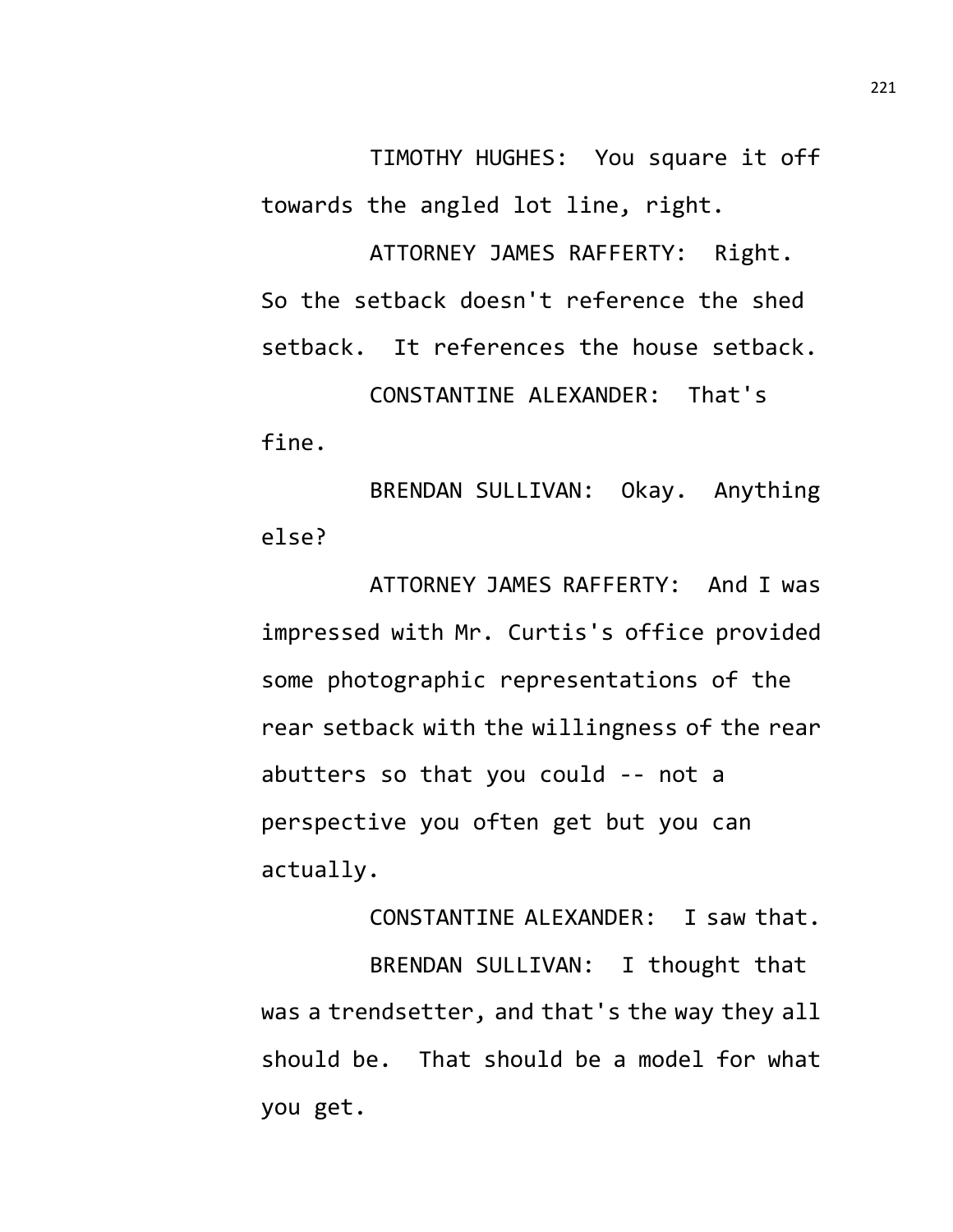ATTORNEY JAMES RAFFERTY: The abutter has to allow you onto the property to take the photos.

BRENDAN SULLIVAN: That's a minor infraction.

ATTORNEY JAMES RAFFERTY: Oh, I see, you might go on without invitation? I see. Yes, so those are the -- that's the nature of the relief. The hardship is largely related to the small size of the house. It's an irregularly shaped lot, and relatively modest changes. Mr. and Mrs. Rowe have made very efficient use of the home. It accommodates three active and growing children, and these are simple upgrades that will allow them to continue to remain in the city and enjoy the property.

BRENDAN SULLIVAN: Any other questions?

> CONSTANTINE ALEXANDER: I'm fine. BRENDAN SULLIVAN: Tim?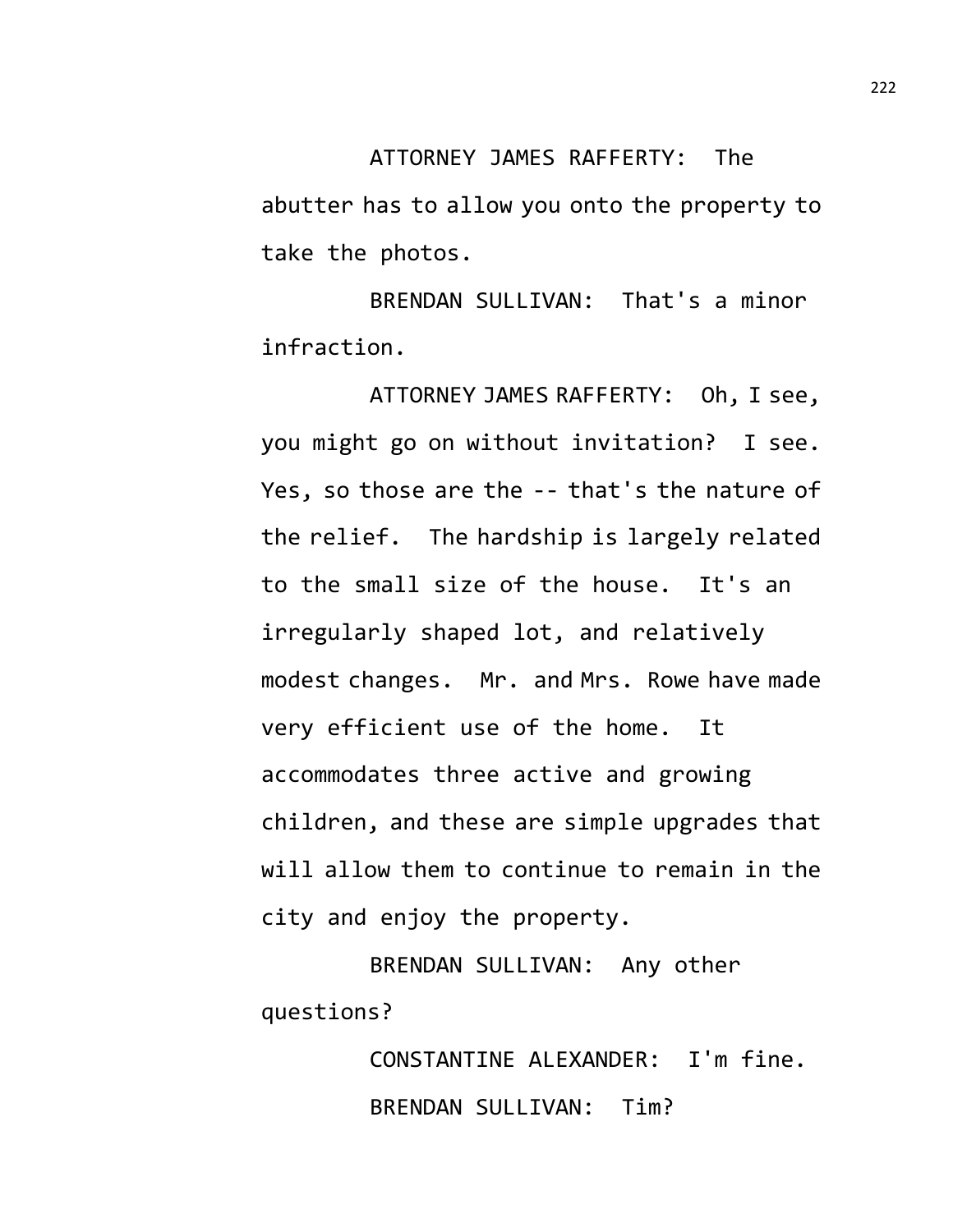TIMOTHY HUGHES: I'm fine.

BRENDAN SULLIVAN: Let me open to public comment.

Is there anybody here who would like to speak on the matter 64 Gorham Street?

(No Response.)

BRENDAN SULLIVAN: I see correspondence in the file.

(Reading) To Whom It May Concern: I am writing in regards to the Zoning Appeal application before the Board made by my neighbors Timothy and Amy Rowe who live at 65 Gorham. My property is adjacent to the lot behind 64 Gorham. I have reviewed the proposed renovation plans and have no objection. Bruce Petschek,

P-e-t-s-c-h-e-k, 44A Sacramento Street.

Correspondence from Laura Wernick, W-e-r-n-i-c-k and John Hansman, H-a-n-s-m-a-n, 46 Sacramento Street. (Reading) To Whom It May Concern: I'm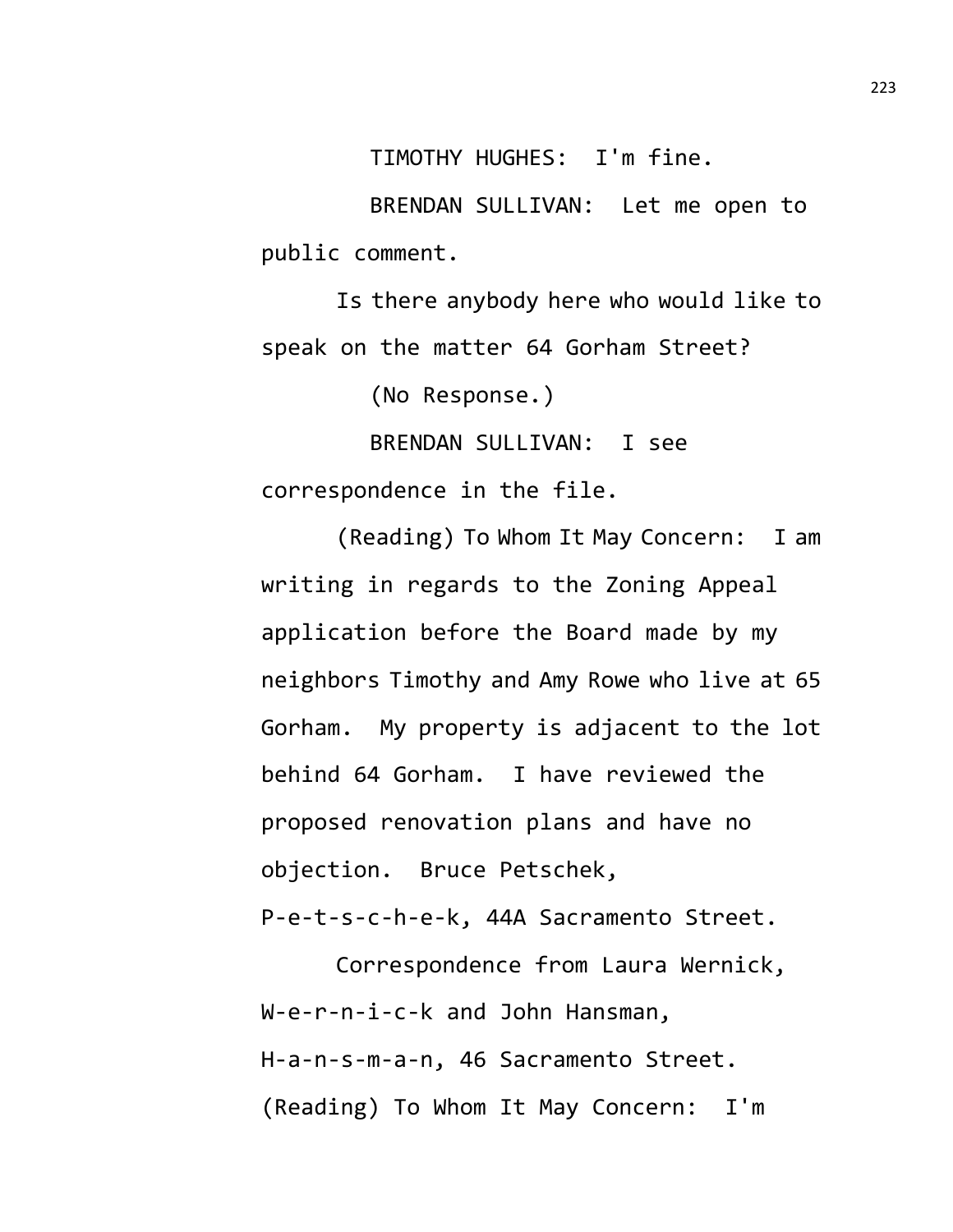writing in regard to the Zoning Appeal application before the Board made by my neighbors Timothy and Amy Rowe who live at 64. My husband John and I live at 46 Sacramento Street. Our lot is located immediately behind 64 Gorham Street. As an architect, I'm familiar with renovations of this sort, and my husband and I have had the opportunity to review the Rowe's plan. We have no objection to the plans and support the Rowe's application.

And that is the substance of the correspondence. Let me close public comment.

Anything else to add, delete, change, modify?

ATTORNEY JAMES RAFFERTY: No, thank you. There are two other letters of support that did not make their way into the file, but suffice it to say, they are the two other abutters have -- we would represent have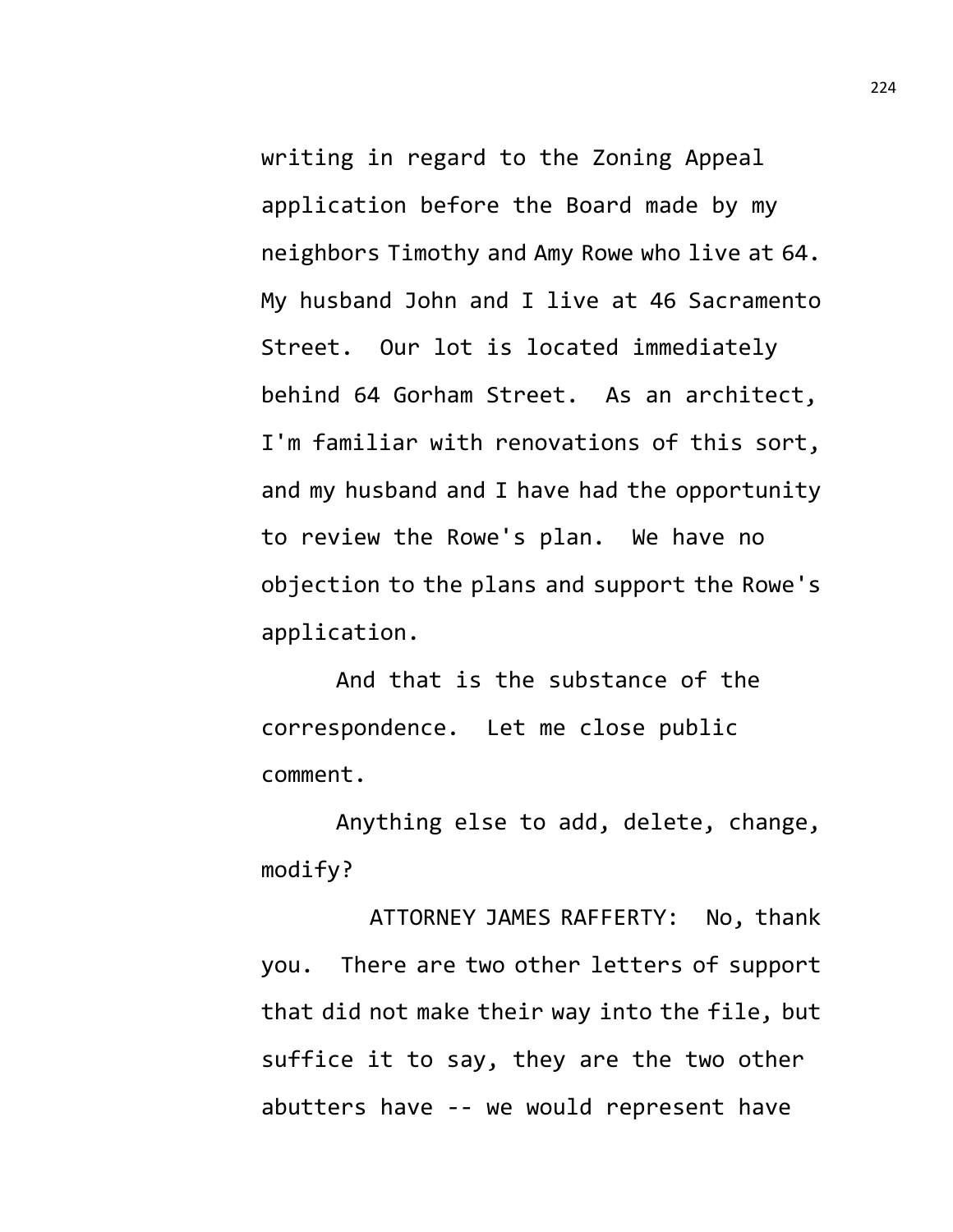also -- you may want to give their name and address.

TIM ROWE: Yeah, so David Wood and his family have been across the street here for three generations, and he wrote a very warm letter of support. I have a copy electronically here with me which I could show you. And Bruce May and Cynthia Motty (phonetic) also wrote a warm letter of support.

BRENDAN SULLIVAN: Okay. Anything?

CONSTANTINE ALEXANDER: I'm good. BRENDAN SULLIVAN: Tom? THOMAS SCOTT: I'm good. BRENDAN SULLIVAN: Tim? TIMOTHY HUGHES: I'm good. BRENDAN SULLIVAN: Mr. Heuer? TAD HEUER: You have no current rear, you have no current rear access except through the fence here; right? Like,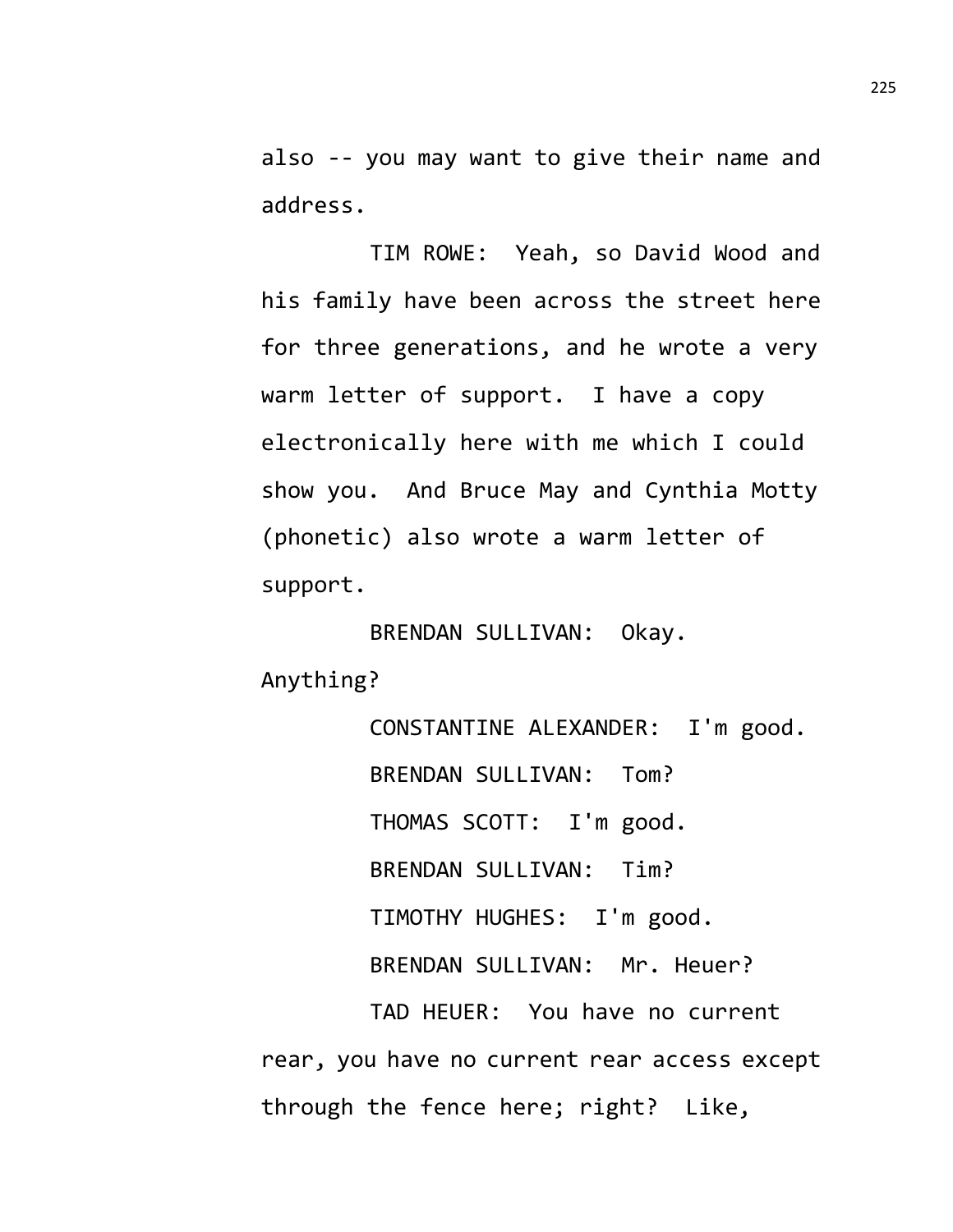there's no door.

TIM ROWE: There's no access.

There's a door here right now.

TAD HEUER: And that's going to be incorporated into the mudroom?

TIM ROWE: Yeah.

TAD HEUER: And does that currently go down into the fenced no man's land?

TIM ROWE: This dotted line is a current deck which going to be removed, and the door opens to the deck and then there's steps on the deck down to the ground currently.

TAD HEUER: Okay. So that deck area that gets subsumed in the mudroom, this deck area goes.

TIM ROWE: That's right. And also all of this deck goes.

TAD HEUER: Okay. So the dotted is the deck which is now --

TIM ROWE: That's right.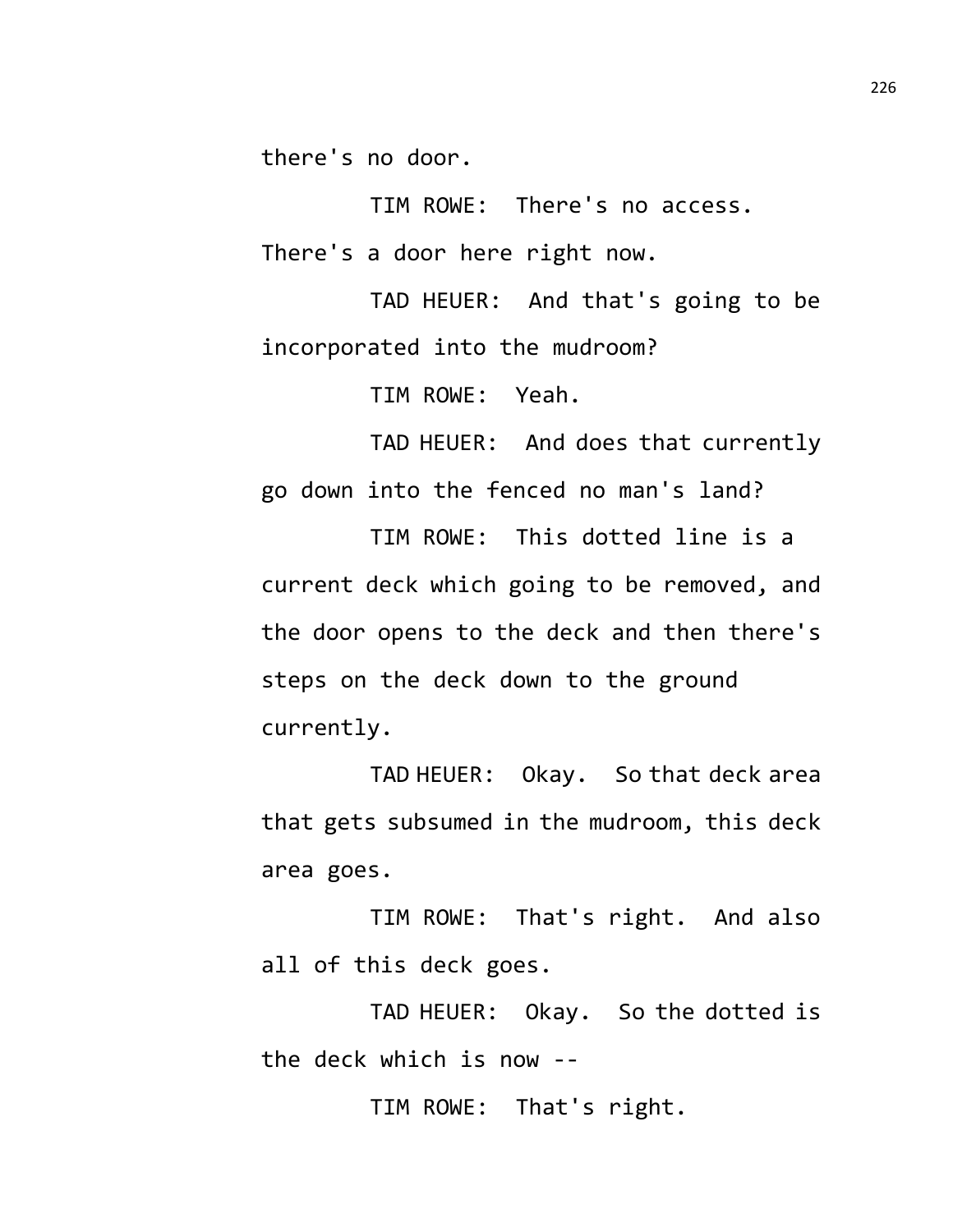TAD HEUER: And this deck stays.

TIM ROWE: That's right.

TAD HEUER: So what's your access onto, just a step up?

TIM CURTIS: Yeah, this is a small portion of the deck here, and so you go down steps. So all of this like light grey.

ATTORNEY JAMES RAFFERTY: The first floor plan shows.

TIM CURTIS: Right. It's just a small access down to the yard.

TAD HEUER: Okay.

I think it's really inventive. I'm not thrilled by the fact that's overpacking a really tight lot into the lot lines, but given the fact that it's incorporating the existing shed, I think, intelligently and isn't building up to the edge of the lot line in a manner that would invade upon the neighbor's zero lot line, with the garage and also given the support of the rear abutters, I think it's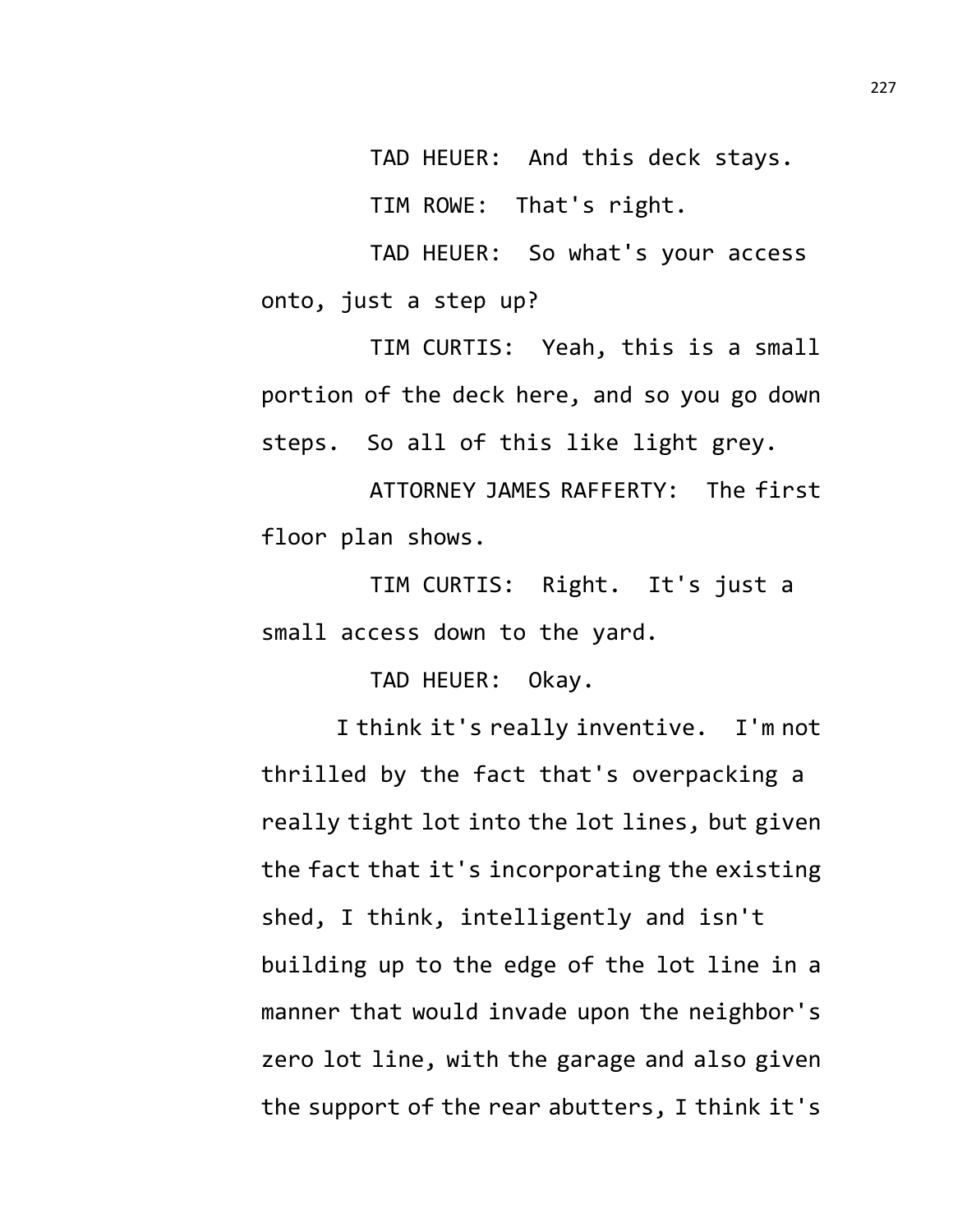modest enough that I'm okay with it.

BRENDAN SULLIVAN: Okay, let me make a motion to grant the Variance to construct a one-story addition between existing two and a half story dwelling and the one-story garage and a one-story addition to the northern side of the dwelling, and the reduction of the existing deck as per the plans submitted, initialed by the Chair, and the accompanying dimensional form.

The Board finds that a literal enforcement of the provisions of the Ordinance would involve a substantial hardship to the Petitioner because it would preclude the Petitioner from reconfiguring some aspects of this house to be more aesthetically conforming to the main house, and be a better usage of some of the interior space and access to the rear yard.

The Board finds that the hardship is owing to the existing site and the existing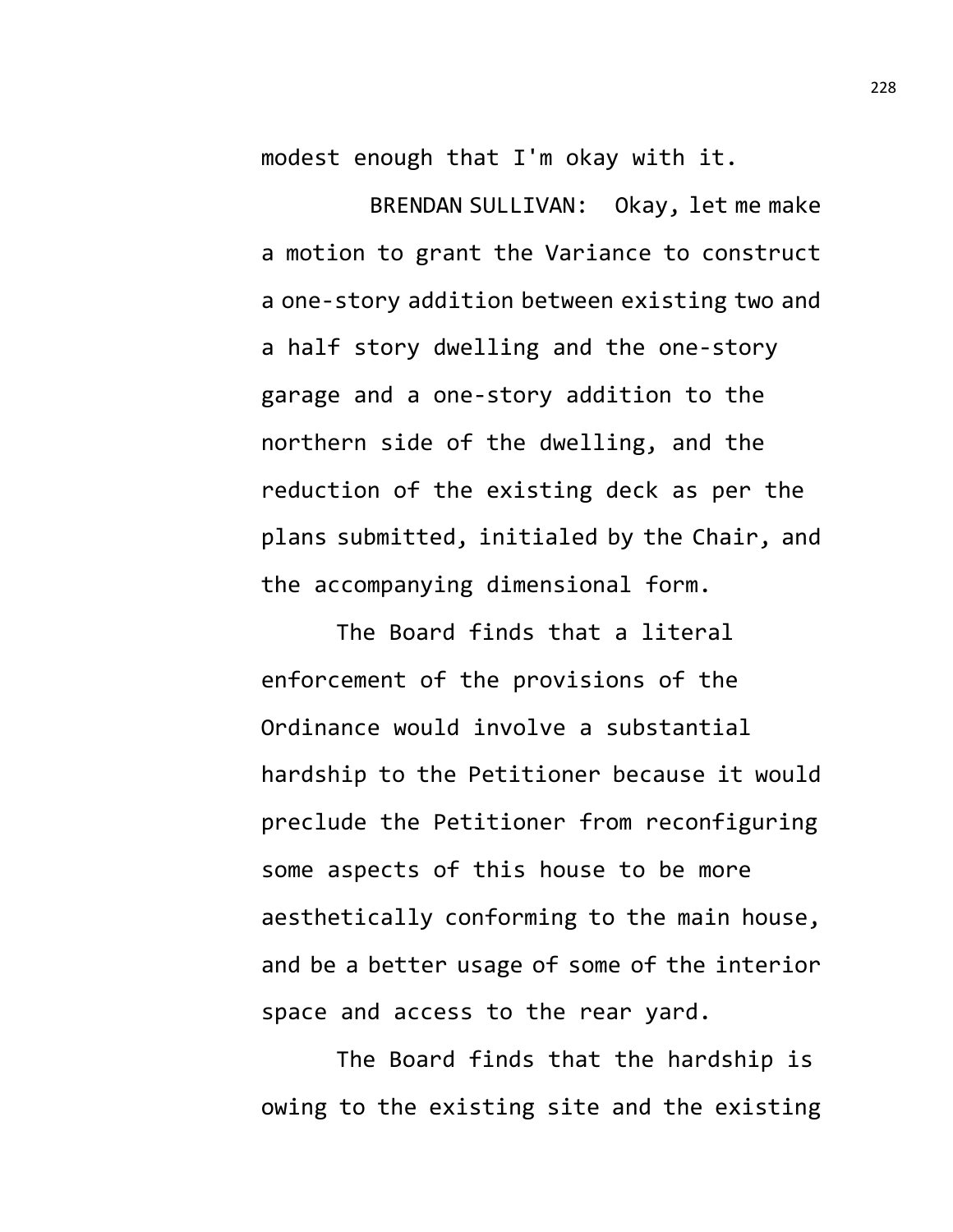size of the house and the location thereof and the unusual shape of the lot, which makes any realignment or reconfiguration very difficult and would ultimately probably require some relief from this Board.

The Board finds that desirable relief may be granted without substantial detriment to the public good. We noticed the letters of support from the immediate neighbors.

And relief may be granted without nullifying or substantially derogating from the intent and purpose of the Ordinance to allow a family to continue to live in this house and contribute to the community.

All those in favor of granting the relief.

(Show of hands.)

BRENDAN SULLIVAN: Five in favor.

(Sullivan, Alexander, Hughes,

Heuer, Scott.)

ATTORNEY JAMES RAFFERTY: Thank you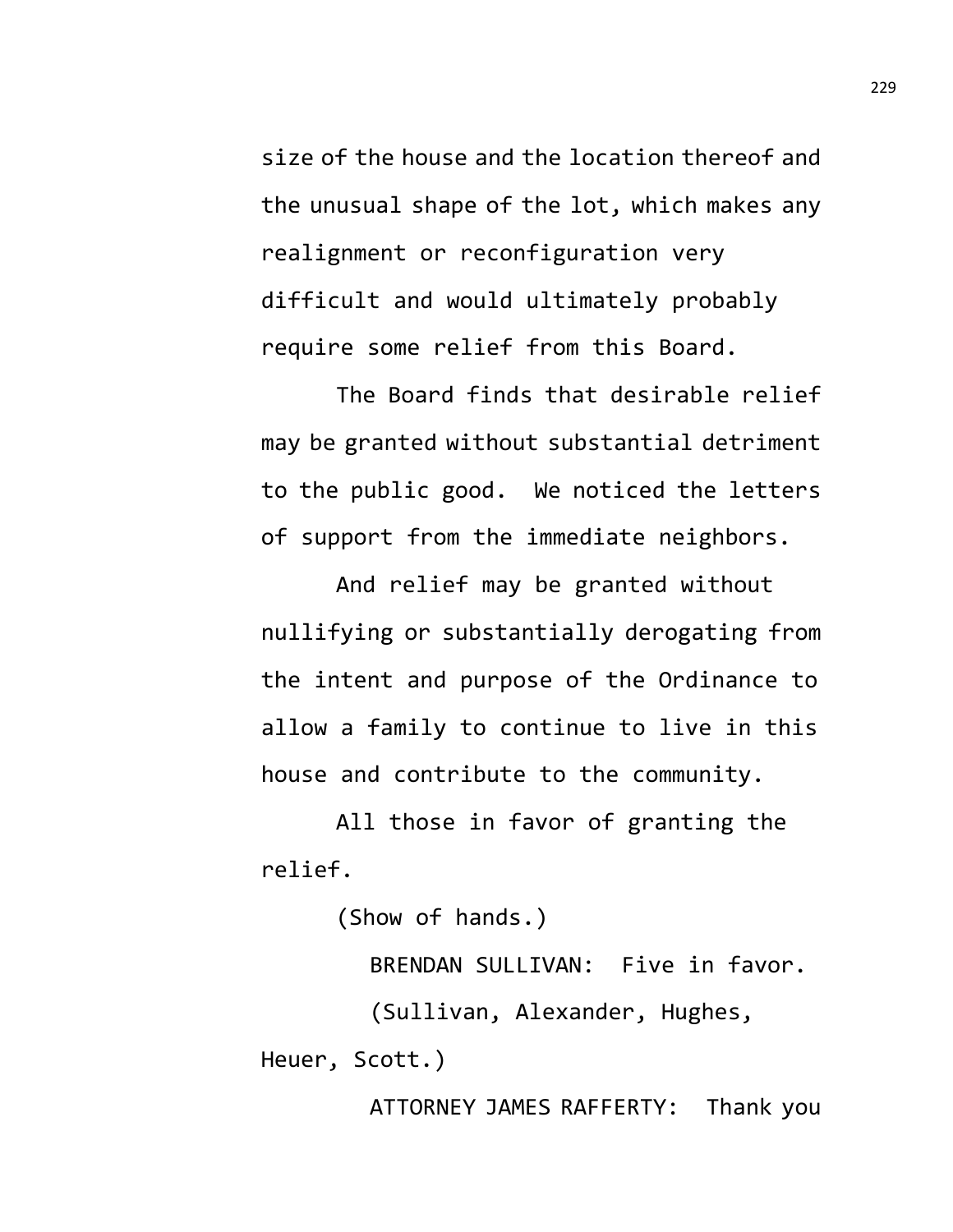very much.

(10:15 p.m.)

(Sitting Members: Brendan Sullivan,

Constantine Alexander, Timothy Hughes, Tad Heuer, Thomas Scott.)

BRENDAN SULLIVAN: The Board will hear case No. 10250, 45 Trowbridge.

Okay. If could you run through it very briefly as to exactly what you're requesting and what we need to consider.

PETER WRIGHT: My name is Peter Wright, W-r-i-g-h-t.

HARRIET SCOTT: And I'm Harriet Scott.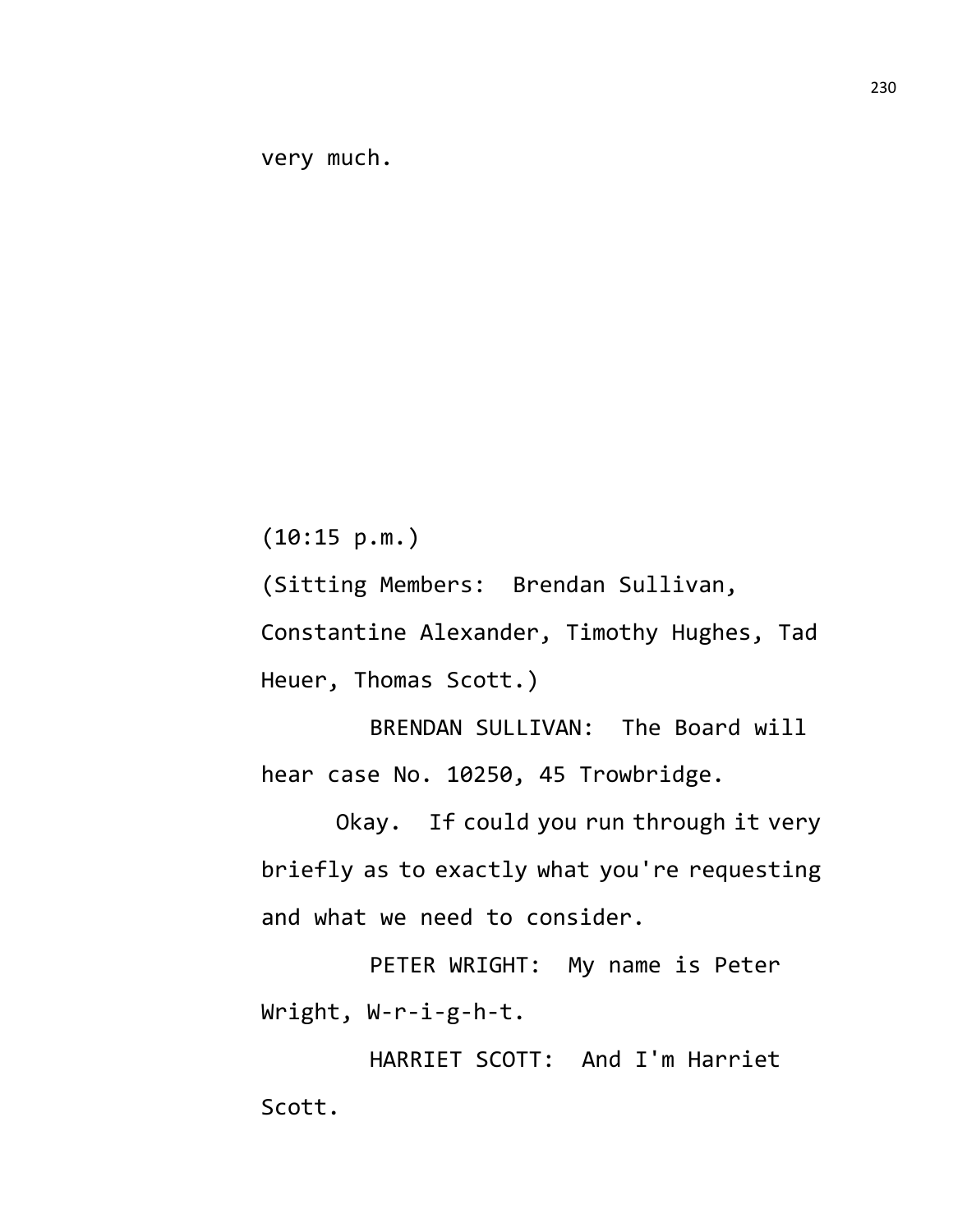PETER WRIGHT: Continue? BRENDAN SULLIVAN: Okay.

PETER WRIGHT: After conferring with Sean, the setback area as concerned are those windows facing west. We had initially proposed five windows, a set of three windows which are shorter than the other two. The confusion, concerning the change, if I came about after my client Harriet had met with the abutting neighbor last weekend, and he had said that he will allow what we are proposing, but he asked whether she could shorten the windows to give -- offer him a bit more privacy. She gracefully said that's not a problem, and she asked that those windows be shortened, meaningless window space and less of a visual intrusion to their property which is fairly far away.

TAD HEUER: So what do we need to do? Because the last time we were here moments ago it appeared that no windows are in a setback.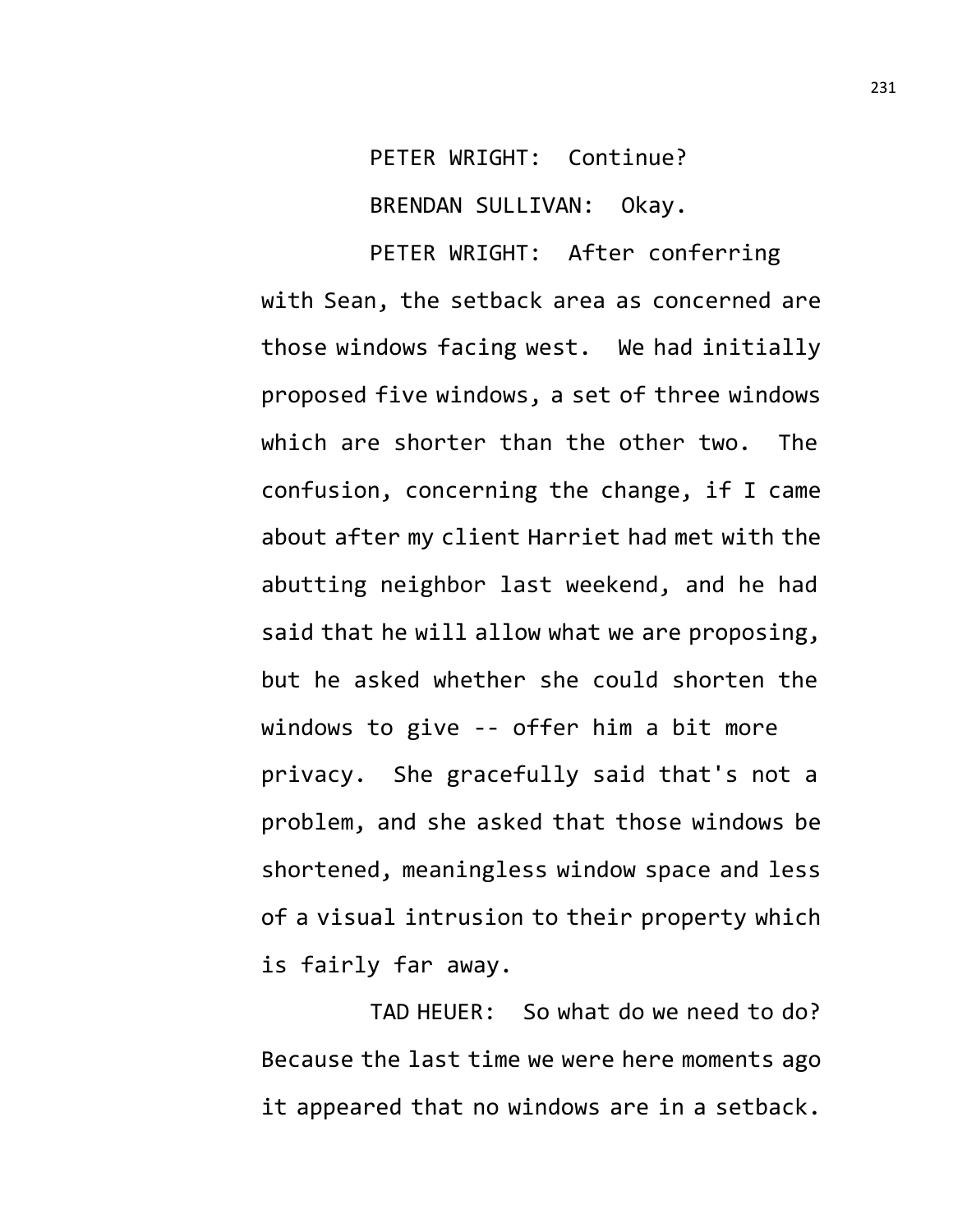Are there now windows in a setback?

PETER WRIGHT: They are in a setback. I don't have the original. I have the altered one, I'm sorry, on me. But it's similar to this elevation.

TAD HEUER: It's more useful to have the overhead --

CONSTANTINE ALEXANDER: If you're in the setback, we're back to the question whether we can hear the case tonight.

TAD HEUER: Yes, that, too. And I'm still unclear as to which setback.

PETER WRIGHT: The rear setback, correct, Sean?

SEAN O'GRADY: Well, it's what's called the rear setback. It's actually two fronts and two sides.

PETER WRIGHT: Okay.

SEAN O'GRADY: It's the west setback. Left setback from the place, Trowbridge Place.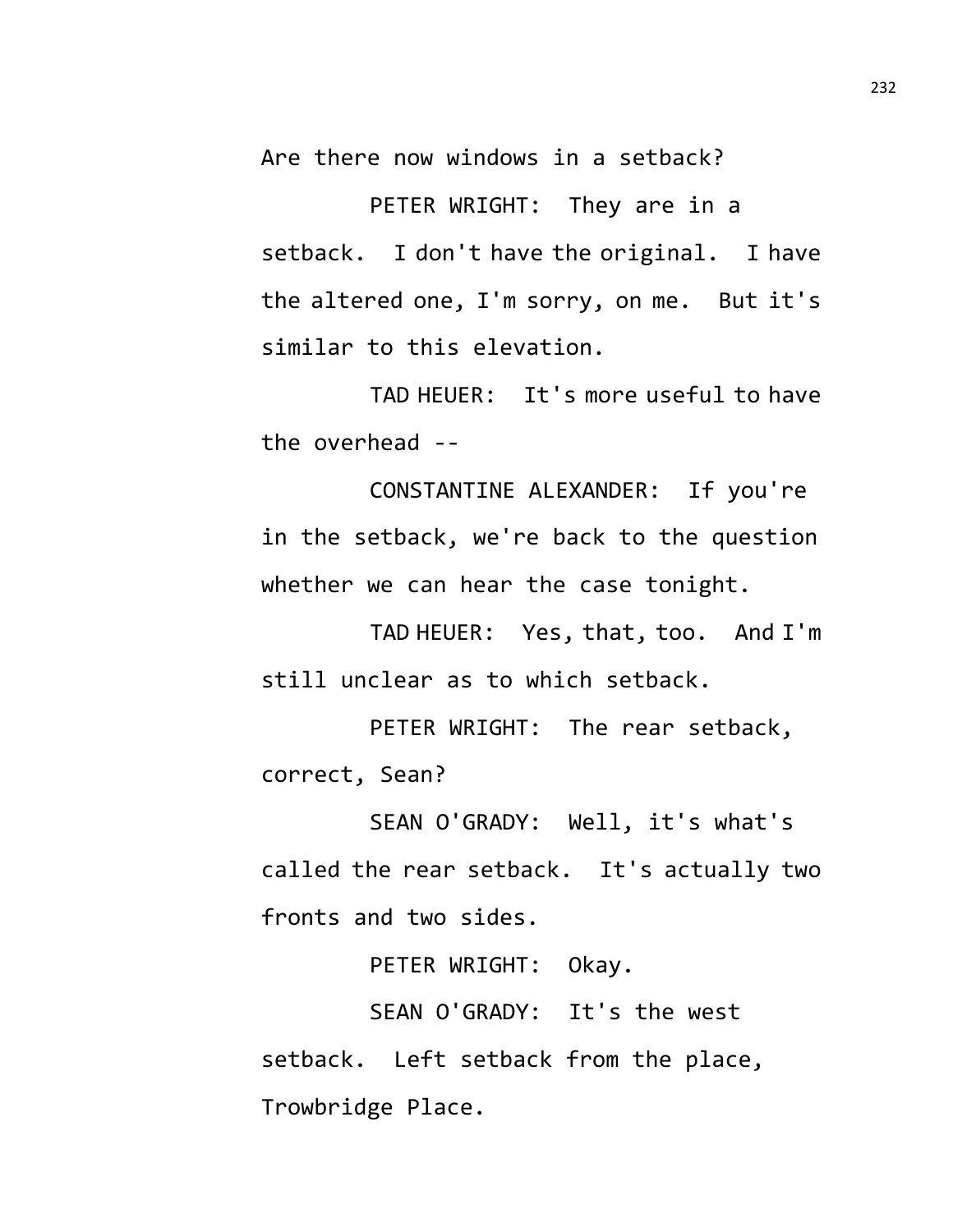TAD HEUER: This one?

PETER WRIGHT: Yes. And the drawing is similar.

BRENDAN SULLIVAN: And I think just to be -- have a little critique here, if we can number the sheets, then it's easier for us to reference rather than trying to go back and forth with -- and now it's easier for us to identify.

So which sheet now are we on? It's very difficult to --

TAD HEUER: Mr. Chairman, I'd say my time -- we sit here until cases are done. We sit here very late into the evening. I simply do not understand what is being proposed in this petition and I'm hesitant to spend any more of our time on this until it is more cognizable as to what we're being asked to do.

CONSTANTINE ALEXANDER: I strongly support that. In fact, if we go forward I'm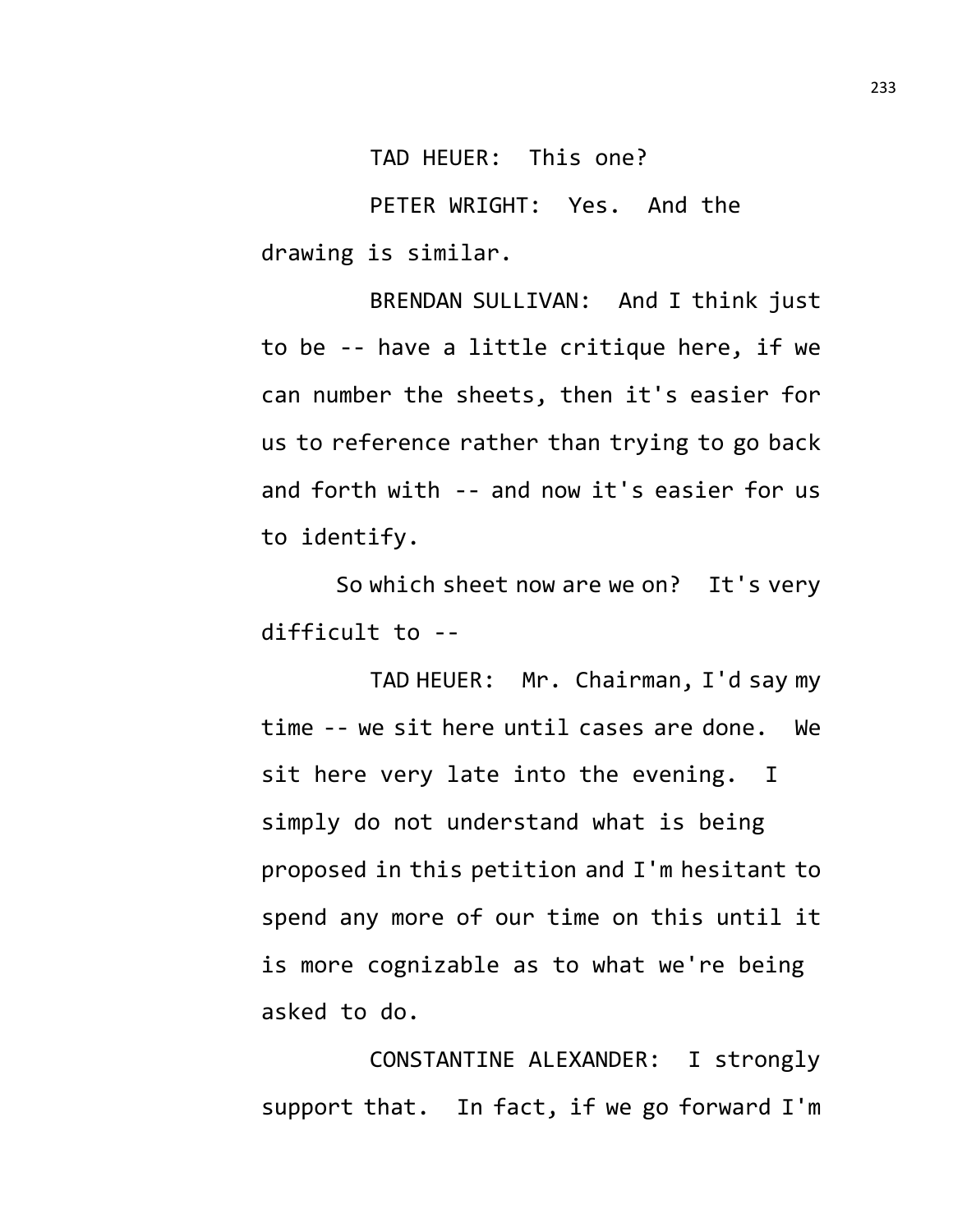going to abstain because I don't know what I'm voting on.

PETER WRIGHT: Well, I was actually complimented on how clear it was at one time. Here is the existing elevation, and there is the proposed elevation.

TAD HEUER: But you've marked setbacks in red that appear to put your windows inside them. Is that not true anymore? Is your red setback the setback? Because if it is, then you window doesn't have realm. And if it's not, you've presented us with a plan where the setback isn't where you say it is.

PETER WRIGHT: Okay. It is where it is on this end. The other -- I thought those windows on the south side --

TAD HEUER: Right, that's out. We don't need to discuss this ever again.

PETER WRIGHT: We're talking about the west side.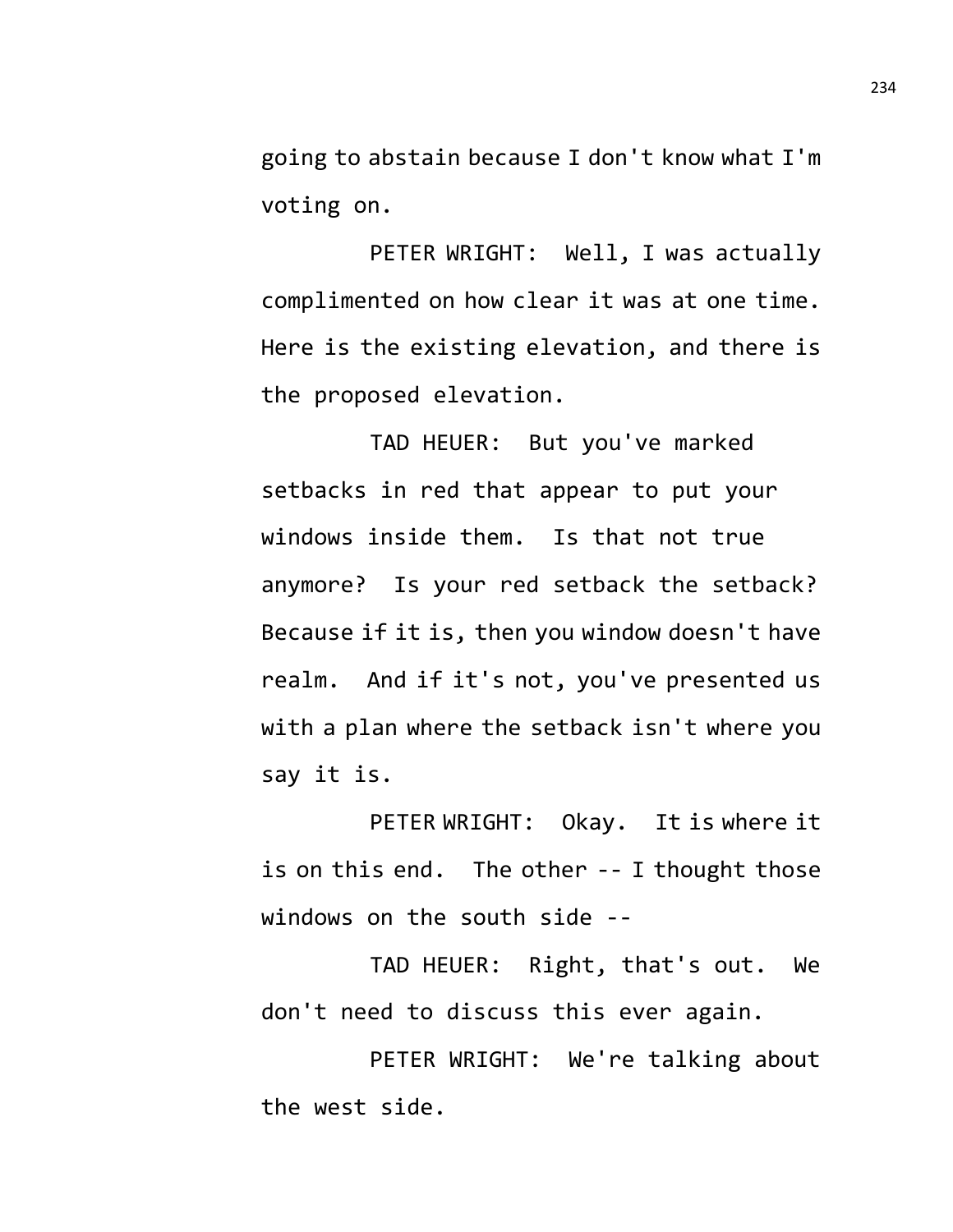TAD HEUER: Yes.

BRENDAN SULLIVAN: Okay.

PETER WRIGHT: And the neighbor, the abutting neighbor is over here towards the west, and we -- we -- she, my client had gracefully said I'll make those windows shorter.

TAD HEUER: That's fine. Is it in the set -- you've drawn a red line. The red line is a setback.

PETER WRIGHT: Yes.

TAD HEUER: If it is toward the building side of the setback, it's not in the setback.

PETER WRIGHT: I didn't want to -- I know.

TAD HEUER: If it's to the outside --

PETER WRIGHT: I didn't want to argue with Sean, but they are actually not in the setback, and I just didn't want to make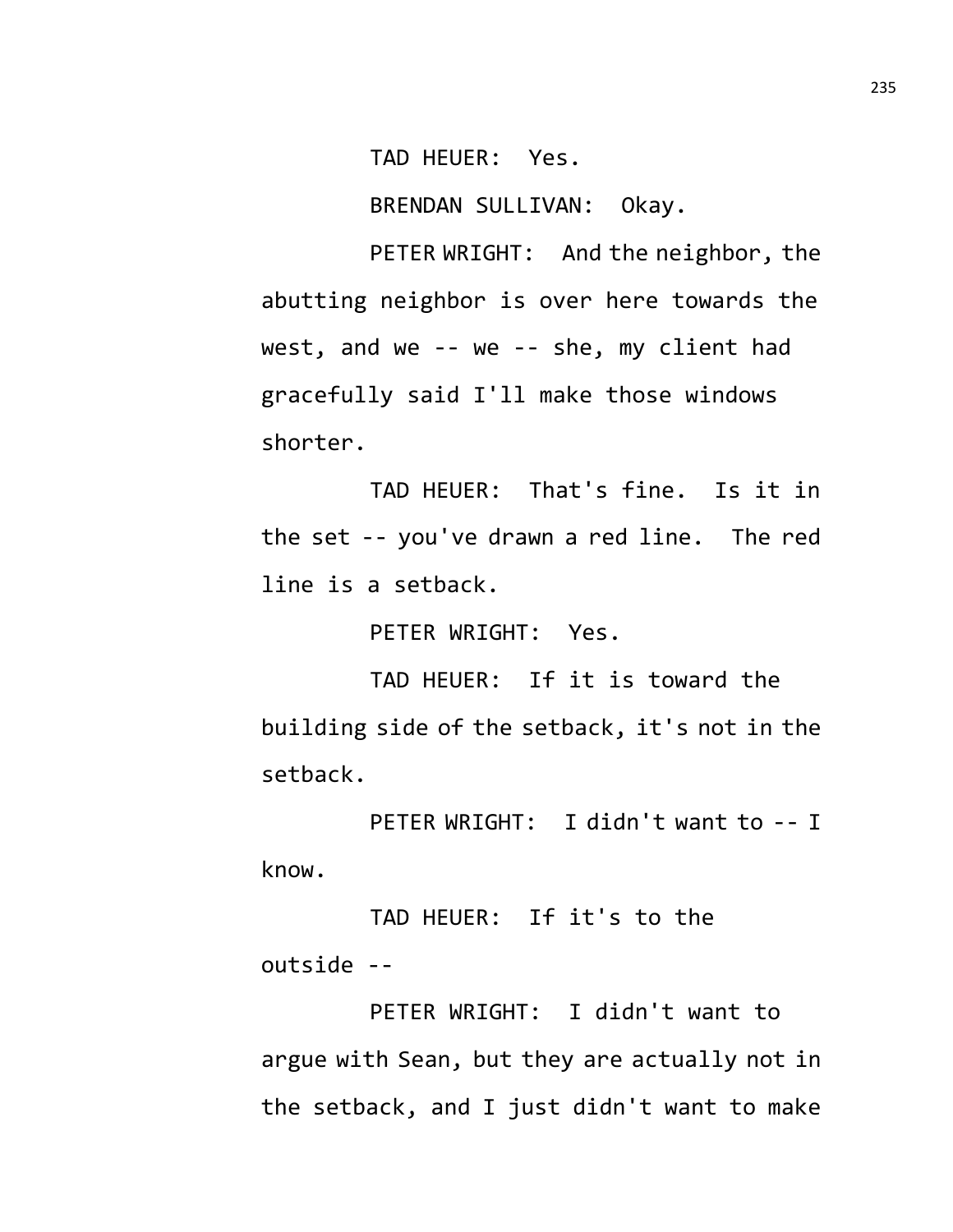a big deal of it. We're here. Because 26 points -- it's -- we're eight inches inside actually from what we calculated in the room back there.

SEAN O'GRADY: I thought we....

PETER WRIGHT: I know, I'm sorry, Sean, but I didn't want to muddy things up. SEAN O'GRADY: Well, if you know what you're doing --

PETER WRIGHT: I didn't want to muddy things up. I said, well we're here --

CONSTANTINE ALEXANDER: I'm going to review my question that --

PETER WRIGHT: It seems like it's a tin can with no windows and we'd like to have windows. We thought it was going to be a shoe win.

Chairman, I want to renew my request, we've got four more cases to hear. We're --

CONSTANTINE ALEXANDER: Mr.

PETER WRIGHT: Okay, so can Sean and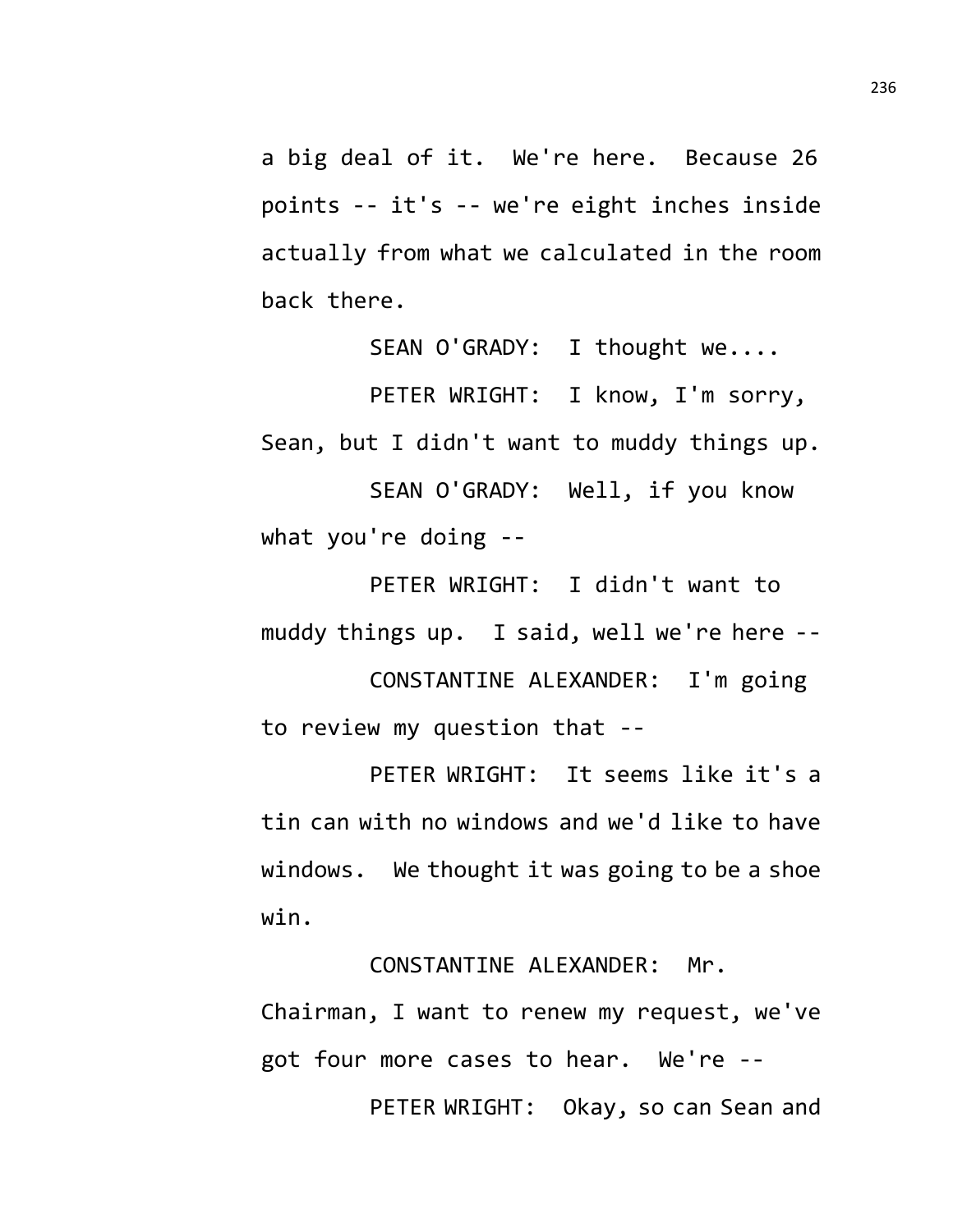I deal with it privately?

CONSTANTINE ALEXANDER: I think we should continue the case and you and Sean can deal with it.

PETER WRIGHT: What if Sean says we're all fine, then we don't need to come back again.

BRENDAN SULLIVAN: All right, but I think you're going to need to do it --

PETER WRIGHT: I know, not this time, not this day.

BRENDAN SULLIVAN: All right. Can we continue this until June, what, Sean?

PETER WRIGHT: Unless Sean finds it's moot.

SEAN O'GRADY: Then no worries.

BRENDAN SULLIVAN: Right. Well, let us continue this matter until June.

SEAN O'GRADY: You've got June 14th.

BRENDAN SULLIVAN: June 14th as a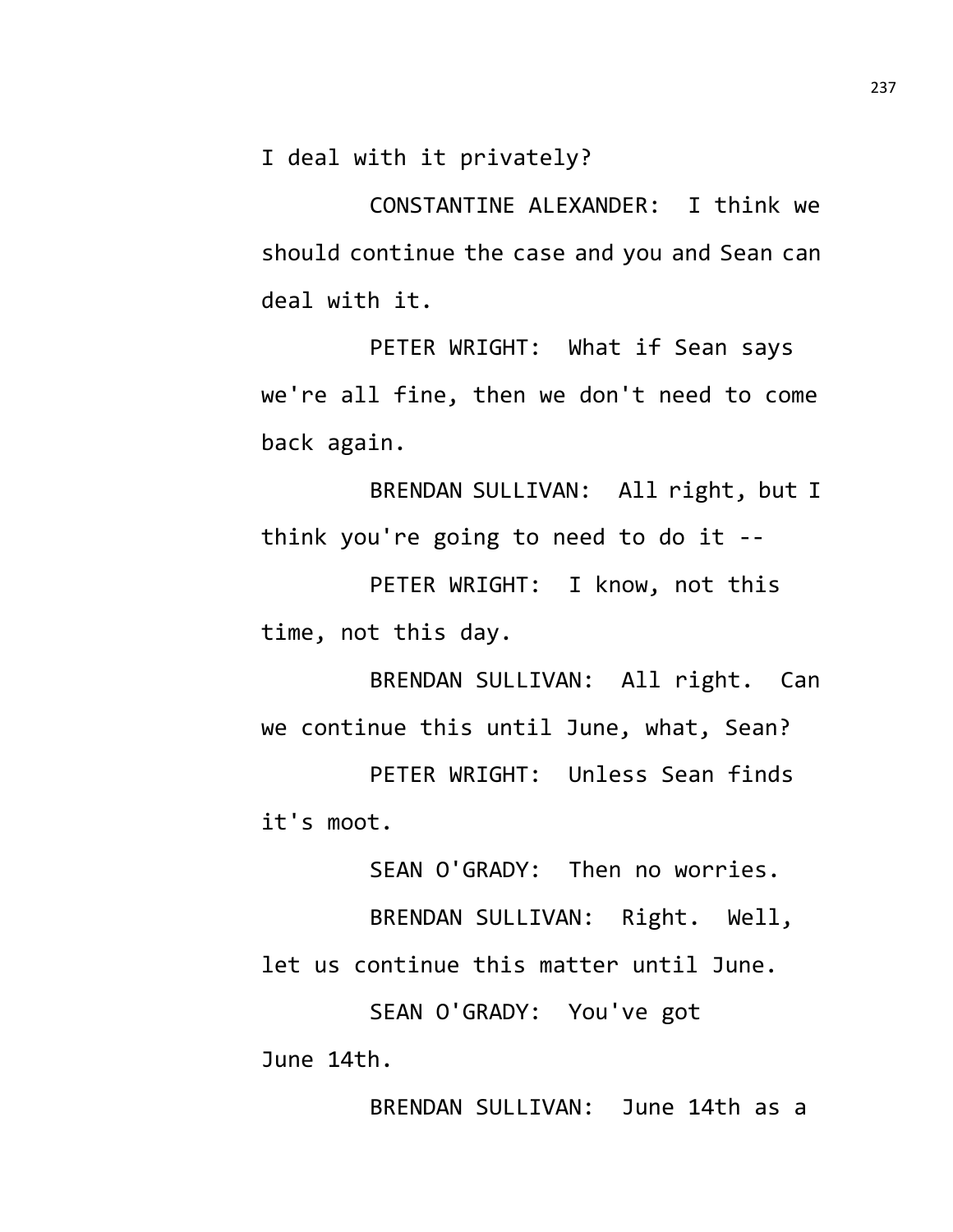case not heard I guess.

PETER WRIGHT: This is a first, yeah.

CONSTANTINE ALEXANDER: We've heard a lot but nothing with merits.

BRENDAN SULLIVAN: I'm not sure what I've heard.

Let me make a motion to continue this matter until June 14, 2012, at seven p.m. on the condition that the Petitioner sign a waiver of statutory requirement for a hearing and a decision. Also, that if there are any changes to the file, to the documents in the file, that they be in the file by five p.m. on the Monday prior to the June 14th hearing.

That the Petitioner also change the posting sign to reflect the new date of June 14, 2012, and the time of seven p.m., and that that sign be maintained as per the Ordinance which is 14 days prior to the June 14th hearing.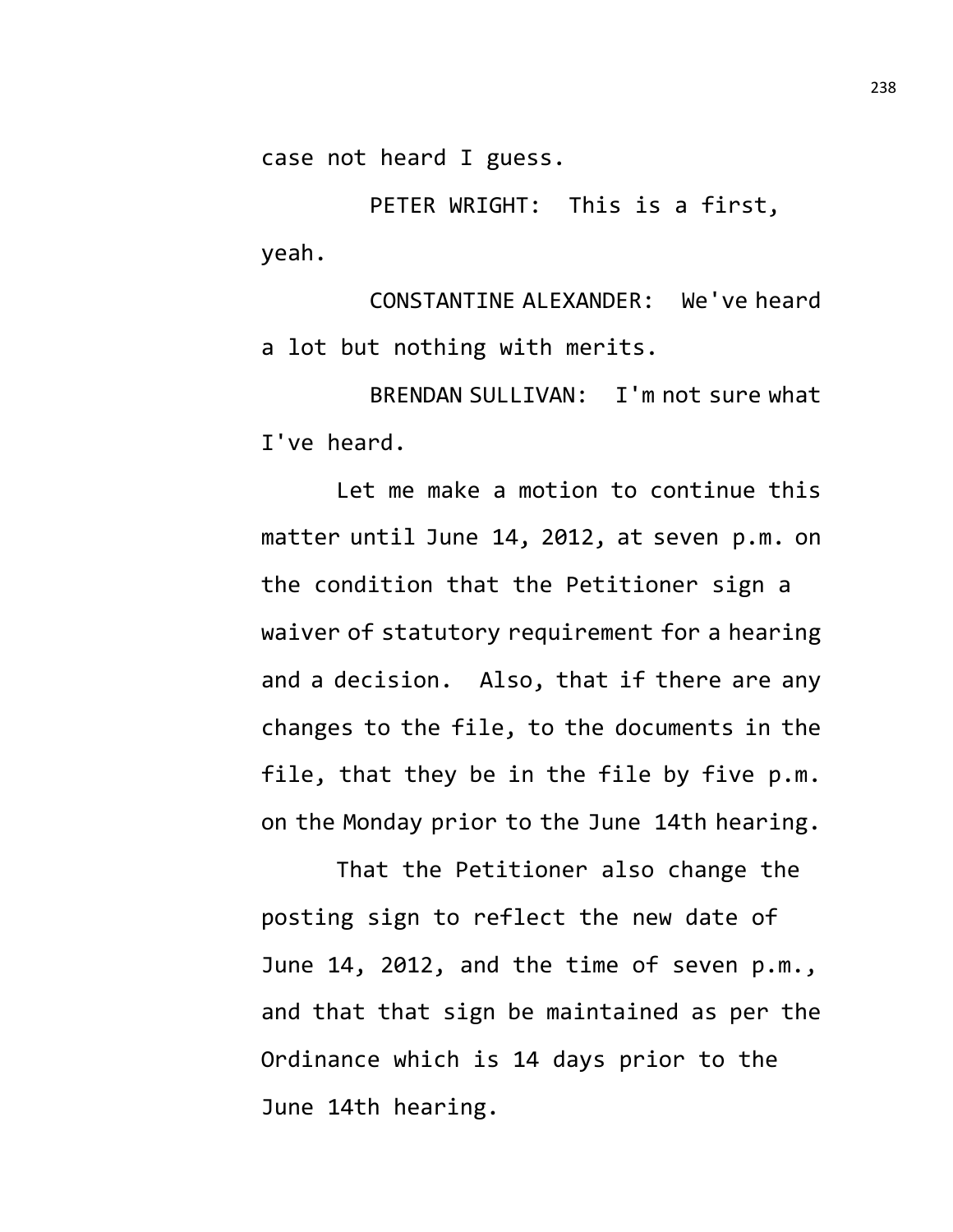Anything else to add?

TAD HEUER: No.

BRENDAN SULLIVAN: On the motion to continue this matter until June 14th as a case not heard.

(Show of hands.)

BRENDAN SULLIVAN: Five in favor. (Sullivan, Alexander, Hughes, Heuer, Scott.) (10:20 p.m.)

(Sitting Members: Brendan Sullivan,

Constantine Alexander, Timothy Hughes, Tad Heuer, Thomas Scott.)

BRENDAN SULLIVAN: The Board will hear case No. 10252, 1815 Mass. Avenue.

ATTORNEY RICARDO SOUSA: Good evening, Mr. Chairman, members of the Board. For the record, Ricardo Sousa from Prince, Lobel and Tye here on behalf of the applicant Sprint Spectrum LP.

BRENDAN SULLIVAN: Okay. And you want to change out again?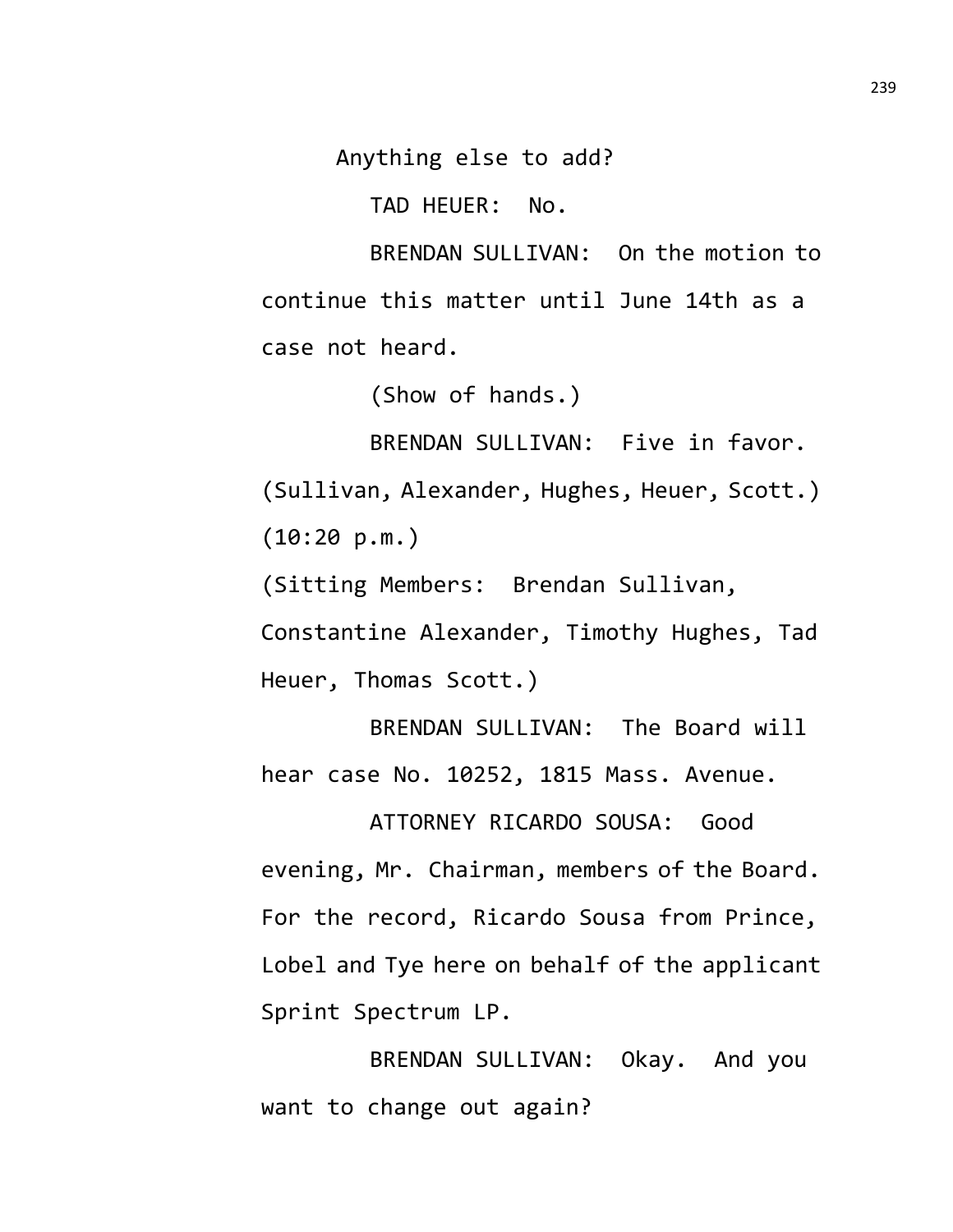ATTORNEY RICARDO SOUSA: Once again, yes. The nature of this modification, and all three applications before you tonight, is that Sprint is upgrading its antenna installations, in fact, much more efficient antennas together with more efficient cabinets and RRH's what are called remote radio heads. This is called the network vision project. It's going on throughout the country, including here in Cambridge. And in some respects, and you'll see in this first application relative to 1815 Mass. Ave, there's a reduction, a net reduction in the number of antennas. And so what we're proposing here at 1815 Mass. Ave., Lesley College is depicted here, both in the plans and in the photo simulations. The nature of the antenna installations is that they are on the facade within the red areas of the torric (sic).

TAD HEUER: And those are recessed.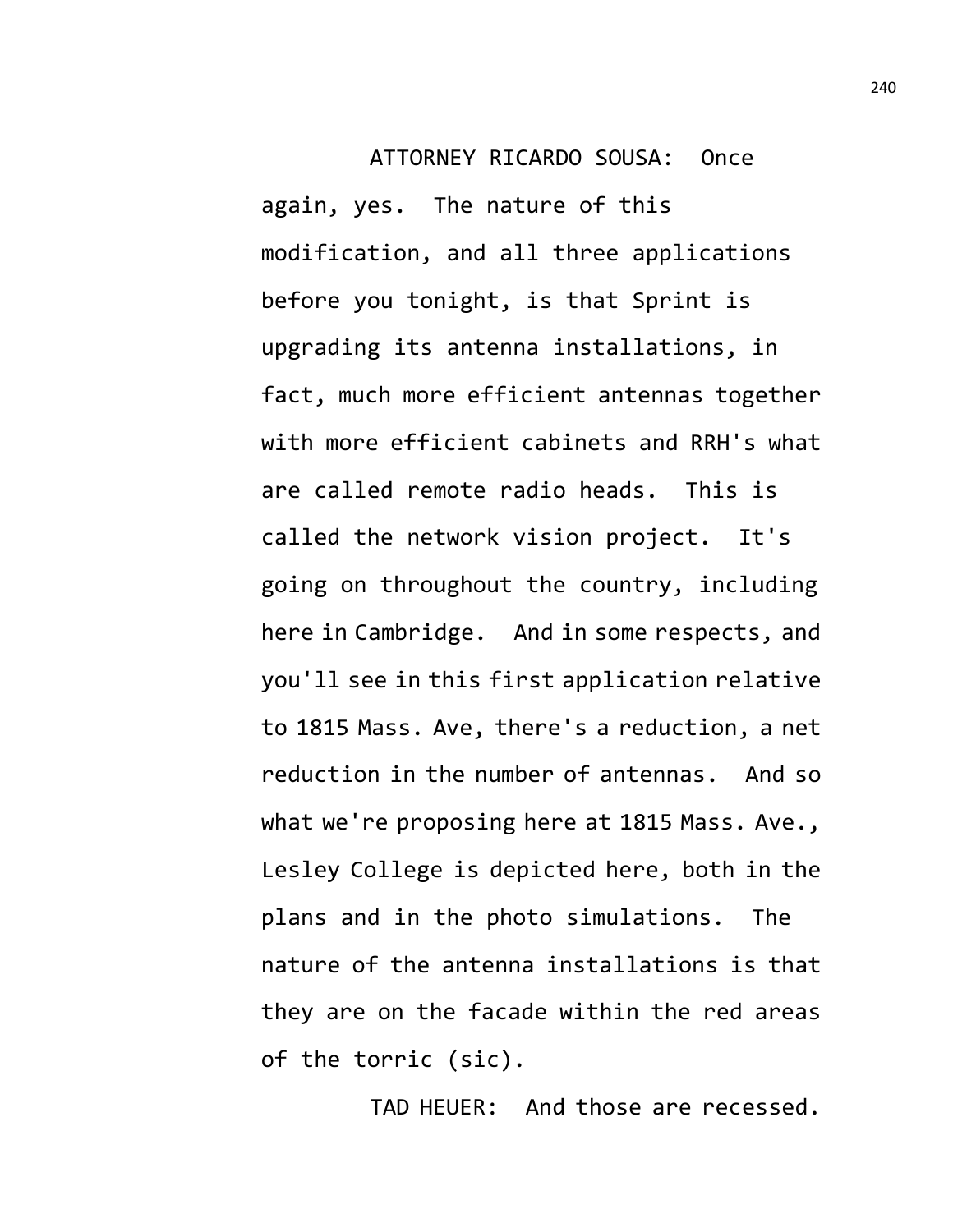ATTORNEY RICARDO SOUSA: Yes,

exactly. It can't be too recessed in the sense it can't be interference with the brick. However, they are within the red areas. And so we operate currently nine antennas, and the net result will be that we'll operate six panel antennas. So we're going to actually remove three of the panel antennas from the installation. And so this is a good result. This is once again the efficiencies that we hope to see more and more with carriers as they get better and more efficient technology. The new panel antennas are slightly longer. They're a foot longer, 12 inches longer and so that's why we felt it was necessary to come here before the Board because, in fact, they are longer antennas and any modification of our existing antenna installation requires relief from this Board.

CONSTANTINE ALEXANDER: So in your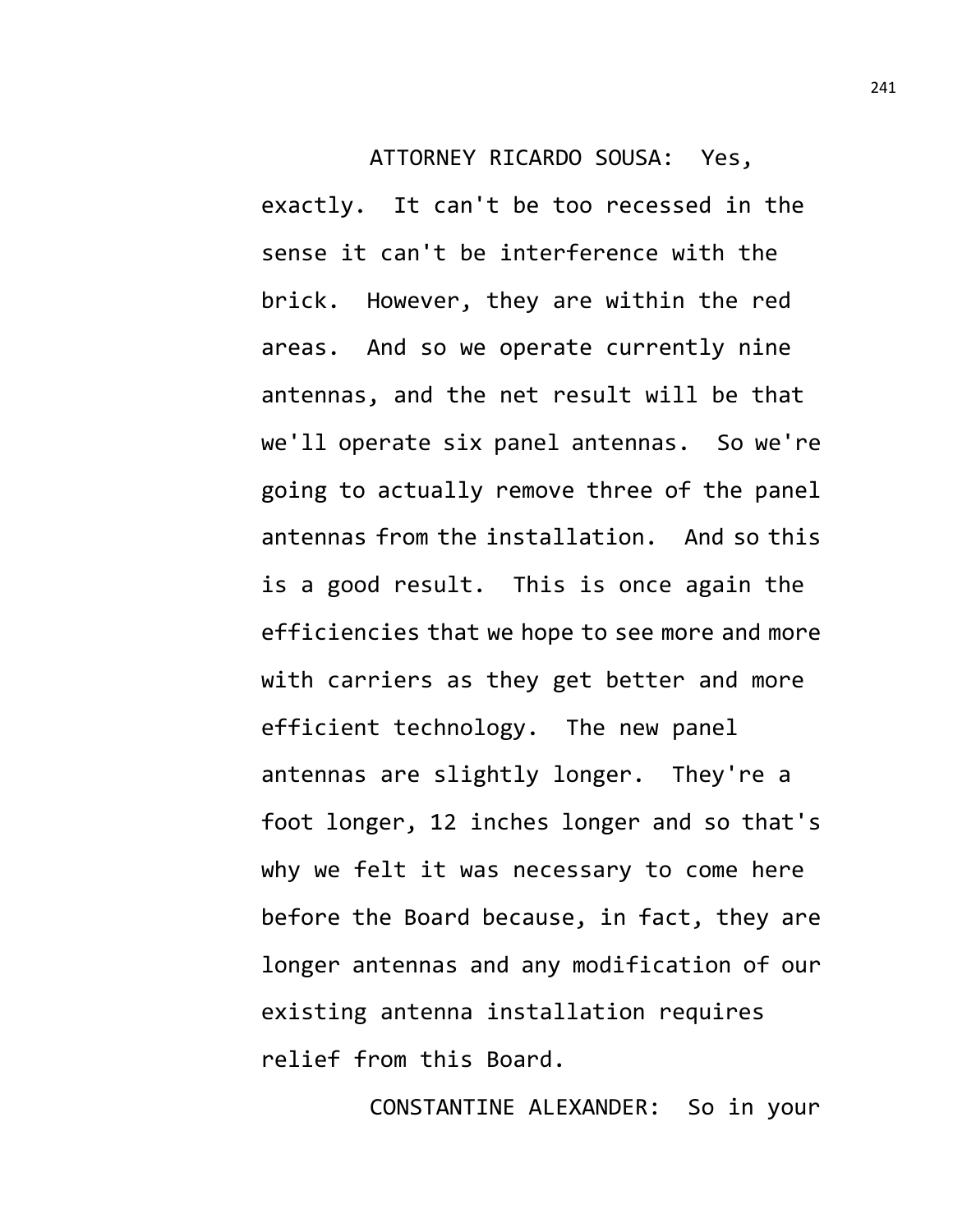application you talk about adding six remote radio heads on the mounts and replacing two equipment cabinets. That's all encompassed within the extra foot of the ones that -- what is it? The panel antennas?

ATTORNEY RICARDO SOUSA: Yes. Actually, the remote radio heads are going to be going inside the torric. They will not be visible for the public. And so that's depicted on A-1 as you can see from the overhead. And I apologize, if you'd like additional copies of the plans, I'm happy to hand them out. I thought I gave copies of the plans.

TAD HEUER: I would.

ATTORNEY RICARDO SOUSA:

Absolutely.

So if you turn to A- -- during the Planning Board process we improved the quality of our simulations. We went there a couple times, and after the second time we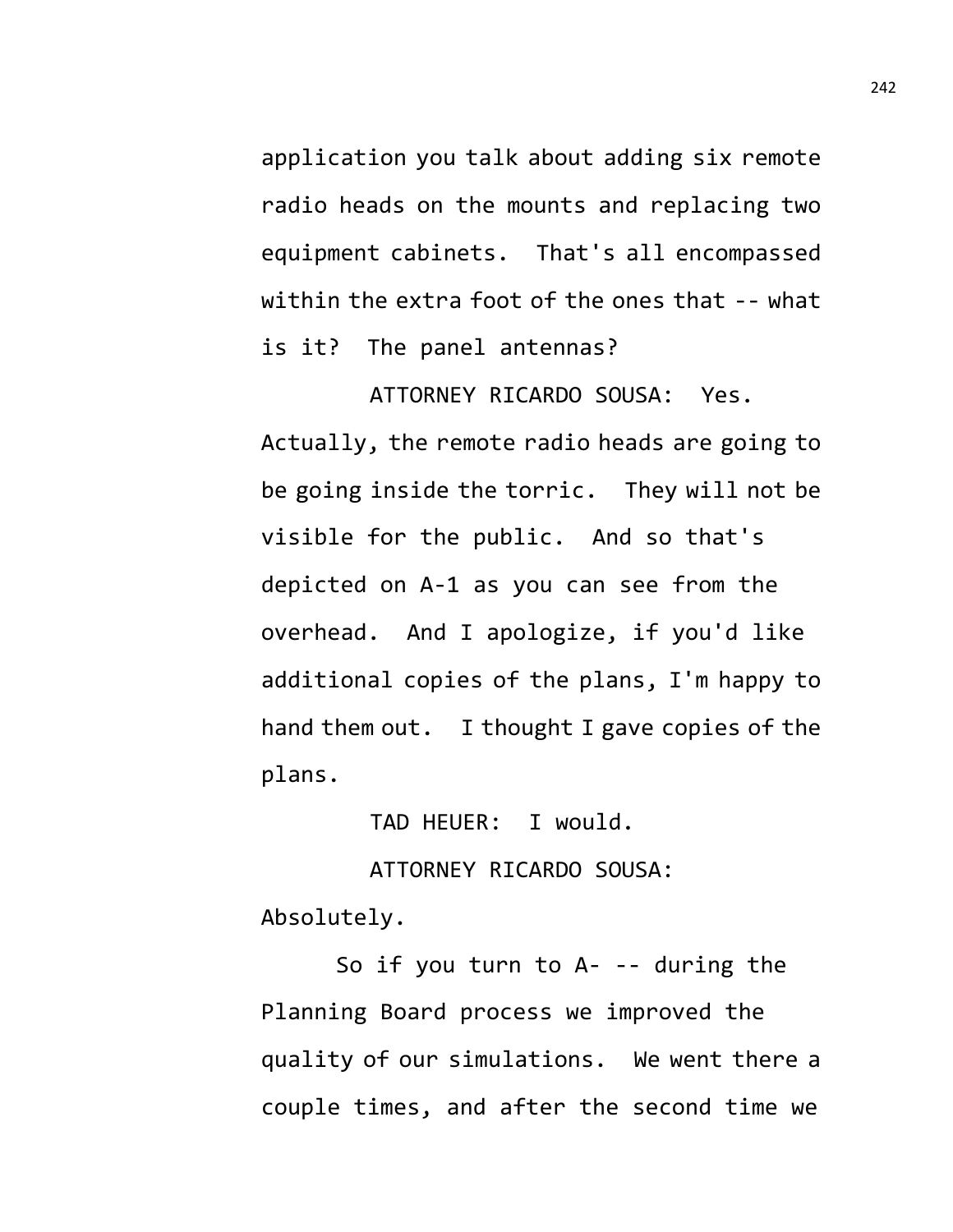were able to convince them exactly as to what we were doing on this property.

TAD HEUER: And are all of these being mounted on the center of the three, so where you have two antennas, you're removing the outer most; is that right?

ATTORNEY RICARDO SOUSA: We are removing the outer most, that's right. And so what these new antennas do is they operate two technologies at one time. And so we'll be able to operate both on the 800 megahertz and the 1900 megahertz. The 1900 Megahertz will be our 4G technology.

In addition, there are Clearwire antennas. I was here last year or the year before. Clearwire is a subsidiary of Sprint, and they operate their own 4G network, which sometimes shares some of that spectrum with Sprint's. So the net result is in fact a reduction in the number of antennas with respect to this particular site.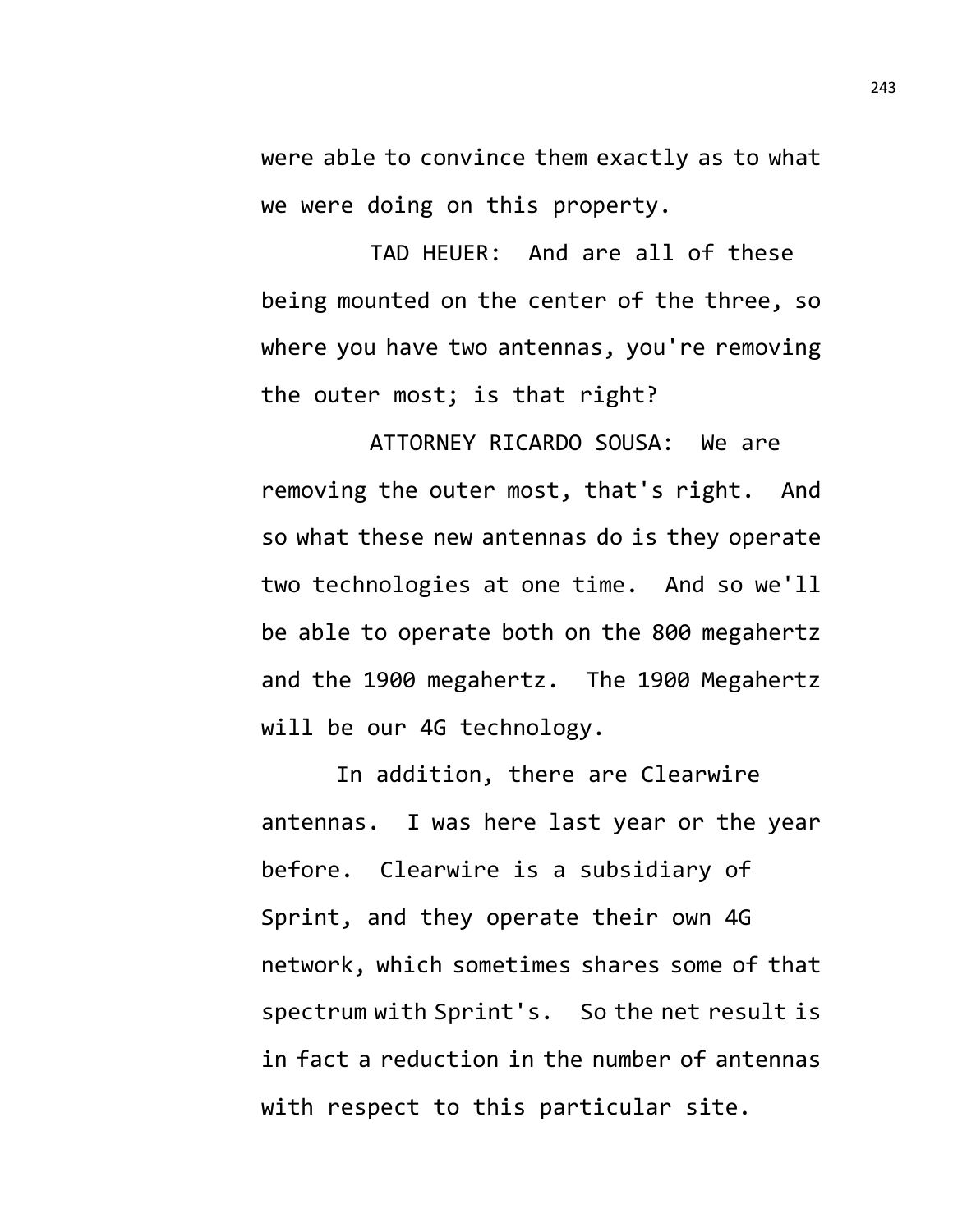BRENDAN SULLIVAN: Are you the only carrier on the building?

ATTORNEY RICARDO SOUSA: No, we're not. There are actually two other carriers in addition to Sprint and Clearwire. So Sprint and Clearwire are on the same RAD center. So the same height. In addition, T-Mobile has an installation here as does MetroPCS.

BRENDAN SULLIVAN: Now, it's on a Lesley building, but does any of your installation at the behest of Lesley, does it enhance their communication at all or is it just general public?

ATTORNEY RICARDO SOUSA: It's just general public.

BRENDAN SULLIVAN: Okay, so it's not geared to the university at all?

ATTORNEY RICARDO SOUSA: That's correct. Only if they happen to use Sprint phones will it enhance their communications.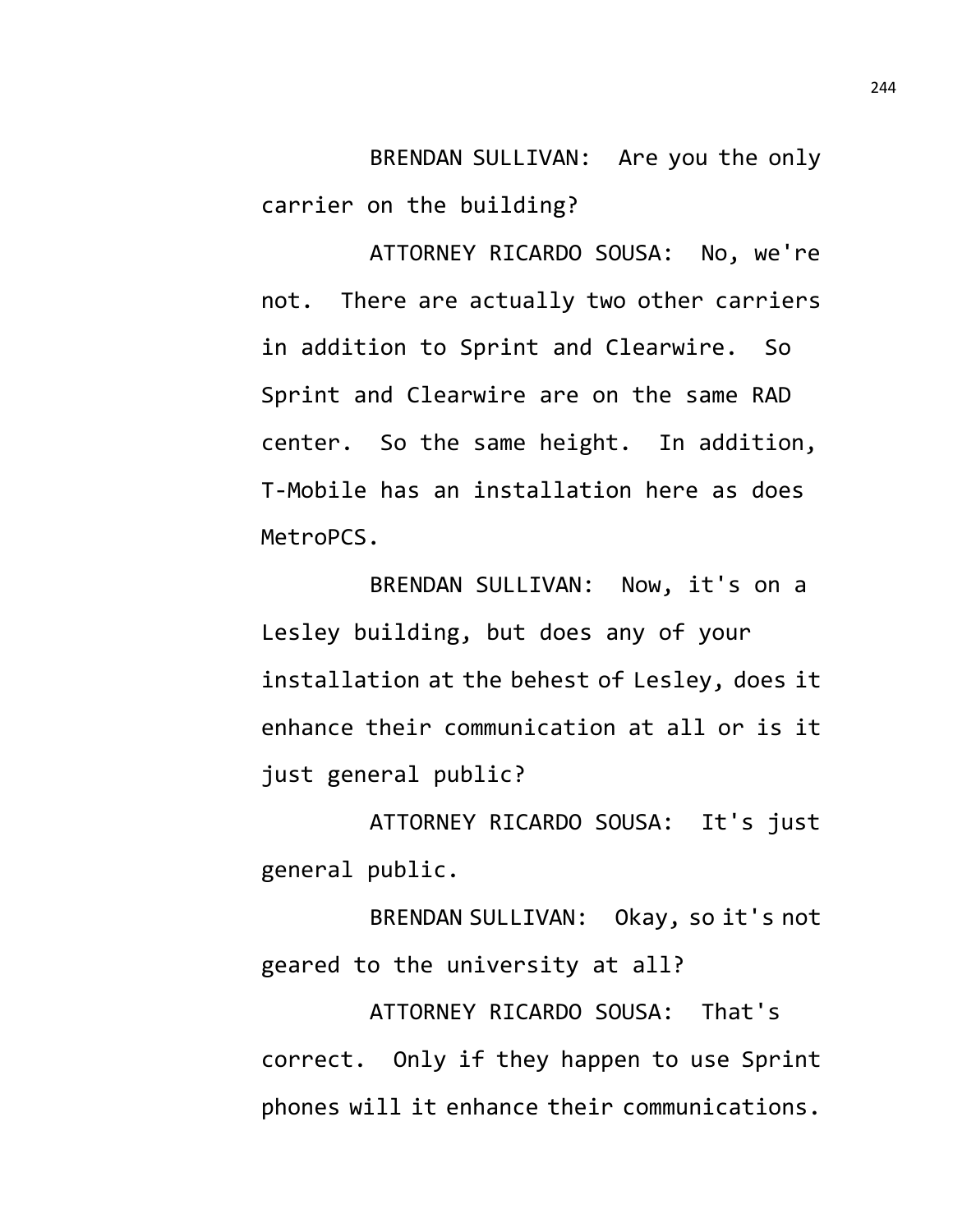BRENDAN SULLIVAN: It's not a special dedicated facility or part of for their communication early warning system or whatever it is. I know Harvard has done something like --

ATTORNEY RICARDO SOUSA: Correct. Not Al all, Mr. Chairman.

BRENDAN SULLIVAN: So it's just basically a facility that happens to be owned by Lesley but it's not --

ATTORNEY RICARDO SOUSA: Right. Just the nature of the facility is such that torric happens to be one of the taller structures in that particular neighborhood, and it is of commercial use. It's a mixed area, as you know, right on Mass. Avenue. It's a perfect host for these wireless antenna installations. And I think the carriers have done a pretty decent job of trying to utilize the architectural elements of those red sections in order to install the 245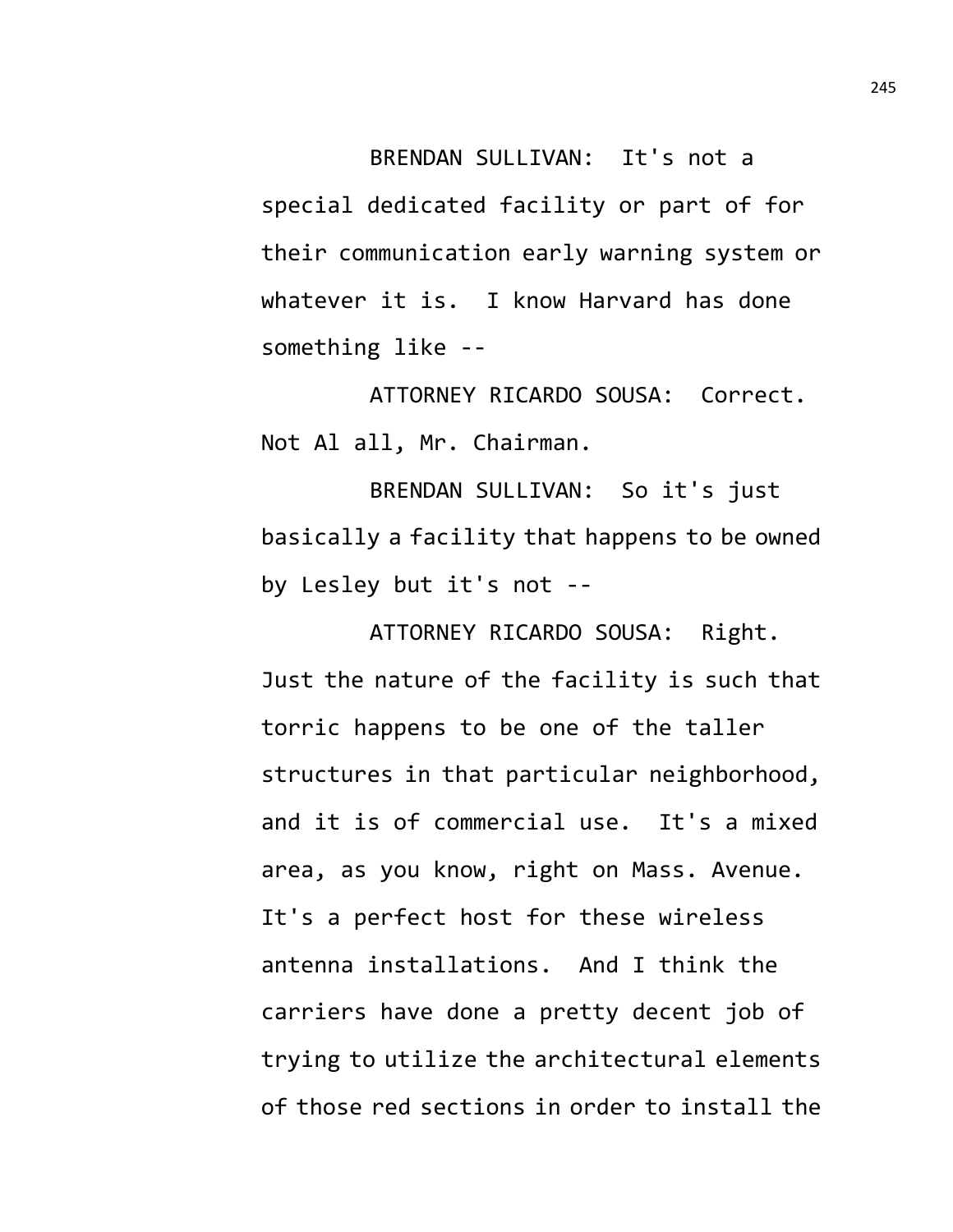antennas. And at the same time fill the gaps in coverage they have for their networks pursuant to their FCC license.

BRENDAN SULLIVAN: Okay.

TAD HEUER: On your -- and the standards I see your paint to match there, having some -- that tower's always had difficulty with its paints to match. Are you the worst offender of the red with the white painted lines or is that another carrier?

ATTORNEY RICARDO SOUSA: I'm not so sure if I can grade the offenses. However --TAD HEUER: The one that's the least

like brick of the proposed paint to match like brick.

ATTORNEY RICARDO SOUSA: Yes. What in fact the Planning Board suggested was instead of any brick lines, any mortar lines, don't do those at all, but simply paint it a flat red because we just will never match up with the mortar lines. And so the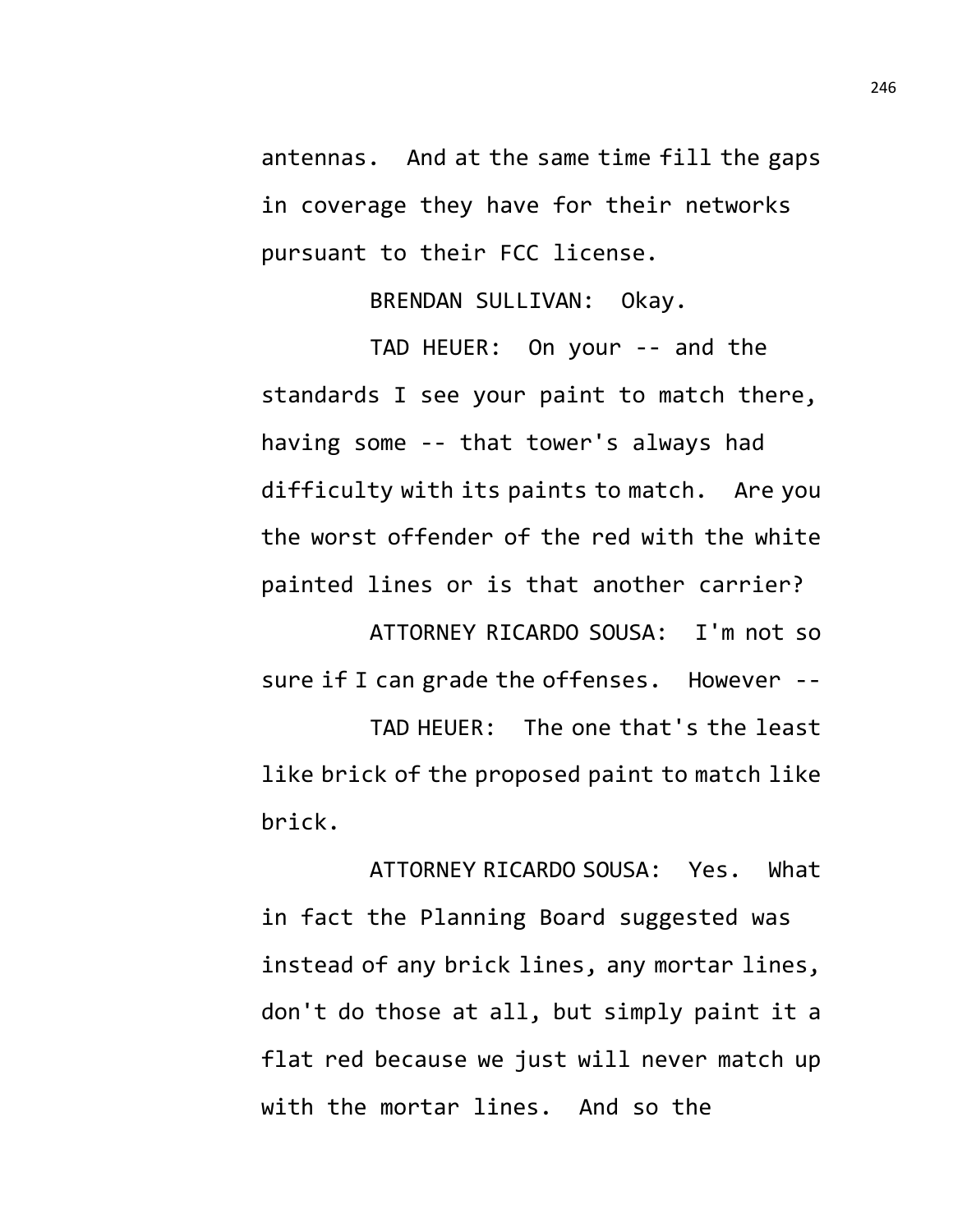recommendation as should be in your file, from the Planning Board was simply to paint it red.

TAD HEUER: To match the back.

ATTORNEY RICARDO SOUSA: To match the existing brick, exactly. And I have to say there are different shades of red for each antenna, I have to say for different carriers just because they do them at different times, they fade over time. But I think the best solution is to just paint it red. And I've seen that more and more consistently both with the City of Boston and in other jurisdictions.

TAD HEUER: Yes, I mean I believe they're frequently -- we've talked about this more than once. Tremont Street are my favorites. At the corner of Tremont and Park Street station. Tremont and Park.

> ATTORNEY RICARDO SOUSA: Right. TAD HEUER: There's right above the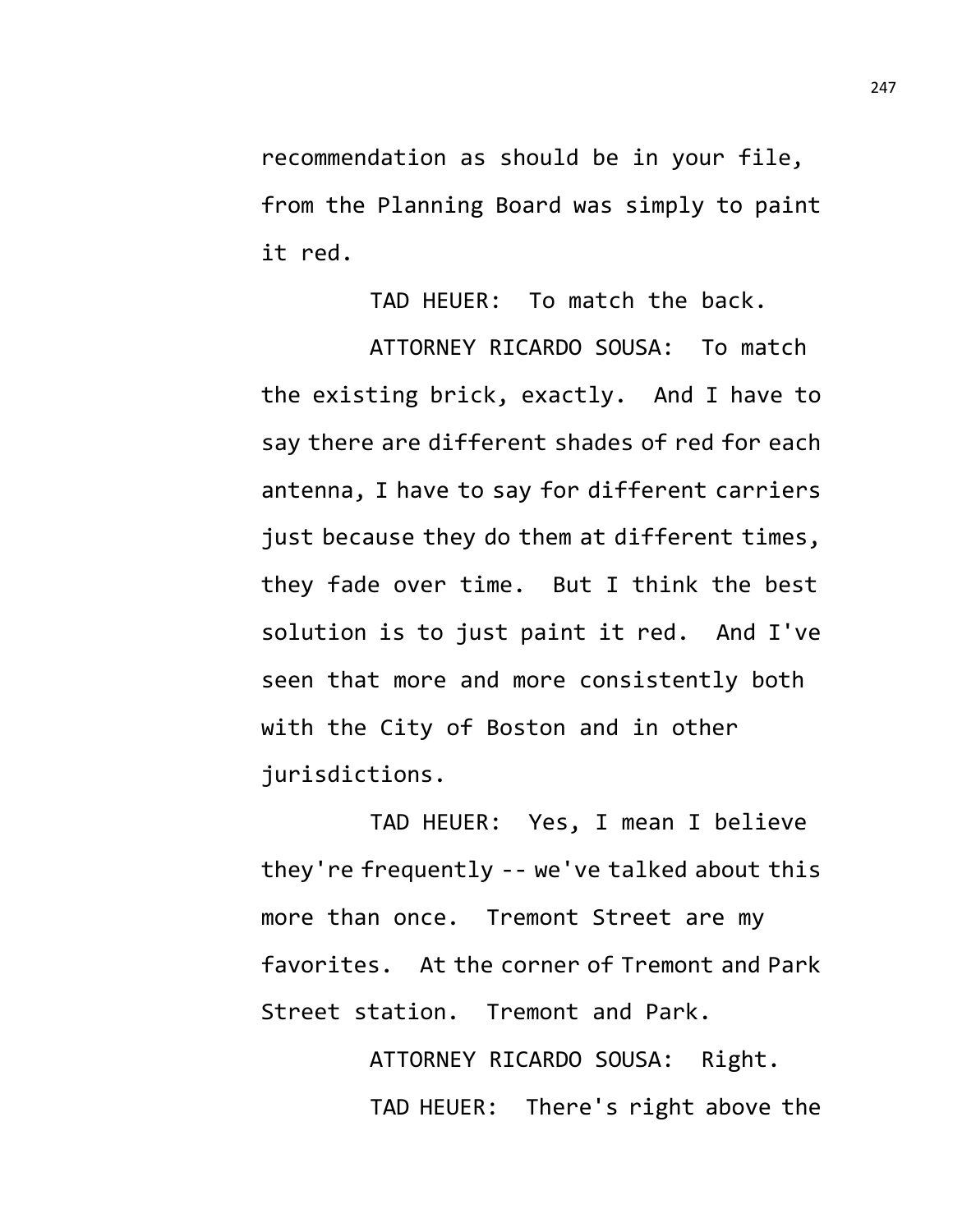7-Eleven there. Those don't have the bright light mortar lines which I think are awful. But they're somewhat variegated because they're simulating brick, but they're not trying to do a mortar line brick which looks terrible.

ATTORNEY RICARDO SOUSA: I do, too.

TAD HEUER: I personally would prefer something with a bit more variation that went from a red rather than to a flat red panel, but I could be persuaded either way. Anything that moves away from that ill-advised painted white border lines is.

BRENDAN SULLIVAN: My thought on that is that's where bad taste is worse than no taste at all when I see a faux finish. It's not so much faux, it's bad.

ATTORNEY RICARDO SOUSA: We'll do either one.

TAD HEUER: Okay.

On the mountings, these are all pipe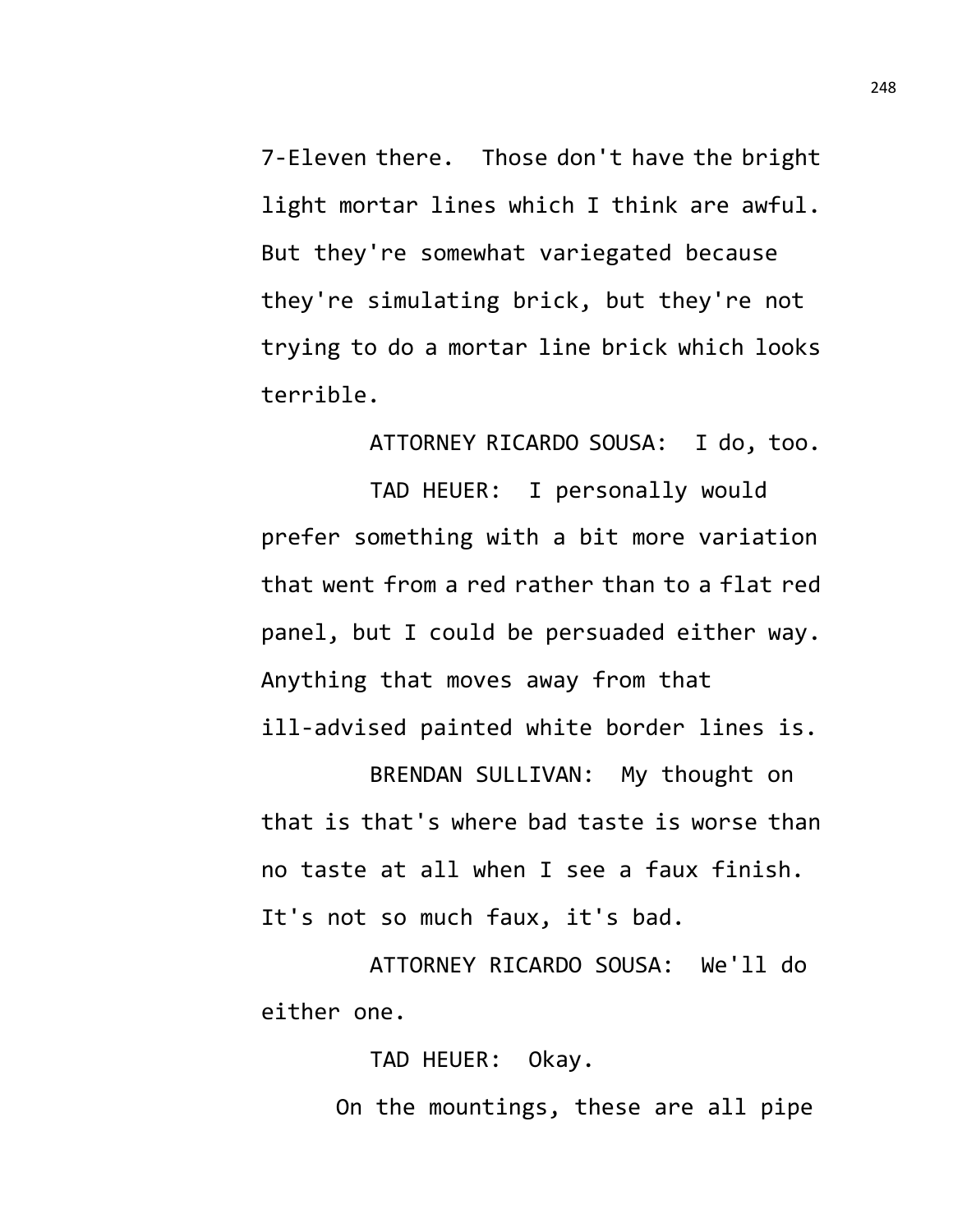mounts. Mr. Cook has come before us frequently with his kind of, you know, swivel mounts where they're mounted on a top and bottom, they can swivel inside that. Is that feasible here?

ATTORNEY RICARDO SOUSA: Exactly, Tad. It's less feasible here. There are what's called low clearance brackets, and so they are -- they're mounted closer to the facade. Here we really need the pipe in order to get passed that exposure, that brick exposure otherwise we get too much interference from the brick exposure. There are situations where we can do those zero clearance mounts. Just like T-Mobile can, Sprint can as well.

TAD HEUER: Are there any coming up in the next two cases?

ATTORNEY RICARDO SOUSA: There may be. At least one.

TAD HEUER: Can we do the standard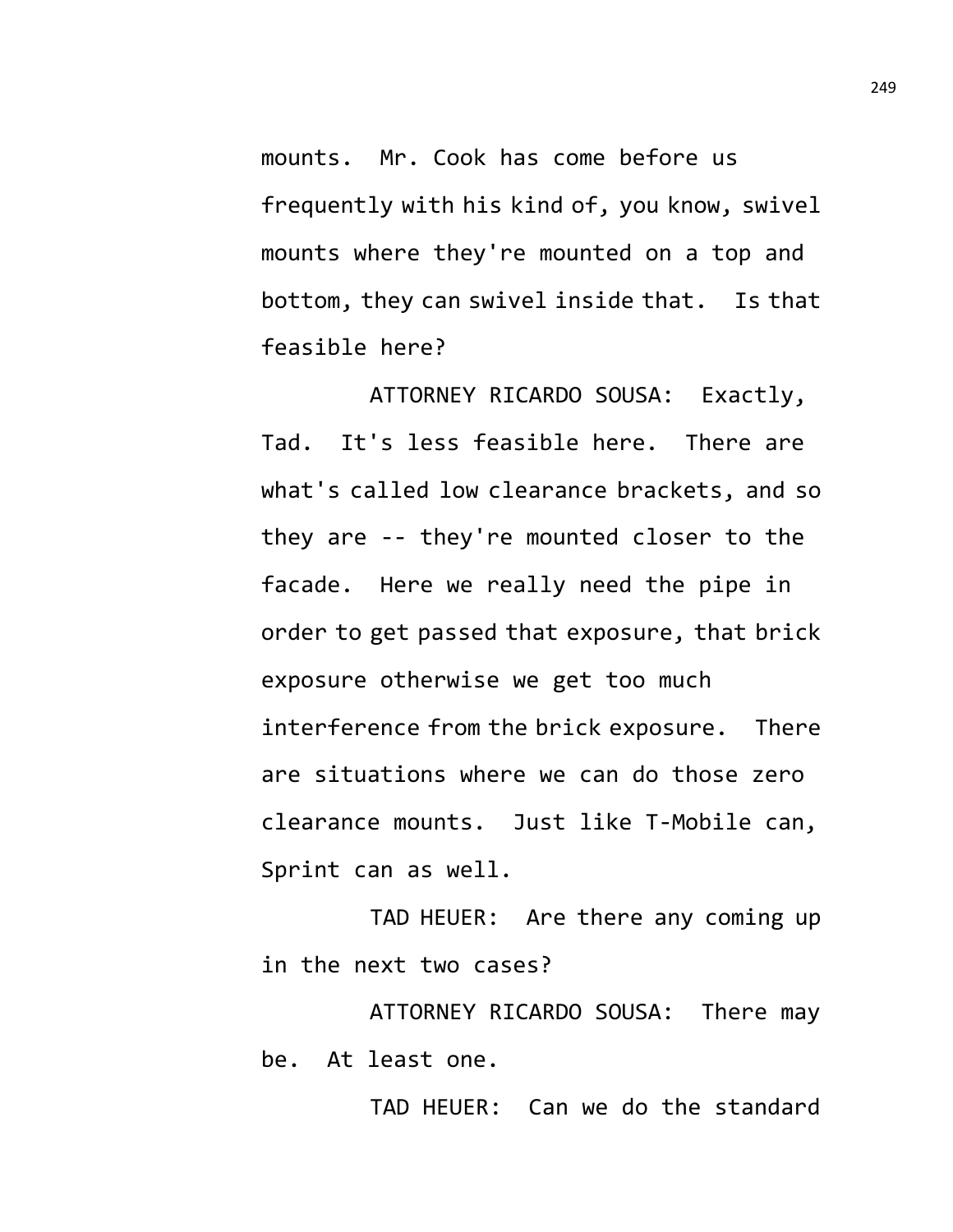length of the pipe less than the antenna? ATTORNEY RICARDO SOUSA: Yes, absolutely.

TAD HEUER: To the extent that any of the engineering drawings indicate a pipe that is longer than the antenna will be, that should be deemed to be a pipe that is less than or equal to or less than the length of the antenna in order to mask to the extent possible.

ATTORNEY RICARDO SOUSA: That's very acceptable.

TAD HEUER: Okay.

And on the wiring coming out of the bottom, I think we've discussed this before about how to the extent that's possible to cap that in order to minimize the effect of having, you know, paint to match and minimize the pipe and then having a kind of chunk of wires dangling off the bottom as they go into the system.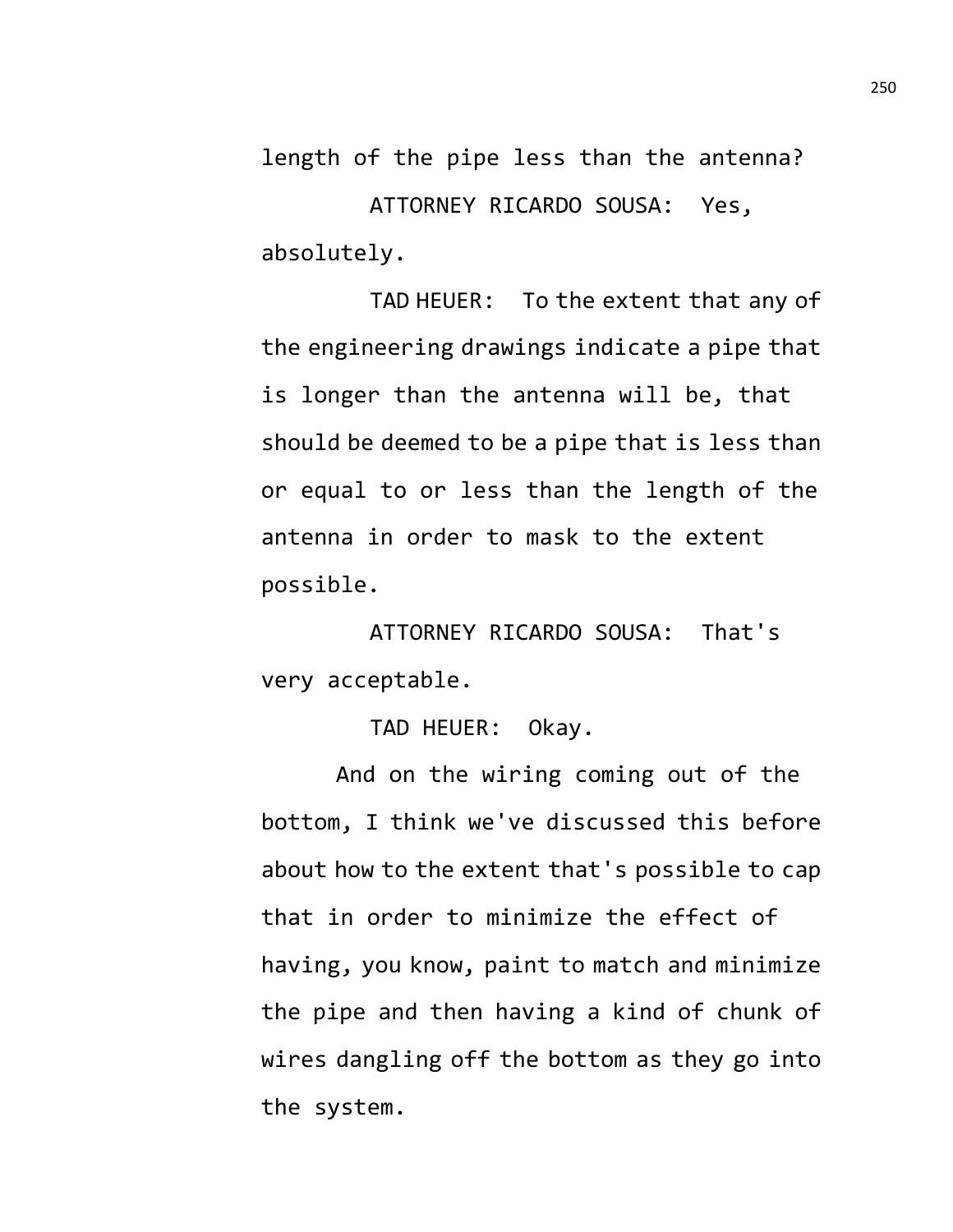ATTORNEY RICARDO SOUSA: Yes, into the wall.

TAD HEUER: I think we've -- I think, we've discussed this with some carriers and I'm not sure with those that you've represented, in some way to cap that or encapsulate that so that it's cleaner than having a wire package hang up. Is that doable?

ATTORNEY RICARDO SOUSA: I've not done that. There is a detail in the plans that talks about the wiring. It is bottom fed antenna, so it will come from the bottom of the antenna and it will go towards the back of it and then into the back wall.

TAD HEUER: Right.

ATTORNEY RICARDO SOUSA: And to a certain extent you need to have a radius, a certain acceptable radius at the bottom with this wiring. It can't be at a 45-degree angle otherwise it will cause circuitry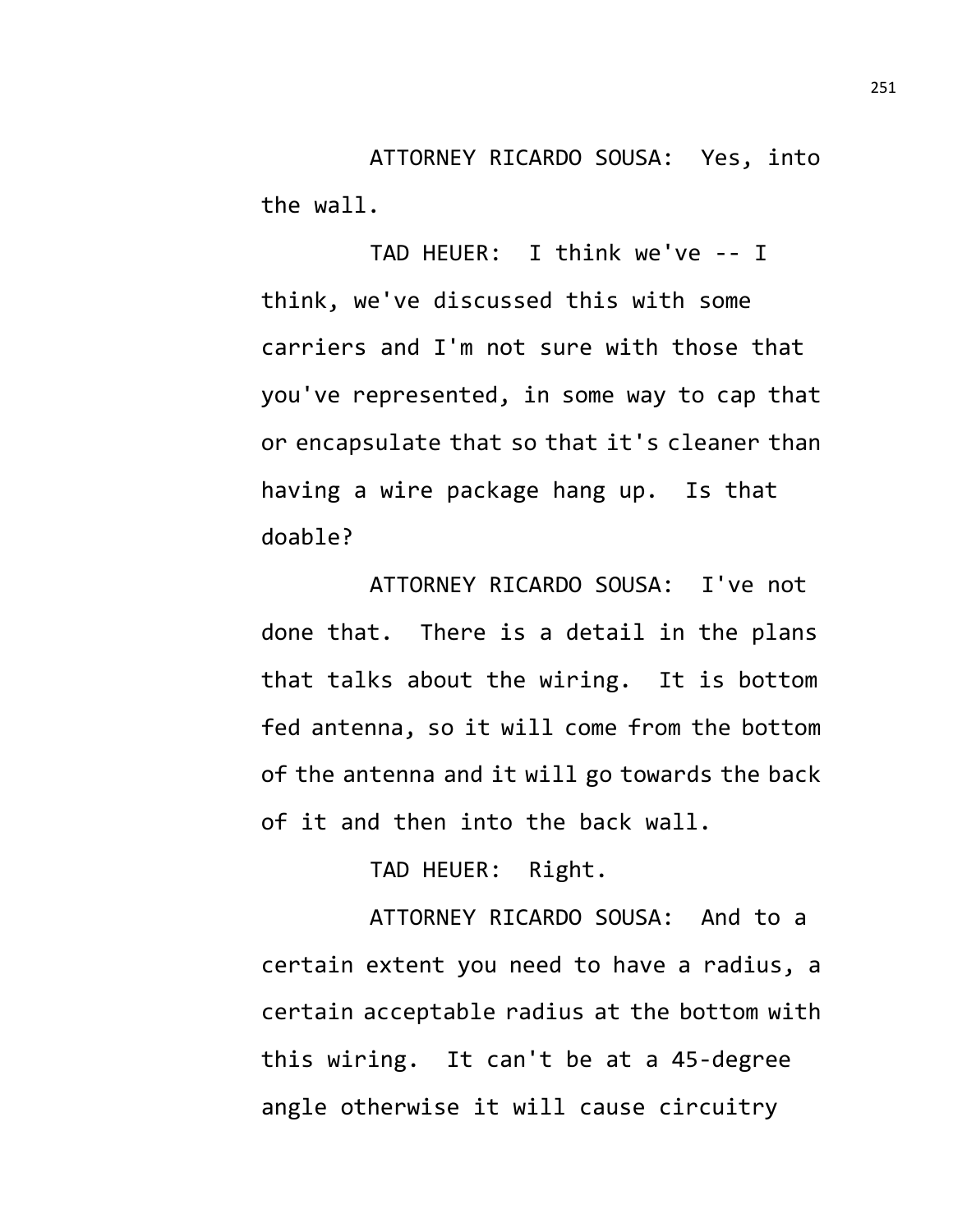problems. That's right. That's correct, Tad. You do see that, it needs that radius.

BRENDAN SULLIVAN: It doesn't bend well at all.

ATTORNEY RICARDO SOUSA: That's right. I have not seen a cap put on there. If anything I think it's going to add more mass and once again it will be another thing that we have to hinge onto the facade of the building.

TAD HEUER: Right.

And on A-2 there's an existing antenna plan, an intermediate antenna plan, and a final antenna plan. I don't recall seeing these before. Can you just explain what these are and whether we're approving the intermediate for some period or we just approving the final and what that means and what we're doing?

ATTORNEY RICARDO SOUSA: In the end I would say all jurisdictions that I've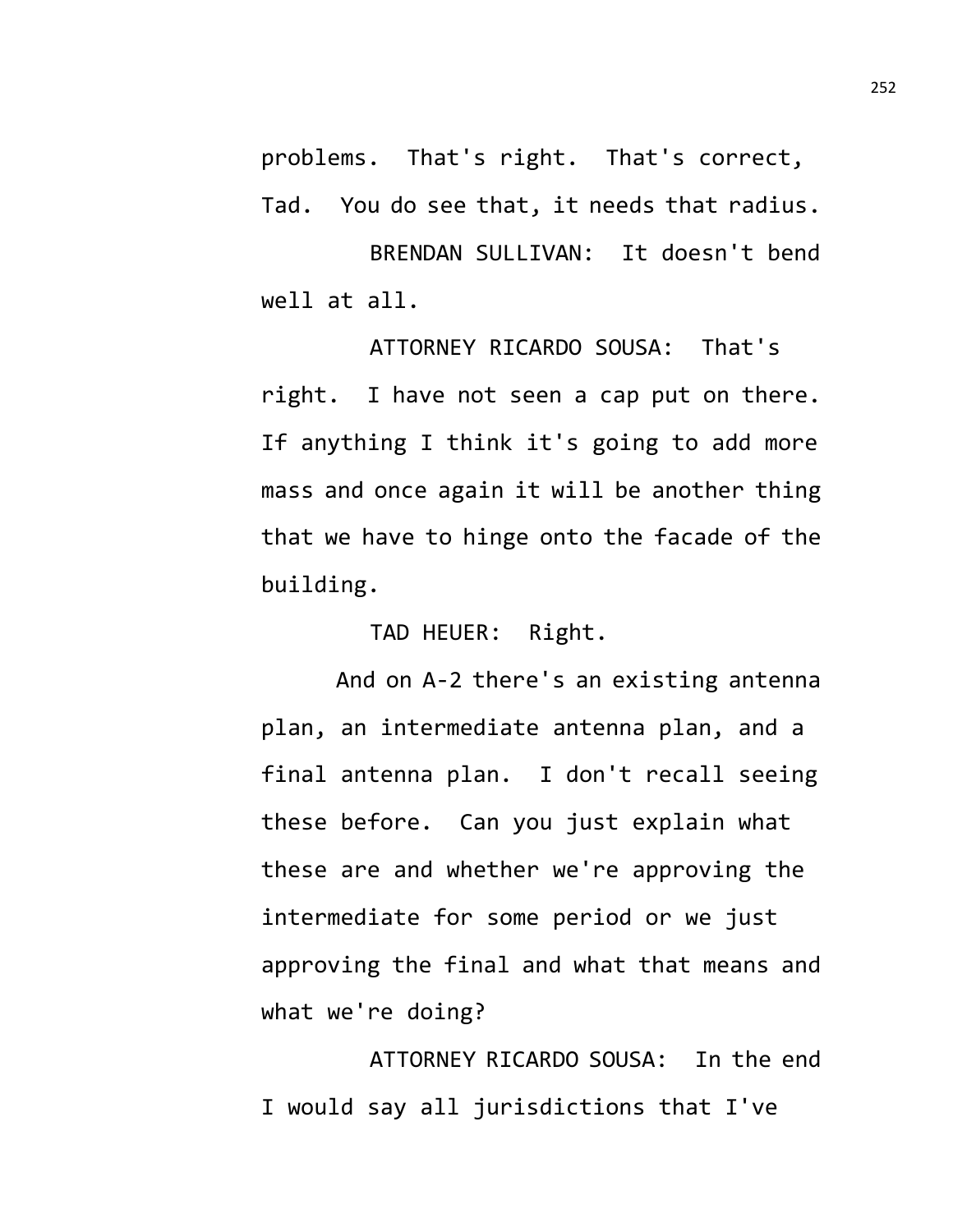worked with are looking at the beginning and the end. But the nature of this installation, in the sense that it's a consolidation, we can't have a situation where our system is down for any period of time. So there will be a temporary period of time where we will have that interim plan in operation, and that will be taken down. And the final plan is the only thing that will exist for any extended period of time.

TAD HEUER: And what's the rough length of time that you would need?

ATTORNEY RICARDO SOUSA: I would say anywhere between two weeks and four weeks depending on when they can get all the work done. Because it has to be integrated into the whole network. So RF engineers, our construction crews are actually building it. RF engineers are optimizing the sites and connecting it to the entire network. And so it's not a specific number of days.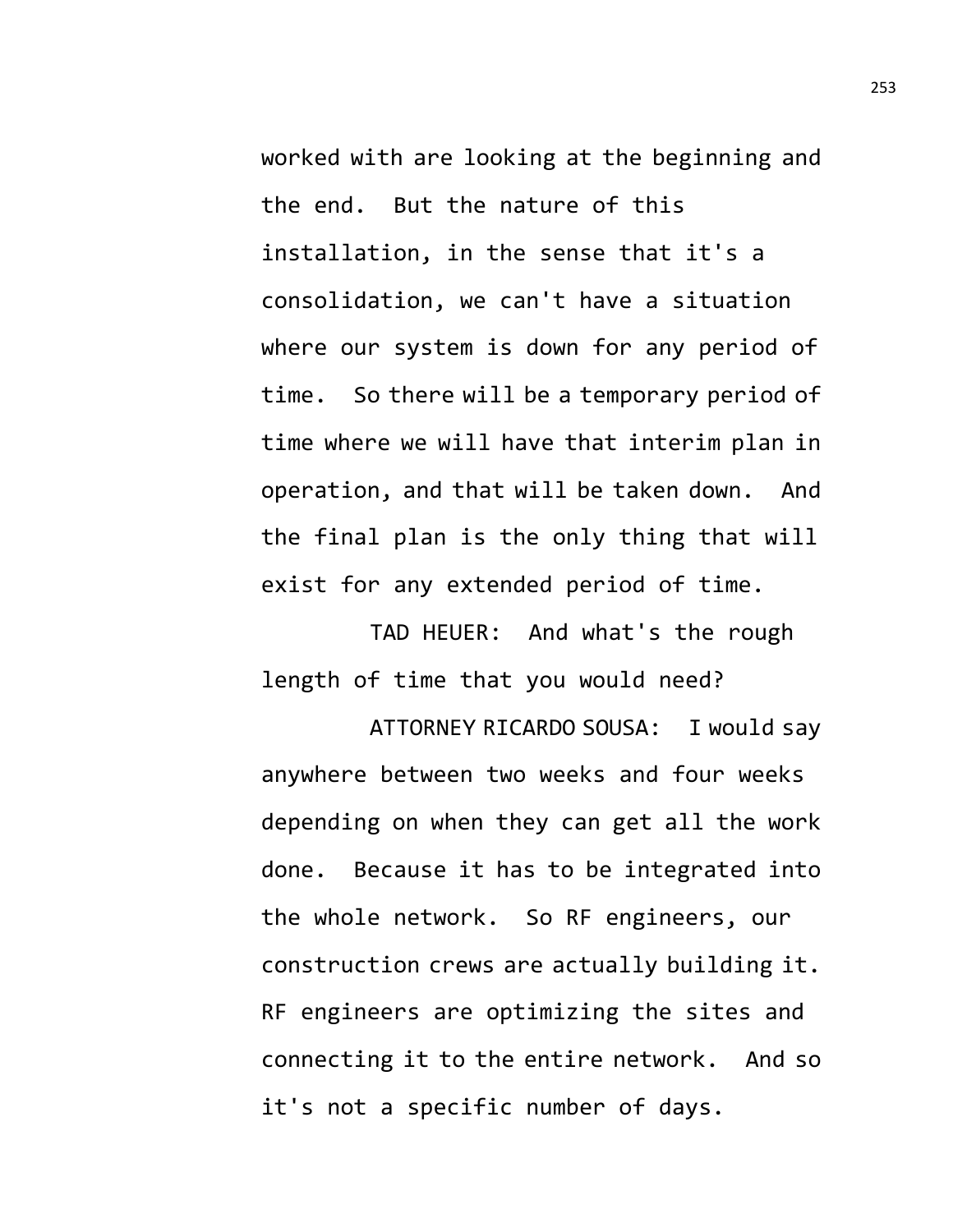TAD HEUER: So you need to have both sets online for some overlapping period of time?

ATTORNEY RICARDO SOUSA: That's absolutely right.

BRENDAN SULLIVAN: It's a trial period, and once they say we're good, then you can go back up and remove the other.

ATTORNEY RICARDO SOUSA: That's right, and we'll remove the other. And the only thing, you know, there can be a condition on this, the only thing that this Board is approving is the final design that's shown in the final antenna plan. That's exactly what we're looking to get approved.

BRENDAN SULLIVAN: Okay.

TAD HEUER: And as a condition of if we grant, you would be removing all the pipe mounts and other things for the non-used antennas.

ATTORNEY RICARDO SOUSA: We would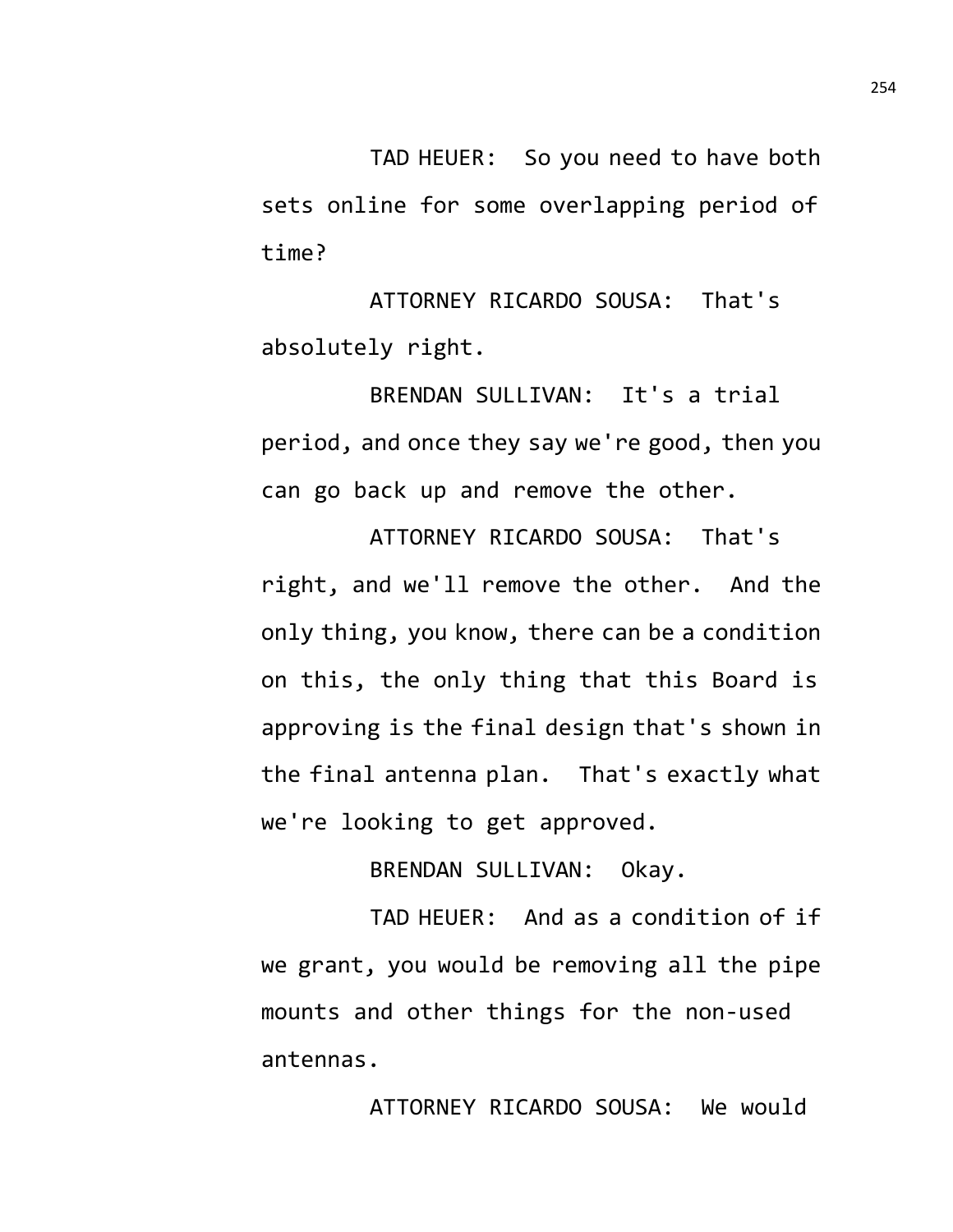agree to do that, absolutely, yeah. Any abandoned pipe mounts, yes. Or brackets.

TAD HEUER: Okay.

BRENDAN SULLIVAN: Gus, any questions?

CONSTANTINE ALEXANDER: No.

BRENDAN SULLIVAN: Let me open it to public comment.

Is there anybody here who wishes to speak on the matter at 1815 Mass. Avenue?

(No Response.)

BRENDAN SULLIVAN: I see nobody.

There is correspondence in the file from the Planning Board. (Reading) The Planning Board reviewed the revised plans for the antenna installation with the antennas being relocated to be mounted onto the facade of the building, painted to match the wall, and using the existing architectural detail to minimize the visual impact of the antenna as well as reducing the number of antenna.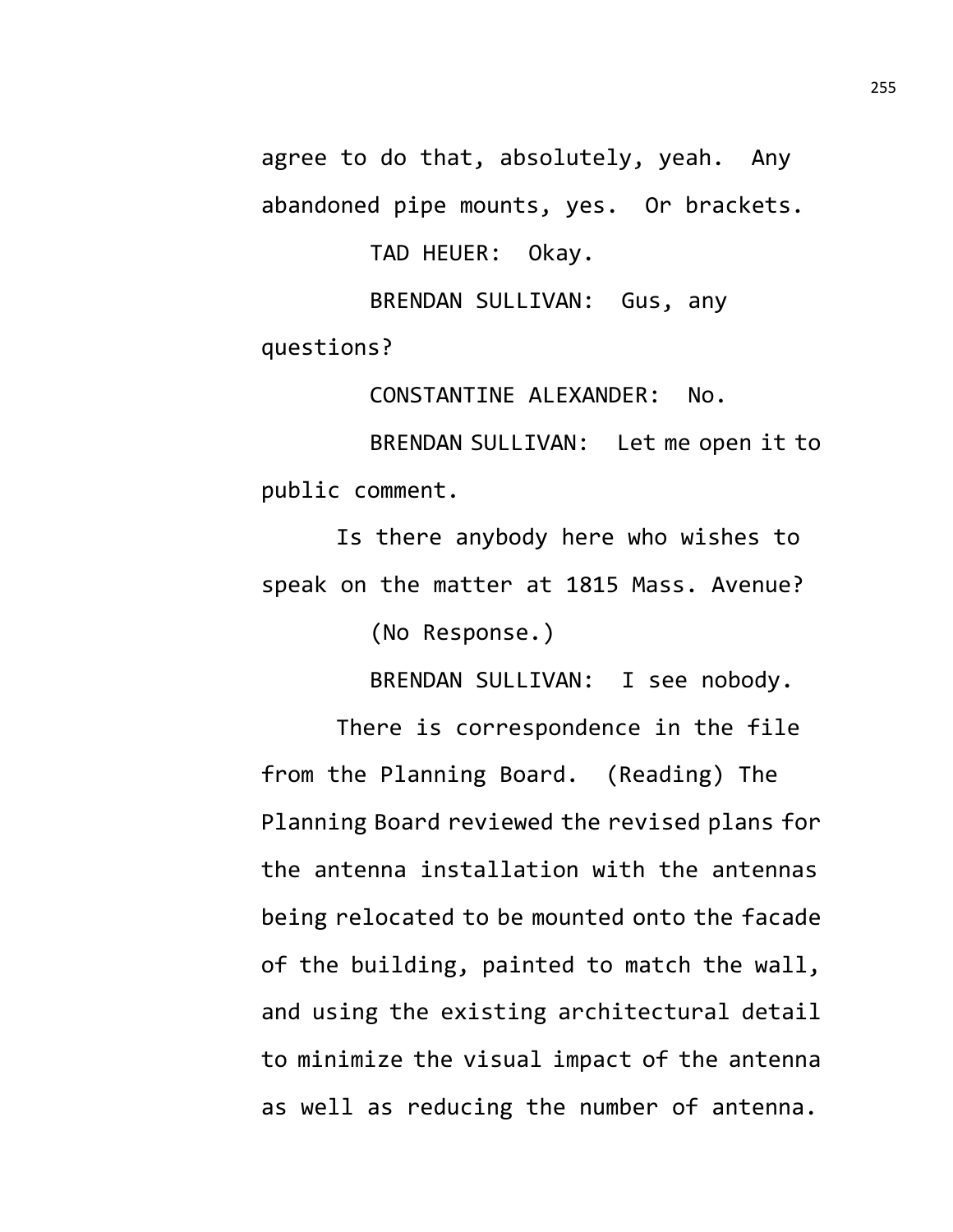The previous Planning Board objection is withdrawn and the Planning Board supports the proposal.

And that is the end of the correspondence.

Anything else to add?

ATTORNEY RICARDO SOUSA: I do not, Mr. Chairman.

BRENDAN SULLIVAN: No? Okay. Any problems, concerns?

(No Response.)

BRENDAN SULLIVAN: Let me go through some of the pro forma here. The pertinent section is Article 4, Section 4.32.G.1 footnote 49. The Board finds that the Applicant does comply with the wireless communication provision as set forth in Section 4.32.G.

That the Applicant's proposed use for wireless communication facility in the BZ Zoning District is permitted by a Special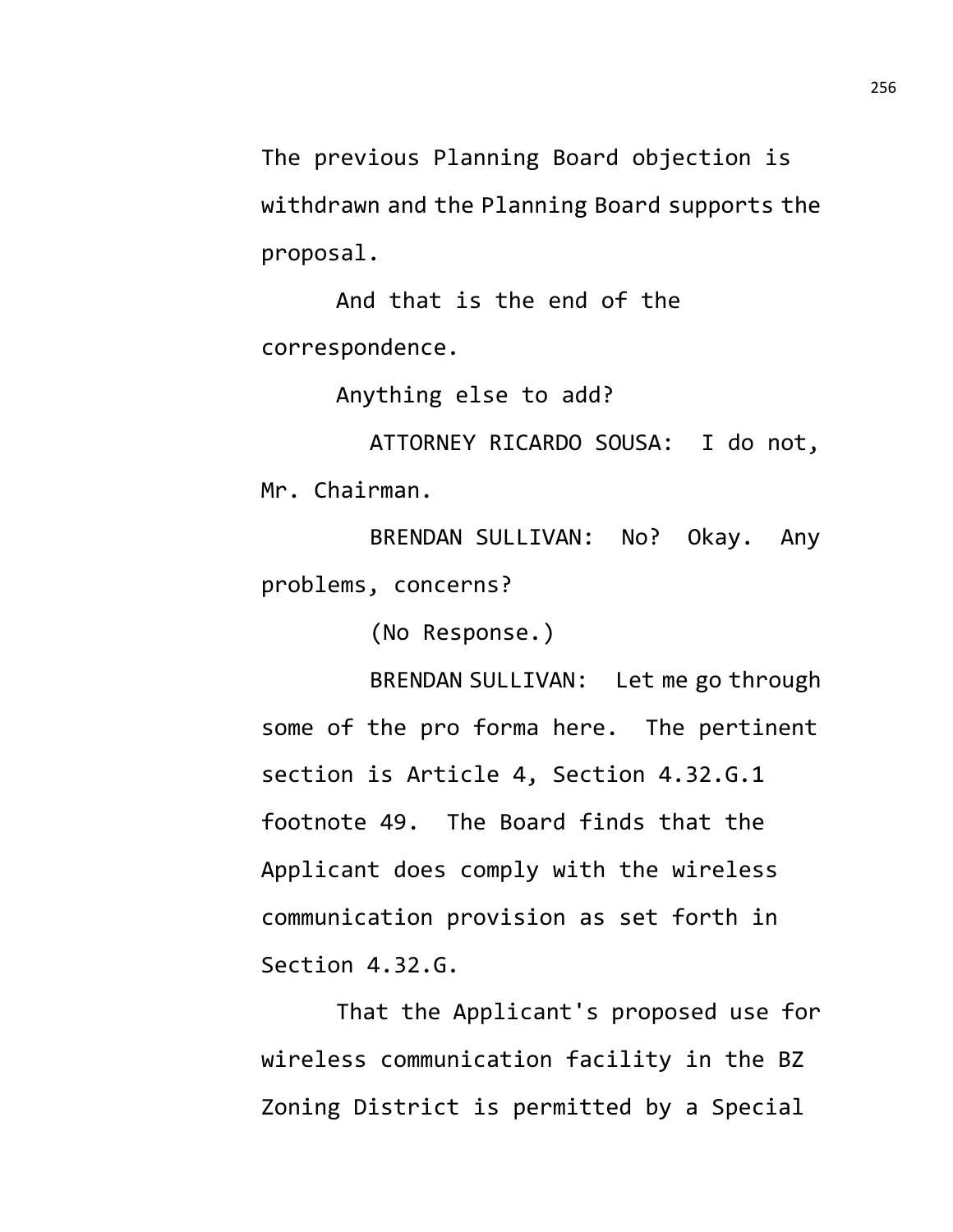Permit.

The Applicant's proposed facility further complies with the provisions set forth in 4.32.G footnote 45.

The Board shall consider the scope of or limitations proposed by any license secured from any state or federal agency having jurisdiction over such matters.

The Board notices that there are none and that the Applicant's FCC license is part of this application.

The Board shall consider the extent to which the visual impact of the various elements of the proposed facility is minimized, and the Board can attest that with in collaboration with the Planning Board, the Applicant has satisfied this requirement with the proposal.

The Applicant's design minimizing the visual affect of the impact of the proposed facility, the facility will be installed in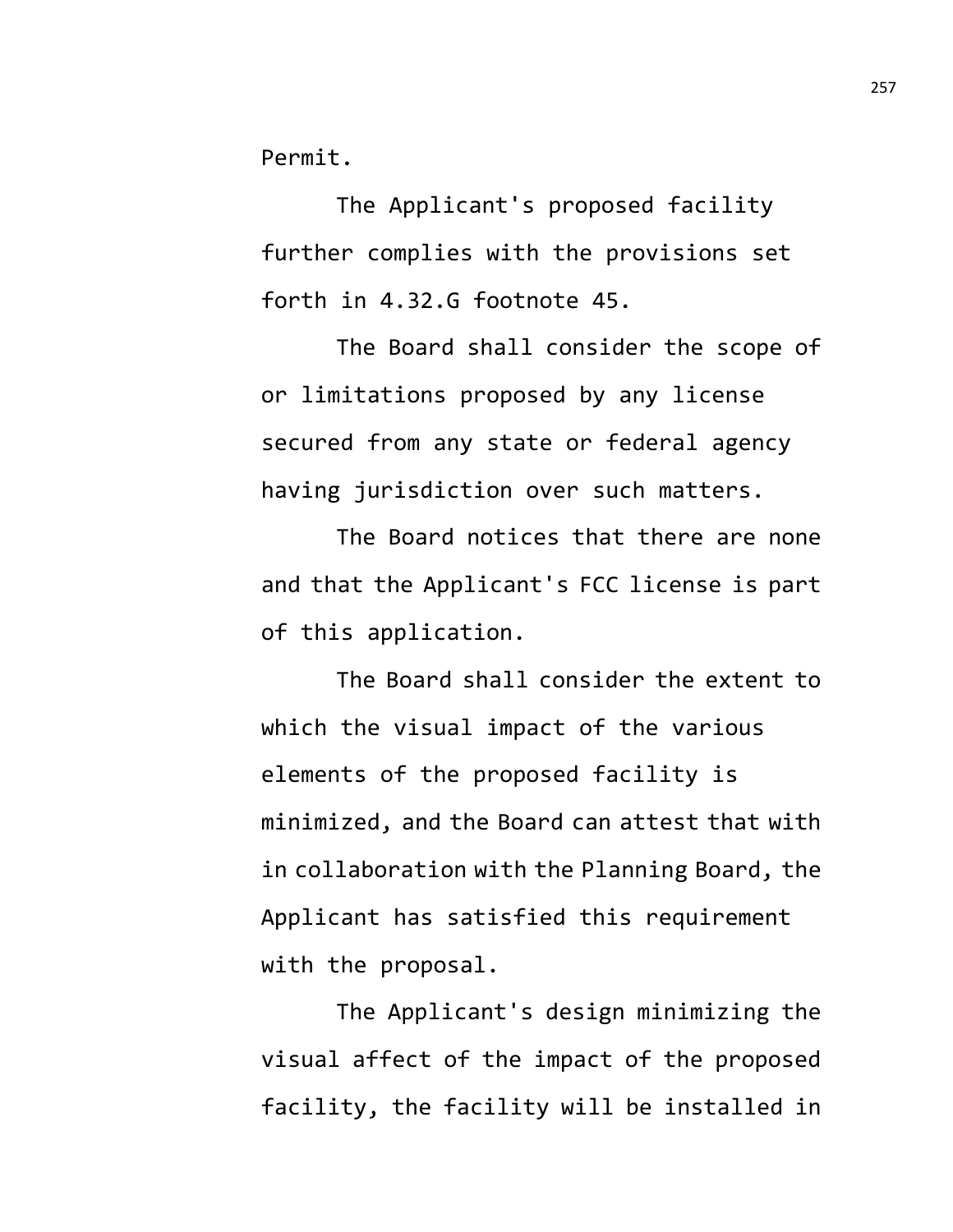the existing rooftop of the building and the proposed replacement antennas will be camouflaged and painted to match the color of the existing building.

The Applicant's Proposal to install the facility within the BC Zoning District does -- consequently the provision of the Ordinance does not apply to the Applicant's proposed modification of its existing facility.

It is not within a residential zoning district. It's in a BC District.

The requirements of the Ordinance can be met. Traffic generated or patterns of access or egress would not cause congestion, hazard, or substantial change in the established neighborhood character.

The Board finds that this is basically a change out of existing equipment and a reduction in the amount of equipment.

The continued operation of or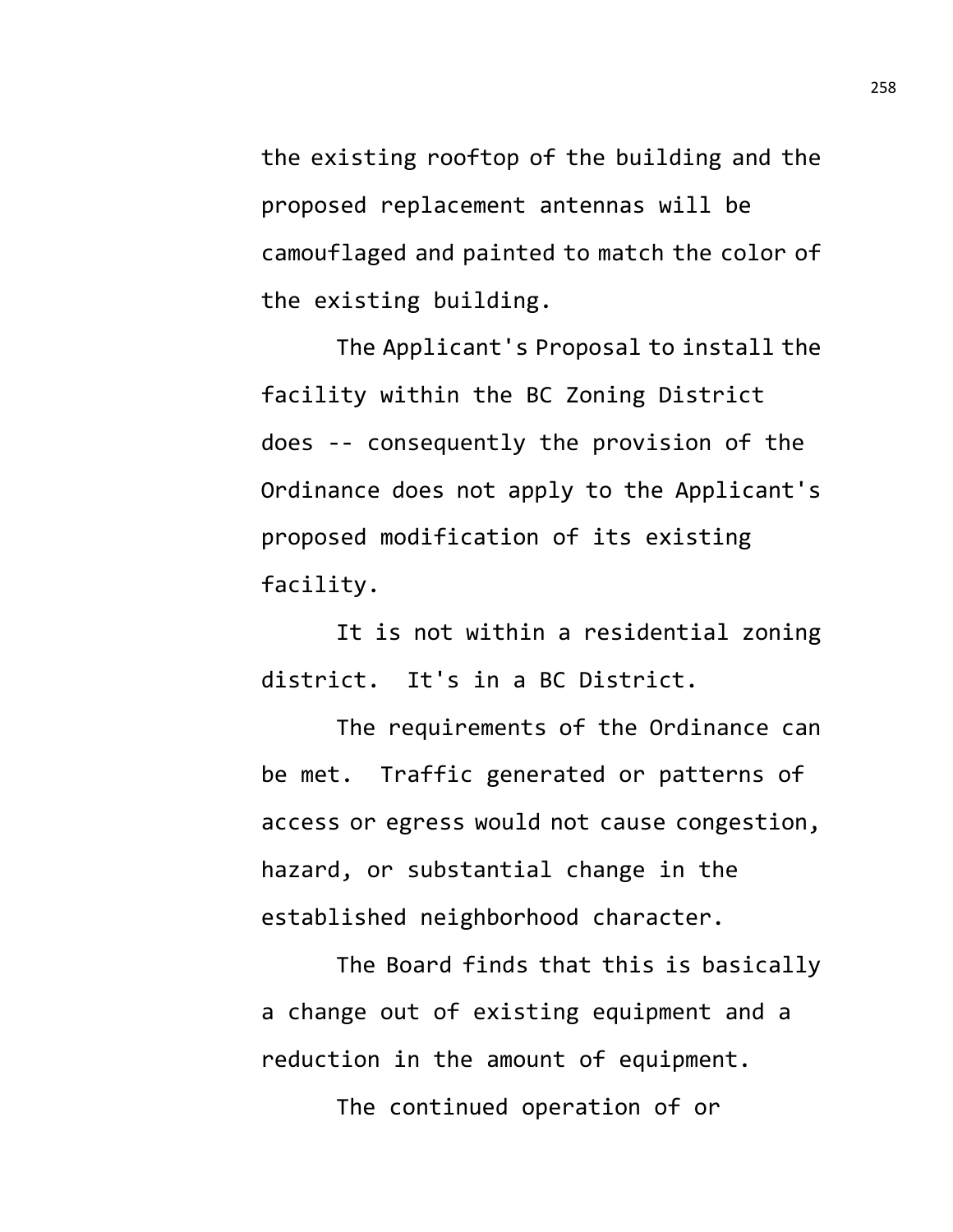development of adjacent uses as permitted in the Zoning Ordinance would not be adversely affected by the nature of the proposed use. In fact, would be enhanced with the upgrade of equipment and the enhanced facilities.

There would not be any nuisance or hazard created to the detriment of the health, safety, or welfare of the occupant of the proposed use or the citizens of the city. And that the proposed installation would not impair the integrity of the district or the adjoining districts, otherwise derogate from the intent and purpose of the Ordinance. And the new use is consistent with the urban design objective as set forth in Section 19.30 of the Ordinance.

It's really somewhat not applicable only because it's not a new construction, but that the proposed use does have the approval of the Planning Board.

Okay. I think that's --we have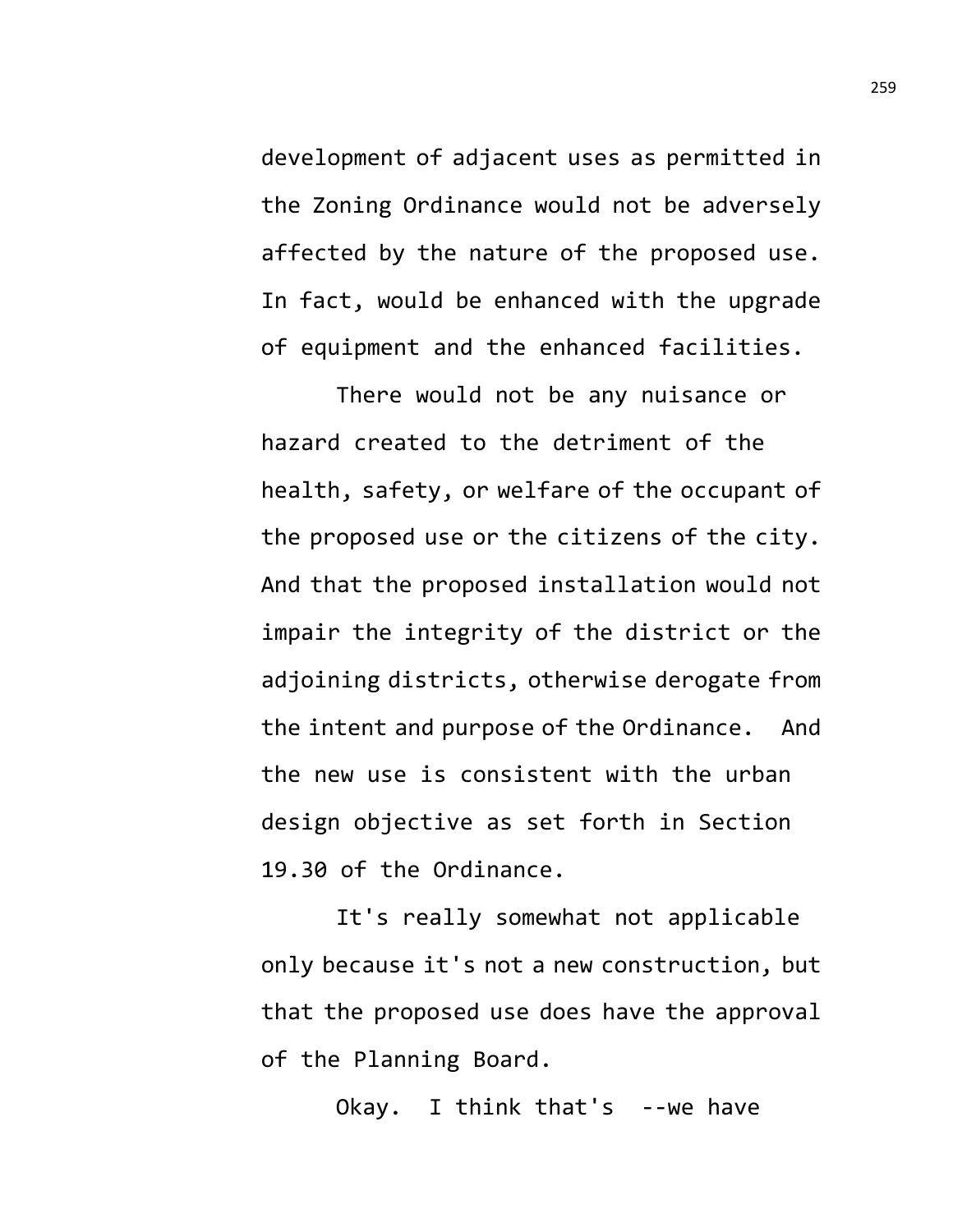covered the requirements.

Anything else.

CONSTANTINE ALEXANDER: We need to impose our usual conditions about if they abandon the facility for any period of time, they have to remove it. And further, that they to the extent that they're taking steps to minimize the visual impact, they have to continue to maintain because we have had problems with properties, other properties --

ATTORNEY RICARDO SOUSA: Yes, we understand that.

CONSTANTINE ALEXANDER: You know, if deteriorating keep repainting and the like. So those two conditions.

ATTORNEY RICARDO SOUSA: Sure.

BRENDAN SULLIVAN: Also the Board makes note of the pipe mount that it not extend above or below the proposed antenna. And that the Board does recognize that there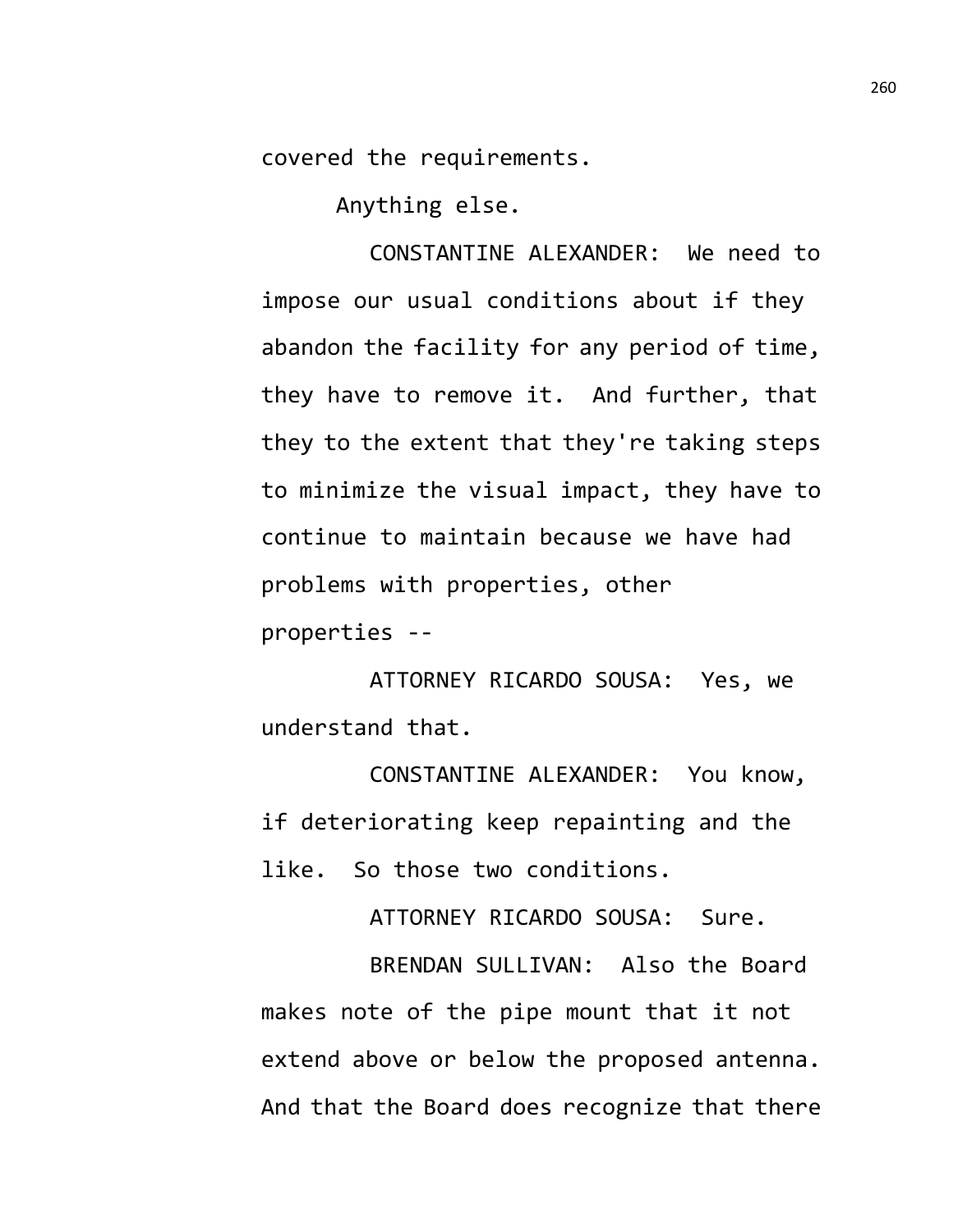will be a period of time will there will be proposed additional antenna and existing until the new antenna comes online and the Board is accepting the final scheme proposal for relief.

I think that's about it; is that correct?

CONSTANTINE ALEXANDER: Yes, what I just gave you before will be incorporated into your motion.

BRENDAN SULLIVAN: Yes.

All those in favor of granting the relief?

(Show of hands.)

BRENDAN SULLIVAN: Five in favor.

(Sullivan, Alexander, Hughes,

Heuer, Scott.)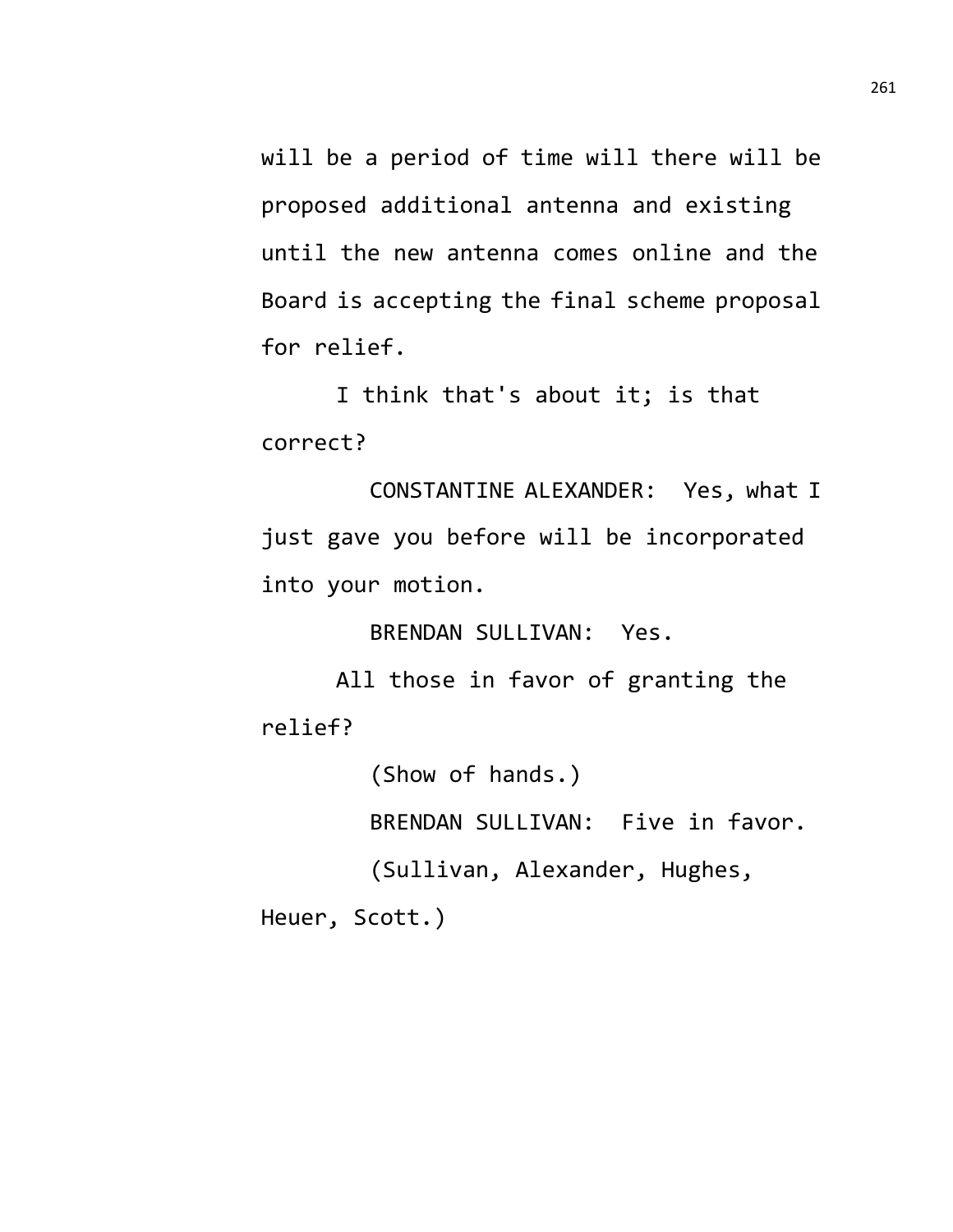(10:40 p.m.)

(Sitting Members: Brendan Sullivan,

Constantine Alexander, Timothy Hughes, Tad Heuer, Thomas Scott.)

BRENDAN SULLIVAN: The Board will hear case No. 10253, 1100 Mass. Avenue.

ATTORNEY RICARDO SOUSA: Once again for the record, Ricardo Sousa on behalf of the Applicant Sprint Spectrum, LP.

Once again this is another application that involves an upgrade of the existing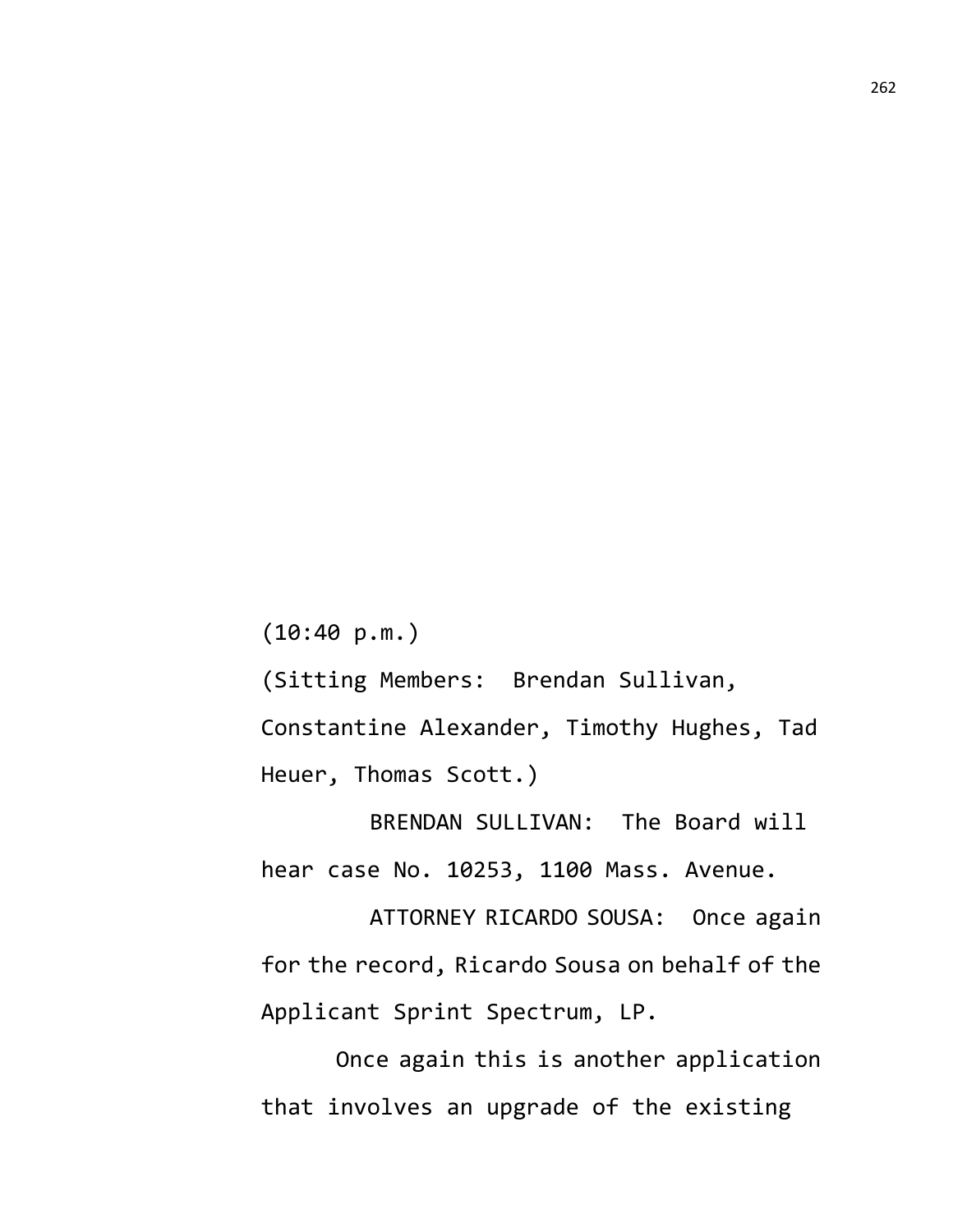antenna installation located on the existing property on 1100 Mass. Ave.

Sprint currently operates three panel antennas, and we're going to be replacing, taking out those three panel antennas and installing them with three new dual pole panel antennas that operate dual technology both 800 megahertz and 1900 megahertz. The antennas themselves are a foot longer than the existing antennas. But they will once again be facade mounted, painted to match, and I have photo sims here. I can hand out some additional copies.

CONSTANTINE ALEXANDER: I've seen this them.

And, again, the six remote radio heads that you're adding is not going to be visible?

TAD HEUER: Three aren't they? Sorry. Oh, no, sorry.

ATTORNEY RICARDO SOUSA: There are six. Those are going to be at the base of the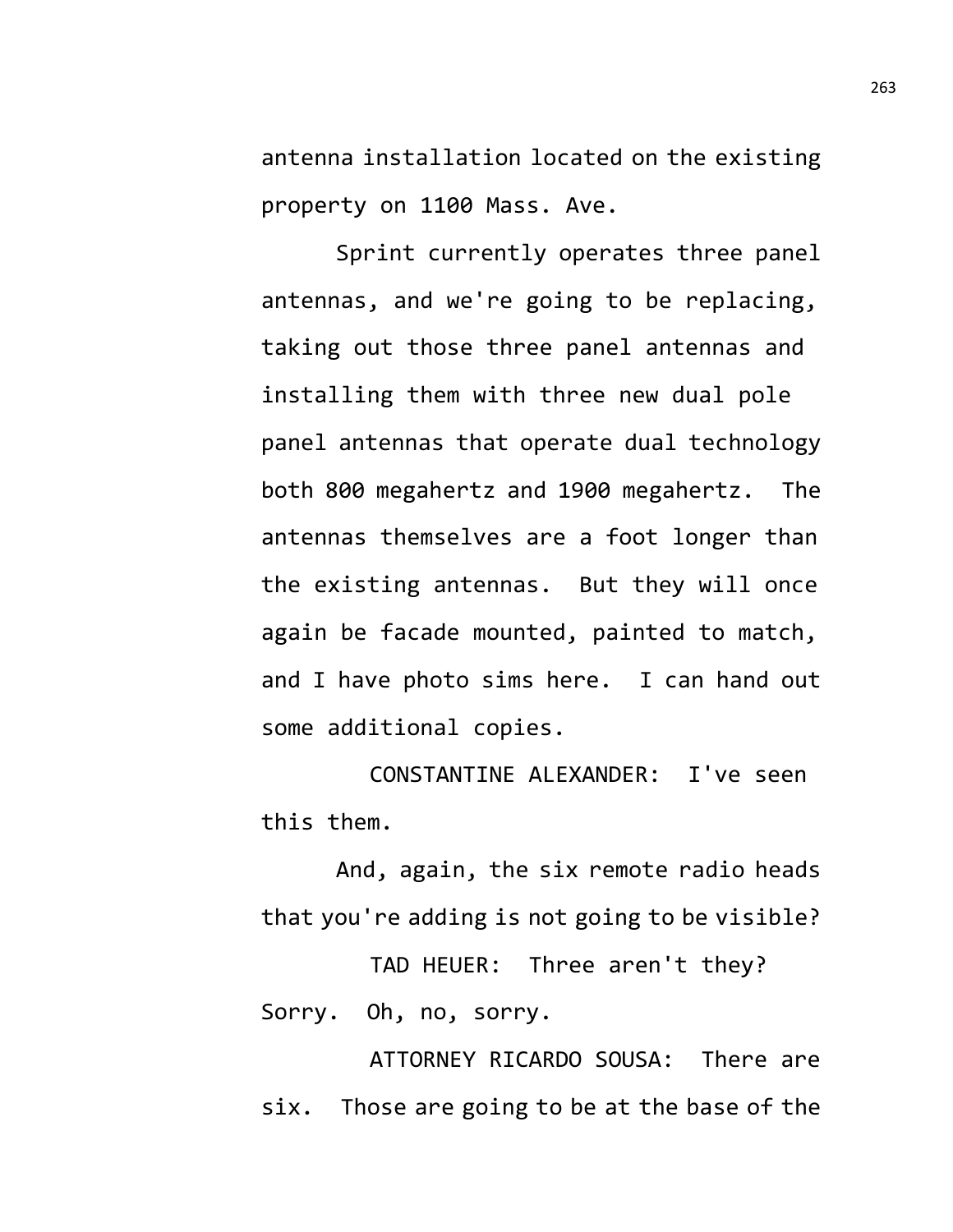penthouse.

CONSTANTINE ALEXANDER: Right.

ATTORNEY RICARDO SOUSA: So these antennas themselves are actually installed at the top of the penthouse. And so the remote

radio heads will be installed as low to the roof as we possibly can get. So that they are -- we minimize the visibility. As you can see from the photos themselves, the installation actually is fairly streamlined already. There are very few locations where you can actually detect them. In this view here coming from City Hall towards the building itself, you can't see the antenna installation at all. Once again here, this is another view from I would say from Harvard Square. Also you cannot see the installation at all.

Once again here, this is a view from Mount Auburn. You can see one antenna right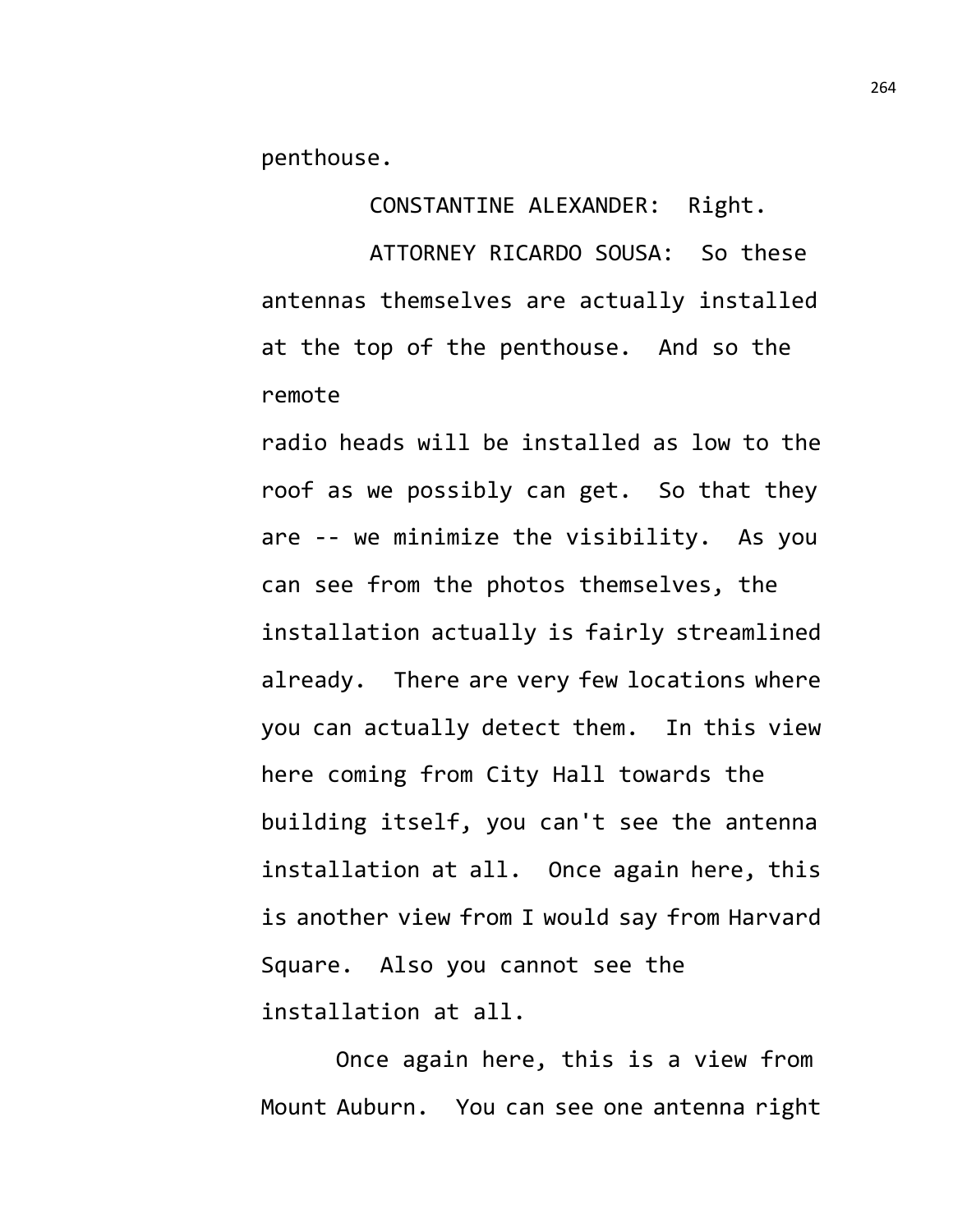on the back of the building.

CONSTANTINE ALEXANDER: And the equipment cabinets you're replacing is it the same size as the one that's there before?

ATTORNEY RICARDO SOUSA: They are the same size and configuration. And that's also on the roof adjacent to the penthouse itself. And in fact, in all the photo sims that we took, you cannot see the cabinets themselves. Very well hidden.

TAD HEUER: Are these candidates for low impact mounts?

ATTORNEY RICARDO SOUSA: They are.

TAD HEUER: Because they have nothing that's getting in their plane of vision the way the Lesley ones were.

ATTORNEY RICARDO SOUSA: That's exactly right, Tad. Yes, so we would be amenable to a condition that states that instead of using pole mounts or pipe mounts, that instead we will use what's called zero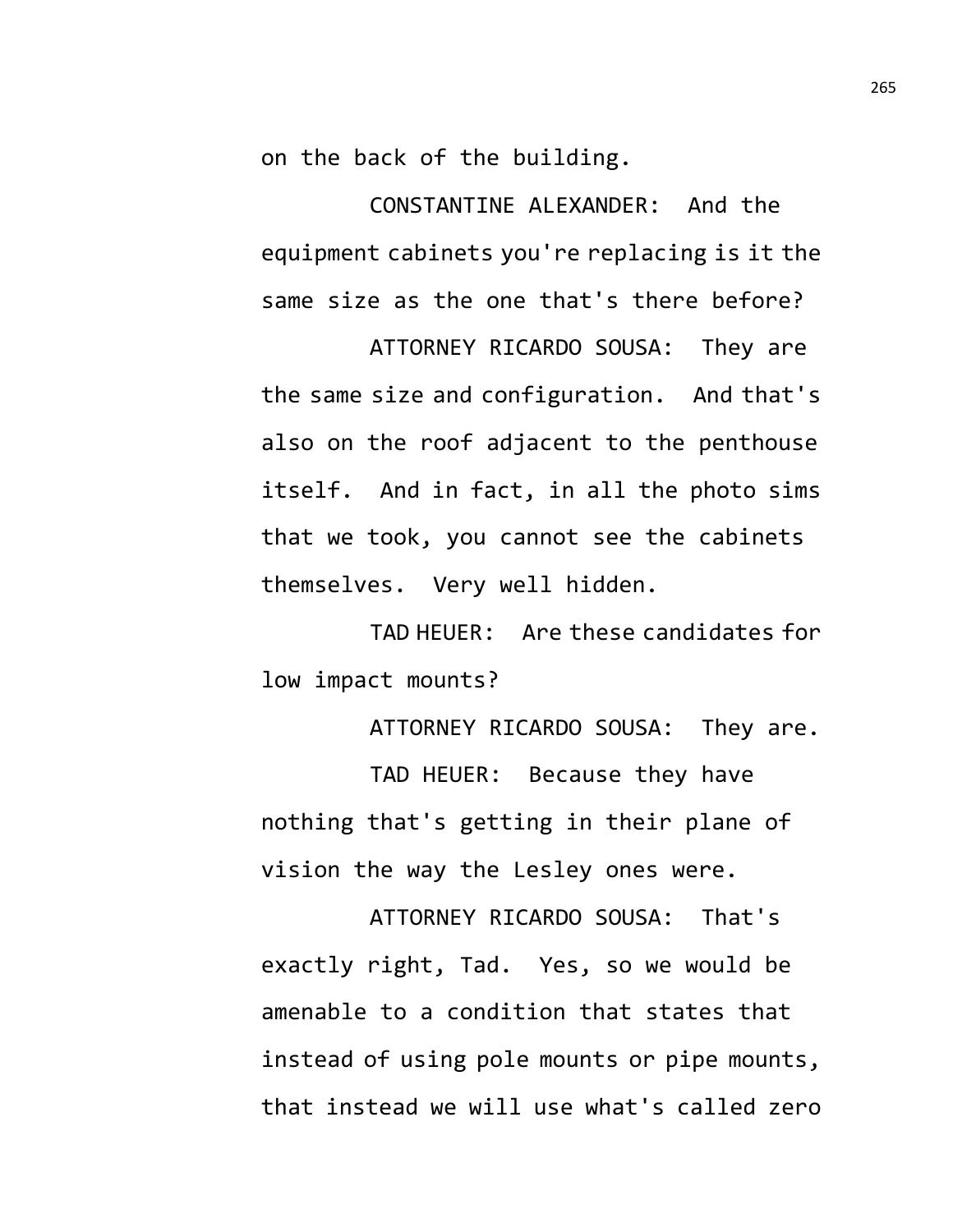clearance brackets or low profile brackets so that they are flush mounted as much as possible up against the facade of the building.

TAD HEUER: Music to my ears. And, again, the same -- just for the record, there's an interim plan and a final plan presumably the same system as we discussed in the previous case?

ATTORNEY RICARDO SOUSA: That's correct.

TAD HEUER: The interim plan is to allow for a changeover of a reasonable short period to allow this uninterrupted operation of the system, and the final plan will be the final plan indicated in the photo simulations and the drawings that are provided.

ATTORNEY RICARDO SOUSA: That's exactly right. And so there will be a period of time, the interim period of time in which we will be operating six panel antennas.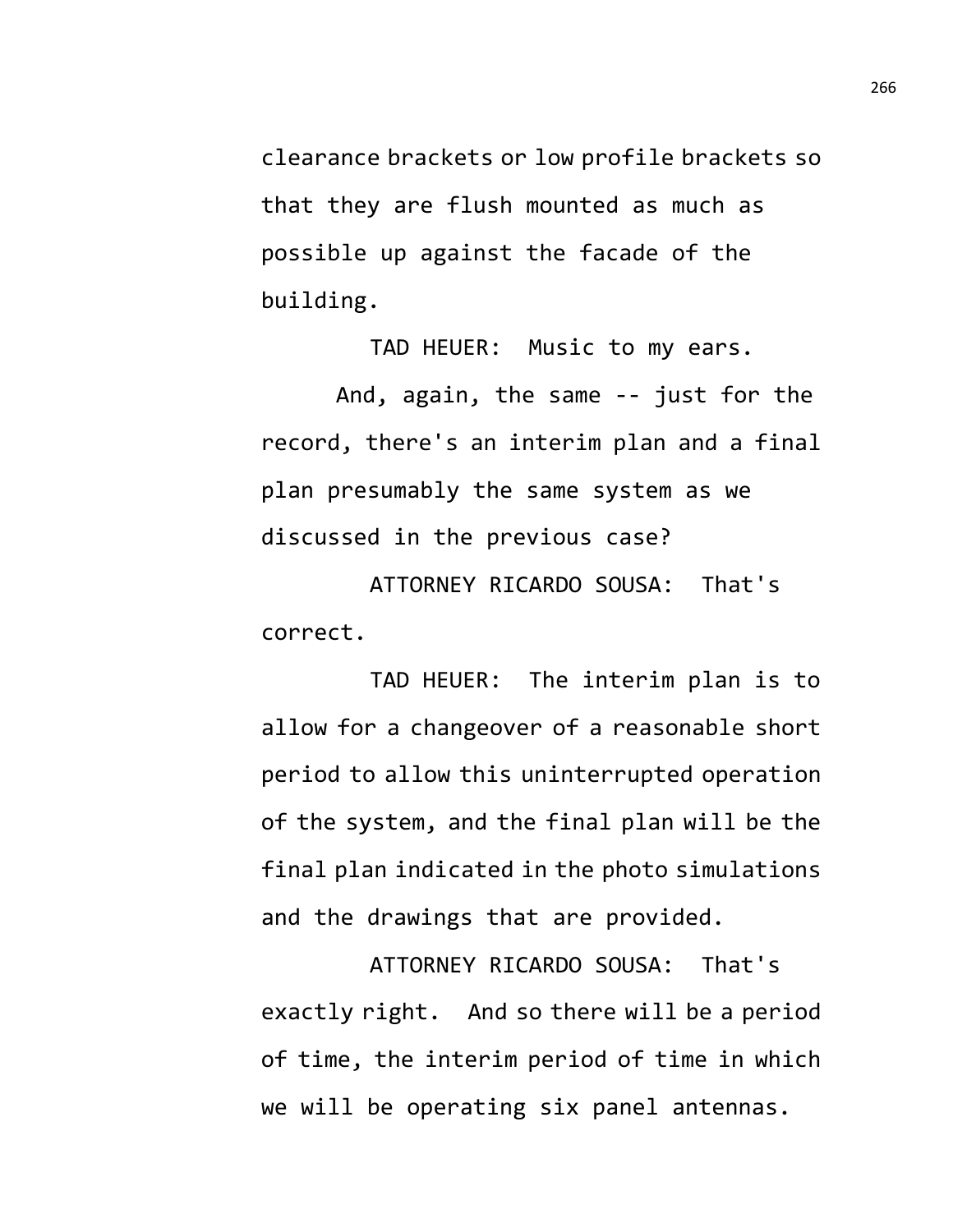Once that interim period ends, we will remove three of those panel antennas and turn on the final design.

BRENDAN SULLIVAN: Anything else, Tim?

> TIMOTHY HUGHES: No, I'm good. BRENDAN SULLIVAN: Gus?

Let me open to public comment. Is there anybody here who would like to speak on the matter of 1100 Mass. Avenue?

(No Response.)

BRENDAN SULLIVAN: I see none in attendance.

The Board is in receipt of correspondence from the Planning Board regarding case No. 10253. (Reading) The Planning Board reviewed the revised plans for the antenna installation with the improved photo simulations of the proposed installation. The Planning Board does not object to the plans to replace equipment and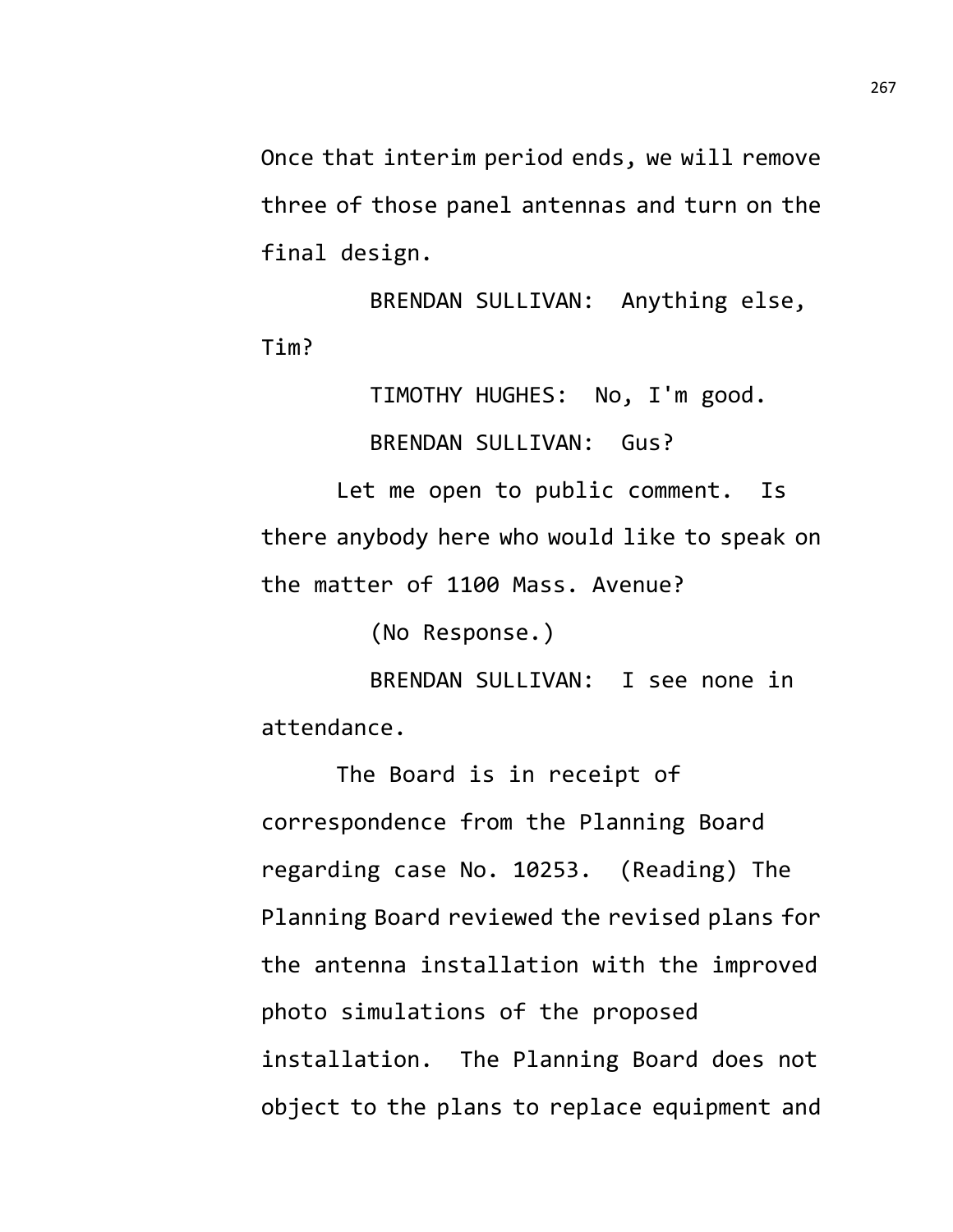antennas.

That's the end of correspondence. Close public comment.

Anything else to add?

Let me make a motion, then, to grant the Special Permit to replace the existing three panel antennas with three updated panel antennas on the same mounts. Together would be adding six remote radio heads on the mounts and replacing one equipment cabinet to the Applicant's existing and previously approved wireless communication facility currently operating on the rooftop of the building.

The Board finds that the Applicant complies with the wireless communication provision set forth in Sections 4.32.G footnote 49 of the Ordinance.

The Board shall consider the scope or limitations imposed by any licensed secured by any state or federal agency having jurisdiction, and the Applicant's FCC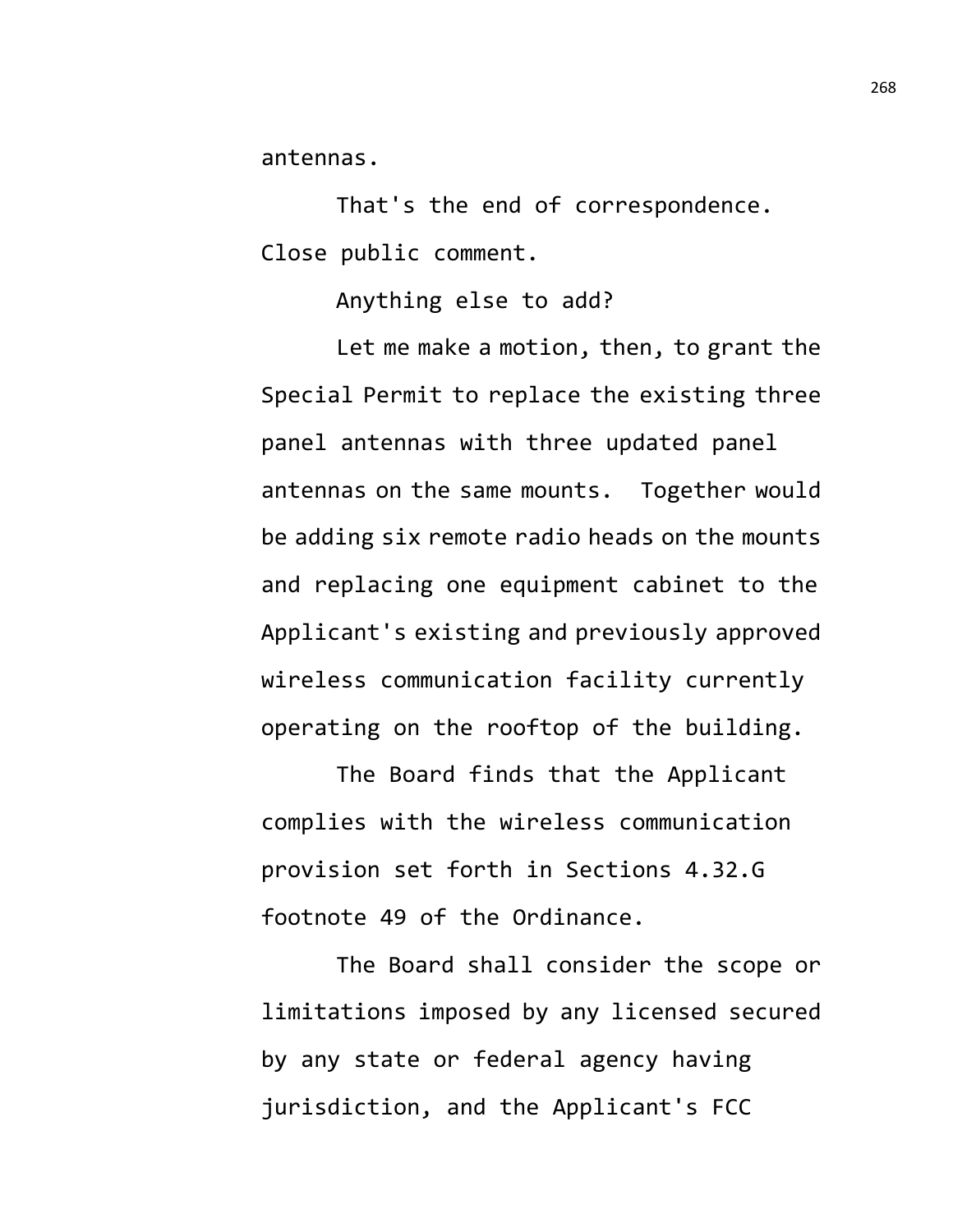license is included.

The Board shall consider the extent to which the visible impact of the various elements of the proposed facility is minimized.

The Board finds that correspondence from the Planning Board attests to the fact that the effect is minimal. The photo simulations also show that the Petitioner has complied with this requirement in minimizing the impact.

Where it is proposed to erect such a facility in any residential Zoning District, this does not apply. This is in a Business B District.

The Applicant complies with the Special Permit criteria.

The requirements of the Ordinance can be met. Traffic generated or patterns of access or egress would not cause congestion, hazard, or substantial change in the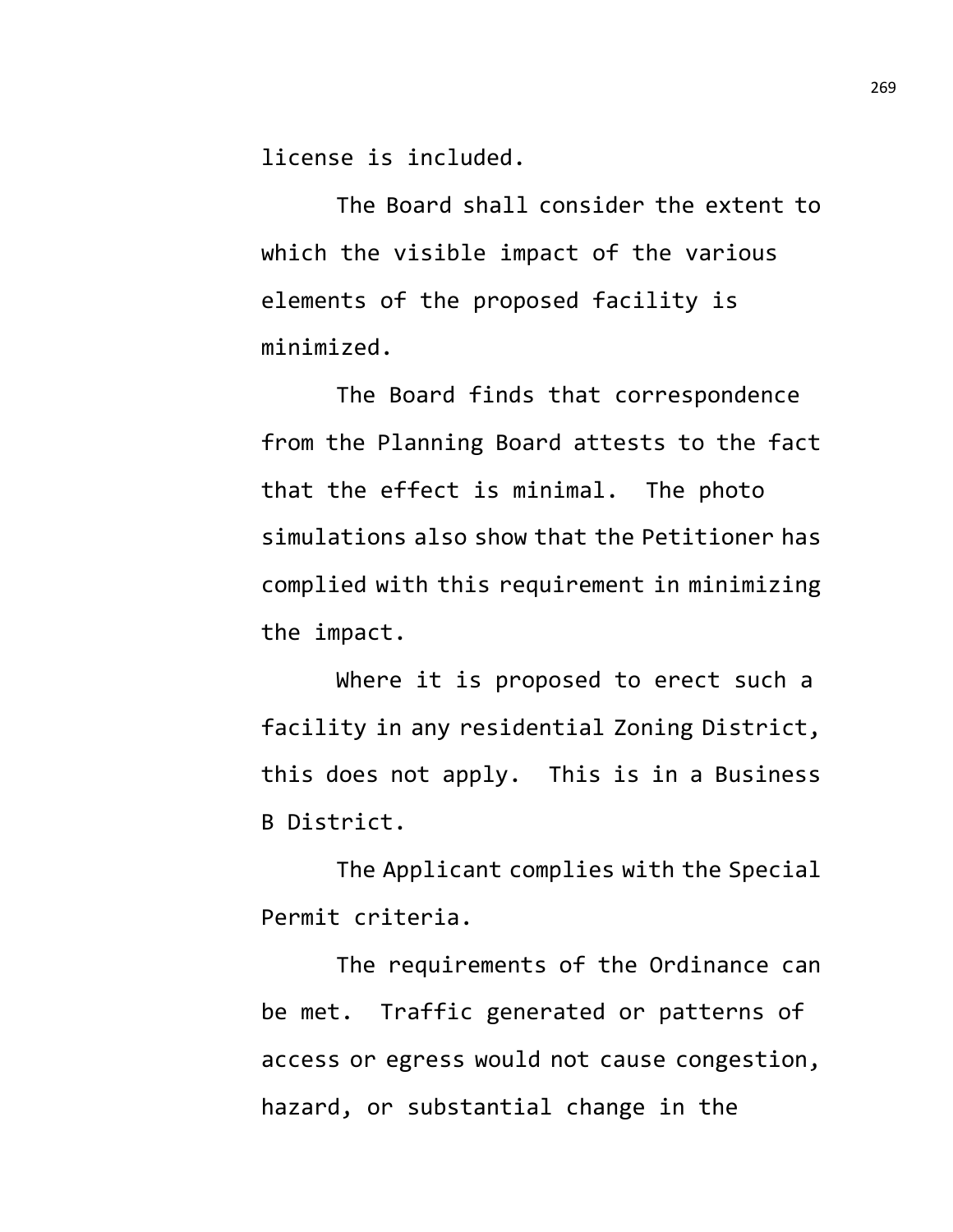established neighborhood.

The proposed installation will not obstruct existing right of ways.

The proposed installation is a change out from existing equipment and an upgrade and would not change the established neighborhood character in any way.

The continued operation of or development of adjacent uses as permitted in the Zoning Ordinance would not be adversely affected by the nature of the proposed use.

There would not be any nuisance or hazard created to the detriment of the health, safety, and welfare of the occupant of the proposed use or to the citizens of the city.

And the proposed installation would not impair the integrity of the district or adjoining districts otherwise derogate from the intent and purpose of the Ordinance.

And the urban design objective is set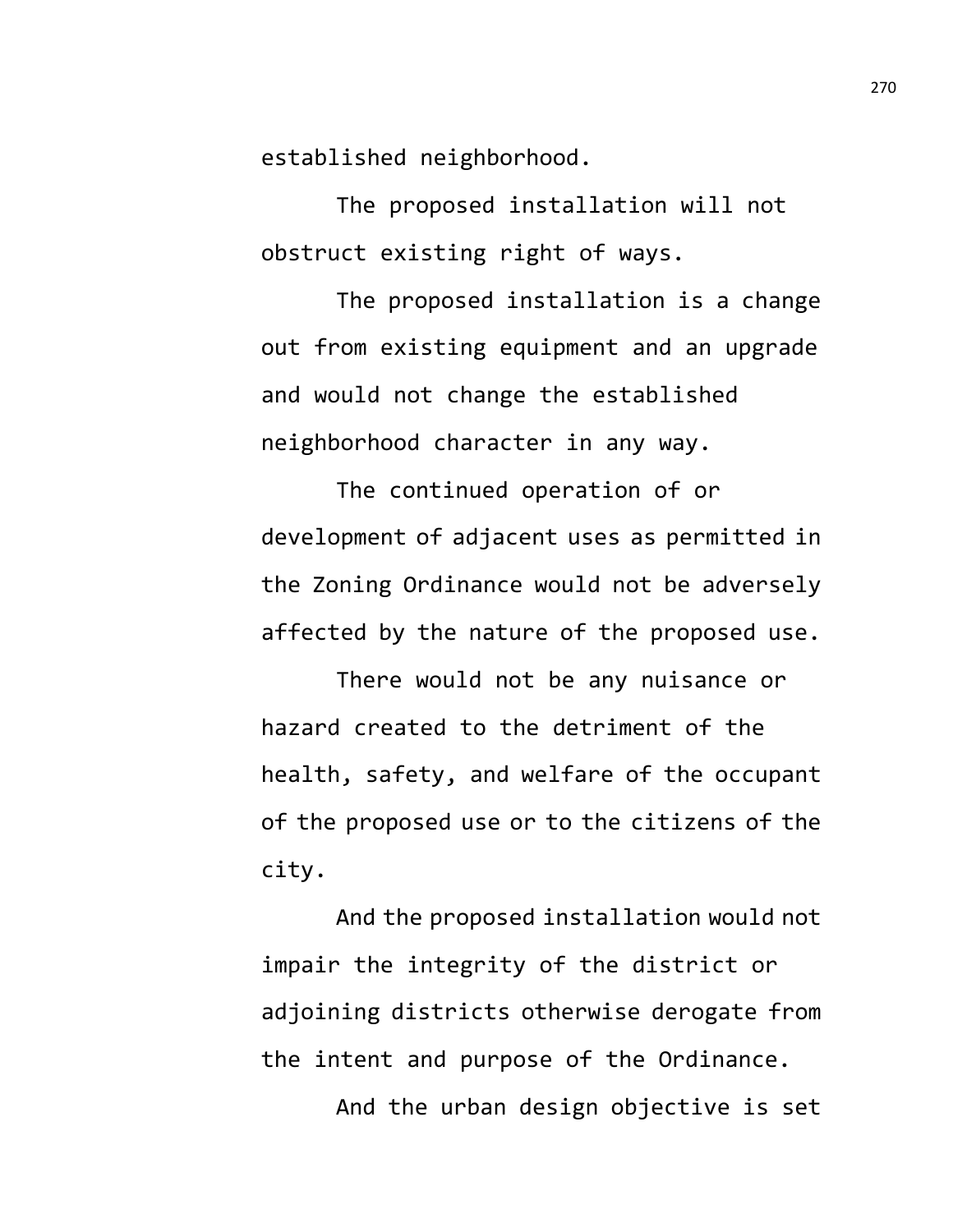forth in 19.30 is not applicable on this particular application.

All those in favor.

CONSTANTINE ALEXANDER: Wait, you've got to add the condition about replacing the pipe mounts.

BRENDAN SULLIVAN: Oh, sorry.

CONSTANTINE ALEXANDER: And the condition regarding removal for a period -- if you don't use it for a period of time, and that you have to maintain the visual masking that you're doing. Otherwise you lose --

TAD HEUER: And the conditions that they be painted to match, that they be maintained in their painted to match condition. That if they are abandoned for any period of time, that they be removed. And the condition of the site be replaced to that of which before the antenna was installed. And that where the mounting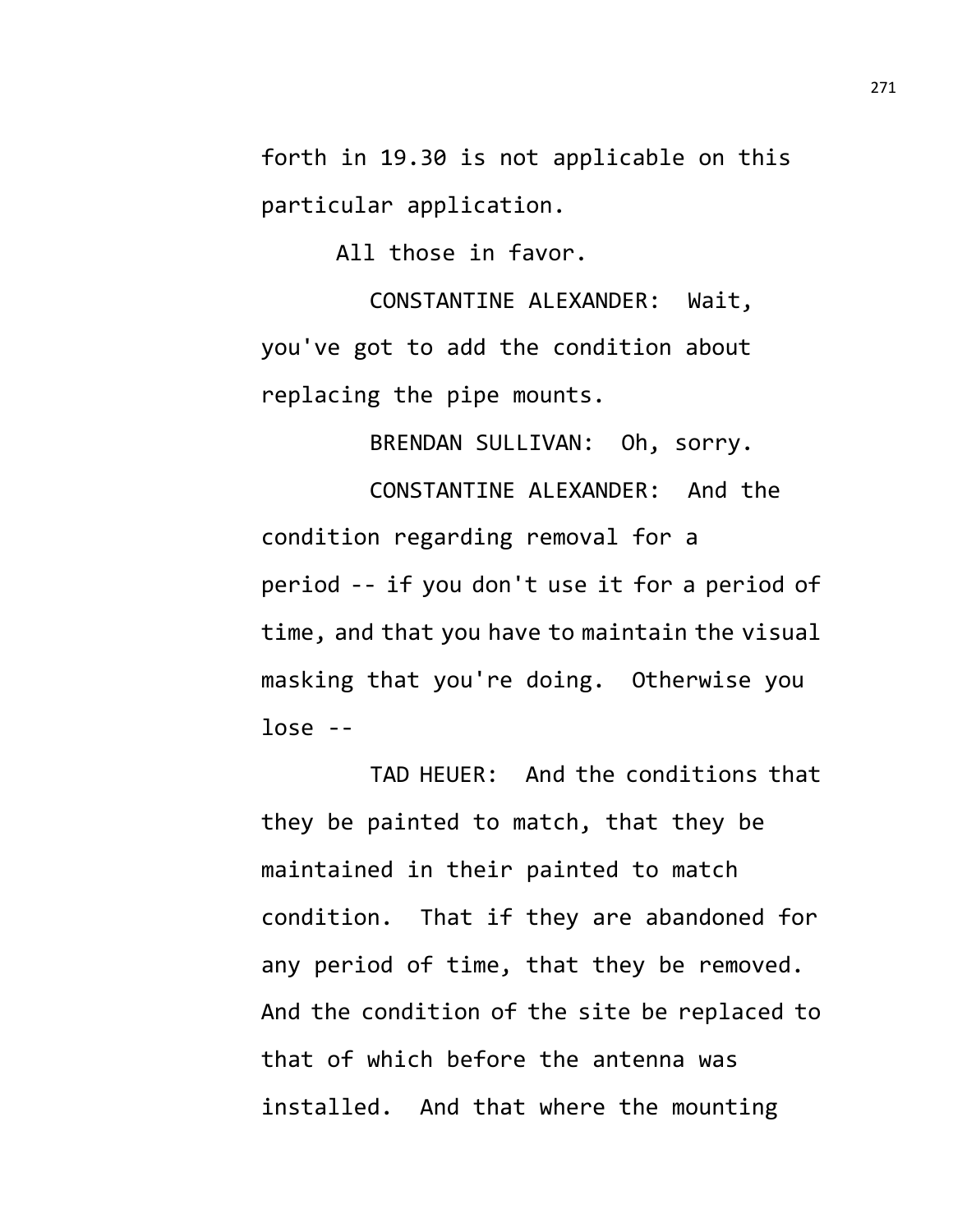indicated in the plans attached indicates a pipe mount, that would be replaced in all instances with a low profile bracket.

BRENDAN SULLIVAN: So said. All those in favor. (Show of hands.) BRENDAN SULLIVAN: Five in favor. (Sullivan, Alexander, Hughes, Heuer, Scott.)

(10:50 p.m.)

(Sitting Members: Brendan Sullivan, Constantine Alexander, Timothy Hughes, Tad Heuer, Thomas Scott.)

BRENDAN SULLIVAN: The Board will hear case No. 10254, 840 Memorial Drive.

ATTORNEY RICARDO SOUSA: Mr. Chairman, once again for the record Ricardo Sousa on behalf of the Applicant Sprint Spectrum, LP. This application, as

with the other two, is an upgrade of Sprint's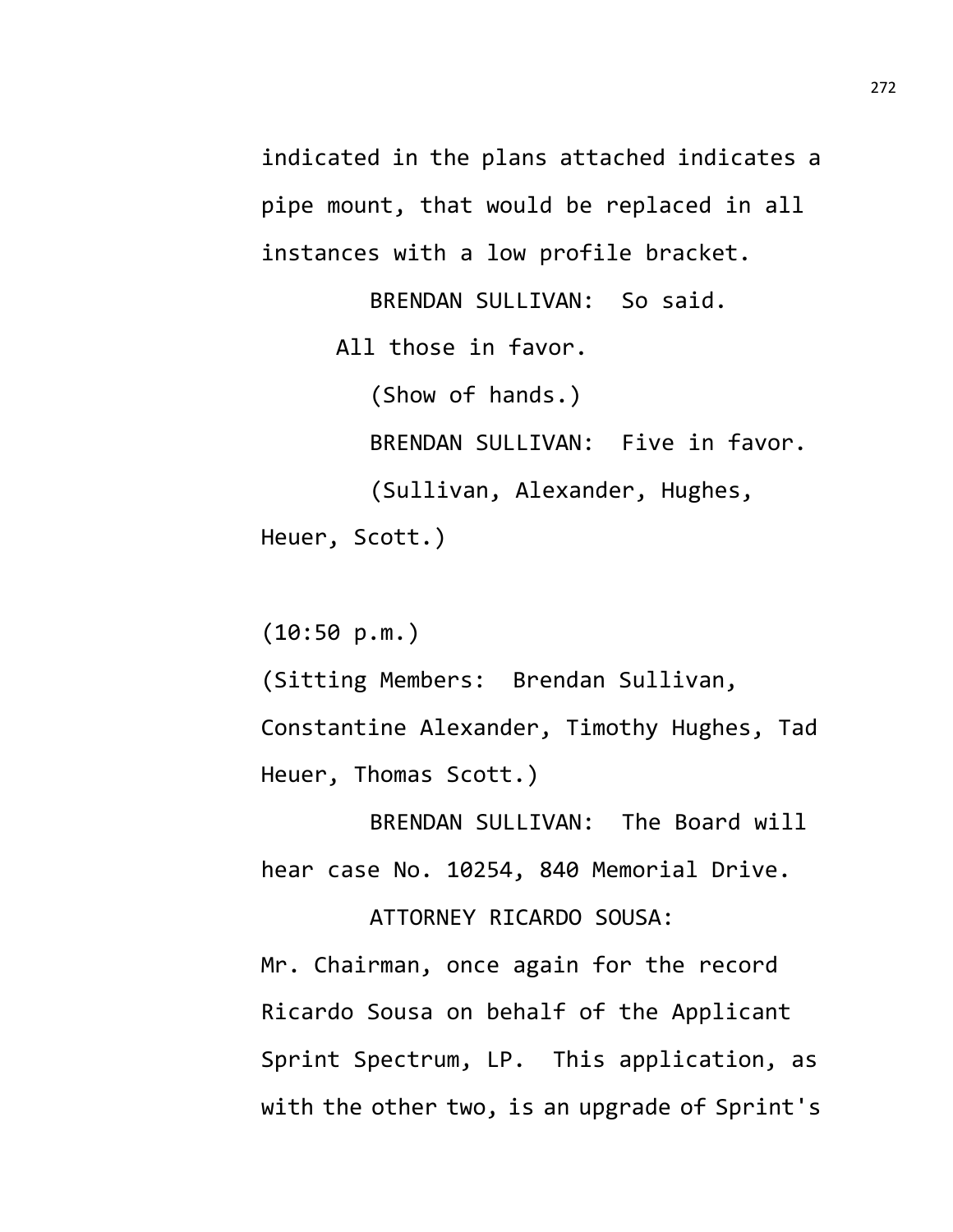existing wireless antenna installation on this commercial rooftop. We currently are operating six panel antennas. We want to swap those out for six other panel antennas in the same mounts. The additional three antennas will operate on yet a different spectrum. There are certain sites where Sprint not only wants to utilize a dual pole antenna at the 800, 1900 megahertz, but they'll also have another three antennas operating at 1900 megahertz which is a technology they're hoping to launch sometime soon. And that will operate pure 4G services. So what I'd like to do is just show you some photos of the installation. This is a fairly active, or I should say pretty busy rooftop with a lot of condensers, a lot of vent pipes. In fact, in many of our photo sims it's hard to point out the ballast mount antennas.

TAD HEUER: And these are all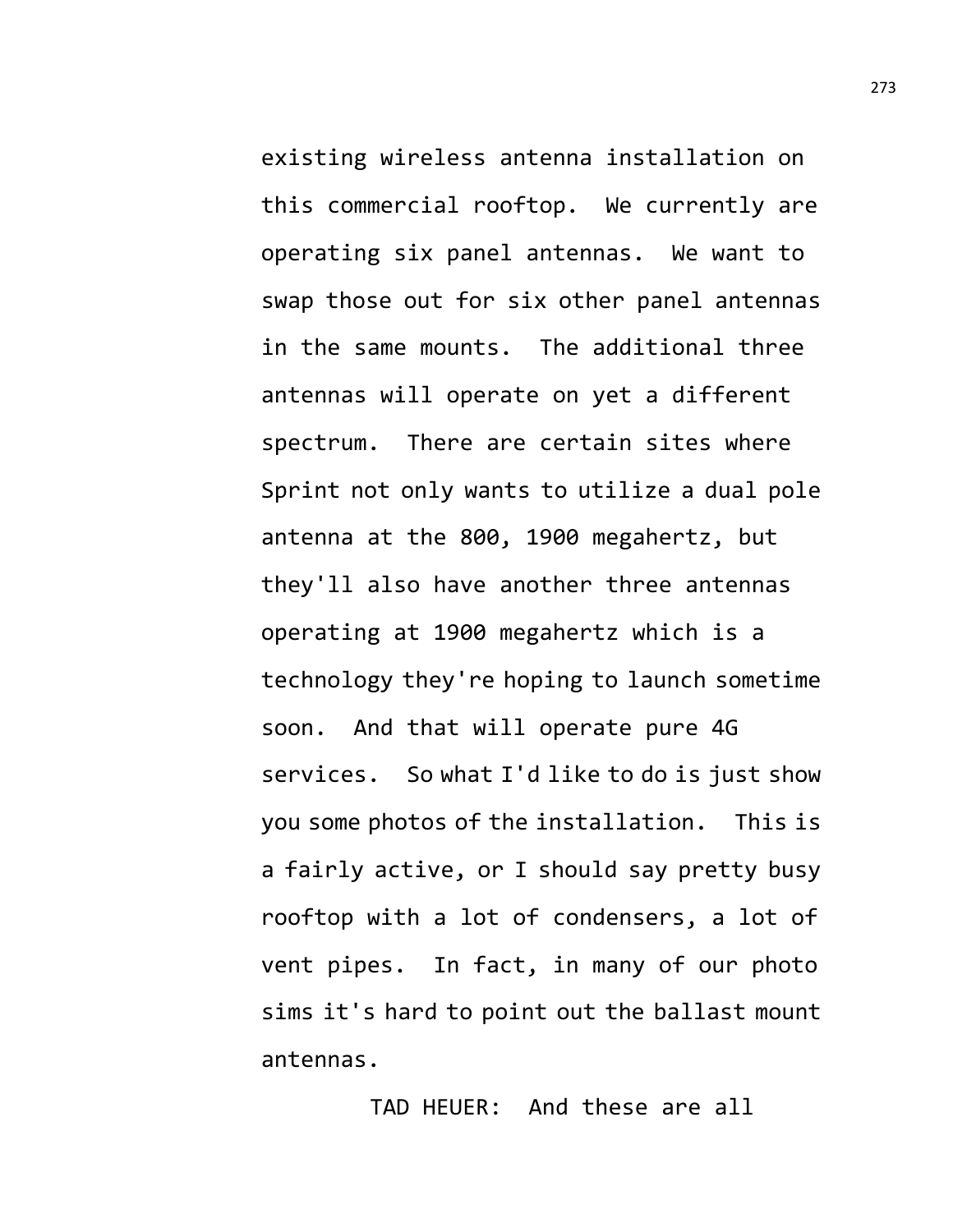ballast mounts?

ATTORNEY RICARDO SOUSA: They are ballast mounts, that's correct, yes.

As you can see here, there are existing ballast mounts. We are at the ends of those ballast mounts. There are two panel antennas on the end. And we will once again the final design, be in that same configuration. And so there's really a de minimus change to the design of the building altogether. We would be amenable to any and all of the conditions that you have placed on the previous applications as well, including removing any antennas that are abandoned. Secondly, maintaining the existing aesthetics of the antennas. Although in this case they're really not painted to match because there's no background. They're simply, they're natural grey color that they come in.

BRENDAN SULLIVAN: It is busy up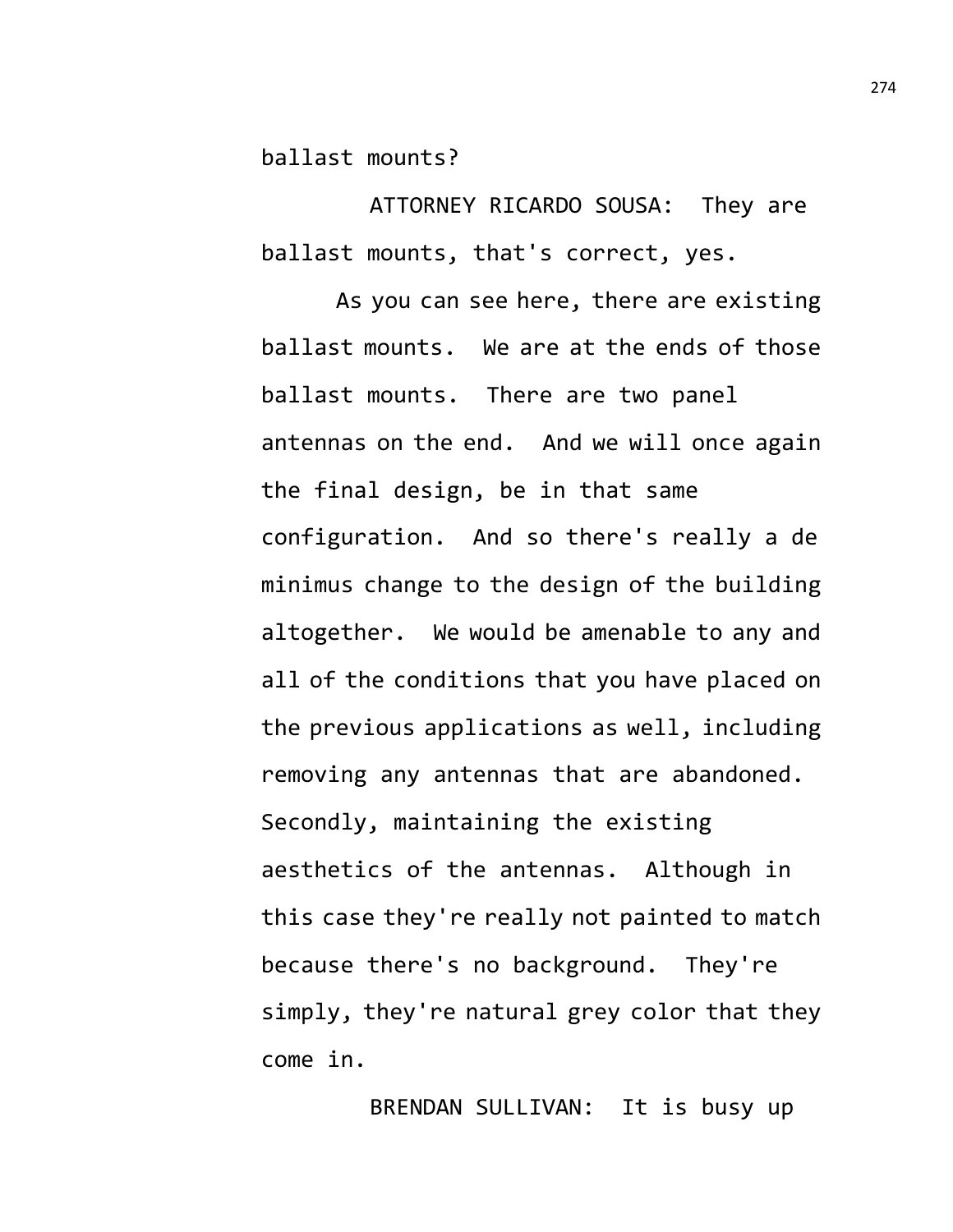there.

ATTORNEY RICARDO SOUSA: It is, yeah.

BRENDAN SULLIVAN: Any questions by the Board at this time?

Tad, any?

TAD HEUER: No. The only question was on, I guess this is beta sector. It's the more prominent of the one that the ballast mounts that comes off one of the corners of the building at a 45-degree angle of the building. I presume that's just -- that's replacing an existing ballast mount at that location? So that's --

ATTORNEY RICARDO SOUSA: That would be right here.

TAD HEUER: That's just replacing an existing ballast mount.

ATTORNEY RICARDO SOUSA: It is, that's correct.

TAD HEUER: Okay. And is there a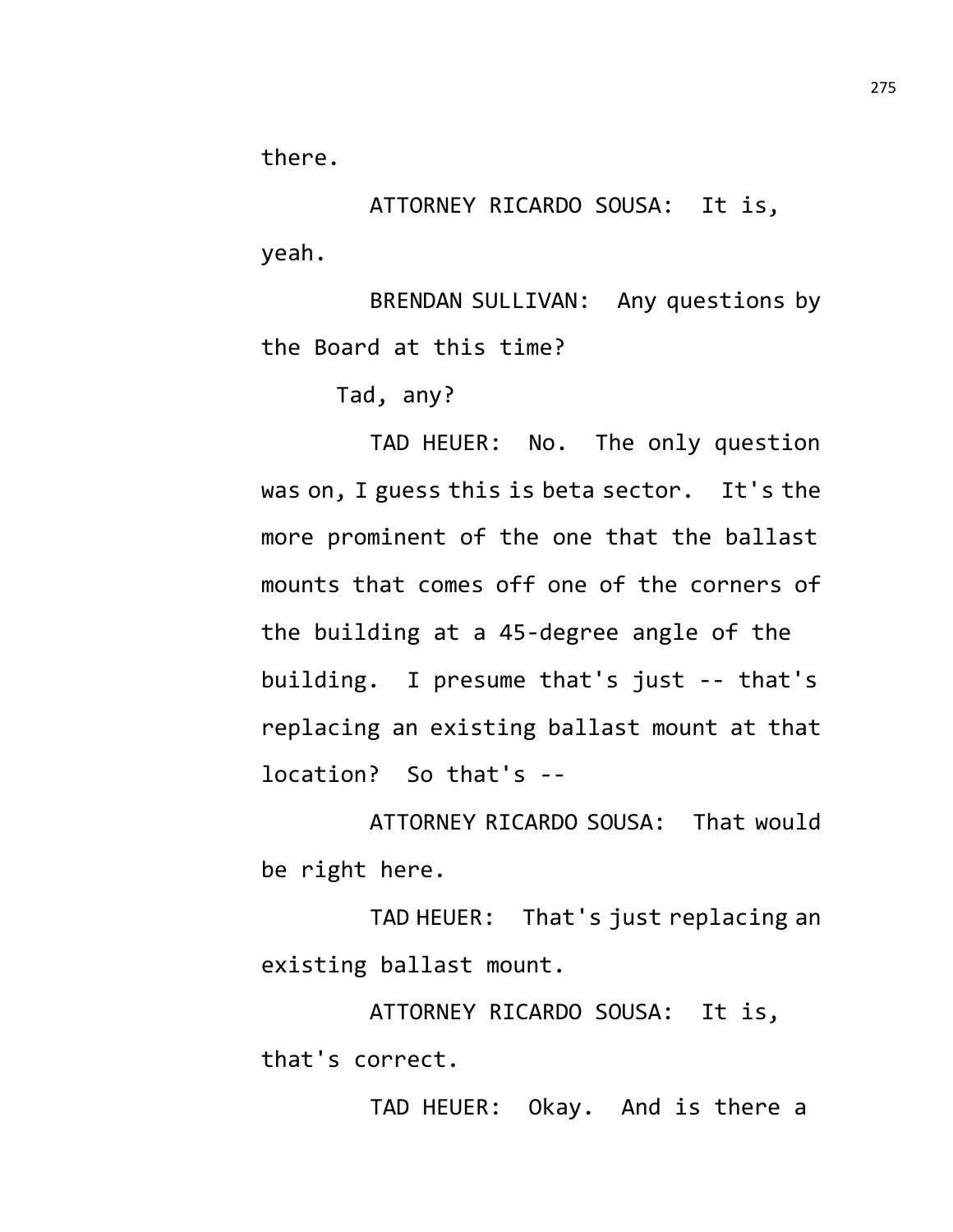parapet wall there will, do you know, that it's trying to clear?

ATTORNEY RICARDO SOUSA: I don't believe so. I don't believe there is a parapet wall on this rooftop.

TAD HEUER: Okay. I guess my only question is more in consultation with the RF engineer, you know, perhaps a condition be placed that that antenna be placed, you know, either at the current location or to the extent it can be placed further back on the rooftop without diminishing substantially its effectiveness that that be done. I'm not sure how much we'd gain from doing it. But to the extent that we can pull it back into the interior of the building a bit, given the fact that it's a bulkier antenna would be valuable.

BRENDAN SULLIVAN: How does that work, though, if you're going to maintain existing and then add --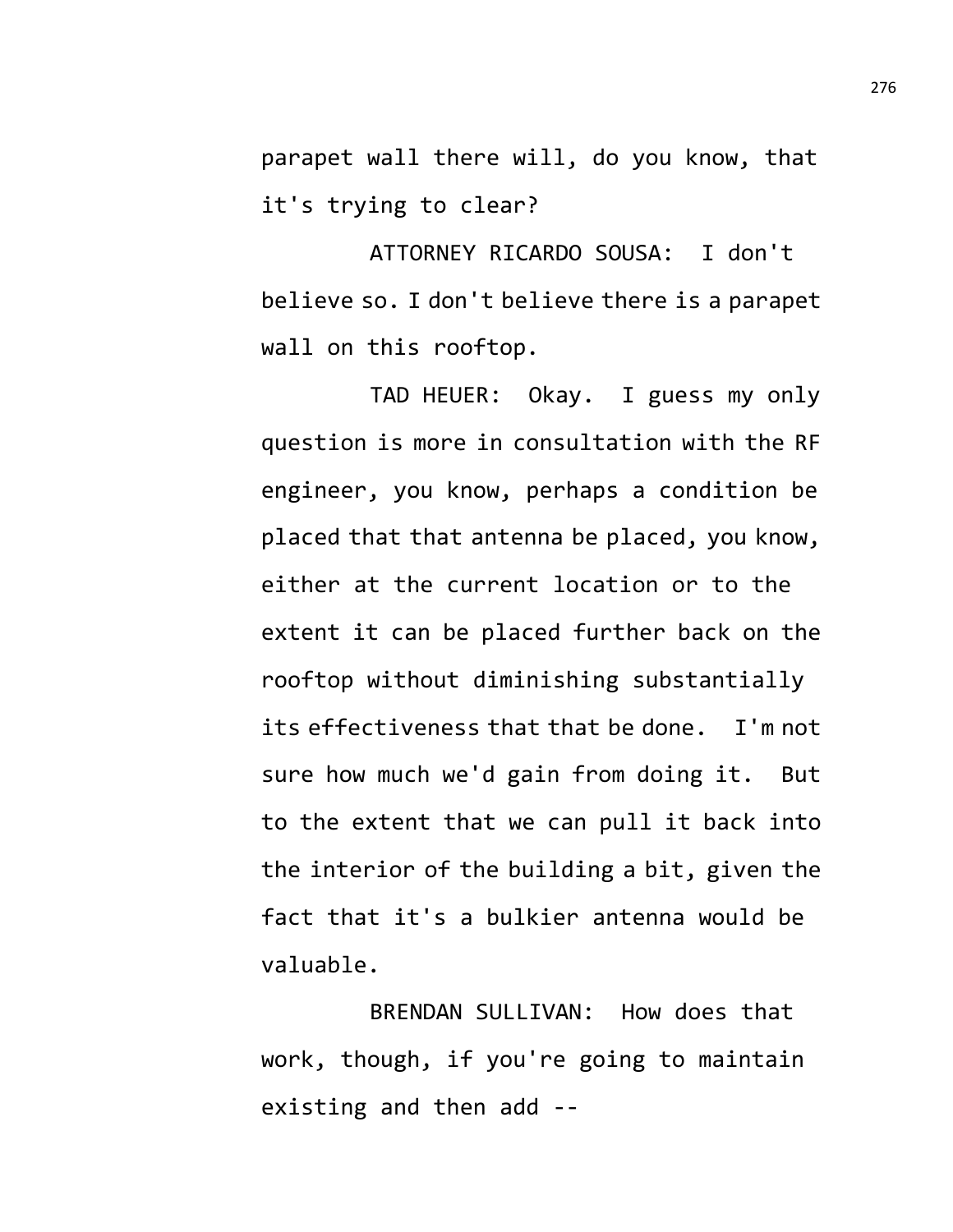TAD HEUER: I think the question would be if it's a ballast mount, so it's a sled. With the ballast sled you'd simply push the ballast sled back to the extent possible. Right now I think it's right up on the roof, it's right up on the edge.

BRENDAN SULLIVAN: They could still get coverage.

TAD HEUER: And if they can't, fine. But to the extent that they can say we don't lose coverage by pushing it back a bit, because frankly, we have a color --

BRENDAN SULLIVAN: Because we have to attempt that.

ATTORNEY RICARDO SOUSA: Yeah, there are certain considerations, you know, the first of which as Tad suggested is if there is a parapet wall, we want to be able to clear that. Because typically the further we move back, very often we have to go higher. We clearly don't want to do that.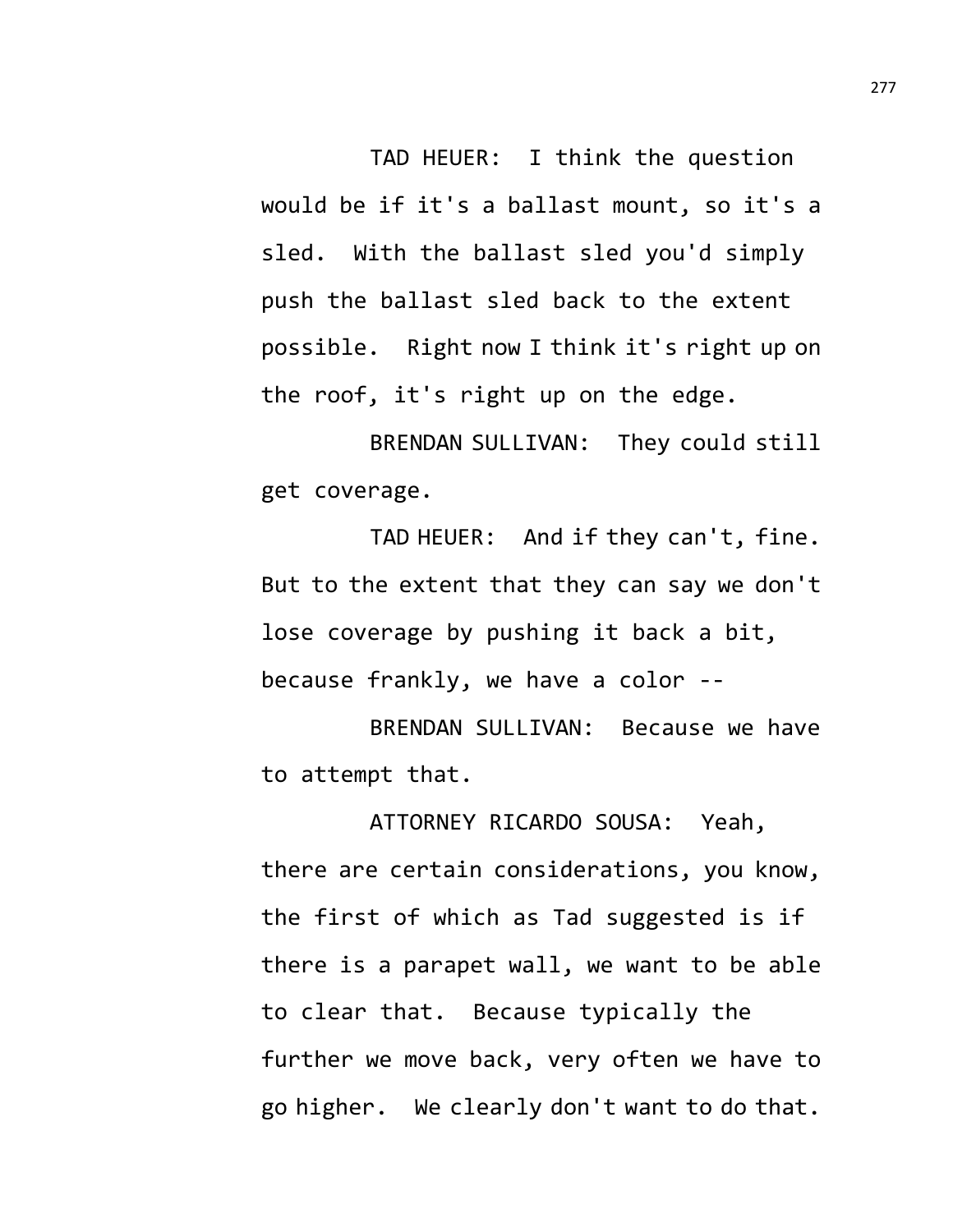In addition to that, we have to look at it from a structural perspective. It may be in a certain point of the roof that is more structurally sound. And then third if there's no other impediment that would prevent us from moving back, like an HVAC unit --

BRENDAN SULLIVAN: A lot of interference up there.

ATTORNEY RICARDO SOUSA: Correct. Like a skylight or something like that. But we'd be happy to take a look at it. It's a reasonable request.

BRENDAN SULLIVAN: Let me open it to public comment.

Is there anybody here who would like to speak on the matter at 840 Memorial Drive?

(No Response.)

BRENDAN SULLIVAN: I see nobody in attendance.

The Board is in receipt of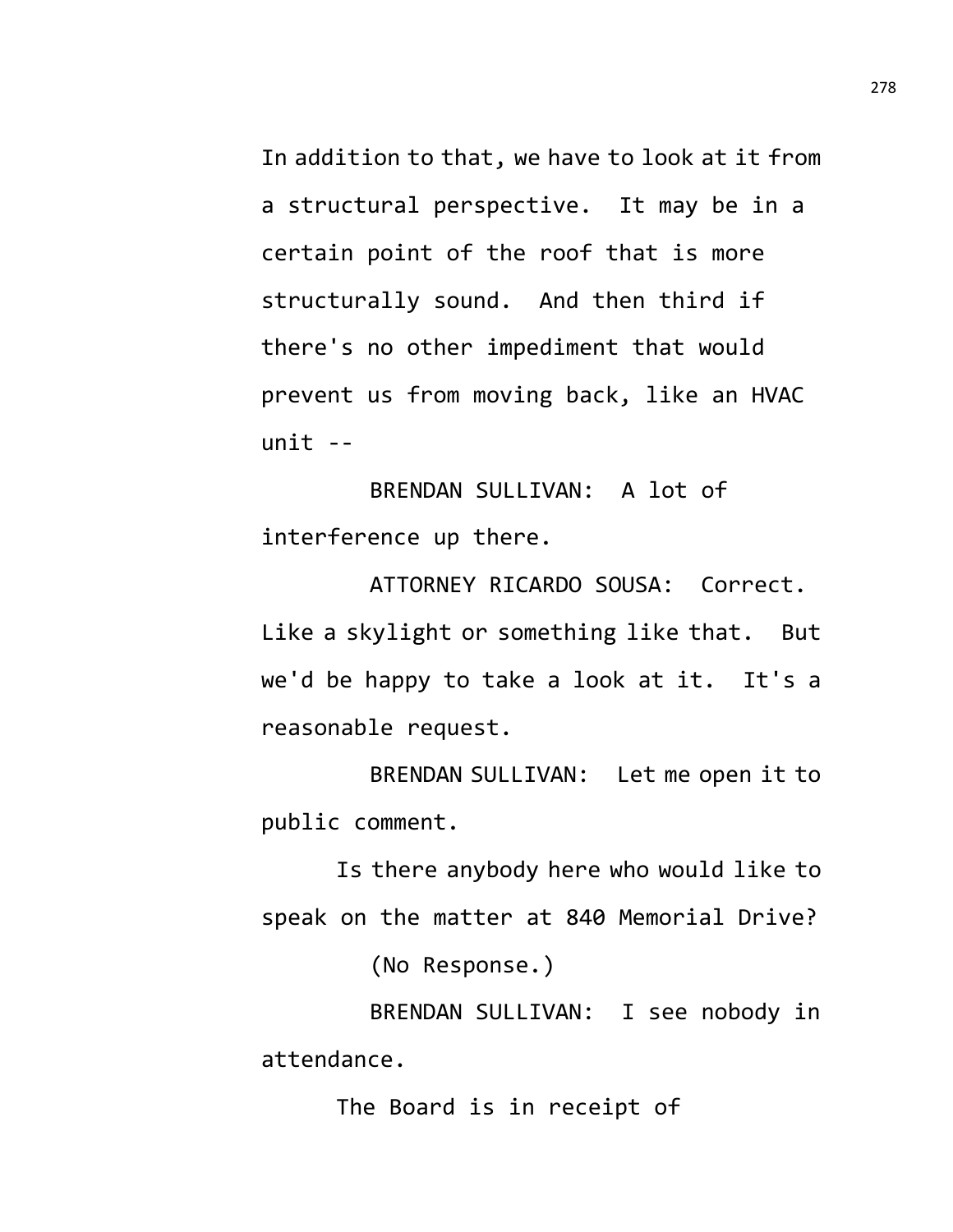correspondence from the Planning Board. (Reading) The Planning Board reviewed the revised plans for the antenna, case No. 10254 with the improved photo simulations of the proposed installation. The Planning Board does not object to the plans to replace equipment and antennas.

Let me make a motion to replace the existing -- to grant the Special Permit to replace the existing six panel antenna with six panel antennas on the same mounts together with adding nine remote radio heads on the mounts and replacing two equipment cabinets to the Applicant's existing and previously approved wireless communication facility currently operating on the rooftop of the building.

The Board finds that the Applicant complies with the Special Permit criteria set forth in section -- I'm sorry. Let me erase that. I'm jumping ahead here.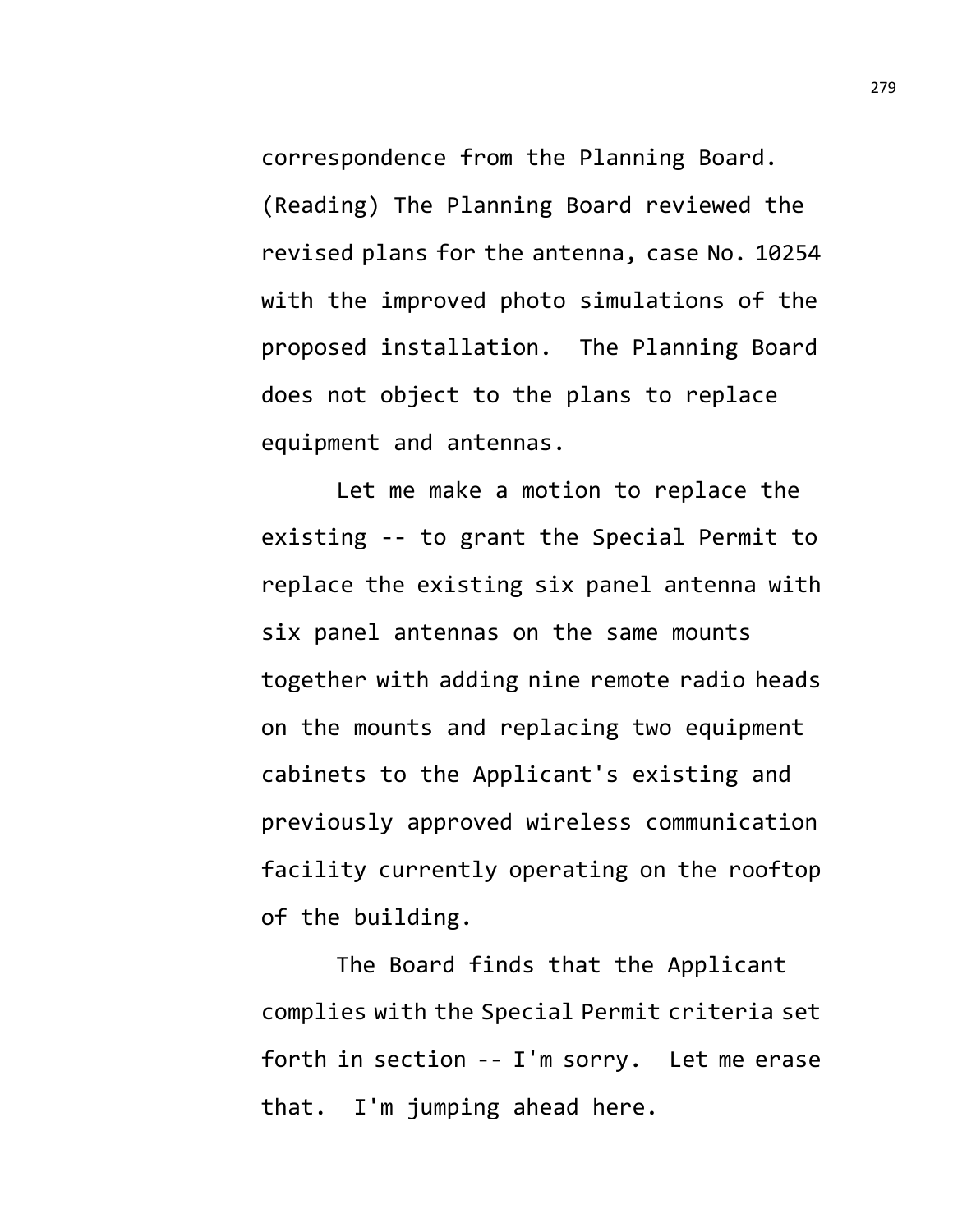The Board finds that the Applicant complies with the wireless communication provisions set forth in Section 4.32.G footnote 49 in the Ordinance where the proposed -- the Applicant's proposed use for wireless communication facility in the 02 Zoning District is permitted by Special Permit.

The Board shall consider the scope of limitations of or limitations imposed by any license secured from the state.

The Board is in receipt of the Applicant's FCC license to provide wireless communications.

The Board shall consider the extent to which the visible impact on the various elements of the proposed facility is minimized.

The Board finds that references of the Planning Board acceptance of the proposal and also the photo simulations show that the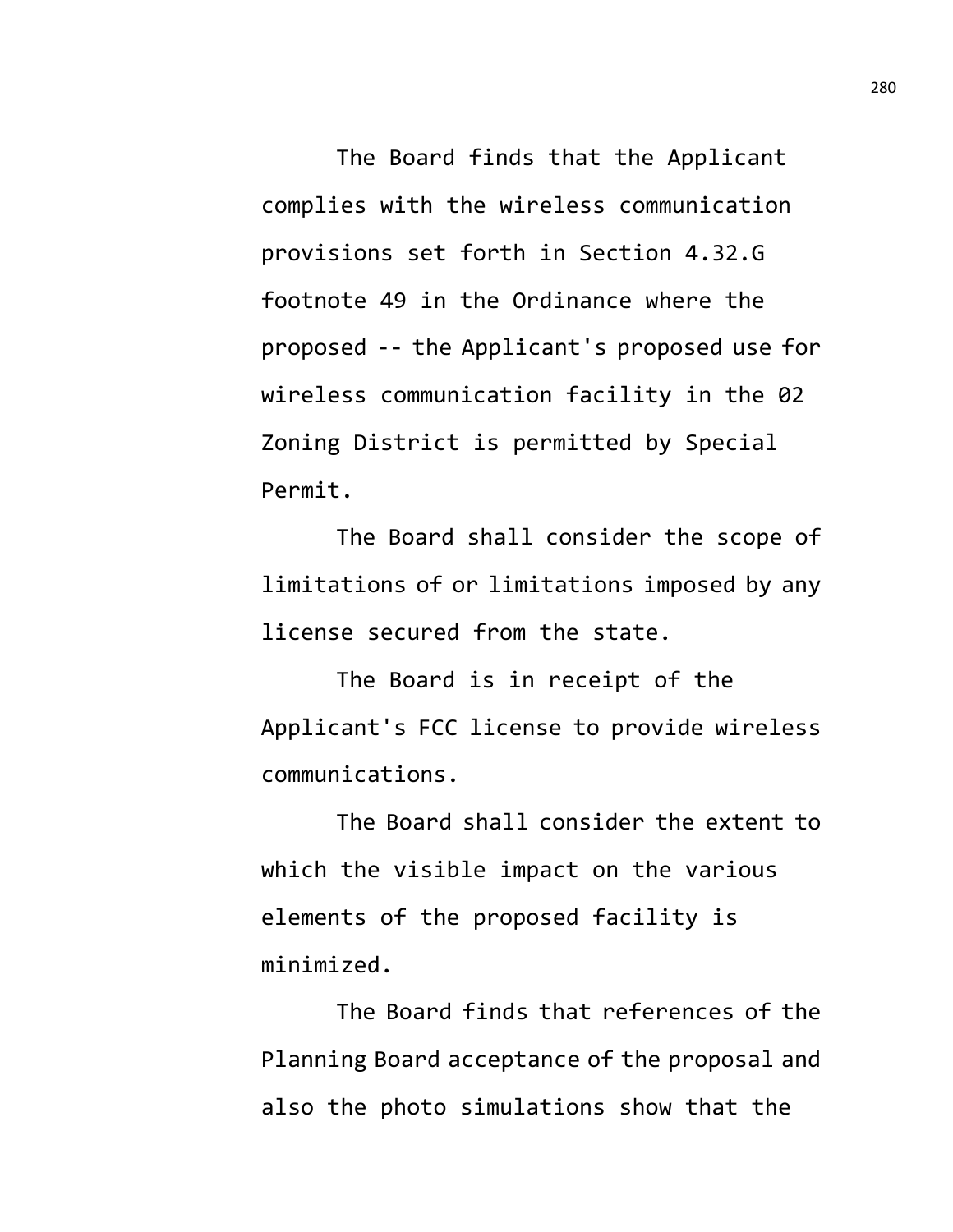Applicant has minimized the amount of visual impact to the greatest extent.

The Applicant's design minimizes the visual aspect.

The Board finds that because of this particular installation, the Board finds that the proposed replacement will be camouflaged and painted to match the color of the existing building or left in its natural mill color I guess where applicable.

ATTORNEY RICARDO SOUSA: That's true.

BRENDAN SULLIVAN: The Board finds that the proposal is not being erected in a residential district, hence this requirement is not applicable.

The Board finds that the Applicant complies with the Special Permit criteria set forth in Section 10.43.

That the requirements of the Ordinance can be met. Traffic generated or patterns of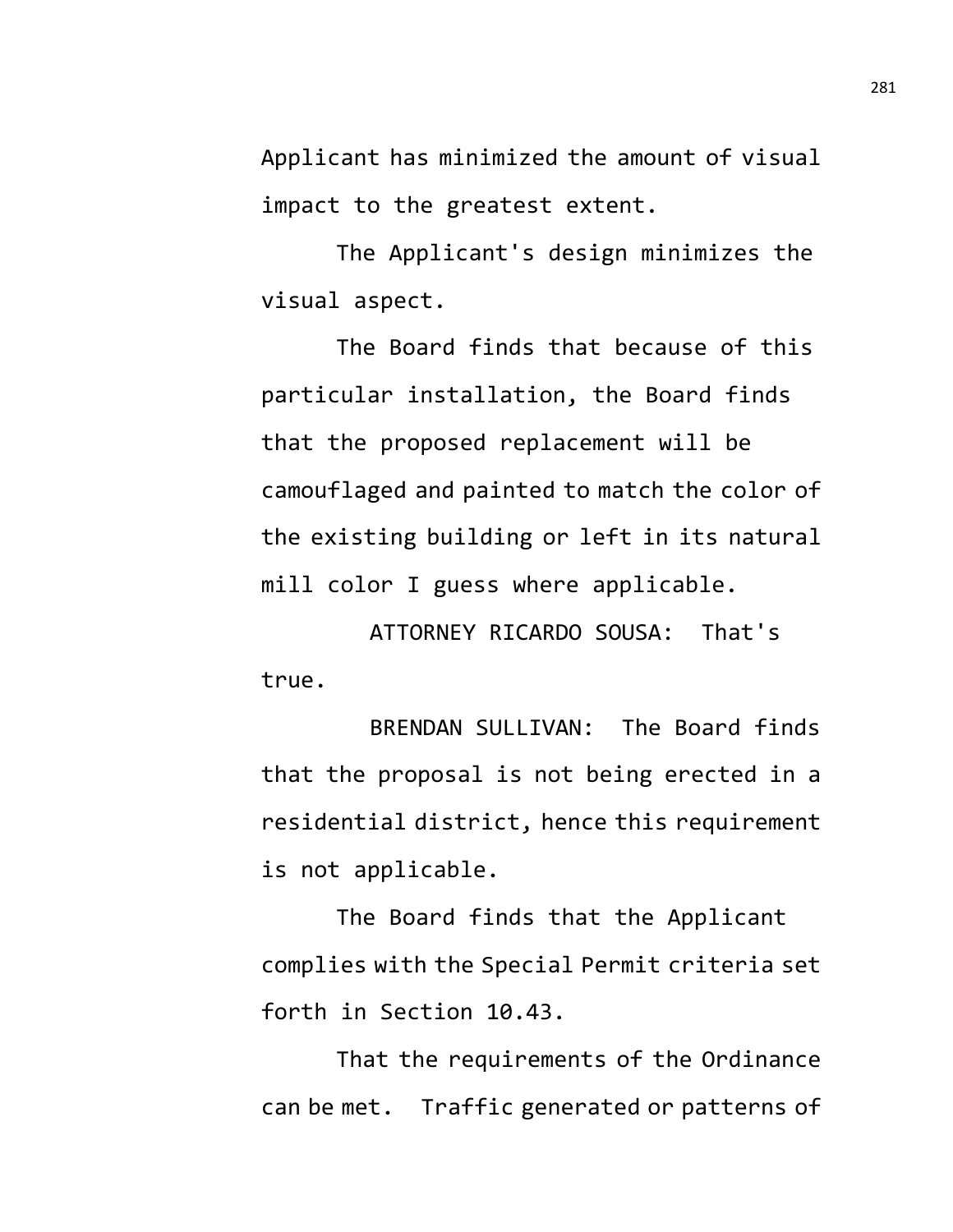access or egress would not cause congestion, hazard, or substantial change in the established neighborhood character.

The Board finds that continued operation of or development of adjacent uses as permitted in the Zoning Ordinance would not be adversely affected by the nature of the proposed use.

There would not be any nuisance or hazard, created to the detriment of the health, safety, and welfare of the occupant of the proposed use or to the citizens of the city.

And that the proposed installation will not impair the integrity of the district or adjoining districts otherwise derogate from the intent and purpose of the Ordinance.

The Board grants a Special Permit on the condition that the Petitioner try to relocate the antenna.

TAD HEUER: To the extent possible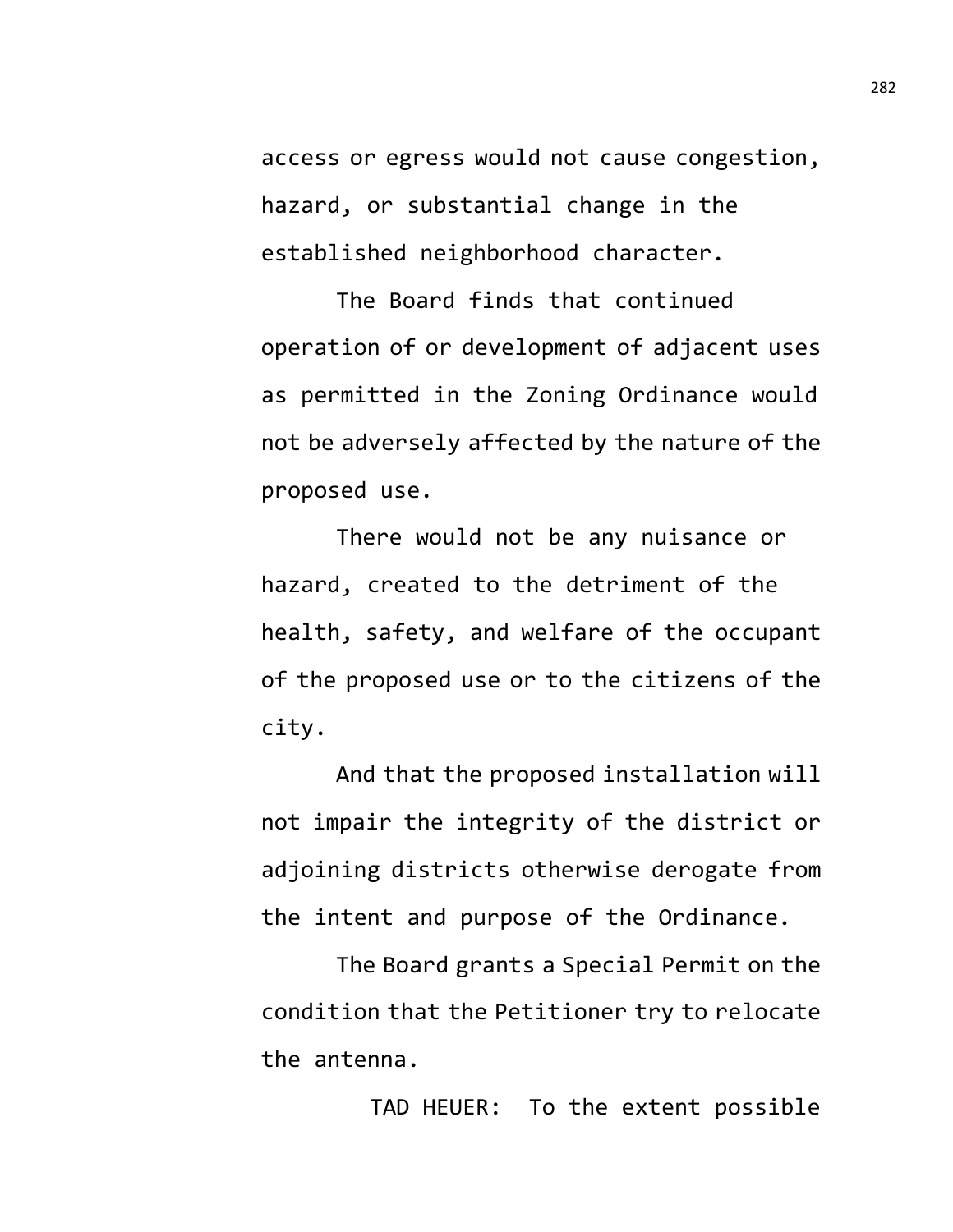the antenna located in the beta sector ballast mounted antenna be relocated if possible in a way that minimizes its visibility from the public way to the extent that doing so will not impede the Petitioner's ability to provide the coverage for which the antenna upgrade is being sought.

BRENDAN SULLIVAN: Second of all, should the proposed equipment be rendered not workable, useless, and abandoned, that the Petitioner agrees to remove said equipment promptly from the building.

That any facade affected by the installation be restored to its natural state prior to the installation of any equipment.

CONSTANTINE ALEXANDER: The visual impact?

BRENDAN SULLIVAN: No, no, I'm just saying about the -- actually, there's nothing being mounted to the building, but should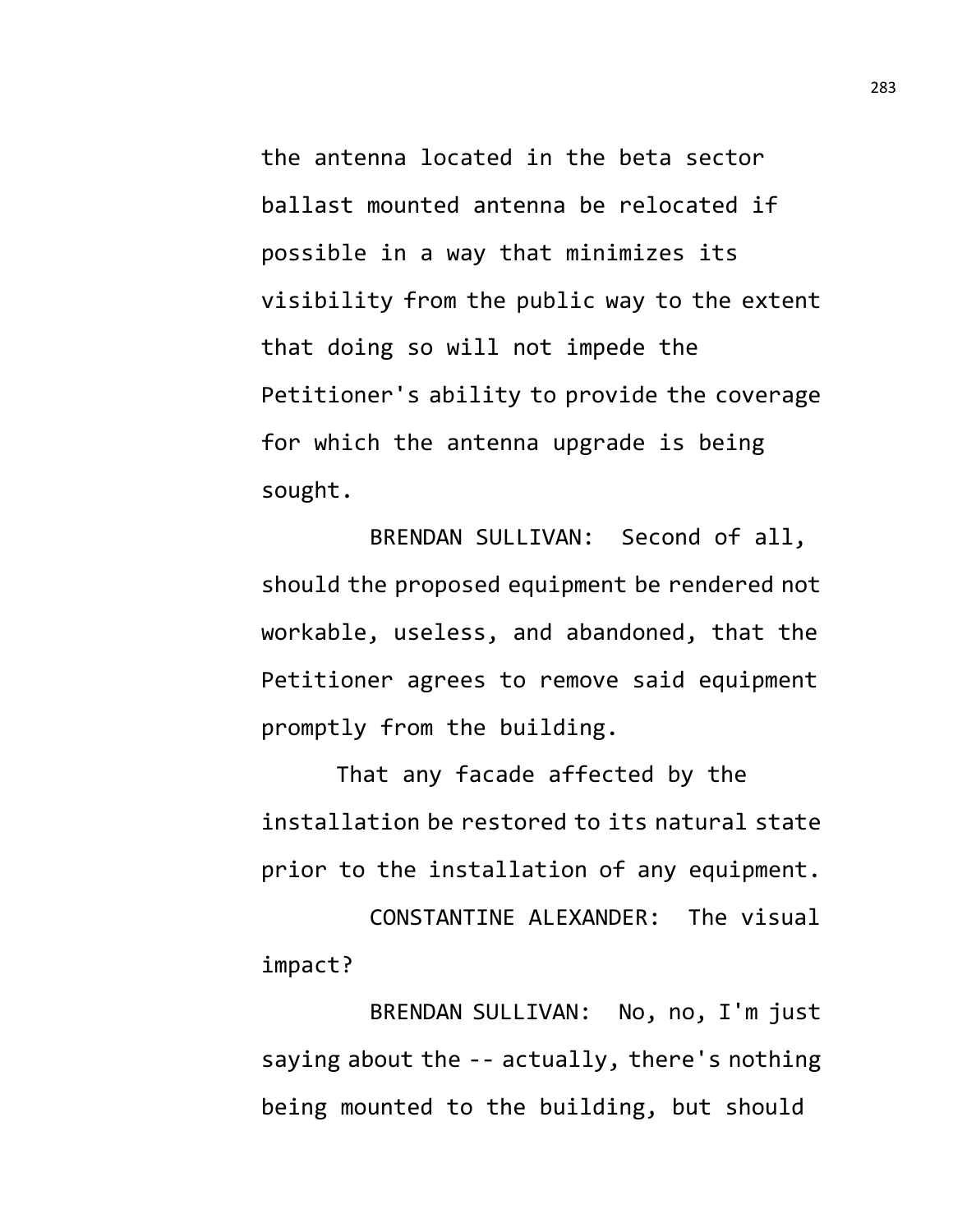continue removing anything from the building.

CONSTANTINE ALEXANDER: No, no, in terms of maintaining -- recognizing it's not going to be painted. But maintaining the visual -- the visual appearance of the new equipment, if it becomes discolored, for example, it could become very noticeable.

ATTORNEY RICARDO SOUSA: Sure.

CONSTANTINE ALEXANDER: So maintain it to the state in which it's in when you first installed it.

ATTORNEY RICARDO SOUSA: First installed it, sure.

CONSTANTINE ALEXANDER: And we know that's not going to have a great impact if we stay at that level.

BRENDAN SULLIVAN: Anything else to add?

All those in favor of granting the Special Permit.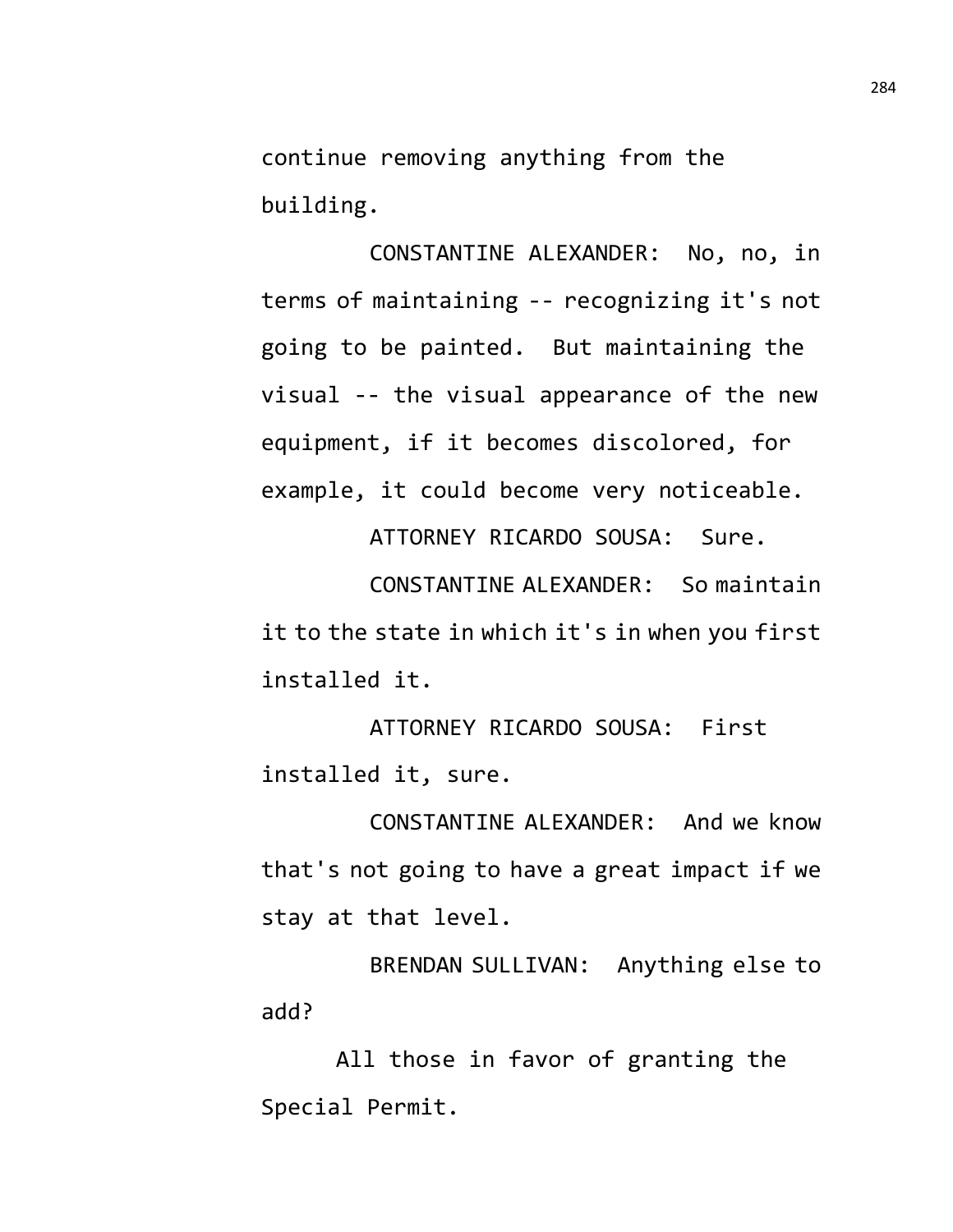(Show of hands.) BRENDAN SULLIVAN: Five in favor. (Sullivan, Alexander, Hughes, Heuer, Scott.)

(11:00 p.m.)

(Sitting Members: Brendan Sullivan,

Constantine Alexander, Timothy Hughes, Tad Heuer, Thomas Scott.)

BRENDAN SULLIVAN: The Board will now hear case No. 10255, 22 Water Street.

Whoever is going to speak, introduce yourself for the record.

CHRISTOPHER KANEB: My name is Chris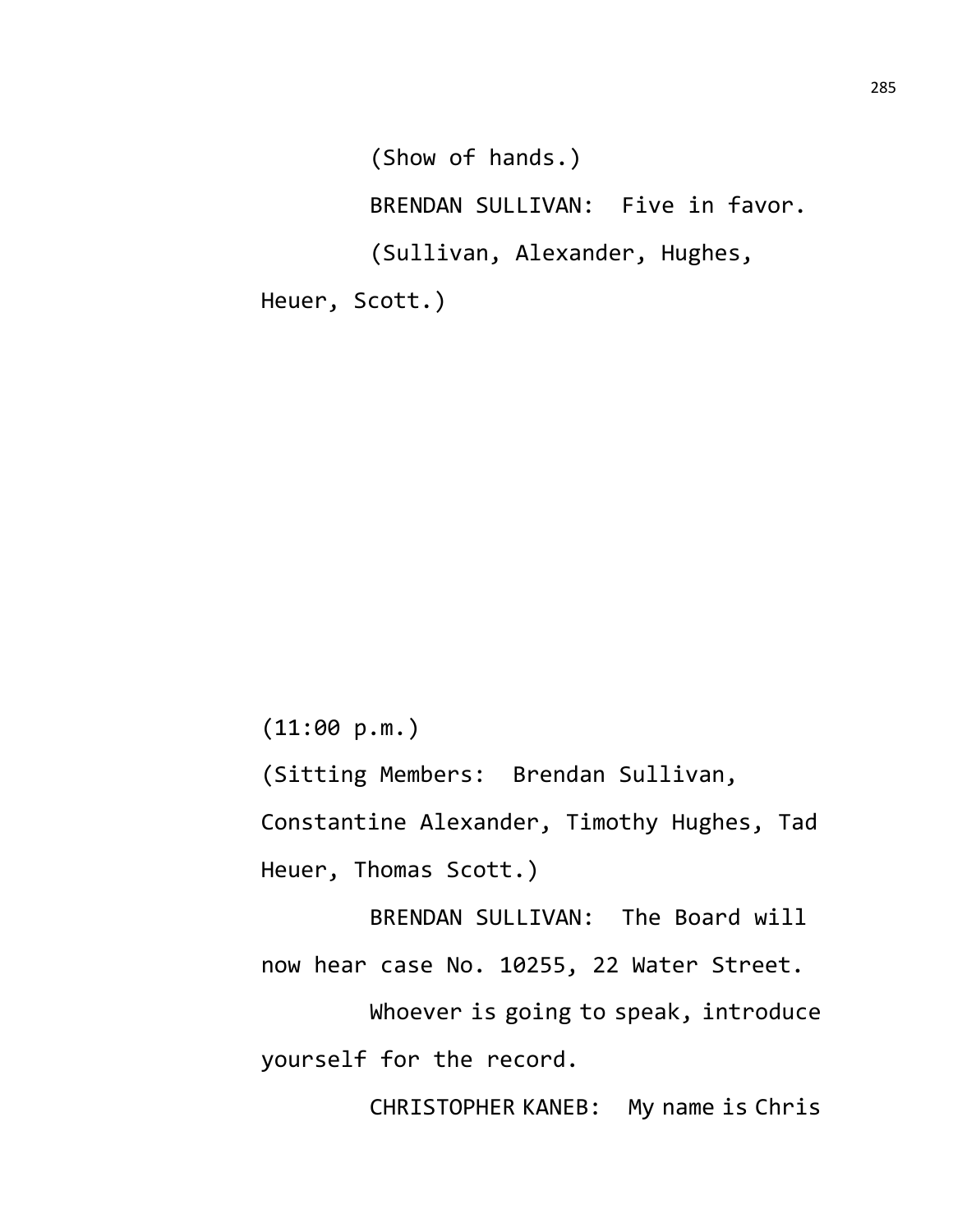Kaneb, 7 Lincoln Lane, Cambridge, and also principal at Catamount Holdings, LLC owner of 22 Water Street in East Cambridge. And I am here with Brian Lawlor from SMMA Engineers and architects for our project, and Louis Miller from Rackemann, Sawyer, and Brewster, our counsel, and also in the audience is David Delaney who is construction manager with the Gutierrez Company who is our development partner on this project.

I know that the Board is -- some Board members have heard this case in the past so we are prepared to discuss it at length, but we also realize that we want to be respectful of your time. I'll give a brief introduction by describing a little bit of the history which is that we've owned the site for several years. We permitted the site originally in 2007 for redevelopment into 392 residential units. It's a multi-family project. We were granted Special Permit from the Planning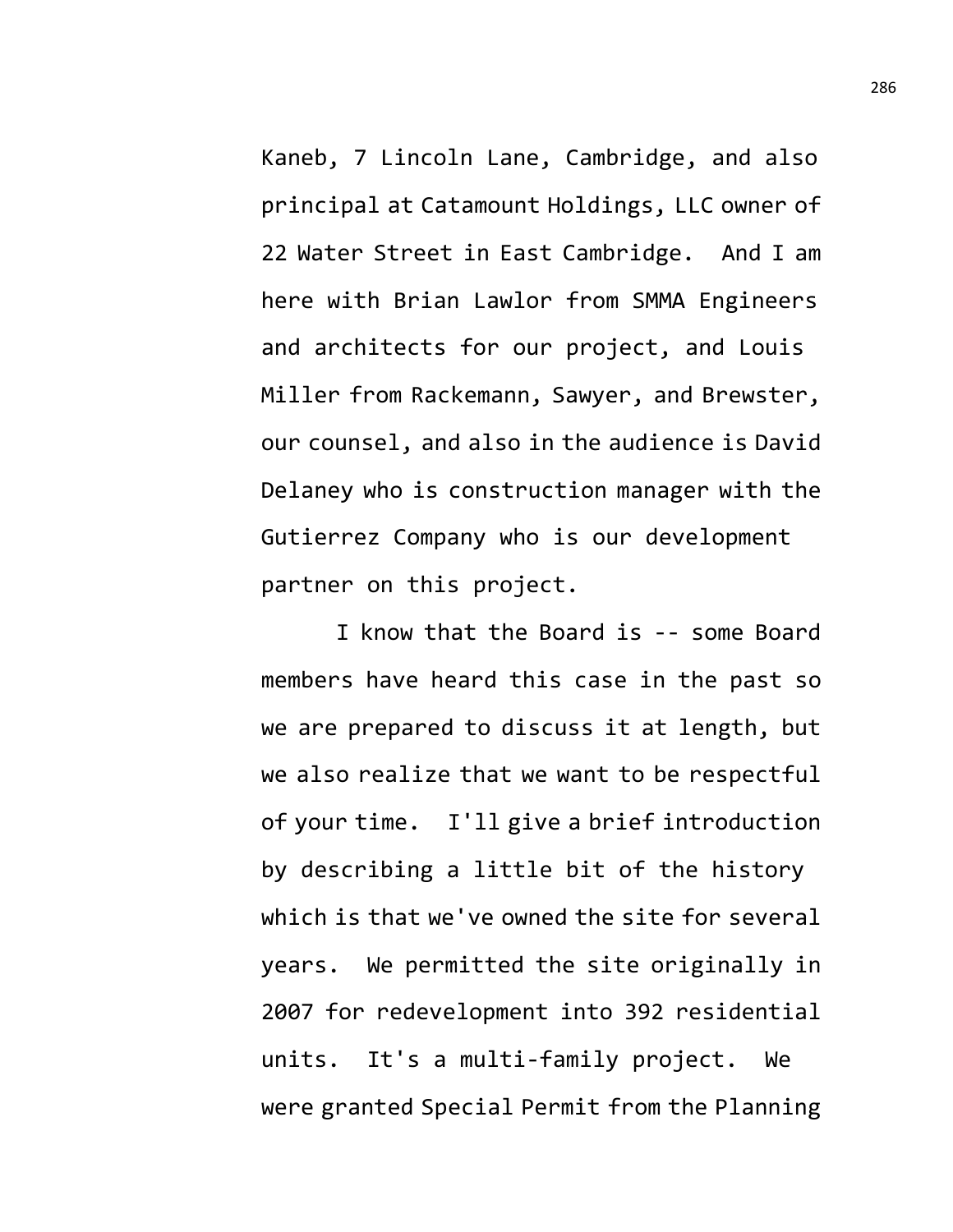Board and also granted a Variance for height as well as a Variance for above-grade parking from this Board in 2007 and then again in 2009. We went back to the Planning Board in 2010 basically with the same proposal with some minor updates to the plans, and Brian will talk about some of those in detail. We got knew Special Permits at that time, and since then we have advanced the drawings significantly. We are now in the final phases of due diligence for our construction loan which we hope to close within a few weeks, and then begin construction very shortly thereafter.

The request tonight is effectively to update the plans that were referenced in our finding in 2009 from this Board. So with that I'd like to turn it over to Brian to discuss the modifications that have been made to those plans.

TAD HEUER: And when you're doing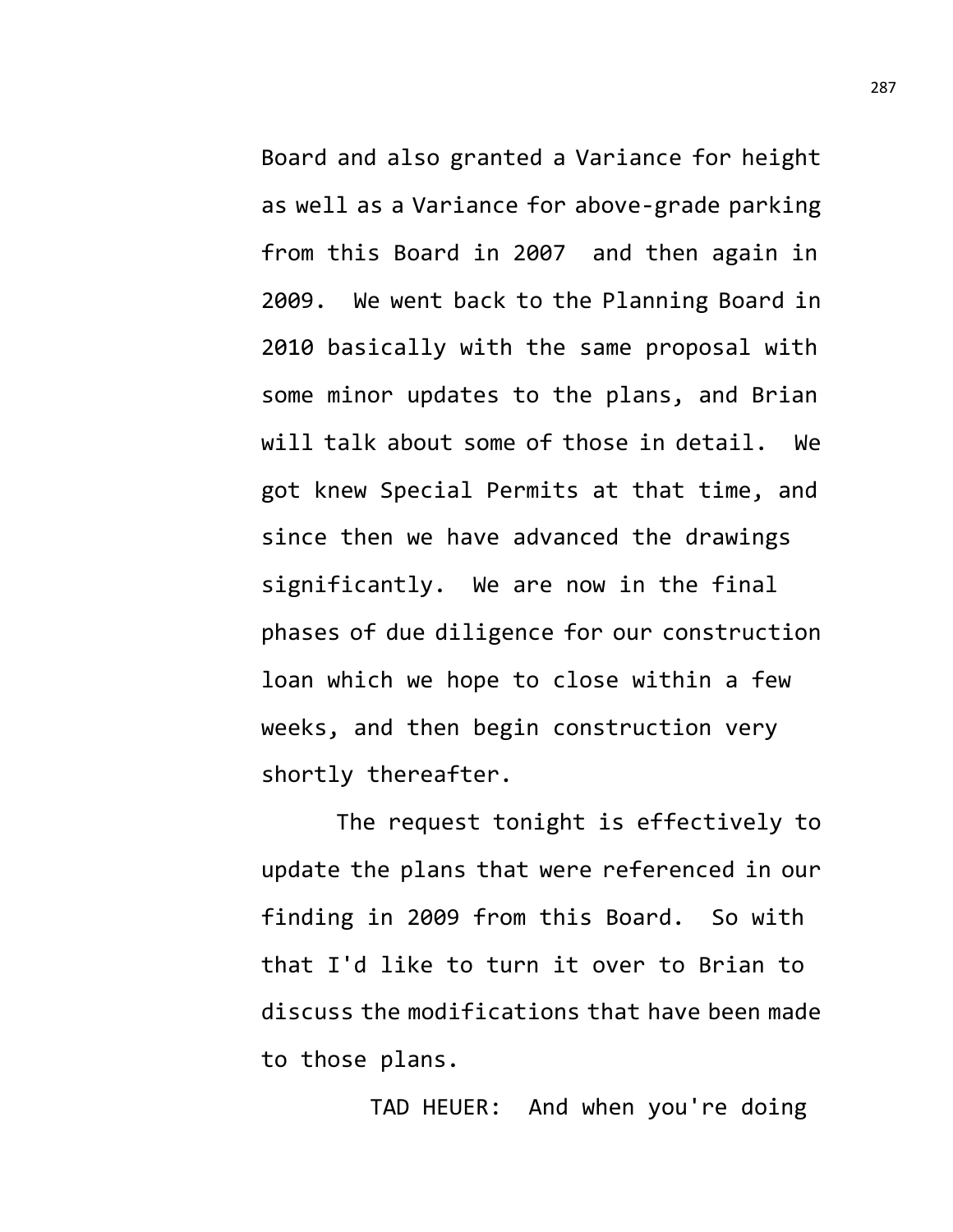that, could you particularly focus on the changes to the parking? And the reason I ask is because in the earlier iterations of getting to this hearing tonight representations that were made to the Board were that there was an issue about height and that we had granted the height variance earlier, but that because the height was not changing in the project, other things were changing, that there would be a possibility not to have to move to the formal notice in hearing. In my mind, I'm not quite sure that was accurate because as you point out, Mr. Kaneb, there were two Variances granted. There was one granted for height, now which indeed isn't changing, and I might concede is not relevant to the changes being made below, but then we do have a Variance that was granted for parking. And what you're appearing to suggest that there are changes to our parking changes. It seems to me that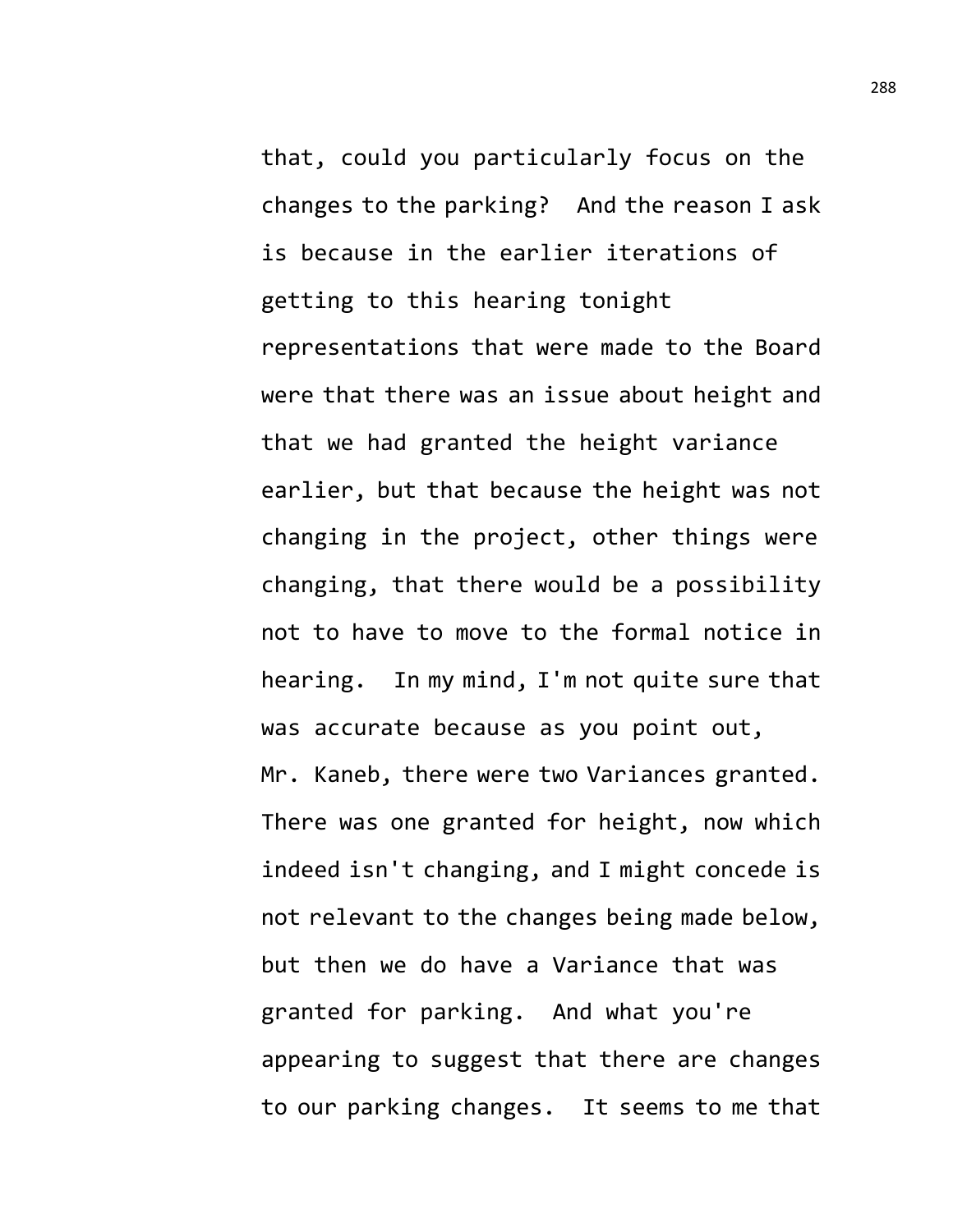this is the right forum to be discussing a change in use or a change to the Variance because there's a parking question that's coming up. So I'm a bit uncomfortable about the previous representations that it was only about height. I'm glad that you've noted that it is -- corrected that it is about height and parking. But to that point I would like to hear about the parking and how it is or isn't effected by the changes to -- the changes to parking are not affected by the Variance that we granted.

CHRISTOPHER KANEB: Actually, I'm sorry, that was an oversight of mine. You're correct about the parking. In the 2010 Special Permit the Planning Board granted relief for the parking at that time. And so the only relief that we're now seeking from this Board is related to height. It is not for parking.

TAD HEUER: Well, that's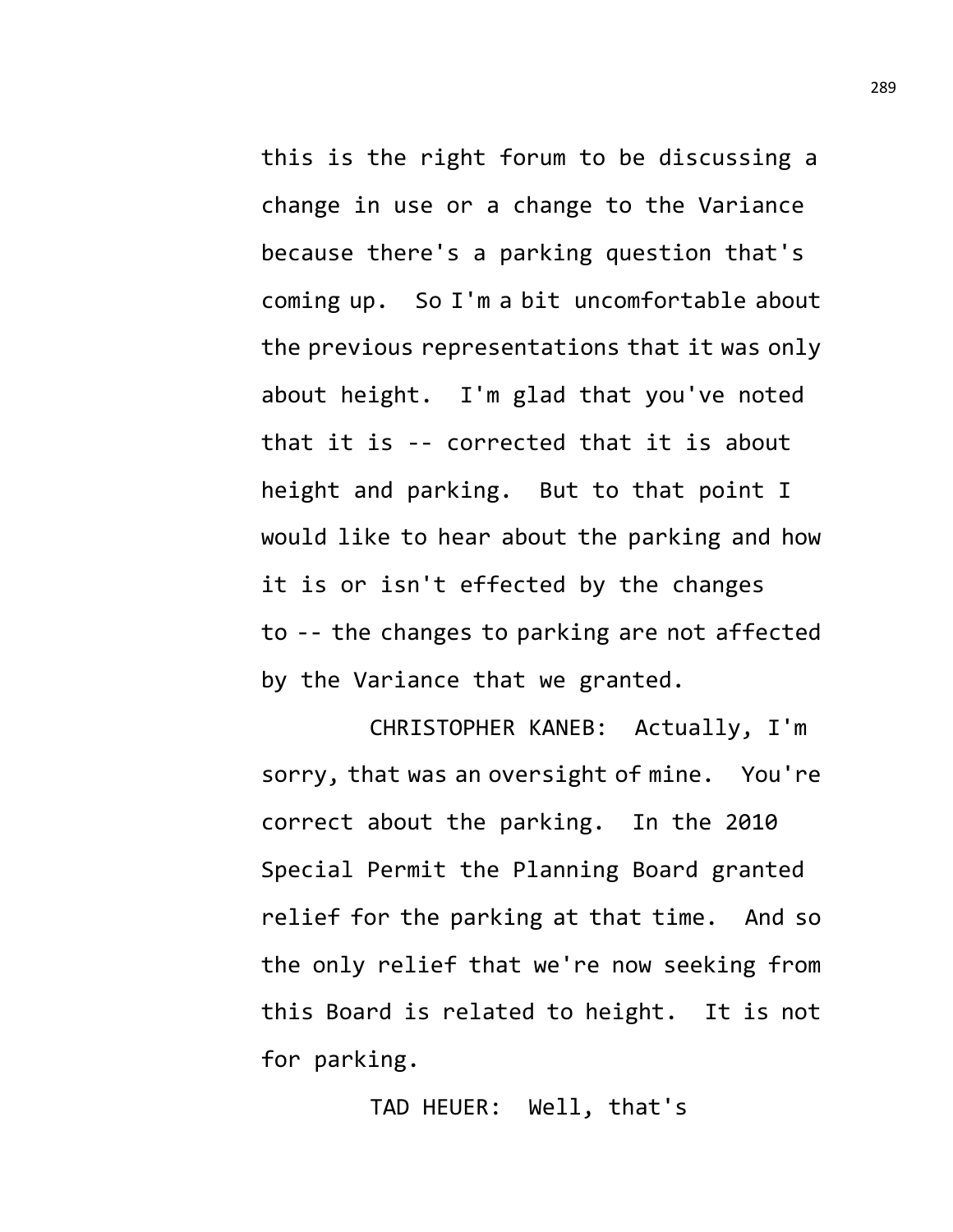potentially true, but you were granted a Variance in a single case for parking and height. And then you have to come back before us for that Variance. To the extent that parking element may have been superseded by the Planning Board. I'm not quite sure how that would work, but I suppose it could happen. The request is still as to the Variance itself. And the Variance is a package of relief being granted in elements including height and parking, but in the same way that we have other cases that come up, which you've seen this evening, people say I have dimensional relief and I need floor to area ratio, we wouldn't necessarily say you need to come back, you know, and the changes that you've made are just to floor to area ratio. So don't look at your dimensional. As you've heard several times this evening, we look at the whole. To the extent that we granted a Variance as a whole that included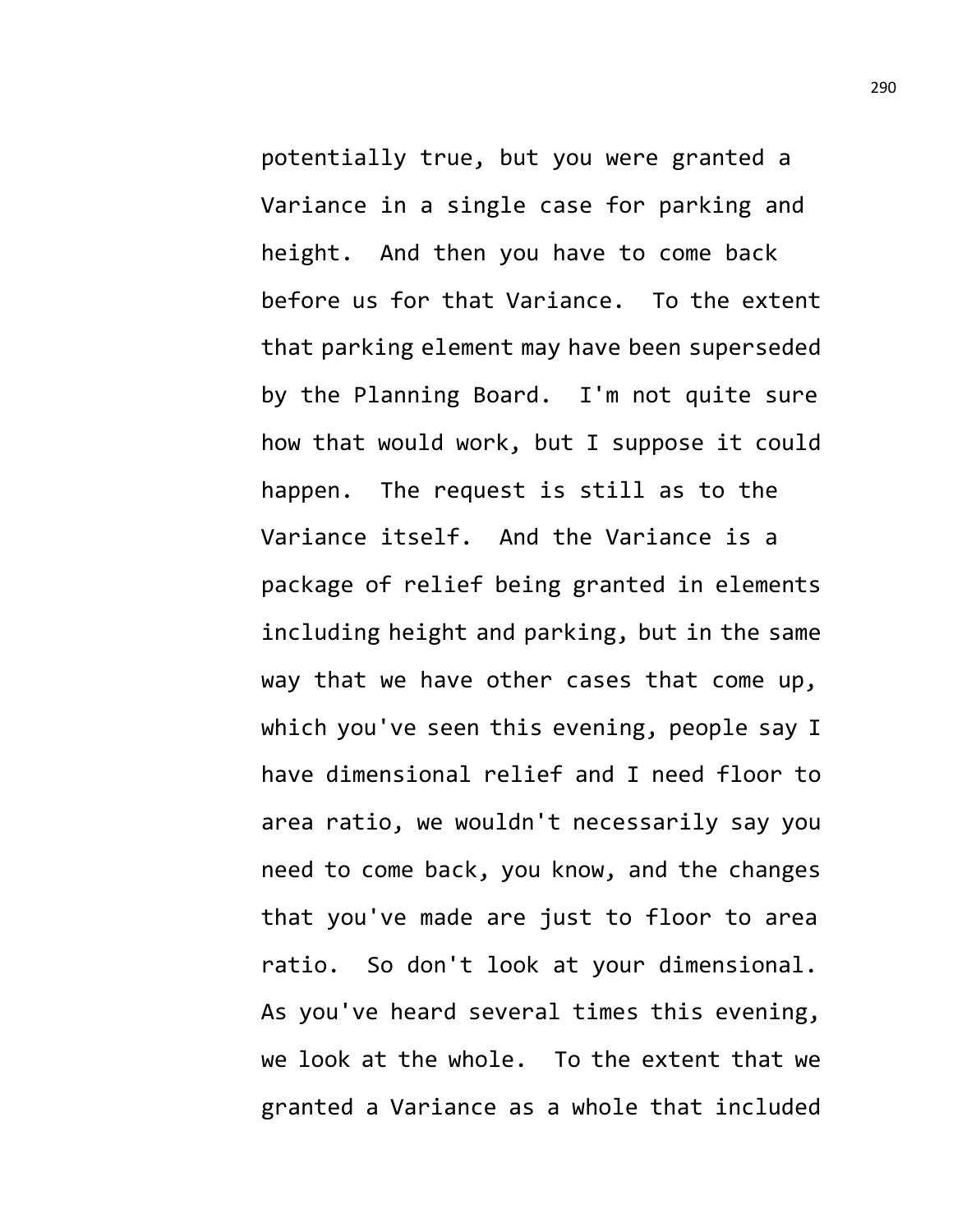parking, I do think it's relevant that when the changes are being characterized as minor and only relating to parking and not to height, that it really is a change to the project that touches on things that were pointed out in the Variance. So I don't need to go any further on it, but, you know, I would like the focus to be on parking because I do think it's relevant to what we granted previously.

ATTORNEY LOUIS MILLER: The thing is we absolutely never intended to mislead anybody or misrepresent anything we're doing. We're here to mend the Variance. We were told that we didn't need further relief on that, and that's the only reason we didn't bring that up. We're here for amendment to the Variance in any event, and we're glad to discuss with you in any detail you would like all the changes that we're making.

CONSTANTINE ALEXANDER: I think the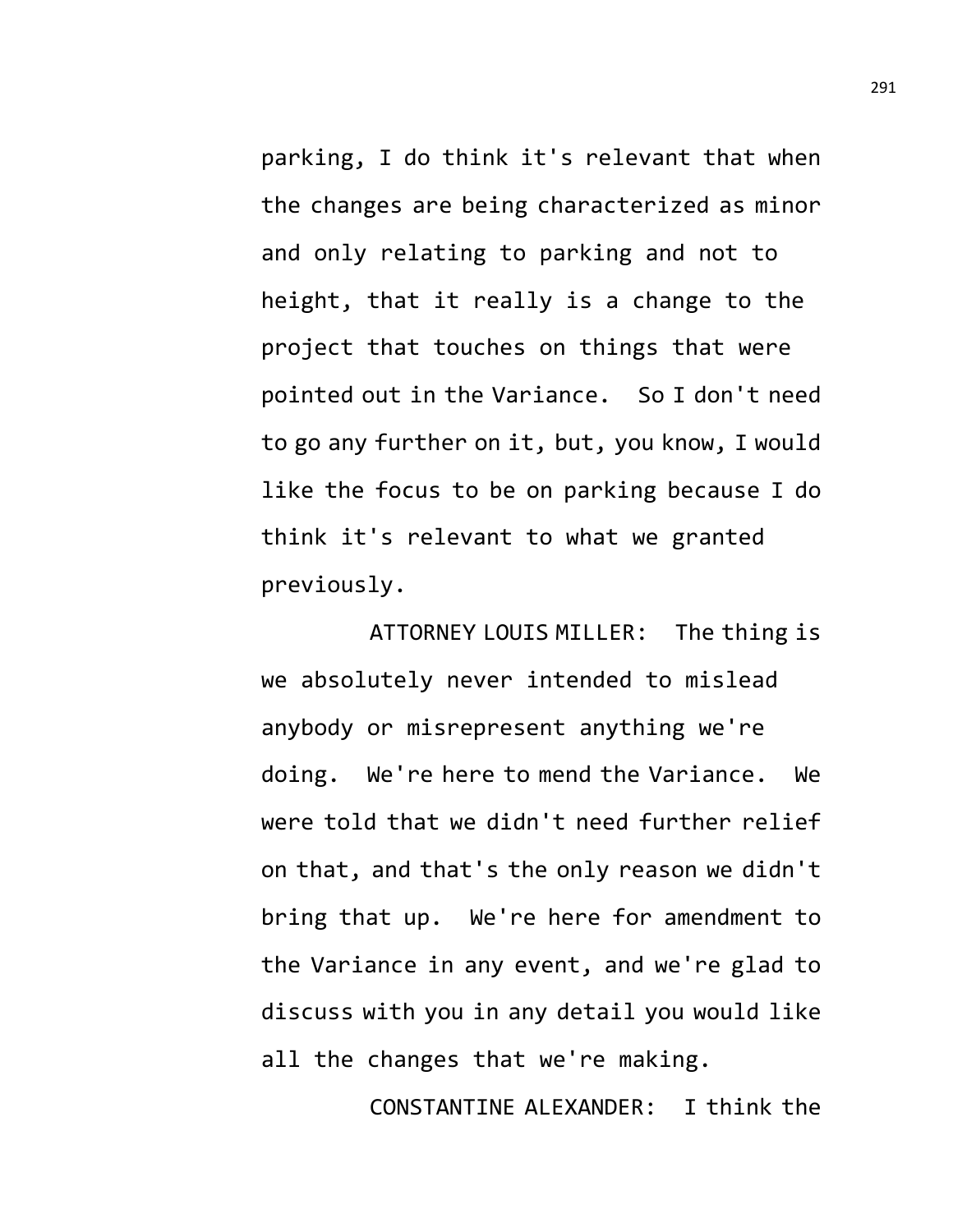key is to focus on the changes that you're looking for tonight. We should know about the prior Variances. We can make our own assessment comparing what we granted before with what you want to do now.

ATTORNEY LOUIS MILLER: I just want to make sure nobody feels we're trying to misrepresent or mislead anybody at any time.

CONSTANTINE ALEXANDER: We understand that.

CHRISTOPHER KANEB: Thank you.

BRIAN LAWLOR: Again, it's Brian Lawlor. I'm with SMMA Architects and Engineers in Cambridge. So, just for initial image of the building, what I'd like to just do is just remind ourselves of the perspective of the project that we reviewed with this Board in 2009, and I'll just show you the current perspective just to show that in fact in terms of the major materials, the major layout of the project, certainly from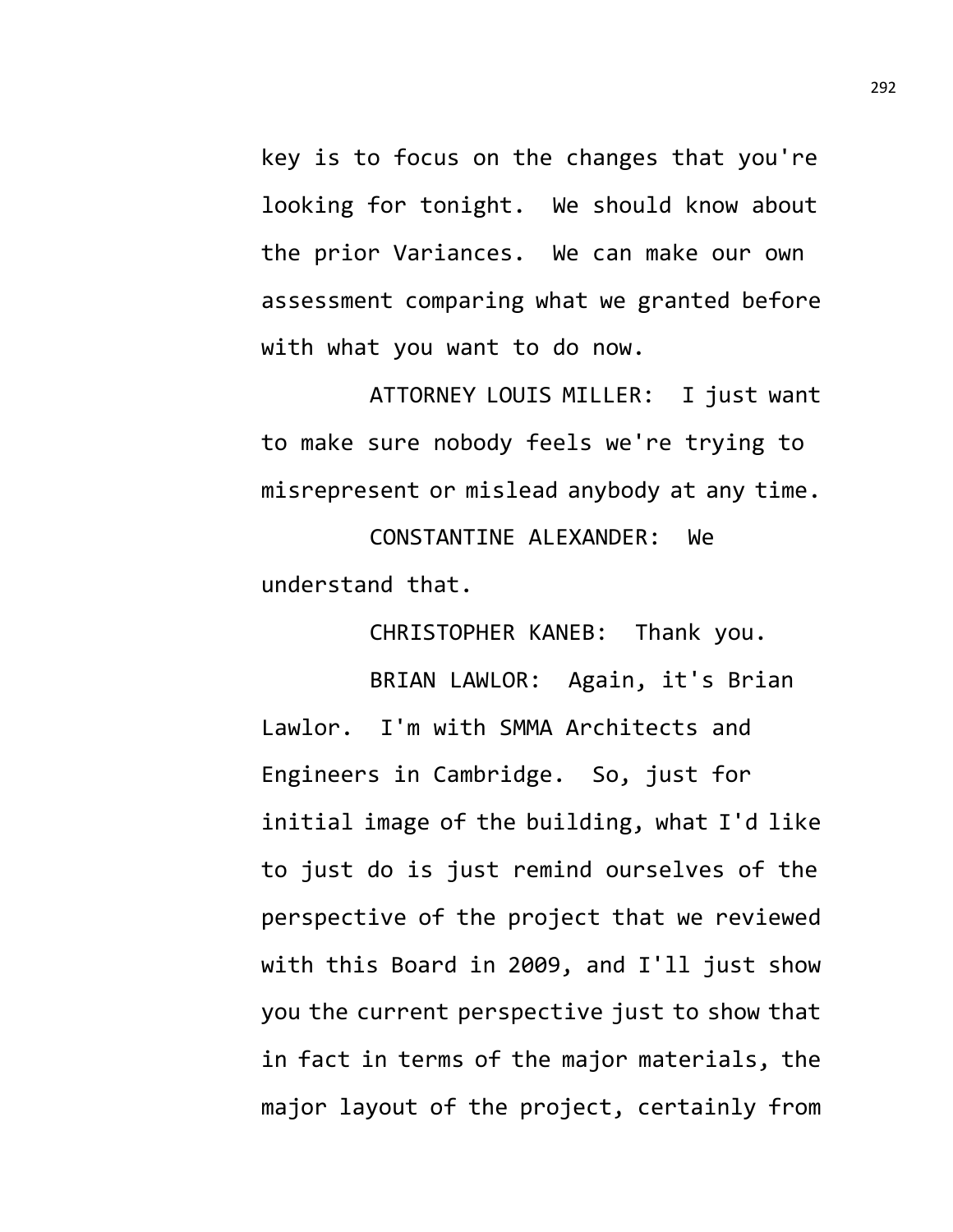this perspective, the project is extremely similar. So the project that was approved, the Variances that were approved by this Board in 2009, the project was 392 units and that is unchanged from the current project. It was a stacked building of 15, 14, and 13 stories. That is unchanged in the current project. And it essentially had these three tower elements and a smaller bar along Water Street itself. And that bar it still exists although dimension of that has changed slightly. And then there is a single level of parking which I'll show you in other plans, but it's essentially -- it's a single above-ground level that is screened by the building, so you do not see it from this perspective. It's essentially in behind the building. So just in terms of visual, I think you can see that there's -- the projects are very -- the project is very similar. In fact, it has foreshortened, and you'll see it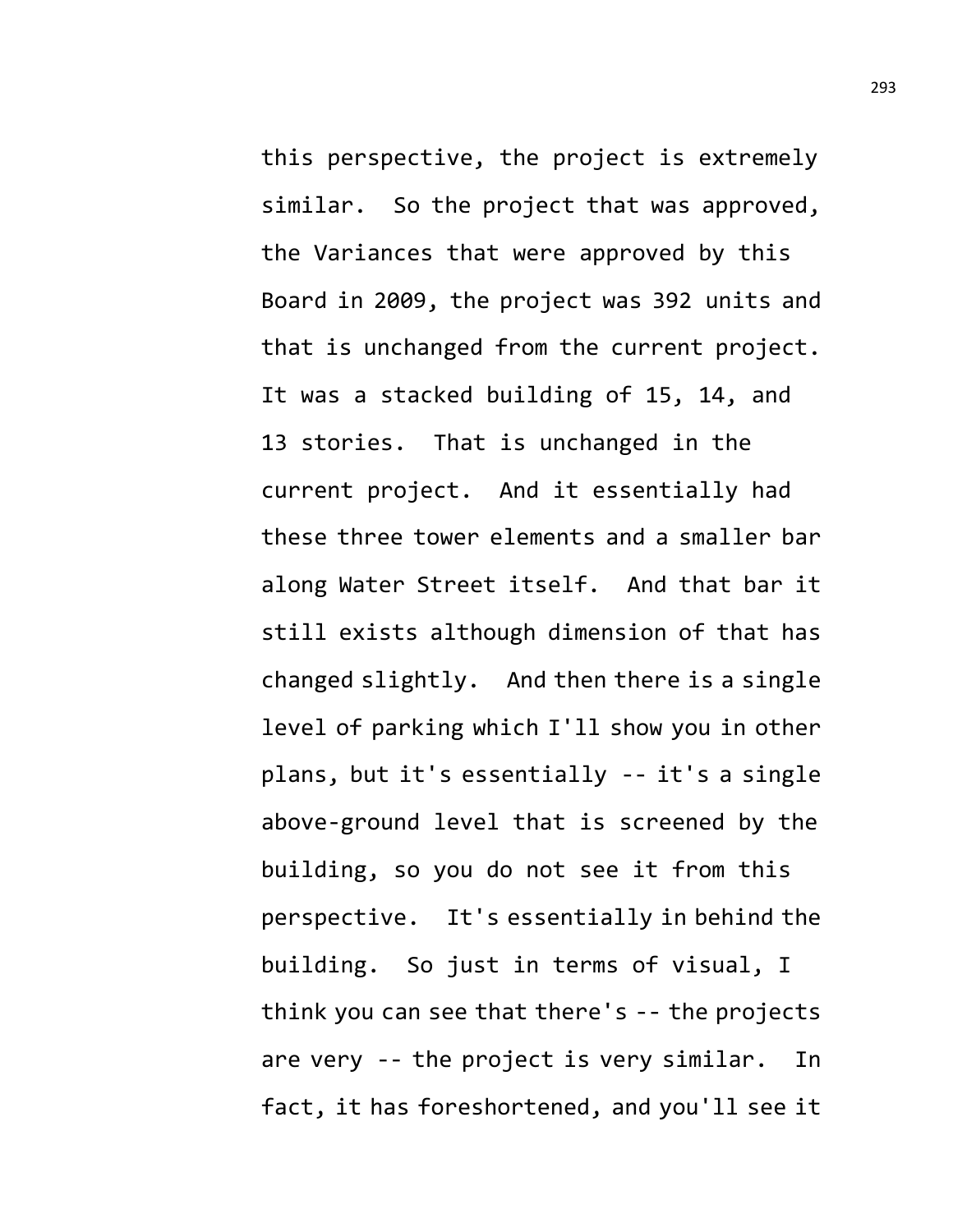in detail on the plan, but the building in this long dimension here has been reduced by about 36 feet. And the bar here has been extended by about 25 feet. So I'll show you that on plans it's a little easier to read.

So just to look at the -- again, I have some slightly what looks like a larger scale version of this, but hopefully, hopefully this is legible from your seats.

Again, this is the site plan from 2009, and this is the current site plan that we are in front in here which was, again, also approved by the Planning Board with the second Minor Amendment in November 2011.

So looking at again if this represents the residential tower elements, you can see that the overall length is reduced by this 36 feet from here back to here. So there's still the same basic geometry by the building is foreshortened this wing along Water Street again has been extended by 25 feet. So they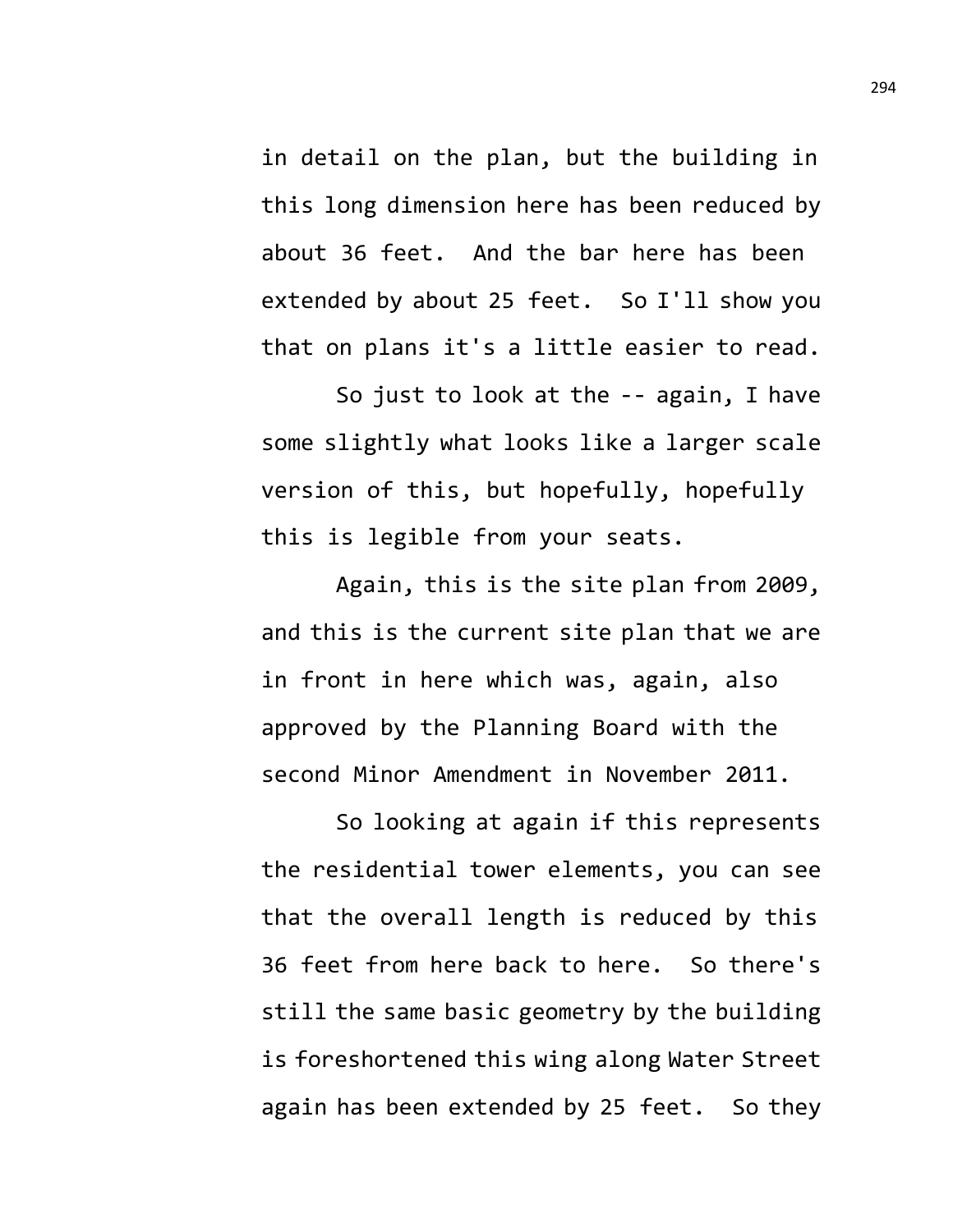are the major changes to the geometry.

We included in our application package a plan that essentially lists all of the changes that have occurred between the original and the current plan. And they are, again, the building, the reduction in the length, the extension in this length here. There's also a change in the access to the site. When the plan -- when this plan was -- when the Variance was approved by the Board of Appeals in 2009, the access was from the North Point site itself. So the concept was that as part of the North Point development, the access to the parking garage would be at this location. When we came back in 2011, it was clear that the North Point development was not going to be ready to provide us access. The Planning Board approved access into our garage in this location. I should point out that the geometry of the garage itself, which is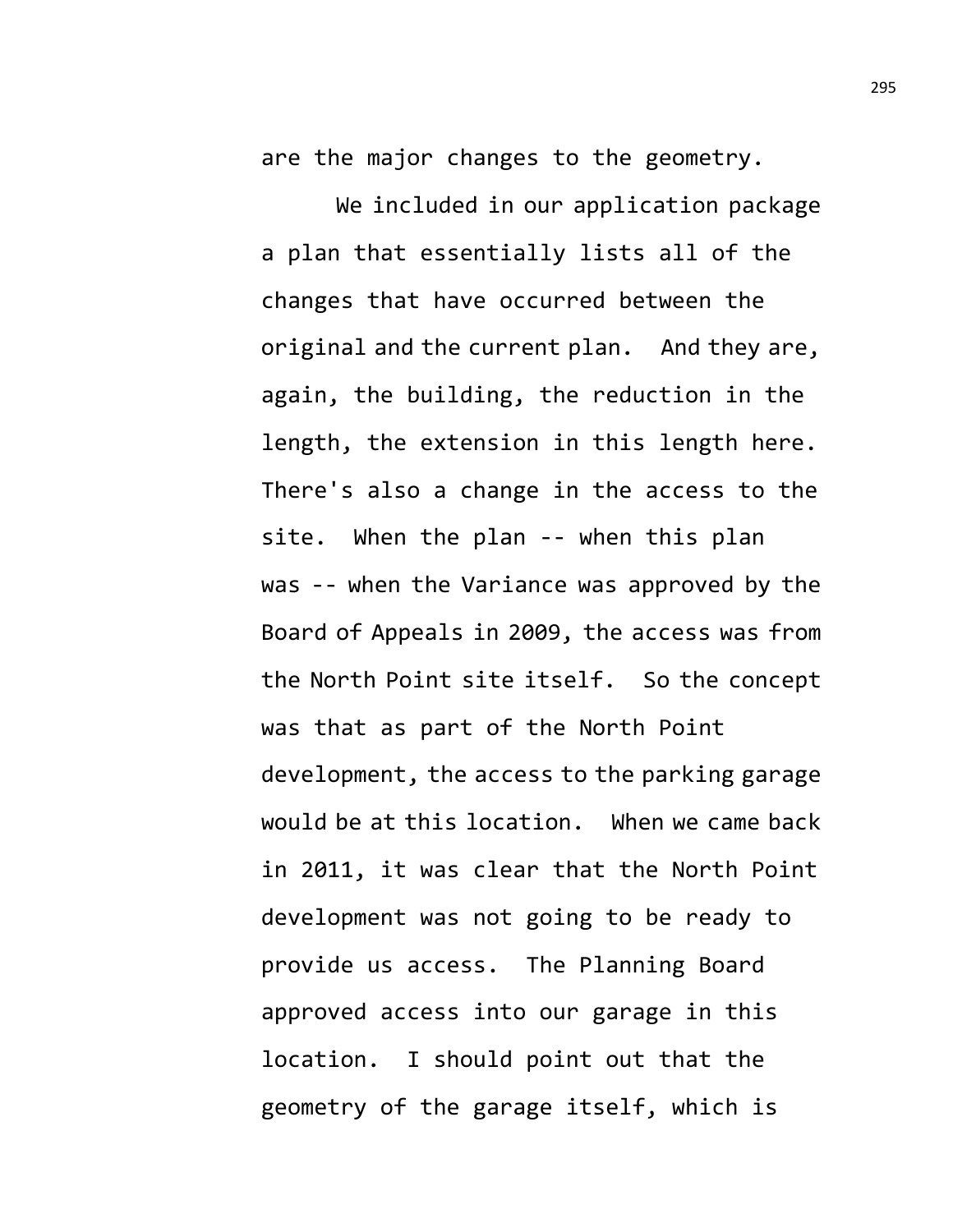essentially a single-story structure like so. You're seeing a terrace above. That geometry is essentially unchanged. It's still a single level of parking, but instead of accessing from this end, we're now going to access from Water Street. And, again, that received full review by the Planning Board.

The other changes relate to some very minor changes in the geometry along the edge of the building that respond to the advance of the Green Line extension plans. The other change relative to parking which was, which we talked about a little bit earlier, was there were two levels, two levels of parking in the project. There was one basement level which originally extended below grade or under full extents of the parking garage, and then one level above which was ground floor. So essentially one level above grade. As part of the Minor Amendment to the Planning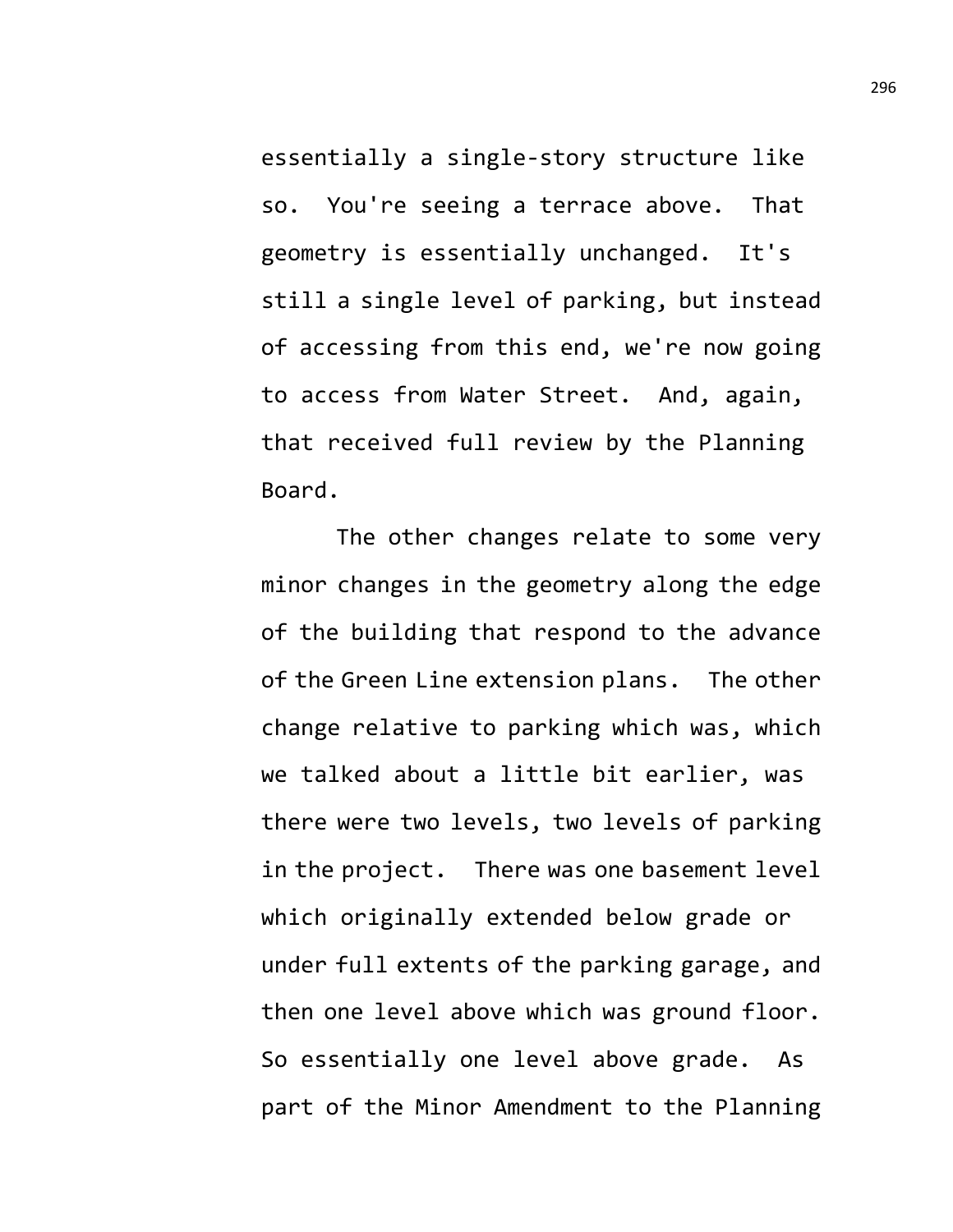Board, we reduced the level of the basement parking. So instead of parking under the full extent, in order to reduce soil excavation, we want to reduce the excavation of urban soils in this end. We were able to reduce it by approximately 7,000 cubic yards by placing 104 spaces that were at the basement level by placing that on the same level as the terrace. So it's essentially on the first floor roof. So you can see the striping and layout on this area here.

So, picture that as being setback again on this single-story above-grade approximately 200 feet from Water Street. So we have the bar that extends. We have the rooftop terrace on the first floor roof. And then behind that, so approximately 200 feet back we have this 104 spaces that are now placed on that first floor roof. And they are below the level of the viaduct. Approximately eight feet below the viaduct.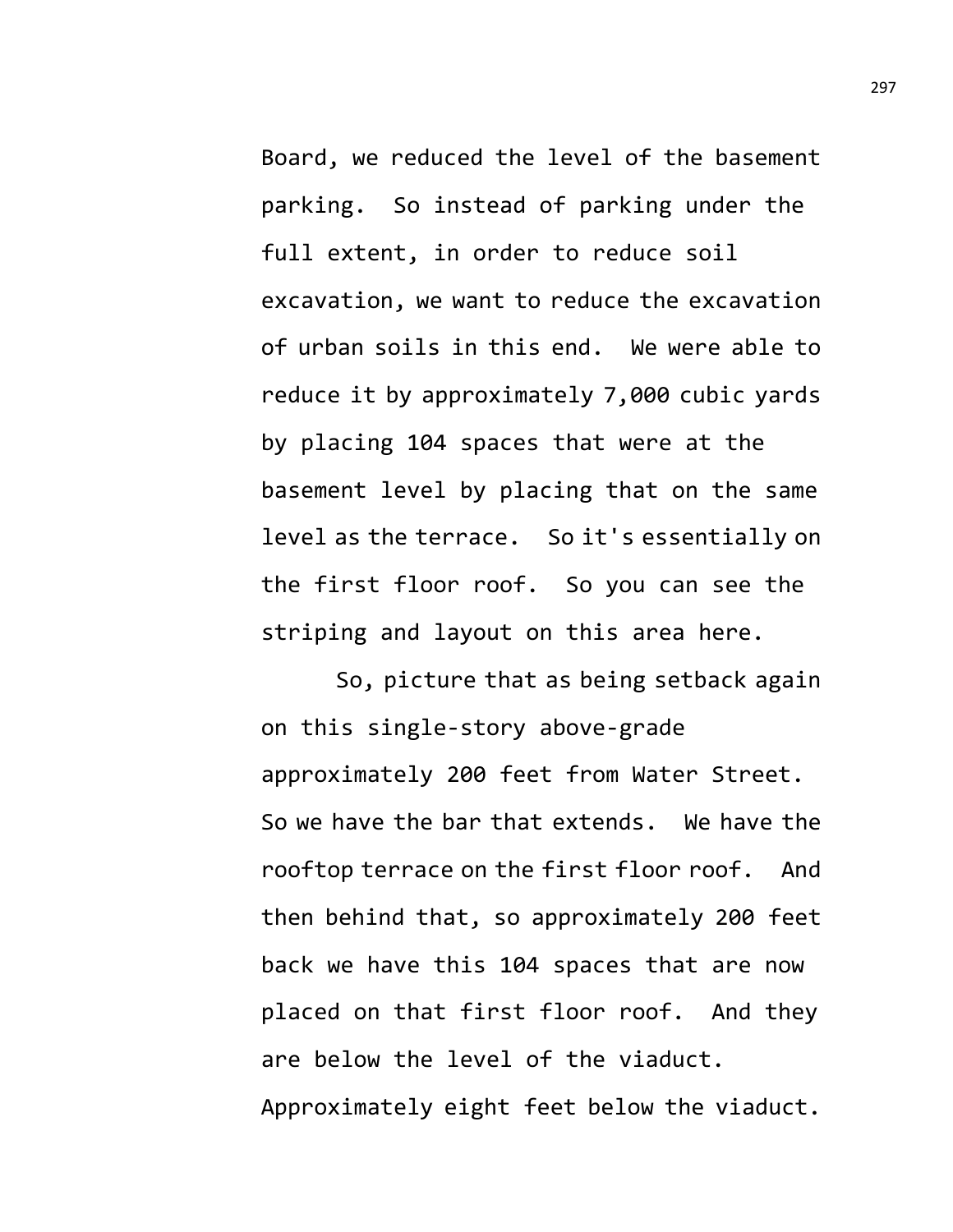So I have some layouts of the parking we can go through. But in section -- and I should say in elevation, again, these are the elevations that were reviewed by the Board in 2009. These are the current elevations.

Looking at it from Water Street, we see this bar that is extended, this six-story bar along Water Street. But essentially beyond that they're -- they really are unchanged. You can see the height is completely unchanged. The viaduct is now the design has advanced on the Green Line extension. And we're about -- it's about eight feet above our first floor roof. So we have, again, this parking at this level, the viaduct is above, and all of that parking is essentially screened.

CONSTANTINE ALEXANDER: And what's going on the viaduct, the Green Line extension?

BRIAN LAWLOR: That's Green Line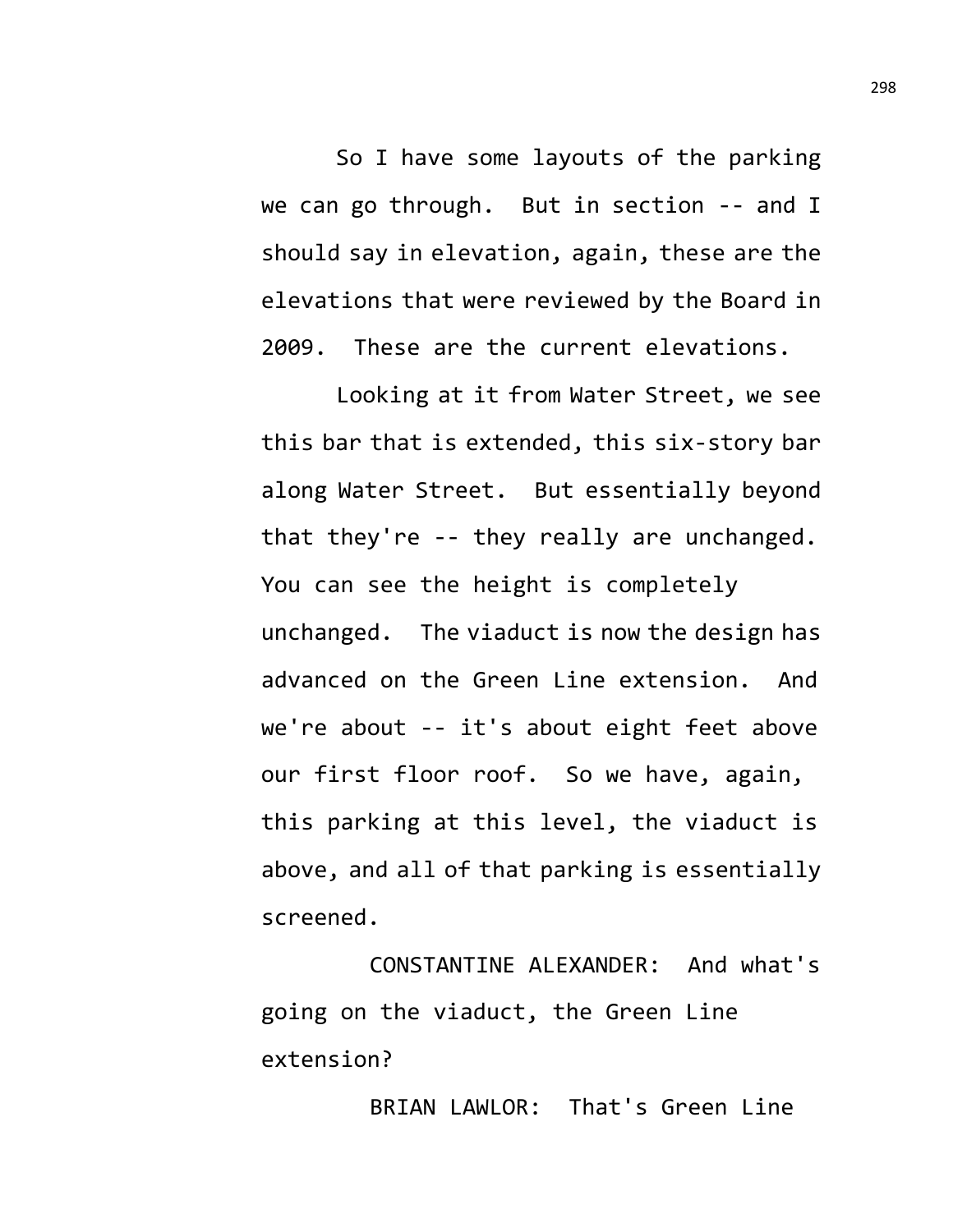extension, yeah. So it's up about 32 feet. Well, approximately 32 feet above grade.

CHRISTOPHER KANEB: Excuse me, Brian.

BRIAN LAWLOR: The parking then is then screened -- sorry, Chris, by the building on this side, by the terrace, and by the Green Line extension.

CHRISTOPHER KANEB: I just wanted to point out actually to that question, the one thing that did occur as we were, you know, in the intervening years from the time that we originally secured our permits, was that the Green Line extension advanced their drawings as Brian mentioned, and that had two effects on our property.

One was that the viaduct was actually going to be higher than it had been originally planned. And it's now at the elevation that Brian is describing which is when we had first permitted the project. The viaduct had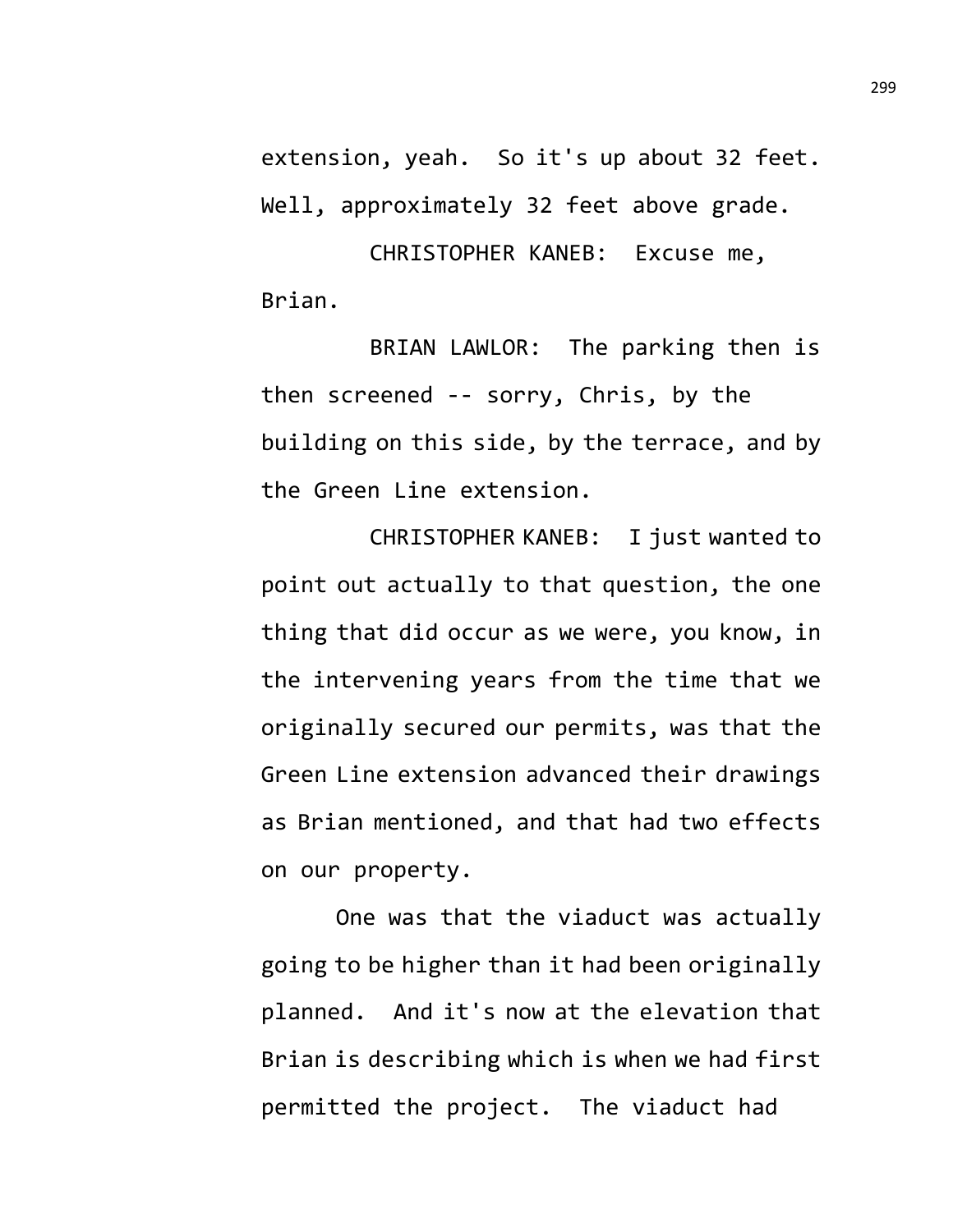planned to be going down to grade by the end of our site, and now it's raised entirely by I think 32 feet.

BRIAN LAWLOR: Yeah. And it's essentially level as it runs passed our site. Instead of -- the original idea was that it would clear Water Street and then it would start to come back to grade. But now it's essentially a horizontally a level run along the extent of our property which is actually better for our project.

CONSTANTINE ALEXANDER: In 50 years from now someone will have the bright idea to put it underground and we'll have another a Big Dig, of course. The Cambridge version of the Big Dig.

CHRISTOPHER KANEB: So that was one change, the viaduct.

The other was also that it will now be encroaching over our property line which had the effect of -- a couple of effects, one of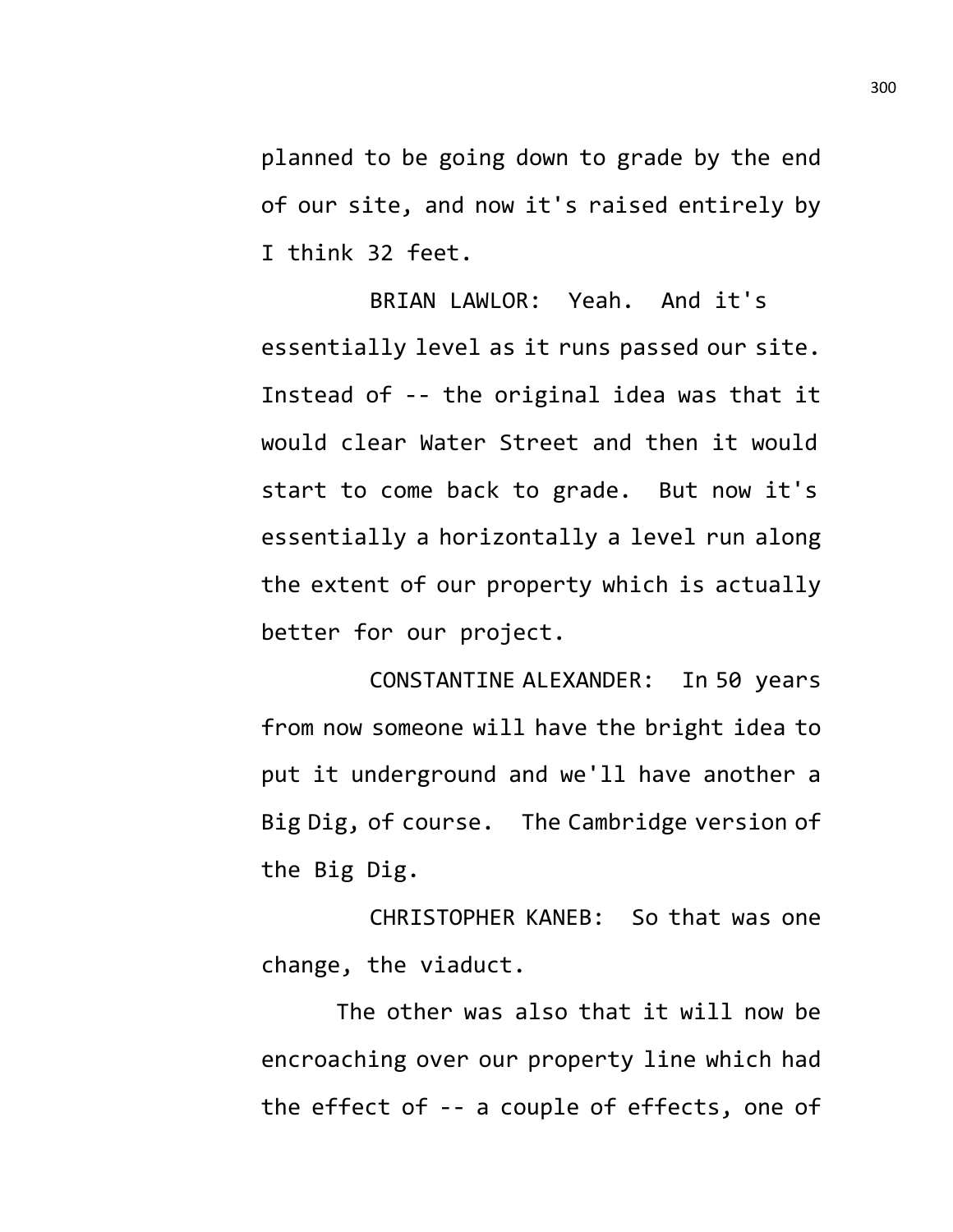which was changing the geometry of the garage.

CONSTANTINE ALEXANDER: What's the effect of just basically the desirability of having a unit in there with a train line running outside your window?

CHRISTOPHER KANEB: I mean, we designed the building to accommodate the Green Line being there, and that's one of the main reasons why the living space is a line that side of the lot. The other thing is that, you know, it's being designed -- the units are being designed to accommodate it, so that the installation, the windows are sufficient to mitigate any noise impacts but it is there. And like I said, it's, it's there in a way beyond what we had originally planned for. Didn't mean to interrupt.

BRIAN LAWLOR: Well, I think that's it. In summary we can certainly go through any detail on the parking numbers or parking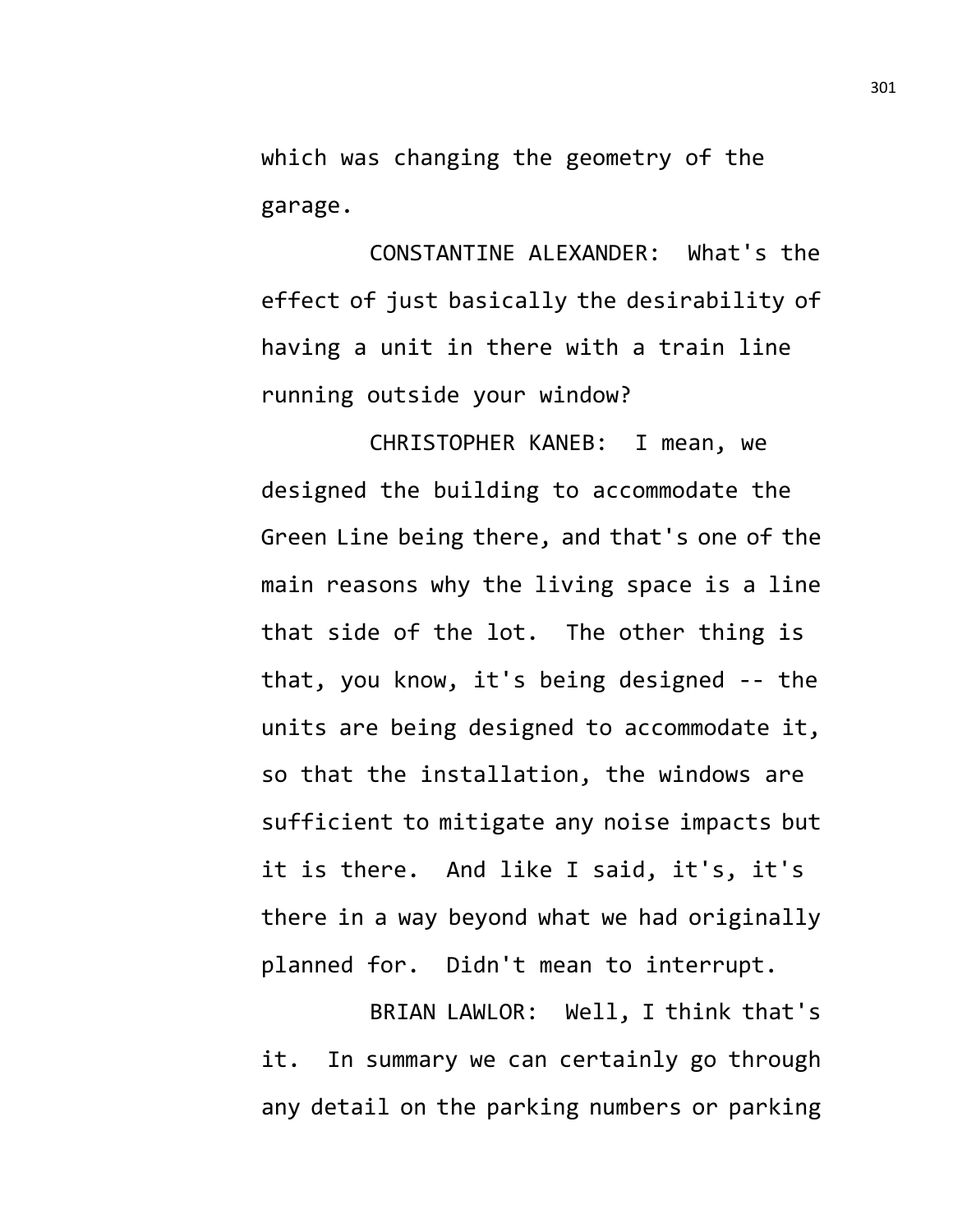layout on each of the floors if that's at all helpful. I can bring this over more closely. But essentially if this is the basement level, I can see that instead of parking over the full basement, we're now limited to this area here. The first floor we have parking throughout, and then on the second floor -- this is a terrace, this is the parking layout, and then floors three and above, you know, we just see the tower elements. We just see the residential elements. I can go through that in more detail.

TAD HEUER: So do you need the GFA, the additional GFA that was granted for parking still?

BRIAN LAWLOR: The -- well, I mean the -- we certainly need it.

TAD HEUER: Right. BRIAN LAWLOR: Yes. TAD HEUER: And so what the Planning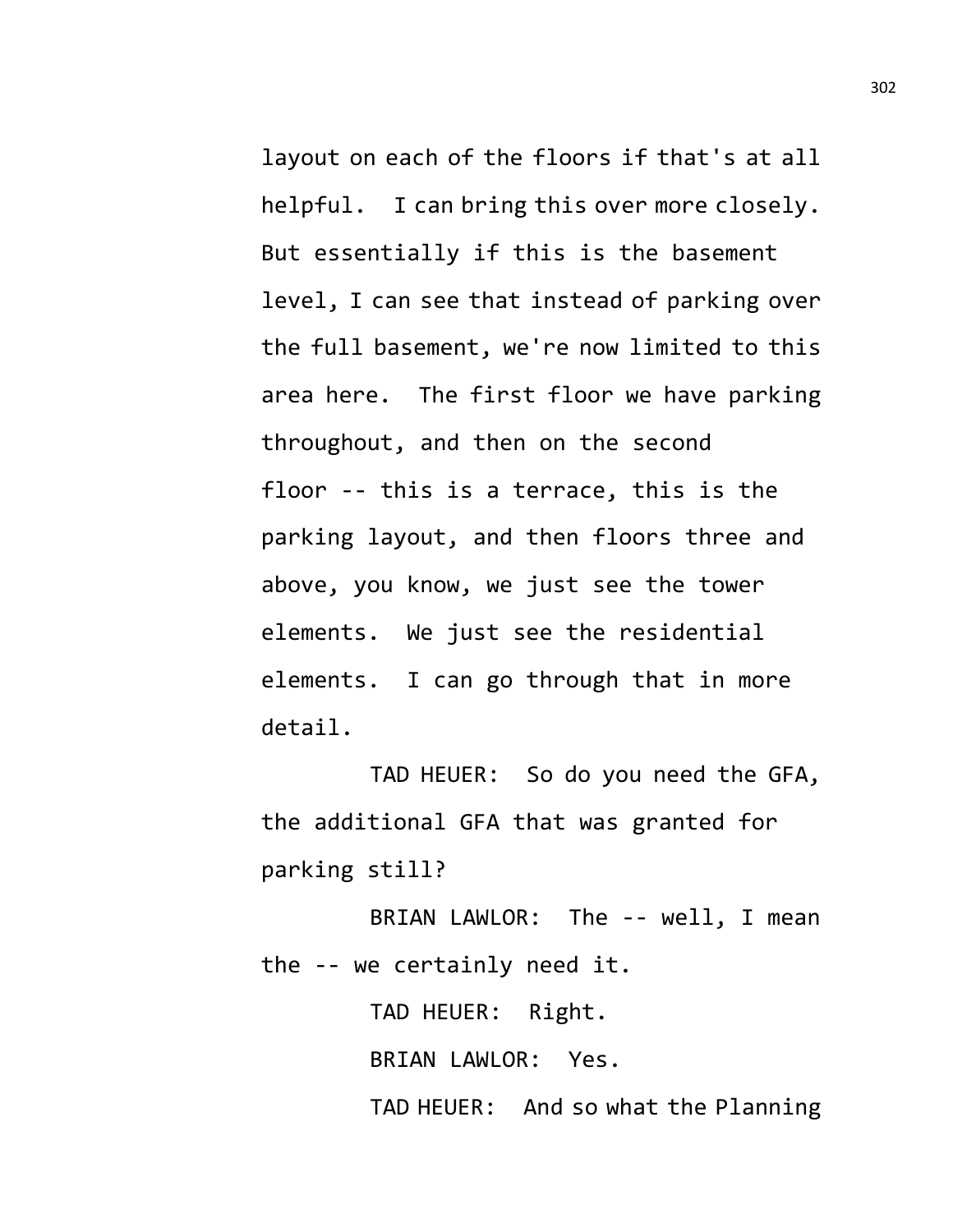Board did was they approved

the -- essentially the movement of where the cars would be placed which reduced your need for the, I guess, that's the western portion of the site, GFA basement?

BRIAN LAWLOR: Yes.

TAD HEUER: So you didn't need that space under there because you were using -- your (inaudible) space, is that approximately what happened?

BRIAN LAWLOR: Well, below grade -- so, yes, meaning that that did not count towards GFA when you're below grade. It does count towards GFA when it is above grade. Correct.

TAD HEUER: Right.

BRIAN LAWLOR: And the Planning Board, yes.

TAD HEUER: Okay.

BRENDAN SULLIVAN: Okay. Any questions at this time?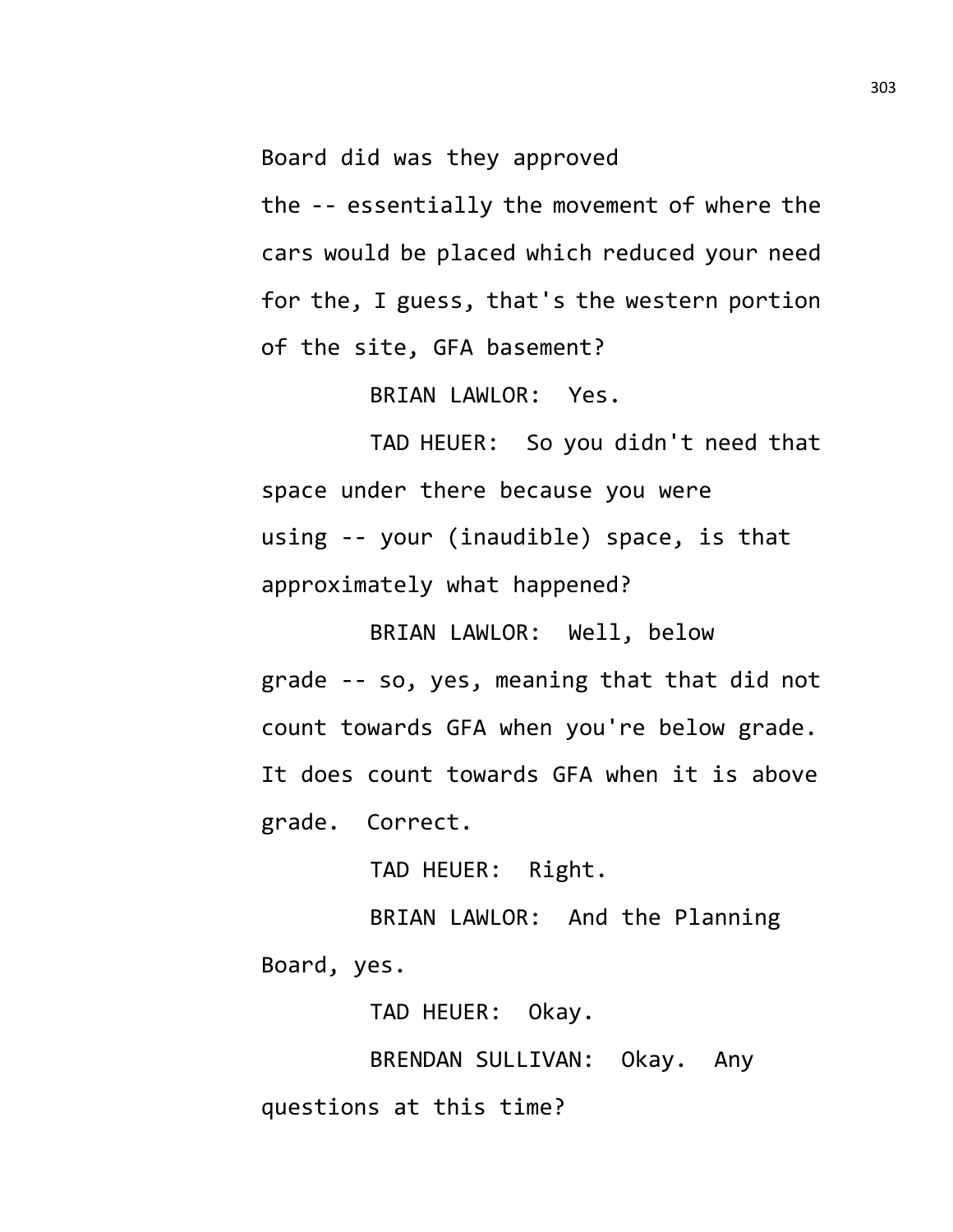CONSTANTINE ALEXANDER: No, I'm fine.

> BRENDAN SULLIVAN: Tom? THOMAS SCOTT: No. BRENDAN SULLIVAN: Tim, any? TIMOTHY HUGHES: No.

BRENDAN SULLIVAN: Let me open it to public comment.

Is there anybody here, Heather, that wants to speak on the matter?

HEATHER HOFFMAN: I just have a question. Did you get the letter from the East Cambridge Planning Team?

BRENDAN SULLIVAN: No. And I was sort of looking through for this stuff. Do you have it?

HEATHER HOFFMAN: I do not.

CHRISTOPHER KANEB: I have a copy of all the correspondence that was submitted. BRENDAN SULLIVAN: Oh, okay. HEATHER HOFFMAN: And I'm not here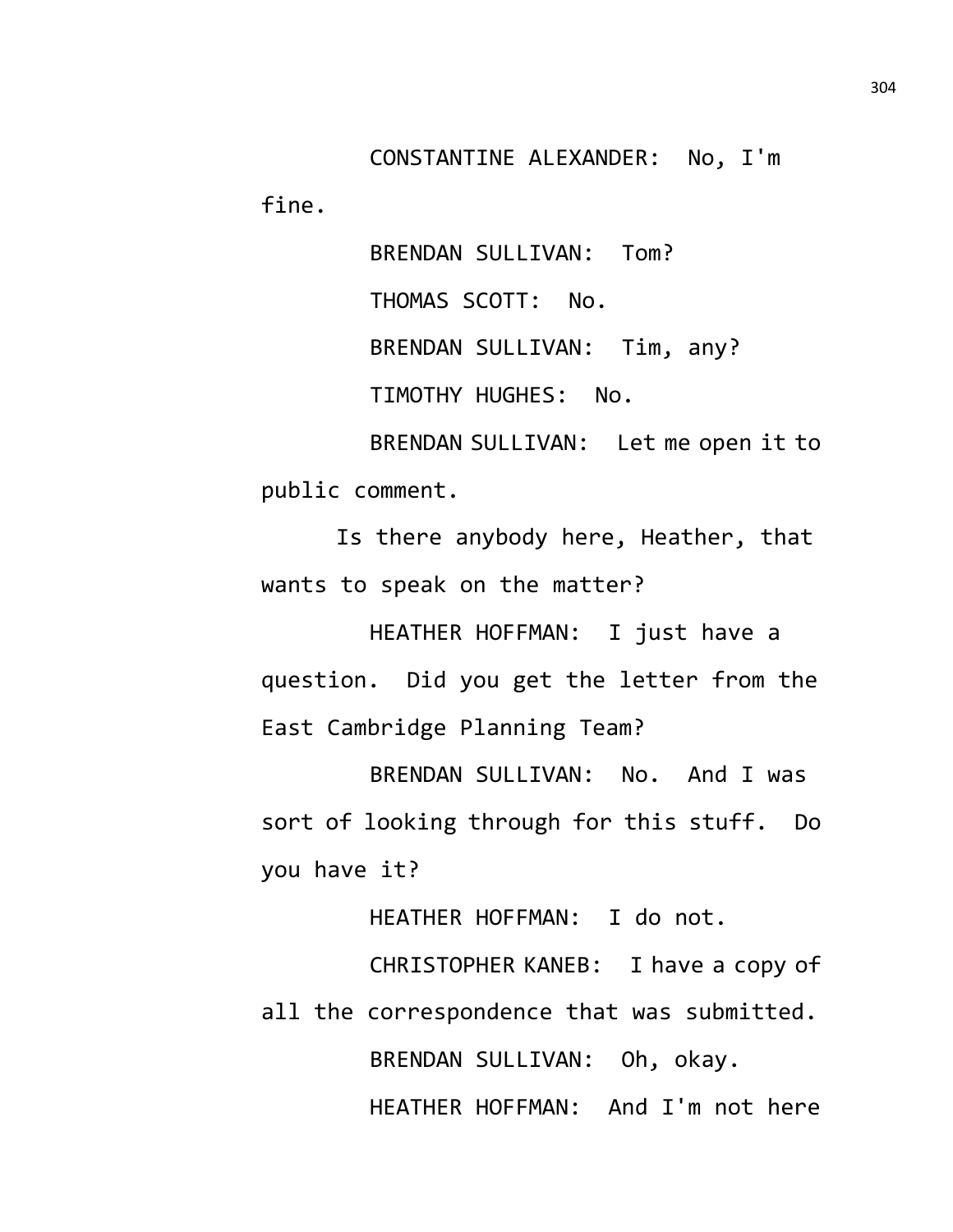to represent the planning team. I just wanted to make sure you got the letter.

BRENDAN SULLIVAN: We have the letter.

HEATHER HOFFMAN: Okay then. That says everything that I could possibly want to say.

BRENDAN SULLIVAN: Okay.

We are in receipt of correspondence from the East Cambridge Planning Team. (Reading) Mr. Chris Kaneb attended the April 25th meeting of the East Cambridge Planning Team to discuss with us further the plans for 22 Water Street. He explained that no changes have been made since last year when we discussed the project with him, and his architect and contractor, but that BZA records needed to be updated. The Variance requested in BZA 9762 was apparently granted before the Planning Board approved the above-ground parking and a relocation of some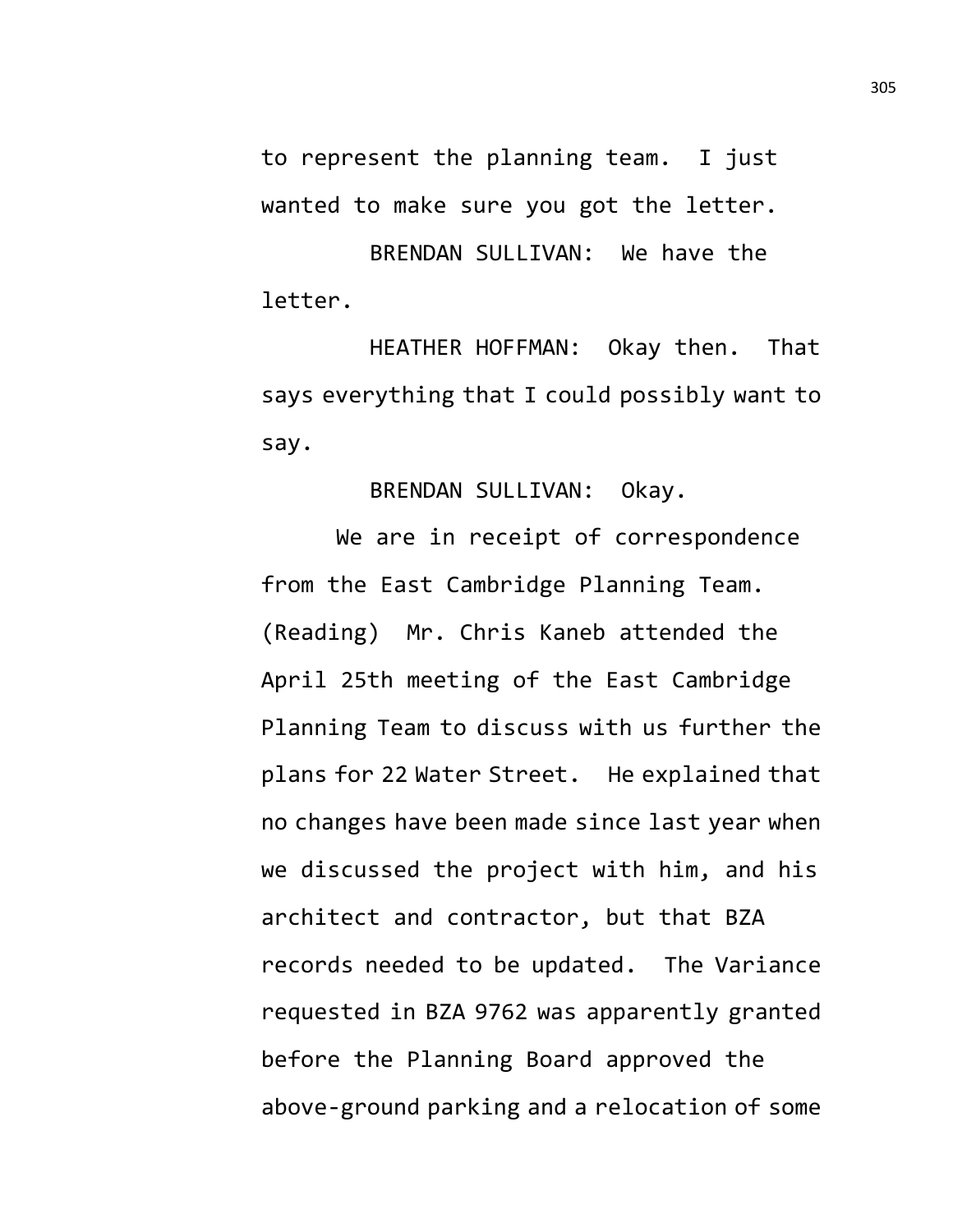residential units. These changes were necessitated by the decision of the MBTA to keep the Green Line tracks high, the length of his property. Mr. Kaneb has come to ECPT many times in the course of planning this project and has always worked cooperatively with all of the abutters and with the East Cambridge Planning. We all remain in support the decisions and design changes to the 22 Water Street project which have always seemed reasonable in view of the MBTA's altered plans. With good wishes, Barbara Broussard.

I'm going to enter this into the file anyhow.

There is correspondence from the HYM Investment Group. (Reading) The HYM Investment Group, LLC, owner/developer of the adjacent 45-acre North Point development site has been working closely with Chris Kaneb of Catamount Holdings given the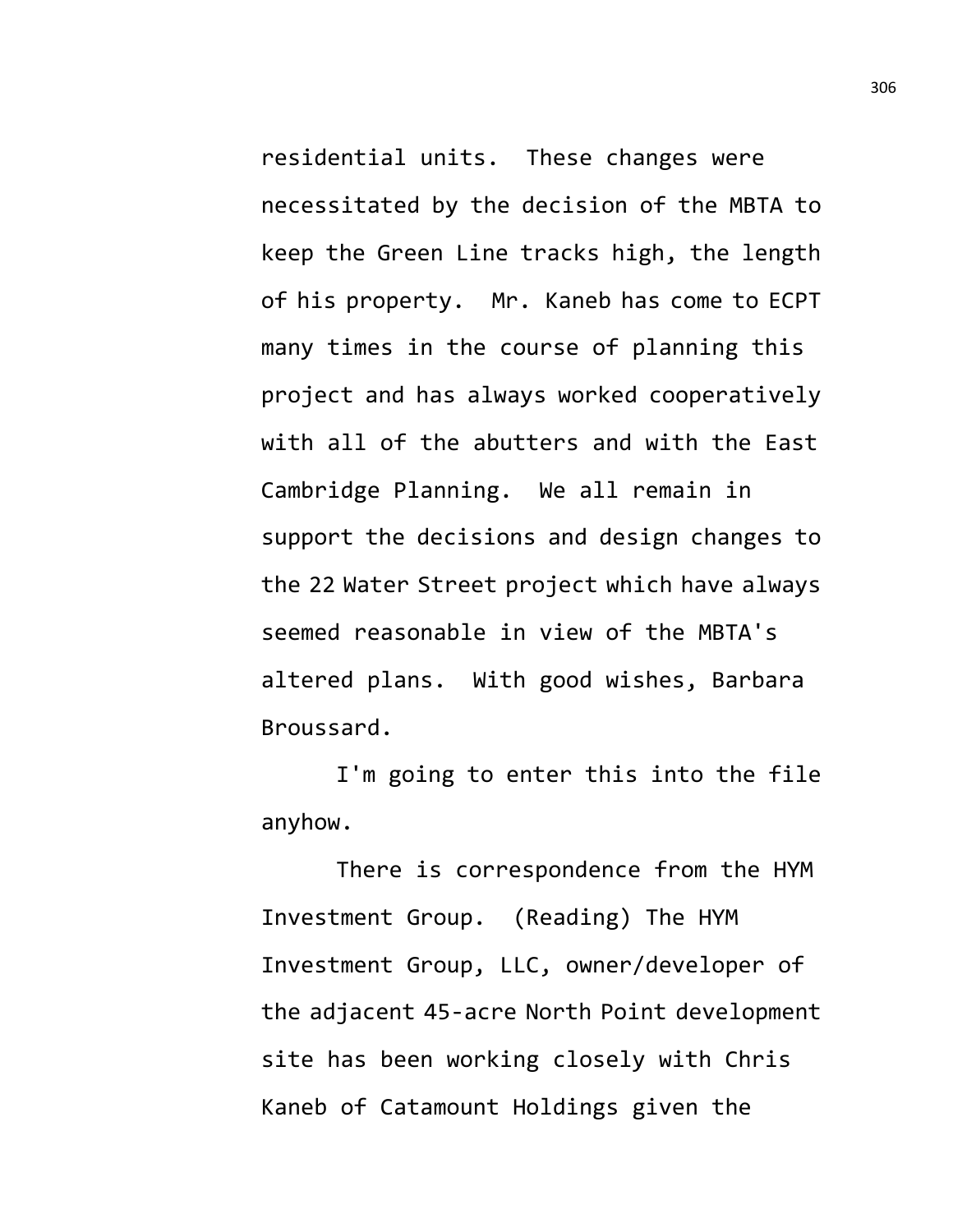interaction and proximity of our two sites. Chris has also walked us through the proposed minor changes of the 22 Water Street project. HYM supports and is in favor of the design changes requested by 22 Water Street in this BZA case. This is an important project for the entire North Point PUD District and HYM looks forward to 22 Water Street moving forward with his project. Sincerely, Douglas Manz, M-a-n-z, Director of Development.

Okay, that's -- do you have something there?

CHRISTOPHER KANEB: This was submitted on behalf of another abutter.

BRENDAN SULLIVAN: There is correspondence from Rich McKinnon of the McKinnon Company. (Reading) I'm writing to you on behalf of Archstone North Point, a neighboring PUD to your 22 Water Street project. We enthusiastically support your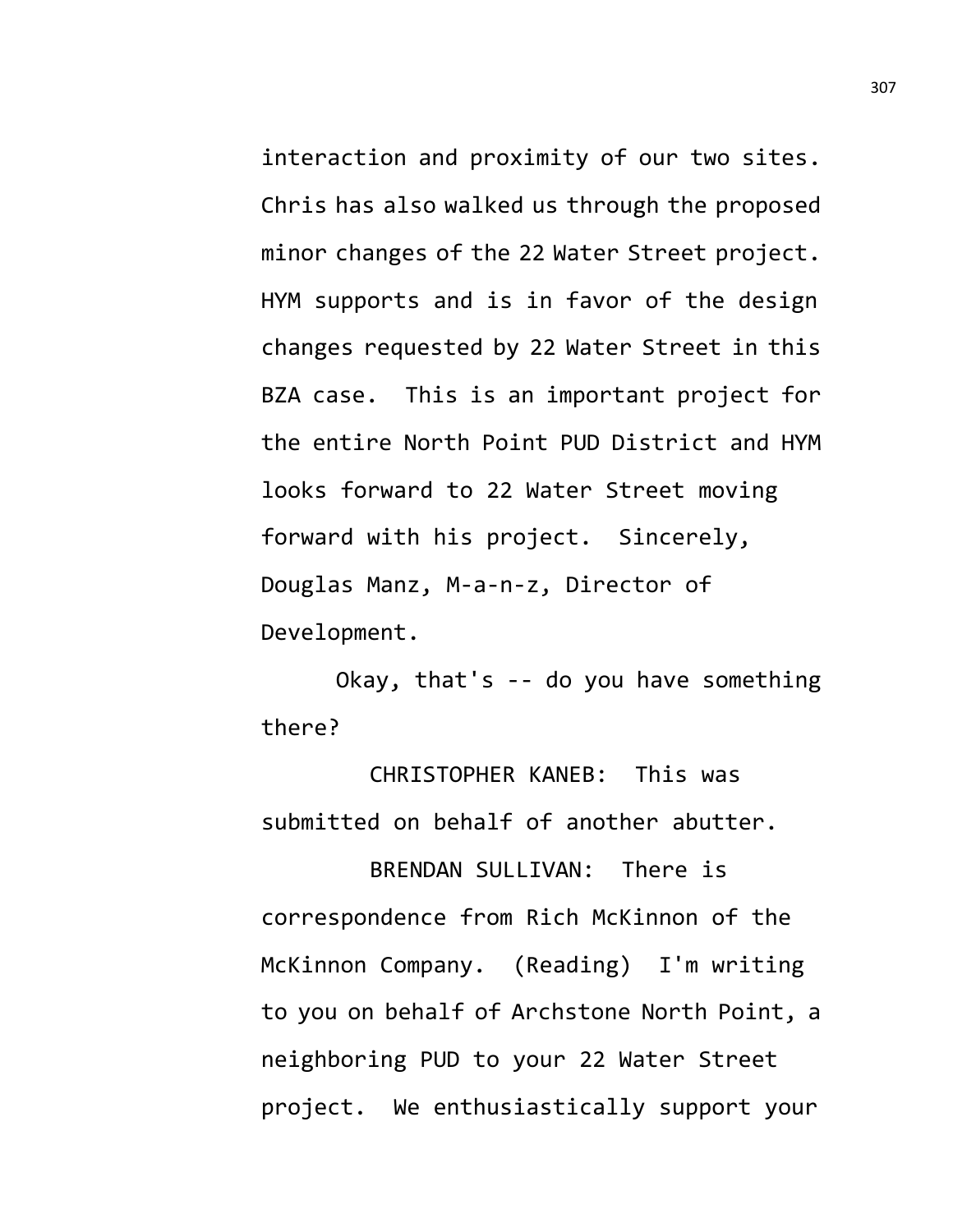reapplication to the BZA this month. Please feel forward to forward this letter to the BZA as party of your application package. I will do the same in the morning. Best wishes. It's a beautiful project. Signed Rich McKinnon.

And I think that is it.

CHRISTOPHER KANEB: You have the Planning Board letter?

BRENDAN SULLIVAN: Well, yes. On the letterhead of Planning Board. (Reading) The Planning Board recommends the granting of the height variance as outlined in this application. The Planning Board has reviewed the residential proposal in North Point and finds that the changes to the plans to be improvements and refinements that occurred during the development of a project this size. The Planning Board PB No. 247 and the accompanying Minor Amendment unanimously and continues to support the development.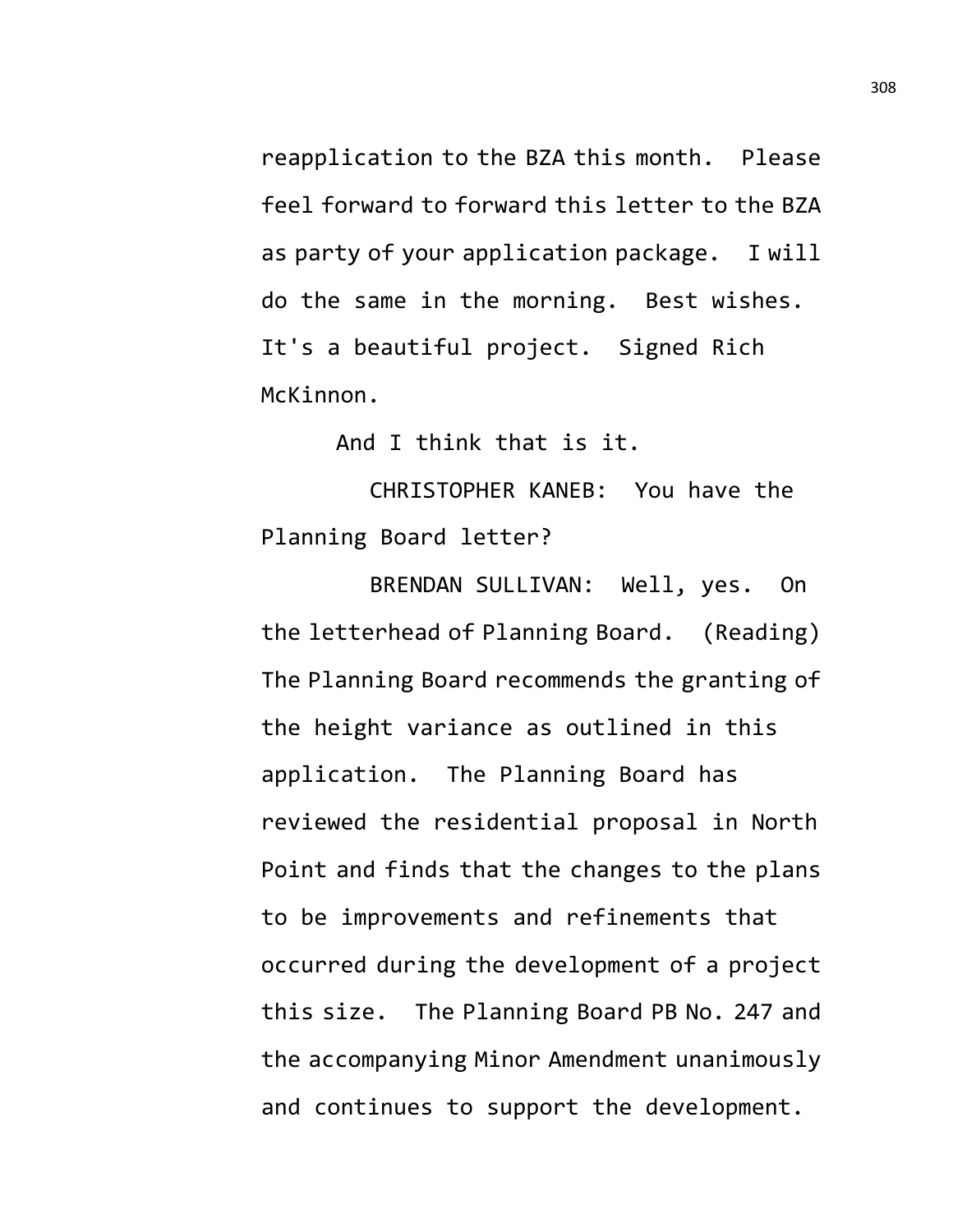The copy of the Planning Board's comments is attached.

There is a quite a lengthy letter which the Board will incorporate as part of its decision. (Reading) During the public review process the Planning Board concluded that the request for the addition height was acceptable and reasonable and acknowledge that the permittee would need to seek relief for the additional height from the Board of Zoning Appeal. The oddly shaped lot abuts the future rail viaduct embankment which is likely to be on the order of 14 feet in some parts, a difficult neighboring use for a residential project to overcome lowering the height and spreading the building out. Over more the site brings more of the living space in closer proximity to the negative feature. The Planning Board supports the applicant's request for relief from the height limitations based on the quality of the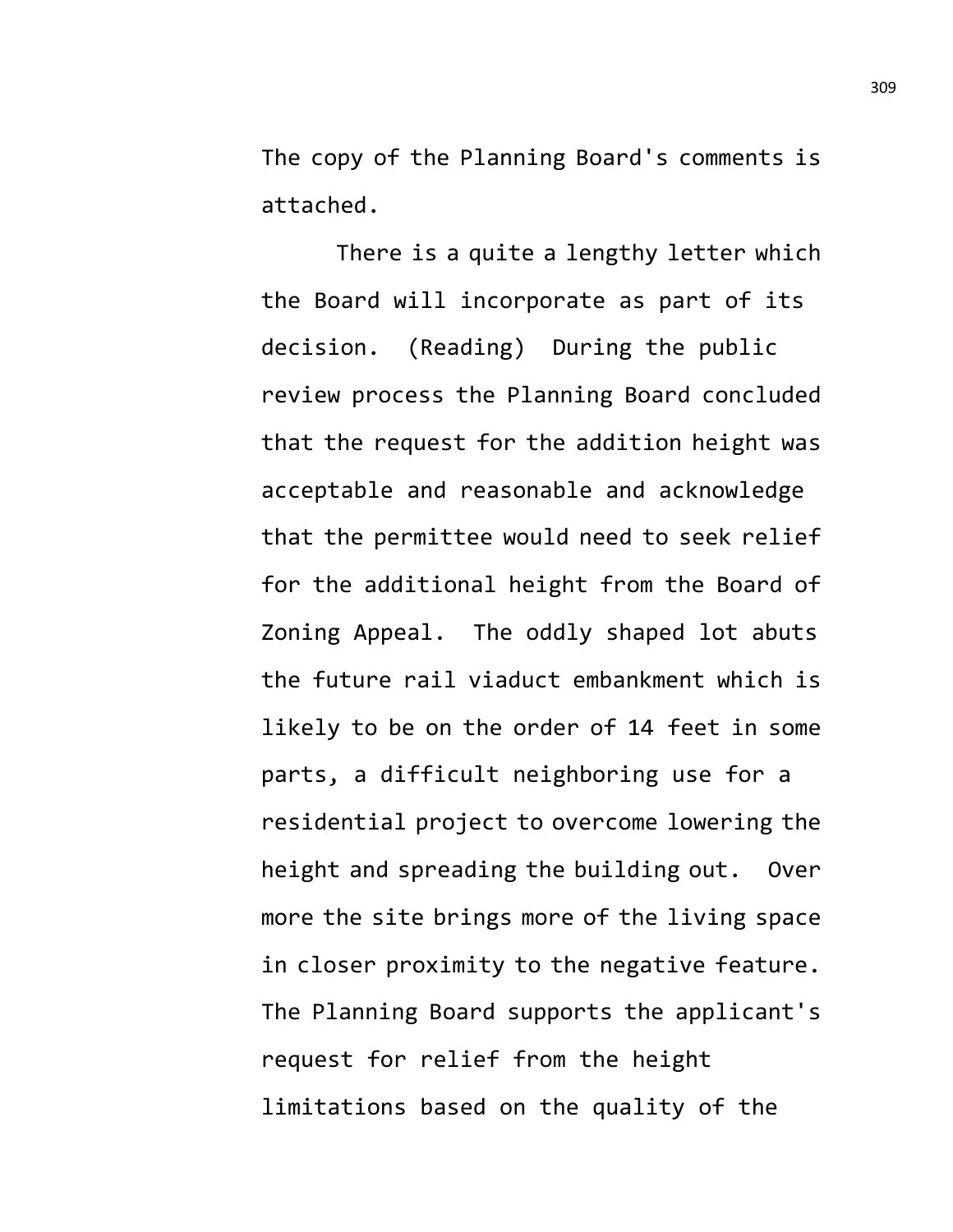design that has been developed. Its faithfulness to the objectives of the North Point District and the minimal impact the additional height will have on abutting properties and more distant East Cambridge Community.

And we will incorporate that correspondence as part of our findings.

Anything else?

Anything else to add, delete?

ATTORNEY LOUIS MILLER: Only one question just to deal with the same issues that we're dealing with now. We're very far along in our plans. We're hoping to close within the next couple weeks. We certainly don't anticipate any major changes. There are a few minor changes, that for example, the Planning Board has delegated to the Traffic Department. I'm just wondering how this Board -- if any minor changes that we make in the plans that we've submitted to you today,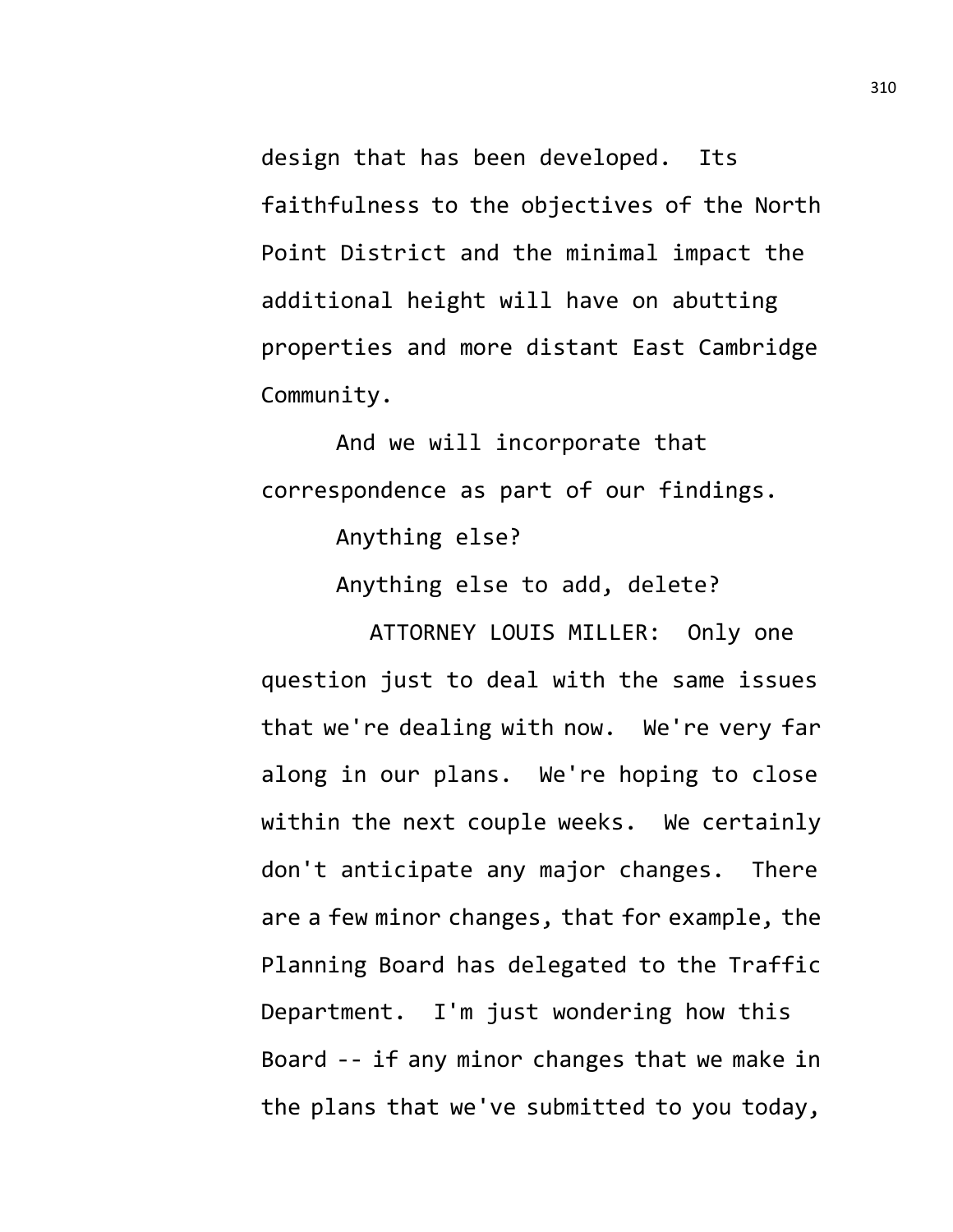how you want to deal with that? Do you allow us any flexibility? At one point do we have to come back? At what point don't we have to come back?

BRENDAN SULLIVAN: You don't want to have to come back.

ATTORNEY LOUIS MILLER: We're just trying to deal with it now. As I said, we don't -- there's nothing that we anticipate. We're very far down along the line.

BRENDAN SULLIVAN: Once you read must be in conformities.

ATTORNEY LOUIS MILLER: We ran into the issue, we went back and forth, as you well know and we're here and we fully accept it and all the rest of it, but --

CONSTANTINE ALEXANDER: But, Mr. Chairman, in view of this is a more complicated project than a typical residential structure. I think we can talk about substantial compliance with the plans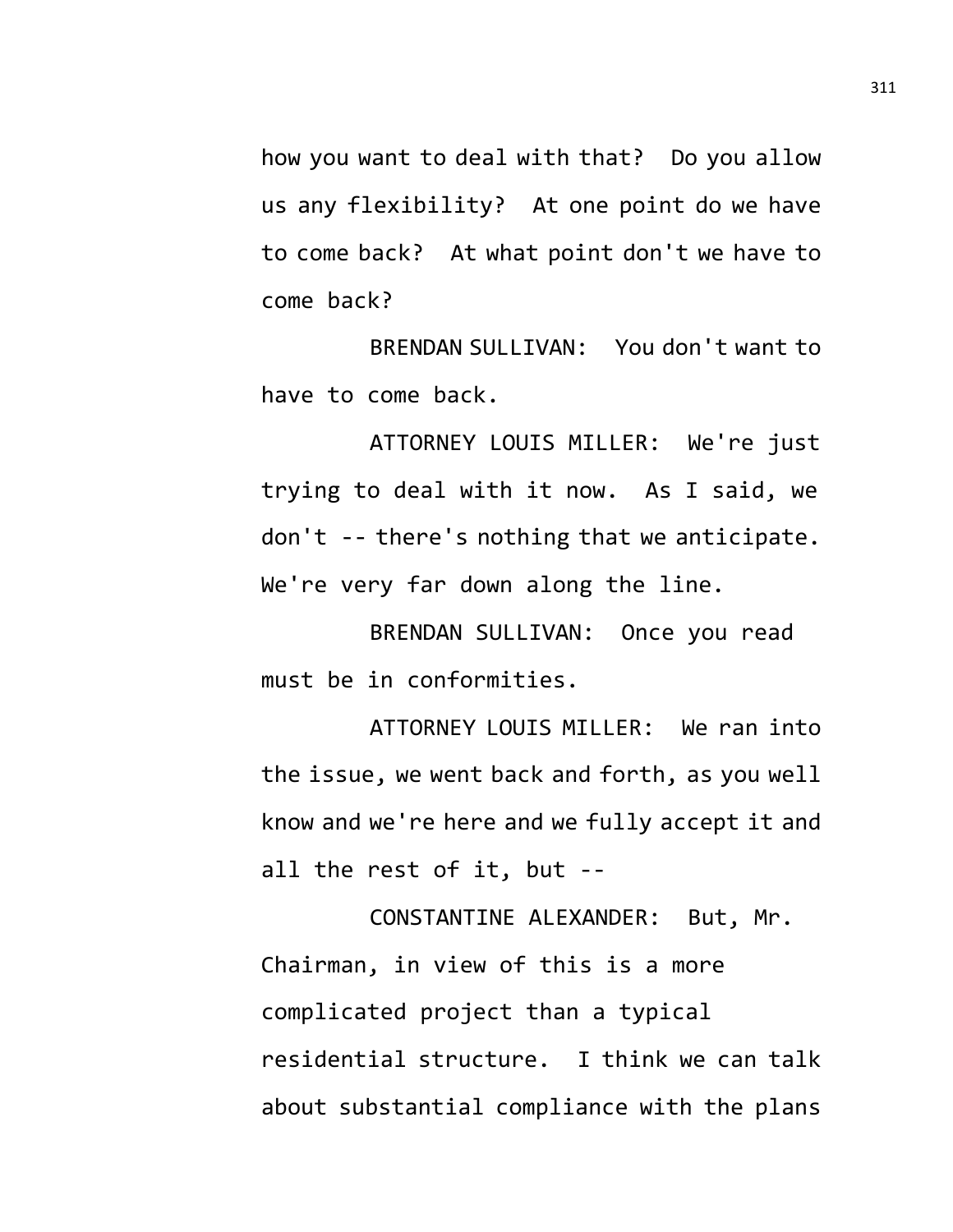they submitted to us tonight. And if we're talking about minor things, you won't have to come back before us. I think to be absolutely precise, they have to be exactly these plans for a project of this scale, and what we're looking at in my mind is not realistic. I would suggest that as the approach that would solve the problem.

BRENDAN SULLIVAN: Fine.

Anybody have any problem?

TIMOTHY HUGHES: I've always thought substantial compliance was the way we should go on all projects not just the big ones.

BRENDAN SULLIVAN: Now, who shall be arbiter of substantial?

TIMOTHY HUGHES: Yes, you know.

CONSTANTINE ALEXANDER: That's their problem frankly.

> TIMOTHY HUGHES: Good question. ATTORNEY LOUIS MILLER: I don't have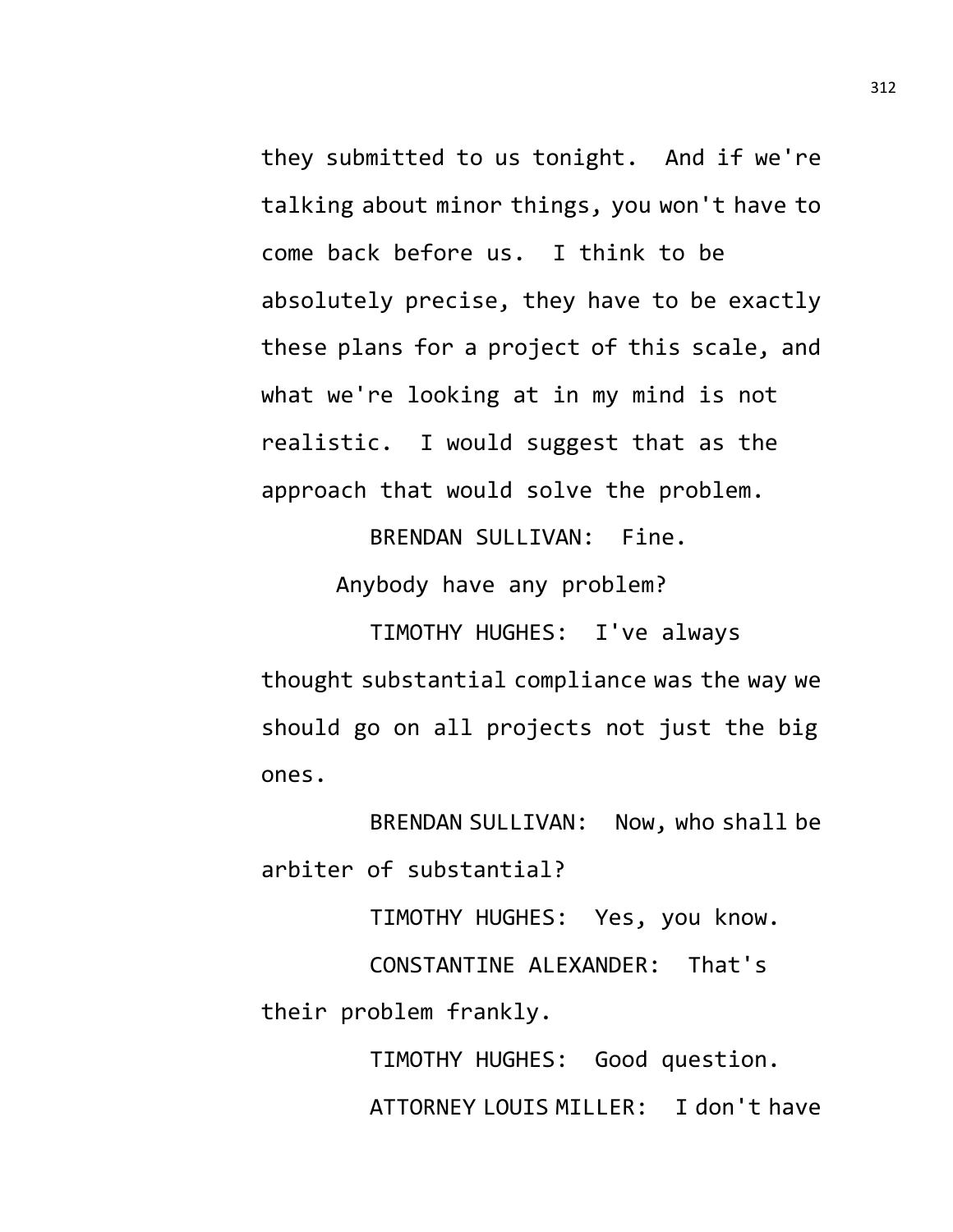to write the opinion.

TAD HEUER: Well, I mean, it's not really their problem, right, because Legal comes back and asks us.

CONSTANTINE ALEXANDER: No, no. When they get to pull the Building Permits, the Inspectional Service can say these plans are not within substantial compliance. And they'll have to come back before us and convince us that they are.

BRENDAN SULLIVAN: Shall we throw it into the Commissioner's lap and let him be the final arbiter as to --

SEAN O'GRADY: I would argue against those terms in any other case, but --

BRENDAN SULLIVAN: Yes, yes, I know. This is a work in progress.

SEAN O'GRADY: Yes.

BRENDAN SULLIVAN: I think it's a difficult site, and it's a nice building, and I think that the tweaking and the engineering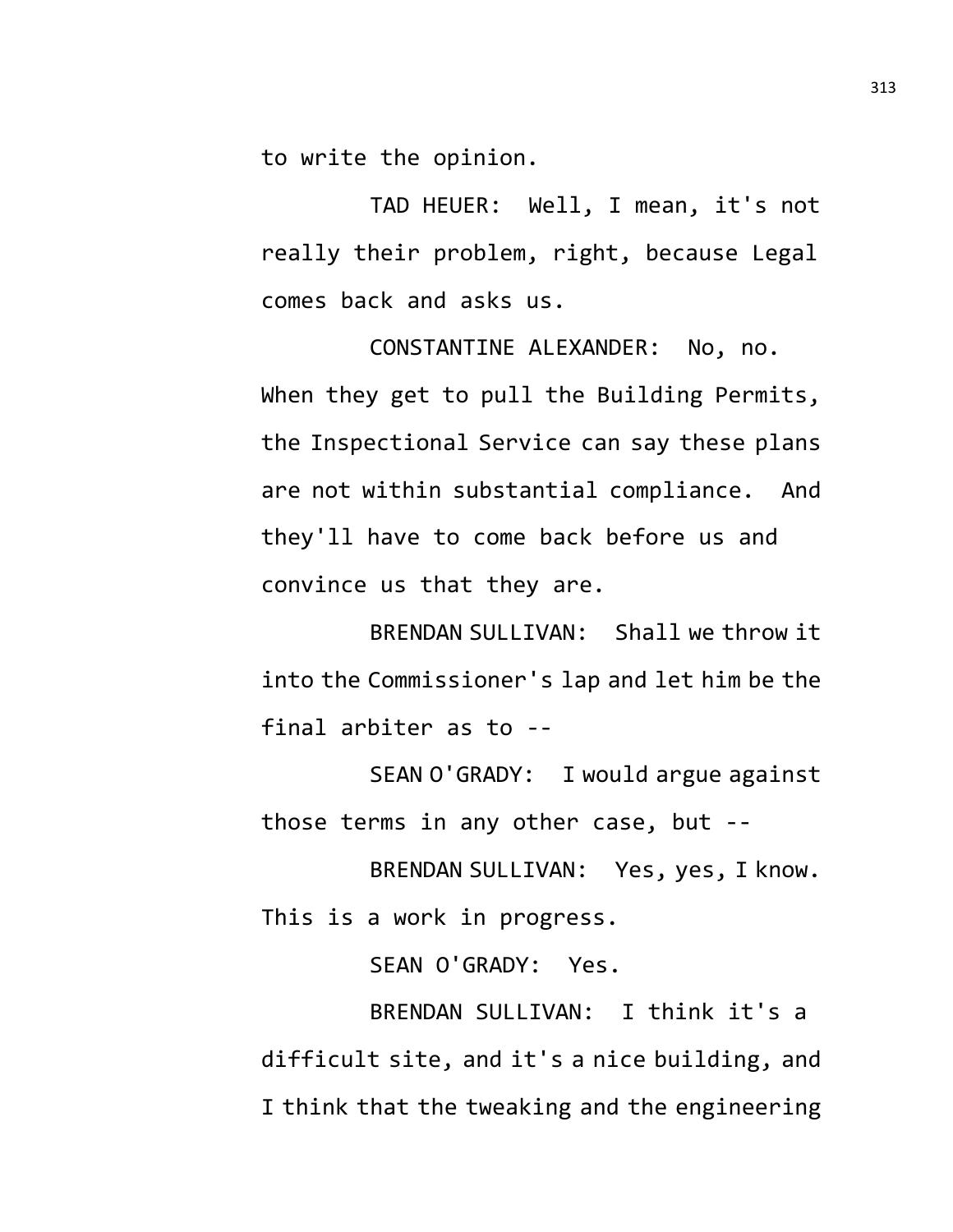and everything poses problems.

So, Tom, what are your -- being an architect?

THOMAS SCOTT: Well, I was just noticing that --

BRENDAN SULLIVAN: Knowing that architects like license. Require license. TIMOTHY HUGHES: That's what the

eraser is for, right?

THOMAS SCOTT: The two renderings, the balconies seem to disappear from one to the other, that seem to be kind of a major change. And I was just --

BRIAN LAWLOR: There's a change in the.

DAVID DELANEY: I think the amount of them. There's definitely a change. And one of the reasons it's so noticeable is the desire to keep this as a clean curtain wall look and leave it from any of the balconies which, as far as contractibility is concerned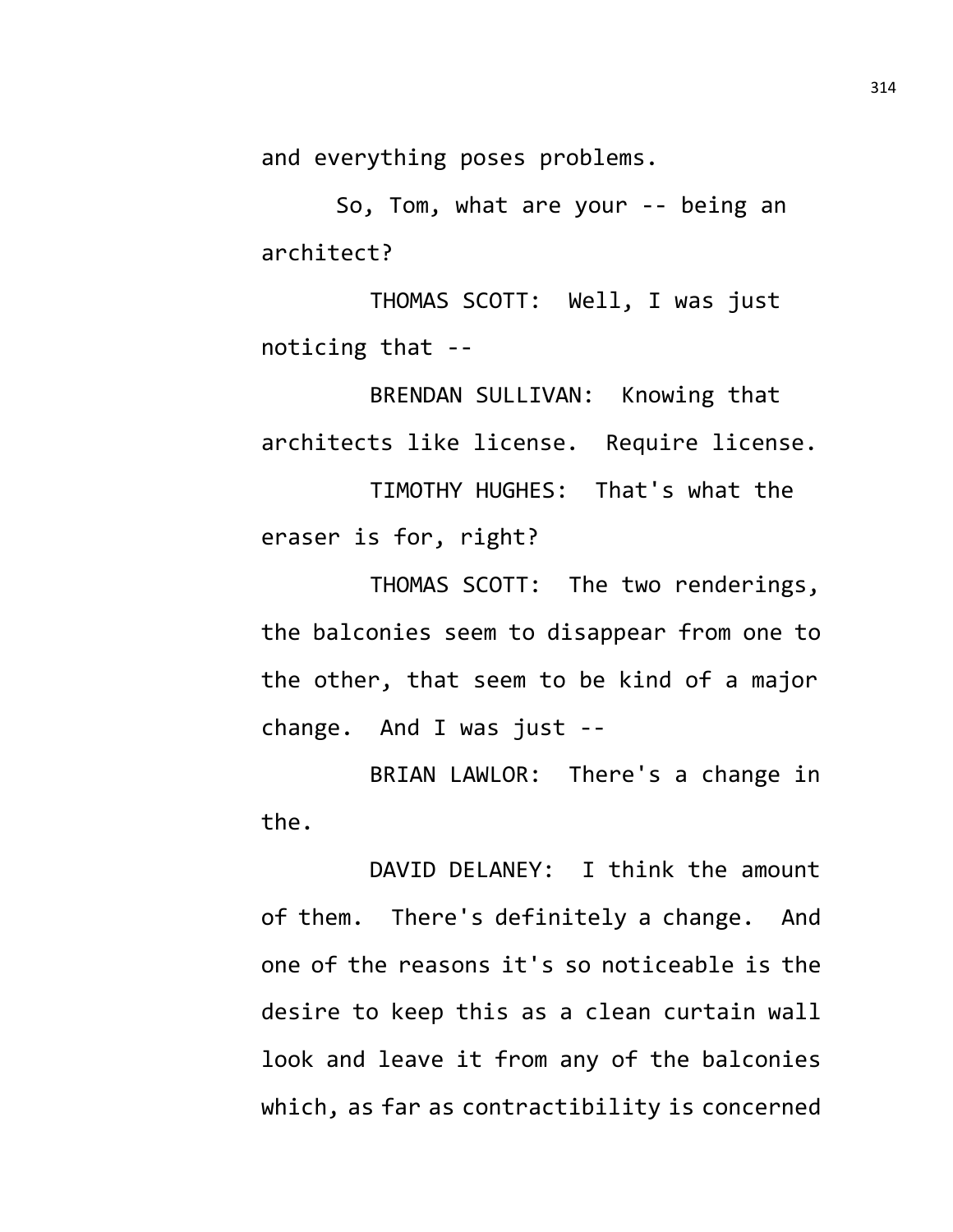were challenged anyway, and the design, the cleaner look is what the architect wanted to.

CONSTANTINE ALEXANDER: You've got a good eye. I didn't notice that.

BRENDAN SULLIVAN: Okay, anything else? Are we still talking about 392 units? Are we still talking about a small cafe, is that still in the works?

CONSTANTINE ALEXANDER: You're talking about smaller height, too. You're reducing the height is from what we looked at originally?

CHRISTOPHER KANEB: The height is unchanged.

CONSTANTINE ALEXANDER: I thought I saw in one of your submissions? No?

BRIAN LAWLOR: The length.

BRENDAN SULLIVAN: And 351 parking

spaces? Is that the right number?

CHRISTOPHER KANEB: Yes.

BRENDAN SULLIVAN: Okay. Let me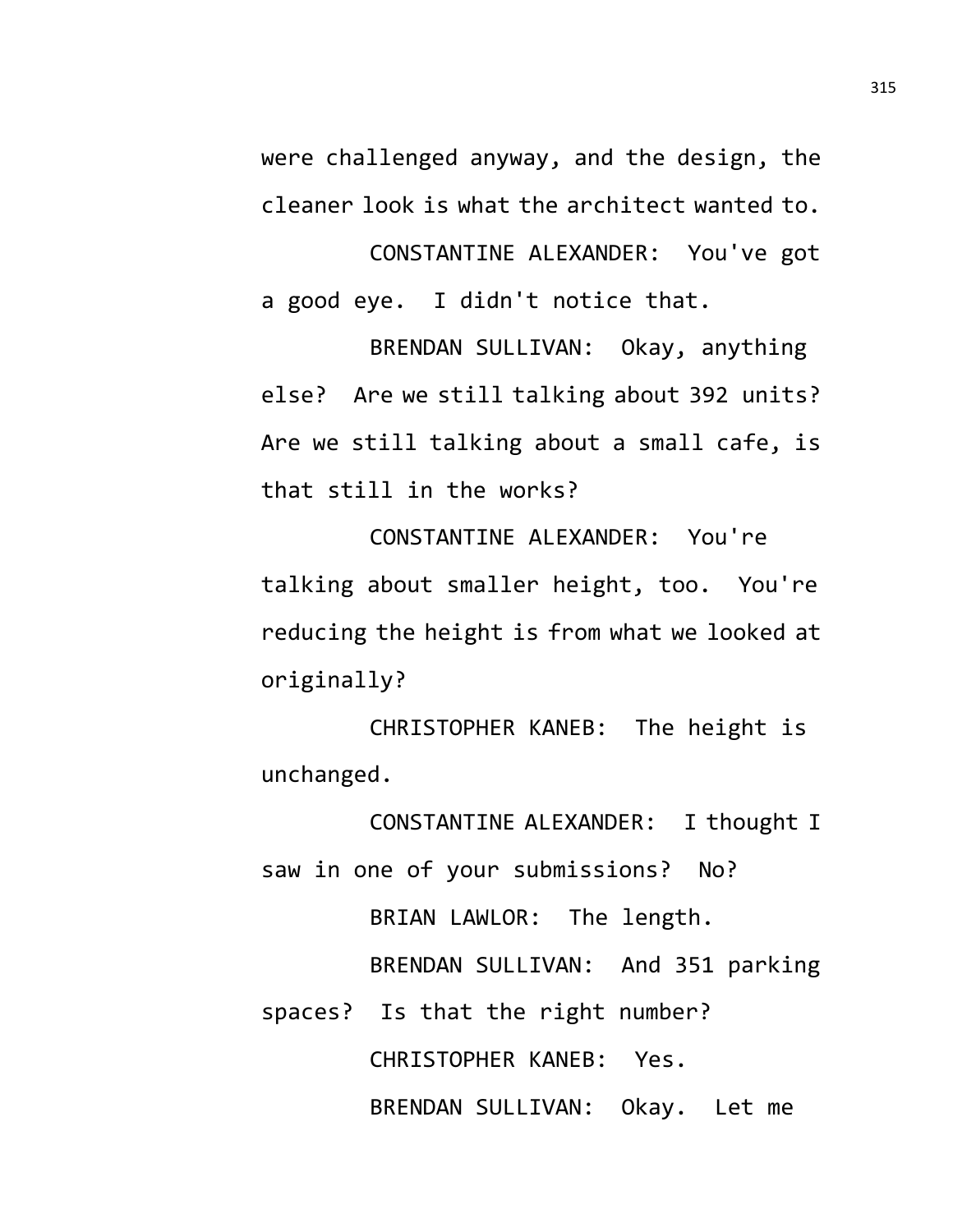make a motion to grant the Variance for the relief sought in order to construct the multi-story residential condominium building above the height allowed with 392 units and 351 parking spaces. Two level parking garage?

BRIAN LAWLOR: I think we should say --

BRENDAN SULLIVAN: And a parking garage with significant open space as previously granted in BZA case No. 9530. Based on the finding that the current project is identical or should we say substantial compliant? In substantial.

CONSTANTINE ALEXANDER: It's not identical.

BRENDAN SULLIVAN: No. In substantial compliance to the previous case project where extensive findings were made and supported the granting of that Variance. The Board also notes the revised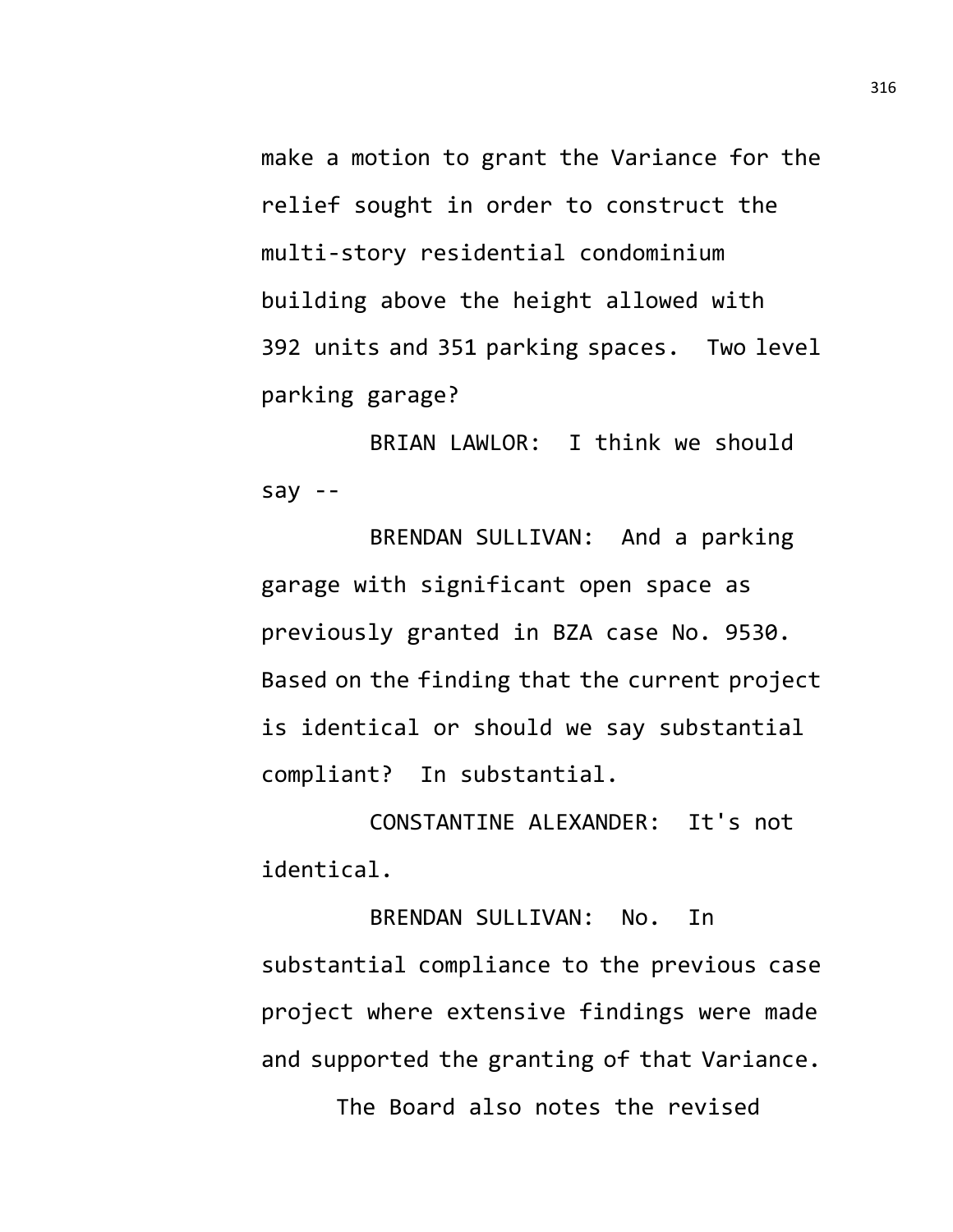Planning Board findings as incorporated in the application, and their determination that there was Minor Amendments -- that the Minor Amendments are changes that do not alter the concept of the PUD in terms of density, floor area ratio, land usage, height, provision of open space, or the physical relationship of elements of the development.

The Board finds that there is substantial financial hardship that flows from the unusual aspects of this project; namely, the soil conditions, the shape of the lot, and the need to comply with various requirements of the Planning Board and the Transportation Department.

The Board moves that the relief may be granted without substantial detriment to the public good.

The Chair will move that the Board finds that the project has been extremely well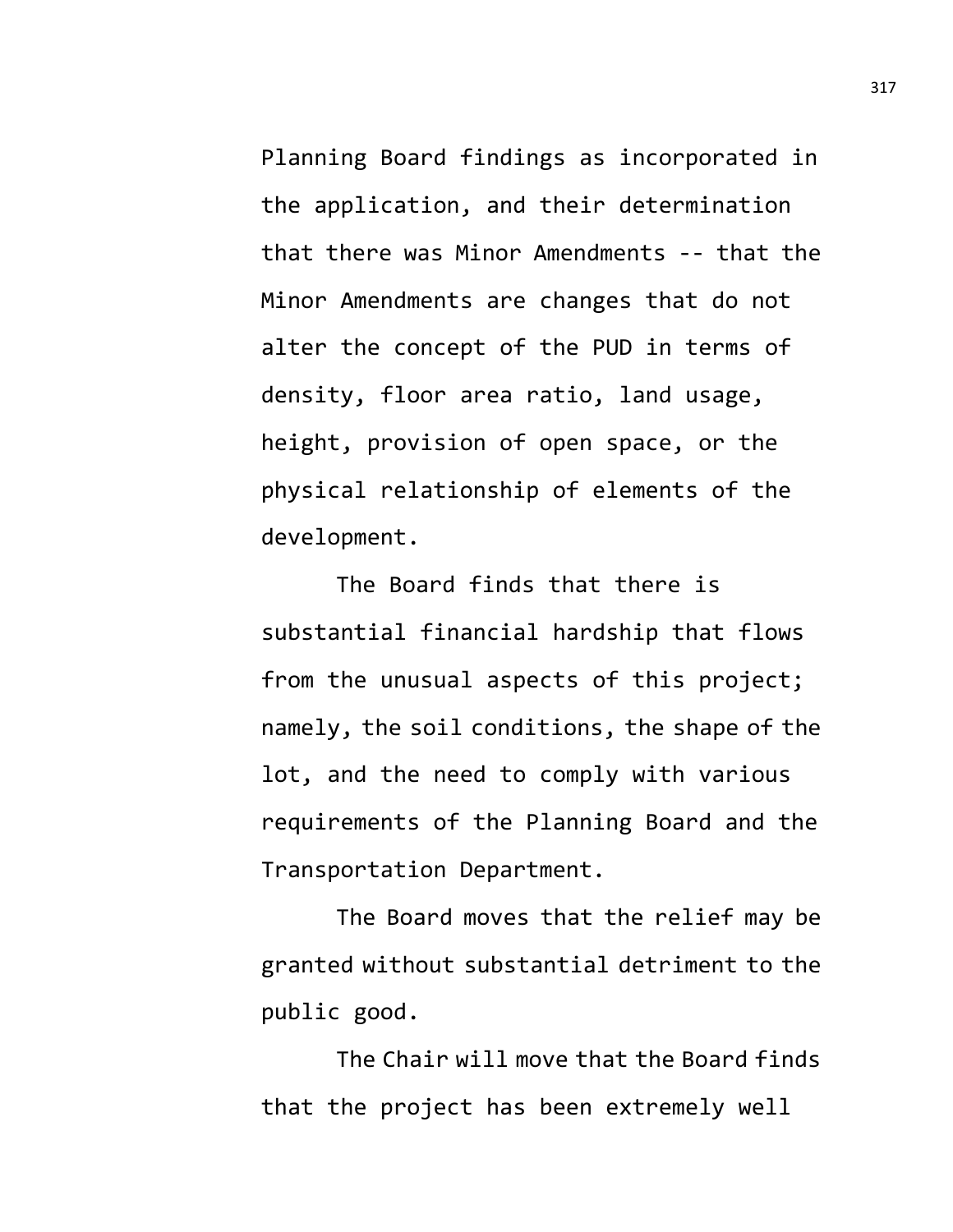vetted in the community, and has the support of both the city and the neighboring.

Let me make a motion that the Board finds that the project is consistent with the North Point development overall.

The Chair will move that the Board will grant the Variance on following condition:

That the work proceed in substantial compliance with the revised drawings as submitted in this application, initialed by the Chair.

And that all of the findings of the earlier case in No. 9530 be incorporated verbatim into this decision with the minor exceptions as noted, and so that those findings will apply to this case as well.

Anything else?

CONSTANTINE ALEXANDER: I think it's good.

CHRISTOPHER KANEB: Can I just note one thing? That it is going to be apartments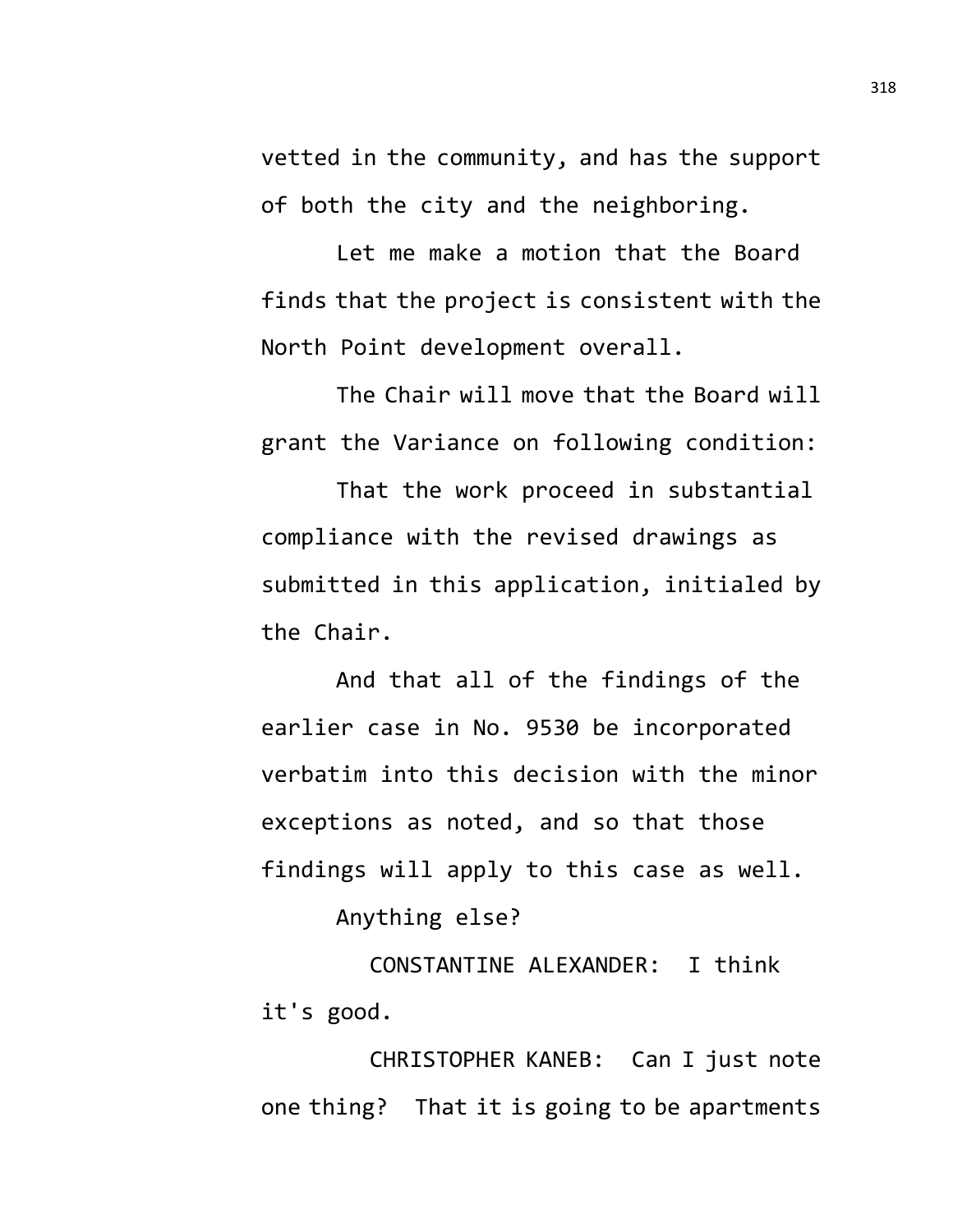not condominiums.

BRENDAN SULLIVAN: Sorry, change condos to apartments.

Anything else?

ATTORNEY LOUIS MILLER: Thank you very much.

(Show of hands.)

(Sullivan, Alexander, Hughes,

Heuer, Scott.)

BRENDAN SULLIVAN: Five in favor.

ATTORNEY LOUIS MILLER: Thank you very much.

(Whereupon, at 11:30 p.m., the

Board of Zoning Appeals

Adjourned.)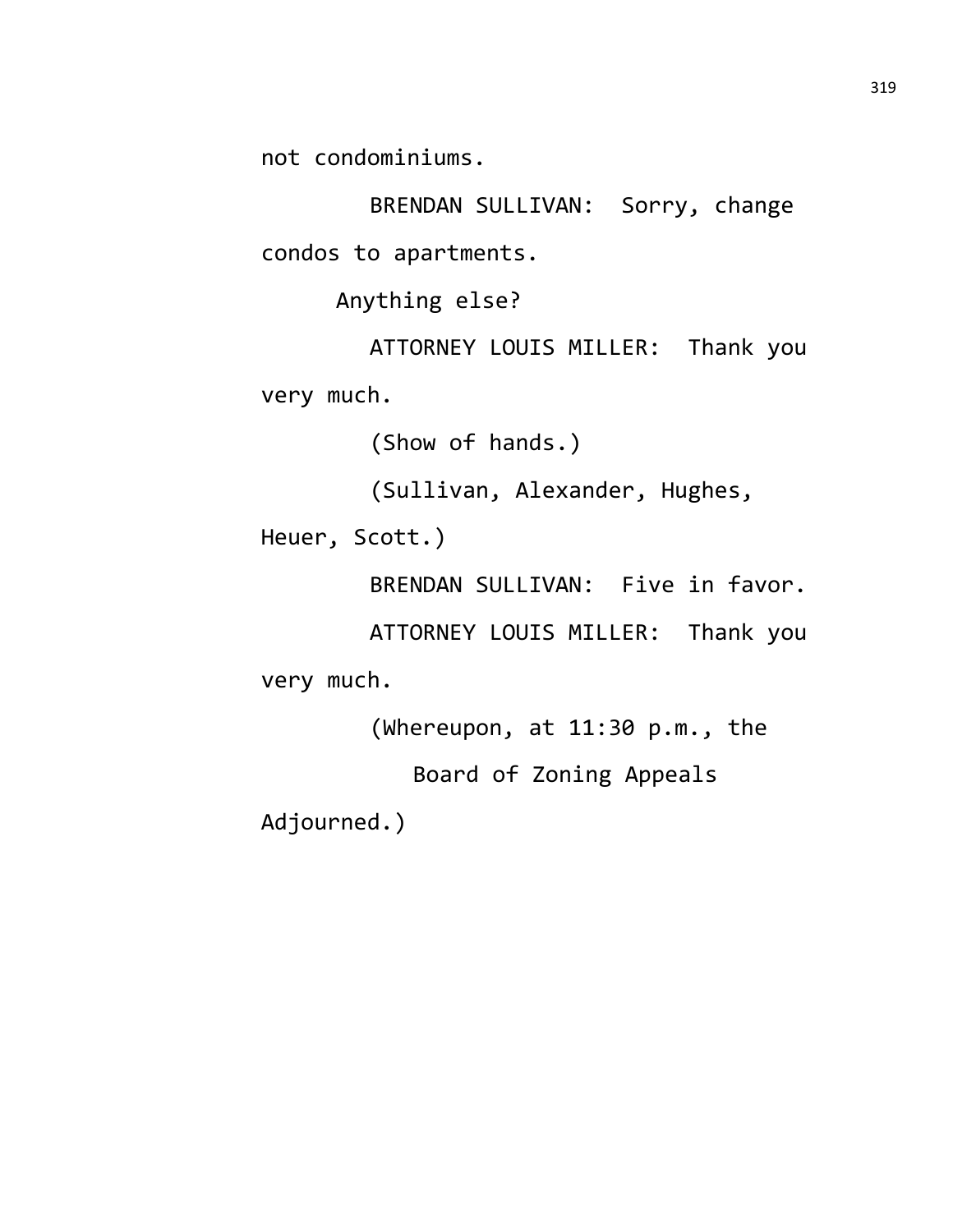## **ERRATA SHEET AND SIGNATURE INSTRUCTIONS**

The original of the Errata Sheet has been delivered to Inspectional Services Department.

When the Errata Sheet has been completed and signed, a copy thereof should be delivered to the Inspectional Services Department and the **ORIGINAL** delivered to same.

#### **INSTRUCTIONS**

After reading this volume, indicate any corrections or changes and the reasons therefor on the Errata Sheet supplied to you and sign it. **DO NOT** make marks or notations on the transcript volume itself.

# **REPLACE THIS PAGE OF THE TRANSCRIPT WITH THE COMPLETED AND SIGNED ERRATA SHEET WHEN**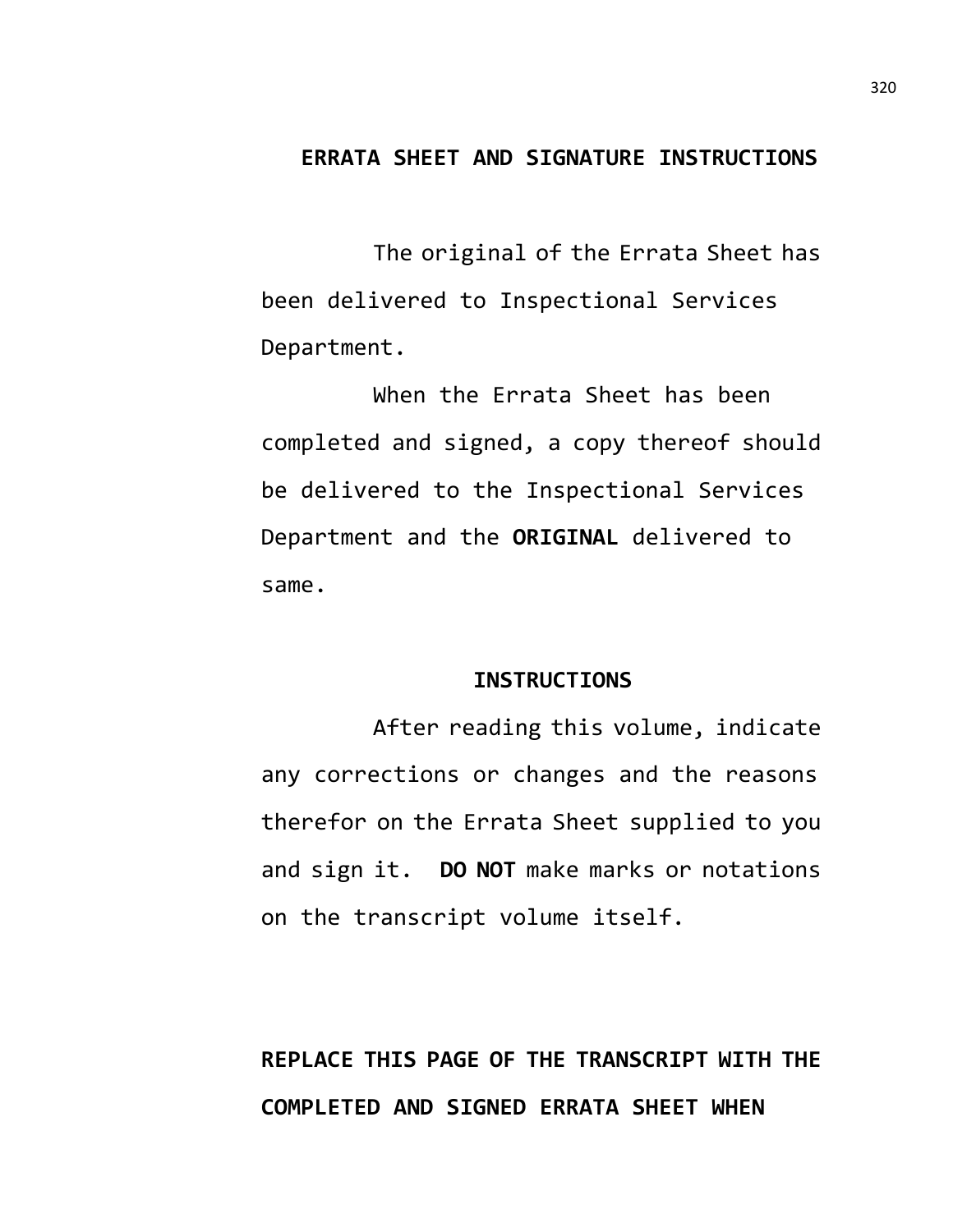#### **RECEIVED.**

**ATTACH TO BOARD OF ZONING APPEAL DATE:** 5/10/12 REP: **ERRATA SHEET**

**INSTRUCTIONS:** After reading the transcript, note any change or corrections and the reason therefor on this sheet. **DO NOT** make any marks or notations on the transcript volume itself. Sign and date this errata sheet. Refer to Page 319 of the transcript for Errata Sheet distribution instructions.

| <b>PAGE</b> | <b>LINE</b> |                |  |
|-------------|-------------|----------------|--|
|             |             | <b>CHANGE:</b> |  |
|             |             | <b>REASON:</b> |  |
|             |             | <b>CHANGE:</b> |  |
|             |             | <b>REASON:</b> |  |
|             |             | <b>CHANGE:</b> |  |
|             |             | <b>REASON:</b> |  |
|             |             | <b>CHANGE:</b> |  |
|             |             | <b>REASON:</b> |  |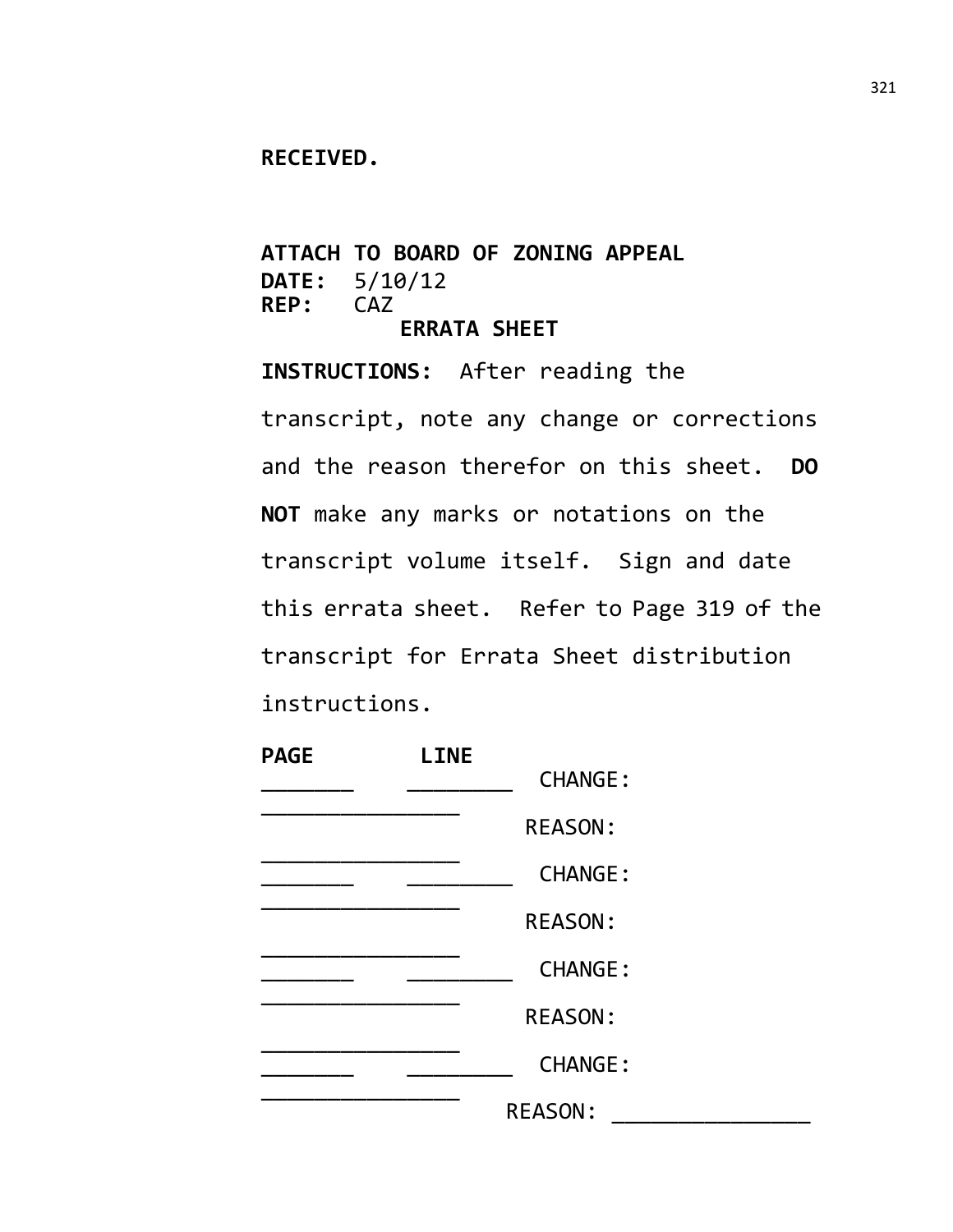| <b>CHANGE:</b> |
|----------------|
| <b>REASON:</b> |
| <b>CHANGE:</b> |
| <b>REASON:</b> |
| <b>CHANGE:</b> |
| <b>REASON:</b> |
| <b>CHANGE:</b> |
| <b>REASON:</b> |
| <b>CHANGE:</b> |
| <b>REASON:</b> |
|                |

I have read the foregoing transcript, and except for any corrections or changes noted above, I hereby subscribe to the transcript as an accurate record of the statements made.

# **C E R T I F I C A T E**

### **COMMONWEALTH OF MASSACHUSETTS BRISTOL, SS.**

I, Catherine Lawson Zelinski, a Certified Shorthand Reporter, the undersigned Notary Public, certify that:

I am not related to any of the parties in this matter by blood or marriage and that I am in no way interested in the outcome of